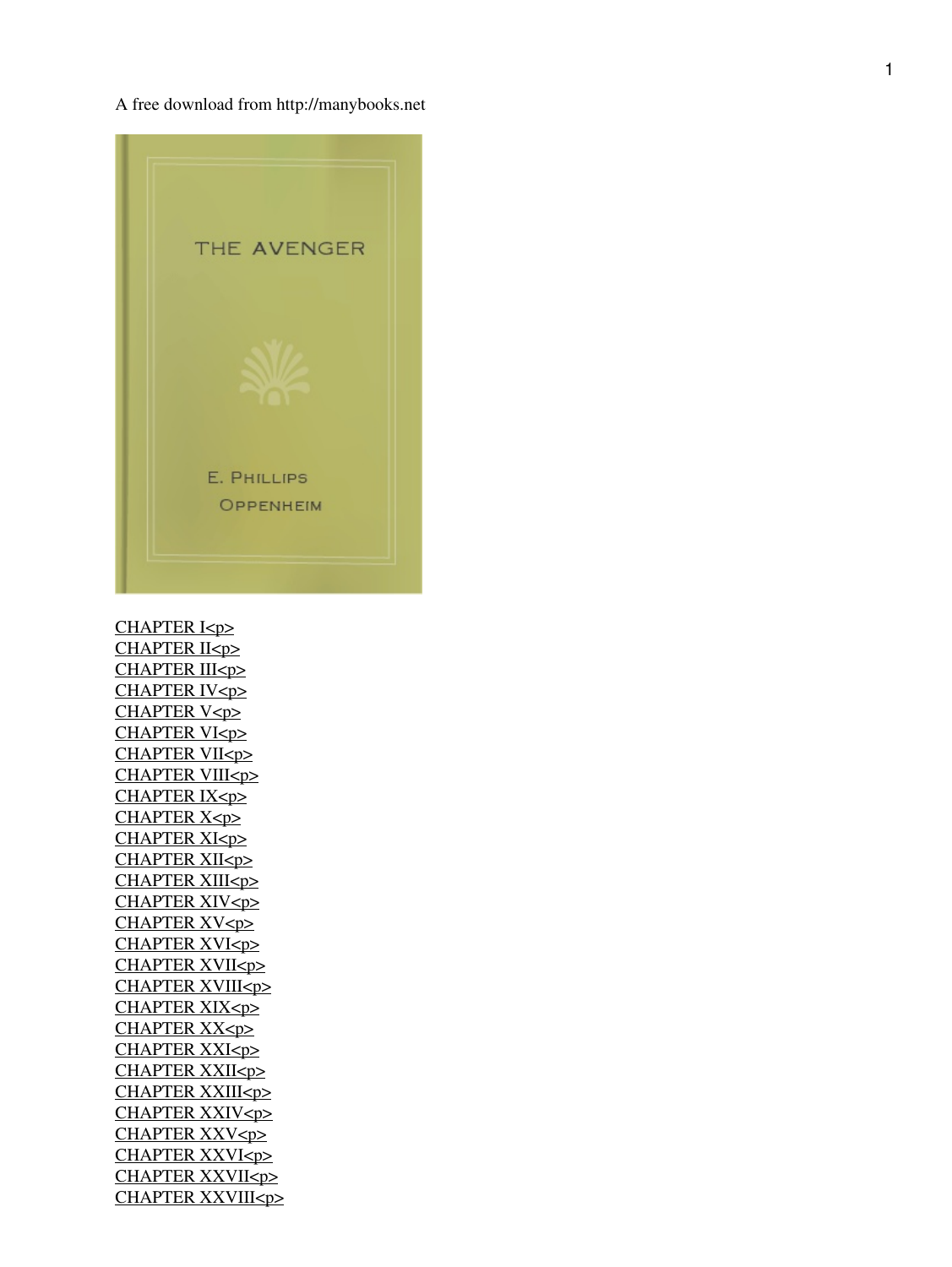#### The Avenger 2

[CHAPTER XXIX<p>](#page-104-0) [CHAPTER XXX<p>](#page-107-0) [CHAPTER XXXI<p>](#page-111-0) [CHAPTER XXXII<p>](#page-115-0) [CHAPTER XXXIII<p>](#page-118-0) [CHAPTER XXXIV<p>](#page-122-0) [CHAPTER XXXV<p>](#page-126-0) [CHAPTER XXXVI<p>](#page-130-0) [CHAPTER XXXVII<p>](#page-134-0) [CHAPTER XXXVIII<p>](#page-139-0) [CHAPTER XXXIX<p>](#page-143-0) [CHAPTER XL<p>](#page-147-0) [CHAPTER XLI<p>](#page-150-0) [CHAPTER XLII<p>](#page-155-0)

# **The Avenger**

The Project Gutenberg EBook of The Avenger , by E. Phillips Oppenheim Copyright laws are changing all over the world. Be sure to check the copyright laws for your country before downloading or redistributing this or any other Project Gutenberg eBook.

This header should be the first thing seen when viewing this Project Gutenberg file. Please do not remove it. Do not change or edit the header without written permission.

Please read the "legal small print," and other information about the eBook and Project Gutenberg at the bottom of this file. Included is important information about your specific rights and restrictions in how the file may be used. You can also find out about how to make a donation to Project Gutenberg, and how to get involved.

#### **\*\*Welcome To The World of Free Plain Vanilla Electronic Texts\*\***

\*\*eBooks Readable By Both Humans and By Computers, Since 1971\*\*

\*\*\*\*\*These eBooks Were Prepared By Thousands of Volunteers!\*\*\*\*\*

Title: The Avenger

Author: E. Phillips Oppenheim

Release Date: February, 2006 [EBook #9871] [This file was first posted on October 26, 2003]

Edition: 10

Language: English

Character set encoding: US-ASCII

\*\*\* START OF THE PROJECT GUTENBERG EBOOK, THE AVENGER \*\*\*

E-text prepared by Juliet Sutherland, Mary Meehan, and the Project Gutenberg Online Distributed Proofreading Team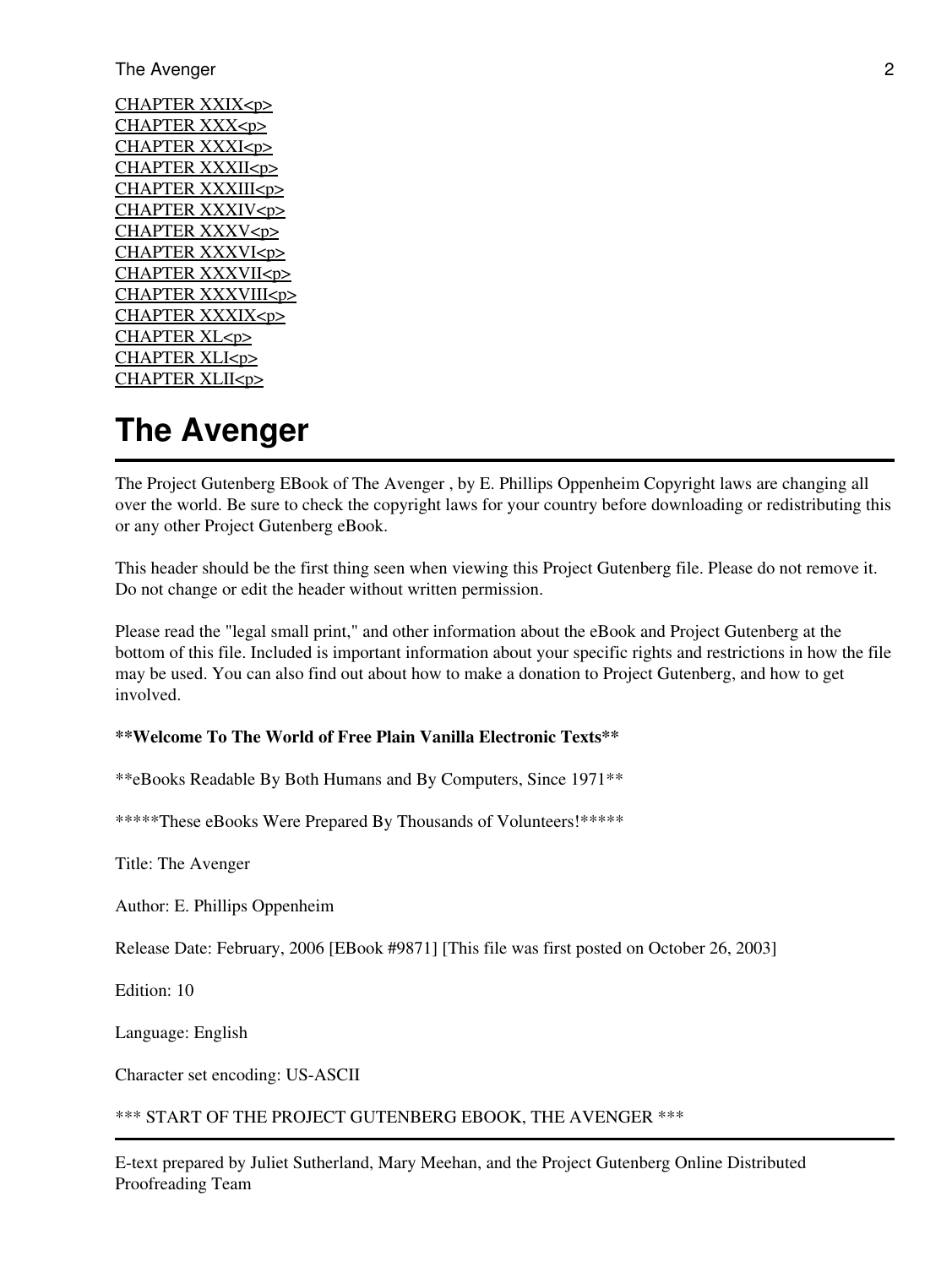THE AVENGER

### BY E. PHILLIPS OPPENHEIM

Author of

"The Master Mummer," "A Maker of History," "The Malefactor," "The Lost Leader," "The Great Secret," Etc.

1908

**CONTENTS** 

I. A MYSTERIOUS VISITOR

II. THE HORROR OF THE HANSOM

III. DISCUSSING THE CRIME

IV. UNDER A CLOUD

V. ON THE TELEPHONE

VI. ONE THOUSAND POUNDS' REWARD

VII. THE COLONEL'S DAUGHTER

VIII. THE BARONESS INTERVENES

IX. A BOX AT THE ALHAMBRA

X. OUTCAST

XI. FALSE SENTIMENT

XII. TIDINGS FROM THE CAPE

XIII. SEARCHING THE CHAMBERS

XIV. THE DEAD MAN'S BROTHER

XV. THE LAWYER'S SUGGESTION

XVI. A DINNER IN THE STRAND

XVII. A CONFESSION OF LOVE

XVIII. AN AMATEUR DETECTIVE

XIX. DESPERATE WOOING

XX. STABBED THROUGH THE HEART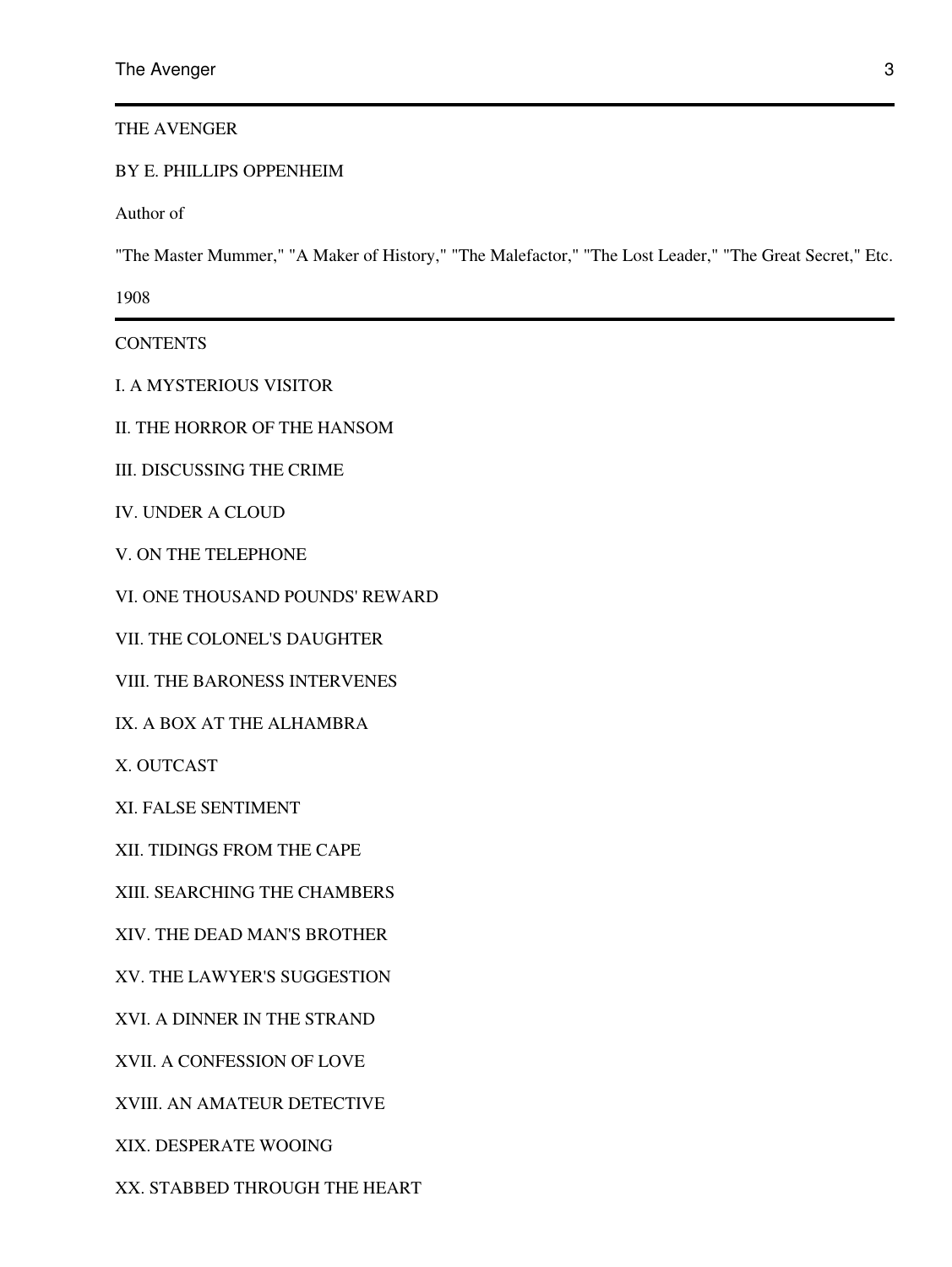The Avenger 4

XXI. THE FLIGHT OF LOUISE

XXII. THE CHATEAU OF ETARPE

XXIII. A PASSIONATE PILGRIM

XXIV. AN INVITATION TO DINNER

XXV. THE MAN IN THE YELLOW BOOTS

XXVI. MADAME DE MELBAIN

XXVII. THE SPY

XXVIII. THE SCENE IN THE AVENUE

XXIX. A SUBSTANTIAL GHOST

XXX. THE QUEEN OF MEXONIA

XXXI. RETURNED FROM THE TOMB

XXXII. AT THE HOTEL SPLENDIDE

XXXIII. A HAND IN THE GAME

XXXIV. AN ILL-ASSORTED COUPLE

XXXV. HIS WIFE

XXXVI. THE MURDERED MAN'S EFFECTS

XXXVII. THE WIDOW'S ULTIMATUM

XXXVIII. INEFFECTUAL WOOING

XXXIX. THE COLONEL'S MISSION

XL. BLACKMAIL

XLI. THE COLONEL SPEAKS

XLII. LOVE REMAINS

ILLUSTRATIONS

"THERE PLASHED ACROSS HER FACE A QUIVER, AS THOUGH OF PAIN"

"AT THE SIGHT OF THE TWO MEN, THE BARONESS STOPPED SHORT"

"HE WAS THERE ON HIS KNEES, WITH HIS ARMS AROUND THE TERRIFIED WOMAN"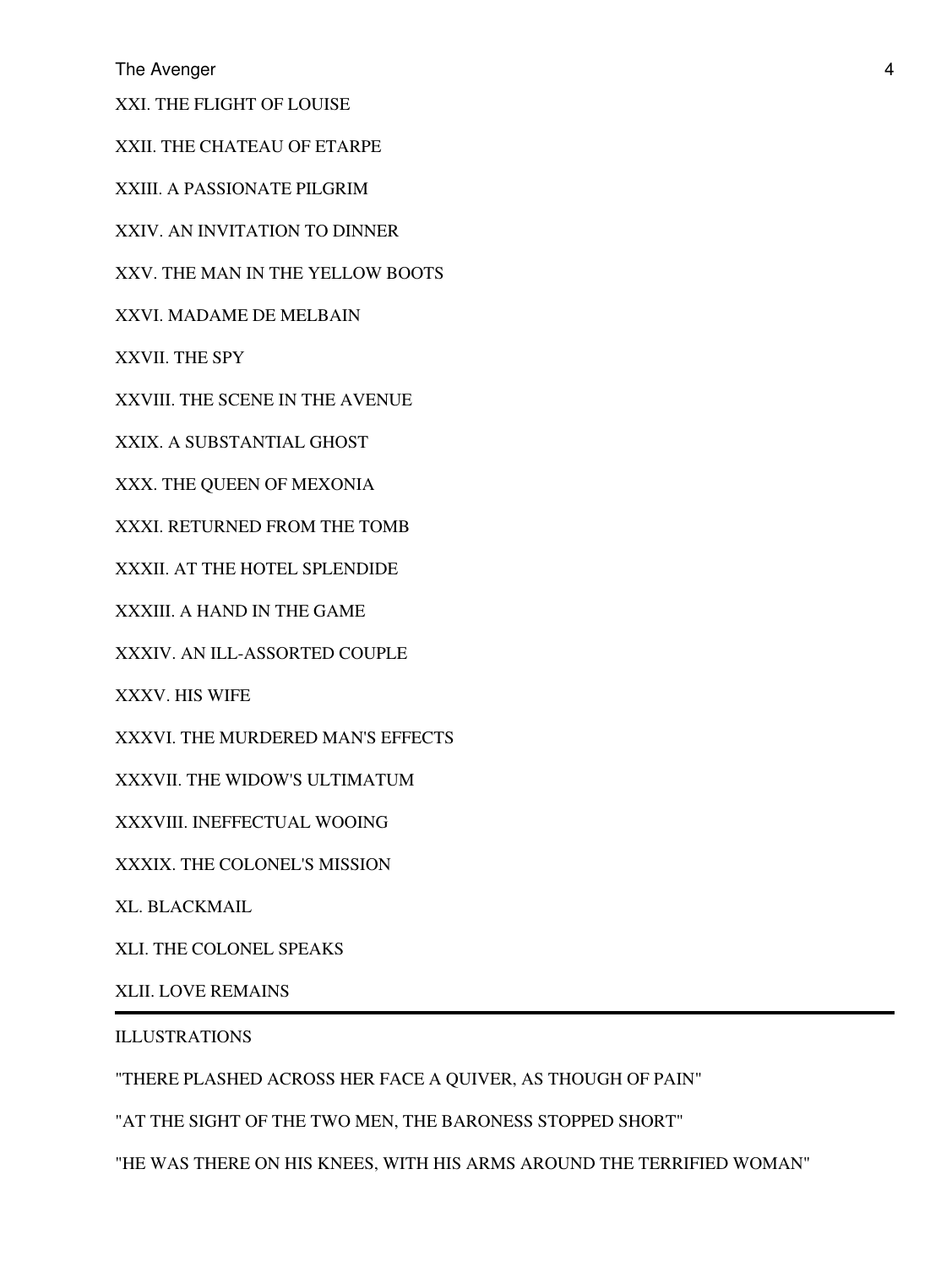### <span id="page-4-0"></span>"'TO THE NEAREST POLICE STATION! THAT'S WHERE I'M OFF.'"

## **CHAPTER I**

### A MYSTERIOUS VISITOR

The man and the woman stood facing one another, although in the uncertain firelight which alone illuminated the room neither could see much save the outline of the other's form. The woman stood at the further end of the apartment by the side of the desk--his desk. The slim trembling fingers of one hand rested lightly upon it, the other was hanging by her side, nervously crumpling up the glove which she had only taken off a few minutes before. The man stood with his back to the door through which he had just entered. He was in evening dress; he carried an overcoat over his arm, and his hat was slightly on the back of his head. A cigarette was still burning between his lips, the key by means of which he had entered was swinging from his little finger. So far no words had passed between them. Both were apparently stupefied for the moment by the other's unexpected presence.

It was the man who recovered his self-possession first. He threw his overcoat into a chair, and touched the brass knobs behind the door. Instantly the room was flooded with the soft radiance of the electric lights. They could see one another now distinctly. The woman leaned a little forward, and there was amazement as well as fear flashing in her soft, dark eyes. Her voice, when she spoke, sounded to herself unnatural. To him it came as a surprise, for the world of men and women was his study, and he recognized at once its quality.

"Who are you?" she exclaimed. "What do you want?"

He shrugged his shoulders.

"It seems to me," he answered, "that I might more fittingly assume the role of questioner. However, I have no objection to introduce myself. My name is Herbert Wrayson. May I ask," he continued with quiet sarcasm, "to what I am indebted for this unexpected visit?"

She was silent for a moment, and as he watched her his surprise grew. Equivocal though her position was, he knew very well that this was no ordinary thief whom he had surprised in his rooms, engaged to all appearance in rifling his desk. The fact that she was a beautiful woman was one which he scarcely took into account. There were other things more surprising which he could not ignore. Her evening dress of black net was faultlessly made, and he knew enough of such things to be well aware that it came from the hands of no ordinary dressmaker. A string of pearls, her only ornament, hung from her neck, and her black hat with its drooping feathers was the fellow of one which he had admired a few evenings ago at the Ritz in Paris. It flashed upon him that this was a woman of distinction, one who belonged naturally, if not in effect, to the world of which even he could not claim to be a habitant. What was she doing in his rooms?--of what interest to her were he and his few possessions?

"Herbert Wrayson," she repeated, leaning a little towards him. "If your name is Herbert Wrayson, what are you doing in these rooms?"

"They happen to be mine," he answered calmly.

"Yours!"

She picked up a small latch-key from the desk.

"This is number 11, isn't it?" she asked quickly.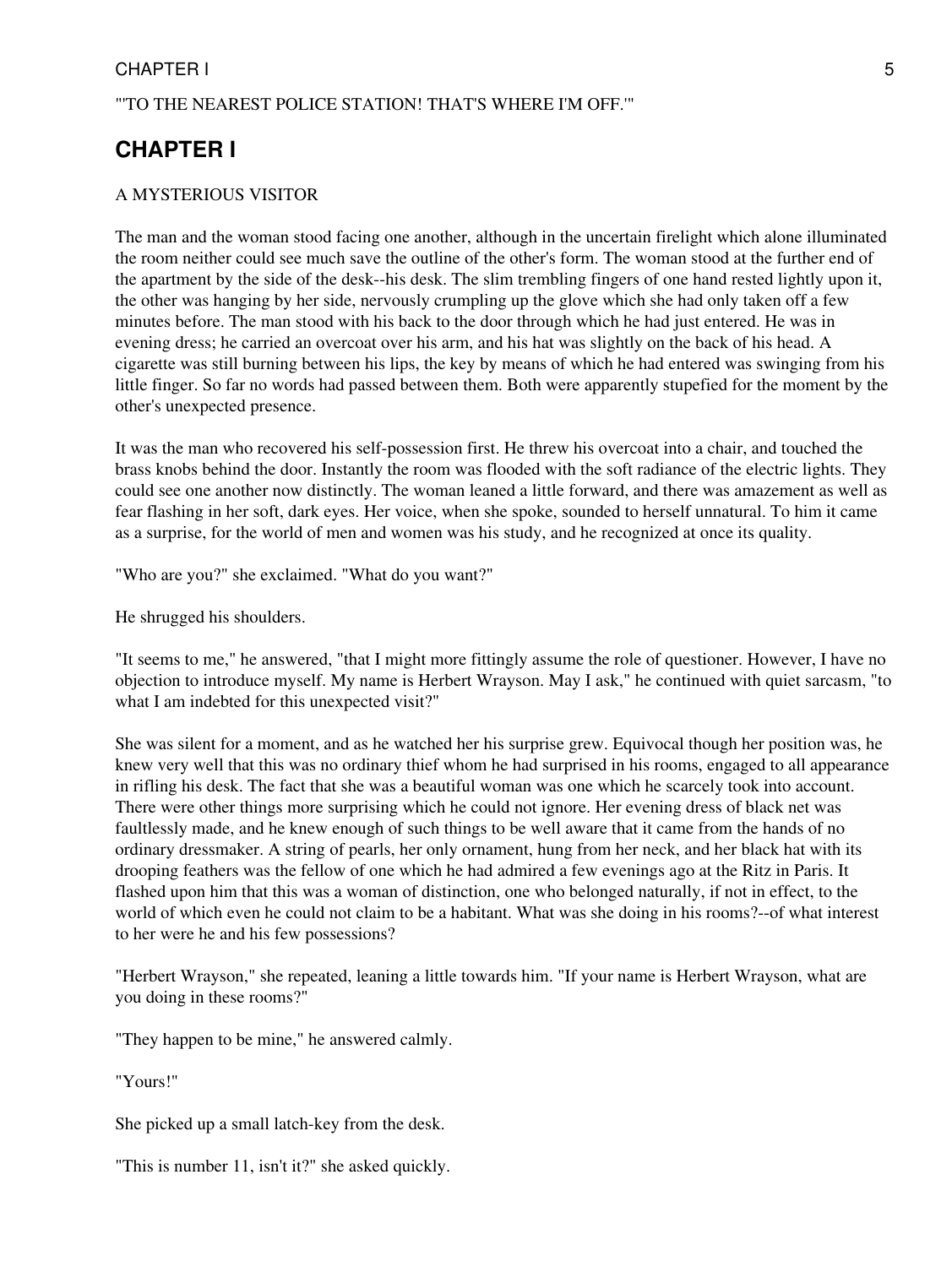### CHAPTER I GEOGRAPHIC CONSTRUCTION CONTROL CONTROL CONTROL CONTROL CONTROL CONTROL CONTROL CONTROL CONTROL CONTROL CONTROL CONTROL CONTROL CONTROL CONTROL CONTROL CONTROL CONTROL CONTROL CONTROL CONTROL CONTROL CONTROL CONT

"No! Number 11 is the flat immediately overhead," he told her.

She appeared unconvinced.

"But I opened the door with this key," she declared.

"Mr. Barnes and I have similar locks," he said. "The fact remains that this is number 9, and number 11 is one story overhead."

She drew a long breath, presumably of relief, and moved a step forward.

"I am very sorry!" she declared. "I have made a mistake. You must please accept my apologies."

He stood motionless in front of the door. He was pale, clean-shaven, and slim, and in his correct evening clothes he seemed a somewhat ordinary type of the well-bred young Englishman. But his eyes were grey, and his mouth straight and firm.

She came to a standstill. Her eyes seemed to be questioning him. She scarcely understood his attitude.

"Kindly allow me to pass!" she said coldly.

"Presently!" he answered.

Her veil was still raised, and the flash of her eyes would surely have made a weaker man quail. But Wrayson never flinched.

"What do you mean by that?" she demanded. "I have explained my presence in your room. It was an accident which I regret. Let me pass at once."

"You have explained your presence here," he answered, "after a fashion! But you have not explained what your object may be in making use of that key to enter Mr. Barnes' flat. Are you proposing to subject his belongings to the same inspection as mine?" he asked, pointing to his disordered desk.

"My business with Mr. Barnes is no concern of yours!" she exclaimed haughtily.

"Under ordinary circumstances, no!" he admitted. "But these are not ordinary circumstances. Forgive me if I speak plainly. I found you engaged in searching my desk. The presumption is that you wish to do the same thing to Mr. Barnes'."

"And if I do, sir!" she demanded, "what concern is it of yours? How do you know that I have not permission to visit his rooms--that he did not himself give me this key?"

She held it out before him. He glanced at it and back into her face.

"The supposition," he said, "does not commend itself to me."

"Why not?"

He looked at the clock.

"You see," he declared, "that it is within a few minutes of midnight. To be frank with you, you do not seem to me the sort of person likely to visit a bachelor such as Mr. Barnes, in a bachelor flat, at this hour, without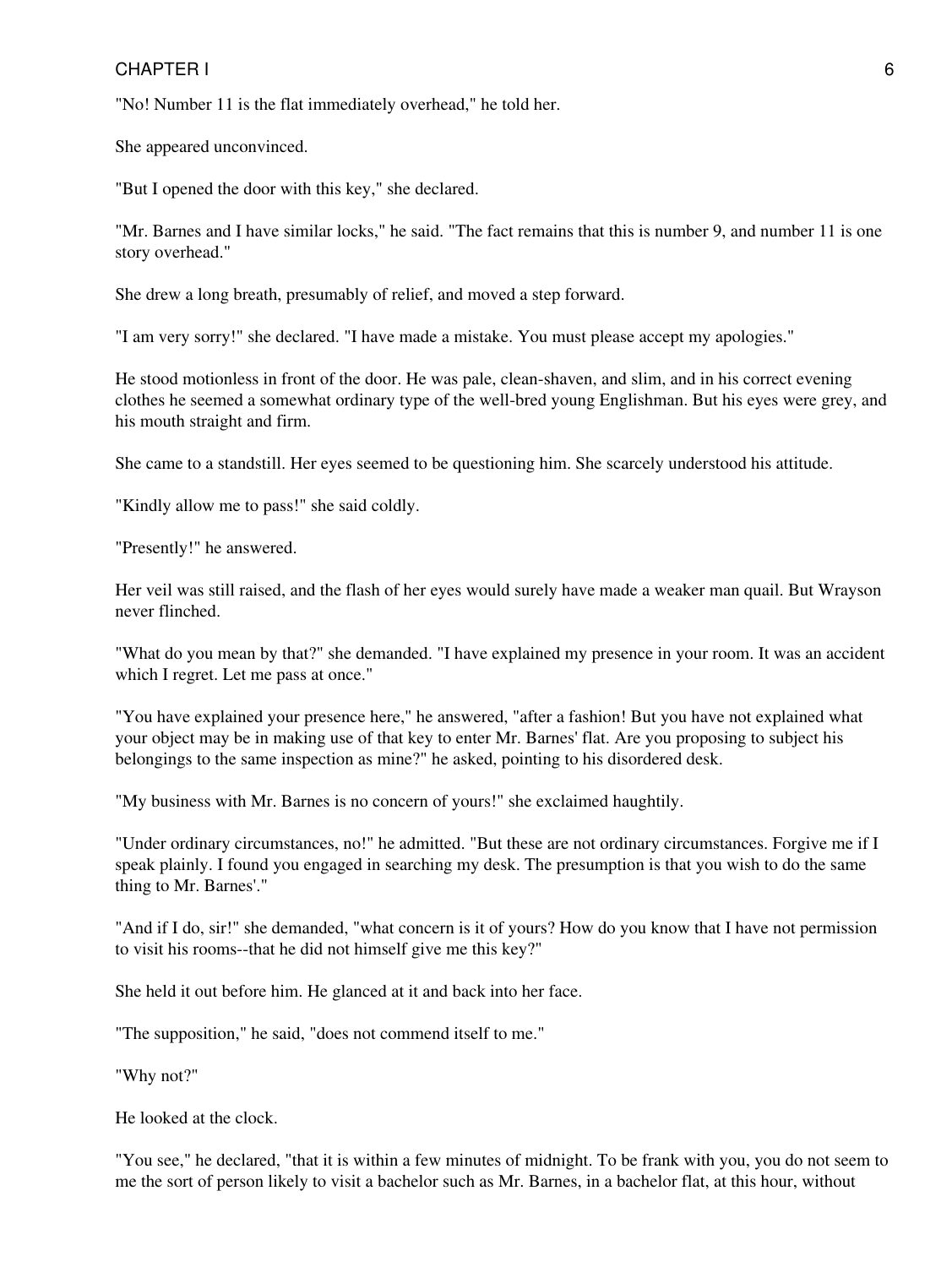some serious object."

She kept silence for several moments. Her bosom was rising and falling quickly, and a brilliant spot of colour was burning in her cheeks. Her head was thrown a little back, she was regarding him with an intentness which he found almost disconcerting. He had an uncomfortable sense that he was in the presence of a human being who, if it had lain in her power, would have killed him where he stood. Further, he was realizing that the woman whom at first glance he had pronounced beautiful, was absolutely the first of her sex whom he had ever seen who satisfied completely the demands of a somewhat critical and highly cultivated taste. The silence between them seemed extended over a time crowded and rich with sensations. He found time to marvel at the delicate whiteness of her bosom, gleaming like polished ivory under the network of her black gown, to appreciate with a quick throb of delight the slim roundness of her perfect figure, the wonderful poise of her head, the soft richness of her braided hair. Every detail of feature and of toilet seemed to satisfy to the last degree each critical faculty of which he was possessed. He felt a little shiver of apprehension when he recalled the cold brutality of the words which had just left his lips! Yet how could he deal with her differently?

"Is this man--Morris Barnes--your friend?" she asked, breaking a silence which had done more than anything else to unnerve him.

"No!" he answered. "I scarcely know the man. I have never seen him except in the lift, or on the stairs."

"Then you have no excuse for keeping me here," she declared. "I may be his friend, or I may be his enemy. At least I possess the key of his flat, presumably with his permission. My presence here I have explained. I can assure you that it is entirely accidental! You have no right to detain me for a moment."

The clock on the mantelpiece struck midnight. A sudden passion surged in his veins, a passion which, although at the time he could not have classified it, was assuredly a passion of jealousy! He remembered the man Barnes, whom he hated.

"You shall not go to his rooms--at this hour!" he exclaimed. "You don't know the man! If you were seen--"

She laughed mockingly.

"Let me pass!" she insisted.

He hesitated. She saw very clearly that she was conquering. A moment before she had respected this man. After all, though, he was like the others.

"I will go with you and wait outside," he said doggedly. "Barnes, at this hour--is not always sober!"

Her lips curled.

"Be wise," she said, "and let me go. I do not need your protection or--"

She broke off suddenly. The interruption was certainly startling enough. From a table only a few feet off came the shrill tinkle of a telephone bell. Wrayson mechanically stepped backwards and took the receiver into his hand.

"Who is it?" he asked.

The voice which answered him was faint but clear. It seemed to Wrayson to come from a long way off.

"Is that Mr. Wrayson's flat in Cavendish Mansions?" it asked.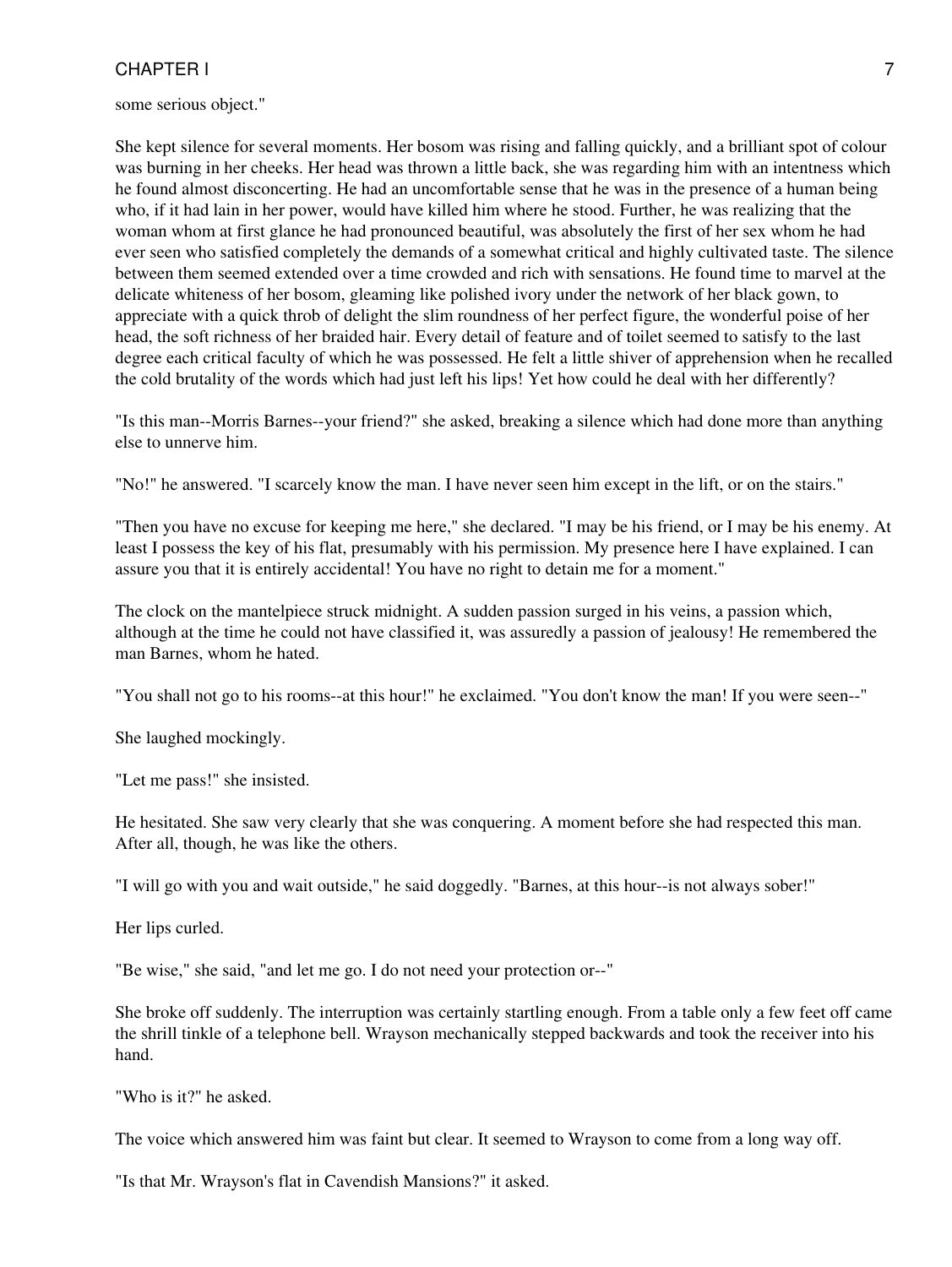### CHAPTER I and the set of the set of the set of the set of the set of the set of the set of the set of the set of the set of the set of the set of the set of the set of the set of the set of the set of the set of the set of

"Yes!" Wrayson answered. "Who are you?"

"I am a friend of Mr. Morris Barnes," the voice answered. "May I apologize for calling you up, but the matter is urgent. Can you tell me if Mr. Barnes is in?"

"I am not sure, but I believe he is never in before one or two o'clock," Wrayson answered.

"Will you write down a message and leave it in his letter-box?" the voice asked anxiously. "It is very important or I would not trouble you."

"Very well," Wrayson answered. "What is it?"

"Tell him instantly he returns to leave his flat and go to the Hotel Francis. A friend is waiting there for him, the friend whom he has been expecting!"

"A lady?" Wrayson remarked a little sarcastically.

"No!" the voice answered. "A friend. Will you do this? Will you promise to do it?"

"Very well," Wrayson said. "Who are you, and where are you ringing up from?"

"Remember you have promised!" was the only reply.

"All right! Tell me your name," Wrayson demanded.

No answer. Wrayson turned the handle of the instrument viciously.

"Exchange," he asked, "who was that talking to me just now?"

"Don't know," was the prompt answer. "We can't remember all the calls we get. Ring off, please!"

Wrayson laid down the receiver and turned round with a sudden sense of apprehension. There was a feeling of emptiness in the room. He had not heard a sound, but he knew very well what had happened. The door was slightly open and the room was empty. She had taken advantage of his momentary absorption to slip away.

He stepped outside and stood by the lift, listening. The landing was deserted, and there was no sound of any one moving anywhere. The lift itself was on the ground floor. It had not ascended recently or he must have heard it. He returned to his room and softly closed the door. Again the sense of emptiness oppressed him. A faint perfume around the place where she had stood came to him like a whiff of some delicious memory. He set his teeth, lit a cigarette, and sitting down at his desk wrote a few lines to his neighbour, embodying the message which had been given him. With the note in his hand he ascended to the next floor.

<span id="page-7-0"></span>There was apparently no light in flat number 11, but he rang the bell and listened. There was no answer, no sound of any one moving within. For nearly ten minutes he waited--listening. He was strongly tempted to open the door with his own key and see for himself if she was there. Then he remembered that Barnes was a man whom he barely knew, and cordially disliked, and that if he should return unexpectedly, the situation would be a little difficult to explain. Reluctantly he descended to his own flat, and mixing himself a whisky and soda, lit a pipe and sat down, determined to wait until he heard Barnes return. In less than a quarter of an hour he was asleep!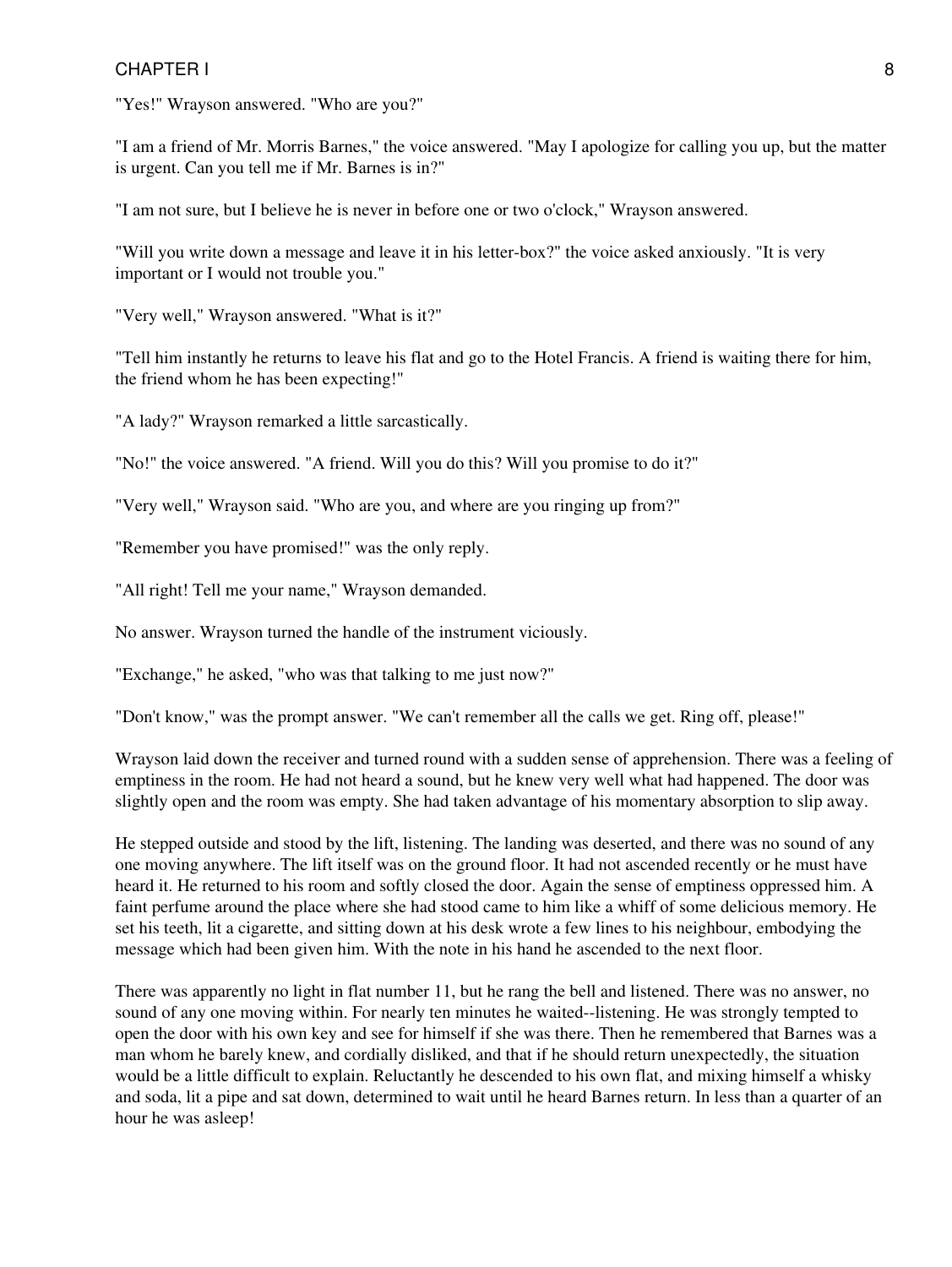### **CHAPTER II**

### THE HORROR OF THE HANSOM

Wrayson sat up with a sudden and violent start. His pipe had fallen on to the floor, leaving a long trail of grey ash upon his waistcoat and trousers. The electric lights were still burning, but of the fire nothing remained but a pile of ashes. As soon as he could be said to be conscious of anything, he was conscious of two things. One was that he was shivering with cold, the other that he was afraid.

Wrayson was by no means a coward. He had come once or twice in his life into close touch with dangerous happenings, and conducted himself with average pluck. He never attempted to conceal from himself, however, that these few minutes were minutes of breathless, unreasoning fear. His heart was thumping against his side, and the muscles at the back of his neck were almost numb as he slowly looked round the room. His eyes paused at the door. It was slightly open, to his nervous fancy it seemed to be shaking. His teeth chattered, he felt his forehead, and it was wet.

He rose to his feet and listened. There was no sound anywhere, from above or below. He tried to remember what it was that had awakened him so suddenly. He could remember nothing except that awful start. Something must have disturbed him! He listened again. Still no sound. He drew a little breath, and, with his eyes glued upon the half-closed door, recollected that he himself had left it open that he might hear Barnes go upstairs. With a little laugh, still not altogether natural, he moved to the spirit decanter and drank off half a wineglassful of neat whisky!

"Nerves," he said softly to himself. "This won't do! What an idiot I was to go to sleep there!"

He glanced at the clock. It was five minutes to three. Then he moved towards the door, and stood for several moments with the handle in his hand. Gradually his confidence was returning. He listened attentively. There was not a sound to be heard in the entire building. He turned back into the room with a little sigh of relief.

"Time I turned in," he muttered. "Wonder if that's rain."

He lifted the blind and looked out. A few stars were shining still in a misty sky, but a bank of clouds was rolling up and rain was beginning to fall. The pavements were already wet, and the lamp-posts obscured. He was about to turn away when a familiar, but unexpected, sound from the street immediately below attracted his notice. The window was open at the top, and he had distinctly heard the jingling of a hansom bell.

He threw open the bottom sash and leaned out. A hansom cab was waiting at the entrance to the flats. Wrayson glanced once more instinctively towards the clock. Who on earth of his neighbours could be keeping a cab waiting outside at that hour in the morning? With the exception of Barnes and himself, they were most of them early people. Once more he looked out of the window. The cabman was leaning forward in his seat with his head resting upon his folded arms. He was either tired out or asleep. The attitude of the horse was one of extreme and wearied dejection. Wrayson was on the point of closing the window when he became aware for the first time that the cab had an occupant. He could see the figure of a man leaning back in one corner, he could even distinguish a white-gloved hand resting upon the apron. The figure was not unlike the figure of Barnes, and Barnes, as he happened to remember, always wore white gloves in the evening. Barnes it probably was, waiting--for what? Wrayson closed the window a little impatiently, and turned back into the room.

"Barnes and his friends can go to the devil," he muttered. "I am off to bed."

He took a couple of steps across the room, and then stopped short. The fear was upon him again. He felt his heart almost stop beating, a cold shiver shook his whole frame. He was standing facing his half-open door,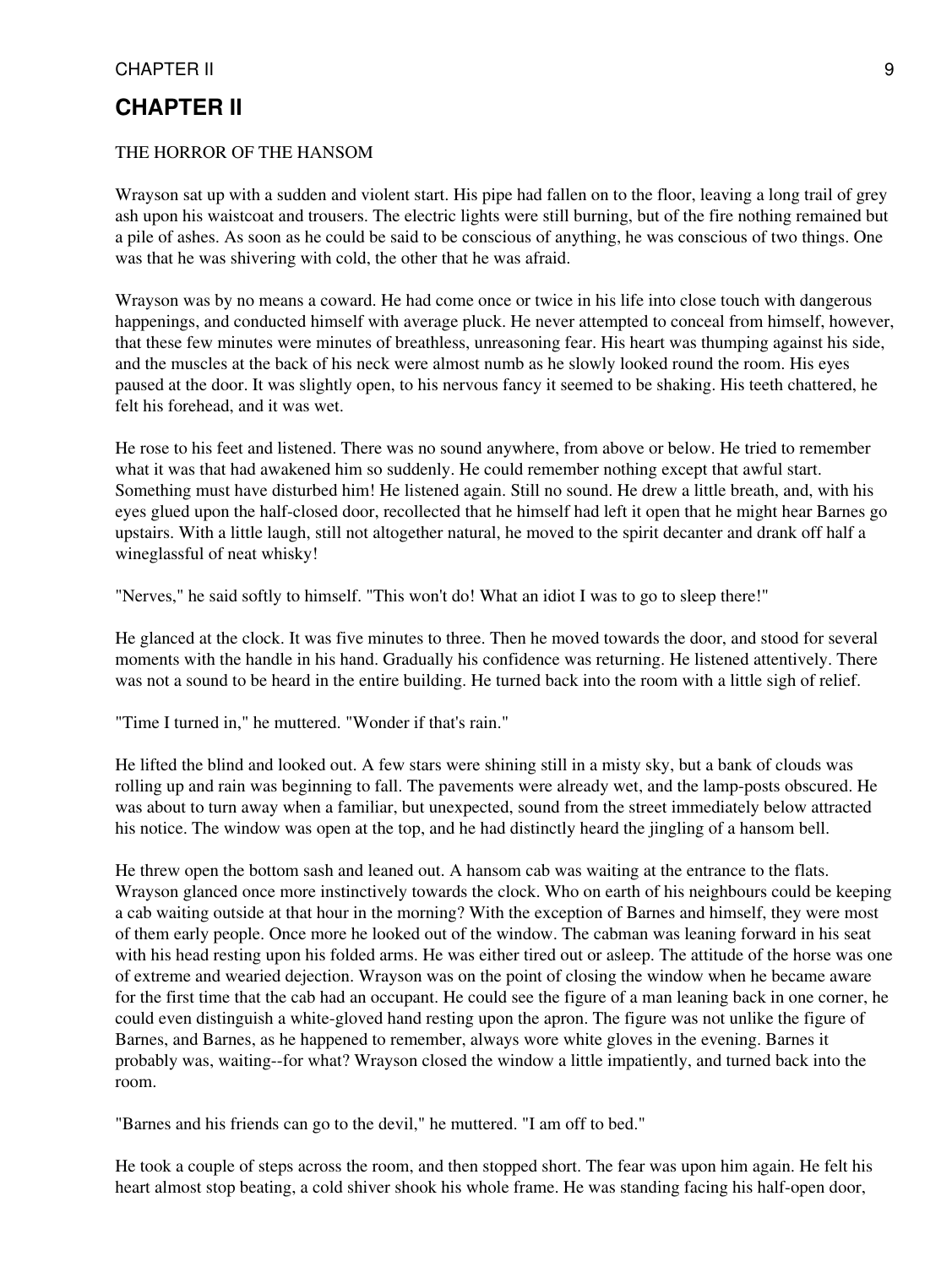and outside on the stone steps he heard the soft, even footfall of slippered feet, and the gentle rustling of a woman's gown.

He was not conscious of any movement, but when she reached the landing he was standing there on the threshold, with the soft halo of light from behind shining on to his white, fiercely questioning face. She came towards him without speech, and her veil was lowered so that he could only imperfectly see her face, but she walked as one newly recovered from illness, with trembling footsteps, and with one hand always upon the banisters. When she reached the corner she stopped, and seemed about to collapse. She spoke to him, and her voice had lost all its quality. It sounded harsh and unreal.

"Why are you--spying on me?" she asked.

"I am not spying," he answered. "I have been asleep--and woke up suddenly."

"Give me--some brandy!" she begged.

She stood upon the threshold and drank from the wineglass which he had filled. When she gave it back to him, he noticed that her fingers were steady.

"Will you come downstairs and let me out?" she asked. "I have looked down and it is all dark on the ground floor. I am not sure that I know my way."

He hesitated, but only for a moment. Side by side they walked down four flights of steps in unbroken silence. He asked no question, she attempted no explanation. Only when he opened the door and she saw the waiting hansom she very nearly collapsed. For a moment she clung to him.

"He is there--in the cab," she moaned. "Where can I hide?"

"Whoever it is," Wrayson answered, with his eyes fixed upon the hansom, "he is either drunk or asleep."

"Or dead!" she whispered in his ear. "Go and see!"

Then, before Wrayson could recover from the shock of her words, she was gone, flitting down the unlit side of the street with swift silent footsteps. His eyes followed her mechanically. Then, when she had turned the corner, he crossed the pavement towards the cab. Even now he could see little of the figure in the corner, for his silk hat was drawn down over his eyes.

"Is that you, Barnes?" he asked.

There came not the slightest response. Then for the first time the hideous meaning of those farewell words of hers broke in upon his brain. Had she meant it? Had she known or guessed? He leaned forward and touched the white-gloved hand. He raised it and let go. It fell like a dead, inert thing. He stepped back and confronted the cabman, who was rubbing his eyes.

"There's something wrong with your fare, cabby," he said.

The cabby raised the trap door, looked down, and descended heavily on to the pavement.

"Well, I'm blowed!" he said. "Here, wake up, guv'nor!"

There was no response. The cabby threw open the apron of the cab and gently shook the recumbent figure.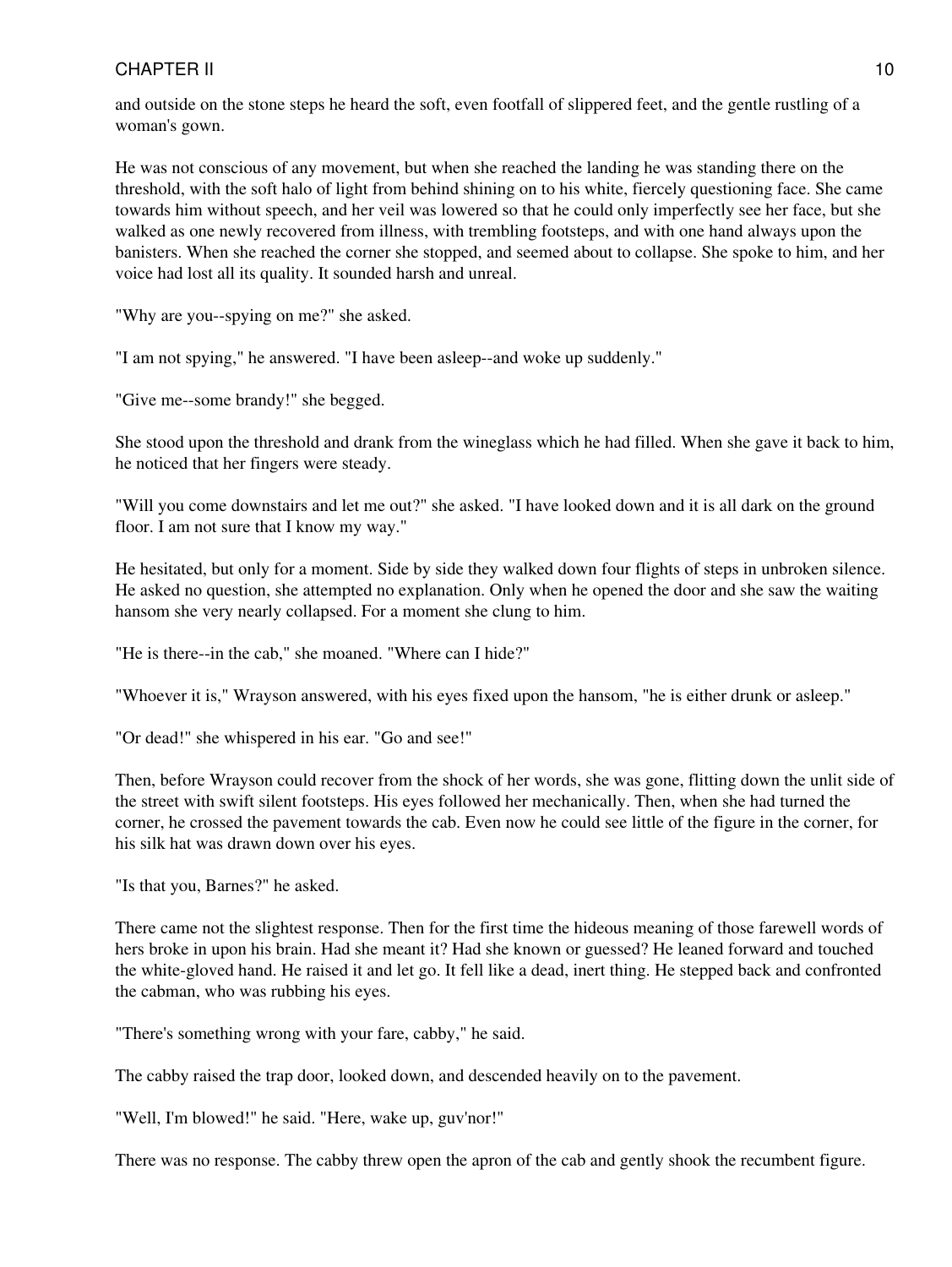"I can't wait 'ere all night for my fare!" he exclaimed. "Wake up, God luv us!" he broke off.

He stepped hastily back on to the pavement, and began tugging at one of his lamps.

"Push his hat back, sir," he said. "Let's 'ave a look at 'im."

Wrayson stood upon the step of the cab and lifted the silk hat from the head of the recumbent figure. Then he sprang back quickly with a little exclamation of horror. The lamp was shining full now upon the man's face, livid and white, upon his staring but sightless eyes, upon something around his neck, a fragment of silken cord, drawn so tightly that the flesh seemed to hang over and almost conceal it.

"Throttled, by God!" the cabman exclaimed. "I'm off to the police station."

He clambered up to his seat, and without another word struck his horse with the whip. The cab drove off and disappeared. Wrayson turned slowly round, and, closing the door of the flats, mounted with leaden feet to the fourth story.

He entered his own rooms, and walked without hesitation to the window, which was still open. The fresh air was almost a necessity, for he felt himself being slowly stifled. His knees were shaking, a cold icy horror was numbing his heart and senses. A feeling of nightmare was upon him, as though he had risen unexpectedly from a bed of delirium. There in front of him, a little to the left, was the broad empty street amongst whose shadows she had disappeared. On one side was the Park, and there was obscurity indefinable, mysterious; on the other a long row of tall mansions, a rain-soaked pavement, and a curving line of gas lamps. Beyond, the river, marked with a glittering arc of yellow dots; further away the glow of the sleeping city. Shelter enough there for any one--even for her. A soft, damp breeze was blowing in his face; from amongst the dripping trees of the Park the birds were beginning to make their morning music. Already the blackness of night was passing away, the clouds were lightening, the stars were growing fainter. Wrayson leaned a little forward. His eyes were fixed upon the exact spot where she had crossed the road and disappeared. All the horror of the coming day and the days to come loomed out from the background of his thoughts.

# <span id="page-10-0"></span>**CHAPTER III**

### DISCUSSING THE CRIME

The murder of Morris Barnes, considered merely as an event, came as a Godsend to the halfpenny press, which has an unwritten but immutable contract with the public to provide it with so much sensation during the week, in season or out of season. Nothing else was talked about anywhere. Under the influence of the general example, Wrayson found himself within a few days discussing its details with perfect coolness, and with an interest which never flagged. He seemed continually to forget his own personal and actual connection with the affair.

It was discussed, amongst other places, at the Sheridan Club, of which Wrayson was a member, and where he spent most of his spare time. At one particular luncheon party the day after the inquest, nothing else was spoken of. For the first time, in Wrayson's hearing, a new and somewhat ominous light was thrown upon the affair.

There were four men at the luncheon party, which was really not a luncheon party at all, but a promiscuous coming together of four of the men who usually sat at what was called the Colonel's table. First of all there was the Colonel himself,--Colonel Edgar Fitzmaurice, C.B., D.S.O.,--easily the most popular member of the club, a distinguished retired officer, white-haired, kindly and genial, a man of whom no one had ever heard another say an unkind word, whose hand was always in his none too well-filled pockets, and whose sympathies were always ready to be enlisted in any forlorn cause, deserving or otherwise. At his right hand sat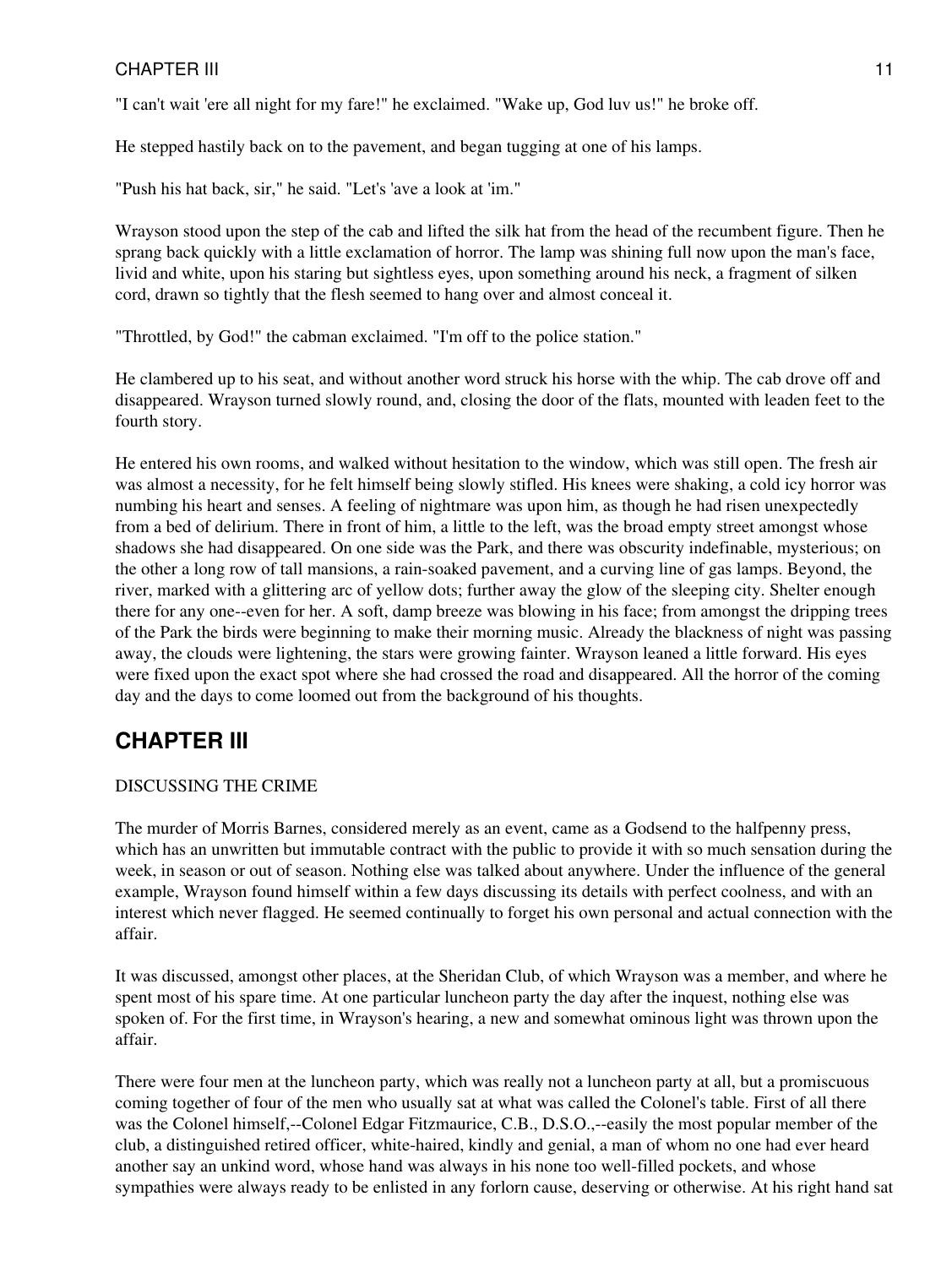Wrayson; on his left Sydney Mason, a rising young sculptor, and also a popular member of this somewhat Bohemian circle. Opposite was Stephen Heneage, a man of a different and more secretive type. He called himself a barrister, but he never practised; a journalist at times, but he seldom put his name to anything he wrote. His interests, if he had any, he kept to himself. In a club where a man's standing was reckoned by what he was and what he produced, he owed such consideration as he received to a certain air of reserved strength, the more noteworthy amongst a little coterie of men, who amongst themselves were accustomed to speak their minds freely, and at all times. If he was never brilliant, he had never been heard to say a foolish thing or make a pointless remark. He moved on his way through life, and held his place there more by reason of certain negative qualities which, amongst a community of optimists, were universally ascribed to him, than through any more personal or likable gifts. He had a dark, strong face, but a slim, weakly body. He was never unduly silent, but he was a better listener than talker. If he had no close friends, he certainly had no enemies. Whether he was rich or poor no man knew, but next to the Colonel himself, no one was more ready to subscribe to any of those charities which the Sheridanites were continually inaugurating on behalf of their less fortunate members. The man who succeeds in keeping the "ego" out of sight as a rule neither irritates nor greatly attracts. Stephen Heneage was one of those who stood in this position.

They were talking about the murder, or rather the Colonel was talking and they were listening.

"There is one point," he remarked, filling his glass and beaming good-humouredly upon his companions, "which seems to have been entirely overlooked. I am referring to the sex of the supposed assassin!"

Wrayson looked up inquiringly. It was a point which interested him.

"Nearly all of you have assumed," the Colonel continued, "that it must have taken a strong man to draw the cord tight enough to have killed that poor fellow without any noticeable struggle. As a matter of fact, a child with that particular knot could have done it. It requires no strength, only delicacy of touch, rapidity and nerve."

"A woman, then--" Wrayson began.

"Bless you, yes! a woman could have done it easily," the Colonel declared, "only unfortunately there don't seem to have been any women about. Why, I've seen it done in Korea with a turn of the wrist. It's all knack."

Wrayson shuddered slightly. The Colonel's words had troubled him more than he would have cared to let any one know.

"Woman or man or child," Mason remarked, "the person who did it seems to have vanished in some remarkable manner from the face of the earth."

"He certainly seems," the Colonel admitted, "to have covered up his traces with admirable skill. I have read every word of the evidence at the inquest, and I can understand that the police are completely confused."

Heneage and Mason exchanged glances of quiet amusement whilst the Colonel helped himself to cheese.

"Dear old boy," the latter murmured, "he's off on his hobby. Let him go on! He enjoys it more than anything in the world."

Heneage nodded assent, and the Colonel returned to the subject with avidity a few moments later.

"This man Morris Barnes," he affirmed, "seems to have been a somewhat despicable, at any rate, a by no means desirable individual. He was of Jewish origin, and he had not long returned from South Africa, where Heaven knows what his occupation was. The money of which he was undoubtedly possessed he seems to have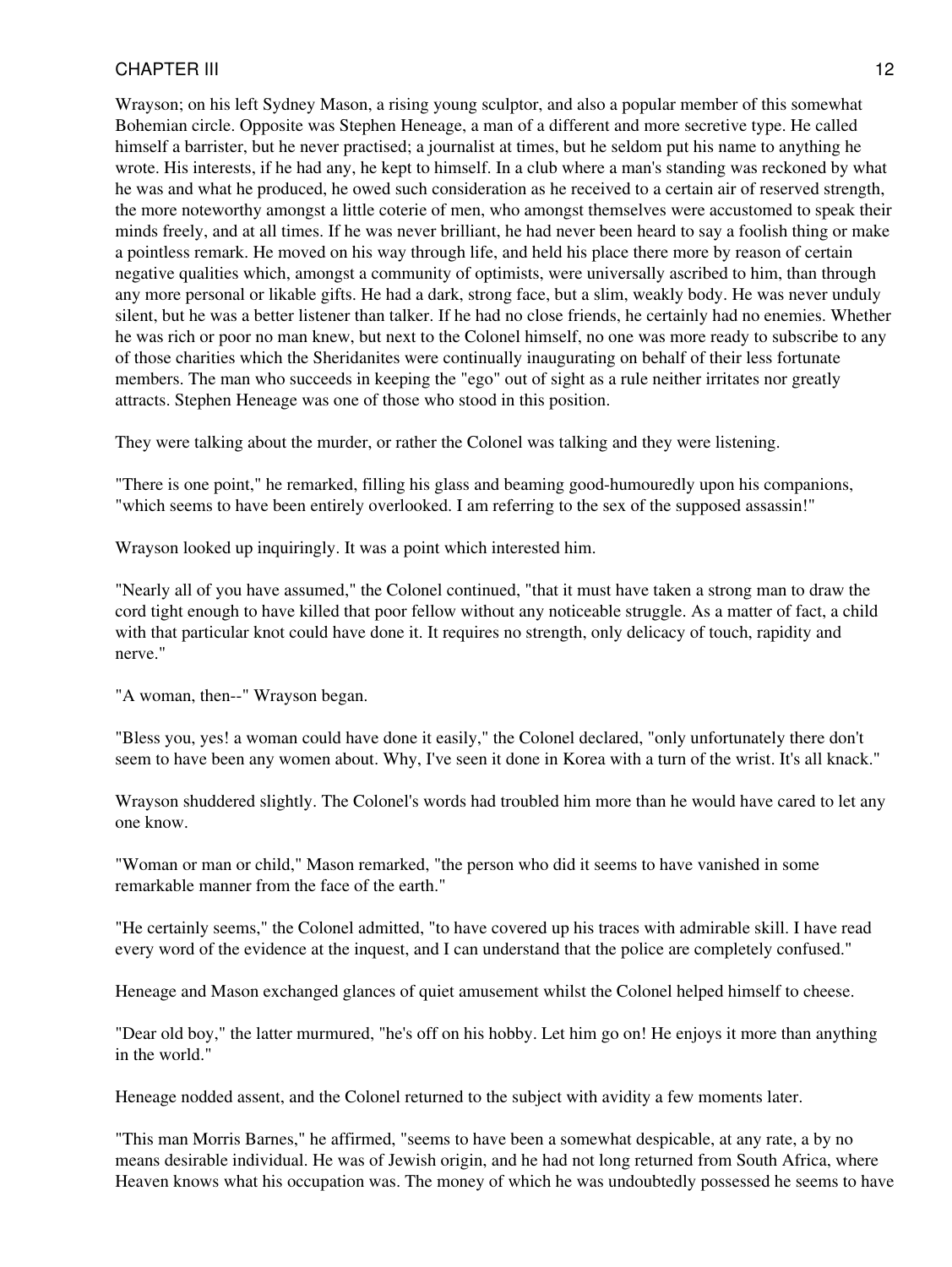spent, or at any rate some part of it, in aping the life of a dissipated man about town. He was known to the fair promenaders of the Empire and Alhambra, he was an *habitue* of the places where these--er--ladies partake of supper after the exertions of the evening. Of home life or respectable friends he seems to have had none."

"This," Mason declared, leaning back and lighting a cigarette, "is better than the newspapers. Go on, Colonel! Your biography may not be sympathetic, but it is lifelike!"

The Colonel's eyes were full of a distinct and vivid light. He scarcely heard the interruption. He was on fire with his subject.

"You see," he continued, "that the man's days were spent amongst a class where the passions run loose, where restraint is an unknown virtue, where self and sensuality are the upraised gods. One can easily imagine that from amongst such a slough might spring at any time the weed of tragedy. In other words, this man Morris Barnes moved amongst a class of people to whom murder, if it could be safely accomplished, would be little more than an incident."

The Colonel lit a cigar and leaned back in his chair. He was enjoying himself immensely.

"The curious part of the affair is, though," he continued deliberately, "that this murder, as I suppose we must call it, bears none of the hall-marks of rude passion. On the contrary, it suggests in more ways than one the touch of the finished artist. The man's whole evening has been traced without the slightest difficulty. He dined at the Cafe Royal alone, promenaded afterwards at the Alhambra, and drove on about supper-time to the Continental. He left there at 12.30 with a couple of ladies whom he appeared to know fairly well, called at their flat for a drink, and sent one out to his cabby--rather unusual forethought for such a bounder. When he reappeared and directed the man to drive him to Cavendish Mansions, Battersea, the driver tried to excuse himself. Both he and his horse were dead tired, he said. Barnes, however, insisted upon keeping him, and off they went. At Cavendish Mansions, Barnes alighted and offered the man a sovereign. Naturally enough the fellow could not change it, and Barnes went in to get some silver from his rooms, promising to return in a minute or two. The cabby descended and walked to the corner of the street to see if he could beg a match for his pipe from any passer-by. He may have been away for perhaps five minutes, certainly no more, during which time he stood with his back to the Mansions. Seeing no one about, he returned to his cab, ascended to his seat, naturally without looking inside, and fell fast asleep. The next thing he remembers is being awakened by Wrayson here! So much for the cabby."

"What a fine criminal judge was lost to the country, Colonel, when you chose the army for a career," Mason remarked, turning round to order some coffee. "Such coherence--such an eye for detail. Pass the matches, Wrayson. Thanks, old chap!"

The Colonel smiled placidly.

"I am afraid," he said, "that I should never have had the heart to sentence anybody to anything, but I must admit that things of this sort do interest me. I love to weigh them up and theorize. The more melodramatic they are the better."

Heneage helped himself to a cigarette from Mason's case, and leaned back in his chair.

"I never have the patience," he remarked, "to read about these things in the newspapers, but the Colonel's *resume* is always thrilling. Do go on. There won't be any pool till four o'clock."

The Colonel smiled good-naturedly.

"It's good of you fellows to listen to my prosing," he remarked. "No use denying that it is a sort of hobby of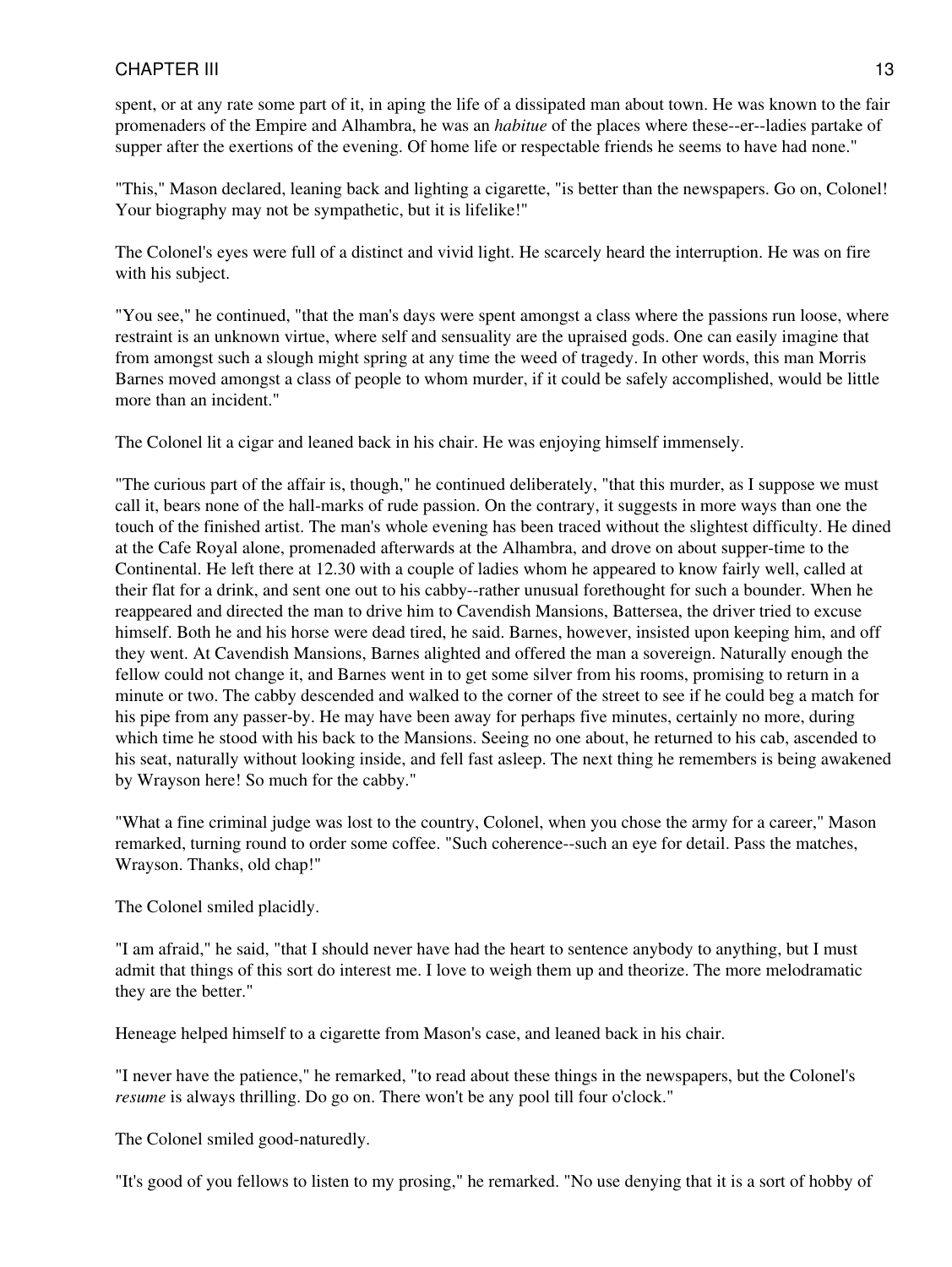mine. You all know it. Well, we'll say we've finished with the cabby, then. Enter upon the scene, of all people in the world, our friend Wrayson!"

"Hear, hear!" murmured Mason.

Wrayson changed his position slightly. With his head resting upon his hand, he seemed to be engaged in tracing patterns upon the tablecloth.

"Wrayson knows nothing of Barnes beyond the fact that they are neighbours in the same flats. Being the assistant editor of a journal of world-wide fame, however, he has naturally a telephone in his flat. By means of that instrument he receives a message in the middle of the night from an unknown person in an unknown place, which he is begged to convey to Barnes. The message is in itself mysterious. Taken in conjunction with what happened to Barnes, it is deeply interesting. Barnes, it seems, is to go immediately on his arrival, at whatever hour, to the Hotel Francis. Presumably he would know from whom the message came, and the sender does not seem to have doubted that if it was conveyed to Barnes he would obey the summons. Wrayson agrees to and does deliver it. That is to say, he writes it down and leaves it in the letter-box of Barnes door, Barnes not having yet returned. Now we begin to get mysterious. That communication from our friend here has not been discovered. It was not in the letter-box; it was not upon the person of the dead man. We cannot tell whether or not he ever received it. I believe that I am right so far?"

"Absolutely," Wrayson admitted.

"Our friend Wrayson, then," the Colonel continued, beaming upon his neighbour, "instead of going to bed like a sensible man, takes up a book and falls asleep in his easy-chair. He wakes up about three or four o'clock, and his attention is then attracted by the jingling of a hansom bell below. He looks out of window and sees a cab, both the driver and the occupant of which appear to be asleep. The circumstance striking him as somewhat unusual, he descends to the street and finds--well, rather more than he expected. He finds the cabman asleep, and his fare scientifically and effectually throttled by a piece of silken cord."

Wrayson turned to the waiter and ordered a liqueur brandy.

"Have one, you fellows?" he asked. "Good! Four, waiter."

He tossed his own off directly it arrived. His lips were pale, and the hand which raised the glass to his lips shook. Heneage alone, who was watching him through a little cloud of tobacco smoke, noticed this.

"Have you finished with me, Colonel?" Wrayson asked.

"Practically," the Colonel answered, smiling, "unless you can answer one of the three queries suggested by my *resume*. First, who killed Morris Barnes? Secondly, when was it done? Thirdly, where was it done? I have left out a possible fourth, why was it done? because, in this case, I think that the motive and the man are practically identical. I mean that if you discover one, you discover the other."

Heneage leaned across the table towards the Colonel.

"You are a magician, Colonel," he declared quietly. "I glanced through this case in the paper, and it did not even interest me. Since I have listened to you I have fallen under the spell of the mysterious. Have you any theories?"

The Colonel's face fell a little.

"Well, I am afraid not," he admitted regretfully. "To be perfectly interesting the affair certainly ought to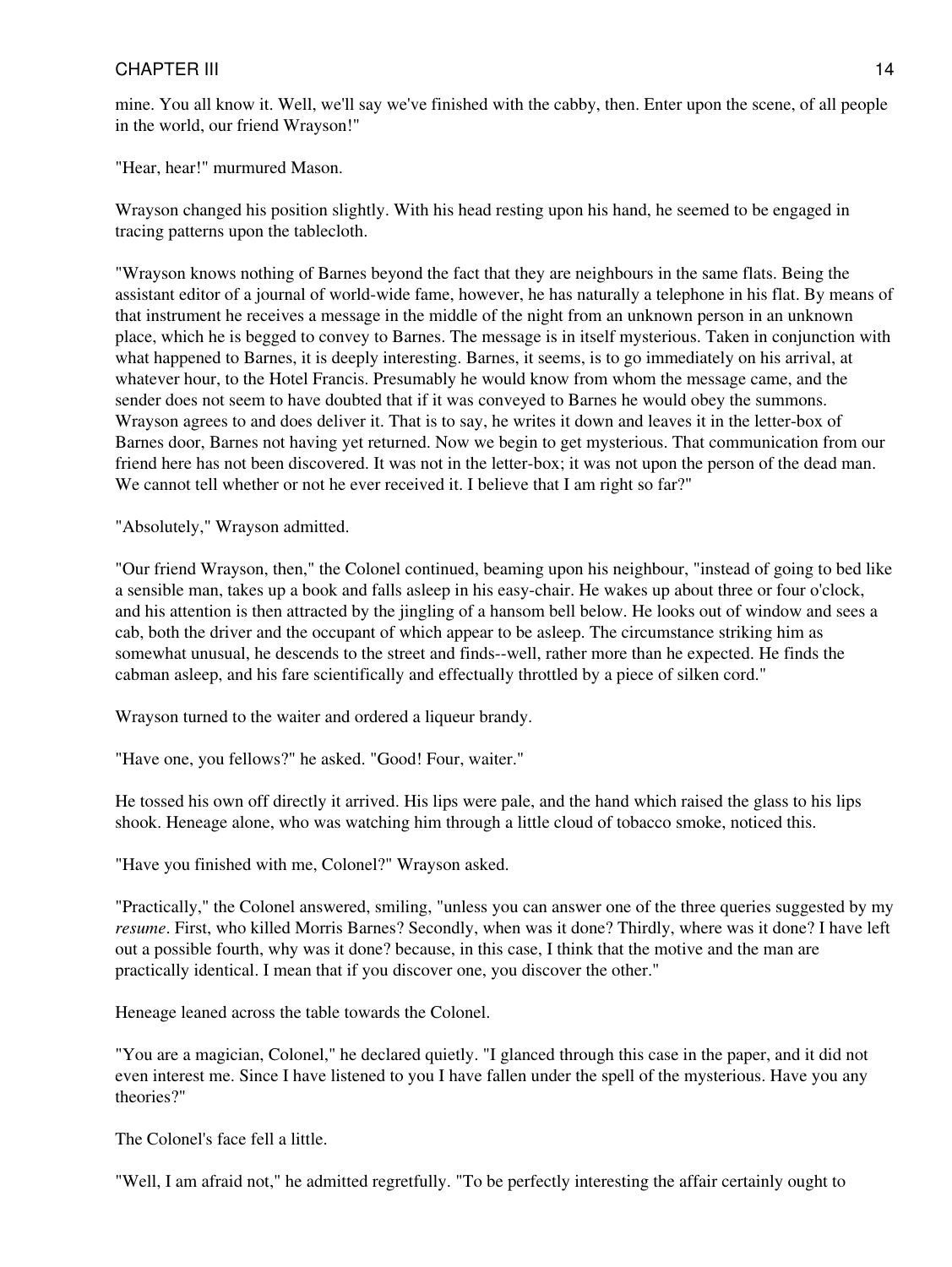present something more definite in the shape of a clue. You see, providing we accept the evidence of Wrayson and the cabman, and I suppose," he added, laying his hand affectionately upon Wrayson's shoulder, "we must, the actual murderer is a person absolutely unseen or unheard of by any one. If you are all really interested we will discuss it again in a week's time after the adjourned inquest."

"I, for one, shall look forward to it," Heneage remarked, glancing across towards Wrayson. "What about a pool?"

"I'm on," Wrayson declared, rising a little abruptly.

"And I," Mason assented.

"And I can't," the Colonel said regretfully. "I must go down to Balham and see poor Carlo Mallini I hear he's very queer."

The Colonel loved pool, and he hated a sick-room. The click of the billiard balls reached him as he descended the stairs, but he only sighed and set out manfully for Charing Cross. On the way he entered a fruiterer's shop and inquired the price of grapes. They were more than he expected, and he counted out the contents of his trousers pockets before purchasing.

"A little short of change," he remarked cheerfully. "Yes! all right, I'll take them."

He marched out, swinging a paper bag between his fingers, travelled third class to Balham, and sat for a couple of hours with the invalid whom he had come to see, a lonely Italian musician, to whom his coming meant more than all the medicine his doctor could prescribe. He talked to him glowingly of the success of his recent concert (more than a score of the tickets sold had been paid for secretly by the Colonel himself and his friends), prophesied great things for the future, and laughed away all the poor fellow's fears as to his condition. There were tears in his eyes as he walked to the station, for he had visited too many sick-beds to have much faith in his own cheerful words, and all the way back to London he was engaged in thinking out the best means of getting the musician sent back to his own country, Arrived at Charing Cross, he looked longingly towards the club, and ruefully at the contents of his pocket. Then with a sigh he turned into a little restaurant and dined for eighteen-pence.

### <span id="page-14-0"></span>**CHAPTER IV**

### UNDER A CLOUD

Exactly one week later, six men were smoking their after-dinner cigars at the same round table in the dining-room at the Sheridan Club. As a rule, it was the hour when, with all the reserve of the day thrown aside, badinage and jest reigned supreme, and the humourist came to his own. To-night chairs were drawn a little closer together, voices were subdued, and the conversation was of a more serious order. Not even the pleasant warmth of the room, the fragrance of tobacco, and the comfortable sense of having dined, could altogether dispel a feeling of uneasiness which all more or less shared. It chanced that all six were friends of Herbert Wrayson's.

The Colonel, as usual, was in the chair, but even on his kindly features the cloud hovered.

"Of course," he said, "none of us who know Wrayson well would believe for a moment that he could be connected in any way with this beastly affair. The unfortunate part of it is, that others, who do not know him, might easily be led to think otherwise!"

"It is altogether his own fault, too," Mason remarked. "He gave his evidence shockingly."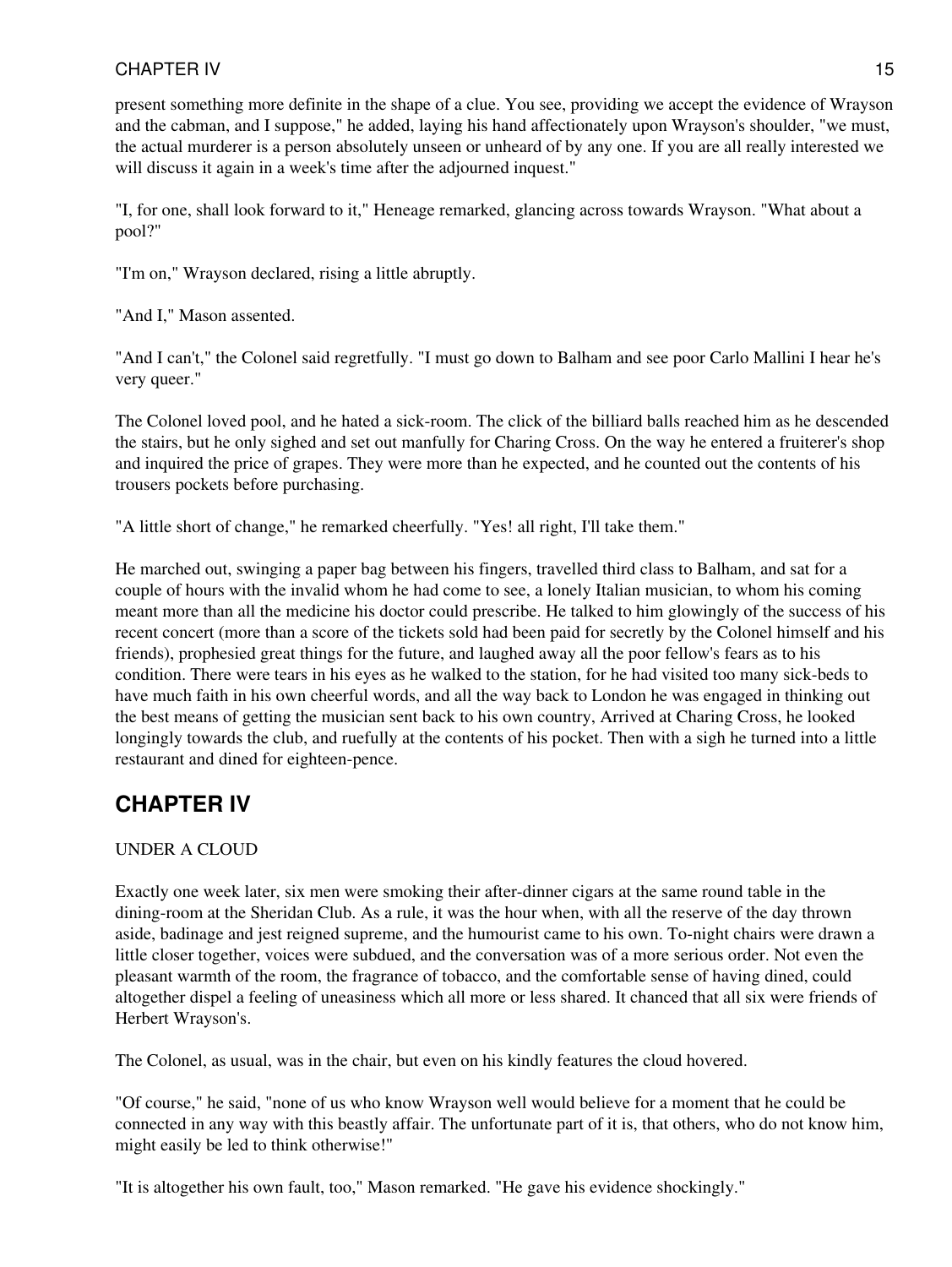"And his movements that night, or rather that morning, were certainly a little peculiar," another man remarked. "His connection with the affair seemed to consist of a series of coincidences. The law does not look favourably upon coincidences!"

"But, after all," the Colonel remarked, "he scarcely knew the fellow! Just nodded to him on the stairs, and that sort of thing. Why, there isn't a shadow of a motive!"

"We can't be sure of that, Colonel," Heneage remarked quietly. "I wonder how much we really know of the inner lives of even our closest friends? I fancy that we should be surprised if we realized our ignorance!"

The Colonel stroked his grey moustache thoughtfully.

"That may be true," he said, "of a good many of us. Wrayson, however, never struck me as being a particularly secretive sort of chap."

"Unfortunately, that counts for very little," Heneage declared. "The things which surprise us most in life come often from the most unlikely people. We none of us mean to be deceitful, but a perfectly honest life is a luxury which few of us dare indulge in."

The Colonel regarded him gravely.

"I hope," he said, "that you don't mean that you consider Wrayson capable--"

"I wasn't thinking of Wrayson at all," Heneage interrupted. "I was generalizing. But I must say this. I think that, given sufficient provocation or motive, there isn't one of us who wouldn't be capable of committing murder. A man's outer life is lived according to the laws of circumstances and society: his inner one no one knows anything about, except himself--and God!"

"Heneage," Mason sighed, "is always cynical after 'kuemmel.'"

Heneage shrugged his shoulders and lit a cigarette.

"No!" he said, "I am not cynical. I simply have a weakness for the truth. You will find it rather a hard material to collect if you set out in earnest. But to return to Wrayson. Let me ask you a question. We are all friends of his, more or less intimate friends. You would all of you scout the idea of his having any share in the murder of Morris Barnes. What did you make of his evidence at the inquest this afternoon? What do you think of his whole deportment and condition?"

"I can answer that in one word," the Colonel declared. "I think that it is unfortunate. The poor fellow has been terribly upset, and his nerves have not been able to stand the strain. That is all there is about it!"

"Wrayson has been working up to the limit for years," Mason remarked, "and he's not a particularly strong chap. I should say that he was about due for a nervous breakdown."

A waiter approached the table and addressed the Colonel--he was wanted on the telephone. During his absence, Heneage leaned back in his chair and relapsed into his usual imperturbability. He was known amongst his friends generally as the silent man. It was very seldom that he contributed so much to their discussions as upon this occasion. Perhaps for that reason his words, when he spoke, always carried weight. Mason changed his place and sat beside him. The others had wandered off into a discussion upon a new magazine.

"Between ourselves, Heneage," Mason said quietly, "have you anything at the back of your head about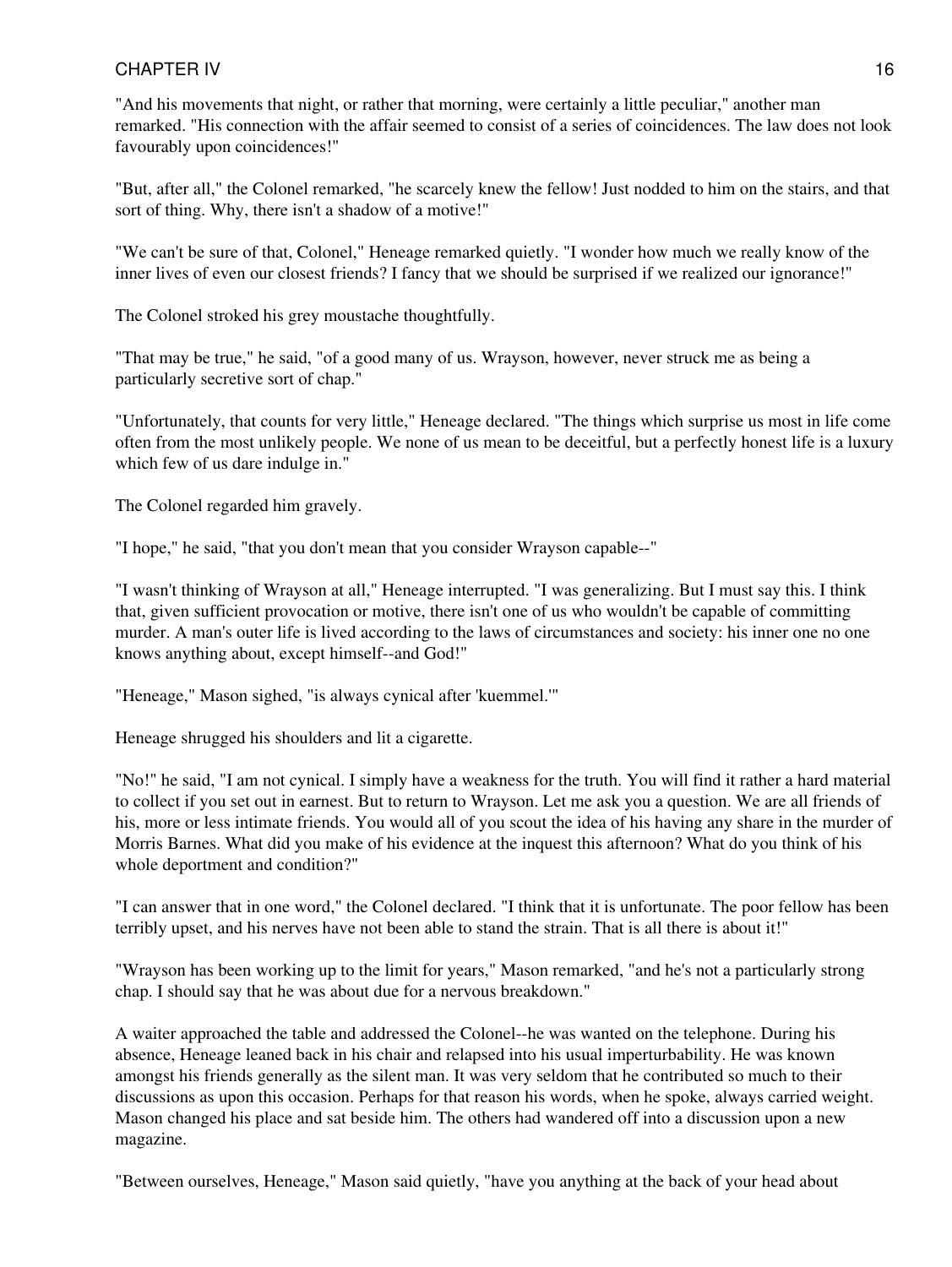Wrayson?"

Heneage did not immediately reply. He was gazing at the little cloud of blue tobacco smoke which he had just expelled from his lips.

"There is no reason," he declared, "why my opinion should be worth any more than any one else's. I think as highly of Wrayson as any of you."

"Granted," Mason answered. "But you have a theory or an idea of some sort concerning him. What is it?"

"If you really want to know," Heneage said, "I believe that Wrayson has kept something back. It is a very dangerous thing to do, and I believe that he realizes it. I believe that he has some secret knowledge of the affair which he has not disclosed--knowledge which he has kept out of his evidence altogether."

"A--guilty--knowledge?" Mason whispered.

"Not necessarily!" Heneage answered. "He may be shielding some one."

"If you are right," Mason said anxiously, "it is a serious affair."

"Very serious indeed," Heneage assented. "I believe that he is realizing it."

The Colonel came back looking a little disturbed.

"Sorry, boys, but I must be off," he announced. "Wrayson has just telephoned to ask me to go down and see him. I'm afraid he's queer! I've sent for a hansom."

"Poor chap!" Mason murmured. "Let us know if any of us can do anything."

<span id="page-16-0"></span>The Colonel nodded and took his departure. The others drifted up into the billiard-room. Heneage alone remained seated at the end of the table. He was playing idly with his wineglass, but his eyes were fixed steadfastly, if a little absently, upon the Colonel's empty place.

# **CHAPTER V**

### ON THE TELEPHONE

It was a little hard even for the Colonel to keep up his affectation of cheerfulness when he found himself alone with the man whom he had come to visit. His experience of life had been large and varied, but he had never yet seen so remarkable a change in any human being in twenty-four hours. There were deep black lines under his eyes, his cheeks were colourless, every now and then his features twitched nervously, as though he were suffering from an attack of St. Vitus' dance. His hand, which had lain weakly in the Colonel's, was as cold as ice, although there was a roaring fire in the room. He had admitted the Colonel himself, and almost dragged him inside the door.

"Did you meet any one outside--upon the stairs?" he asked feverishly.

"No one upon the stairs," the Colonel answered. "There was a man lighting his pipe in the doorway."

Wrayson shivered as he turned away.

"Watching me!" he declared. "There are two of them! They are watching me all the time."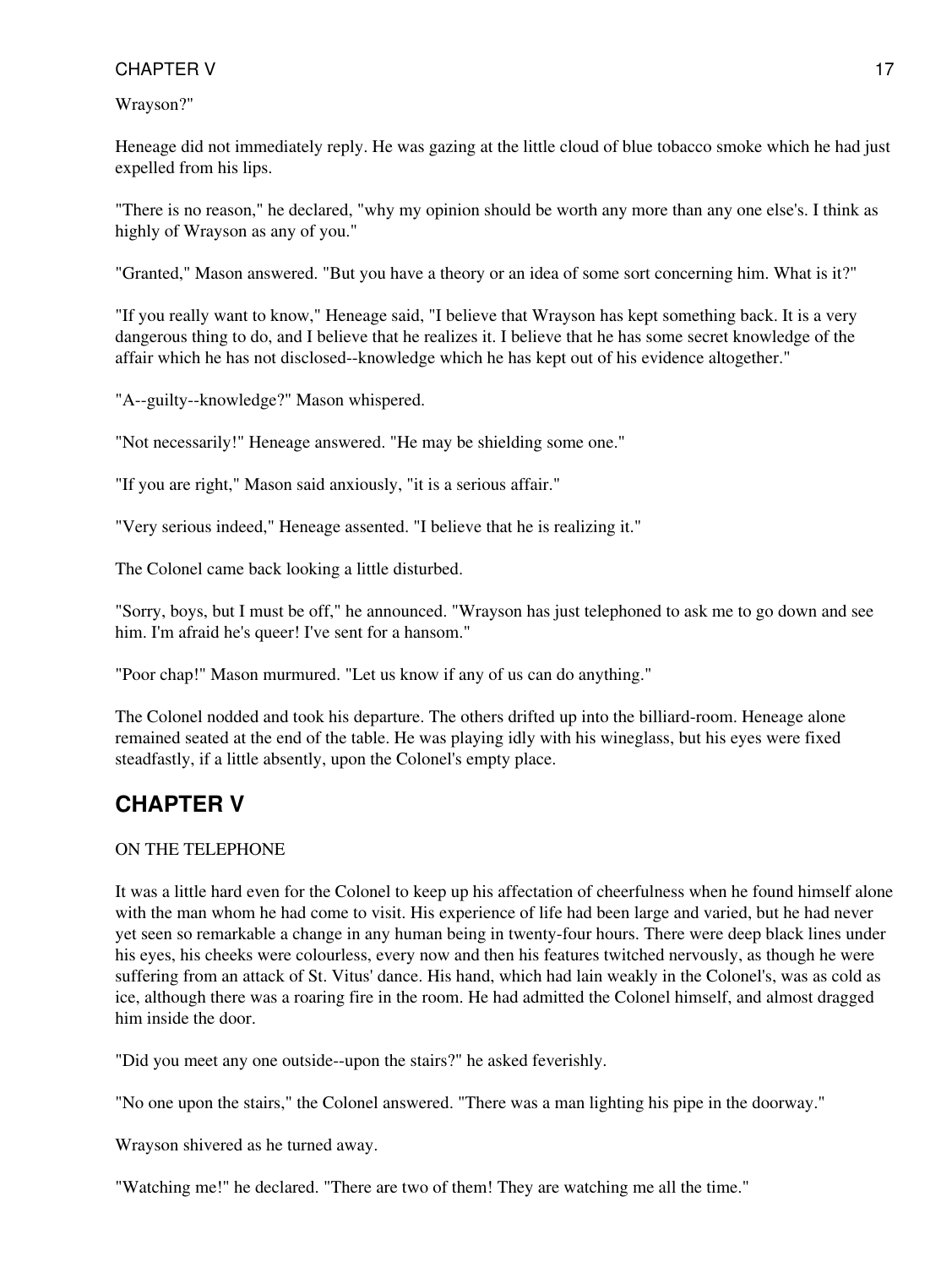The Colonel took off his coat. The room seemed to him like a furnace. Then he stretched out his hands and laid them upon Wrayson's shoulders.

"What if they are?" he declared cheerfully. "They won't eat you. Besides, it is very likely the dead man's rooms they are watching."

"They followed me home from the inquest," Wrayson muttered.

The Colonel laughed.

"And if I'd been living here," he remarked, "they'd have followed me home just the same. Now, Herbert, my young friend," he continued, "sit down and tell me all about it like a man. You're in a bit of trouble, of course, underneath all this. Let's hear it, and we'll find the best way out."

The Colonel's figure was dominant; his presence alone seemed to dispel that unreal army of ghosts and fancies which a few moments before had seemed to Wrayson to be making his room like the padded cell of a lunatic asylum. His tone, too, had just enough sympathy to make its cheerfulness reassuring. Wrayson began to feel glimmerings of common sense.

"Yes!" he said, "I've something to tell you. That's why I telephoned."

The Colonel rose again to his feet, and began fumbling in the pocket of his overcoat.

"God bless my soul, I almost forgot!" he exclaimed, "and the fellows would make me bring it. We guessed how you were feeling--much better to have come up and dined with us. Here we are! Get some glasses, there's a good chap."

A gold-foiled bottle appeared, and a packet of hastily cut sandwiches. Wrayson found himself mechanically eating and drinking before he knew where he was. Then in an instant the sandwiches had become delicious, and the wine was rushing through his veins like a new elixir of life. He was himself again, the banging of anvils in his head had ceased; he was shaken perhaps, but a sane man. His eyes filled with tears, and he gripped the Colonel by the hand.

"Colonel, you're--you're--God knows what you are," he murmured. "All the ordinary things sound commonplace. I believe I was going mad."

The Colonel leaned back and laughed as though the idea tickled him.

"Not you!" he declared. "Bless you, I know what nerves are! Out in India, thirty-five years ago, I've had to relieve men on frontier posts who hadn't seen a soul to speak to for six months! Weird places some of them, too--gives me the creeps to think of them sometimes! Now light up that cigar," he added, throwing one across, "and let's hear the trouble."

Wrayson lit his cigar with fingers which scarcely shook. He threw the match away and smoked for a moment in silence.

"It's about this Morris Barnes affair," he said abruptly. "I've kept something back, and I'm a clumsy hand at telling a story that doesn't contain all the truth. The consequence is, of course, that I'm suspected of having had a hand in it myself."

The Colonel's manner had for a moment imperceptibly changed. Lines had come out in his face which were not usually visible, his upper lip had stiffened. One could fancy that he might have led his men into battle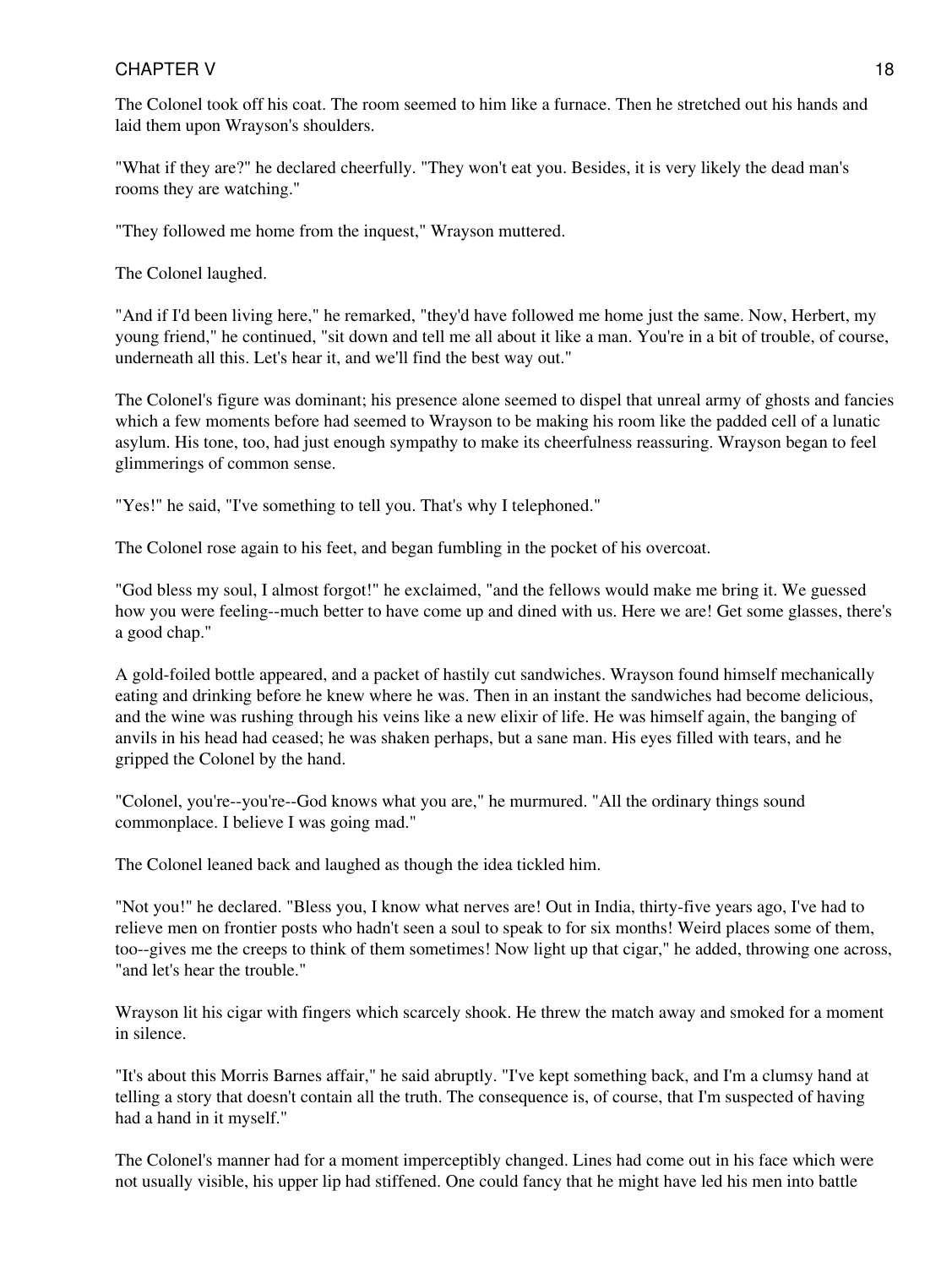looking something like this.

"What is it that you know?" he asked.

"There was another person in the flats that night, who was interested in Morris Barnes, who visited his rooms, who was with me when I first saw him dead."

The Colonel shaded his face with his hand. The heat from the fire was intense.

"Why have you kept back this knowledge?" he asked.

"Because--it was a woman, and I am a fool!" Wrayson answered.

There was a silence. Then the Colonel pushed back his chair and dabbed his forehead with his handkerchief. The room was certainly hot, and the handkerchief was wet.

"Tell me about it," he said quietly. "I expected something of the sort!"

"On that morning," Wrayson began, "I returned home about twelve o'clock, let myself in with my own latch-key, and found a woman standing before my open desk going through my papers."

"A friend?" the Colonel asked.

"A complete stranger!" Wrayson answered. "Her surprise at seeing me was at least equal to my own. I gathered that she had believed herself to be in the flat of Morris Barnes, which is the corresponding one above."

"What did you do?" the Colonel asked.

"What I should have done I am not sure," Wrayson answered, "but while I was talking to her the telephone bell rang, and I received that message which I spoke about at the inquest. It was a mysterious sort of business--I can hear that voice now. I was interested, and while I stood there she slipped away."

"Is that all?" the Colonel asked.

"No!" Wrayson answered with a groan. "I wish to God it was!"

The Colonel moved his position a little. The cigar had burnt out between his fingers, but he made no effort to light it.

"Go on," he said. "Tell me the rest. Tell me what happened afterwards."

"I wrote down the message for Barnes and left it in his letter-box. There seemed then to be no light in his flat. Afterwards I lit a pipe, left my door open, and sat down, with the intention of waiting till Barnes came home and explaining what had happened. I fell asleep in my chair and woke with a start. It was nearly three o'clock. I was going to turn in when I heard the jingling of a hansom bell down below. I looked out of the window and saw the cab standing in the street. Almost at the same time I heard footsteps outside. I went to the door of my flat and came face to face with the girl descending from the floor above."

"At three o'clock in the morning?" the Colonel interrupted.

Wrayson nodded.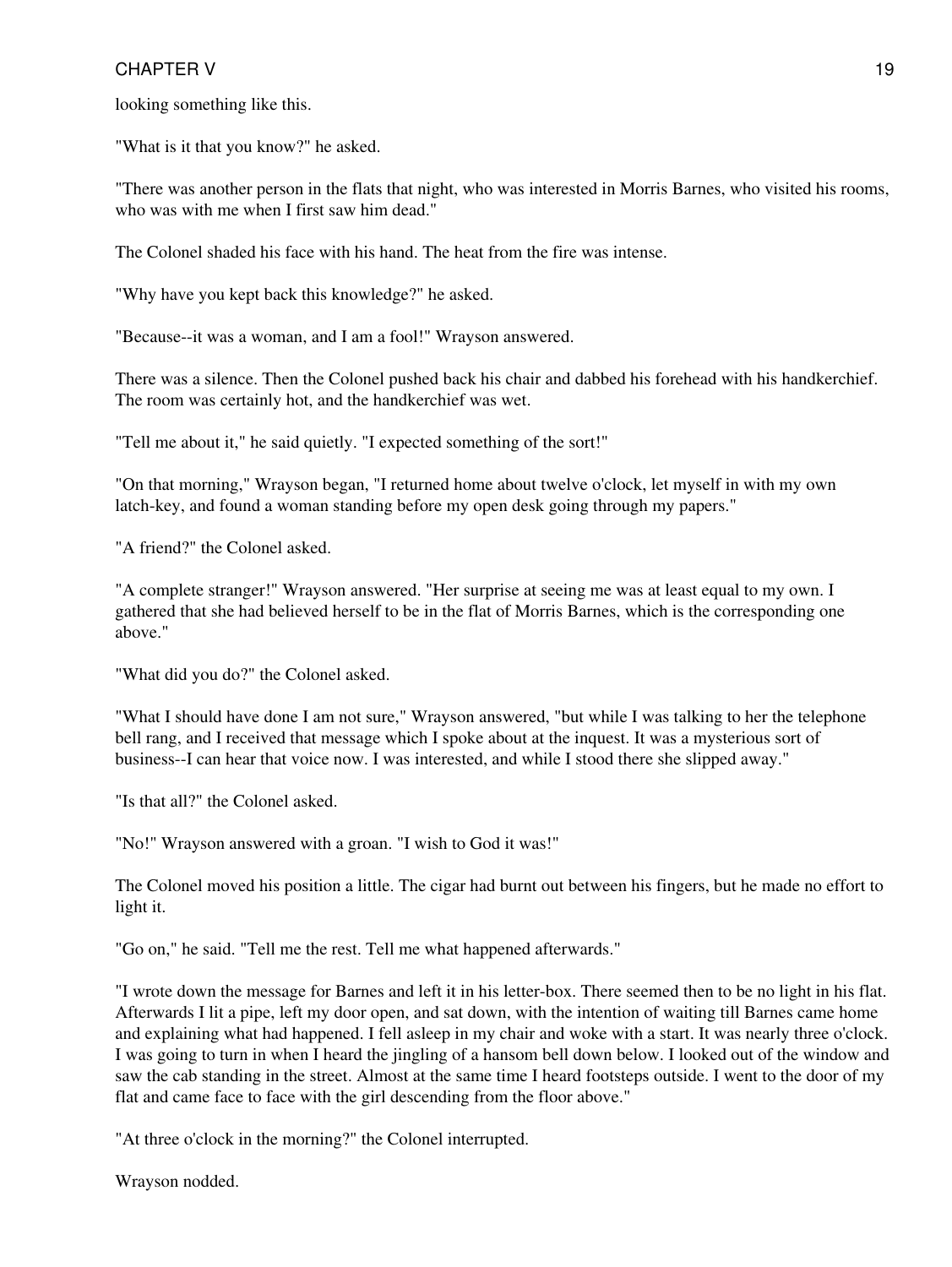"She was white and shaking all over," he continued rapidly. "She asked me for brandy and I gave it to her; she asked me to see her out of the place, and I did so. When I opened the door to let her out and we saw the man leaning back in the cab, she moaned softly to herself. I said something about his being asleep or drunk--'or dead!' she whispered in my ear, and then she rushed away from me. She turned into the Albert Road and disappeared almost at once. I could not have followed her if I would. I had just begun to realize that something was wrong with the man in the cab!"

"This is all?" the Colonel asked.

"It is all!" Wrayson answered.

"You do not know her name, or why she was here? You have not seen her since?"

Wrayson shook his head.

"I know absolutely nothing," he said, "beyond what I have told you."

The Colonel struck a match and relit his cigar.

"I should like to understand," he said quietly, "why you avoided all mention of her in your evidence."

Wrayson laughed oddly.

"I should like to understand that myself," he declared. "I can only repeat what I said before. She was a woman, and I was a fool."

"In plain English," the Colonel said, "you did it to shield her?"

"Yes!" Wrayson answered.

The Colonel nodded thoughtfully.

"Well," he said, "you were in a difficult position, and you made a deliberate choice. I tell you frankly that I expected to hear worse things. Do you believe that she committed the murder?"

"No!" Wrayson answered. "I do not!"

"You believe that she may be associated with--the person who did?"

"I cannot tell," Wrayson declared.

"In any case," the Colonel continued, "you seem to have been the only person who saw her. Whether you were wise or not to omit all mention of her in your evidence--well, we won't discuss that. The best of us have gone on the wrong side of the hedge for a woman before now--and damned glad to do it. What I can't quite understand, old chap, is why you have worked yourself up into such a shocking state. You don't stand any chance of being hanged, that I can see!"

Wrayson laughed a little shamefacedly.

"To tell you the truth," he said, "I am beginning to feel ashamed of myself. I think it was the sense of being spied upon, and being alone--in this room--which got a bit on my nerves. I feel a different man since you came down."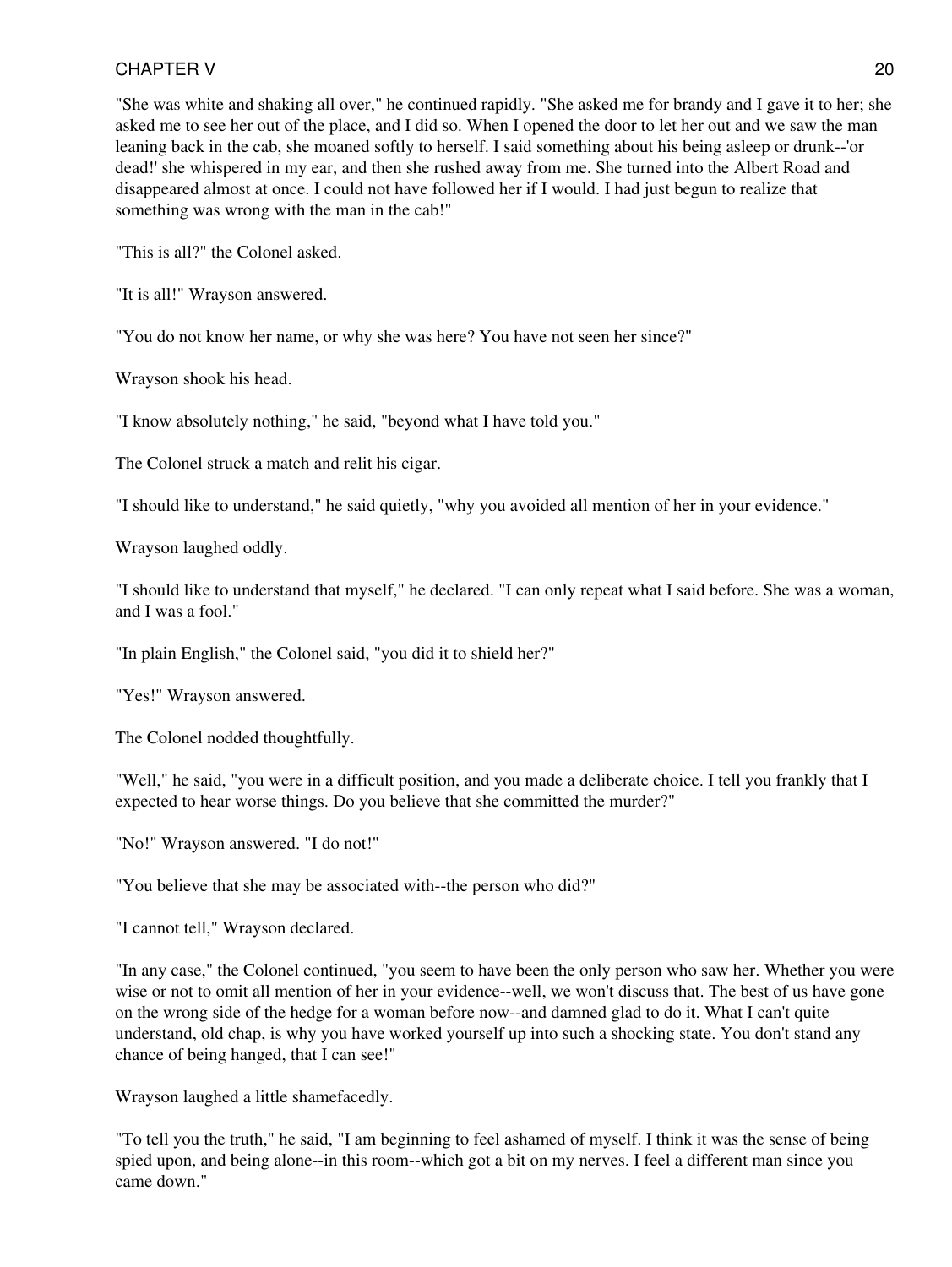The Colonel nodded cheerfully.

"That's all right," he declared. "The next thing to--"

The Colonel broke off in the midst of his sentence. A few feet away from him the telephone bell was ringing. Wrayson rose to his feet and took the receiver into his hand.

"Hullo!" he said.

The voice which answered him was faint but clear. Wrayson almost dropped the instrument. He recognized it at once.

"Is that Mr. Herbert Wrayson?" it asked.

"Yes!" Wrayson answered. "Who are you?"

"I am the person who spoke to you a few nights ago," was the answer. "Never mind my name for the present. I wish to arrange a meeting--for some time to-morrow. I have a matter--of business--to discuss with you."

"Anywhere--at any time," Wrayson answered, almost fiercely. "You cannot be as anxious to see me as I am to know who you are."

The voice changed a little in its intonation. A note of mockery had stolen into it.

"You flatter me," it said. "I trust that our meeting will be mutually agreeable. You must excuse my coming to Battersea, as I understand that your flat is subjected to a most inconvenient surveillance. May I call at the office of your paper, at say eleven o'clock tomorrow?"

"Yes!" Wrayson answered. "You know where it is?"

"Certainly! I shall be there. A Mr. Bentham will ask for you. Good night!"

Wrayson's unknown friend had rung off. He replaced the receiver and turned to the Colonel.

"Do you know who that was?" he asked eagerly.

"I can guess," the Colonel answered.

<span id="page-20-0"></span>"To-morrow, at eleven o'clock," Wrayson declared, "I shall know who killed Morris Barnes."

### **CHAPTER VI**

#### ONE THOUSAND POUNDS' REWARD

But when the morrow came, and his visitor was shown into Wrayson's private office, he was not quite so sure about it. Mr. Bentham had not in the least the appearance of a murderer. Clean-shaven, a little slow in speech, quietly dressed, he resembled more than anything a country solicitor in moderate practice.

He bowed in correct professional manner, and laid a brown paper parcel upon the table.

"I believe," he said, "that I have the honour of addressing Mr. Wrayson?"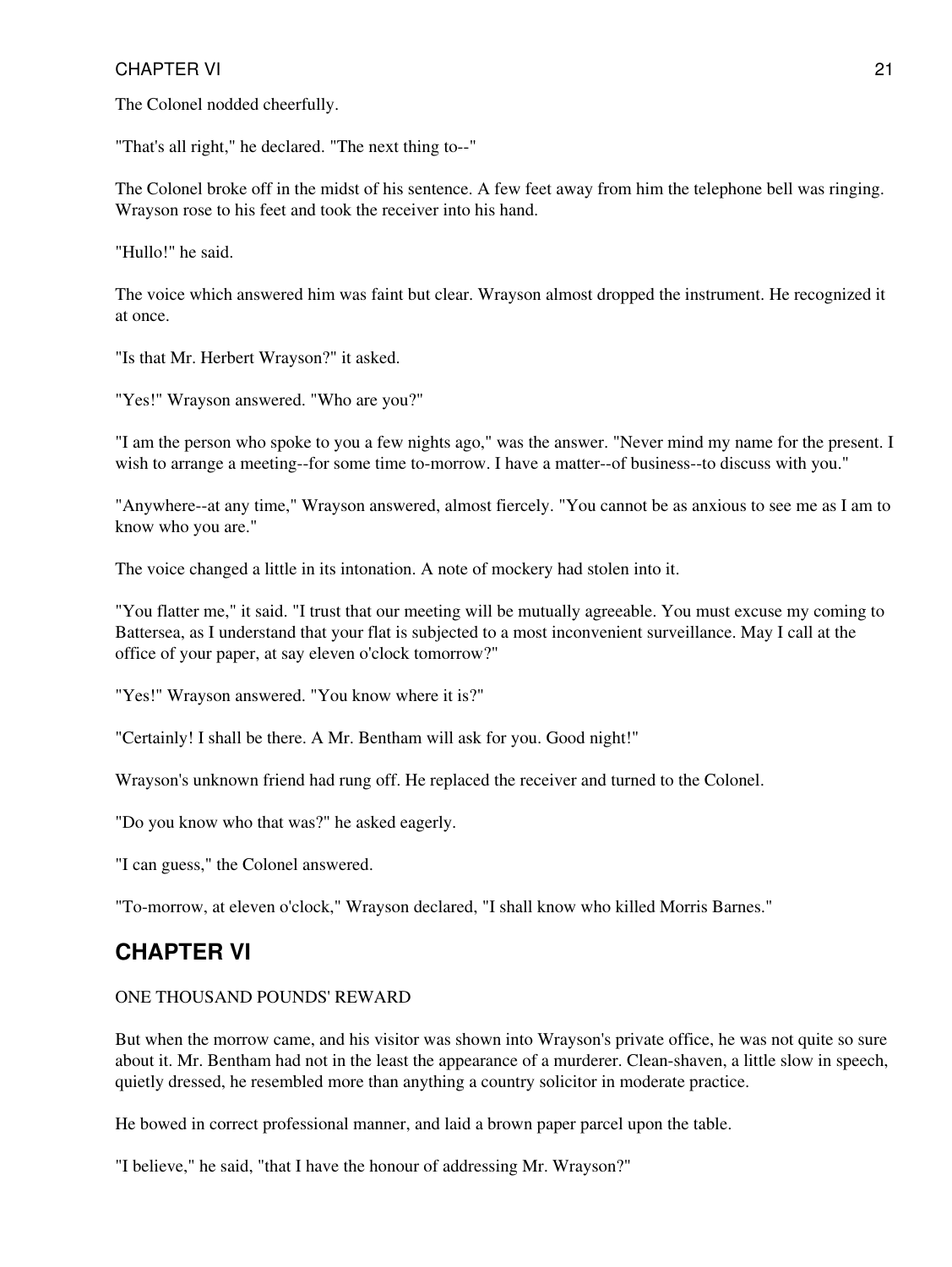Wrayson nodded a little curtly.

"And you, I suppose," he remarked, "are the owner of the mysterious voice which summoned Morris Barnes to the Francis Hotel on the night of his murder?"

"It was I who spoke to you," Mr. Bentham admitted.

"Very well," Wrayson said, "I am glad to see you. It was obvious, from your message, that you knew of some danger which was threatening Morris Barnes that night. It is therefore only fair to presume that you are also aware of its source."

"You go a little fast, sir," Mr. Bentham objected.

"My presumption is a fair one," Wrayson declared. "You are perhaps aware of my unfortunate connection with this affair. If so, you will understand that I am particularly anxious to have it cleared up."

"It is not at all certain that I can help you," his visitor said precisely. "It depends entirely upon yourself. Will you permit me to put my case before you?"

"By all means," Wrayson answered. "Go ahead."

Mr. Bentham took the chair towards which Wrayson had somewhat impatiently pointed, and unbuttoned his coat. It was obvious that he was not a person to be hurried.

"In the first place, Mr. Wrayson," he said, "I must ask you distinctly to understand that I am not addressing you on my own account. I am a lawyer, and I am acting on behalf of a client."

"Who is he?" Wrayson asked. "What is his name?"

The ghost of a smile flickered across the lawyer's thin lips.

"I am not at liberty to divulge his identity," he answered. "I am, however, fully empowered to act for him."

Wrayson shrugged his shoulders.

"He may find it necessary to disclose it, and before very long," he remarked. "Well, go on."

Mr. Bentham discreetly ignored the covert threat in Wrayson's words.

"My mission to you, Mr. Wrayson" he declared, "is a somewhat delicate one. It is not, in fact, connected with the actual--tragedy to which you have alluded. My commission is to regain possession of a paper which was stolen either from the person of Morris Barnes or from amongst his effects, on that night."

Wrayson looked up eagerly.

"The motive at last!" he exclaimed. "What was the nature of this paper, sir?"

Mr. Bentham's eyebrows were slowly raised.

"That," he said, "we need not enter into for the moment. The matter of business between you and myself, or rather my client, is this. I am authorized to offer a thousand pounds reward for its recovery."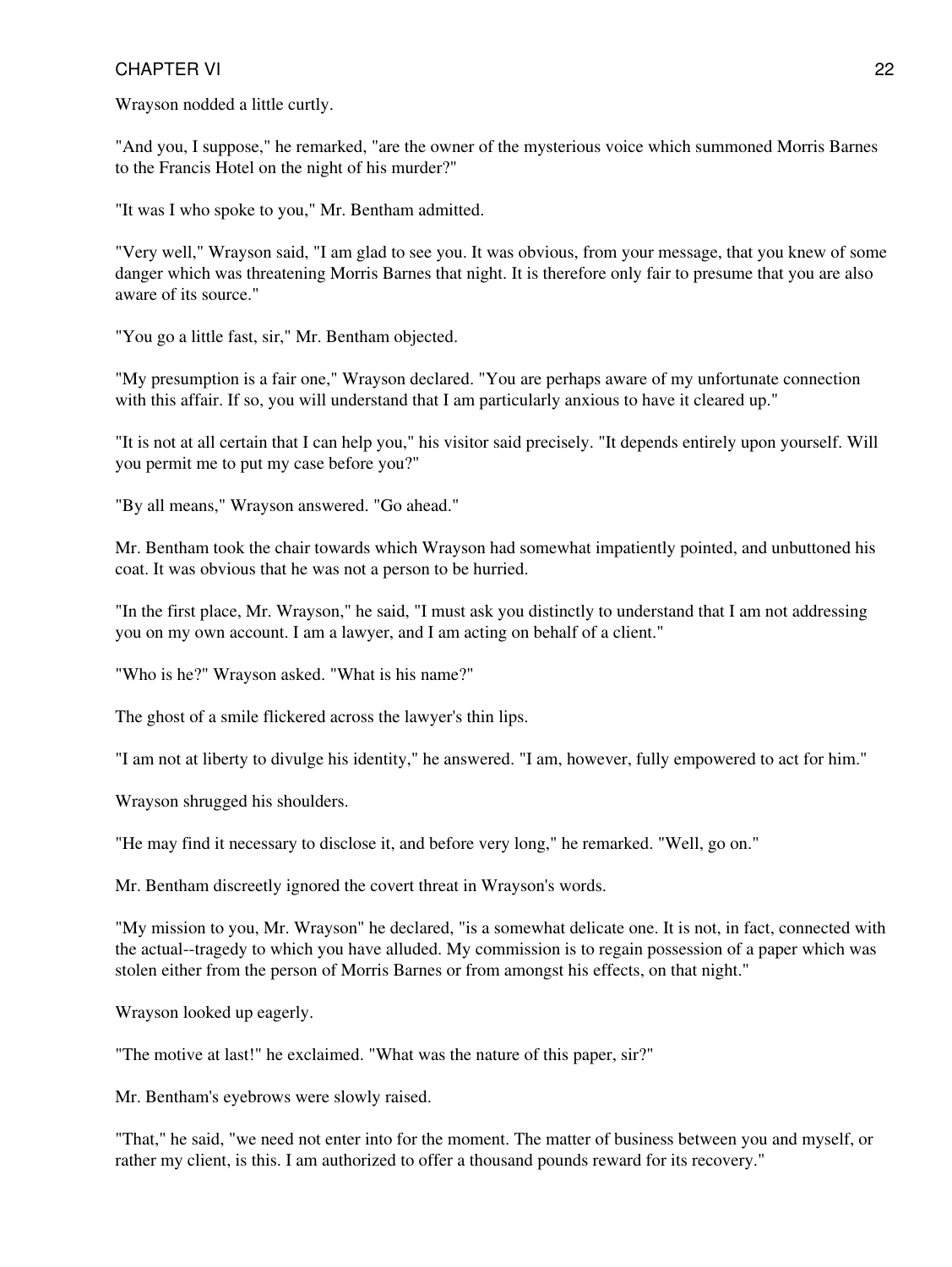Wrayson was impressed, although the other's manner left him a little puzzled.

"Why not offer the reward for the discovery of the murderer?" he asked. "It would come, I presume, to the same thing."

"By no means," the lawyer answered dryly. "I am afraid that I have not expressed myself well. My client cares nothing for Morris Barnes, dead or alive. His interest begins and ends with the recovery of that paper."

"But isn't it almost certain," Wrayson persisted, "that the thief and the murderer are the same person? Your client ought to have come forward at the inquest. The thing which has chiefly troubled the police in dealing with this matter is the apparent lack of motive."

"My client is not actuated in any way by philanthropic motives," Mr. Bentham said coldly. "To tell you the truth, he does not care whether the murderer of Morris Barnes is brought to justice or not. He is only anxious to recover possession of the document of which I have spoken."

"If he has a legal claim to it," Wrayson said, "he had better offer his reward openly. He would probably help himself then, and also those who are anxious to have this mystery solved."

"Are you amongst those, Mr. Wrayson?" his visitor asked quietly.

Wrayson started slightly, but he retained his self-composure.

"I am very much amongst them," he answered. "My connection with the affair was an extremely unpleasant one, and it will remain so until the murderer of Morris Barnes is brought to book."

"Or murderess," Mr. Bentham murmured softly.

Wrayson reeled in his chair as though he had been struck a violent and unexpected blow. He understood now the guarded menace of his visitor's manner. He felt the man's eyes taking merciless note of his whitening cheeks.

"My client," the lawyer continued, "desires to ask no questions. All that he wants is the document to which he is entitled, and which was stolen on the night when Mr. Morris Barnes met with his unfortunate accident."

Wrayson had pulled himself together with an effort.

"I presume," he said, "from your frequent reiteration, that I may take this as being to some extent a personal offer. If so, let me assure you, sir, that so far as I am concerned I know nothing whatever of any papers or other belongings which were in the possession of my late neighbour. I have never seen or heard of any. I do not even know why you should have come to me at all."

"I came to you," Mr. Bentham said, "because I was very well aware that, for some reason or other, your evidence at the inquest was not quite as comprehensive as it might have been."

"Then, for Heaven's sake, tell me all that you know!" Wrayson exclaimed. "Take my word for it, I know nothing of this document or paper. I have neither seen it nor heard of it. I know nothing whatever of the man or his affairs. I can't help you. I would if I could. On the other hand, you can throw some light upon the motive for the crime. Who is your client? Let me go and see him for myself."

Mr. Bentham rose to his feet, and began slowly to draw on his gloves.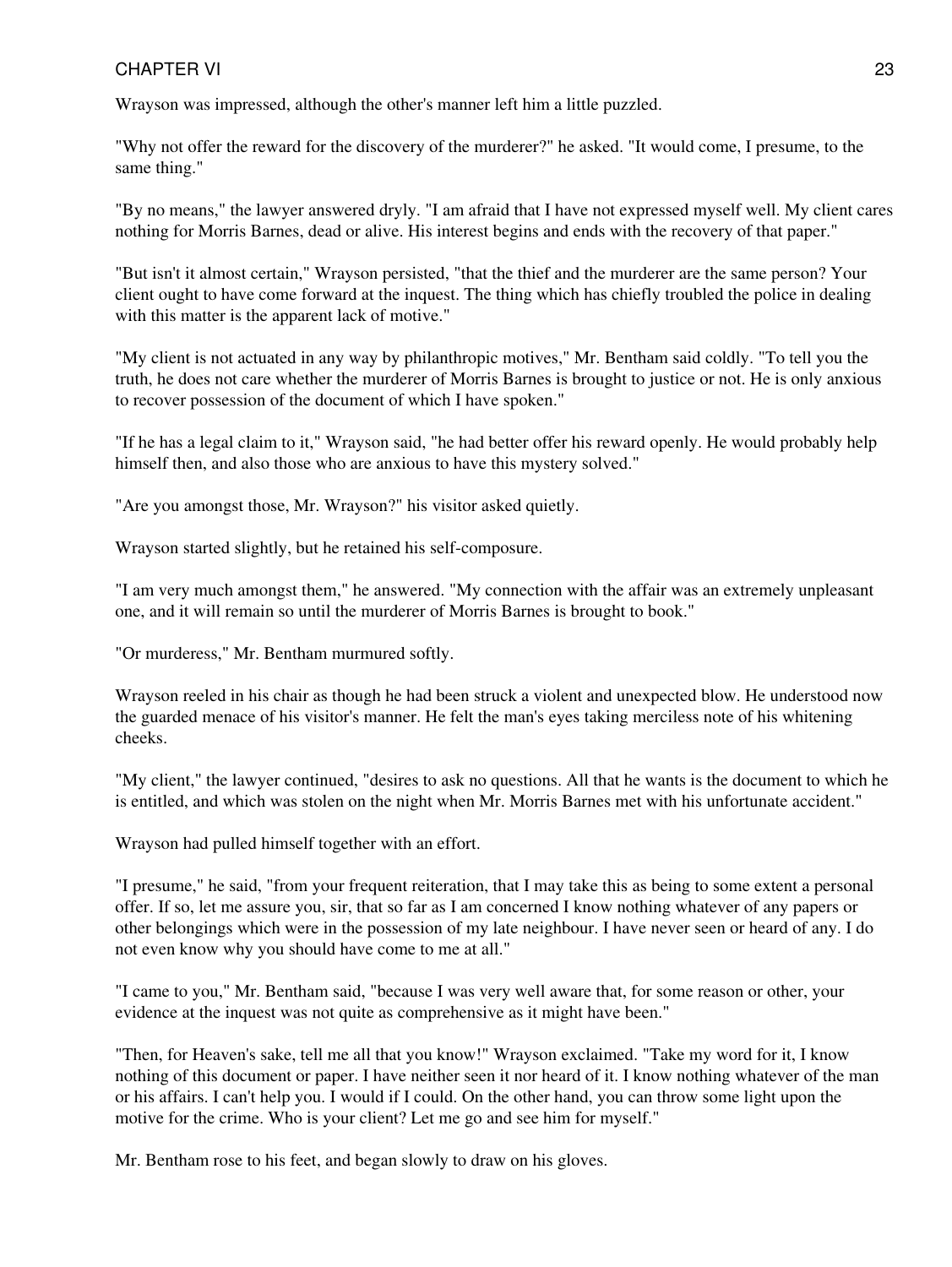"Mr. Wrayson," he said quietly, "I am disappointed with the result of my visit to you. I admit it frankly. You are either an extremely ingenuous person, or a good deal too clever for me. In either case, if you will not treat with me, I need not waste your time."

Wrayson moved to the door and stood with his back to it.

"I am not at all sure," he said, "that I am justified in letting you go like this. You are in possession of information which would be invaluable to the police in their search for the murderer of Morris Barnes."

Mr. Bentham smiled coldly.

"And are not you," he remarked, "in the same fortunate position--with the unfortunate exception, perhaps, of having already given your testimony? Of the two, if disclosures had to be made, I think that I should prefer my own position."

Wrayson remained where he was.

"I am inclined," he said, "to risk it. At least you would be compelled to disclose your client's name."

Mr. Bentham visibly flinched. He recovered himself almost immediately, but the shadow of fear had rested for a moment, at any rate, upon his impassive features.

"I am entirely at your service," he said coldly. "My client has at least not broken the laws of his country."

Wrayson stood away from the door.

"You can go," he said shortly, "if you will leave me your address."

Mr. Bentham bowed.

"I regret that I have no card with me," he said, "but I have an office, a single room only, in number 8, Paper Buildings, Adelphi. If you should happen to come across--that document--"

Wrayson held open the door.

"If I should come to see you," he said, "it will be on other business."

\* \* \* \* \*

Wrayson lunched at the club that morning, and received a warm greeting from his friends. The subject of the murder was, as though by common consent, avoided. Towards the end of the meal the Colonel received a telegram, which he read and laid down upon the table in front of him.

"By Jove!" he said softly, "I'd forgotten all about it. Boys, you've got to help me out."

"We're on," Mason declared. "What is it? a fight?"

"It's a garden party my girls are giving to-morrow afternoon," the Colonel answered. "I promised to take some of you down. Come, who's going to help me out? Wrayson? Good! Heneage? Excellent! Mason? Good fellows, all of you! Two-twenty from Waterloo, flannels and straw hats."

The little group broke up, and the Colonel was hurried off into the Committee Room. Wrayson and Heneage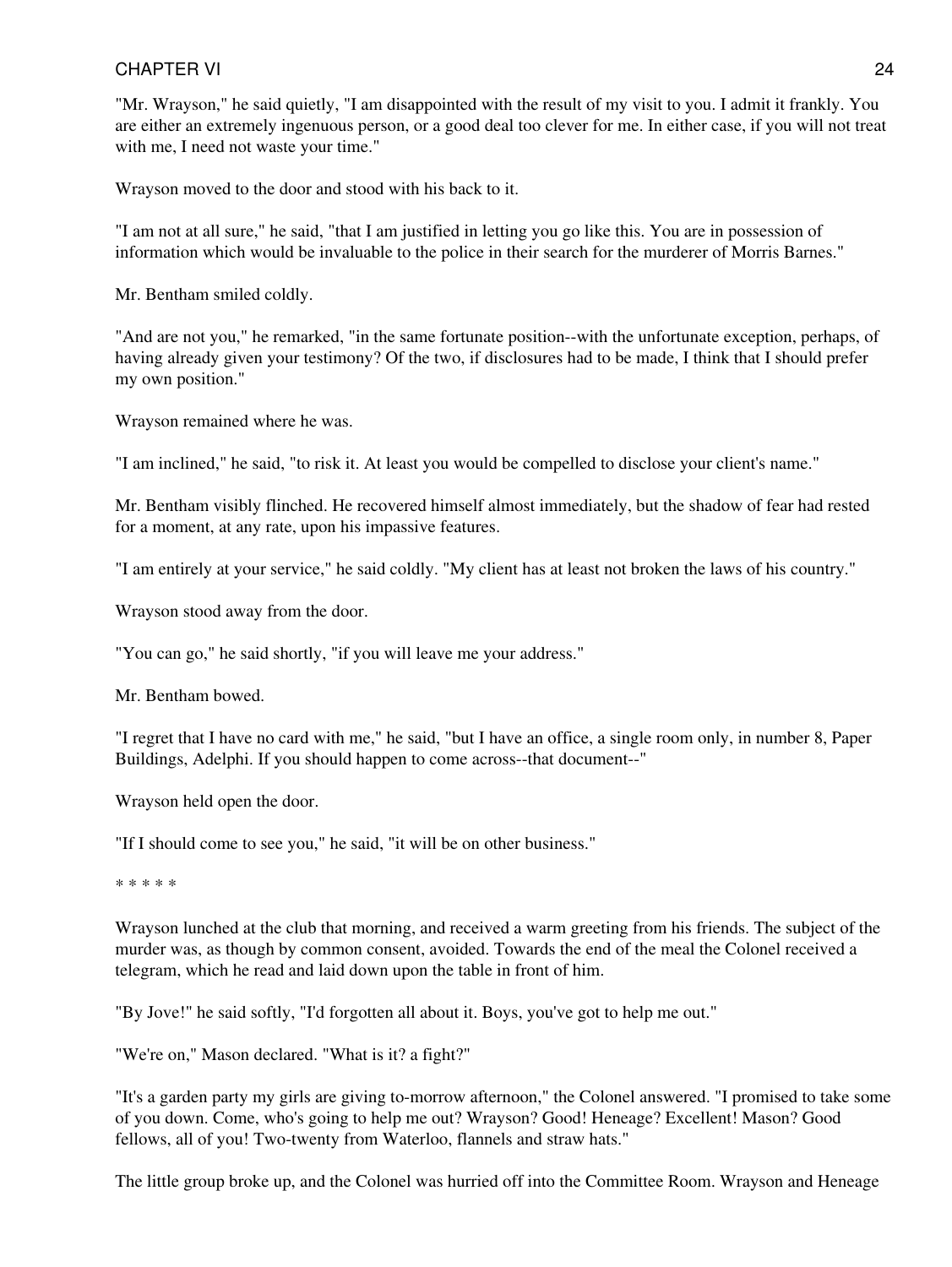exchanged dubious glances.

"A garden party in May!" the latter remarked.

"Taking time by the forelock a little, isn't it?"

Wrayson sighed resignedly.

<span id="page-24-0"></span>"It's the Colonel!" he declared. "We should have to go if it were December!"

### **CHAPTER VII**

#### THE COLONEL'S DAUGHTER

After all, the garden party was not so bad. The weather was perfect, and the grounds of Shirley House were large enough to find amusement for all the guests. Wrayson, who had made great friends with the Colonel's younger daughter, enjoyed himself immensely. After a particularly strenuous set of tennis, she led him through the wide-open French windows into a small morning-room.

"We can rest for a few minutes in here," she remarked. "You can consider it a special mark of favour, for this is my own den."

"You are spoiling me," Wrayson declared, laughing. "May I see those photographs?"

"If you like," she answered, "only you mustn't be too critical, for I'm only a beginner, you know. Here's a bookful of them you can look through, while I go and start the next set."

She placed a volume in his hand and swung out of the room, tall, fresh, and graceful. Wrayson watched her admiringly. In her perfect naturalness and unaffected good-humour, she reminded him a good deal of her father, but curiously enough there was some other likeness which appealed to him even more powerfully, and yet which he was unable to identify. It puzzled him so that for a moment or two after her departure he sat watching the door through which she had disappeared, with a slight frown upon his forehead. She was undoubtedly charming, and yet something in connection with her seemed to impress him with an impending sense of trouble. Everything about her person and manners was frank and girlish, and yet she was certainly recalling to his mind things that he had been struggling all the afternoon to forget. Already he began to feel the clouds of nervousness and depression stealing down upon him. He struck the table with his clenched fist. He would have none of it. Outside was the delicious sunshine, through the open window stole in the perfume of the roses which covered the wall, and mignonette from the trim borders, and stocks from the bed fringing the lawn. The murmur of pleasant conversation was incessant and musical. For a time Wrayson had escaped. He swore to himself that he would go back no more into bondage; that he would dwell no more upon the horrors through which he had lived. He would take hold of the pleasant things of life with both hands, and grip them tightly. A man should be master of his thoughts, not the slave of unwilling memories. He would choose for himself whither they should lead him; he would fight with all his nerve and will against the unholy fascination of those few thrilling hours. He looked impatiently towards the door, and longed for the return of his late companion that he might continue his half-laughing flirtation. Then he remembered the album still upon his knee, and opened it quickly. He had dabbled a little in photography; he would find something here to keep his thoughts from the forbidden place. And he did indeed find something--something which set his heart thumping, and drew all the colour, which the sun and vigorous exercise had brought, from his cheeks; something at which he stared with wide-open eyes, which he held before him with trembling, nerveless fingers. The picture of a woman! The picture of her!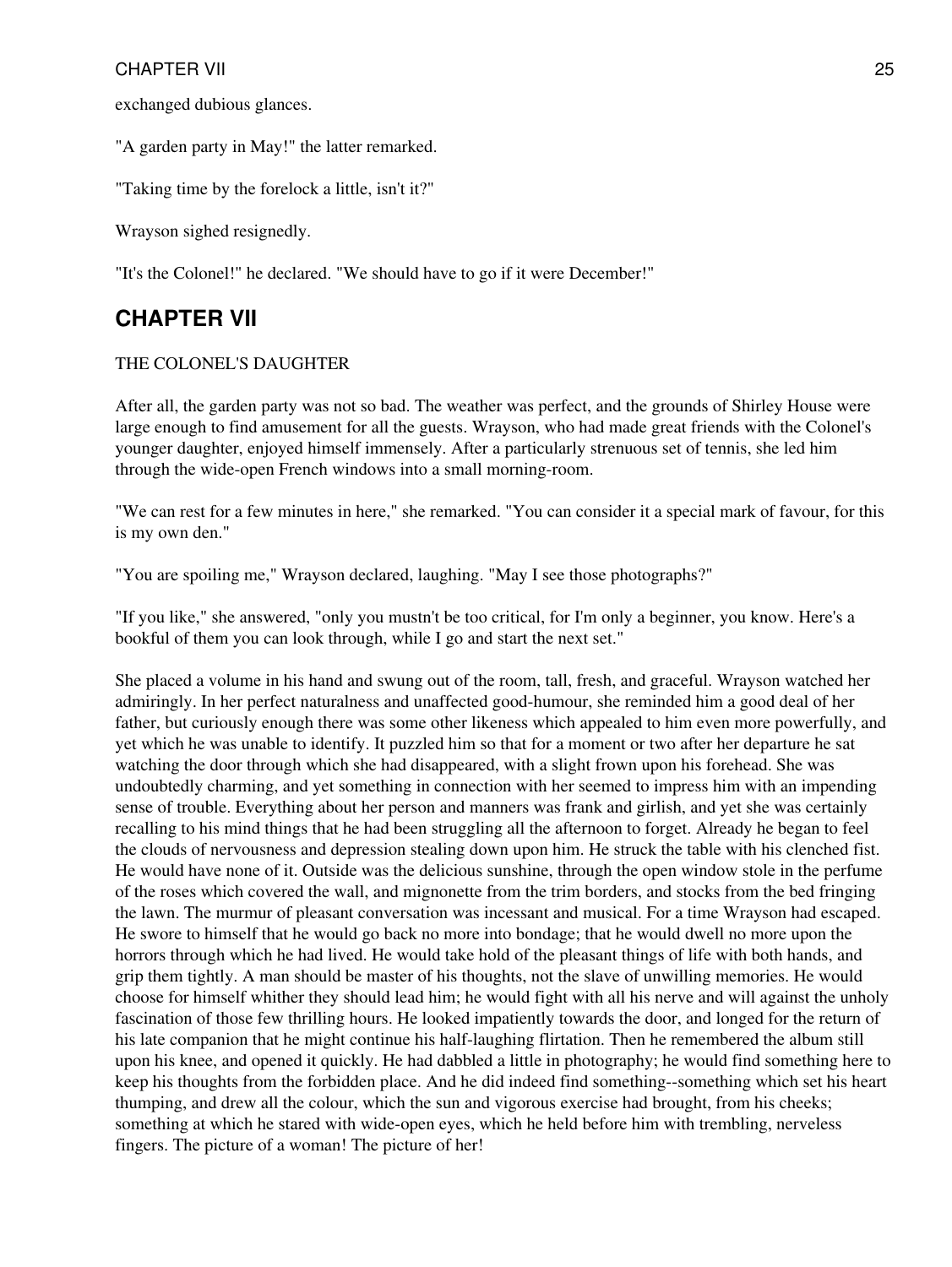It had lain loose in the book, with its back towards him. Only chance made him turn it over. As he looked he understood. There was the likeness, such likeness as there may be between a beautiful woman, a little sad, a little scornful, with the faint lines of mockery about her curving lips, the world-weary light in her distant eyes, and the fresh, ingenuous girl with whom he had been bandying pleasantries during the last few hours. He had felt it unknowingly. He realized it now, and the thought of what it might mean made him catch at his breath like a drowning man. Then she came in.

He heard her gay laughter outside, a backward word flung to one of the tennis players, as she stepped in through the window, her cheeks still flushed, and her eyes aglow.

"We really ought to watch this set," she declared. "That is, if you are not too much absorbed in my handiwork. What have you got there?"

He held it out to her with a valiant attempt at unconcern.

"Do you mind telling me who this is?" he asked.

She glanced at it carelessly enough, but at once her whole expression changed. The smile left her lips, her eyes filled with trouble.

"Where did you find it?" she asked, in a low tone.

"In the album," he answered. "It was loose between the pages."

She took it gently from his fingers, and crossing the room locked it in her desk.

"I had no idea that it was here," she said. "It is a picture of my eldest sister, or rather my step-sister."

The change in her manner was so apparent that, under ordinary circumstances, Wrayson would not have dreamed of pursuing the subject. But the conventions of life seemed to him small things just then.

"Your step-sister!" he exclaimed. "I had no idea--shall I meet her this afternoon?"

"No!" she answered, gravely. "What do you say--shall we go out now?"

She took up her racket, but he lingered.

"Please don't think me hopelessly inquisitive, Miss Fitzmaurice," he said, "but I have really a reason for being very interested in the original of that picture. I should like to meet your step-sister."

"You will never do so here, I am afraid," she answered. "My father and she disagreed years ago. He does not allow us to see or hear from her. We may not even mention her name."

"Your father," Wrayson remarked thoughtfully, "is not a stern parent by any means."

"I should think not," she answered, smiling. "Dear old dad! I have never heard him say an unkind word to any one in my life."

"And yet--" Wrayson began, hesitatingly.

"Do you mind if we don't talk any more about it?" she interrupted simply. "I think you can understand that it is not a very pleasant subject. Do you feel like another set, or would you rather do something else?"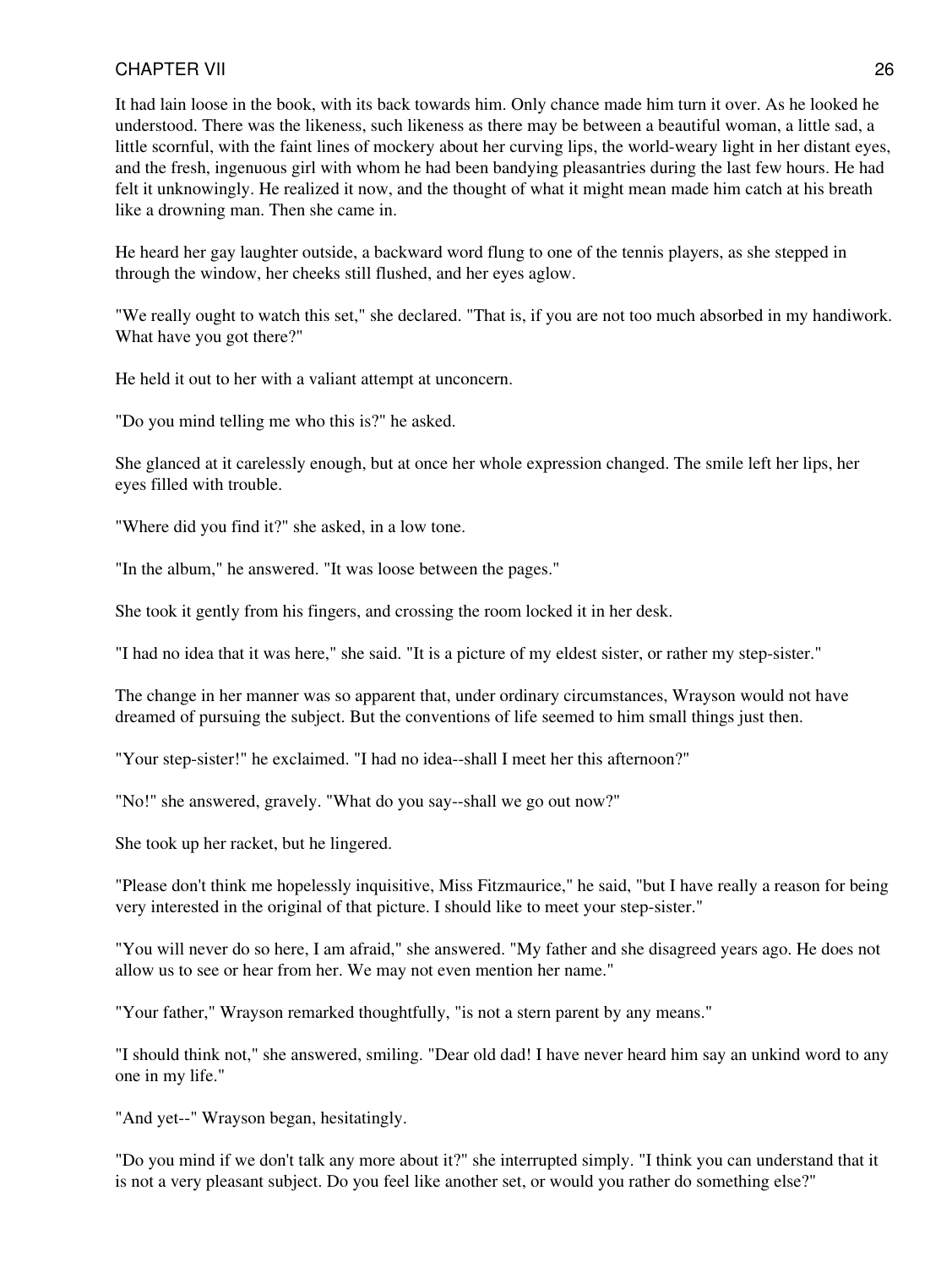"Tennis, by all means, if you are rested," he answered. "We will find our old opponents and challenge them again."

Wrayson made a supreme effort, and his spirits for the rest of the afternoon were almost boisterous. Yet all the time the nightmare was there behind. It crept out whenever he caught sight of his host moving about amongst his guests, beaming and kindly. His daughter! The Colonel's daughter! What was he to do? The problem haunted him continually. All the time he had to be pushing it back.

The guests began to depart at last. By seven o'clock the last carriage was rolling down the avenue. The Colonel, with a huge smile of relief, and a large cigar, came and took Wrayson's arm.

"Good man!" he exclaimed. "You've worked like a Trojan. We'll have one whisky and soda, eh? and then I'll show you your room. Say when!"

"I've enjoyed myself immensely," Wrayson declared. "Miss Edith has been very kind to me."

"I'm glad you've made friends with her," the Colonel said. "She's a harum-scarum lot, I'm afraid, and a sad chatterbox, but she's the right sort of a person for a man with nerves like you! You're looking a bit white still, I see!"

Wrayson would have spoken then, but his tongue seemed to cling to the roof of his mouth. He had been asked to bring his clothes and dine, and in the minutes' solitude while he changed, he made a resolute effort to face this new problem. There was not the slightest doubt in his mind that the girl whom he had surprised in his rooms, ransacking his desk, and whom subsequently he had assisted to escape from the Mansions, was identical with the original of this portrait. She was the Colonel's daughter. With a flash of horror, he remembered that it had been the Colonel himself who had pointed out the possibility of a woman's hands having drawn that silken cord together! Half dressed he sat down in a chair and buried his face in his hands.

The dinner gong disturbed him. He sprang up, tied his tie with trembling fingers, and hastily completed his toilet. Once more, with a great effort, and an almost reckless resort to his host's champagne, he triumphed over the demons of memory which racked his brain. At dinner his gayety was almost feverish. Edith Fitzmaurice, who was his neighbour, found him a delightful companion. Only the Colonel glanced towards him now and then anxiously. He recognized the signs of high-pressure, and the light in Wrayson's eyes puzzled him.

There were no other men dining, and in course of time the two were left alone. The Colonel passed the cigars and touched the port wine decanter, which, however, he only offered in a half-hearted way.

"If you don't care about any more wine," he said, "we might have a smoke in the garden."

Wrayson rose at once.

"I should like it," he said abruptly. "I don't know how it is, but I seem half-stifled to-day."

They passed out into the soft, cool night. A nightingale was singing somewhere in the elm trees which bordered the garden. The air was sweet with the perfume of early summer flowers. Wrayson drew a long, deep breath of content.

"Let us sit down, Colonel," he said; "I have something to tell you."

The Colonel led the way to a rustic seat. A few stars were out, but no moon. In the dusky twilight, the shrubs and trees beyond stood out with black and almost startling distinctness against the clear sky.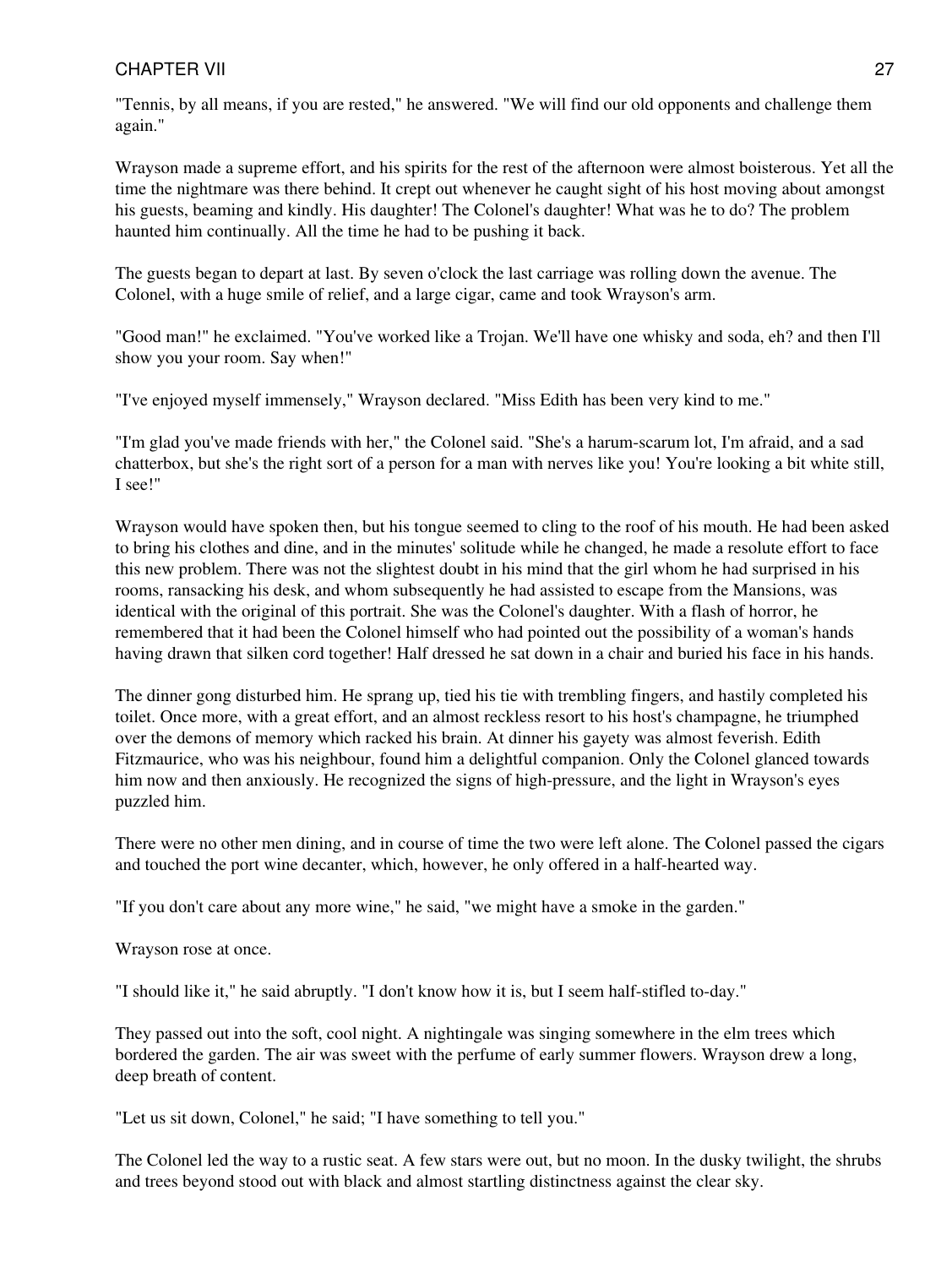"You remember the girl--I told you about, whom I found in my flat, and afterwards?" Wrayson asked hoarsely.

The Colonel nodded.

"Certainly! What about her? To tell you the truth, I am afraid I--"

Wrayson stopped him with a quick, fierce exclamation.

"Don't, Colonel!" he said. "Wait until you have heard what I have to say. I have seen her picture--to-day."

The Colonel removed his cigar from his mouth.

"Her picture!" he exclaimed. "To-day! Where? My dear fellow, this is very interesting! You know my opinion as to that young--"

Again Wrayson stopped him, this time with an oath.

"In your house, Colonel," he said. "Your daughter showed it to me--in an album!"

The Colonel sat like a man turned to stone. The hand which held his cigar shook so that the ash fell upon his waistcoat.

"Go on!" he faltered.

"I asked who it was. I was told that it was your daughter! Miss Edith's step-sister! Forgive me, Colonel! I had to tell you!"

The Colonel seemed to have shrunk in his place. The cigar slipped from his fingers and fell unheeded on to the grass. His mouth trembled and twitched pitifully.

"My--my daughter Louise!" he faltered. "Wrayson, you are not serious!"

"It is God's truth," Wrayson answered. "I would stake my soul upon it that the girl--I told you about--was the original of that picture! When I look at your daughter Edith I can see the likeness."

The Colonel's head was buried in his hands. His exclamation sounded like a sob.

"My God!" he murmured.

<span id="page-27-0"></span>Then there was silence. Only the nightingale went on with his song.

### **CHAPTER VIII**

#### THE BARONESS INTERVENES

The Baroness trifled with some grapes and looked languidly round the room.

"My dear Louise," she declared, "it is the truth what every one tells me of your country. You are a dull people. I weary myself here."

The girl whom she had addressed as Louise shrugged her shoulders.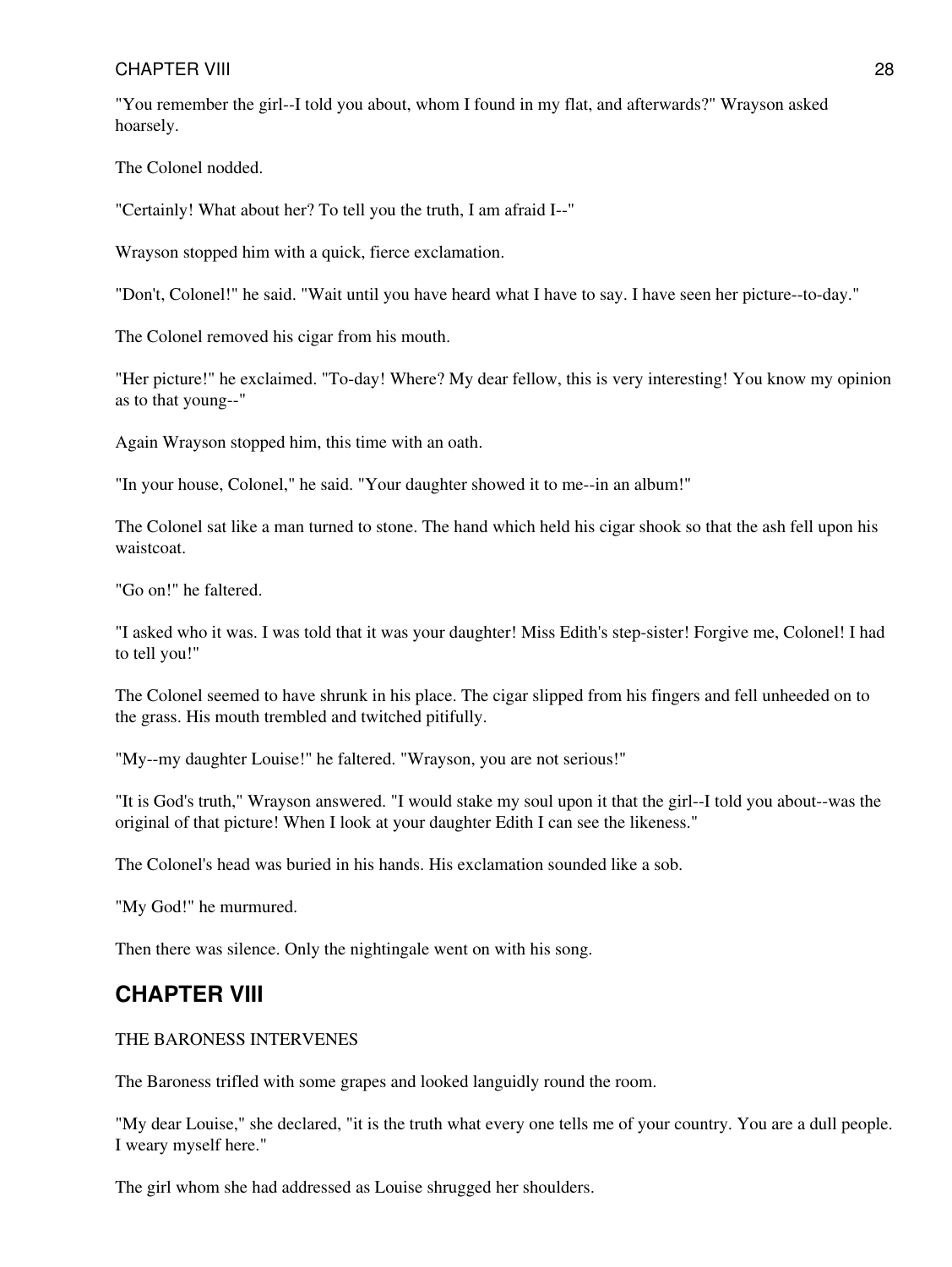"So do I, so do all of us," she answered, a little wearily. "What would you have? One must live somewhere."

The Baroness sighed, and from a chatelaine hung with elegant trifles selected a gold cigarette case. An attentive waiter rushed for a match and presented it. The Baroness gave a little sigh of content as she leaned back in her chair. She smoked as one to the manner born.

"One must live somewhere, it is true," she agreed, "but why London? I think that of all great cities it is the most provincial. It lacks what you call the atmosphere. The people are all so polite, and so deadly, deadly dull. How different in Paris or Berlin, even Brussels!"

"Circumstances are a little against us, aren't they?" Louise remarked. "Our opportunities for making acquaintances are limited."

The Baroness made a little grimace.

"You, my young friend," she said, "are of the English--very English. Quite Saxon, in fact. With you there would never be any making of acquaintances! I feel myself in the bonds of a cast-iron chaperonage whenever I move out with you. Why is it, little one? Have you never any desire to amuse yourself?"

"I don't quite understand you," her companion answered dryly. "If you mean that I have no desire to encourage promiscuous acquaintances, you are certainly right. I prefer to be dull."

The Baroness sighed gently.

"Some of my dearest friends," she murmured, "I have--but there, it is a subject upon which we disagree. We will talk of something else. Shall we go to the theatre to-night?"

"As you will," Louise answered indifferently. "There isn't much that we haven't seen, is there?"

"We will send for a paper and see," the Baroness said. "We cannot sit and look at one another all the evening. With music one can make dinner last out till nine or even half past--an idea, my Louise!" she exclaimed suddenly. "Cannot we go to a music-hall, the Alhambra, for example? We could take a box and sit back."

"It is not customary," Louise declared coldly. "If you really wish it, though, I don't--I don't--"

Her speech was broken off in a somewhat extraordinary manner. She was leaning a little forward in her chair, all her listlessness and pallor seemed to have been swept away by a sudden rush of emotion. The colour had flooded her cheeks, her tired eyes were suddenly bright; was it with fear or only surprise? The Baroness wasted no time in asking questions. She raised her lorgnettes and turned round, facing the direction in which Louise was looking. Coming directly towards them from the further end of the restaurant was a young man, whose eyes never swerved from their table. He was pale, somewhat slight, but the lines of his mouth were straight and firm, and there was not lacking in him that air of distinction which the Baroness never failed to recognize. She put down her glasses and looked across at Louise with a smile. She was quite prepared to approve.

The young man stopped at their table and addressed himself directly to Louise. The Baroness frowned as she saw how scanty were the signs of encouragement in her young companion's face. She leaned a little forward, ready at the first signs of an introduction to make every effort to atone for Louise's coldness by a most complete amiability. This young man should not be driven away if she could help it!

"I have been hoping, Miss Fitzmaurice," Wrayson said calmly, "that I might meet you somewhere."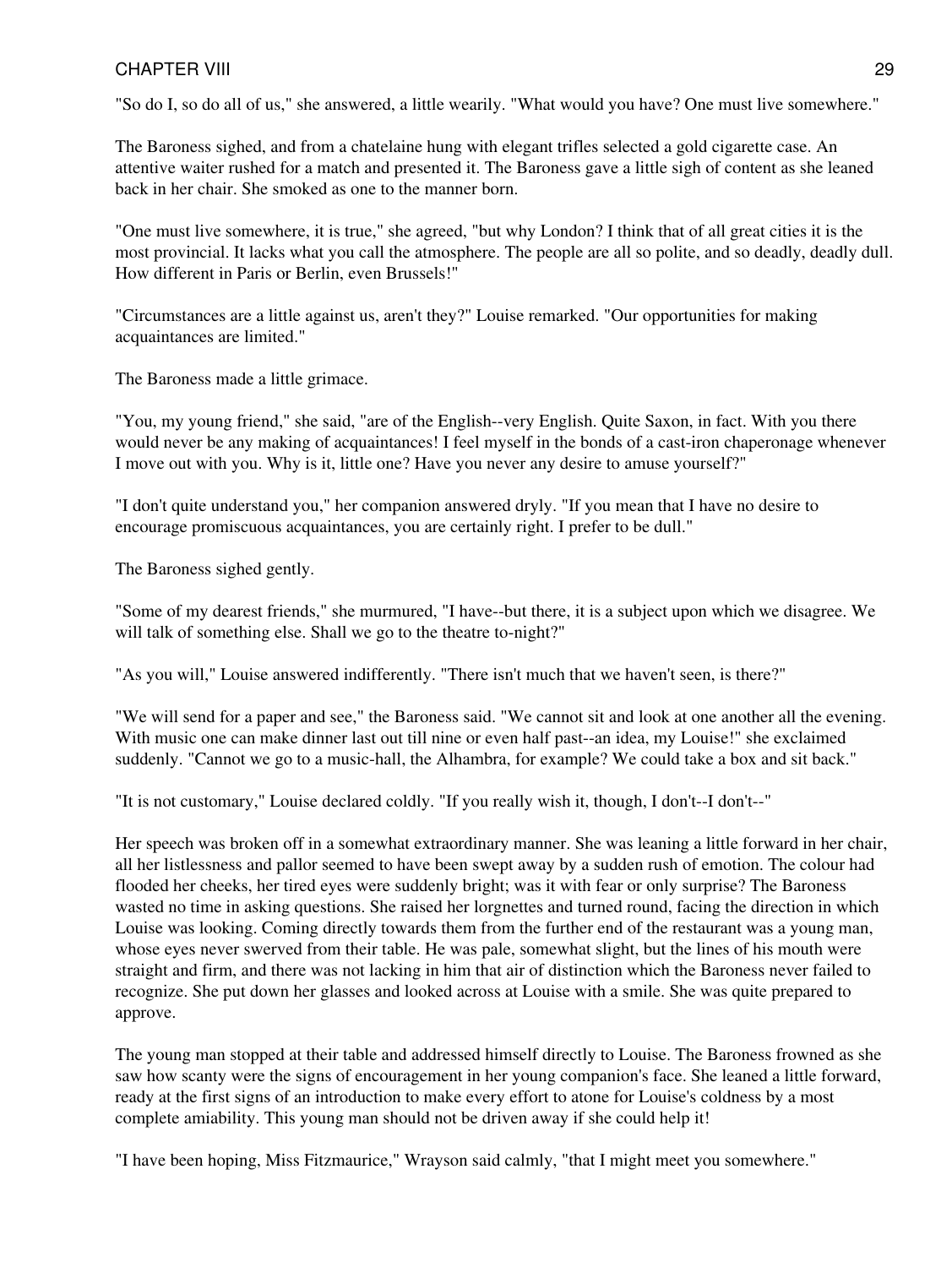She shrank a little back for a moment. There flashed across her face a quiver, as though of pain.

"Why do you think," she asked, "that that is my name?"

"Your father, Colonel Fitzmaurice, is one of my best friends," he answered gravely. "I was at his house yesterday. I only came up this morning. I beg your pardon! You are not well!"

Every vestige of colour had left her cheeks. The Baroness touched her foot under the table, and Louise found her voice with an effort.

"How did you know that Colonel Fitzmaurice was my father?" she asked breathlessly.

"I found a picture in your sister's album," he answered.

The answer seemed somehow to reassure her. She leaned a little towards him. Under cover of the music her voice was inaudible to any one else.

"Mr. Wrayson," she said, "please don't think me unkind. I know that I have a great deal to thank you for, and that there are certain explanations which you have almost a right to demand from me. And yet I ask you to go away, to ask me nothing at all, to believe me when I assure you that there is nothing in the world so undesirable as any acquaintance between you and me."

Wrayson was staggered, the words were so earnestly spoken, and the look which accompanied them was so eloquent. He was never sure, when he thought it over afterwards, what manner of reply he might not have made to an appeal, the genuineness of which was absolutely convincing. But before he could frame an answer, the Baroness intervened.

"Louise," she said softly, "do you not think that this place is a little public for intimate conversation, and will you not introduce to me your friend?"

Wrayson, who had been afraid of dismissal, turned at once, almost eagerly, towards the Baroness. She smiled at him graciously. Louise hesitated for a moment. There was no smile upon her lips. She bowed, however, to the inevitable.

"This is Mr. Wrayson," she said quietly; "the Baroness de Sturm."

The Baroness raised her eyebrows, and she bestowed upon Wrayson a comprehending look. The graciousness of her manner, however, underwent no abatement.

"I fancy," she said, "that I have heard of you somewhere lately, or is it another of the same name? Will you not sit down and take your coffee with us--and a cigarette--yes?"

"We are keeping Mr. Wrayson from his friends, no doubt," Louise said coldly. "Besides--do you see the time, Amy?"

But Wrayson had already drawn up a chair to the table.

"I am quite alone," he said. "If I may stay, I shall be delighted."

"Why not?" the Baroness asked, passing her cigarette case. "You can solve for us the problem we were just then discussing. Is it comme-il-faut, Mr. Wrayson, for two ladies, one of whom is almost middle-aged, to visit a music-hall here in London unescorted?"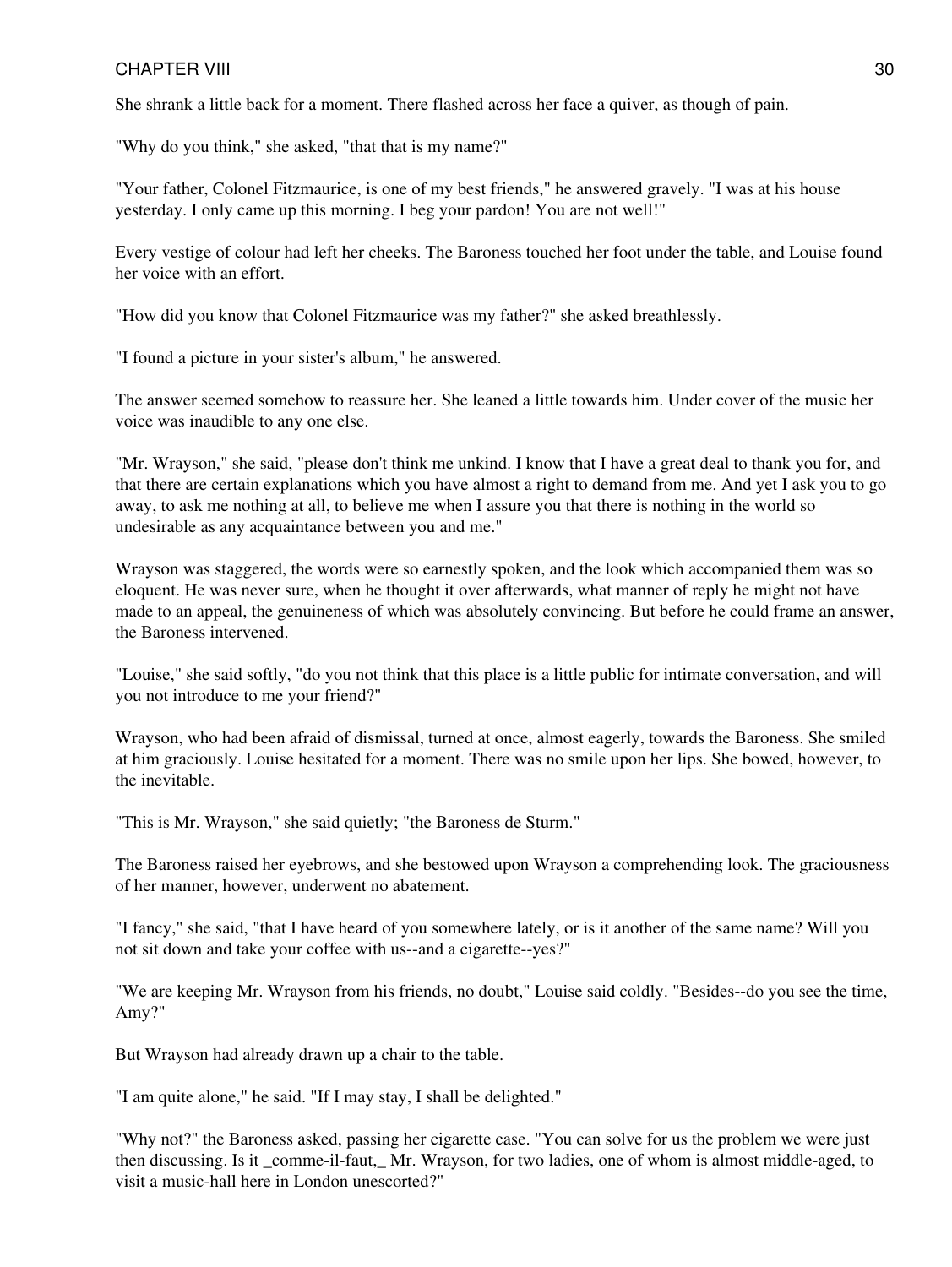Wrayson glanced from Louise to her friend.

"May I inquire," he asked blandly, "which is the lady who is posing as being almost middle-aged?"

The Baroness laughed at him softly, with a little contraction of the eyebrows, which she usually found effective.

"We are going to be friends, Mr. Wrayson," she declared. "You are sitting there in fear and trembling, and yet you have dared to pay a compliment, the first I have heard for, oh! so many months. Do not be afraid. Louise is not so terrible as she seems. I will not let her send you away. Now you must answer my question. May we do this terrible thing, Louise and I?"

"Assuredly not," he answered gravely, "when there is a man at hand who is so anxious to offer his escort as I."

The Baroness clapped her hands.

"Do you hear, Louise?" she exclaimed.

"I hear," Louise answered dryly.

The Baroness made a little grimace.

"You are in an impossible humour, my dear child," she declared. "Nevertheless, I declare for the music-hall, and for the escort of your friend, Mr. Wrayson, if he really is in earnest."

"I can assure you," he said, "that you would be doing me a great kindness in allowing me to offer my services."

The Baroness beamed upon him amiably, and rose to her feet.

"You have come," she avowed, "in time to save me from despair. I am not used to go about so much unescorted, and I am not so independent as Louise. See," she added, pushing a gold purse towards him, "you shall pay our bill while we put on our cloaks. And will you ask afterwards for my carriage, and we will meet in the portico?"

"With pleasure!" Wrayson answered, rising to his feet as they left the table. "I will telephone for a box to the Alhambra. There is a wonderful new ballet which every one is going to see."

He called the waiter and paid the bill from a remarkably well-filled purse. As he replaced the change, it was impossible for him to avoid seeing a letter addressed and stamped ready for posting, which occupied one side of the gold bag. The name upon the envelope struck him as being vaguely familiar; what had he heard lately of Madame de Melbain? It was associated somehow in his mind with a recent event. It lingered in his memory for days afterwards.

Louise and the Baroness left the room in silence. In the cloak-room the latter watched her friend curiously as she arranged her wrap.

"So that is Mr. Wrayson," she remarked.

"Yes!" Louise answered deliberately. "I wish that you had let him go!"

The Baroness laughed softly.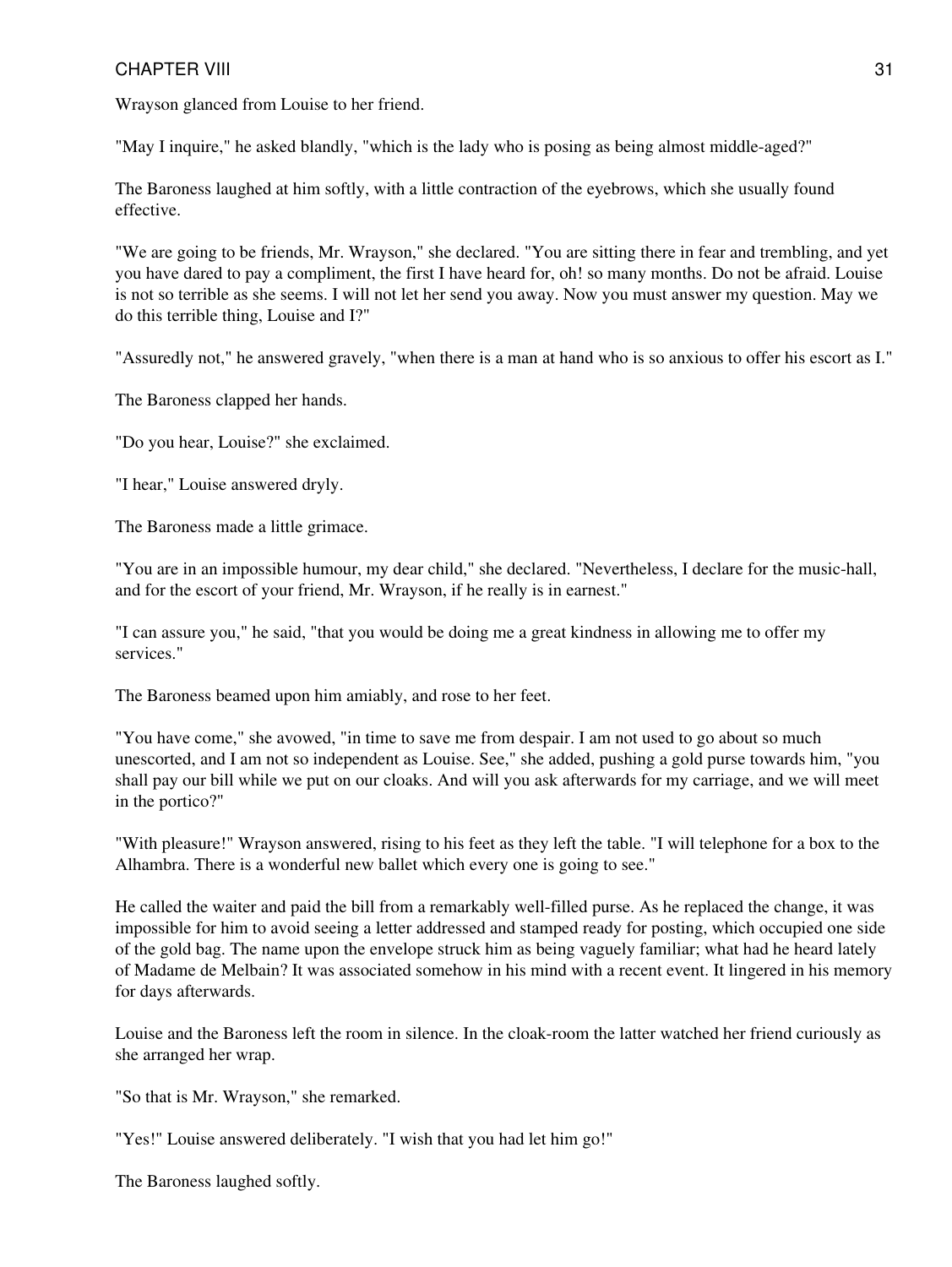"My dear child," she protested, "why? He seems to me quite a personable young man, and he may be useful! Who can tell?"

Louise shrugged her shoulders. She stood waiting while the Baroness made somewhat extensive use of her powder-puff.

"You forget," she said quietly, "that I am already in Mr. Wrayson's debt pretty heavily."

The Baroness looked quickly around. She considered her young friend a little indiscreet.

"I find you amusing, *ma chere*," she remarked. "Since when have you developed scruples?"

Louise turned towards the door.

<span id="page-31-0"></span>"You do not understand," she said. "Come!"

### **CHAPTER IX**

### A BOX AT THE ALHAMBRA

The Baroness lowered her lorgnettes and turned towards Wrayson.

"There is a man" she remarked, "in the stalls, who finds us apparently more interesting than the performance. I do not see very well even with my glasses, but I fancy, no! I am quite sure, that his face is familiar to me."

Wrayson leaned forward from his seat in the back of the box and looked downward. There was no mistaking the person indicated by the Baroness, nor was it possible to doubt his obvious interest in their little party. Wrayson frowned slightly as he returned his greeting.

"Ah, then, you know him," the Baroness declared. "It is a friend, without doubt."

"He belongs to my club," Wrayson answered. "His name is Heneage. I beg your pardon! I hope that wasn't my fault."

The Baroness had dropped her lorgnettes on the floor. She stooped instantly to discover them, rejecting almost peremptorily Wrayson's aid. When she sat up again she pushed her chair a little further back.

"It was my clumsiness entirely," she declared. "Ah! it is more restful here. The lights are a little trying in front. You are wiser than I, my dear Louise, to have chosen a seat back there."

She turned towards the girl as she spoke, and Wrayson fancied that there was some subtle meaning in the swift glance which passed between the two. Almost involuntarily he leaned forward once more and looked downwards. Heneage's inscrutable face was still upturned in their direction. There was nothing to be read there, not even curiosity. As the eyes of the two men met, Heneage rose and left his seat.

"You know my friend, perhaps?" Wrayson remarked. "He is rather an interesting person."

The Baroness shrugged her shoulders.

"We are cosmopolitans, Louise and I," she remarked. "We wander about so much that we meet many people whose names even we do not remember. Is it not so, cherie?"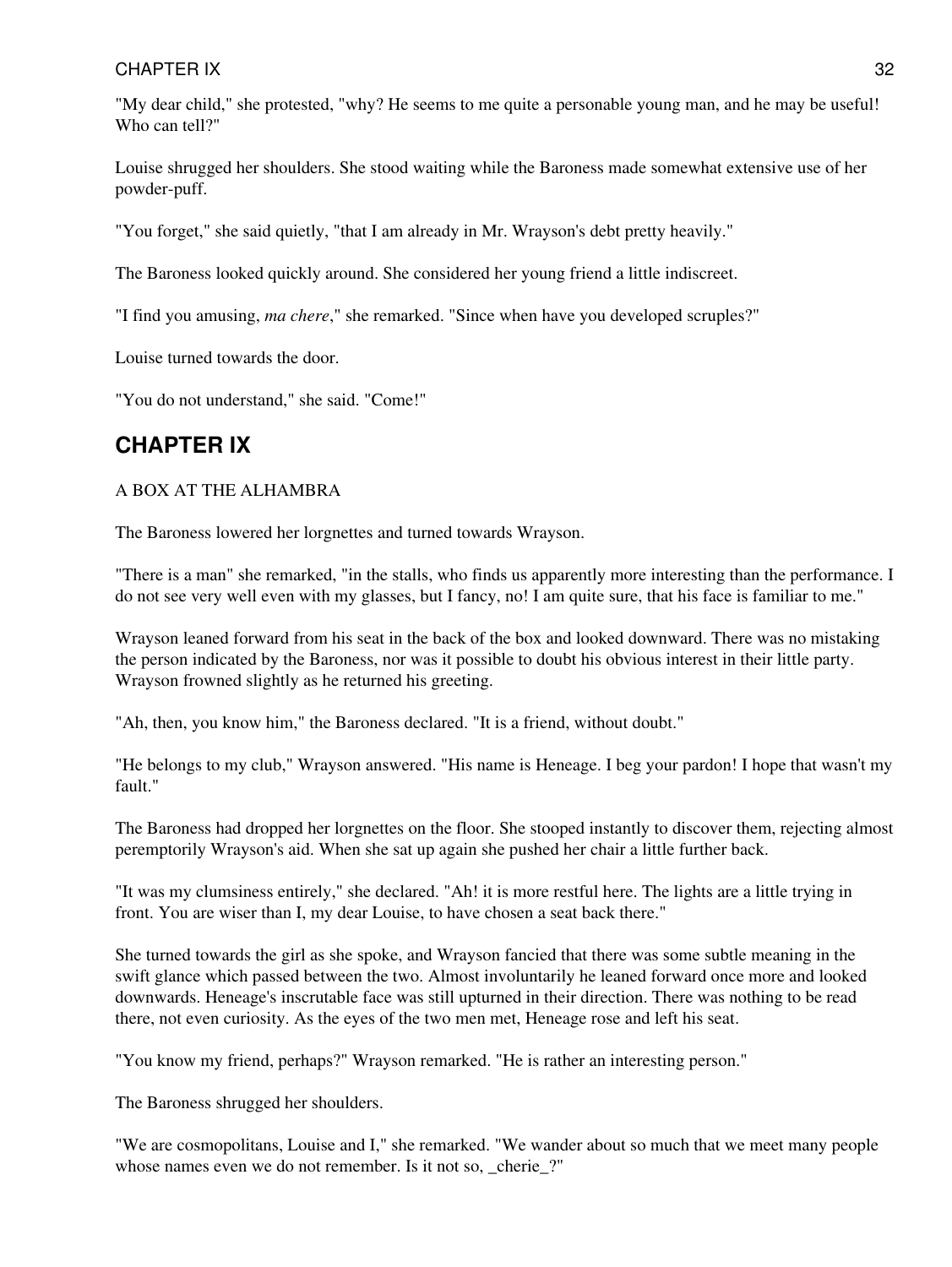Louise assented carelessly. The incident appeared to have interested her but slightly. She alone seemed to be taking an interest in the performance, which from the first she had followed closely. More than once Wrayson had fancied that her attention was only simulated, in order to avoid conversation.

"This ballet," she remarked, "is wonderful. I don't believe that you people have seen any of it--you especially, Amy."

The Baroness glanced towards the stage.

"My dear Louise," she said, "you share one great failing with the majority of your country-people. You cannot do more than one thing at a time. Now I can watch and talk. Truly, the dresses are ravishing. Doucet never conceived anything more delightful than that blend of greens! Tell me about your mysterious-looking friend, Mr. Wrayson. Is he, too, an editor?"

Wrayson shook his head.

"To tell you the truth," he said, "I know very little about him. He is one of those men who seldom talk about themselves. He is a barrister, and he has written a volume of travels. A clever fellow, I believe, but possibly without ambition. At any rate, one never hears of his doing anything now."

"Perhaps," the Baroness remarked, with her eyes upon the stage, "he is one of those who keep their own counsel, in more ways than one. He does not look like a man who has no object in life."

Wrayson glanced downwards at the empty stall.

"Very likely," he admitted carelessly, "and yet, nowadays, it is a little difficult, isn't it, to do anything really worth doing, and not be found out? They say that the press is lynx-eyed."

Louise leaned a little forward in her chair.

"And you," she remarked, "are an editor! Do you feel quite safe, Amy? Mr. Wrayson may rob us of our most cherished secrets."

Her eyes challenged his, her lips were parted in a slight smile. Underneath the levity of her remark, he was fully conscious of the undernote of serious meaning.

"I am not afraid of Mr. Wrayson," the Baroness answered, smiling. "My age and my dressmaker are the only two things I keep entirely to myself, and I don't think he is likely to guess either."

"And you?" he asked, looking into her companion's eyes.

"There are many things," she answered, in a low tone, "which one keeps to oneself, because confidences with regard to them are impossible. And yet--"

She paused. Her eyes seemed to be following out the mystic design painted upon her fan.

"And yet?" he reminded her under his breath.

"Yet," she continued, glancing towards the Baroness, and lowering her voice as though anxious not to be overheard, "there is something poisonous, I think, about secrets. To have them known without disclosing them would be very often--a great relief."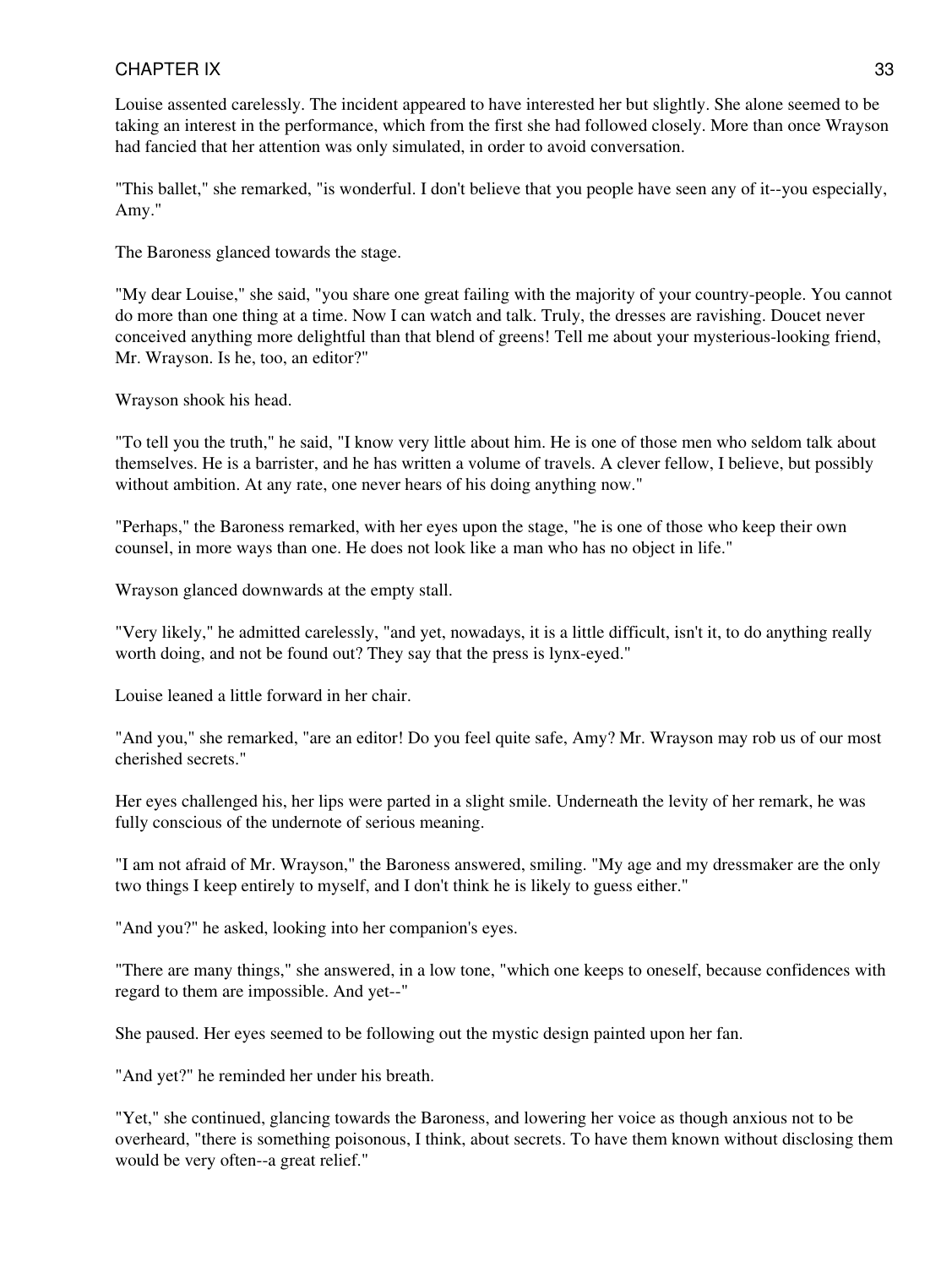He leaned a little towards her.

"Is that a challenge?" he asked, "if I can find out?"

The colour left her face with amazing suddenness. She drew away from him quickly. Her whisper was almost a moan.

"No! for God's sake, no!" she murmured. "I meant nothing. You must not think that I was speaking about myself."

"I hoped that you were," he answered simply.

The Baroness turned in her chair as though anxious to join in the conversation. At that moment came a knock at the door of the box. Wrayson rose and opened it. Heneage stood there and entered at once, as though his coming were the most natural thing in the world.

"Thought I recognized you," he remarked, shaking hands with Wrayson. "I believe, too, I may be mistaken, but I fancy that I have had the pleasure of meeting the Baroness de Sturm."

The Baroness turned towards him with a smile. Nevertheless, Wrayson noticed what seemed to him a strange thing. The slim-fingered, bejewelled hand which rested upon the ledge of the box was trembling. The Baroness was disturbed.

"At Brussels, I believe," she remarked, inclining her head graciously.

"At Brussels, certainly," he answered, bowing low.

She turned to Louise.

"Louise," she said, "you must let me present Mr. Heneage--Miss Deveney. Mr. Heneage has a cousin, I believe, of the same name, in the Belgian Legation. I remember seeing you dance with him at the Palace."

The two exchanged greetings. Heneage accepted a chair and spoke of the performance. The conversation became general and of stereotyped form. Yet Wrayson was uneasily conscious of something underneath it all which he could not fathom. The atmosphere of the box was charged with some electrical disturbance. Heneage alone seemed thoroughly at his ease. He kept his seat until the close of the performance, and even then seemed in no hurry to depart. Wrayson, however, took his cue from the Baroness, who was obviously anxious for him to go.

"Goodnight, Heneage!" he said. "I may see you at the club later."

Heneage smiled a little oddly as he turned away.

"Perhaps," he said.

It was not until they were on their way out that Wrayson realized that she was slipping away from him once more. Then he took his courage into his hands and spoke boldly.

"I wonder," he said, "if I might be allowed to see you ladies home. I have something to say to Miss Fitzmaurice," he added simply, turning to the Baroness.

"By all means," she answered graciously, "if you don't mind rather an uncomfortable seat. We are staying in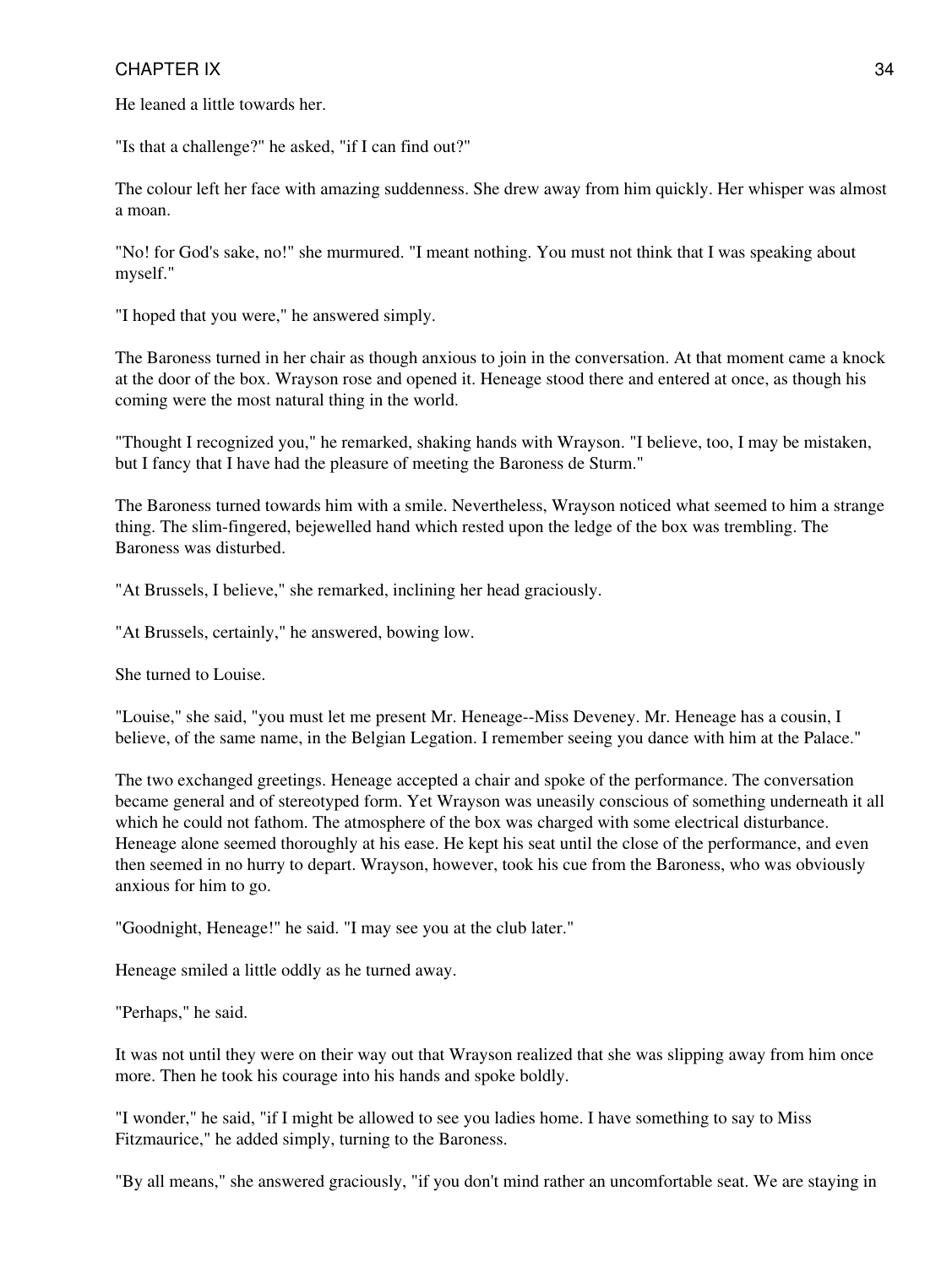Battersea. It seems a long way out, but it is quiet, and Louise and I like it."

"In Battersea?" Wrayson repeated vaguely.

The Baroness looked over her shoulder. They were standing on the pavement, waiting for their electric brougham.

"Yes!" she answered, dropping her voice a little, "in Frederic Mansions. By the bye, we are neighbours, I believe, are we not?"

"Quite close ones," Wrayson answered. "I live in the next block of flats."

The Baroness looked again over her shoulder.

"Your friend, Mr. Heneage, is close behind," she whispered, "and we are living so quietly, Louise and I, that we do not care for callers. Tell the man 'home' simply."

Wrayson obeyed, and the carriage glided off. Heneage had been within a few feet of them when they had started, and although his attention appeared to be elsewhere, the Baroness' caution was obviously justified. She leaned back amongst the cushions with a little sigh of relief.

"Mr. Wrayson," she inquired, "may I ask if Mr. Heneage is a particular friend of yours?"

Wrayson shook his head.

"I do not think that any man could call himself Heneage's particular friend," he answered. "He is exceedingly reticent about himself and his doings. He is a man whom none of us know much of."

The Baroness leaned a little forward.

"Mr. Heneage," she said slowly, "is associated in my mind with days and events which, just at present, both Louise and I are only anxious to forget. He may be everything that he should be. Perhaps I am prejudiced. But if I were you, I would have as little to do as possible with that man."

"We do not often meet," Wrayson answered, "and ours is only a club acquaintanceship. It is never likely to be more."

"So much the better," the Baroness declared. "Don't you agree with me, Louise?"

"I do not like Mr. Heneage," the girl answered. "But then, I have never spoken a dozen words to him in my life."

"You have known him intimately?" Wrayson asked the Baroness.

She shrugged her shoulders and looked out of the window.

"Never that, quite," she answered. "I know enough of him, however, to be quite sure that the advice which I have given you is good."

The carriage drew up in the Albert Road, within a hundred yards or so of Wrayson's own block of flats. The Baroness alighted first.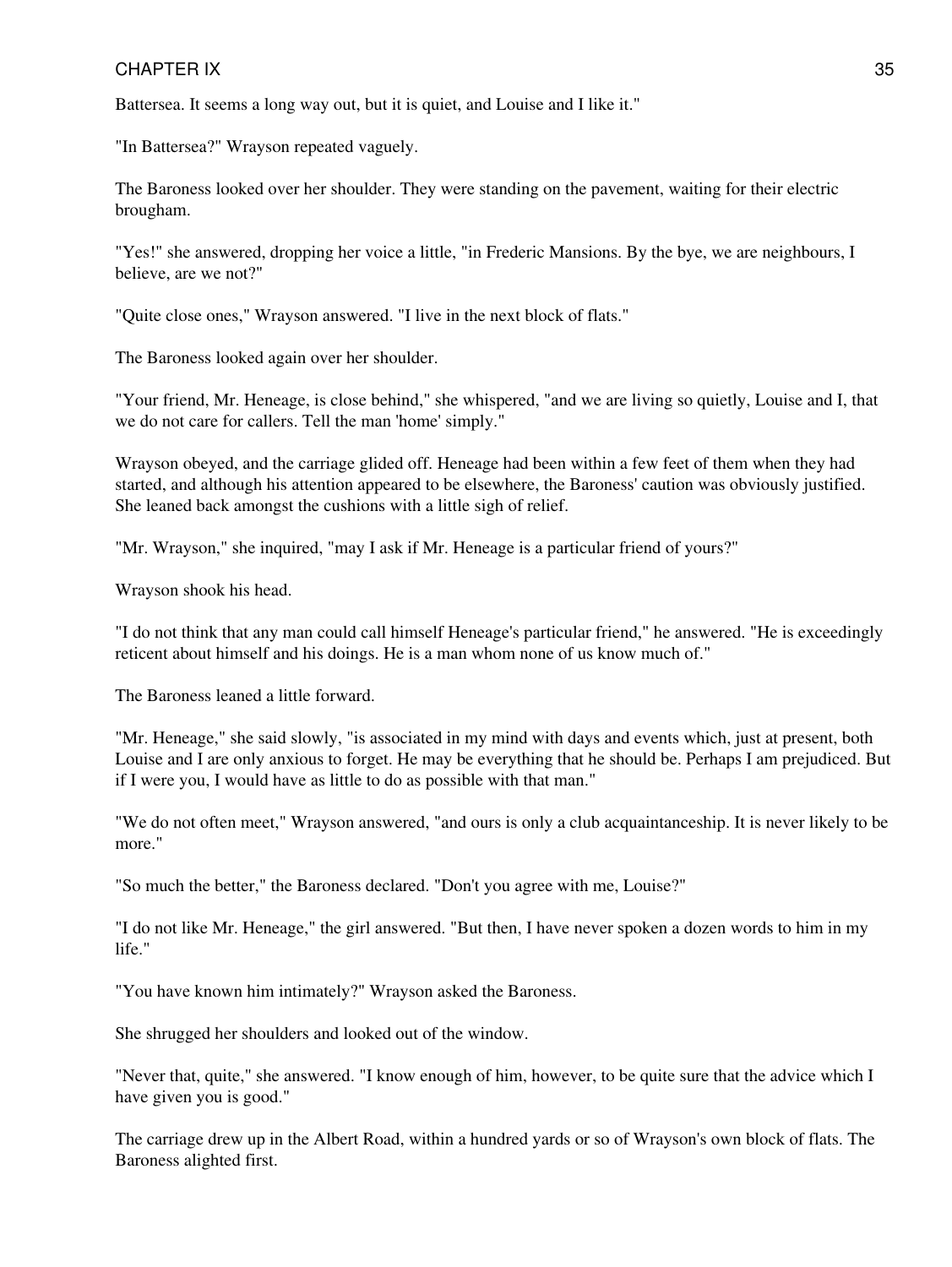"You must come in and have a whisky and soda," she said to Wrayson.

"If I may," he answered, looking at Louise.

<span id="page-35-0"></span>The Baroness passed on. Louise, with a slight shrug of the shoulders, followed her.

# **CHAPTER X**

### OUTCAST

The room into which a waiting man servant showed them was large and handsomely furnished. Whisky and soda, wine and sandwiches were upon the sideboard. The Baroness, stopping only to light a cigarette, moved towards the door.

"I shall return" she said, "in a quarter of an hour."

She looked for a moment steadily at her friend, and then turned away. Louise strolled to the sideboard and helped herself to a sandwich.

"Come and forage, won't you?" she asked carelessly. "There are some *pate* sandwiches here, and you want whisky and soda, of course--or do you prefer brandy?"

"Neither, thanks!" Wrayson answered firmly. "I want what I came for. Please sit down here and answer my questions."

She laughed a little mockingly, and turning round, faced him, her head thrown back, her eyes meeting his unflinchingly. The light from a rose-shaded electric lamp glittered upon her hair. She was wearing black again, and something in her appearance and attitude almost took his breath away. It reminded him of the moment when he had seen her first.

"First," she said, "I am going to ask you a question. Why did you do it?"

"Do what?" he asked.

She gave vent to a little gesture of impatience. He must know quite well what she meant.

"Why did you give evidence at the inquest and omit all mention of me?"

"I don't know," he answered bluntly.

"You have committed yourself to a story," she reminded him, "which is certainly not altogether a truthful one. You have run a great risk, apparently to shield me. Why?"

"I suppose because I am a fool," he answered bitterly.

She shook her head.

"No!" she declared, "that is not the reason."

He moved a step nearer to her.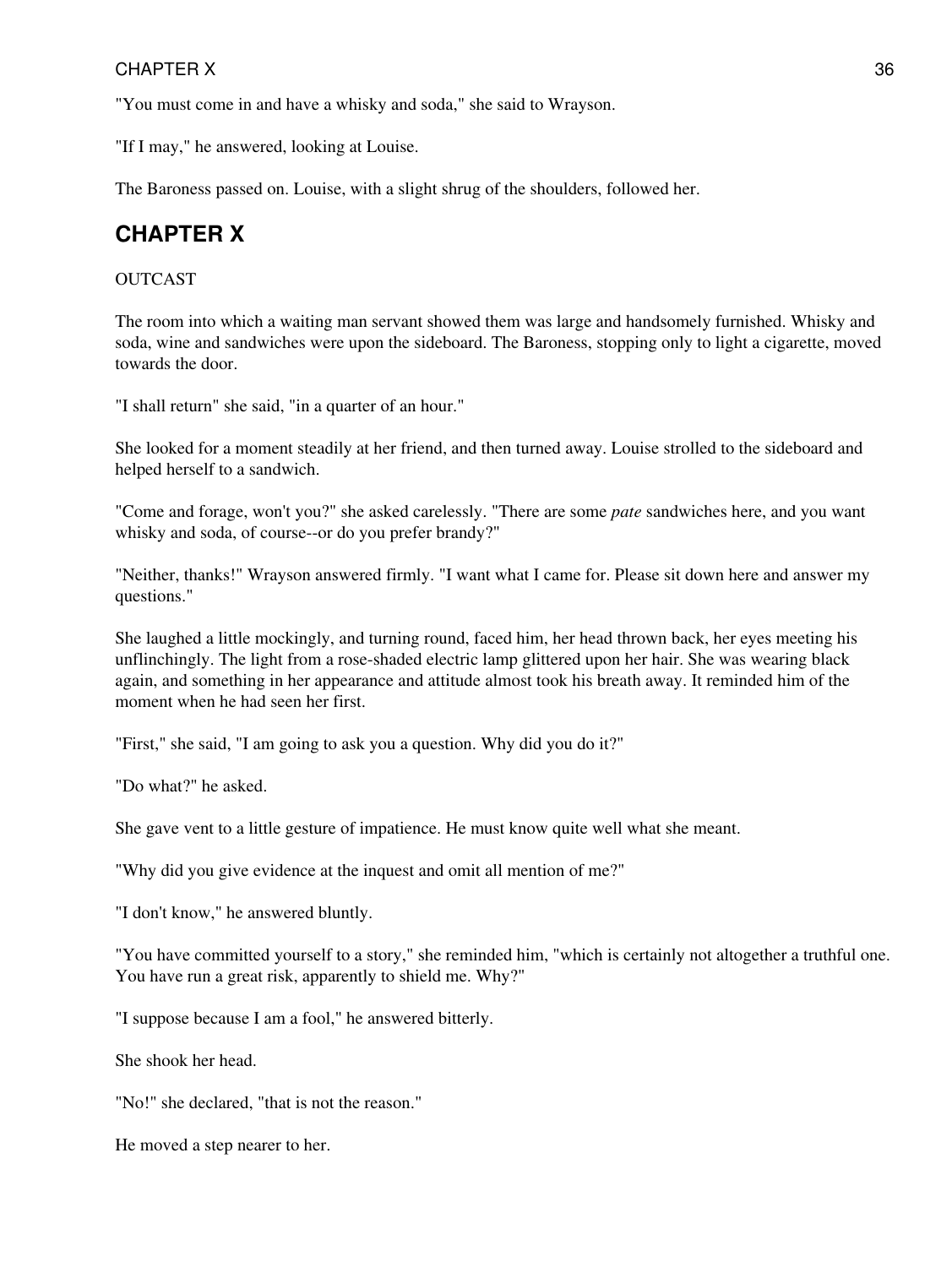"If I were to admit my folly," he said, "what difference would it make--if I were to tell you that I did it to save you--the inconvenience of an examination into the motive for your presence in Morris Barnes' rooms that night--what then?"

"It was generous of you," she declared softly. "I ought to thank you."

"I want no thanks," he answered, almost roughly. "I want to know that I was justified in what I did. I want you to tell me what you were doing there alone in the rooms of such a man, with a stolen key. And I want you to tell me what you know about his death."

"Is that all?" she asked.

"Isn't it enough?" he declared savagely. "It is enough to be making an old man of me, anyhow."

"You have a right to ask these questions," she admitted slowly, "and I have no right to refuse to answer them."

"None at all," he declared. "You shall answer them."

There was a moment's silence. She leaned a little further back against the sideboard. Her eyes were fixed upon his, but her face was inscrutable.

"I cannot," she said slowly. "I can tell you nothing."

Wrayson was speechless for a moment. It was not only the words themselves, but the note of absolute finality with which they were uttered, which staggered him. Then he found himself laughing, a sound so unnatural and ominous that, for the first time, fear shone in the girl's eyes.

"Don't," she cried, and her hands flashed towards him for a moment as though the sight of him hurt her. "Don't be angry! Have pity on me instead."

His nerves, already overwrought, gave way.

"Pity on a murderess, a thief!" he cried. "Not I! I have suffered enough for my folly. I will go and tell the truth to-morrow. It was you who killed him. You did it in the cab and stole back to his rooms to rob--afterwards. Horrible! Horrible!"

Her face hardened. His lack of self-control seemed to stimulate her.

"Have it so," she declared. "I never asked you for your silence. If you repent it, go and make the best bargain you can with the law. They will let you off cheaply in exchange for your information!"

He walked the length of the room and back. Anything to escape from her eyes. Already he hated the words which he had spoken. When he faced her again he was master of himself.

"Listen," he said; "I was a little overwrought. I spoke wildly. I have no right to make such an accusation. But--"

She held out her hand as though to stop him, but he went steadily on.

"But I have a right to demand that you tell me the truth as to what you were doing in Barnes' rooms that night, and what you know of his death. Remember that but for me you would have had to tell your story to a less sympathetic audience."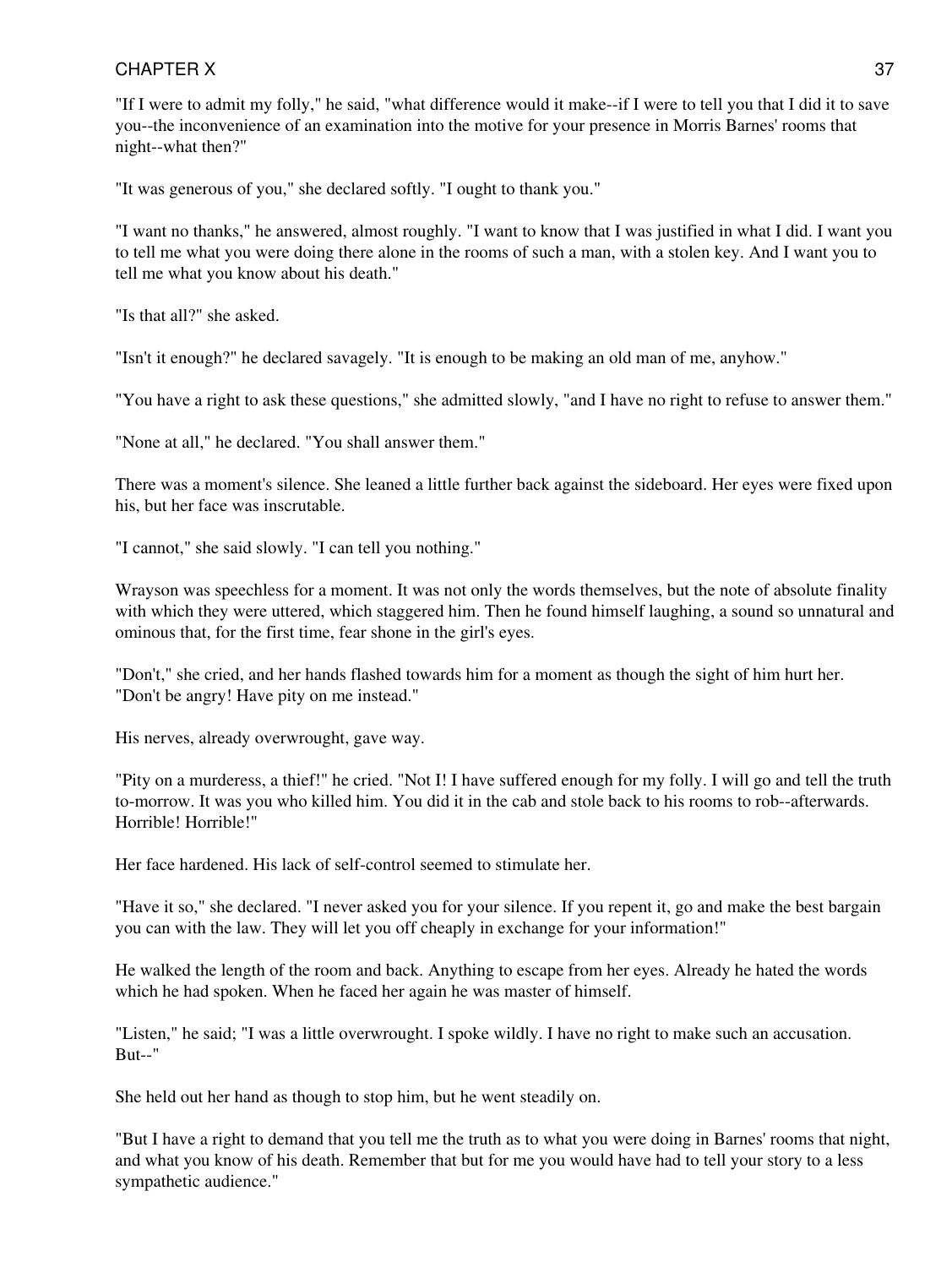"I never forget it," she answered, and for the first time her change to a more natural tone helped him to believe in himself and his own judgment. "If you want me to tell you how grateful I am, I might try, but it would be a very hard task."

"All that I ask of you," he pleaded, "is that you tell me enough to convince me that my silence was justified. Tell me at least that you had no knowledge of or share in that man's death!"

"I cannot do that," she answered.

He took a quick step backwards. The horror once more was chilling his blood, floating before his eyes.

"You cannot!" he repeated hoarsely.

"No! I knew that the man was in danger of his life," she went on, calmly. "On the whole, I think that he deserved to die. I do not mind telling you this, though. I would have saved him if I could."

He drew a great breath of relief.

"You had nothing to do with his actual death, then?"

"Nothing whatever," she declared.

"It was all I asked you, this," he cried reproachfully. "Why could you not have told me before?"

She shook her head.

"You asked me other things," she answered calmly. "So much of the truth you shall know, at any rate. I have pleaded not guilty to the material action of drawing that cord around the worthless neck of the man whom you knew as Morris Barnes. I plead guilty to knowing why he was murdered, even if I do not know the actual person who committed the deed, and I admit that I was in his rooms for the purpose of robbery. That is all I can tell you."

He drew a little nearer to her.

"Enough! Do you know what it is that you have said? What are you? Who are you?"

She shrugged her shoulders. Somehow, from her side at least, the tragical note which had trembled throughout their interview had passed away. She helped herself to soda water from a siphon on the sideboard.

"You appear, somewhat to my surprise," she remarked, "to know that. I wonder at poor little Edith giving me away."

"All that I know is that you are living here under a false name," he declared.

She shook her head.

"My mother's," she told him. "The discarded daughter always has a right to that, you know."

Her eyes mocked him. He felt himself helpless. This was the opportunity for which he had longed, and it had come to him in vain. He recognized the fact that his defeat was imminent. She was too strong for him.

"I am disappointed," he said, a little wearily. "You will not let me believe in you."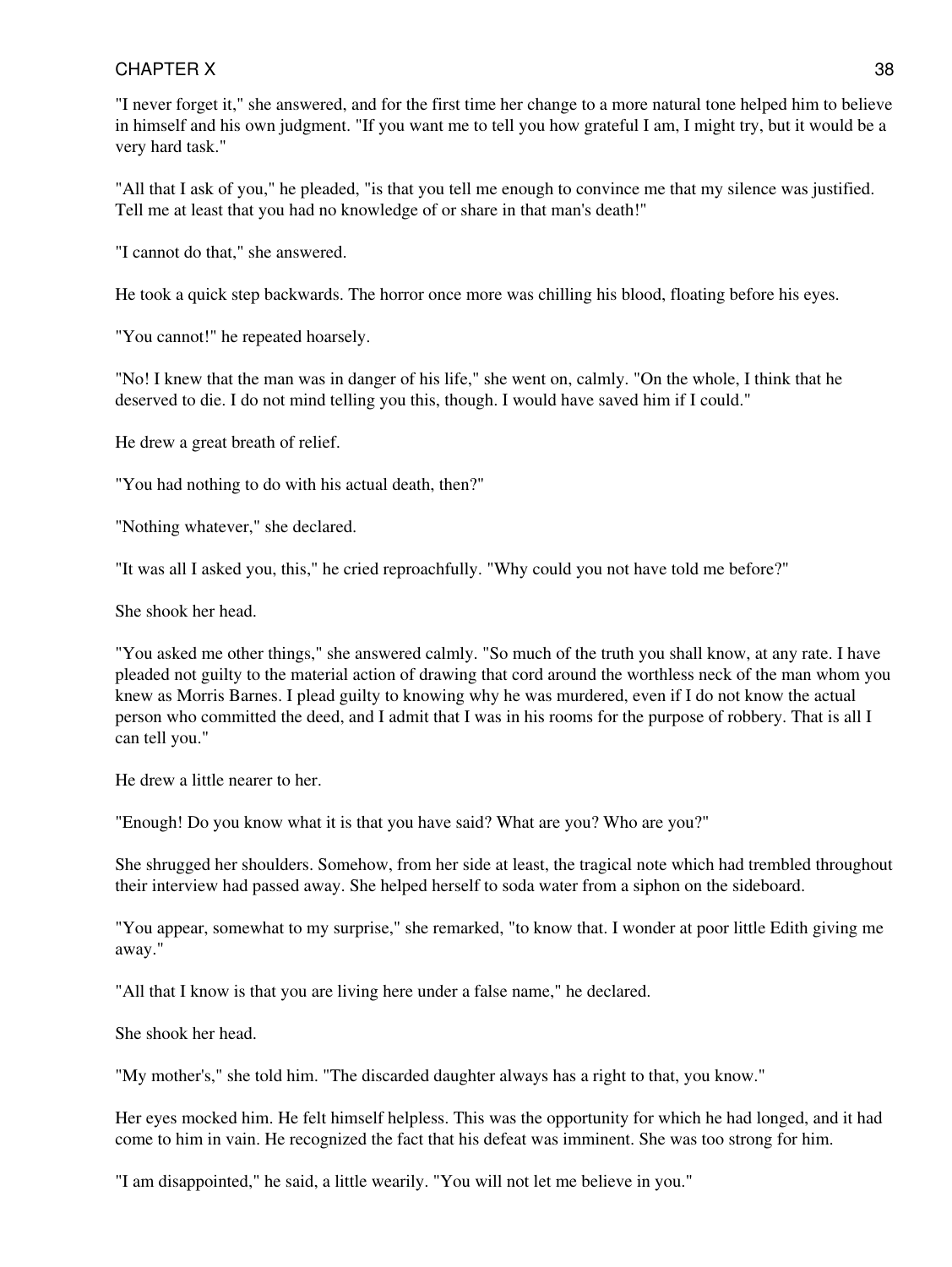"Why should you wish to?" she asked quickly

Almost immediately she bit her lip, as though she regretted the words, which had escaped her almost involuntarily. But he was ready enough with his answer.

"I cannot tell you that," he said gravely. "I never thought of myself as a particularly emotional person. In fact, I have always rather prided myself on my common sense. That night I think that I went a little mad. Your appearance, you see, was so unusual."

She nodded.

"I must have been rather a shock to you," she admitted.

She watched him closely. The fire in his eyes was not yet quenched.

"Yes!" he said, "you were a shock. And the worst of it is--that you remain one!"

"Ah!"

"You mean to keep me at arm's length," he said slowly, "to tell me as little as possible, and get rid of me. I am not sure that I am willing."

She only raised her eyebrows. She said nothing.

"You have told me nothing of the things I want to know," he cried passionately. "Who and what are you? What place do you hold in the world?"

"None," she answered quietly. "I am an outcast."

He glanced around him.

"You are rich!"

"On the contrary," she assured him, "I am nearly a pauper."

"How do you live, then?" he asked breathlessly.

She shrugged her shoulders.

"Why do you ask me these questions?" she said. "I cannot answer them. Whatever my life may be, I live it to myself."

He leaned a little towards her. His breath was coming quickly, and she, too, caught something of the nervous excitement of his manner.

"There are better things," he began.

"Not for me," she interrupted quickly. "I tell you that I am an outcast. Of you, I ask only that you go away--now--before the Baroness returns, and do your best to blot out the memory of that one night from your life. Remember only that you did a generous action. Remember that, and no more."

"Too late," he answered; "I cannot do it."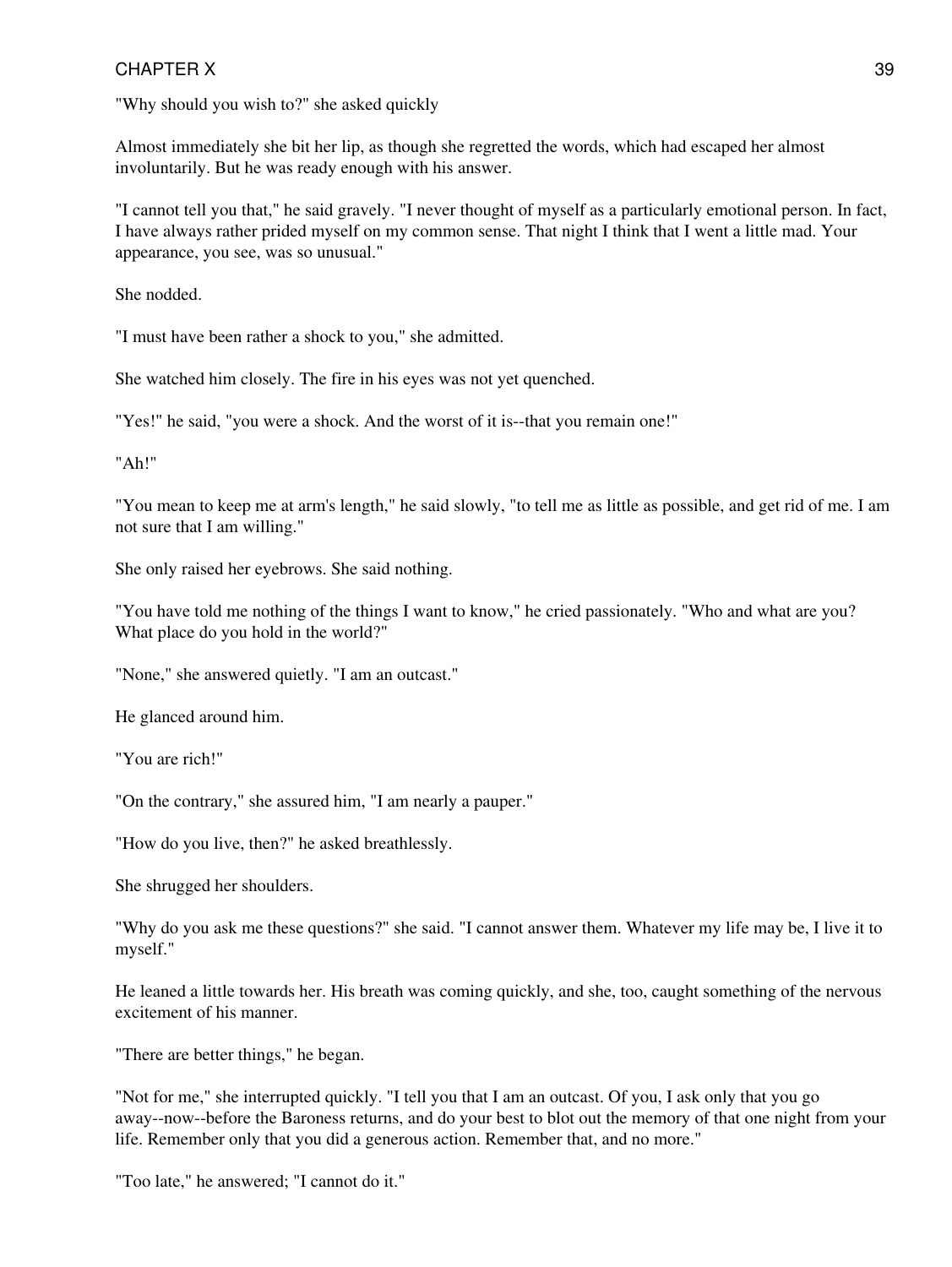"You are a man," she answered, "and you say that?"

"It is because I am a man, and you are what you are, that I cannot," he answered slowly.

There was a moment's breathless silence. Only he fancied that her face had somehow grown softer.

"You must not talk like that," she said. "You do not know what you are saying--who or what I am. Listen! I think I hear the Baroness."

She leaned a little forward, and the madness fired his blood. Half stupefied, she yielded to his embrace, her lips rested upon his, her frightened eyes were half closed. His arms held her like a vise, he could feel her heart throbbing madly against his. How long they remained like it he never knew--who can measure the hours spent in Paradise! She flung him from her at last, taking him by surprise with a sudden burst of energy, and before he could stop her she had left the room. In her place, the Baroness was standing upon the threshold, dressed in a wonderful blue wrapper, and with a cigarette between her teeth. She burst into a little peal of laughter as she looked into his distraught face.

"For an Englishman," she remarked, "you are a little rapid in your love affairs, my dear Mr. Wrayson, is it not so? So she has left you *plante la*!"

"I--was mad," Wrayson muttered.

The Baroness helped herself to whisky and soda.

"Come again and make your peace, my friend," she said. "You will see no more of her to-night."

Wrayson accepted the hint and went.

# **CHAPTER XI**

### FALSE SENTIMENT

With his nerves strung to their utmost point of tension Wrayson walked homeward with the unseeing eyes and mechanical footsteps of a man unable as yet fully to collect his scattered senses. But for him the events of the evening were not yet over. He had no sooner turned the key in the latch of his door and entered his sitting-room, than he became aware of the fact that he had a visitor. The air was fragrant with tobacco smoke; a man rose deliberately from the easy-chair, and, throwing the ash from his cigarette into the fire, turned to greet him. Wrayson was so astonished that he could only gasp out his name.

"Heneage!" he exclaimed.

Heneage nodded. Of the two, he was by far the more at his ease.

"I wanted to see you, Wrayson," he said, "and I persuaded your housekeeper--with some difficulty--to let me wait for your arrival. Can you spare me a few minutes?"

"Of course," Wrayson answered. "Sit down. Will you have anything?"

Heneage shook his head.

"Not just now, thanks!"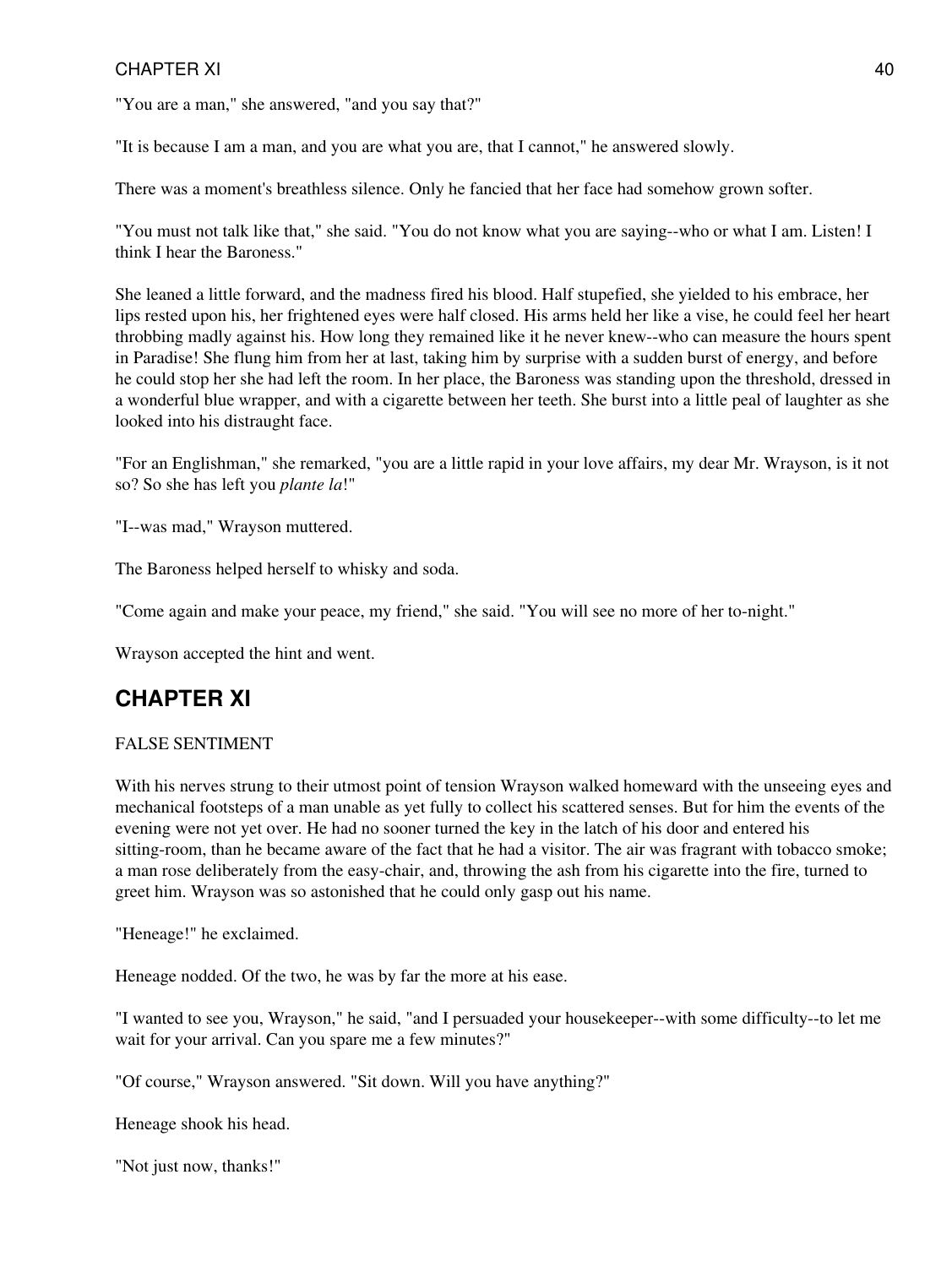Wrayson took off his hat and coat, threw them upon the table, and lit a cigarette.

"Well," he said, "what is it?"

"I have come," Heneage said quietly, "to offer you some very good advice. You are run down, and you look it. You need a change. I should recommend a sea voyage, the longer the better. They say that your paper is making a lot of money. Why not a voyage round the world?"

"What the devil do you mean?" Wrayson asked.

Heneage flicked off the ash from his cigarette, and looked for a moment thoughtfully into the fire.

"Three weeks ago last Thursday, I think it was," he began, reflectively, "I had supper with Austin at the Green Room Club, after the theatre. He persuaded me, rather against my will, I remember, for I was tired that night, to go home with him and make a fourth at bridge. Austin's flat, as you know, is just below here, on the Albert Road."

Wrayson stopped smoking. The cigarette burned unheeded between his fingers. His eyes were fixed upon his visitor.

"Go on," he said.

"We played five rubbers," Heneage continued, still looking into the fire; "it may have been six. I left somewhere in the small hours of the morning, and walked along the Albert Road on the unlit side of the street. As I passed the corner here, I saw a hansom waiting before your door, and you--with somebody else, standing on the pavement."

"Anything else?" Wrayson demanded.

"No!" Heneage answered. "I saw you, I saw the lady, and I saw the cab. It was a cold morning, and I am not naturally a curious person. I hurried on."

Wrayson picked up the cigarette, which had fallen from his fingers, and sat down. He could scarcely believe that this was not a dream--that it was indeed Stephen Heneage who sat opposite to him, Heneage the impenetrable, whose calm, measured words left no indication whatever as to his motive in making this amazing revelation.

"You are naturally wondering," Heneage continued, "why, having seen what I did see, I kept silence. I followed your lead, because I fancied, in the first place, that the presence of that young lady was a personal affair of your own, and that she could have no possible connection with the tragedy itself. You were evidently disposed to shield her and yourself at the same time. I considered your attitude reasonable, if a little dangerous. No man is obliged to give himself away in matters of this sort, and I am no scandalmonger. The situation, however, has undergone a change."

Wrayson looked up quickly.

"What do you mean?" he asked.

"To-night," Heneage said calmly, "I recognized your nocturnal visitor with the Baroness de Sturm.

"And what of that?" Wrayson demanded.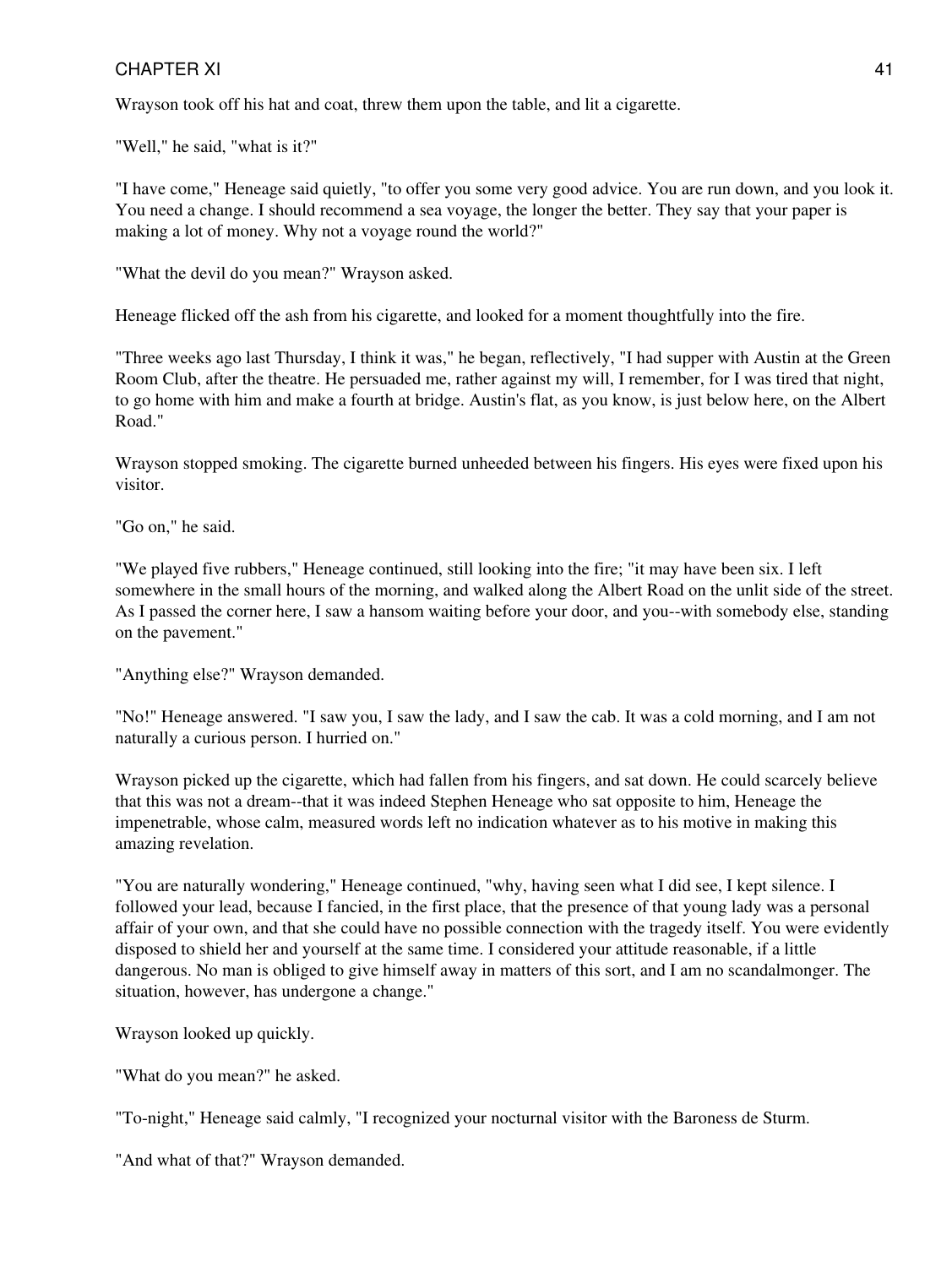Heneage, who was leaning back in his chair, looking into the fire with half closed eyes, straightened himself, and turned directly towards his companion.

"How much do you know about the Baroness de Sturm?" he asked.

"Nothing at all," Wrayson answered. "I met her for the first time to-night."

Heneage looked back into the fire.

"Ah!" he murmured. "I thought that it might be so. The young lady is perhaps an old friend?"

"I cannot discuss her," Wrayson answered. "I can only say that I will answer for her innocence as regards any complicity in the murder of Morris Barnes."

Heneage nodded sympathetically.

"Still," he remarked, "the man was murdered."

"I suppose so," Wrayson admitted.

"And in a most mysterious manner," Heneage continued. "You have gathered, I dare say, from your knowledge of me, that these affairs always interest me immensely. I am almost as great a crank as the Colonel. I have been thinking over this case a great deal, but I must confess that up to to-night I have not been able to see a gleam of daylight. I had dismissed the young lady from my mind. Now, however, I cannot do so."

"Simply because you saw her with the Baroness de Sturm?" Wrayson asked.

"They are living together," Heneage reminded him, "a condition which naturally makes for a certain amount of intimacy."

"Do you know anything against the Baroness?" Wrayson demanded.

"Against her?" Heneage repeated thoughtfully. "Well, that depends."

"Do you mean to insinuate that she is an adventuress?" Wrayson asked bluntly.

"Certainly not," Heneage replied. "She is a representative of one of the oldest families in Europe, a *persona grata* at the Court of her country, and an intimate friend of Queen Helena's. She is by no means an adventuress."

"Then why," Wrayson asked, "should you attach such significance to the fact of her friendship with Miss Deveney?"

"Because," Heneage remarked, lighting another cigarette, "I happen to know that the Baroness is at present under the strictest police surveillance!"

Wrayson started. Heneage's first statement had reassured him: his later one was simply terrifying. He stared at his visitor in dumb alarm.

"I came to know of this in rather a curious way," Heneage continued. "My information, in fact, came direct from her own country. She is being watched with extraordinary care, in connection with some affair of which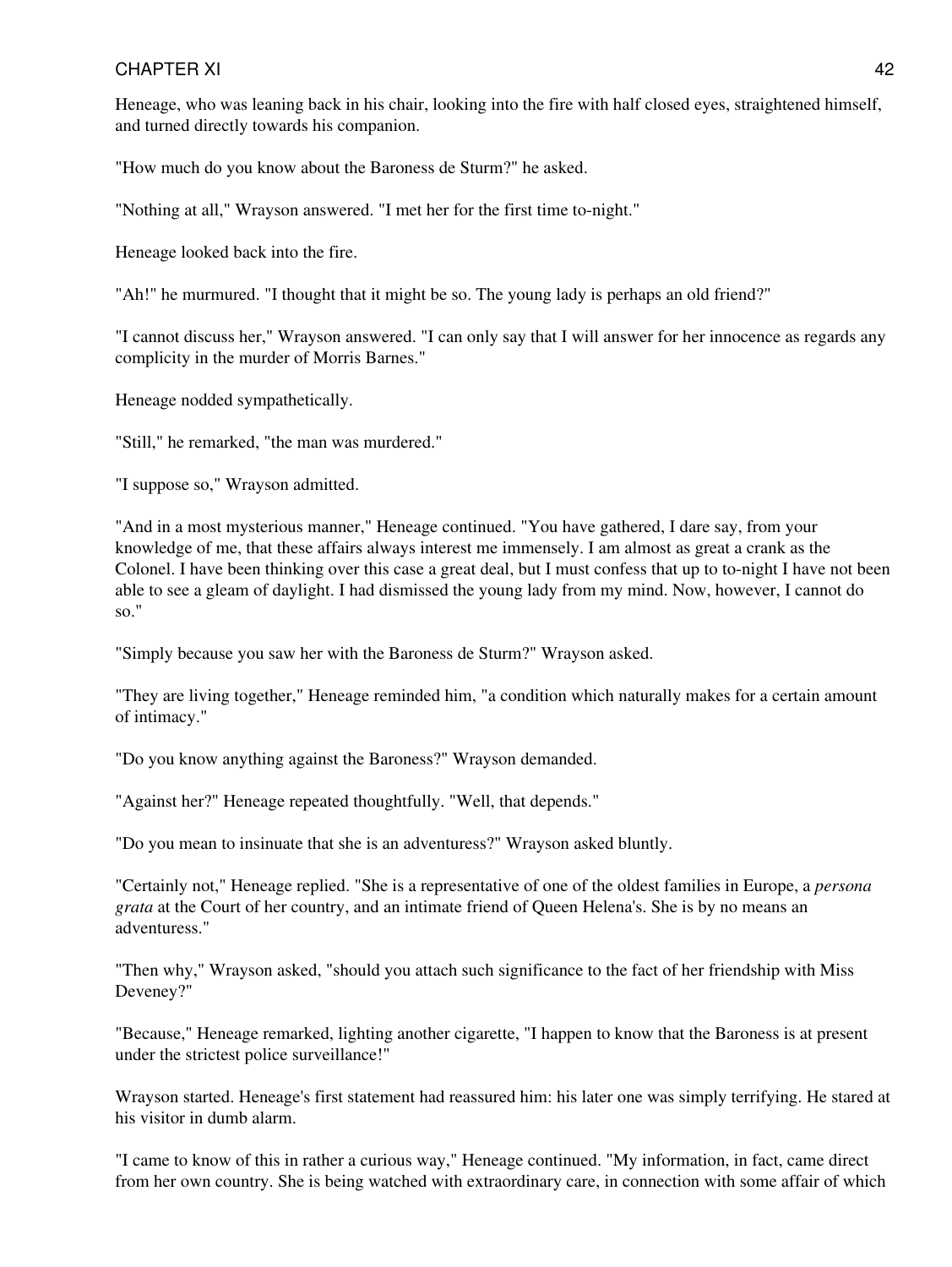I must confess that I know nothing. She is staying in London, a city which I happen to know she detests, without any ostensible reason. Of all parts, she has chosen Battersea as a place of residence. It is her companion whom I saw leaving your flat at three o'clock on the morning of Barnes' murder. I am bound to say, Wrayson, that I find these facts interesting."

"Why have you come to me?" Wrayson asked. "What are you going to do about them?"

"I am going to set myself the task of solving the mystery of Morris Barnes' death," Heneage answered calmly. "If I succeed, I am very much afraid that, directly or indirectly, the presence of Miss Deveney in the flats that night will become known."

"And you advise me, therefore," Wrayson remarked, "to take a voyage--in plain words, to clear out."

"Exactly," Heneage agreed.

Wrayson threw his cigarette angrily into the fire.

"What the devil business is it of yours?" he demanded.

Heneage looked at him steadily.

"Wrayson," he said, "I am sorry that you should use that tone with me. I am no moralist. I admit frankly that I take this matter up because my personal tastes prompt me to. But murder, however great the provocation, is an indefensible thing."

"I am not seeking to justify it," Wrayson declared.

"I am glad to hear that," Heneage answered. "I cannot believe, either, that you would shield any one directly or indirectly connected with such a crime. I am going to ask you, therefore, to tell me what Miss Deveney was doing in these flats on that particular evening."

Wrayson was silent. In the light of what he had just been told about the Baroness, he knew very well how Heneage would regard the truth. Of course, she was innocent, innocent of the deed itself and of all knowledge of it. But Heneage did not know her; he would be hard to convince. So Wrayson shook his head.

"I can tell you nothing," he said. "I admit frankly my sympathies are not with you. I should not say a word likely to bring even inconvenience upon Miss Deveney."

"Dare you tell me," Heneage asked calmly, "that her visit was to you? No! I thought not," he added, as Wrayson remained silent. "I believe that that young lady could solve the mystery of Morris Barnes' death, if she chose."

Then Wrayson had an idea. At any rate, the disclosure would do no harm.

"Do you know who Miss Deveney is?" he asked.

Heneage looked across at him quickly.

"Do you?"

"Yes! She is the eldest daughter of the Colonel!"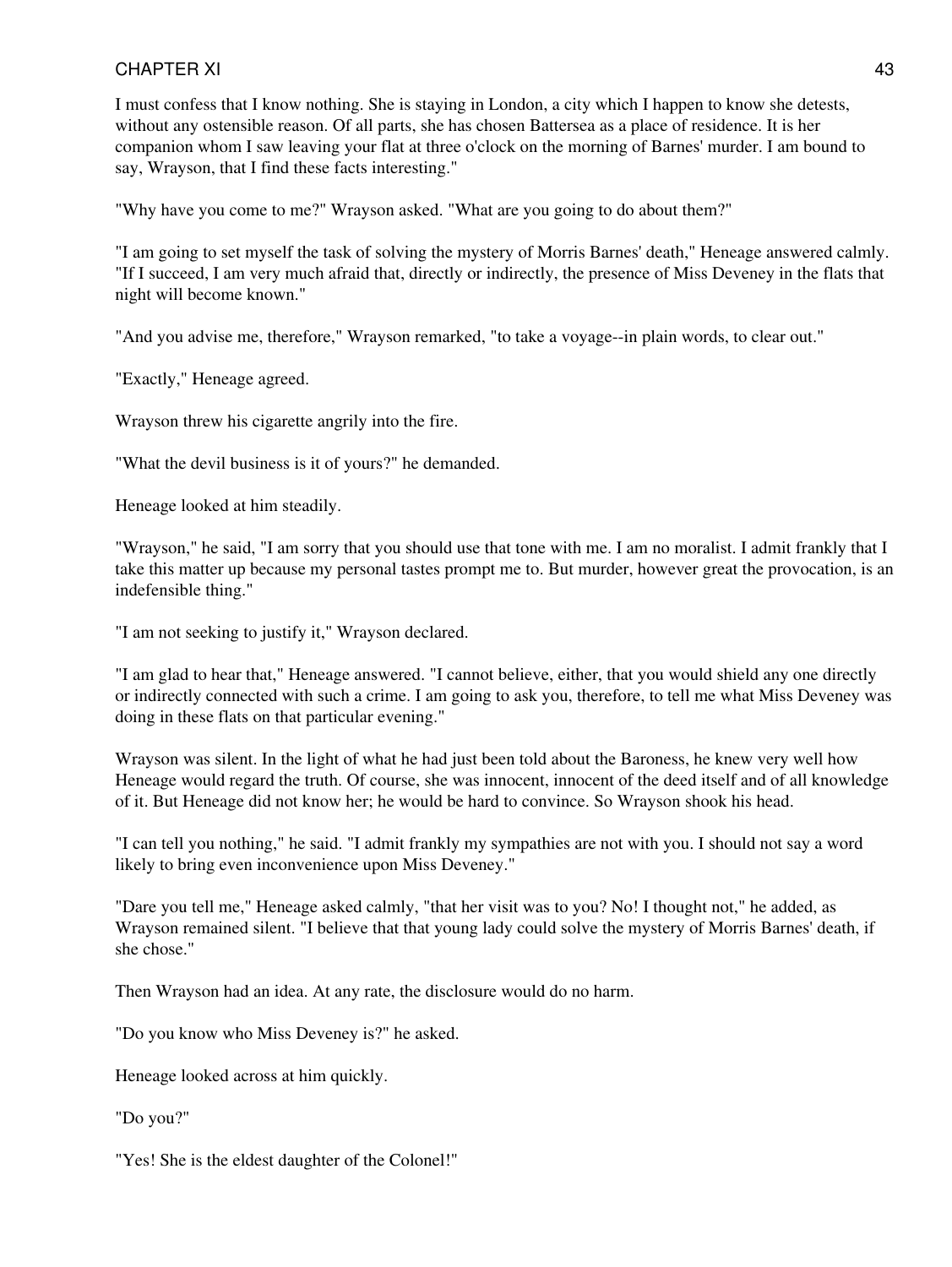"Our Colonel?" Heneage exclaimed.

Wrayson nodded.

"Her real name is Miss Fitzmaurice," he said. "Her mother's name was Deveney."

Heneage looked incredulous.

"Are you sure about this?" he asked.

"Absolutely," Wrayson answered. "I saw her picture the day of the garden party, and I recognized her at once. There is no doubt about it whatever. She and the Baroness were schoolfellows in Brussels. There is no mystery about their friendship at all."

Heneage was thoughtful for several moments.

"This is interesting," he said at last, "but it does not, of course, affect the situation."

"You mean that you will go on just the same?" Wrayson demanded.

"Certainly! And it rests with you to say whether you will be on my side or theirs," Heneage declared. "If you are on mine, you will tell me what Miss Deveney was doing in these flats on that night of all others. If you are on theirs, you will go and warn them that I am determined to solve the mystery of Morris Barnes' death--at all costs."

"I had no idea," Wrayson remarked quietly, "that you were ambitious to shine as an amateur policeman."

"We all have our hobbies," Heneage answered. "Take the Colonel, for instance, the most harmless, the most good-natured man who ever lived. Nothing in the world fascinates him so much as the details of a tragedy like this, however gruesome they may be. I have seen him handle a murderer's knife as though he loved it. His favourite museum is the professional Chamber of Horrors in Scotland Yard. My own interests run in a slightly different direction. I like to look at an affair of this sort as a chess problem, and to set myself to solve it. I like to make a silent study of all the characters around, to search for motives and dissect evidence. Human nature has its secrets, and very wonderful secrets too."

"I once," Wrayson said thoughtfully, "saw a man tracked down by bloodhounds. My sympathies were with the man."

Heneage nodded.

"Your view of life," he remarked, "was always a sentimental one."

"No correct view," Wrayson declared, "can ignore sentiment."

"Granted; but it must be true sentiment, not false," Heneage said. "This sentiment which interferes with justice is false sentiment."

"Justice is altogether an arbitrary, a relative phrase," Wrayson declared. "I know no more about the case of Morris Barnes than you do. I knew the man by sight and repute, and I knew the manner of his life, and it seems to me a likely thing that there is more human justice about his death than in the punishing the person who compassed it."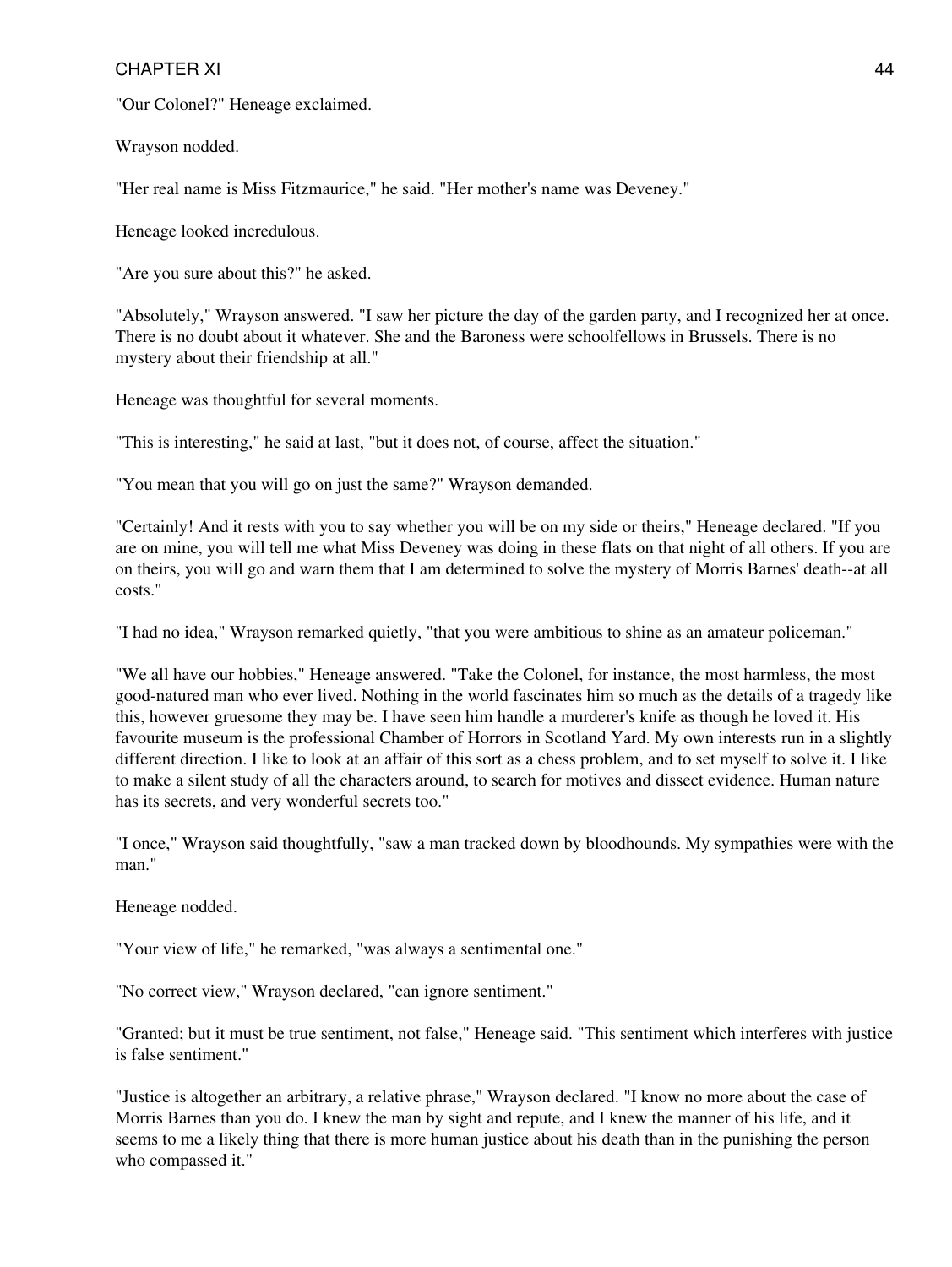"There are cases of that sort," Heneage admitted. "That is the advantage of being an amateur, like myself. My discoveries, if I make any, are my own. I am not bound to publish them."

Wrayson smiled a little bitterly.

"You would be less than human if you didn't," he said.

Heneage rose to his feet and began putting on his coat. Wrayson remained in his seat, without offering to help him.

"So I may take it, I suppose," he said, as he moved towards the door, "that my visit to you is a failure?"

"I have not the slightest idea of running away, if that is what you mean," Wrayson answered. "I am obliged to you for your warning, but what I did I am prepared to stand by."

"I am sorry," Heneage answered. "Good night!"

## **CHAPTER XII**

### TIDINGS FROM THE CAPE

Wrayson paused for a moment in his work to answer the telephone which stood upon his table.

"What is it?" he asked sharply.

His manager spoke to him from the offices below.

"Sorry to disturb you, sir, but there is a young man here who won't go away without seeing you. His name is Barnes, and he says that he has just arrived from South Africa."

It was a busy morning with Wrayson, for in an hour or so the paper went to press, but he did not hesitate for a moment.

"I will see him," he declared. "Bring him up yourself."

Wrayson laid down the telephone. Morris Barnes had come from South Africa. It was a common name enough, and yet, from the first, he was sure that this was some relative. What was the object of his visit? The ideas chased one another through his brain. Was he, too, an avenger?

There was a knock at the door, and the clerk from downstairs ushered in his visitor. Wrayson could scarcely repress a start. It was a younger edition of Morris Barnes who stood there, with an ingratiating smile upon his pale face, a trifle more Semitic in appearance, perhaps, but in other respects the likeness was almost startling. It extended even to the clothes, for Wrayson recognized with a start a purple and white tie of particularly loud pattern. The cut of his coat, the glossiness of his hat and boots, too, were all strikingly reminiscent of the dead man.

His visitor was becoming nervous under Wrayson's close scrutiny. His manner betrayed a curious mixture of diffidence and assurance. He seemed overanxious to create a favourable impression.

"I took the liberty of coming to see you, Mr. Wrayson" he said, twisting his hat round in his hand. "My name is Barnes, Sydney Barnes. Morris Barnes was my brother."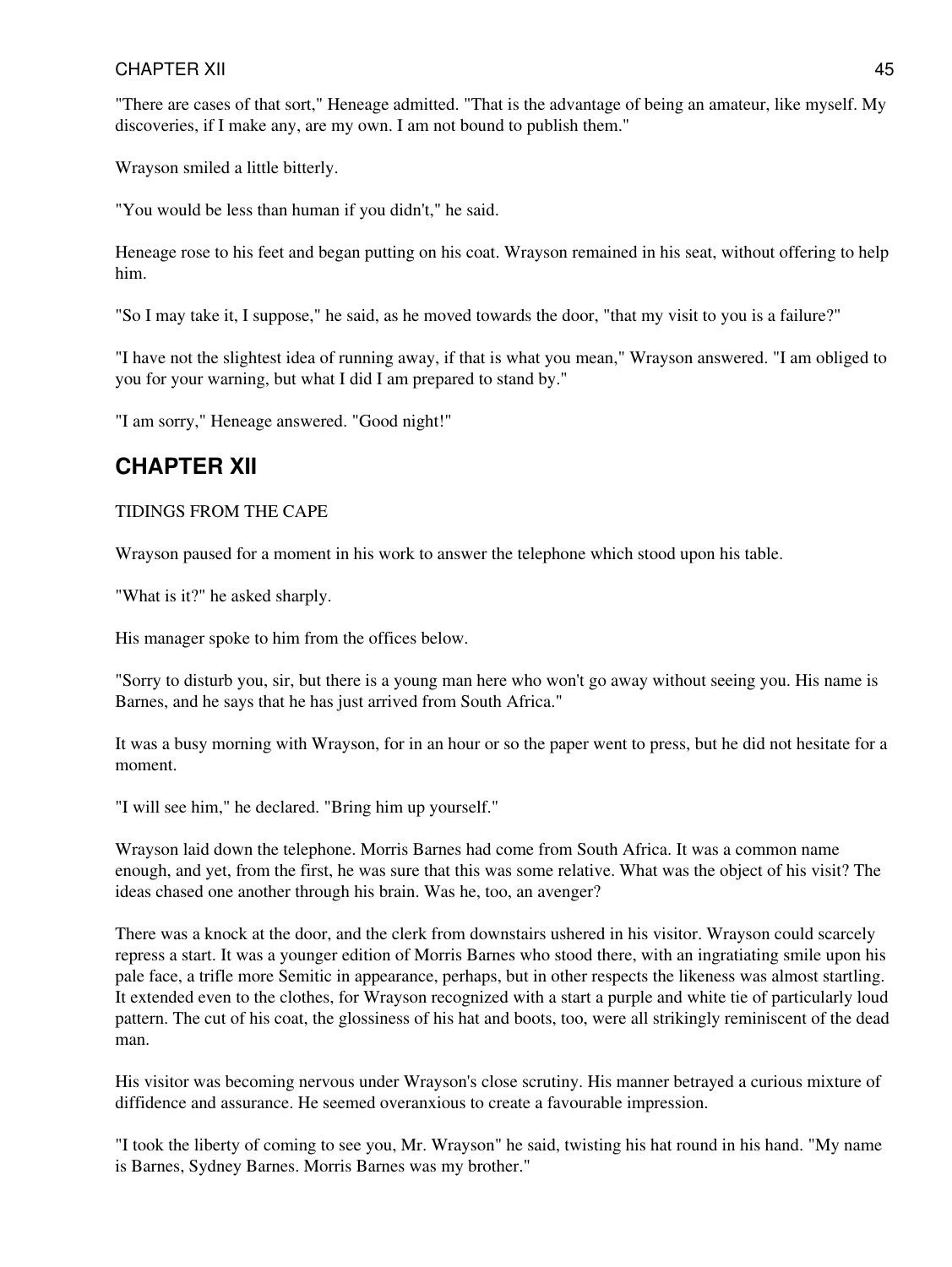Wrayson pointed to a chair, into which his visitor subsided with exaggerated expressions of gratitude. He had very small black eyes, set very close together, and he blinked continually. The more Wrayson studied him, the less prepossessing he found him.

"What can I do for you, Mr. Barnes?" he asked quietly.

"I have just come from Cape Town," the young man said. "Such a shock it was to me--about my poor brother! Oh! such a shock!"

"How did you hear about it?" Wrayson asked.

"Just a newspaper--I read an account of it all. It did give me a turn and no mistake. Directly I'd finished, I went and booked my passage on the \_Dunottar Castle.\_ I had a very fair berth over there--two quid a week, but I felt I must come home at once. Fact is," he continued, looking down at his trousers, "I had no time to get my own togs together. I was so anxious, you see. That's why I'm wearing some of poor Morris's."

"Are you the only relative?" Wrayson asked.

"'Pon my sam, I am," the other answered with emphasis. "We hadn't a relation in the world. Father and mother died ten years ago, and Morris and I were the only two. Anything that poor Morris possessed belongs to me, sure! There's no one else to claim a farthing's worth. You must know that yourself, Mr. Wrayson, eh?"

"If, as you say, you are the only relative, your brother's effects, of course, belong to you," Wrayson answered.

"It's a sure thing," the young man declared. "I've been to the landlord of the flat, and he gave me up the keys at once. There's only one quarter's rent owing. Pretty stiff though--isn't it? Fifty pounds!"

"Your brother's was a furnished flat, I believe," Wrayson answered. "That makes a difference, of course."

The young man's face fell.

"Then the furniture wasn't his?" he remarked.

Wrayson shook his head.

"No! the furniture belongs to the landlord. There will be an inventory, of course, and you will be able to find out if anything was your brother's."

It was obvious that Mr. Sydney Barnes had not as yet entered upon the purpose of his visit. He fidgeted for a moment or two with his hat, and looked up at Wrayson, only to look nervously away again. To set him more at his ease, Wrayson lit a cigarette and passed the box over.

"Thank you, Mr. Wrayson! Thank you, sir!" his visitor exclaimed. "You see I'm a smoker," he added, holding up his yellow-stained forefinger. "That is, I smoke when I can afford to. Things have been pretty dicky out in South Africa lately, you know. Terrible hard it has been to make a living."

"Your brother was supposed to have done pretty well out there," Wrayson remarked, more for the sake of keeping the conversation alive than anything. The effect of his words, however, was electrical. Mr. Sydney Barnes leaned over from his chair, and his little black eyes twinkled like polished beads.

"Mr. Wrayson," he declared, "a week before he sailed for England, Morris was on his uppers! He was caught in Johannesburg when the war broke out, and he had to stay there. When he turned up in Cape Town again,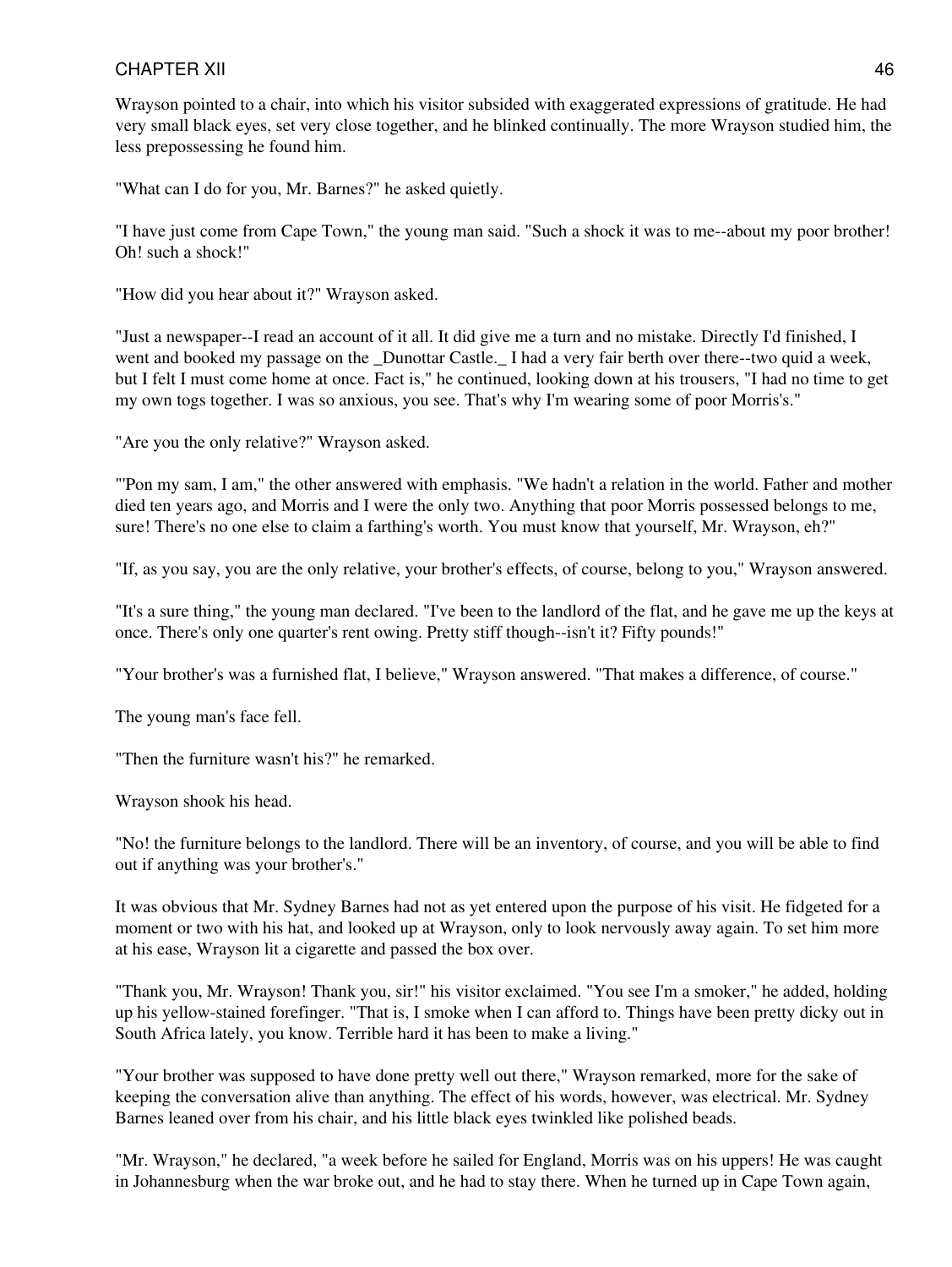his own mother wouldn't have known him. He was in rags--he'd come down on a freight--he hadn't a scrap of luggage, or a copper to his name. That was Morris when he came to me in Cape Town!"

Wrayson was listening attentively; he almost feared to let his visitor see how interested he was.

"He was fair done in!" the young man continued. "He never had the pluck of a chicken, and the night he found me in Cape Town he cried like a baby. He had lost everything, he said. It was no use staying in the country any longer. He was wild to get back to England. And yet, do you know, sir, all the time I had the idea that he was keeping something back from me. And he was! He was, too! The--!"

He stopped short. The vindictiveness of his countenance supplied the epithet.

"You'll excuse me if I'm a bit excited, Mr. Wrayson," he continued. "I'll leave you to judge how I've been served when you hear all. He got over me, and I lent him nearly half of my savings, and he started back to England. He took this flat at two hundred pounds a year the very week he got back, and he's lived, from what I can hear, like a lord ever since. Will you believe this, sir! He sent back the money he borrowed from me a quid at a time, and wrote me to say he was saving it with great difficulty--out of his salary of three pounds a week. When he'd paid back the lot, I never heard another line from him. I was doing rotten myself, and he knew well enough that I should have been over first steamer if I'd known about his two hundred a year flat, and all the rest of it. What do you think of my brother, sir, eh? What do you think of him? Treated me nicely, didn't he? Nine pounds ten it was I lent him, and nine pounds ten was all I had back, and here he was living like a duke, and lying to me about his three pounds a week; and there was I hawkering groceries on a barrow, selling sham diamonds, any blooming thing to get a mouthful to eat. Nice sort of brother that, eh? What?"

Wrayson repressed an inclination to smile. There was something grimly humourous about his visitor's indignation.

"You must remember," he said, "that your brother is dead, and that his death itself was a terrible one. Besides, even if you have had to wait for a little time, you are his heir now."

The young man was breathing hard. The perspiration stood out in little beads upon his forehead. He showed his teeth a little. He was becoming more and more unpleasant to look upon as his excitement increased.

"Look here, Mr. Wrayson!" he exclaimed. "I'm coming to that. I've been through his things. Clothes! I never saw such a collection. All from a West End tailor, too! And boots! Patent, with white tops; pumps, everything slap up! Heaven knows what he must have spent upon his clothes. Bills from restaurants, too; why, he seems to have thought nothing of spending a quid or two on a dinner or a supper. Photographs of ladies, little notes asking him to tea; why, between you and me, Mr. Wrayson, sir, he was living like a prince! And look here!"

He rose to his feet and planked down a bank-book on the desk in front of Wrayson.

"Look here, sir," he declared. "Every three months, within a day or two, cash--five hundred pounds. Here you are. Here's the last: March 27--cash, L500! Look back! January 1--By cash L500! October 2--cash, L500! There you are, right back to the very day he arrived in England. And he left South Africa with ten bob of mine in his pocket, after he'd paid his passage! and from what I can hear, he never did a day's work after he landed. And me over there working thirteen and fourteen hours a day, and half the time stony-broke! There's a brother for you! Cain was a fool to him!"

"But you must remember that after all you are going to reap the benefit of it now," Wrayson remarked.

"Ah! but am I?" the young man exclaimed fiercely. "That's what I want to know. Look here! I've been through every letter and every scrap of paper I can find, I've been to the bank and to his few pals, and strike me dead if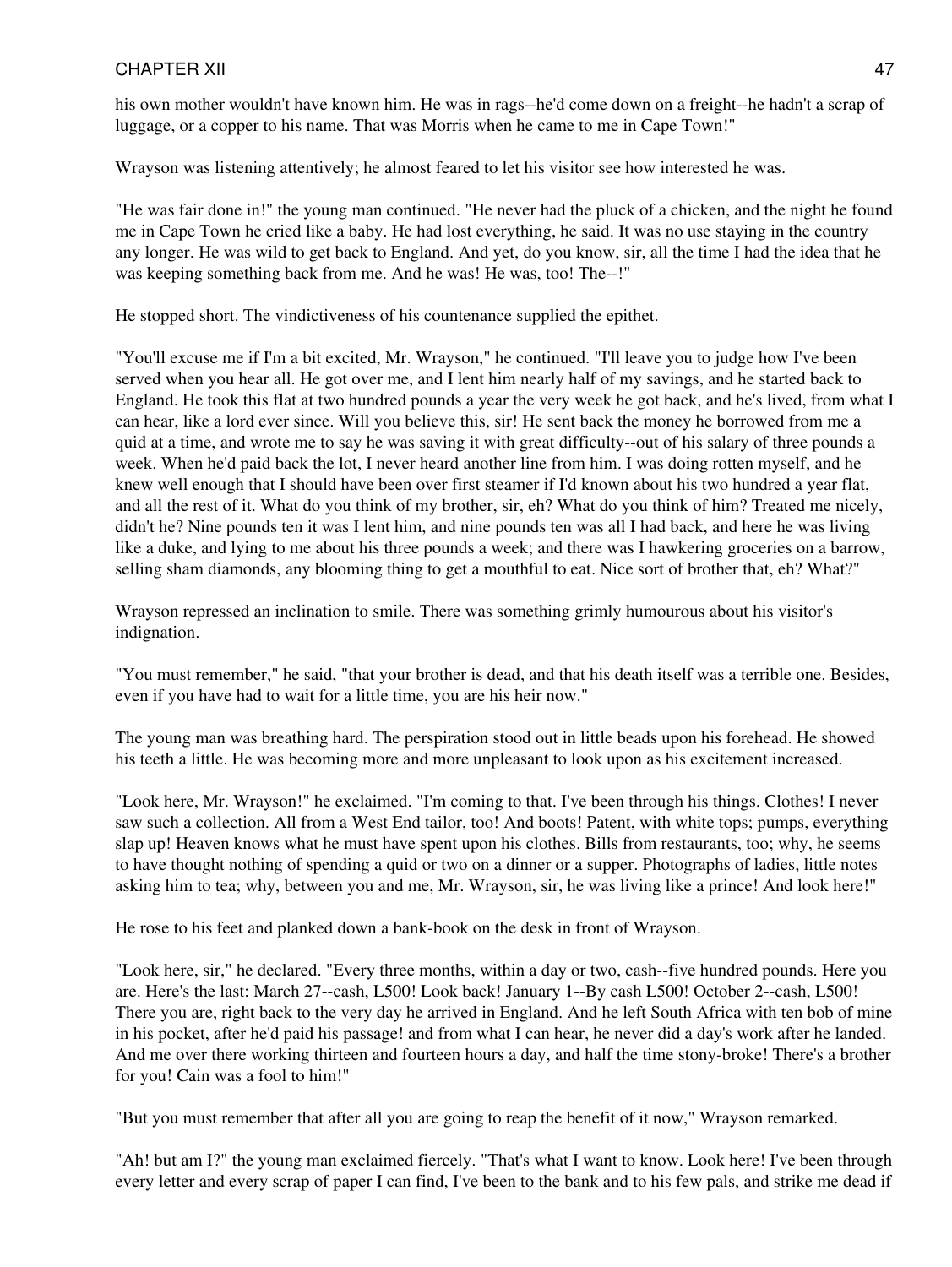I can find where that five hundred pounds came from every three months! It was in gold always; he must have gone and changed it somewhere--five hundred golden sovereigns every three months, and I can't find where they came from!"

"Have you been to a solicitor?" Wrayson asked.

"Not yet," the young man answered. "I don't see what good he'll be when I do. Morris was always one of the close sort, and I can't fancy him spending much over lawyers."

"What made you come to me?" Wrayson inquired.

"Well, the caretaker at the flat told me that you and Morris used to speak now and then, and I'm trying every one. I'm afraid he wasn't quite classy enough for you to have palled up with, but I thought he might have let something slip perhaps."

Wrayson shook his head.

"He never spoke to me of his affairs," he said. "He always seemed to have plenty of money, though."

"Doesn't the bank-book prove it?" the young man exclaimed excitedly. "Every one who knew anything about him says the same. There was I half starved in Cape Town, and here was he spending two thousand a year. Beast, he was! I'll find out where it came from if it takes me a lifetime."

Wrayson leaned back in his chair. Nothing since the events of that night itself had appealed to him more than the coming of this young man and his strange story.

"I am sorry that I have no information to give you," he said. "On the other hand, if I can help you in any other way I shall be very glad."

"What should you advise me to do?" the young man asked.

"I should like to think the matter over carefully," Wrayson answered. "What are your engagements for to-day? Can you lunch with me?"

"I have no engagements," his visitor answered eagerly. "When and what time?"

Wrayson repressed a smile.

"I shall be ready in twenty minutes," he answered. "We will go out together if you don't mind waiting."

"I'm on," Mr. Sydney Barnes declared, crossing his legs. "Don't you hurry on my account. I'll wait as long as you like."

# **CHAPTER XIII**

### SEARCHING THE CHAMBERS

Wrayson took his guest to a popular restaurant, where there was music and a five-course luncheon for three and six. Their conversation during the earlier part of the meal was limited, for Mr. Sydney Barnes showed himself possessed of an appetite which his host contemplated with respectful admiration. His sallow cheeks became flushed and his nervousness had subsided, long before the arrival of the coffee.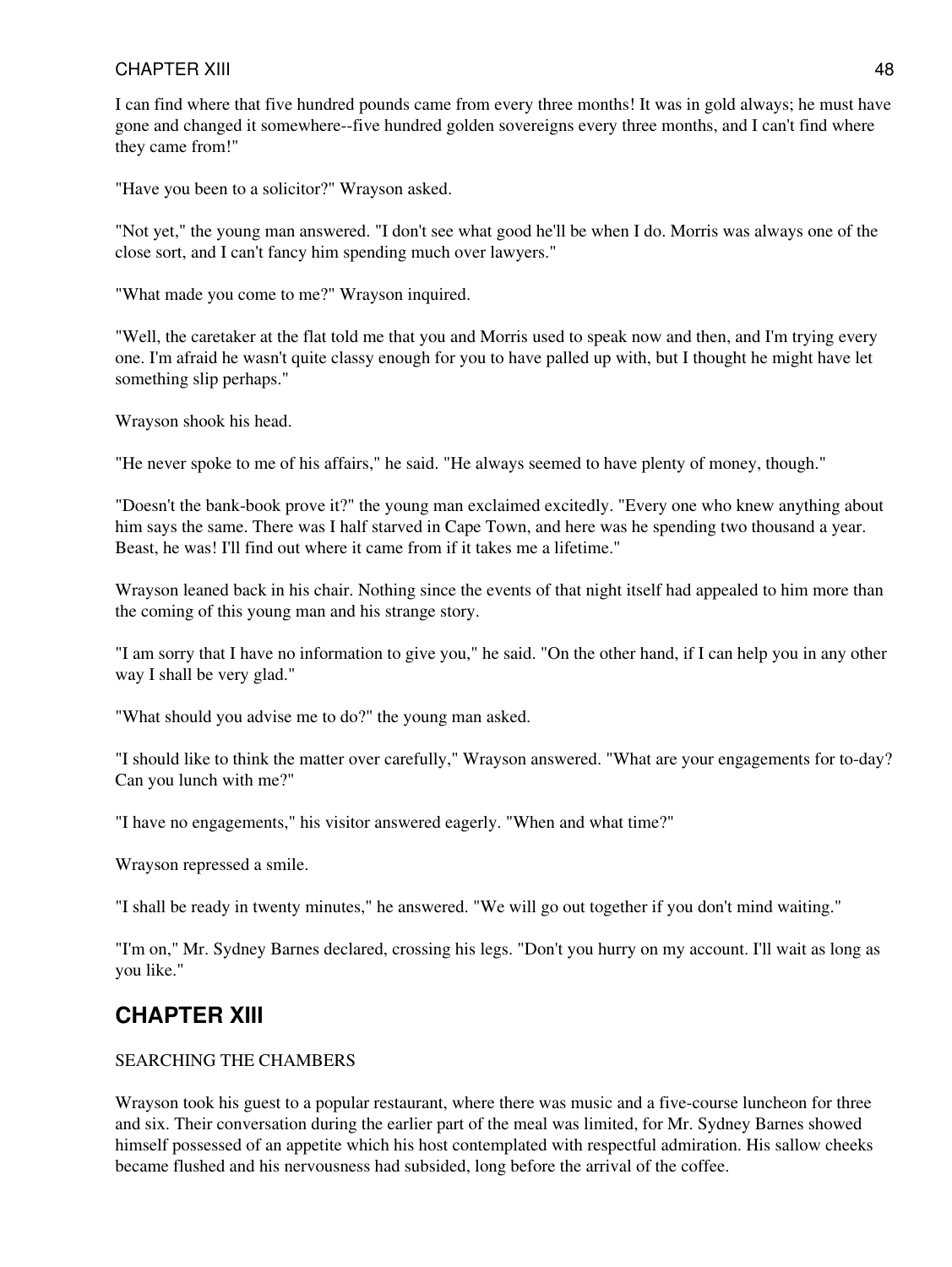"I say, this is all right, this place is," he said, leaning back in his chair with a large cigar between his teeth. "Jolly expensive, I suppose, isn't it?"

Wrayson smiled.

"It depends," he answered. "I don't suppose your brother would have found it so. A bachelor can do himself pretty well on two thousand a year."

"I only hope I get hold of it," Mr. Sydney Barnes declared fervently. "This is the way I should like to live, this is."

"I hope you will," Wrayson answered. "An income of that sort could scarcely disappear into thin air, could it? By the bye, Mr. Barnes, that reminds me of a very important circumstance which, up to now, we have not mentioned. I mean the way your brother met with his death."

The young man nodded thoughtfully.

"Ah!" he remarked, "he was murdered, wasn't he? Some one must have owed him a nasty grudge. Morris always was a one to make enemies."

"I don't know whether the same thing has occurred to you," Wrayson continued, "but I can't help wondering whether there may not have been some connection between his death and that mysterious income of his."

"I've thought of that myself," the young man declared. "All the same, I can't see what he could have carried about with him worth two thousand a year."

"Exactly," Wrayson answered, "but you see the matter stands like this. He was in receipt of about L500 every three months, as his bank-book proves. This sum would represent five per cent interest on forty thousand pounds. Now, considering your brother's position when he left you at Cape Town, and the fact that you cannot discover at his bankers or elsewhere any documents alluding to property or shares of any sort, one can scarcely help dismissing the hypothesis that this payment was the result of dividends or interest. At any rate, let us put that out of the question for the moment. Your brother received five hundred pounds every three months from some one. People don't give money away for nothing nowadays, you know. From whom and for what services did he receive that money?"

Mr. Sydney Barnes looked puzzled.

"Ask me another," he remarked facetiously.

"You do not know of any secrets, I suppose, which your brother may have stumbled into possession of?"

"Not I! He went about with his eyes open and his mouth closed, but I never heard of his having that sort of luck."

"He could not have had any adventures on the steamer, for he came back steerage," Wrayson continued thoughtfully, "and he was in funds almost from the moment he landed in England. I am afraid, Mr. Barnes, that he must have been deceiving you in Cape Town."

"If I could only have a dozen words with him!" the young man muttered savagely.

"It would be useful," Wrayson admitted, "but, unfortunately, it is out of the question. Either he was deceiving you, or he was in possession of something which turned out far more valuable than he had imagined."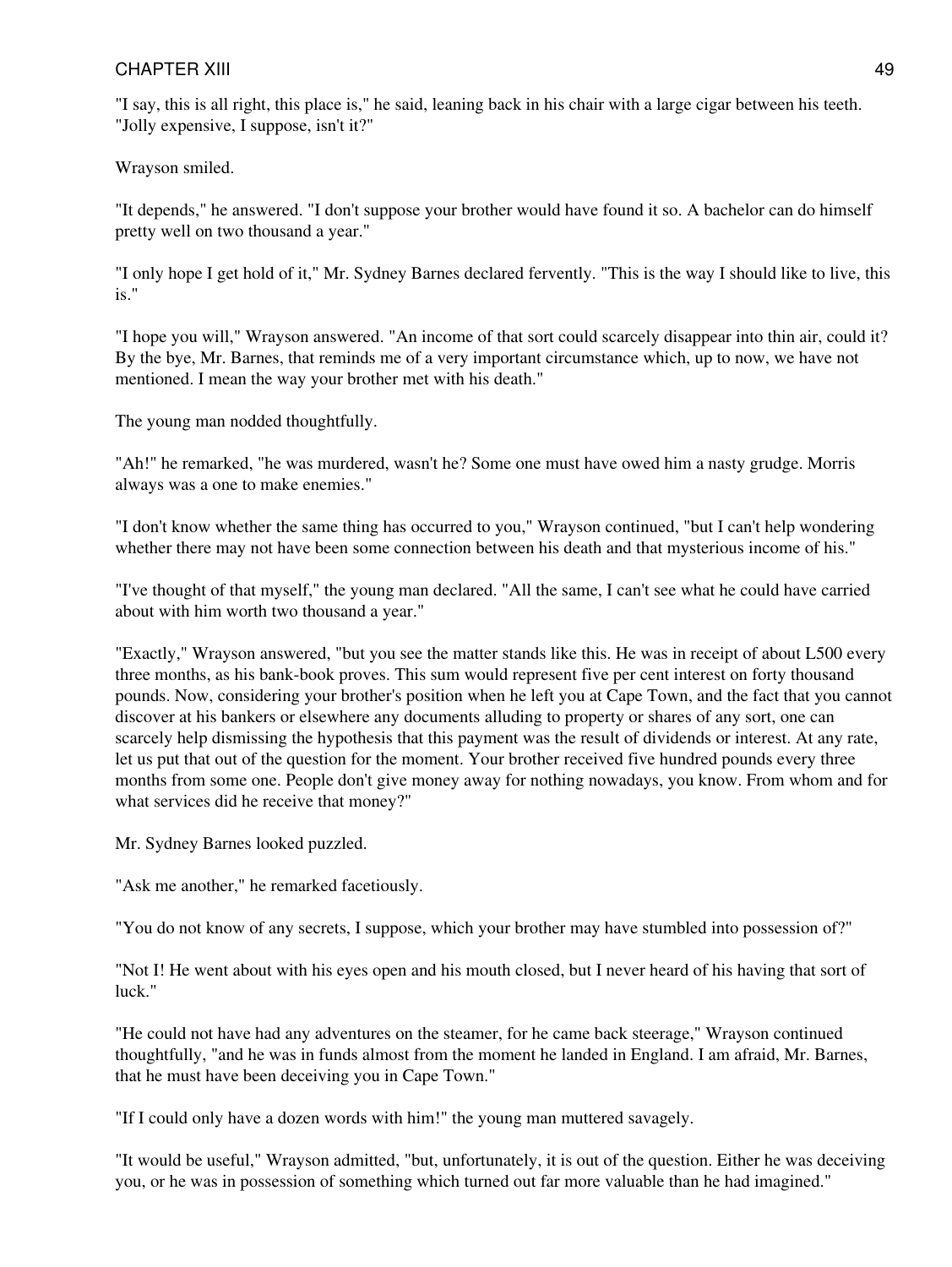"If so, where is it?" Mr. Sydney Barnes demanded. "If it was worth that to him, it may be to me."

"Exactly," Wrayson remarked, "but the question of your brother's murder comes in there. People don't commit a crime like that for nothing, you know. If it was information which your brother had, it died with him. If it was documents, they were probably stolen by the person who killed him."

"Come, that's cheerful," the young man declared ruefully. "If you're guessing right, where do I come in?"

"I'm afraid you don't come in," Wrayson answered; "but remember I am only following out a surmise. Have you looked through your brother's papers carefully?"

"I've gone through 'em all," Mr. Sydney Barnes answered, "but, of course, I was looking for scrip or a memorandum of investments, or something of that sort. Perhaps if a clever chap like you were to go through them, you might come across a clue."

"It seems hard to believe that he shouldn't have left something of the sort behind him," Wrayson answered. "It might be only an address, or a name, or anything."

"Will you come round with me and see?" Mr. Barnes demanded eagerly. "It wouldn't take you long. You're welcome to see everything there is there."

Wrayson called for the bill.

"Very well" he said, "we will take a hansom round there at once."

They left the place a few minutes later, and drove to Battersea.

"There's a quarter to run, the landlord says, so I'm staying here," Barnes explained, as he unlocked the front door. "I can't afford a servant or anything of that sort of course, but I shall just sleep here."

The rooms had a ghostly and unkempt appearance. The atmosphere of the sitting-room was stuffy and redolent of stale tobacco smoke. Wrayson's first action was to throw open the window.

"There isn't a sign of a paper anywhere, except in that desk," the young man remarked. "You'll find things in a mess, but whatever was there is there now. I've destroyed nothing."

Wrayson seated himself before the desk, and began a careful search. There were restaurant bills without number, and a variety of ladies' cards, more or less soiled. There were Empire and Alhambra programmes, a bundle of racing wires, and an account from a bookmaker showing a small debit balance. There were other miscellaneous bills, a plaintive epistle from a lady signing herself Flora, and begging for the loan of a fiver for a week, and an invitation to tea from a spinster who called herself Poppy. Amongst all this mass of miscellaneous documents there were only three which Wrayson laid on one side for further consideration. One of these was a note, dated from the Adelphi a few days before the tragedy, and written in a stiff, legal hand. It contained only a few lines:

#### "DEAR SIR,--

"My client will be happy to meet you at any time on Thursday you may be pleased to appoint, either here or at your own address. Please reply, making an appointment, by return of post.

"Yours faithfully,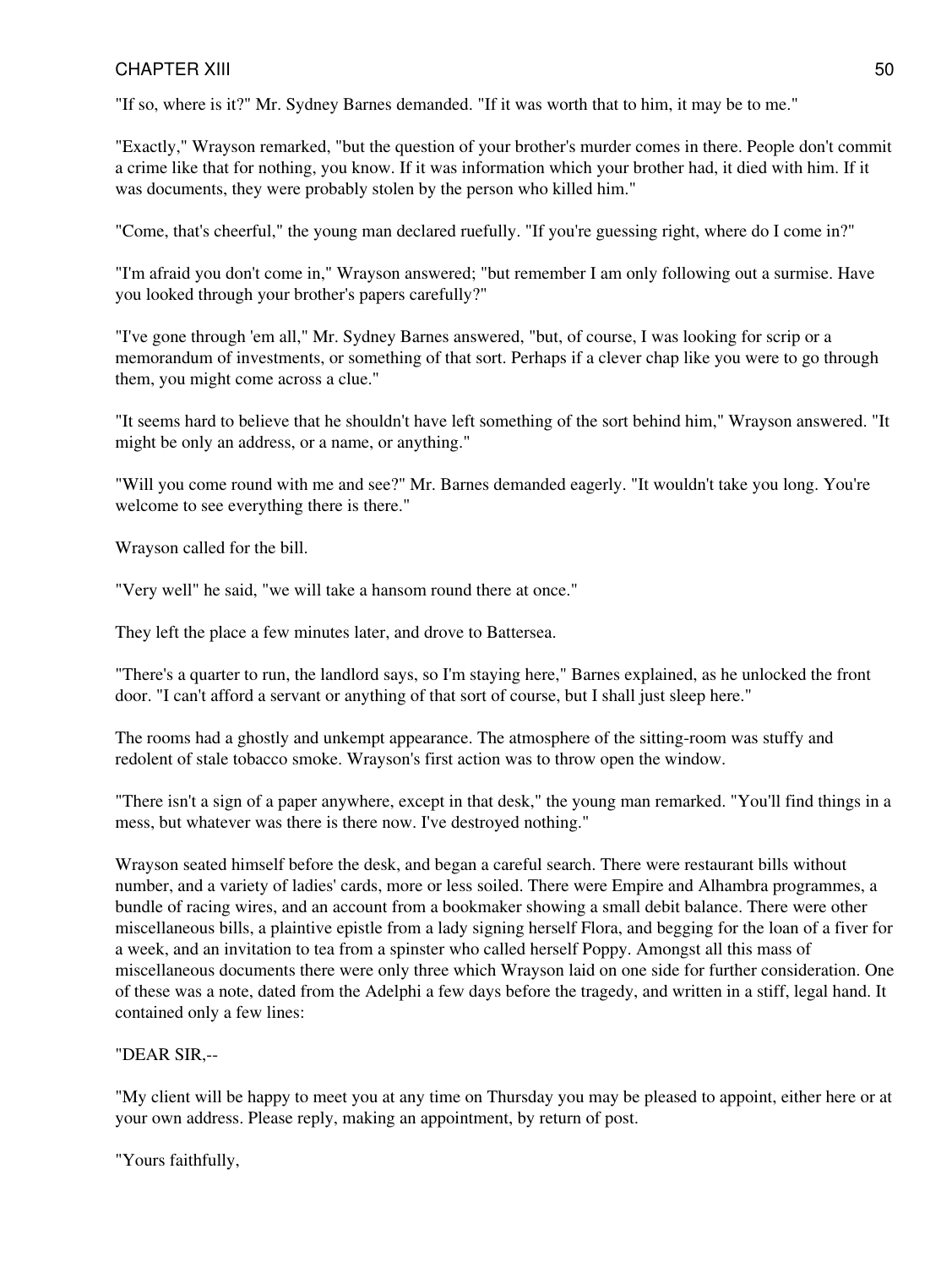#### "W. BENTHAM."

The second document was also in the shape of a letter from a firm of private detective agents and was dated only a day earlier than the lawyer's letter. It ran as follows:

#### "MY DEAR SIR,--

"In reply to your inquiry, our charges for watching a single person in London only are three guineas a day, including all expenses. For that sum we can guarantee that the person with whose movements you desire to keep in touch will be closely shadowed from roof to roof, so long as the person remains within seven miles of Charing Cross. A daily report will be made to you, and should legal proceedings ensue from any information procured by us, you may rely upon any witness whom we might place in the box.

"Trusting to hear from you,

"We are, yours sincerely,

"McKENNA & FOULDS."

The third document which Wrayson had preserved was the Cunard sailing list for the current month, the plan of a steamer which sailed within a week of the murder, and a few lines from the steamship office respecting accommodation.

"These, at any rate, will give you something to do," Wrayson remarked. "You can go to the lawyer and find out who his client was who desired to see your brother. There is a chance there! You can go to McKenna & Foulds and find out who it was whom he wanted shadowed, and you can go to the Cunard office and see whether he really intended sailing for America."

Mr. Sydney Barnes looked a little doubtful.

"I suppose," he suggested timidly, "you couldn't spare the time to go round to these places with me? You see, I'm not much class over here, even in Morris's togs. They'd take more notice of you, being a gentleman. Good God! what's that?"

Both men had started, for the sound was unexpected. Some one was fitting a latch-key into the door!

## **CHAPTER XIV**

#### THE DEAD MAN'S BROTHER

At the sight of the two men who awaited her entrance, the Baroness stopped short. Whatever alarm or surprise she may have felt at their presence was effectually concealed from them by the thick veil which she wore, through which her features were undistinguishable. As though purposely, she left to them the onus of speech.

Wrayson took a quick step towards her.

"Baroness!" he exclaimed. "What are you--I beg your pardon, but what are you doing here?"

She raised her veil and looked at them both attentively. In her hand she still held the latch-key by means of which she entered.

"Do you know," she answered quietly, "I was just going to ask you the same thing."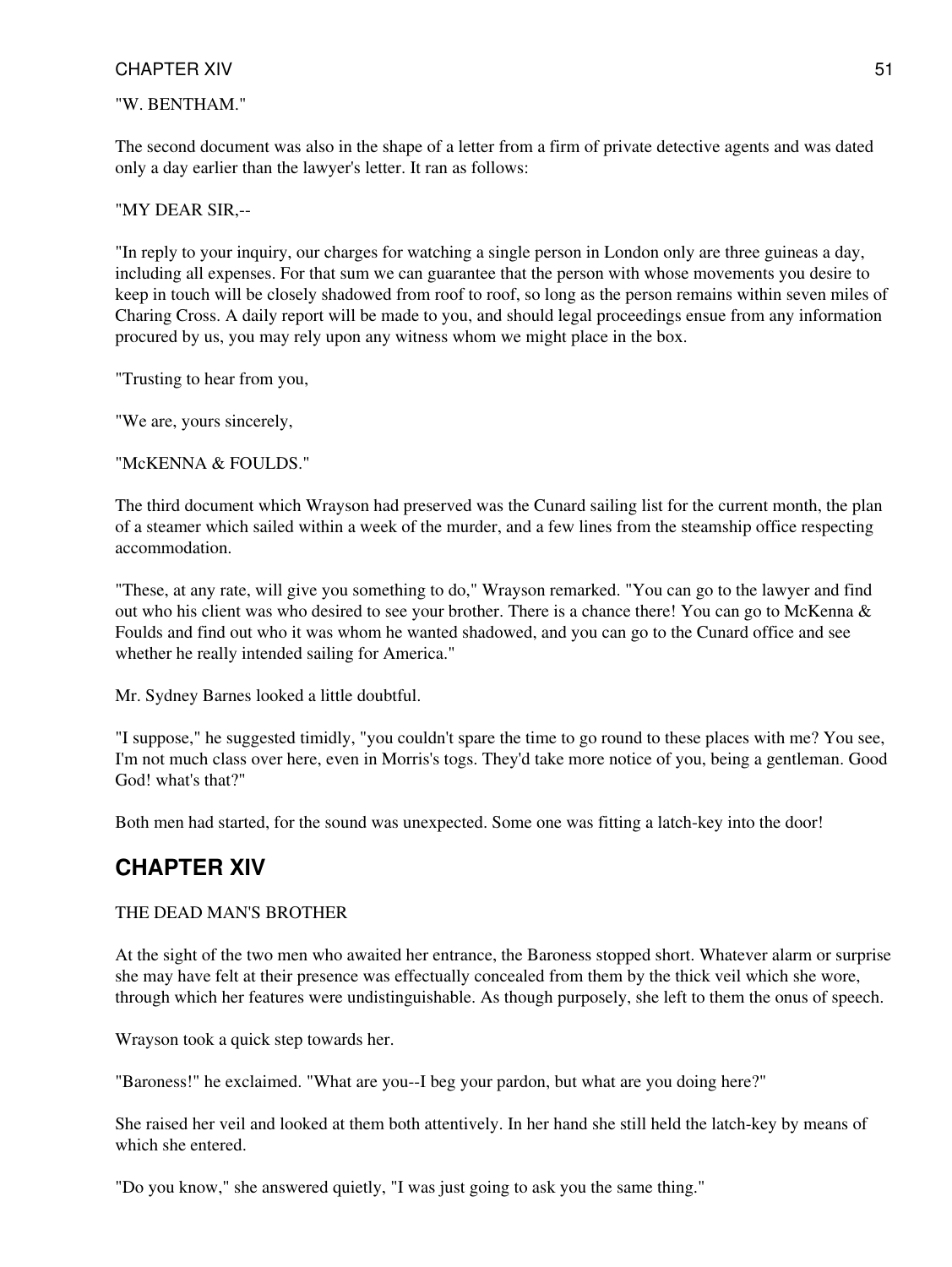"Our presence is easily explained," Wrayson answered. "This is Mr. Sydney Barnes, the brother of the Mr. Barnes who used to live here. He is keeping the flat on for a short time."

The Baroness was surprised, and showed it. Without a moment's hesitation, however, she accepted Wrayson's words as an introduction to the young man, and held out her hand to him with a brilliant smile.

"I am very glad to meet you, Mr. Barnes," she said, "even under such painful circumstances. I knew your brother very well, and I have heard him speak of you."

Mr. Sydney Barnes did not attempt to conceal his surprise. He shook hands with the Baroness, however, and regarded her with undisguised admiration.

"Well, this licks me!" he exclaimed frankly. "Do you mean to say that you were a friend of Morris's?"

"Certainly," the Baroness answered. "Why not?"

"Oh! I don't know," the young man declared. "I'm getting past being surprised at anything. I suppose it's the oof that makes the difference. A friend of Morris's, you said. Why, perhaps--" He hesitated, and glanced towards Wrayson.

"There is no harm in asking the Baroness, at any rate," Wrayson said. "The fact of the matter is," he continued, turning towards her, "that Mr. Sydney Barnes here finds himself in a somewhat extraordinary position. He is the sole relative and heir of his brother, and he has come over here from South Africa, naturally enough, to take possession of his effects. Now there is no doubt, from his bank-book, and his manner of life, that Morris Barnes was possessed of a considerable income. According to his bank-book it was L2,000 a year."

The Baroness nodded thoughtfully.

"He told me once that he was worth as much as that," she remarked,

"Exactly, but the curious part of the affair is that, up to the present, Mr. Sydney Barnes has been unable to discover the slightest trace of any investments or any sum of money whatever. Now can you help us? Did Morris Barnes ever happen to mention to you in what direction his capital was invested? Did he ever give you any idea at all as to the source of his income?"

The Baroness stood quite still, as though lost in thought. Wrayson watched her with a curious sense of fascination. He knew very well that the subtle brain of the woman was occupied in no fruitless attempt at reminiscence; he was convinced that the Baroness had never exchanged a single word with Morris Barnes in her life. She was thinking her way through this problem--how best to make use of this unexpected tool. Their eyes met and she smiled faintly. She judged rightly that Wrayson, at any rate, was not deceived.

"I cannot give you any definite information," she said at last, "but--"

She hesitated, and the young man's eagerness escaped all bounds.

"But what?" he cried, leaning breathlessly towards her. "You know something! What is it? Go on! Go on!"

"I think that if I can remember it," she continued, "I can tell you the name of the solicitor whom he employed."

The young man dashed his fist upon the table. He was pale almost to the lips.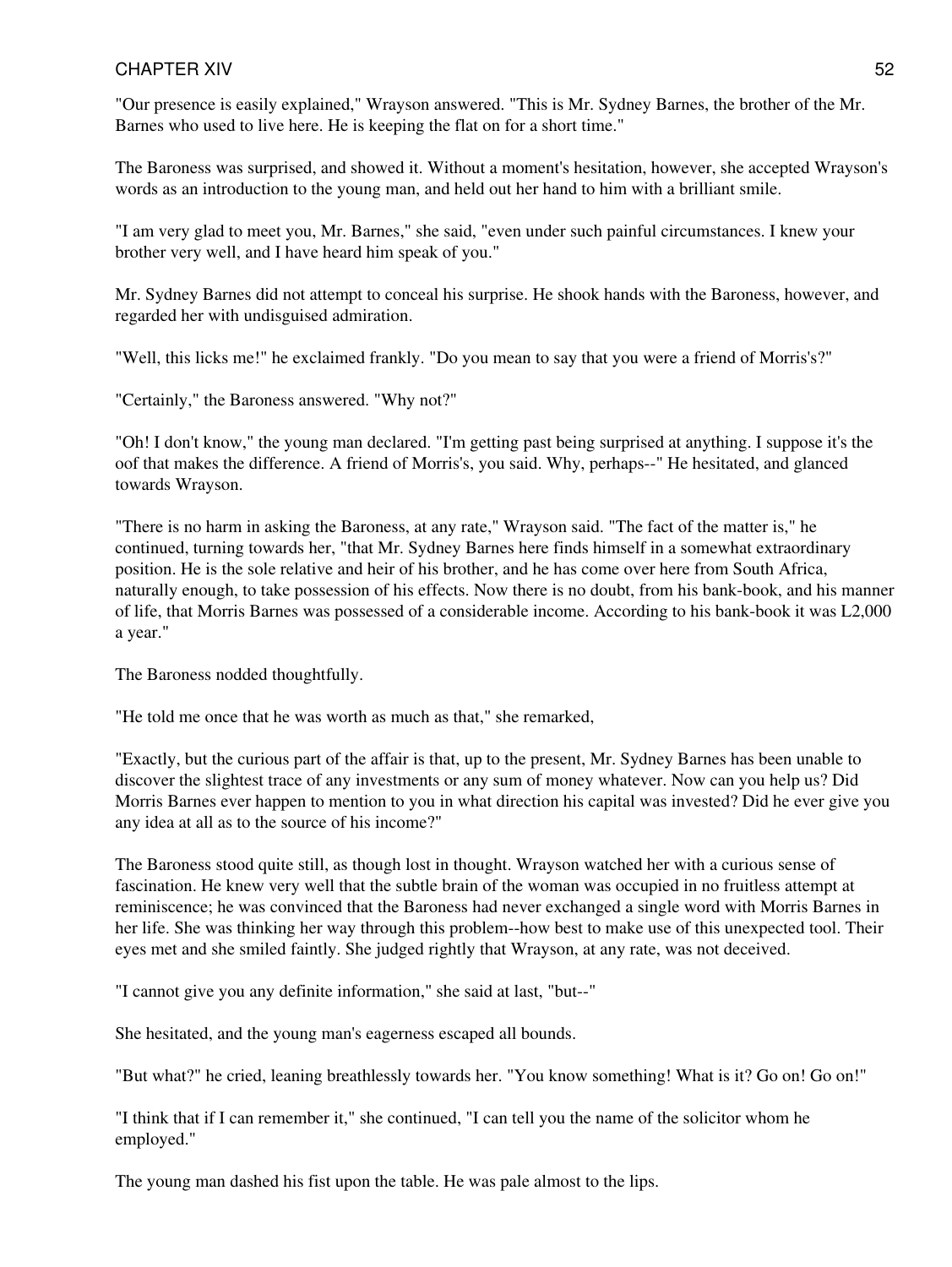"By God! you must remember it," he cried. "Don't say you've forgotten. It's most important. Two thousand a year!--pounds! Think!"

She turned towards Wrayson. She wished to conciliate him, but the young man was not a pleasant sight.

"It was something like Benton," she suggested.

Wrayson glanced downward at one of the three documents which he had preserved.

"Bentham!" he exclaimed. "Was that it?"

The face of the Baroness cleared at once.

"Of course it was! How stupid of me to have forgotten. His offices are somewhere in the Adelphi."

Barnes caught up his hat.

"Where is that?" he exclaimed. "I'm off."

Wrayson held out his hand.

"Wait a moment," he said. "There is no hurry for an hour or so. This affair may not be quite so simple, after all."

"Why not?" the young man demanded fiercely. "It's my money, isn't it? I can take out letters of administration. It belongs to me. He'll have to give it up."

"In the long run I should say that he will--if he has it," Wrayson answered. "But before you go to him, remember this. He has seen the account of your brother's death. He did not appear at the inquest. He has taken no steps to discover his next of kin. Both of these proceedings were part of his natural duty."

"Mr. Wrayson is quite right," the Baroness remarked. "Mr. Bentham has not behaved as an honest man. He will have to be treated firmly but carefully. You are a little excited just now. Wait for an hour or so, and perhaps Mr. Wrayson will go with you."

Barnes turned towards him eagerly, and Wrayson nodded.

"Yes! I'll go," he said. "I know Mr. Bentham slightly. He once paid me rather a curious visit. But never mind that now."

"Was it in connection with this affair?" the Baroness asked him quietly.

Wrayson affected not to hear. He passed his cigarette case to Barnes, who was stamping up and down the room, muttering to himself.

"Look here, you'd better have a smoke and calm down, young man," he said. "It's no use going to see Bentham in a state like this."

The young man threw himself into a chair. Suddenly he sat up again, and addressed the Baroness.

"I say," he exclaimed, "how is it that you have a key to this flat? What did you come here for this afternoon?"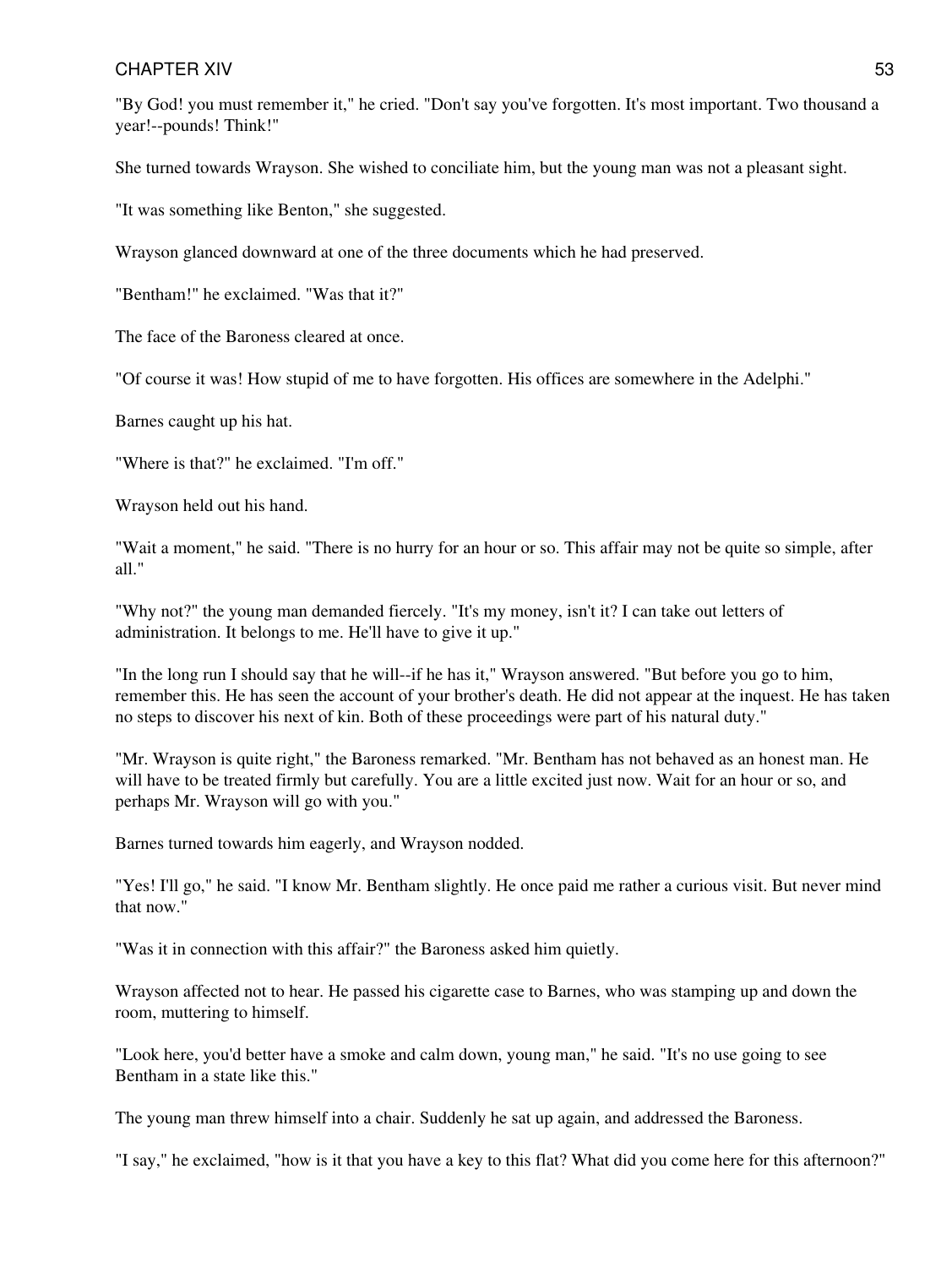The Baroness laughed softly.

"Well, I got the key from the landlord a few days ago. I told him that I might take the flat, and he told me to come in and look at it and return the key--which you see I haven't done. To be quite honest with you, though, I had another reason for coming here."

The young man looked at her with mingled suspicion and admiration. She had raised her veil now, and even Wrayson was aware that he had scarcely realized how beautiful a woman she was. Her tailor-made gown of dark green cloth fitted her to perfection; she was turned out with all that delightful perfection of detail which seems to be the Frenchwoman's heritage. Her smile, half pathetic, half appealing, was certainly sufficient to turn the head of a dozen young men such as Sydney Barnes.

"I have told you," she continued, "that your brother and I used to be very good friends. I wrote him now and then some rather foolish letters. He promised to destroy them, but--men are so foolish, you know, sometimes--I was never quite sure that he had kept his word, and I meant to take this opportunity of looking for myself that he had not left them about. You do not blame me, Mr. Sydney? You are not cross?"

He kept his eyes upon her as though fascinated.

"No!" he said. "No! I mean of course not."

"These letters," she continued, "you have not seen them, Mr. Sydney? No? Or you, Mr. Wrayson?"

"We have not come across any letters at all answering to that description," Wrayson assured her.

The Baroness glanced across at Barnes, who was certainly regarding her in somewhat peculiar fashion.

"Why does Mr. Sydney look at me like that?" she asked, with a little shrug of the shoulders. "He does not think that I came here to steal? Why, Mr. Sydney," she added, "I am very, very much richer than ever your brother was."

"Richer--than he was! Richer than two thousand a year!" he gasped.

The Baroness laughed softly but heartily. She stole a sidelong glance at Wrayson.

"Why, my dear young man," she said, "it costs me--oh! quite as much as that each year to dress."

Barnes looked at her as though she were something holy. When he spoke, there was awe in his tone. The problem which had formed itself in his thoughts demanded expression.

"And you say that you were a pal--I mean a friend of Morris's? You wrote him letters?"

The Baroness smiled.

"Why not?" she exclaimed. "Women have queer tastes, you know. We like all sorts of men. I think I must ask Mr. Wrayson to bring you in to tea one afternoon. Would you like to come?"

"Yes!" he answered.

She nodded a farewell and turned to Wrayson.

"As for you," she said under her breath, "you had better come soon if you want to make your peace with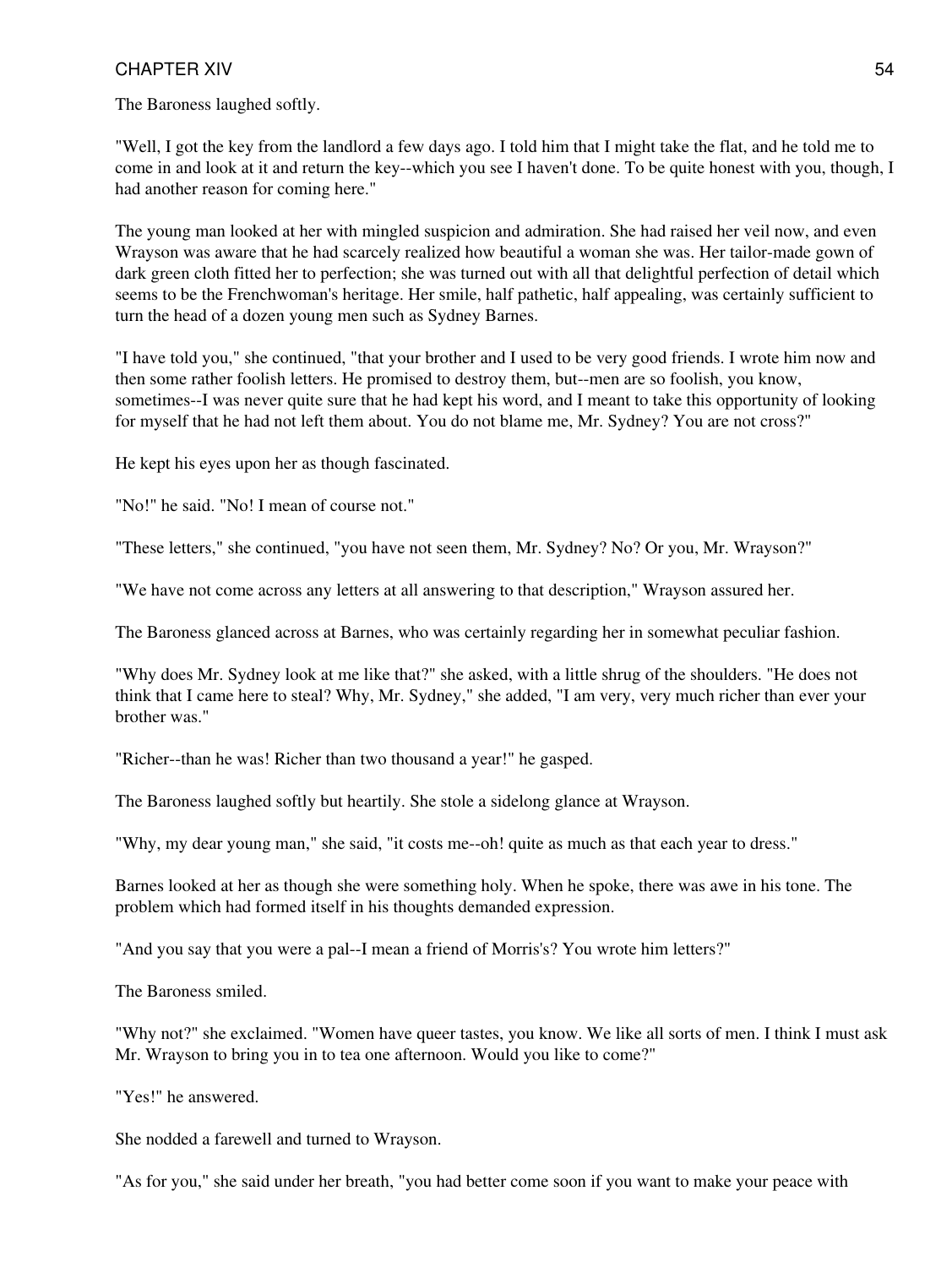Louise."

"May I come this afternoon?" he asked.

She nodded, and held out her exquisitely gloved hand.

"I knew you were going to be an ally" she murmured under her breath. "Don't let the others get hold of him."

She was gone before Wrayson could ask for an explanation. The others! If only he could discover who they were.

He turned back into the room.

"Do you mind coming down into my flat for a moment, Barnes?" he asked. "I want to telephone to the office before I go out with you again."

The young man followed him heavily. He seemed a little dazed. In Wrayson's sitting-room, he stood looking about him as though appraising the value of the curios, pictures, and engravings with which the apartment was crowded. Wrayson, while waiting for his call, watched him curiously. In his present state his vulgarity was perhaps less glaringly apparent, but his lack of attractiveness was accentuated. His ears seemed to have grown larger, his pinched, Semitic features more repulsive, and his complexion sallower. He was pitchforked into a world of which he knew nothing, and he seemed stunned by his first contact with it. Only one thing remained--the greed in his eyes. They seemed to have grown narrower and brighter with desire.

He did not speak until they were in the cab. Then he turned to Wrayson.

"I say," he exclaimed, "what was her name?"

Wrayson smiled.

"The Baroness de Sturm," he answered.

"Baroness! Real Baroness! All O.K., I suppose?"

"Without a doubt," Wrayson answered.

"And Morris knew her--she wrote letters to him," he continued, "a woman--like that."

He was silent for several moments. It was obvious that his opinion of his brother was rising rapidly. His tone had become almost reverential.

"I've got to find where that money is," he said abruptly. "If I go through fire and water to get it, I'll have it! I'll keep on Morris's flat. I'll go to his tailor! I'll--you're laughing at me. But I mean it! I've had enough of grubbing along on nothing a week, and living in the gutters. I want a bit of Morris's luck."

Wrayson put his head out of the cab. The young man's face was not pleasant to look at.

"We are there," he said. "Come along."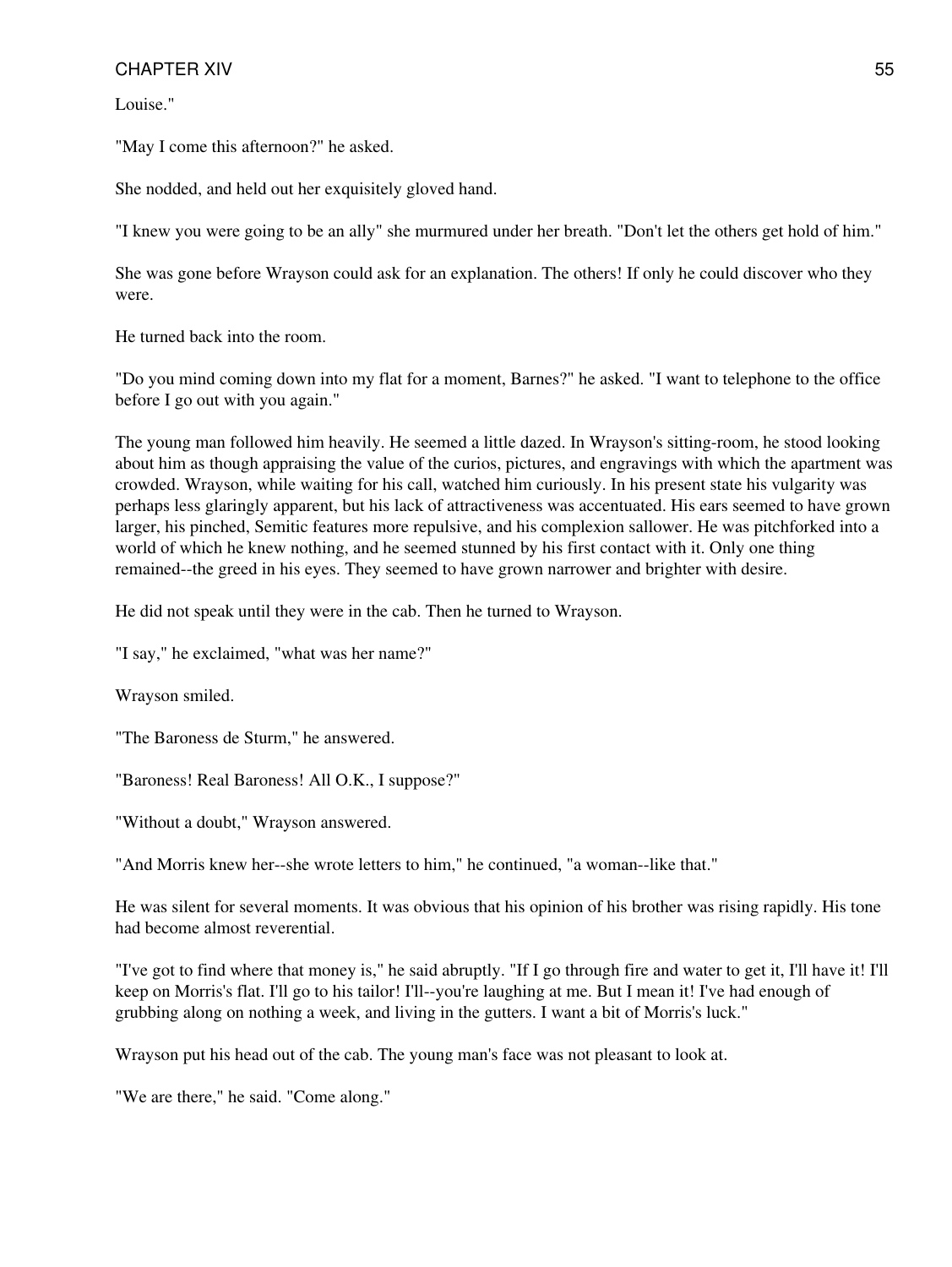### THE LAWYER'S SUGGESTION

The offices of Mr. Bentham were situated at the extreme end of a dingy, depressing looking street which ran from the Adelphi to the Embankment Gardens. It was a street of private hotels which no one had ever heard of, and where apparently no one ever stayed. A few cranky institutions, existing under the excuse of charity, had their offices there, and a firm of publishers, whose glory was of the past, still dragged out their uncomfortable and profitless existence in a building whose dusty windows and smoke-stained walls sufficiently proclaimed their fast approaching extinction. They found the name of Mr. Bentham upon a rusty brass plate outside the last building in the street, with the additional intimation that his offices were upon the first floor. There they found him, without clerks, without even an errand boy, in a large bare apartment overlooking the embankment. The room was darkened by the branches of one of a row of elm trees, and the windows themselves were curtainless. There was no carpet upon the floor, no paper upon the walls, no rows of tin boxes, none of the usual surroundings of a lawyer's office. The solicitor, who had bidden them enter, did not at first offer them any salutation. He paused in a letter which he was writing and his eyes rested for a moment upon Wrayson, and for a second or two longer upon his companion.

"Good afternoon, Mr. Bentham!" Wrayson said. "My name is Wrayson--you remember me, I daresay."

"I remember you certainly, Mr. Wrayson," the lawyer answered. His eyes were resting once more upon Sydney Barnes.

"This," Wrayson explained, "is Mr. Sydney Barnes, a brother of the Mr. Morris Barnes, who was, I believe, a client of yours."

"Scarcely," the lawyer murmured, "a client of mine, although I must confess that I was anxious to secure him as one. Possibly if he had lived a few more hours, the epithet would have been in order."

Wrayson nodded.

"From a letter which we found in Mr. Barnes' desk," he remarked, "we concluded that some business was pending between you. Hence our visit."

Mr. Bentham betrayed no sign of interest or curiosity of any sort.

"I regret," he said, "that I cannot offer you chairs. I am not accustomed to receive my clients here. If you care to be seated upon that form, pray do so."

Wrayson glanced at the form and declined. Sydney Barnes seemed scarcely to have heard the invitation. His eyes were glued upon the lawyer's face.

"Will you tell me precisely," Mr. Bentham said, "in what way I can be of service to you?"

"I want to know where my brother's money is," Barnes declared, stepping a little forward. "Two thousand a year he had. We've seen it in his bank-book. Five hundred pounds every quarter day! And we can't find a copper! You were his lawyer, or were going to be. You must have known something about his position."

Mr. Bentham looked straight ahead with still, impassive face. No trace of the excitement in Sydney Barnes' face was reflected in his features.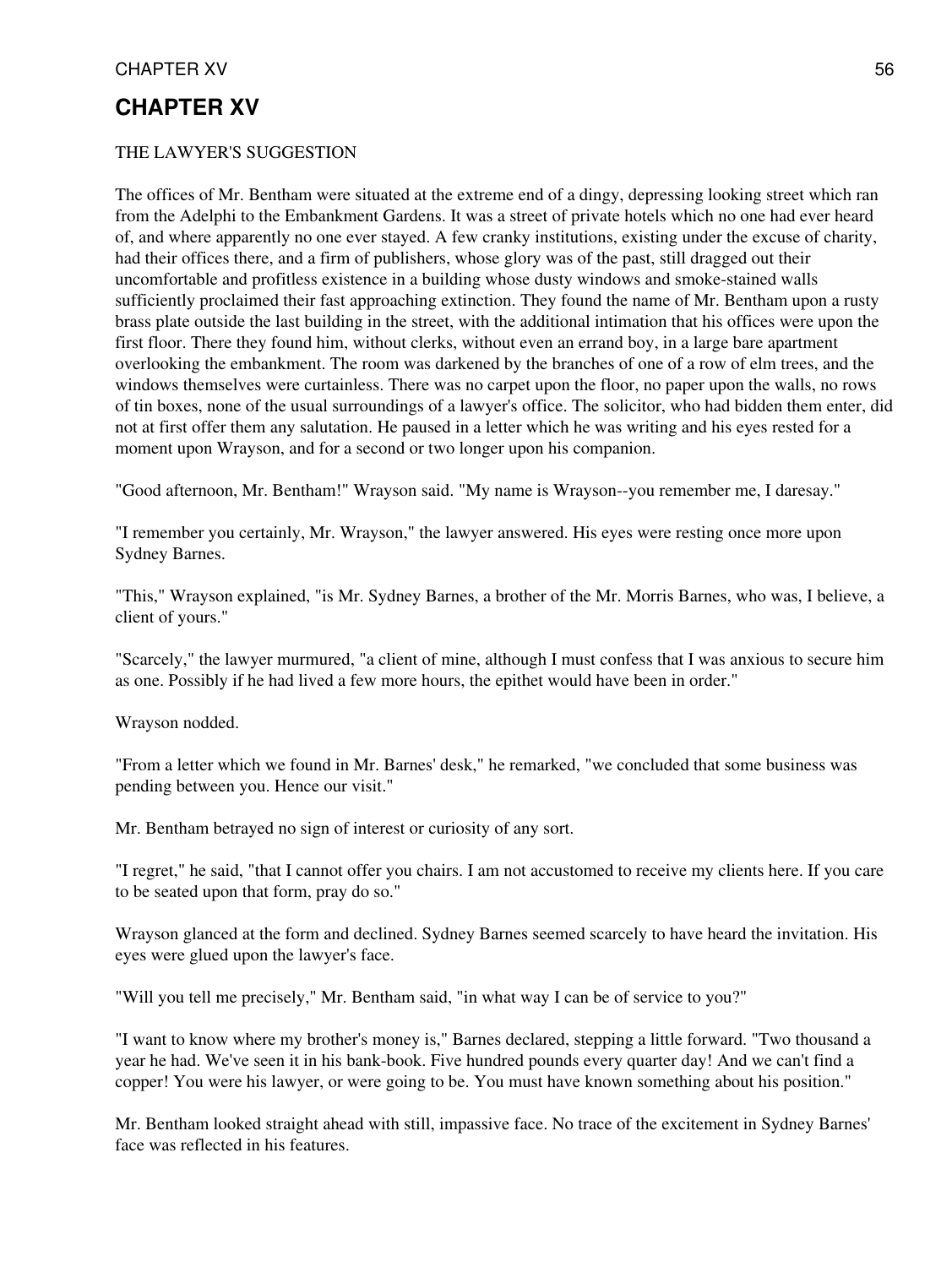"Two thousand a year," he repeated calmly. "It was really as much as that, was it? Your brother had, I believe, once mentioned the amount to me. I had no idea, though, that it was quite so large."

"I am his heir," the young man declared feverishly. "I'll take my oath there's no one else. I'm going to take out letters of administration. He hadn't another relation on God's earth."

Mr. Bentham regarded the young man thoughtfully.

"Have you any idea, Mr. Barnes," he asked, "as to the source of this income?"

"Of course I haven't," Barnes answered. "That's why we're here. You must know something about it."

"Your brother was not my client," the lawyer said slowly. "If his death had not been quite so sudden, I think that he might have been. As it is, I know very little of his affairs. I am afraid that I can be of very little use to you."

"You must know something," Barnes declared doggedly. "You must tell us what you do know."

"Your brother was," Mr. Bentham said, "a very remarkable man. Has it never occurred to you, Mr. Barnes, that this two thousand a year might have been money received in payment of services rendered--might have been, in short, in the nature of a salary?"

"Not likely," Barnes answered, contemptuously. "Morris did no work at all. He did nothing but just enjoy himself and spend money."

"Nothing but enjoy himself and spend money," Mr. Bentham repeated. "Ah! Did you see a great deal of your brother during the last few years?"

"I saw nothing of him at all. I was out in South Africa. I have only just got back. Not but that I'd been here long ago," the young man added, with a note of exasperation in his tone, "if I'd had any idea of the luck he was in. Why, I lent him a bit to come back with, though I was only earning thirty bob a week, and the brute only sent it me back in bits, and not a farthing over."

"That was not considerate of him," Mr. Bentham agreed--"not at all considerate. Your brother had the command of considerable sums of money. In fact, Mr. Barnes, I may tell you, without any breach of confidence, I think that if he had kept his appointment with me on the night when he was murdered, I was prepared, on behalf of my client, to hand him a cheque for ten thousand pounds!"

Barnes struck the table before him with his clenched fist.

"For what?" he cried, hysterically. "Ten thousand pounds for what?"

"Your brother," Mr. Bentham said calmly, "was possessed of securities which were worth that much or even more to my client."

"And where are they now?" Barnes gasped.

"I do not know," Mr. Bentham answered. "If you can find them, I think it very likely that my client might make you a similar offer."

It was the first ray of hope. Barnes moistened his dry lips with his tongue, and drew a long breath.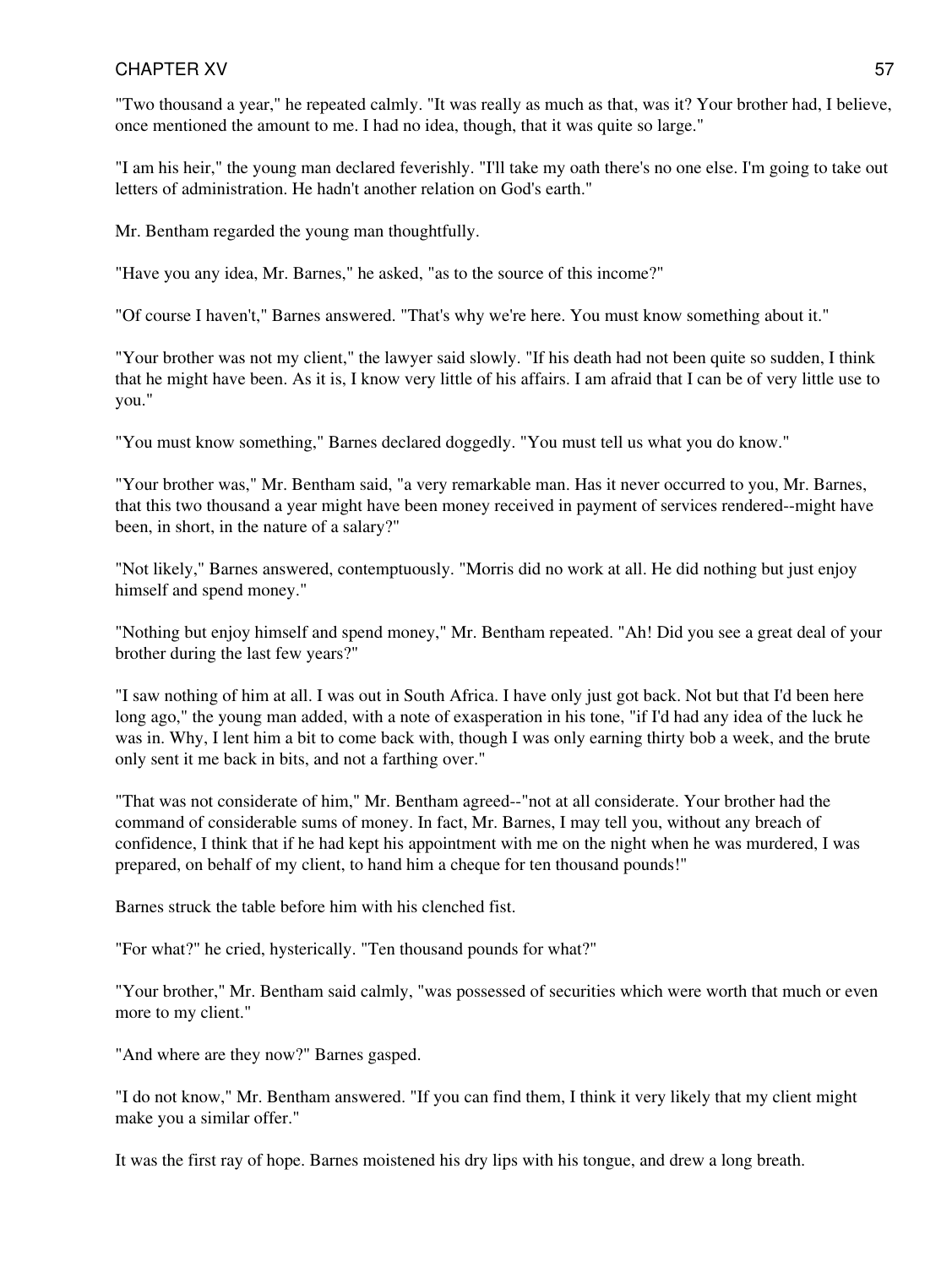"Securities!" he muttered. "What sort of securities?"

"There, unfortunately," Mr. Bentham said, "I am unable to help you. I am an agent only in the matter. They were securities which my client was anxious to buy, and your brother was not unwilling to sell for cash, notwithstanding the income which they were bringing him in."

"But how can I look for them, if I don't know what they are?" Barnes protested.

"There are difficulties, certainly," the lawyer admitted, carefully polishing his spectacles with the corner of a silk handkerchief; "but, then, as you have doubtless surmised, the whole situation is a difficult one."

"You can get to know," Barnes exclaimed. "Your client would tell you."

Mr. Bentham sighed gently.

"Of course," he said, "I am only quoting my own opinion, but I do not think that my client would do anything of the sort. These securities happen to be of a somewhat secret nature. Your brother was in a position to make an exceedingly clever use of them. It appears incidentally to have cost him his life, but there are risks, of course, in every profession."

Barnes stared at him with wide-open eyes. He seemed, for the moment, struck dumb. Wrayson, who had been silent during the greater part of the conversation, turned towards the lawyer.

"You believe, then," he asked, "that Morris Barnes was murdered for the sake of these securities?"

"I believe--nothing," the lawyer answered. "It is not my business to believe. Mr. Morris Barnes was in the receipt of an income of two thousand a year, which we might call dividend upon these securities. My client, through me, made Mr. Barnes a cash offer to buy them outright, and although I must admit that Mr. Barnes had not closed with us, yet I believe that he was on the point of doing so. He had doubtless had it brought home to him that there was a certain amount of danger associated with his position generally. The night on which my client arrived in England was the night upon which Mr. Morris Barnes was murdered. The inference to be drawn from this circumstance I can leave, I am sure, to the common sense of you two gentlemen."

"First, then," Wrayson said, "it would appear that he was murdered by the people who were paying him two thousand a year, and who were acting in opposition to your client!"

Mr. Bentham shrugged his shoulder gently.

"It does not sound unreasonable," he admitted.

"And secondly," Wrayson continued, "if that was so, he was probably robbed of these securities at the same time."

"Now that, also," Mr. Bentham said smoothly, "sounds reasonable. But, as a matter of fact," he continued, looking down upon the table, "there are certain indications which go to disprove it. My personal opinion is that the assassin--granted that there was an assassin, and granted that he was acting on behalf of the parties we have referred to--met with a disappointment."

"In plain words," Wrayson interrupted, "you mean that the other side have not possessed themselves of the securities?"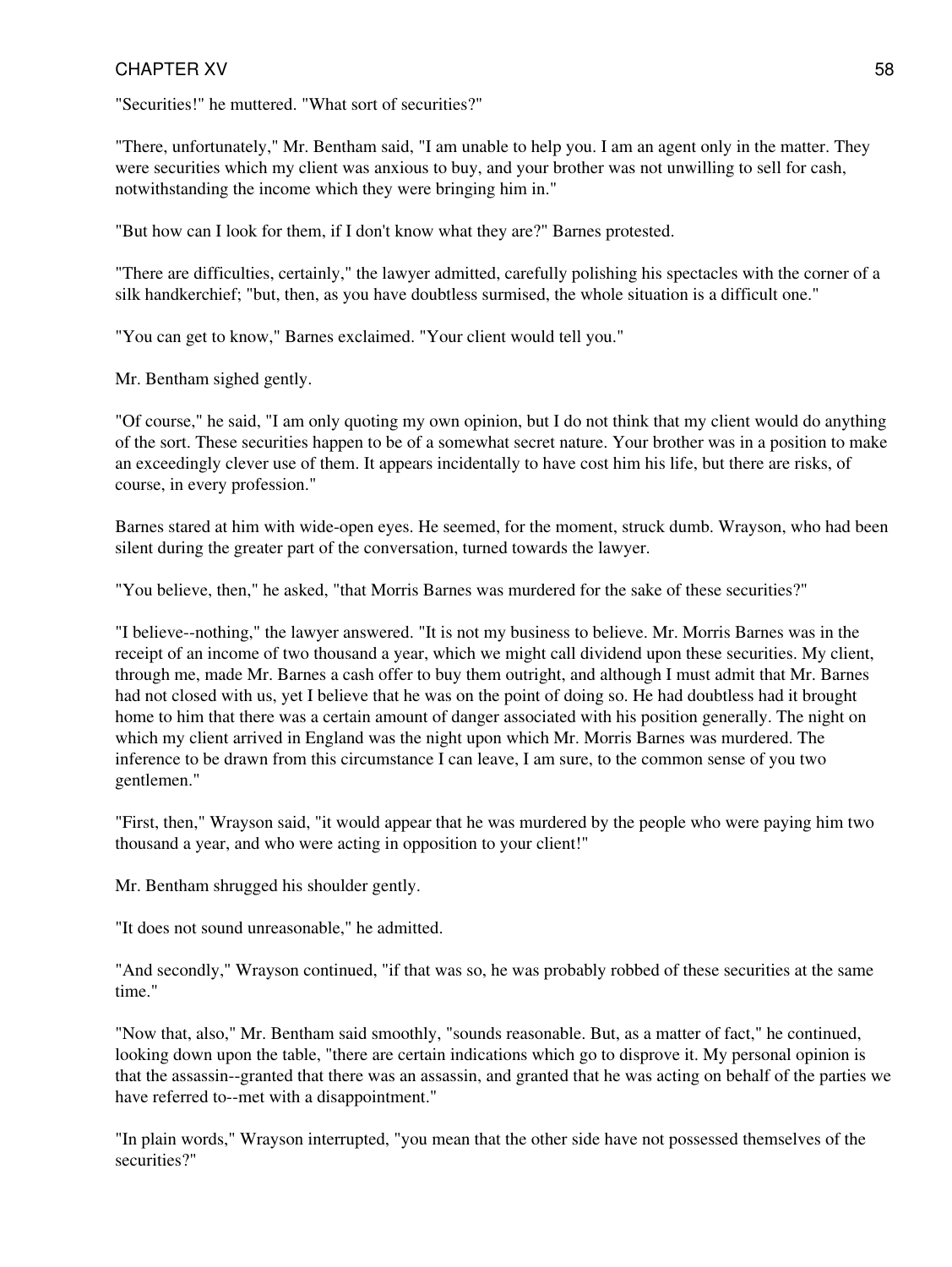"They certainly have not," Mr. Bentham declared. "They still remain--the property by inheritance of this young gentleman here--Mr. Sydney Barnes, I believe."

His tone was so even, so expressionless, that its slightest changes were noticeable. It seemed to Wrayson that a faint note of sarcasm had crept into these last few words. Mr. Barnes himself, however, was quite oblivious of it. His yellow-stained fingers were spread out upon the table. He leaned over towards the lawyer. His under lip protruded, his deep-set eyes seemed closer than ever together. He was grimly, tragically in earnest.

"Look here," he said. "What can I do to get hold of 'em? I don't care what it is. I'm game! I'll deal with your man--the cash client. I'll give you a commission, see! Five per cent on all I get. How's that? I'll play fair. Now chuck away all this mystery. What were these securities? Where shall I start looking for them?"

Mr. Bentham regarded him with stony face. "There are certain points," he said, "upon which I cannot enlighten you. My duty to my client forbids it. I cannot describe to you the nature of those securities. I cannot suggest where you should look for them. All that I can say is that they are still to be found, and that my client is still a buyer."

The young man turned to Wrayson. His face was twitching with some emotion, probably anger.

"Did you ever hear such bally rot!" he exclaimed. "He knows all about these securities all right. They belong to me. He ought to be made to tell."

Wrayson shrugged his shoulders.

"It does seem rather a wild-goose chase, doesn't it?" he remarked. "Can't you tell him a little more, Mr. Bentham?"

Mr. Bentham sighed, as though his impotence were a matter of sincere regret to him.

"The only advice I can offer Mr. Barnes," he said, "is that he induce you to aid him in his search. Between you, I should never be surprised to hear of your success."

"And why," Wrayson asked, "should you consider me such a useful ally?"

Mr. Bentham looked at him steadily for a moment.

"You appear to me," he said, "to be a young man of intelligence--and you know how to keep your own counsel. I should consider Mr. Barnes very fortunate if you could make up your mind to aid him in his search."

"It is not my affair," Wrayson answered stiffly. "I could not possibly pledge myself to enter upon such a wild-goose chase."

Mr. Bentham turned over some papers which lay upon the table before him. He had apparently had enough of the conversation.

"You must not call it exactly that, Mr. Wrayson," he said. "Mr. Barnes' success in his quest would probably result in an act of justice to society. To you personally, I should imagine it would be expressly interesting."

"What do you mean?" Wrayson asked, quickly.

The lawyer looked at him calmly.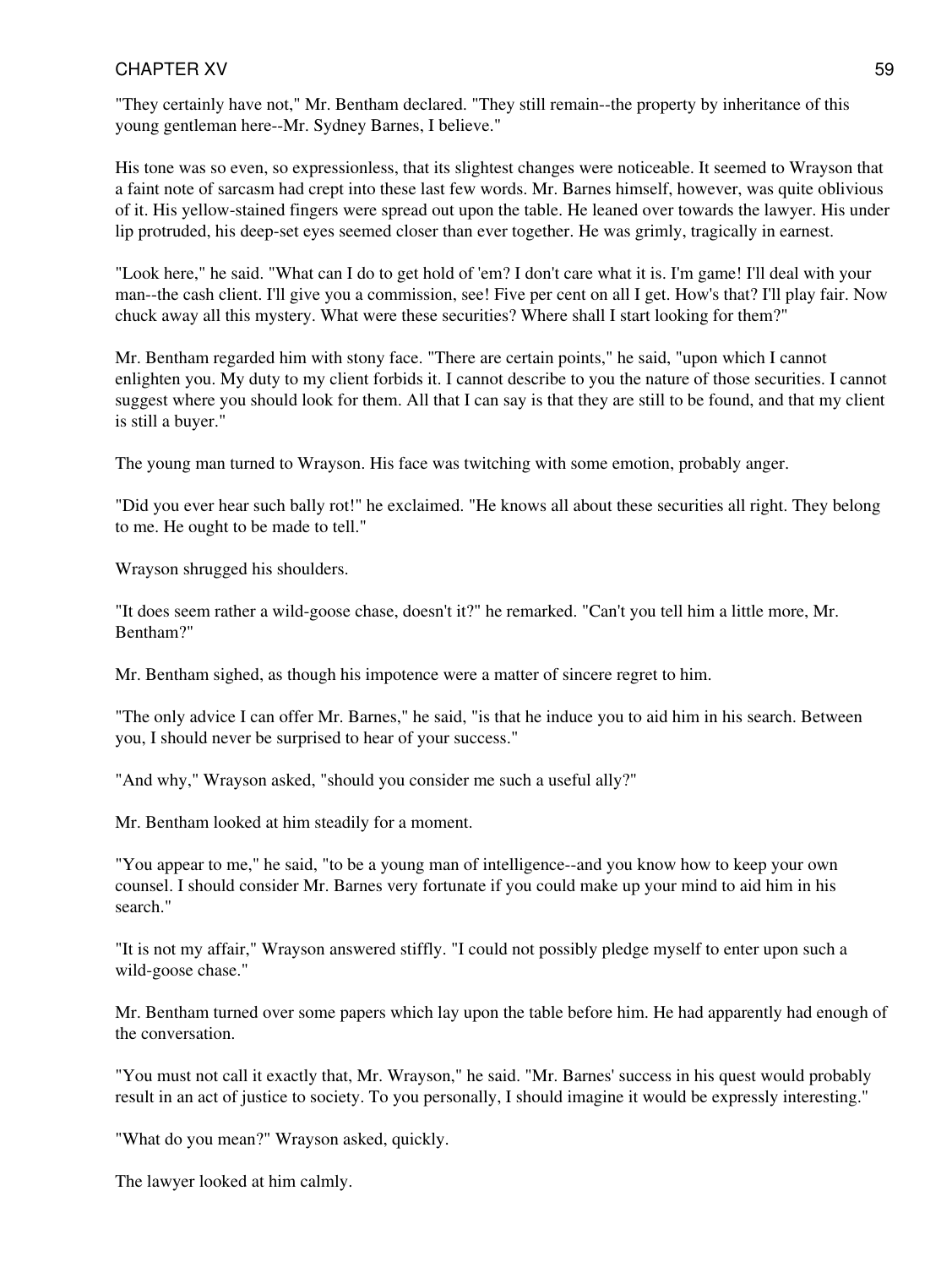"It should solve the mystery of Morris Barnes' murder!" he answered.

Wrayson touched his companion on the shoulder.

"I think that we might as well go," he said. "Mr. Bentham does not mean to tell us anything more."

Barnes moved slowly towards the door, but with reluctance manifested in his sullen face and manner.

"I don't know how I'm going to set about this job," he said, turning once more towards the lawyer. "I shall do what I can, but you haven't seen the last of me, yet, Mr. Bentham. If I fail, I shall come back to you."

The lawyer shrugged his shoulders. He was already absorbed in other work.

## **CHAPTER XVI**

### A DINNER IN THE STRAND

Wrayson was conscious, from the moment they left Mr. Bentham's office, of a change in the deportment of the young man who walked by his side. A variety of evil passions had developed one at least more tolerable--he was learning the lesson of self-restraint. He did not speak until they reached the corner of the street.

"Where can we get a drink?" he asked, almost abruptly. "I want some brandy."

Wrayson took him to a bar close by. They sat in a quiet corner.

"I want to ask you something," he said, leaning halfway over the little table between them. "How much do you know about the lady who came into my brother's flat when we were there?"

The direct significance of the question startled Wrayson. This young man was beginning to think.

"How much do I know of her?" he repeated. "Very little."

"She is really a Baroness--not one of these faked-up ones?"

"She is undoubtedly the Baroness de Sturm," Wrayson answered, a little stiffly.

"And she has plenty of coin?"

"Certainly," Wrayson answered. "She is a great lady, I believe, in her own country."

Barnes struck the table softly with the flat of his hand. His eyes were searching for his answer in Wrayson's face, almost before the words had left his lips.

"Do you believe then," he asked, "that a woman like that wrote love-letters to Morris? You knew Morris. He was what those sort of people call a bounder. Same as me! If he knew her at all it was a wonder. I can't believe in the love-letters."

Wrayson shrugged his shoulders.

"The whole affair," he declared, "everything connected with your brother, is so mysterious that I really don't know what to say."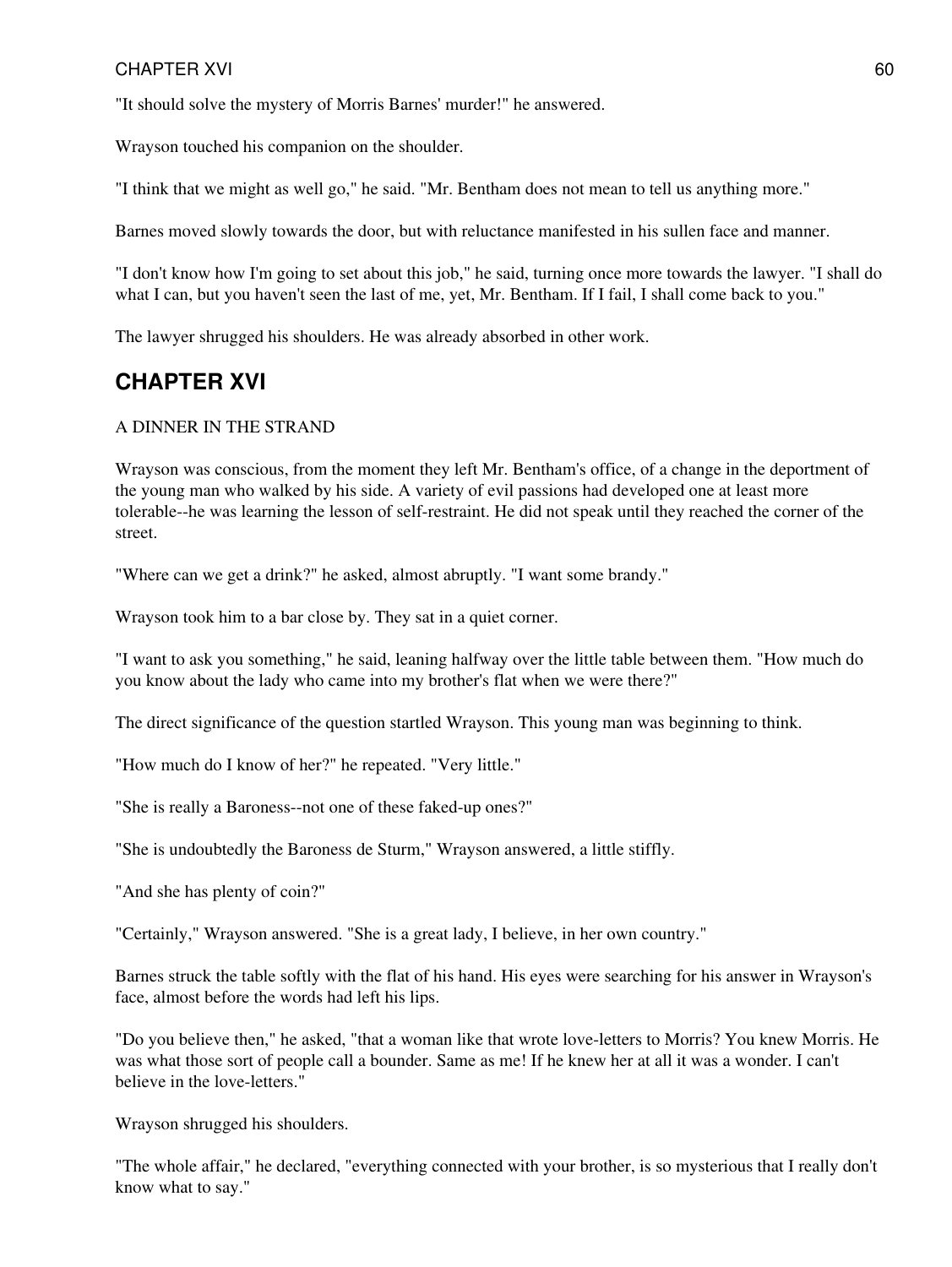"You knew Morris," the young man persisted. "You know the Baroness. Set 'em down side by side. They don't go, eh? You know that. Morris could tog himself up as much as he liked, and he was always a good 'un at that when he had the brass, but he'd never be able to make himself her sort. And if she's a real lady, and wasn't after the brass, then I don't believe that she ever wrote him love-letters. What?"

Wrayson said nothing. The young man held out his empty glass to a waiter.

"More brandy," he ordered briefly. "Look here, Mr. Wrayson," he added, adopting once more his mysterious manner, "those love-letters don't go! What did the Baroness want in my brother's flat? She struck me dumb when I first saw her. I admit it. I'd have swallowed anything. More fool me! I tell you, though, I'm not having any more. Will you come along with me to her house now, and see if we can't make her tell us the truth?"

Wrayson shook his head deliberately.

"Mr. Barnes," he said, "I am sorry to disappoint you, and I sympathize very much with your position, but you mustn't take it for granted that I am, shall we say, your ally in this matter. I haven't either the time or the patience to give to investigations of this sort. I have done what I could for you, and I will give you what advice I can, or help you in any way, if you care to come and see me. But you mustn't count on anything else."

Barnes' face dropped. He was obviously disappointed.

"You won't come and see the Baroness with me even?" he asked.

"I think not," Wrayson answered. "To tell you the truth, I don't think that it would be of any use. Even if your suspicions are correct--and you scarcely know what you suspect, do you?--the Baroness is much too clever a woman to allow herself to be pumped by either you or me."

Wrayson felt himself subjected for several moments to the scrutinizing stare of those blinking, unpleasant eyes.

"You're not taking her side against me, are you?" Barnes asked distrustfully.

"Certainly not," Wrayson answered impatiently. "You must be reasonable, my young friend. I have done what I can to put you in the way of helping yourself, but I am a busy man. I have my own affairs to look after, and I can't afford to play the part of a twentieth-century Don Quixote."

"I understand," the young man said slowly. "You are going to turn me up."

"You are putting a very foolish construction upon what I have said," Wrayson answered irritably. "I have gone out of my way to help you, but, frankly, I think that yours is a wild-goose chase."

Barnes rose to his feet and finished his brandy.

"I don't believe it," he declared. "I'm going to have that two thousand a year, if I have to take that man Bentham by the throat and strangle the truth out of him. If I can't find out without, I'll make him tell me the truth if I swing for it. By God, I will!"

They left the place together and walked towards the corner of the street.

"I shouldn't do anything rash, if I were you," Wrayson said. "I fancy you'd find Bentham a pretty tough sort to tackle. You must excuse me now. I am going into the club for a few minutes."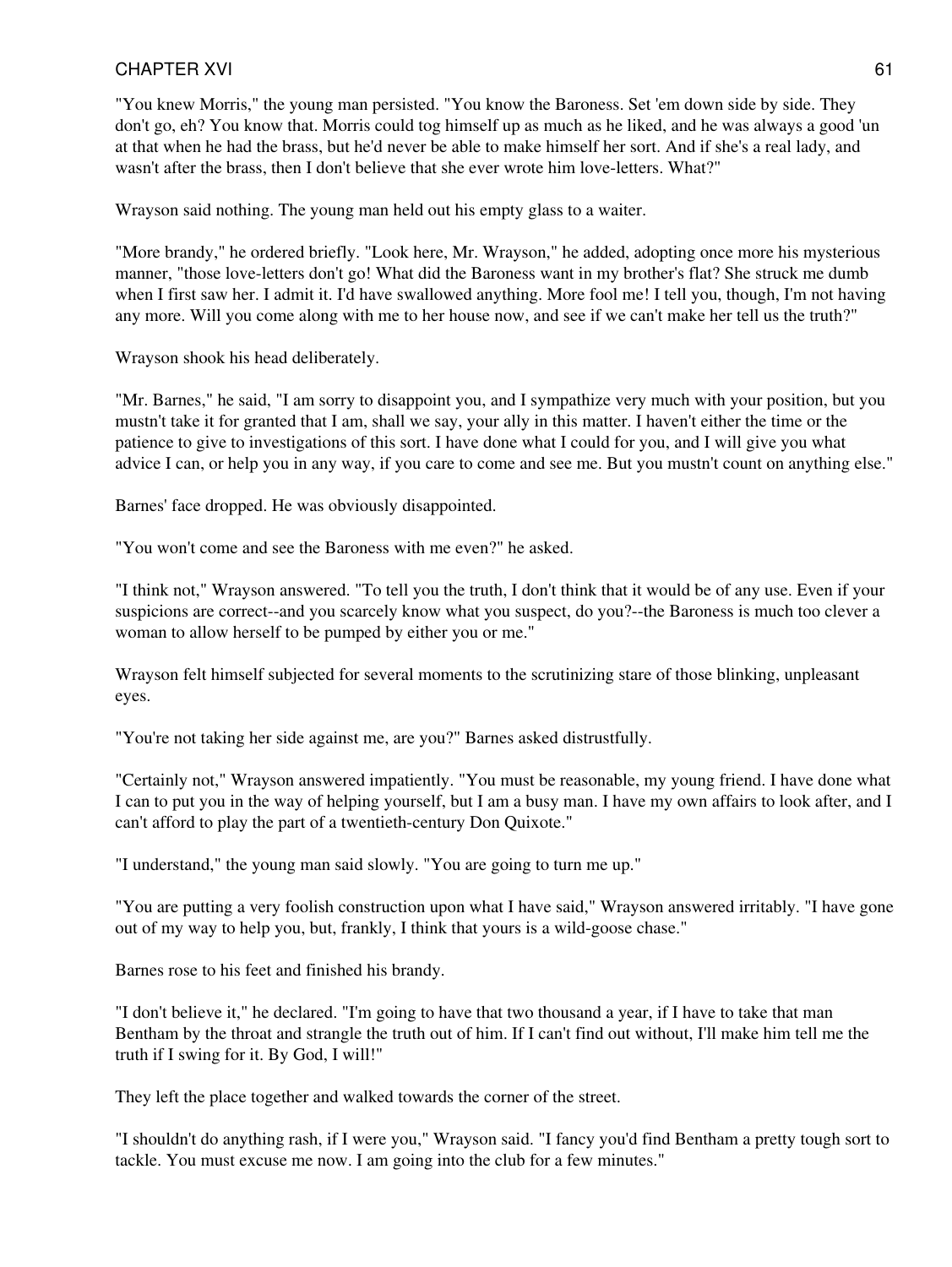"How are you, Wrayson?" a quiet voice asked behind.

Wrayson turned round abruptly. It was Stephen Heneage who had greeted him--the one man whom, at that moment, he was least anxious to meet of any person in the world. Already he could see that Heneage was taking quiet but earnest note of his companion.

Wrayson nodded a little abruptly and left Barnes without any further farewell.

"Coming round to the club?" he asked.

Heneage assented, and glanced carelessly behind at Barnes, who was walking slowly in the opposite direction.

"Who's your friend?" he asked. "You shook him off a little suddenly, didn't you?"

"He is not a friend," Wrayson answered, "and I was trying to get rid of him when you came up. He is nobody of any account."

Heneage shook his head thoughtfully.

"It won't do, Wrayson," he said. "That young man possessed a cast of features which are positively unmistakable."

"What do you mean?" Wrayson demanded.

"I mean that he was a relation, and a near relation, too, I should imagine, of our deceased friend Morris Barnes," Heneage answered coolly. "I shall be obliged to make that young man's acquaintance."

"Damn you and your prying!" Wrayson exclaimed angrily. "I wish--"

He stopped abruptly. Heneage was already retracing his steps.

Wrayson, after a moment's indecision, went on to the club, and made his way at once to the billiard-room. The Colonel was sitting in his usual corner chair, watching a game of pool, beaming upon everybody with his fatherly smile, encouraging the man who met with ill luck, and applauding the successful shots. He was surrounded by his cronies, but he held out his hand to Wrayson, who leaned against the wall by his side and waited for his opportunity.

"Colonel," he said at last in his ear, taking advantage of the applause which followed a successful shot, "I want half an hour's talk with you, quite by ourselves. Can you slip away and come and dine with me somewhere?"

The Colonel looked dubious.

"I'm afraid they won't like it," he answered. "Freddy and George are here, and Tempest's coming in later."

"I can't help it," Wrayson answered. "You can guess what it's about. It's a serious matter."

The Colonel sighed.

"We might find an opportunity later on," he suggested.

"It won't do," Wrayson answered. "I want to get right away from here. I wouldn't bother you if it wasn't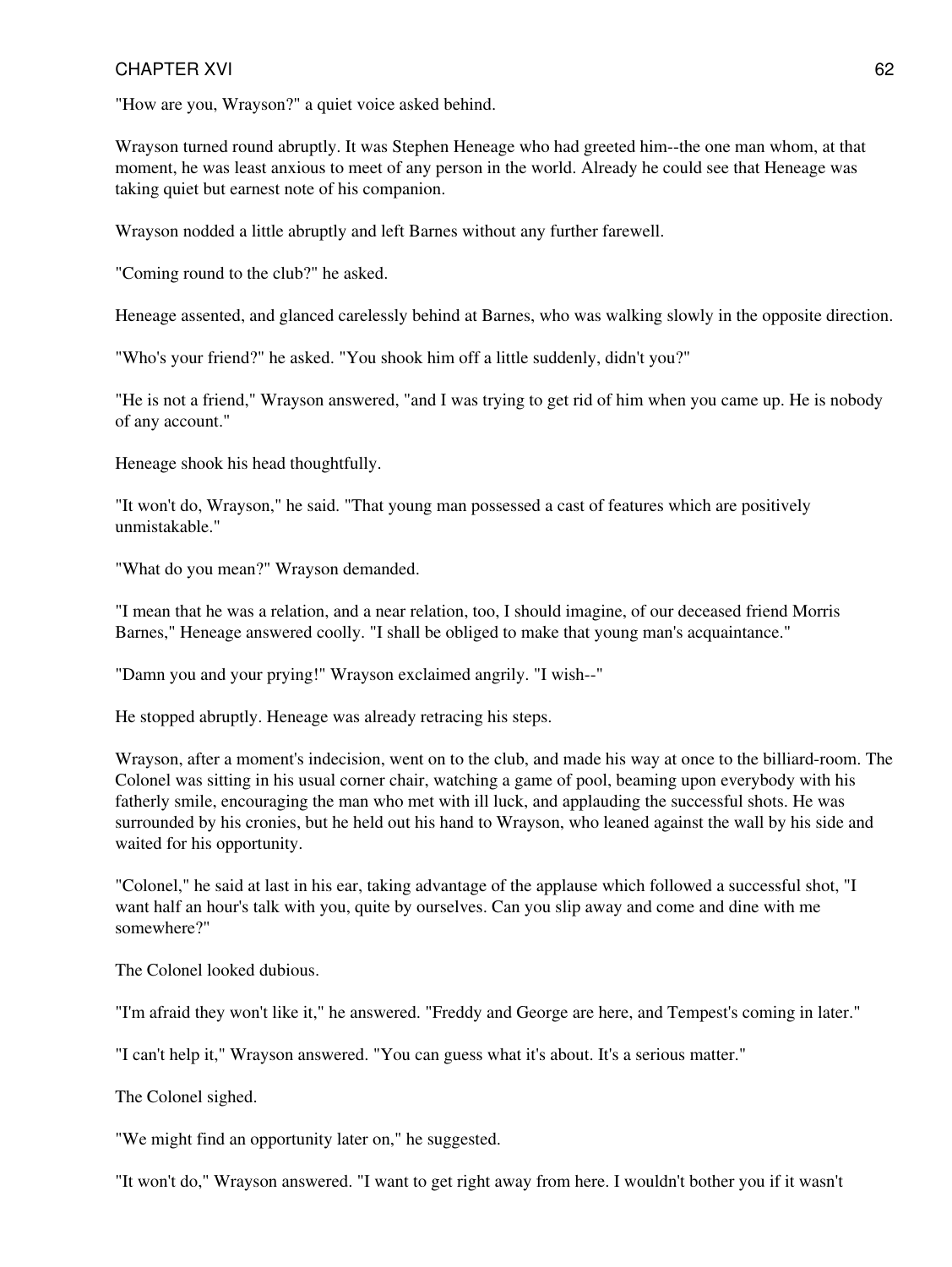necessary."

"I'm sure you wouldn't," the Colonel admitted. "We'll slip away quietly when this game is over. It won't be long. Good shot, Freddy! Sixpence, you divide!"

They found themselves in the Strand about half an hour later.

"Where shall we go?" Wrayson asked. "Somewhere quiet."

"Across the way," the Colonel answered. "We shan't see any one we know there."

Wrayson nodded, and they crossed the street and entered Luigi's. It was early for diners, and they found a small table in a retired corner. Wrayson ordered the dinner, and then leaned across the table towards his guest.

"It's that Barnes matter, Colonel," he said quietly. "Heneage has taken it up and means going into it thoroughly. He saw me letting out your daughter that night."

The Colonel was in the act of helping himself to hors d'oeuvre. His fork remained suspended for a moment in the air. Then he set it down with trembling fingers. The cheery light had faded from his face. He seemed suddenly older. His voice sounded unnatural.

"Heneage!" he repeated, sharply. "Stephen Heneage! What affair is it of his?"

"None," Wrayson answered. "He likes that sort of thing, that's all. He saw--your daughter with a lady--the Baroness de Sturm, and the seeing them together, after he had watched her come out of the flat that night, seemed to suggest something to him. He warned me that he had made up his mind to solve the mystery of Morris Barnes' murder; he advised me, in fact, to clear out. And now, since then--"

The waiter brought the soup. Wrayson broke off and talked for a moment or two to the \_maitre d'hotel,\_ who had paused at their table. Presently, when they were alone, he went on.

"Since then, a young brother of Barnes has turned up from South Africa. There was some mystery about Morris Barnes and the source of his income. The brother is just as determined to solve this as Heneage seems to be to discover the--the murderer! They will work together, and I am afraid! Not for myself! You know for whom<sup>"</sup>

The Colonel was very grave. He ate slowly, and he seemed to be thinking.

"There is one man, a solicitor named Bentham," Wrayson continued, "who I believe knows everything. But I do not think that even Heneage will be able to make him speak. His connection with the affair is on behalf of a mysterious client. Young Barnes and I went to see him this afternoon, but beyond encouraging the boy to search for the source of his brother's income, he wouldn't open his mouth."

"A solicitor named Bentham," the Colonel repeated mechanically. "Ah!"

"Do you know him?" Wrayson asked.

"I have heard of him," the Colonel answered. "A most disreputable person, I believe. He has offices in the Adelphi."

Wrayson nodded.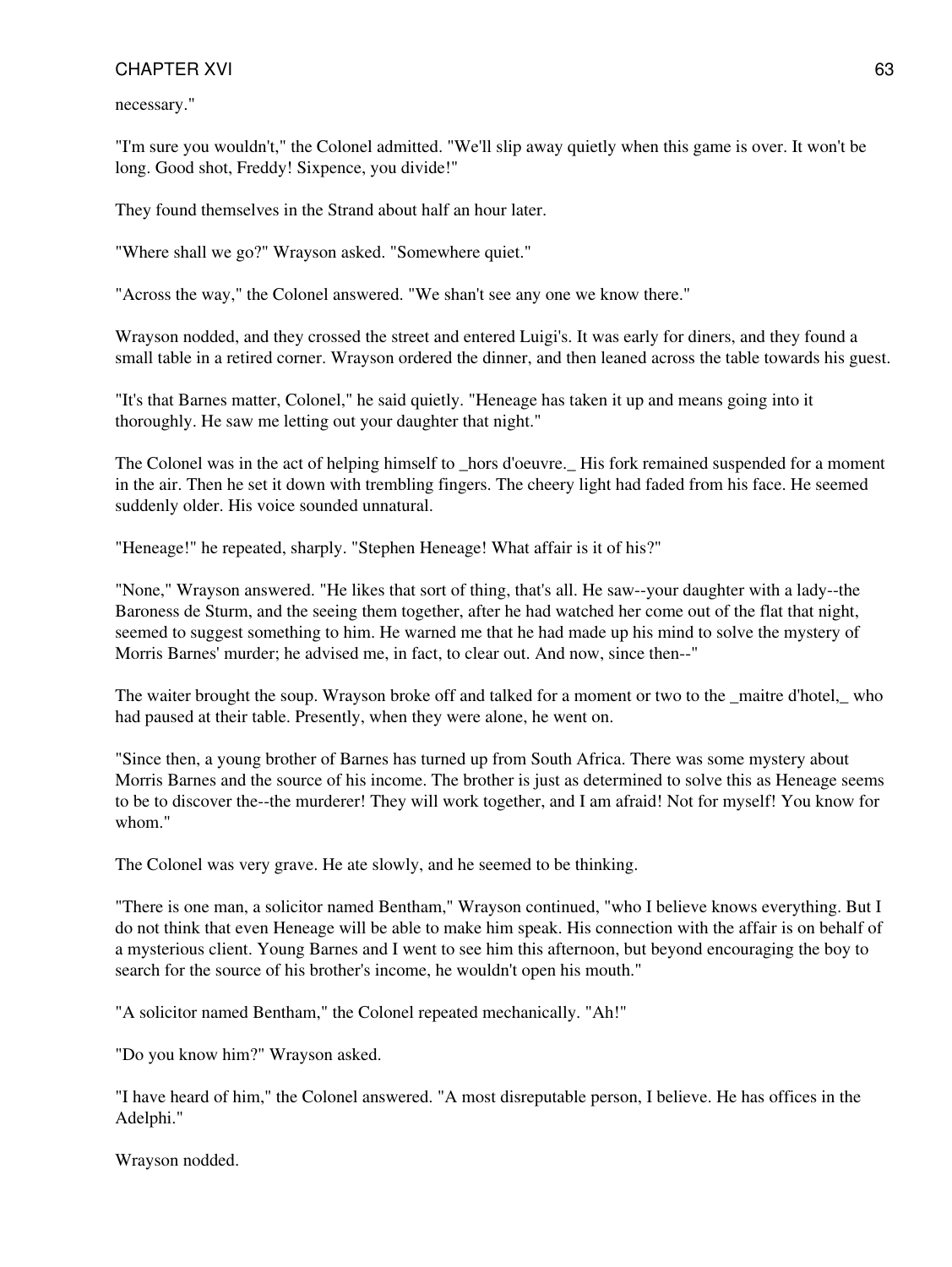"And whatever his business is," he continued, "it isn't the ordinary business of a solicitor. He has no clerks--not even an office boy!"

The Colonel poured himself out a glass of wine.

"No clerks--not even an office boy! It all agrees with what I have heard. A bad lot, Wrayson, I am afraid--a thoroughly bad lot. Are you sure that up to now he has kept his own counsel?"

"I am sure of it," Wrayson answered.

The Colonel seemed in some measure to have recovered himself. He looked Wrayson in the face, and though grave, his expression was decidedly more natural.

"Herbert," he asked, sinking his voice almost to a whisper, "who do you believe murdered Morris Barnes?"

"God knows," Wrayson answered.

"Do you believe--that--my daughter had any hand in it?"

"No!" Wrayson declared fiercely.

The Colonel was silent for a moment. He seemed to be contemplating the label on the bottle of claret which reposed in its cradle by their side.

"And yet," he said thoughtfully, "she would necessarily be involved in any disclosures which were made."

"And so should I," Wrayson declared. "And those two, Sydney Barnes and Heneage, mean to bring about disclosures. That is why I felt that I must talk to some one about this. Colonel, can't you get your daughter to tell us the whole truth--what she was doing in Barnes' flat that night, and all the rest of it? We should be forewarned then!"

The Colonel covered his face with his hand for a moment. The question obviously distressed him.

"I can't, Herbert," he said, in a low tone. "You would scarcely think, would you, that I was the sort of man to live on irreconcilable terms with one of my own family? But there it is. Don't think hardly of her. It is more the fault of circumstances than her fault. But I couldn't go to see her--and she wouldn't come to see me."

Wrayson sighed.

"It is like the rest of this cursed mystery, utterly incomprehensible," he declared. "I shall never--"

With his glass half raised to his lips, he paused suddenly in his sentence. His face became a study in the expression of a boundless amazement. His eyes were fastened upon the figures of two people on their way up the room, preceded by the smiling maitre d'hotel. Some words, or rather an exclamation, broke incoherently from his lips. He set down his glass hurriedly, and a stain of red wine crept unheeded across the tablecloth.

"Look," he whispered hoarsely,--"look!"

# **CHAPTER XVII**

A CONFESSION OF LOVE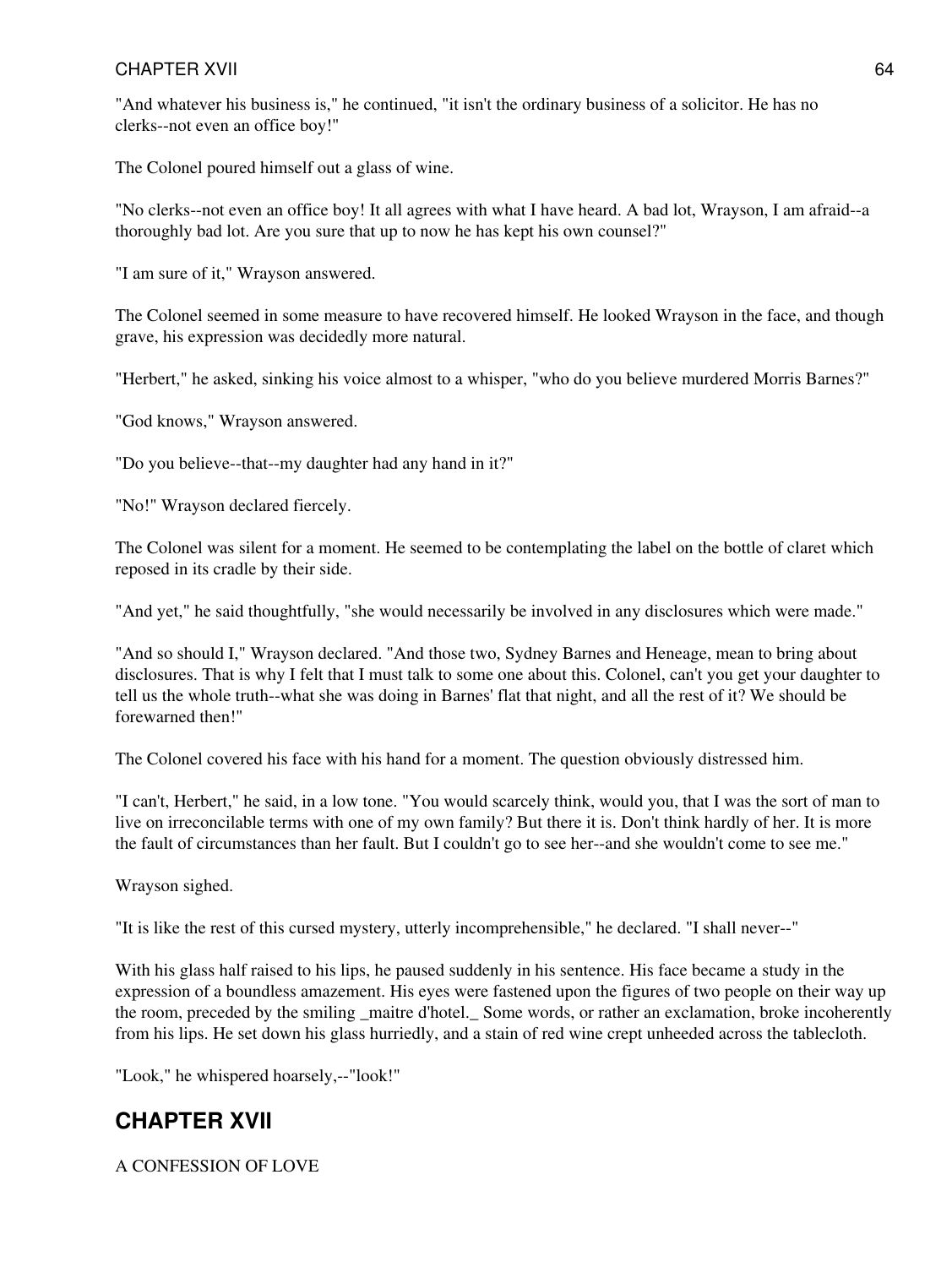The Colonel turned bodily round in his chair. The couple to whom Wrayson had drawn his attention were certainly incongruous enough to attract notice anywhere. The man was lank, elderly, and of severe appearance. He was bald, he had slight side-whiskers, he wore spectacles, and his face was devoid of expression. He was dressed in plain dinner clothes of old-fashioned cut. The tails of his coat were much too short, his collar belonged to a departed generation, and his tie was ready made. In a small Scotch town he might have passed muster readily enough as the clergyman or lawyer of the place. As a diner at Luigi's, ushered up the room to the soft strains of "La Mattchiche," and followed by such a companion, he was almost ridiculously out of place. If anything, she was the more noticeable of the two to the casual observer. Her hair was dazzlingly yellow, and arranged with all the stiffness of the coiffeur's art. She wore a dress of black sequins, cut perilously low, and shorn a little by wear of its pristine splendour. Her complexion was as artificial as her high-pitched voice; her very presence seemed to exude perfumes of the patchouli type. She was the sort of person concerning whom the veriest novice in such matters could have made no mistake. Yet her companion seemed wholly unembarrassed. He handed her the menu and looked calmly around the room.

"Who are those people?" the Colonel asked. "Rather a queer combination, aren't they?"

"The man is Bentham, the lawyer," Wrayson answered. His eyes were fixed upon the lady, who seemed not at all indisposed to become the object of any stray attention.

"That Bentham!" the Colonel repeated, under his breath. "But what on earth--where the mischief could he pick up a companion like that?"

Wrayson scarcely heard him. He had withdrawn his eyes from the lady with an effort.

"I have seen that woman somewhere," he said thoughtfully--"somewhere where she seemed quite as much out of place as she does here. Lately, too."

"H'm!" the Colonel remarked, leaning back in his chair to allow the waiter to serve him. "She's not the sort of person you'd be likely to forget either, is she?"

"And, by Heavens, I haven't!" Wrayson declared, suddenly laying down his knife and fork. "I remember her now. It was at the inquest--Barnes' inquest. She was one of the two women at whose flat he called on his way home. What on earth is Bentham doing with her?"

"You think," the Colonel remarked quietly, "that there is some connection--"

"Of course there is," Wrayson interrupted. "Does that old fossil look like the sort to take such a creature about for nothing? Colonel, he doesn't know himself--where those securities are! He's brought that woman here to pump her!"

The Colonel passed his hand across his forehead.

"I am getting a little confused," he murmured.

"And I," Wrayson declared, with barely suppressed excitement, "am beginning to see at least the shadow of daylight. If only you had some influence with your daughter, Colonel!"

The Colonel looked at him steadfastly. Wrayson wondered whether it was the light, or whether indeed his friend had aged so much during the last few months.

"I have no influence over my daughter, Wrayson," he said. "I thought that I had already explained that. And, Herbert," he added, leaning over the table, "why don't you let this matter alone? It doesn't concern you. You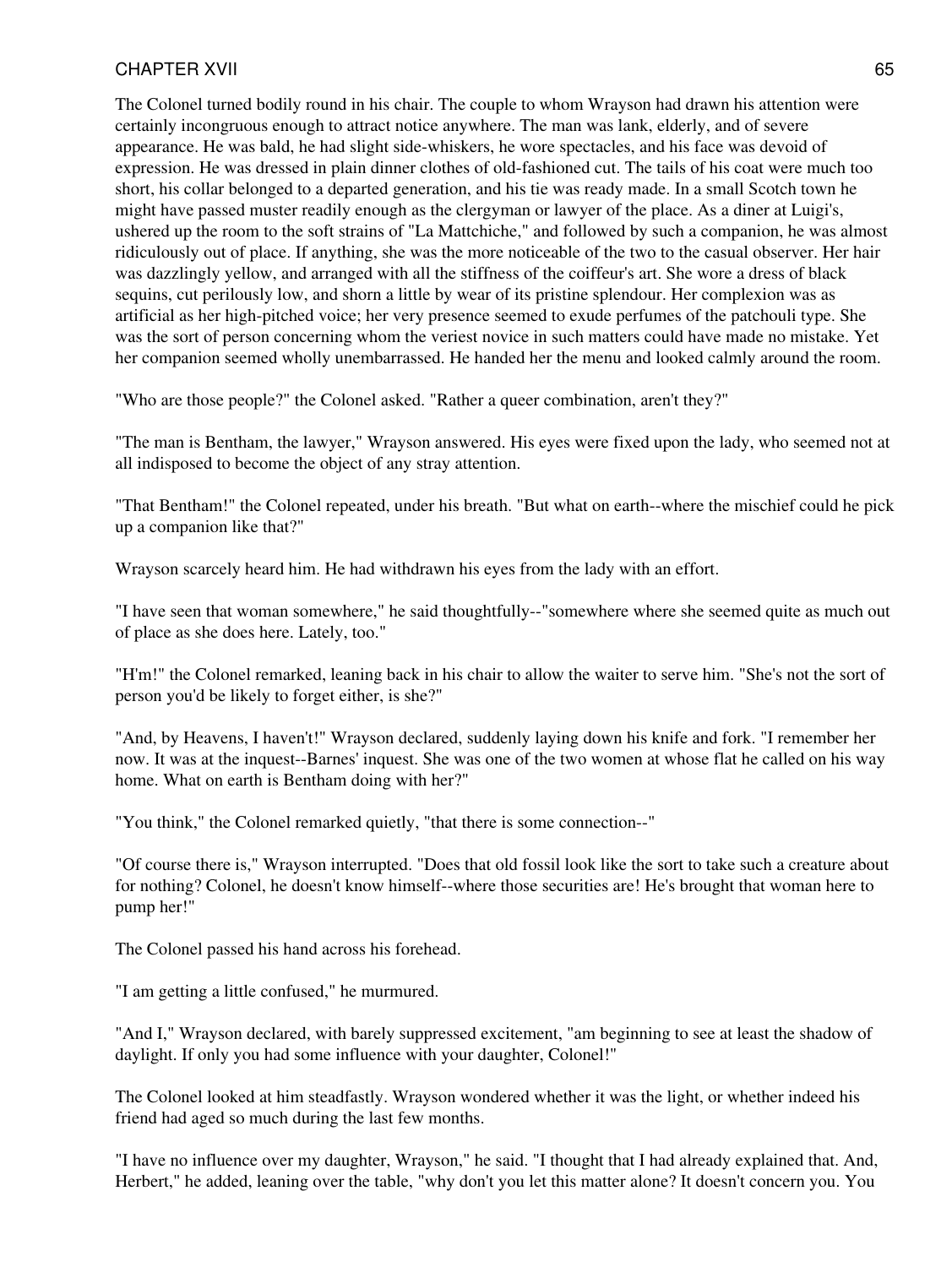are more likely to do harm than good by meddling with it. There may be interests involved greater than you know of; you may find understanding a good deal more dangerous than ignorance. It isn't your affair, anyhow. Take my advice! Let it alone!"

"I wish I could," Wrayson answered, with a little sigh. "Frankly, I would if I could, but it fascinates me."

"All that I have heard of it," the Colonel remarked wearily, "sounds sordid enough."

Wrayson nodded.

"I think," he said, "that it is the sense of personal contact in a case like this which stirs the blood. I have memories about that night, Colonel, which I couldn't describe to you--or any one. And now this young brother coming on the scene seems to bring the dead man to life again. He's one of the worst type of young bounders I ever came into contact with. A creature without sentiment or feeling of any sort--nothing but an almost ravenous cupidity. He's wearing his brother's clothes now--thinks nothing of it! He hasn't a single regret. I haven't heard a single decent word pass his lips. But he wants the money. Nothing else! The money!"

"Do you believe," the Colonel asked, "that he will get it?"

"Who can tell?" Wrayson answered. "That Morris Barnes was in possession of valuables of some sort, everything goes to prove. Just think of the number of people who have shown their interest in him. There is Bentham and his mysterious client, the Baroness de Sturm and your daughter, and--the person who murdered him. Apparently, even though he lost his life, Barnes was too clever for them, for his precious belongings must still be undiscovered."

The Colonel finished his wine and leaned back in his chair.

"I am tired of this subject," he said. "I should like to get back to the club."

Wrayson called for the bill a little unwillingly. He was, in a sense, disappointed at the Colonel's attitude.

"Very well," he said, "we will bury it. But before we do so, there is one thing I have had it in my mind to say--for some time. I want to say it now. It is about your daughter, Colonel!"

The Colonel looked at him curiously.

"My daughter?" he repeated, under his breath.

Wrayson leaned a little forward. Something new had come into his face. This was the first time he had suffered such words to pass his lips--almost the first time he had suffered such thoughts to form themselves in his mind.

"I never looked upon myself," he said quietly, "as a particularly impulsive person. Yet it was an impulse which prompted me to conceal the truth as to her presence in the flat buildings that night. It was a serious thing to do, and somehow I fancy that the end is not yet."

"Why did you do it?" the Colonel asked. "You did not know who she was. It could not have been that."

"Why did I do it?" Wrayson repeated. "I can't tell you. I only know that I should do it again and again if the need came. If I told you exactly how I felt, it would sound like rot. But I'm going to ask you that question."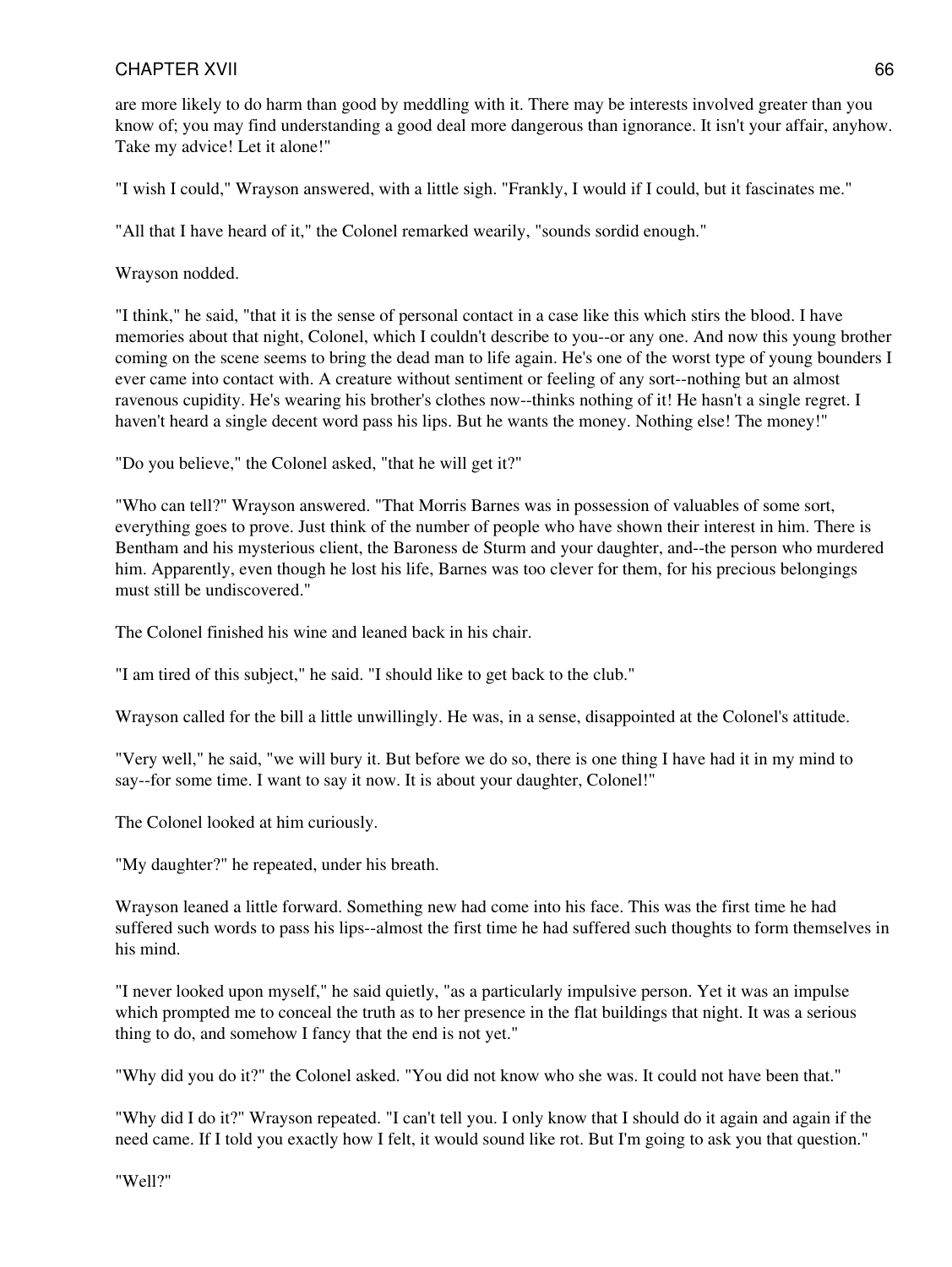The Colonel's grey eyebrows were drawn together. His eyes were keen and bright. So he might have looked in time of stress; but he was not in the least like the genial idol of the Sheridan billiard-room.

"If I came to you to-morrow," Wrayson said, "and told you that I had met at last the woman whom I wished to make my wife, and that woman was your daughter, what should you say?"

"I should be glad," the Colonel answered simply.

"You and she are, for some unhappy reason, not on speaking terms. That--"

"Good God!" the Colonel interrupted, "whom do you mean? Whom are you talking about?"

"About your daughter--whom I shielded--the companion of the Baroness de Sturm. Your daughter Louise."

The Colonel raised his trembling fingers to his forehead. His voice quivered ominously.

"Of course! Of course! God help me, I thought you meant Edith! I never thought of Louise. And Edith has spoken of you lately."

"I found your younger daughter charming," Wrayson said seriously, "but it was of your daughter Louise I was speaking. I thought that you would understand that."

"My daughter--whom you found--in Morris Barnes' flat--that night?"

"Exactly," Wrayson answered, "and my question is this. I cannot ask you why you and she parted, but at least you can tell me if you know of any reason why I should not ask her to be my wife."

The Colonel was silent.

"No!" he said at last, "there is no reason. But she would not consent. I am sure of that."

"We will let it go at that," Wrayson answered. "Come!"

He had chosen his moment for rising so as to pass down the room almost at the same time as Mr. Bentham and his strange companion. Prolific of smiles and somewhat elephantine graces, the lady's darkened eyes met Wrayson's boldly, and finding there some encouragement, she even favoured him with a backward glance. In the vestibule he slipped a half-crown into the attendant's hand.

"See if you can hear the address that lady gives her cabman," he whispered.

The boy nodded, and hurried out after them. Wrayson kept the Colonel back under the pretence of lighting a fresh cigar. When at last they strolled forward, they met the boy returning. He touched his hat to Wrayson.

"Alhambra, sir!" he said, quietly. "Gone off alone, sir, in a hansom. Gentleman walked."

The Colonel kept silence until they were in the street.

"Coming to the club?" he asked, a little abruptly.

"No!" Wrayson answered.

"You are going after that woman?" the Colonel exclaimed.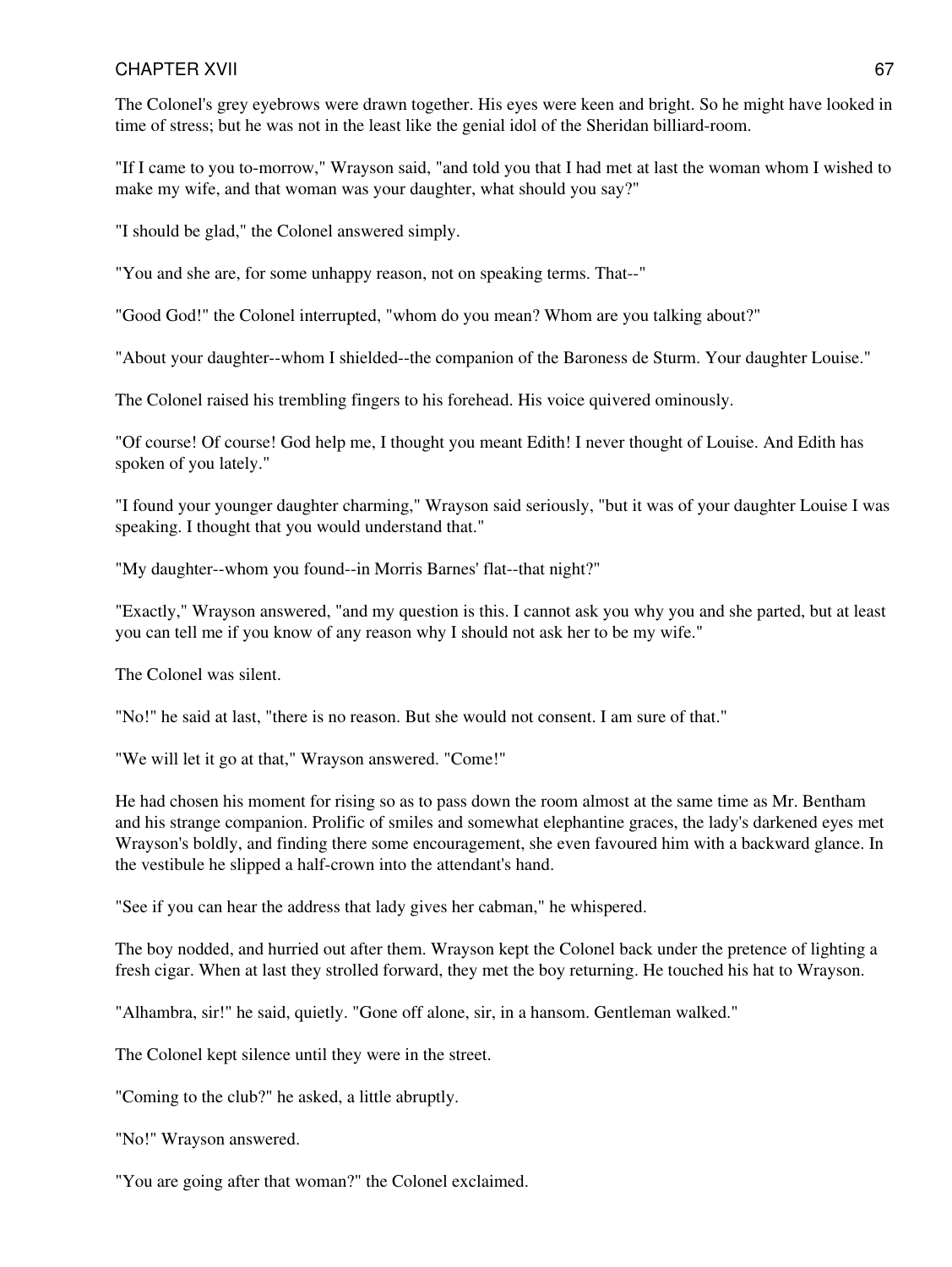"I am going to the Alhambra," Wrayson answered. "I can't help it. It sounds foolish, I suppose, but this affair fascinates me. It works on my nerves somehow. I must go."

The Colonel turned on his heel. Without another word, he crossed the Strand, leaving Wrayson standing upon the pavement. Wrayson, with a little sigh, turned westwards.

## **CHAPTER XVIII**

### AN AMATEUR DETECTIVE

Wrayson easily discovered the object of his search. She was seated upon a lounge in the promenade, her ample charms lavishly displayed, and her blackened eyes mutely questioning the passers-by. She welcomed Wrayson with a smile which she meant to be inviting, albeit she was a little suspicious. Men of Wrayson's stamp and appearance were not often such easy victims.

"Saw you at Luigi's, didn't I?" he asked, hat in hand.

She nodded, and made room for him to sit down by her side.

"Did you see the old stick I was with?" she asked. "I don't know why I was fool enough to go out with him. Trying to pump me about poor old Barney, too, all the time. Just as though I couldn't see through him."

"Old Barney!" Wrayson repeated, a little perplexed.

She laughed coarsely.

"Oh! come, that won't do!" she declared. "I'm almost sure you're on the same lay yourself. Didn't I see you at the inquest?--Morris Barnes' inquest, of course? You know whom I mean right enough."

"I know whom you mean now," Wrayson admitted. "Yes! I was there. Queer affair, wasn't it?"

The lady nodded.

"I should like a liqueur," she remarked, with apparent irrelevance. "Benedictine!"

They were seated in front of a small table, and were at times the object of expectant contemplation on the part of a magnificent individual in livery and knee-breeches. Wrayson summoned him and ordered two Benedictines.

"Now I don't mind telling you," the lady continued, leaning over towards him confidentially, "that I'm dead off that old man who came prying round and took me out to dinner, to pump me about poor Barney! He didn't get much out of me. For one thing, I don't know much. But the little I do know I'd sooner tell you than him."

"You're very kind," Wrayson murmured. "He used to come to these places a good deal, didn't he?"

She nodded assent.

"He was always either here or at the Empire. He wasn't a bad sort, Barney, although he was just like all the rest of them, close with his money when he was sober, and chucking it about when he'd had a drop too much. What did you want to know about him in particular?"

"Well, for one thing," Wrayson answered, "where he got his money from."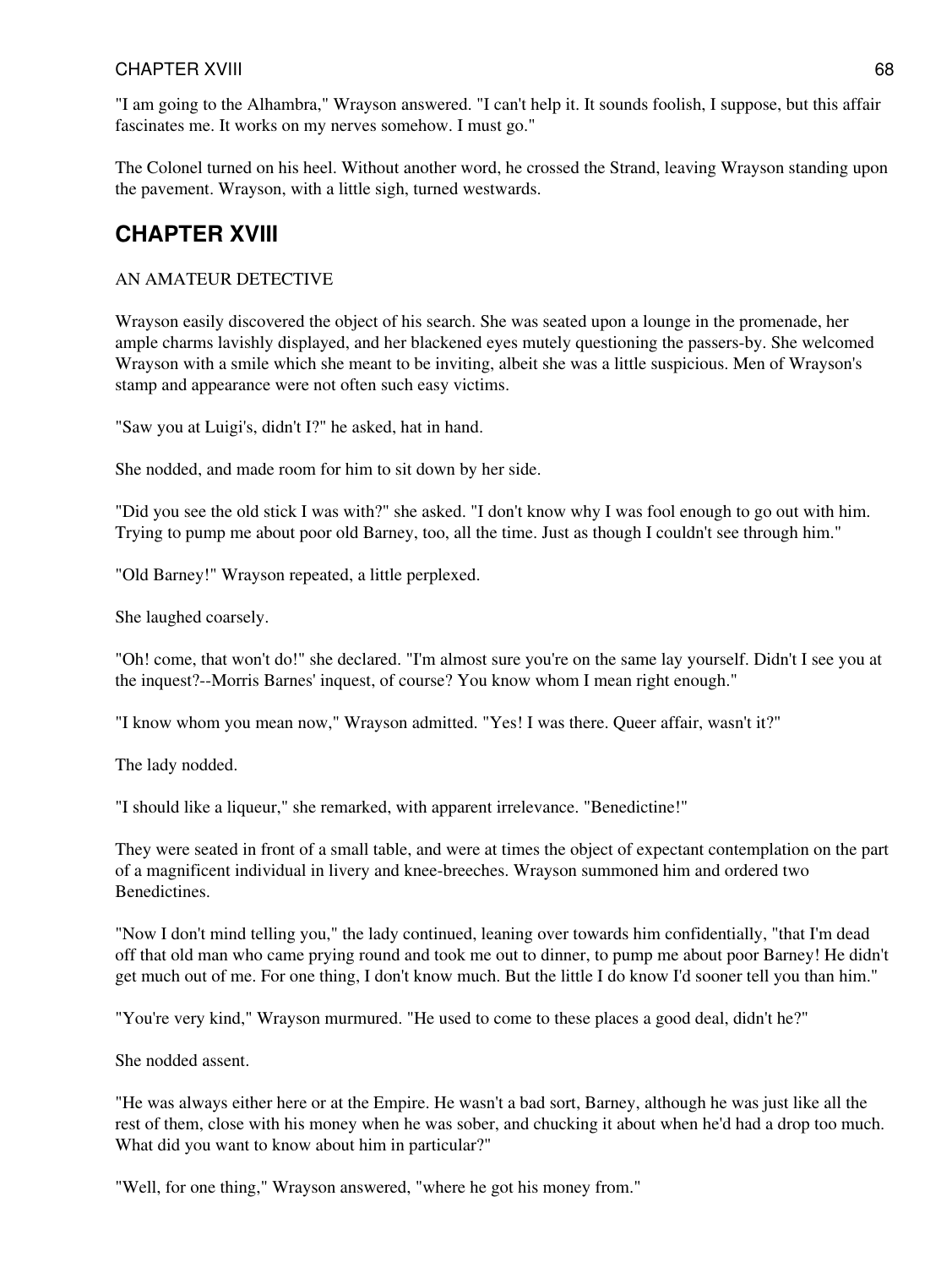She shook her head.

"He was always very close about that," she said. "The only story I ever heard him tell was that he'd made it mining in South Africa."

"You have really heard him say that?" Wrayson asked.

"Half a dozen times," she declared.

"That proves, at any rate," he remarked thoughtfully, "that there was some mystery about his income, because I happen to know that he came back from South Africa a pauper."

"Very likely," she remarked. "Barney was always the sort who would rather tell a lie than the truth."

"Did he say anything to you that night about being in any kind of danger?" he asked.

She shook her head.

"No! I don't think so. I didn't take particular notice of what he said, because he was a bit squiffy. I believe he mentioned some thing about a business appointment that night, but I really didn't take much notice."

"You didn't tell them anything about that at the inquest," Wrayson remarked.

"I know I didn't," she admitted. "You see, I was so knocked over, and I really didn't remember anything clearly, that I thought it was best to say nothing at all. They'd only have been trying to ferret things out of me that I couldn't have told them."

"I think that you were very wise," Wrayson said. "You don't happen to remember anything else that he said, I suppose?"

"No! except that he seemed a little depressed. But there's something else about Barney that I always suspected, that I've never heard mentioned yet. Mind you, it may be true or it may not, but I always suspected it."

"What was that?" Wrayson demanded.

"I believe that he was married," she declared impressively.

"Married!"

Wrayson looked incredulous. It certainly did not seem probable.

"Where is his wife then?" he asked. "Why hasn't she turned up to claim his effects? Besides, he lived alone. He was my neighbour, you know. His brother has taken possession of his flat."

The lady rather enjoyed the impression she had made. She was not averse, either, to being seen in so prominent a place in confidential talk with a man of Wrayson's appearance. It might not be directly remunerative, but it was likely to do her good.

"He showed me a photograph once," she continued. "A baby-faced chit of a girl it was, but he was evidently very proud of it. A little girl of his down in the country, he told me. Then, do you know this? He was never in London for Sunday. Every week-end he went off somewhere; and I never heard of any one who ever saw him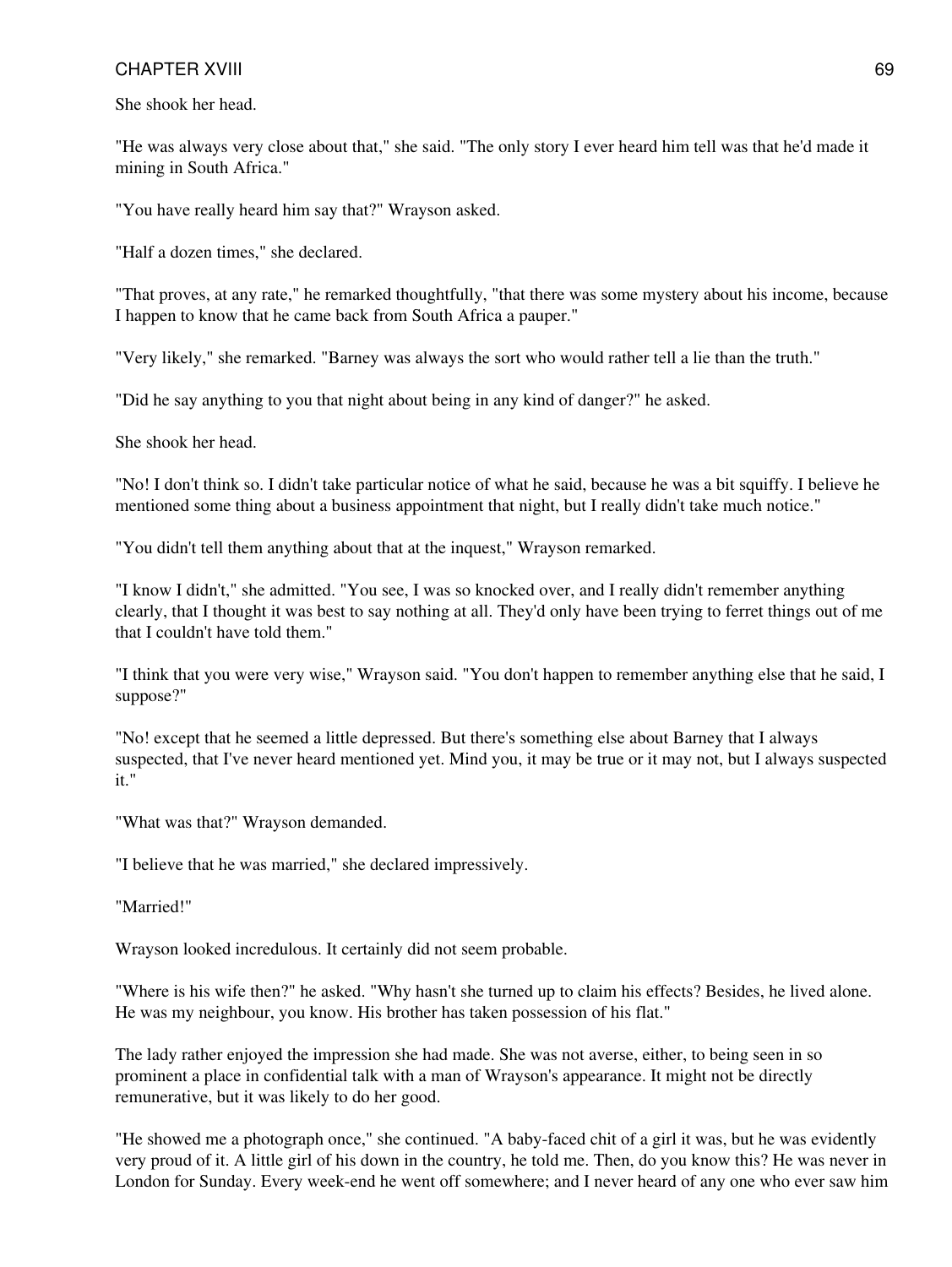or knew where he went to."

"This is very interesting," Wrayson admitted; "but if he was married, surely his wife would have turned up by now!"

"Why should she?" the lady answered. "Don't you see that she very likely has what all you gentlemen seem to be so anxious about--his income?"

"By Jove!" Wrayson exclaimed softly. "Of course, if there was anything mysterious about the source of it, all the more reason for her to keep dark."

"Well, that's what I've had in my mind," she declared, summoning the waiter. "I'll take another liqueur, if you don't mind."

Wrayson nodded. His thoughts were travelling fast.

"Did you tell Mr. Bentham this?" he asked.

"Not I," she answered. "The old fool got about as much out of me as he deserved--and that's nothing."

"I'm sure I'm very much obliged," Wrayson answered, drawing out his pocketbook. "I wonder if I might be allowed--?"

He glanced at her inquiringly. She nodded. "I'm not proud," she declared.

\* \* \* \* \*

"As an amateur detective," Wrayson remarked to himself, as he strolled homewards, "I am beginning rather to fancy myself. And yet--"

His thoughts had stolen away. He forgot Morris Barnes and the sordid mystery of which he was the centre. He remembered only the compelling cause which was driving him towards the solution of it. The night was warm, and he walked slowly, his hands behind him, and ever before his eyes the shadowy image of the girl who had brought so many strange sensations into his somewhat uneventful life. Would he ever see her, he wondered, without the light of trouble in her eyes, with colour in her cheeks, and joy in her tone? He thought of her violet-rimmed eyes, her hesitating manner, her air always as of one who walked hand in hand with fear. She was not meant for these things! Her lips and eyes were made for laughter; she was, after all, only a girl. If he could but lift the cloud! And then he looked upwards and saw her--leaning from the little iron balcony, and looking out into the cool night.

He half stopped. She did not move. It was too dark to see her features, but as he looked upwards a strange idea came to him. Was it a gesture or some unspoken summons which travelled down to him through the semi-darkness? He only knew, as he turned and entered the flat, that a new chapter of his life was opening itself out before him.

## **CHAPTER XIX**

### DESPERATE WOOING

Wrayson felt, from the moment he crossed the threshold of the room, that he had entered an atmosphere charged with elusive emotion. He was not sure of himself or of her as she turned slowly to greet him. Only he was at once conscious that something of that change in her which he had prophetically imagined was already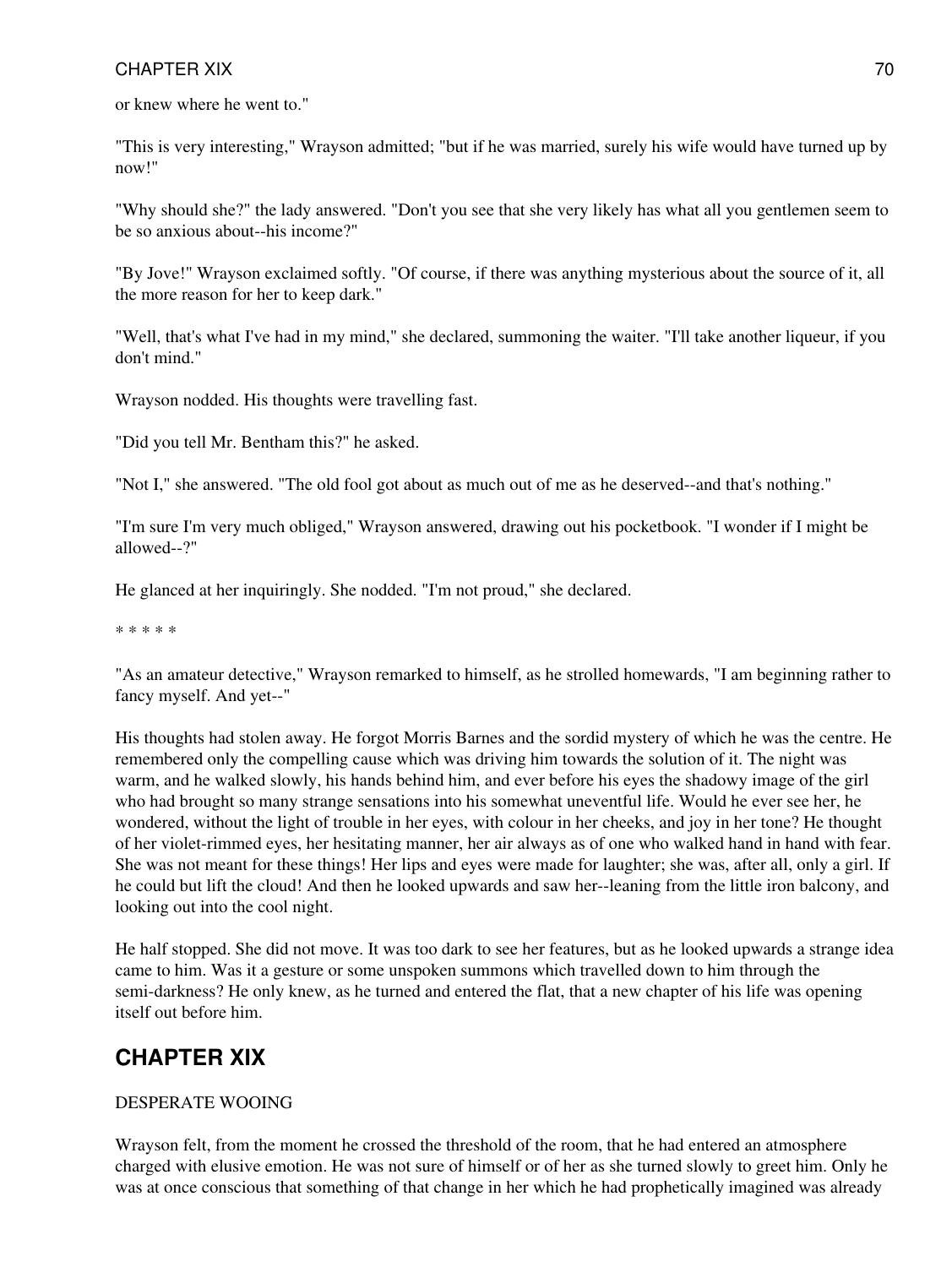shining out of her eyes. She was at once more natural and further removed from him.

"I am glad," she said simply. "I wanted to say good-bye to you."

He was stunned for a moment. He had not imagined this.

She nodded.

"Good-bye!" he repeated. "You are going away?"

"To-morrow. Oh! I am glad. You don't know how glad I am."

She swept past him and sank into an easy-chair. She wore a black velveteen evening dress, cut rather high, without ornament or relief of any sort, and her neck gleamed like polished ivory from which creeps always a subtle shade of pink. Her hair was parted in the middle and brushed back in little waves, her eyes were full of fire, and her face was no longer passive. Beautiful she had seemed to him before, but beautiful with a sort of impersonal perfection. She was beautiful now in her own right, the beauty of a woman whom nature has claimed for her own, who acknowledges her heritage. The fear-frozen subjectivity in which he had yet found enough to fascinate him had passed away. He felt that she was a stranger.

"Always," she murmured, "I shall think of London as the city of dreadful memories. I should like to be going to set my face eastwards or westwards until I was so far away that even memory had perished. But that is just where the bonds tell, isn't it?"

"There are many who can make the bonds elastic," he answered. "It is only a question of going far enough."

"Alas!" she answered, "a few hundred miles are all that are granted to me. And London is like a terrible octopus. Its arms stretch over the sea."

"A few hundred miles," he repeated, with obvious relief. "Northward or southward, or eastward or westward?"

"Southward," she answered. "The other side of the Channel. That, at least, is something. I always like to feel that there is sea between me and a place which I--loathe!"

"Is London so hateful to you, then?" he asked.

"Perhaps I should not have said that," she answered. "Say a place of which I am afraid!"

He looked across at her. He, too, in obedience to a gesture from her, was seated.

"Come," he said, "we will not talk of London, then. Tell me where you are going."

She shook her head.

"To a little Paradise I know of."

"Paradise," he reminded her, "was meant for two."

"There will be two of us," she answered, smiling.

He felt his heart thump against his ribs.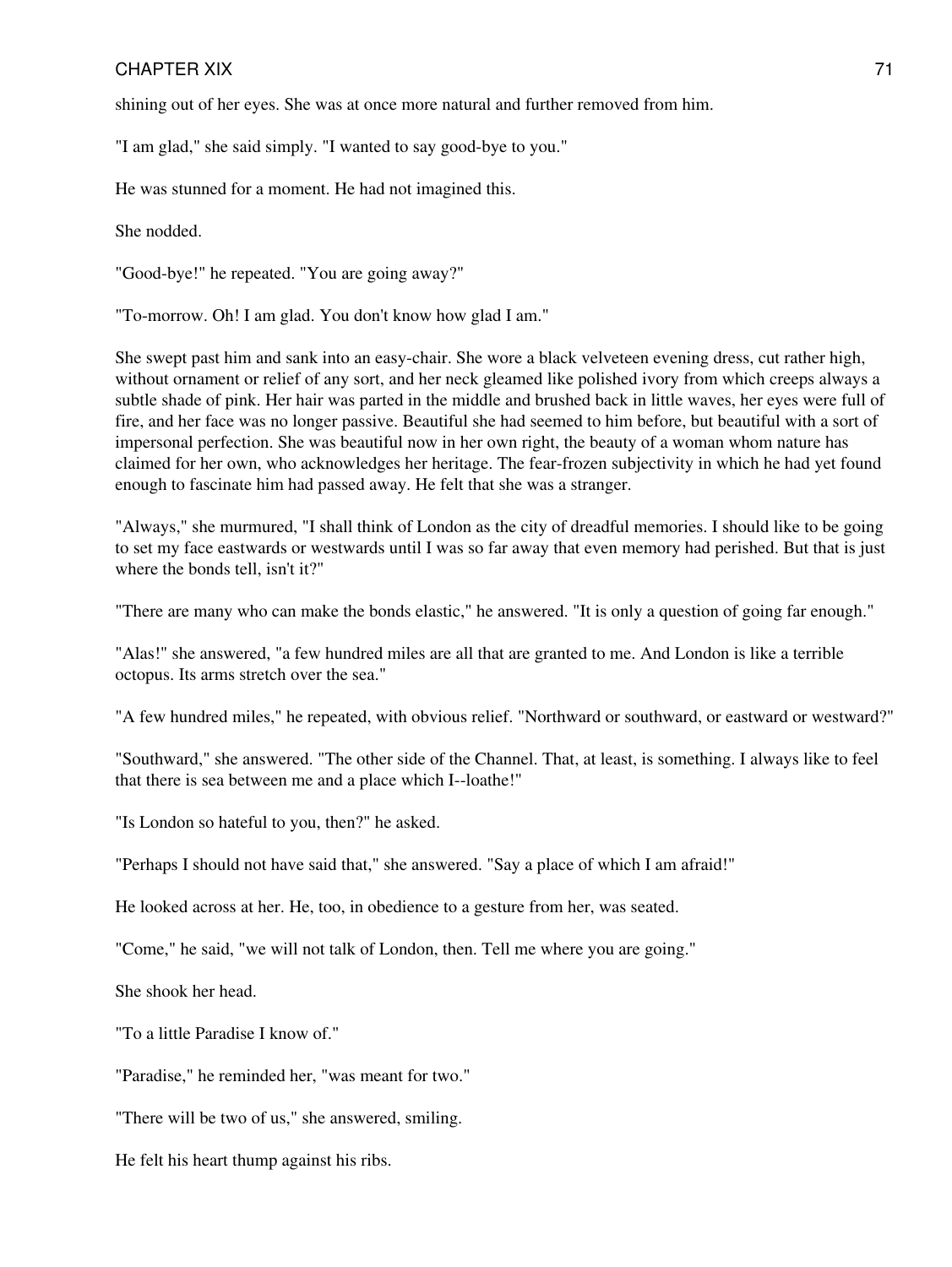"Then if one wanted to play the part of intruder?"

She shook her head.

"The third person in Paradise was always very much *de trop*," she reminded him.

"It depends upon the people who are already there," he protested.

"My friend," she said, "is in search of solitude, absolute and complete."

He shook his head.

"Such a place does not exist," he declared confidently. "Your friend might as well have stayed at home."

"She relies upon me to procure it for her," she said.

A rare smile flashed from Wrayson's lips.

"You can't imagine what a relief her sex is to me!" he exclaimed.

"I don't know why," she answered pensively. "Do you know anything about the North of France, Mr. Wrayson?"

"Not much," he answered. "I hope to know more presently."

Her eyes laughed across at him.

"You know what I said about the third person in Paradise?"

"I can't admit your Paradise," he said.

"You are a heretic," she answered. "It is a matter of sex, of course."

"Naturally! Paradise is so relative. It may be the halo thrown round a court in the city or a rose garden in the country, any place where love is!"

"And may I not love my friend!" she demanded.

"You may love me," he answered, the passion suddenly vibrating in his tone. "I will be more faithful than any friend. I will build Paradise for you--wherever you will! I will build the walls so high that no harm or any fear shall pass them."

She waved him back. Something of the old look, which he hated so to see, was in her face.

"You must not talk to me like this, Mr. Wrayson," she said. "Indeed you must not."

"Why not?" he demanded. "If there is a reason I will know it."

She looked him steadily in the eyes.

"Can't you imagine one for yourself?" she asked.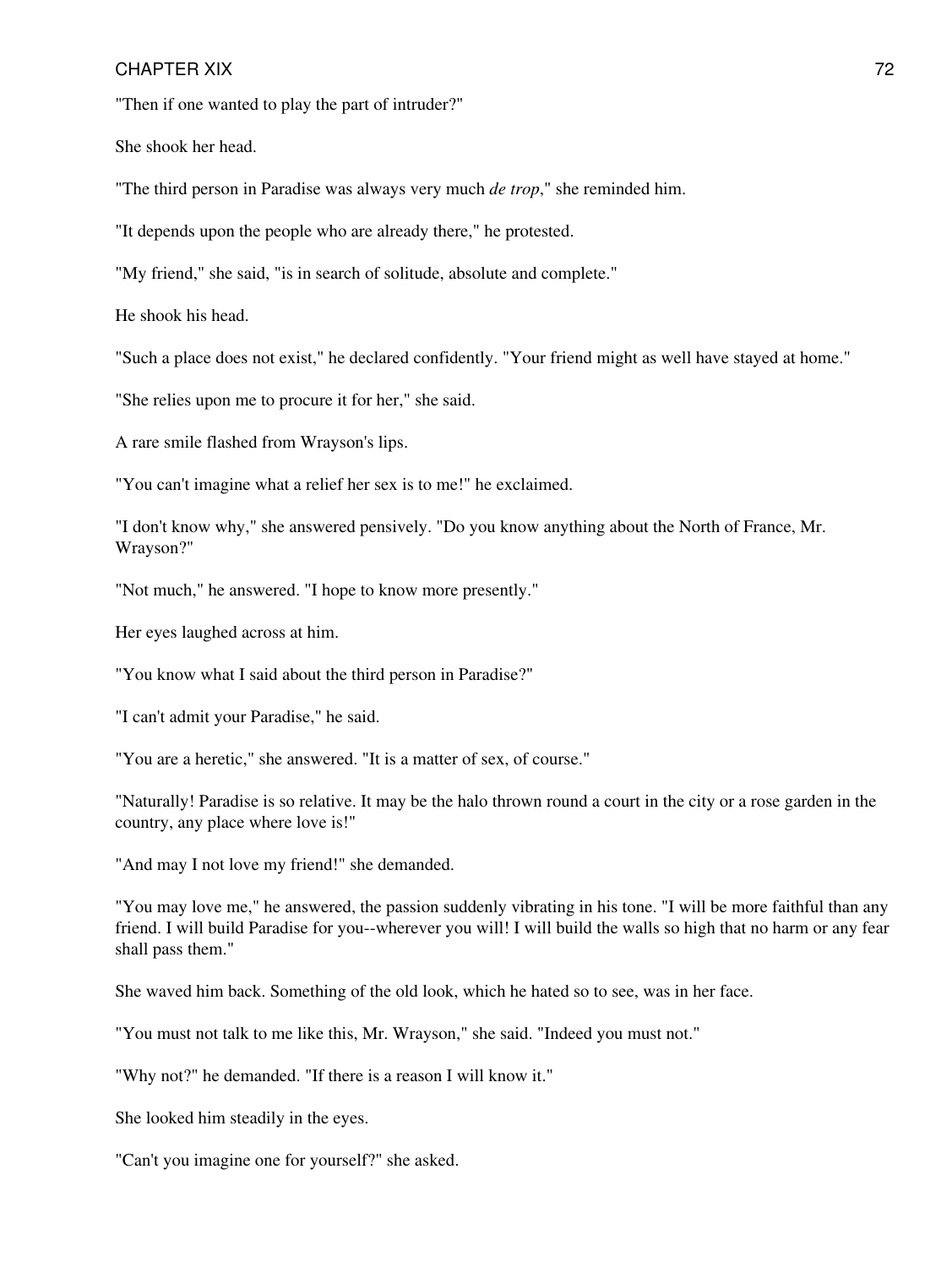He laughed scornfully.

"You don't understand," he said. "There is only one reason in the world that I would admit--I don't even know that I would accept that. The other things don't count. They don't exist."

She looked at him a little incredulously. She was still sitting, and he was standing now before her. Her fingers rested lightly upon the arms of her chair, she was leaning slightly forward as though watching for something in his face.

"Tell me that there is another man," he cried, "that you don't care for me, that you never could care for me, and I will go away and you shall never see my face again. But nothing short of that will drive me from you."

He spoke quickly, his tone was full of nervous passion. It never occurred to her to doubt him.

"You can be what else you like," he continued, "thief, adventuress--murderess! So long as there is no other man! Come to me and I will take you away from it all."

She laughed very softly, and his pulses thrilled at the sound, for there was no note of mockery there; it was the laugh of a woman who listens to hidden music.

"You are a bold lover," she murmured. "Have you been reading romances lately? Do you know that it is the twentieth century, and I have seen you three times? You don't know what you say. You can't mean it."

"By Heaven, I do!" he cried, and for one exquisite moment he held her in his arms. Then she freed herself with a sudden start. She had lost her composure. Her cheeks were flushed.

"Don't!" she cried, sharply. "Remember our first meeting. I am not the sort of person you imagine. I never can be. There are reasons--"

He swept them aside. Something seemed to tell him that if he did not succeed with her now, his opportunity would be gone forever.

"I will listen to none of them," he declared, standing between her and the door. "They don't matter! Nothing matters! I choose you for my wife, and I will have you. I wouldn't care if you came to me from a prison. Better give in, Louise. I shan't let you escape."

She had indeed something of the look of a beautiful hunted animal as she leaned a little towards him, her eyes riveted upon his, her lips a little parted, her bosom rising and falling quickly. She was taken completely by surprise. She had not given Wrayson credit for such strength of mind or purpose. She had believed entirely in her own mastery over him, for any such assault as he was now making. And she was learning the truth. Love that makes a woman weak lends strength to the man. Their positions were becoming reversed. It was he who was dictating to her.

"I am going away," she said nervously. "You will forget me. You must forget me."

"You shall not go away," he answered, "unless I know where. Don't be afraid. You can keep your secrets, whatever they are. I want to know nothing. Go on exactly with the life you are leading, if it pleases you. I shan't interfere. But you are going to be my wife, and you shall not leave London without telling me about it."

"I am leaving London," she faltered, "to-morrow."

"I was thinking," he remarked, calmly, "of taking a little holiday myself."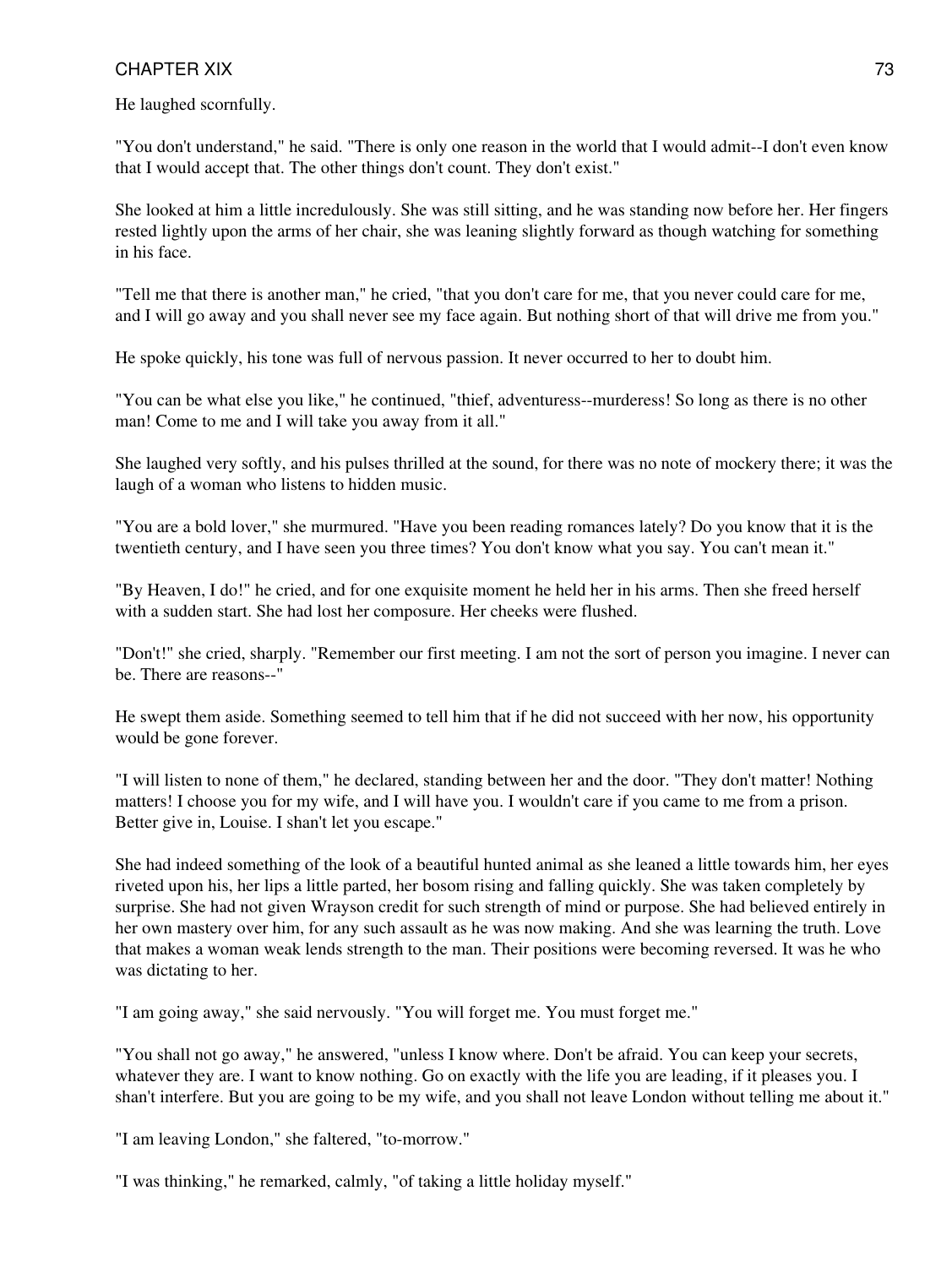She laughed uneasily.

"You are absurd," she declared, "and you must go away. Really! The Baroness will be home directly. I would rather, I would very much rather that she did not find you here."

He held out his arms to her. His eyes were bright with the joy of conquest.

"I will go, Louise," he answered, "but first I will have my answer--and no answer save one will do!"

She bit her lip. She was moved by some emotion, but he was unable, for the moment, to classify it.

"I think," she declared, "that you must be the most persistent man on earth."

"You are going to find me so," he assured her.

"Listen," she said firmly, "I will not marry you!"

He shrugged his shoulders.

"On that point," he answered, "I am content to differ from you. Anything else?"

She stamped her foot.

"I do not care for you! I do not wish to marry you!" she repeated. "I am going away, and I forbid you to follow me."

"No good!" he declared, stolidly. "I am past all that."

She held up her finger, and glanced backward out of the window.

"It is the Baroness," she said. "I must go and open the door."

For one moment she lay passive in his arms; then he could have sworn that her lips returned his kiss. She was there when they heard the turning of a latch-key in the door. With a little cry she slipped away and left him alone. The outer door was thrown open, and the Baroness stood upon the threshold.

## **CHAPTER XX**

## STABBED THROUGH THE HEART

The Baroness recognized Wrayson with a little shrug of the shoulders.

"Ah! my dear Mr. Wrayson," she exclaimed, "this is very kind of you. You have been keeping Louise company, I hope. And see what droll things happen! It is your friend, Mr. Barnes, who has brought me home this evening, and who will take a whisky and soda before he goes. Is it not so, my friend?"

She turned around, but there was no immediate response. The Baroness looked over the banisters and beheld her escort in the act of ascending.

"Coming right along," he called out cheerfully. "It was the cabman who tried to stop me. He wanted more than his fare. Found he'd tackled the wrong Johnny this time."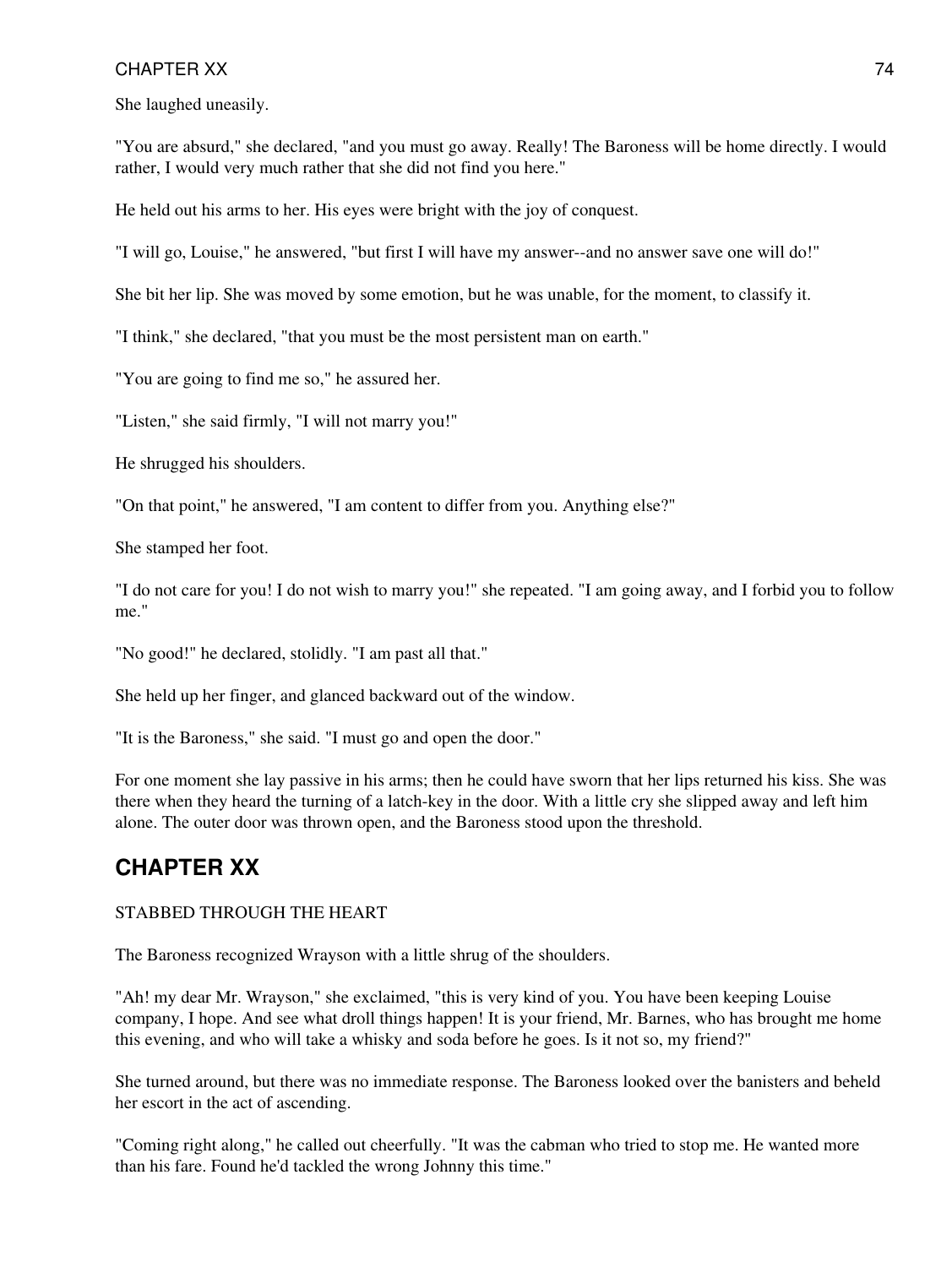Mr. Sydney Barnes came slowly into view. He was wearing an evening suit, obviously too large for him, a made-up white tie had slipped round underneath his ear, a considerable fragment of red silk handkerchief was visible between his waistcoat and much crumpled white shirt. An opera hat, also too large for him, he was wearing very much on the back of his head, and he was smoking a very black cigar, from which he had failed to remove the band. He frowned when he saw Wrayson, but followed the Baroness into the room with a pronounced swagger.

"You two need no introduction, of course," the Baroness remarked. "I am not going to tell you where I found Mr. Barnes. I do not expect to be very much longer in England, so perhaps I am not so careful as I ought to be. Louise, if she knew, would be shocked. Now, Mr. Wrayson, do not hurry away. You will take some whisky and soda? I am afraid that my young friend has not been very hospitable."

"You are very kind," Wrayson said. "To tell you the truth, I was rather hoping to see Miss Fitzmaurice again. She disappeared rather abruptly."

The Baroness shook her finger at him in mock reproach.

"You have been misbehaving," she declared. "Never mind. I will go and see what I can do for you."

She stood for a moment before a looking-glass arranging her hair, and then left the room humming a light tune. Sydney Barnes, with his hands in his pockets, flung himself into an easy-chair.

"I say," he began, "I don't quite see what you're doing here."

Wrayson looked at him for a moment in supercilious surprise.

"I scarcely see," he answered, "how my movements concern you."

Mr. Barnes was unabashed.

"Oh! chuck it," he declared. "You know very well what I'm thinking of. To tell you the truth, I've come to the conclusion that there's some connection between this household and my brothers affairs. That's why I'm palling on to the Baroness. She's a fine woman--class, you know, and all that sort of thing, but what I want is the shino! You tumble?"

Wrayson shrugged his shoulders slightly.

"I wish you every success," he said. "Personally, I think that you are wasting your time here."

"Perhaps so," Barnes answered. "I'm taking my own risks."

Wrayson turned away, and at that moment the Baroness re-entered the room.

"My friend," she said, addressing Wrayson, "I can do nothing for you. Whether you have offended Louise or made her too happy, I cannot say. But she will not come down. You will not see her again to-night."

"I am sorry," Wrayson answered. "She is going away to-morrow, I understand?"

The Baroness sighed.

"Alas!" she declared, "I must not answer any questions. Louise has forbidden it."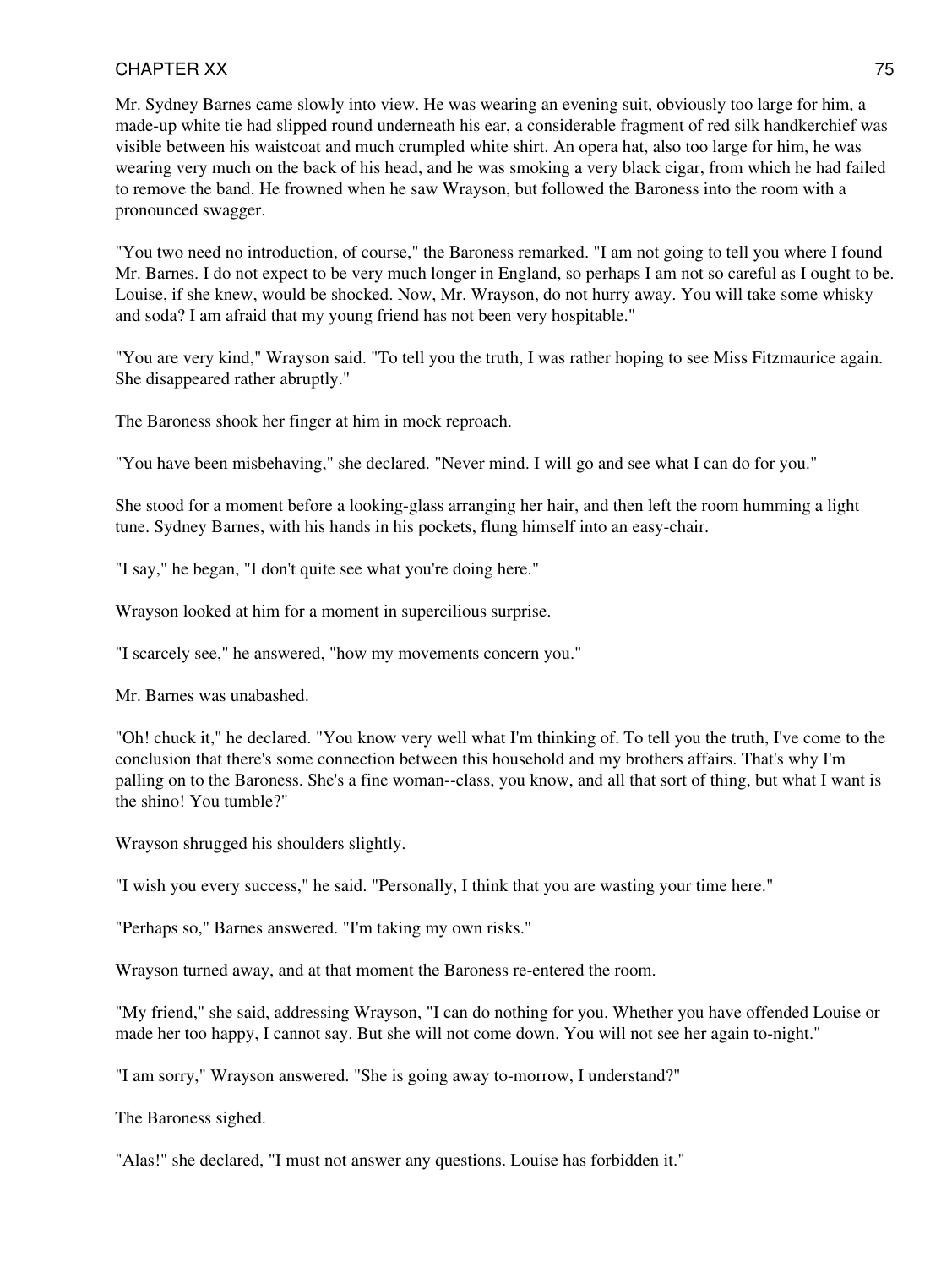Wrayson took up his hat.

"In that case," he remarked, "there remains nothing for me but to wish you good night!"

There was a cab on the rank opposite, and Wrayson, after a moment's hesitation, entered it and was driven to the club. He scarcely expected to find any one there, but he was in no mood for sleep, and the thought of his own empty rooms chilled him. Somewhat to his surprise, however, he found the smoking-room full. The central figure of the most important group was the Colonel, his face beaming with good-nature, and his cheeks just a little flushed. He welcomed Wrayson almost boisterously.

"Come along, Herbert," he cried. "Plenty of room. What'll you have to drink, and have you heard the news?"

"Whisky and soda," Wrayson answered, sinking into an easy-chair, "and I haven't heard any news."

The Colonel took his cigar from his mouth, and leaned forward in his chair. He had the appearance of a man who was striving to appear more grave than he felt.

"You remember the old chap we saw dining at Luigi's to-night--Bentham, I think you said his name was?"

Wrayson nodded.

"Of course! What about him?"

"He's dead!" the Colonel declared.

Wrayson jumped out of his chair.

"Nonsense!" he exclaimed. "You don't mean it, Colonel!"

"Unfortunately, I do," the Colonel answered. "He was found dead on the stairs leading to his office, about ten o'clock to-night. A most interesting case. The murder, presuming it was a murder, appears to have been committed--"

Wrayson was suddenly pale.

"Murder!" he repeated. "Colonel, do you mean this?"

The Colonel, who hated being interrupted, answered a little testily.

"My dear Wrayson," he expostulated, "is this the sort of thing a man invents for fun? Do listen for a moment, if you can, in patience. It is a deeply interesting case. If you remember, it was about nine o'clock when we left Luigi's; Bentham must have gone almost straight to his office, for he was found there dead a very few minutes after ten."

"Who killed him, and why?" Wrayson asked breathlessly.

"That, I suppose, we shall know later," the Colonel answered. "The police will be on their mettle this time, but it isn't a particularly easy case. He was found lying on his face, stabbed through the heart. That is all anybody knows."

The thoughts went rushing through Wrayson's brain. He remembered the man as he had seemed only a few hours ago, cold, stonily indifferent to young Barnes' passionate questions, inflexibly silent, a man who might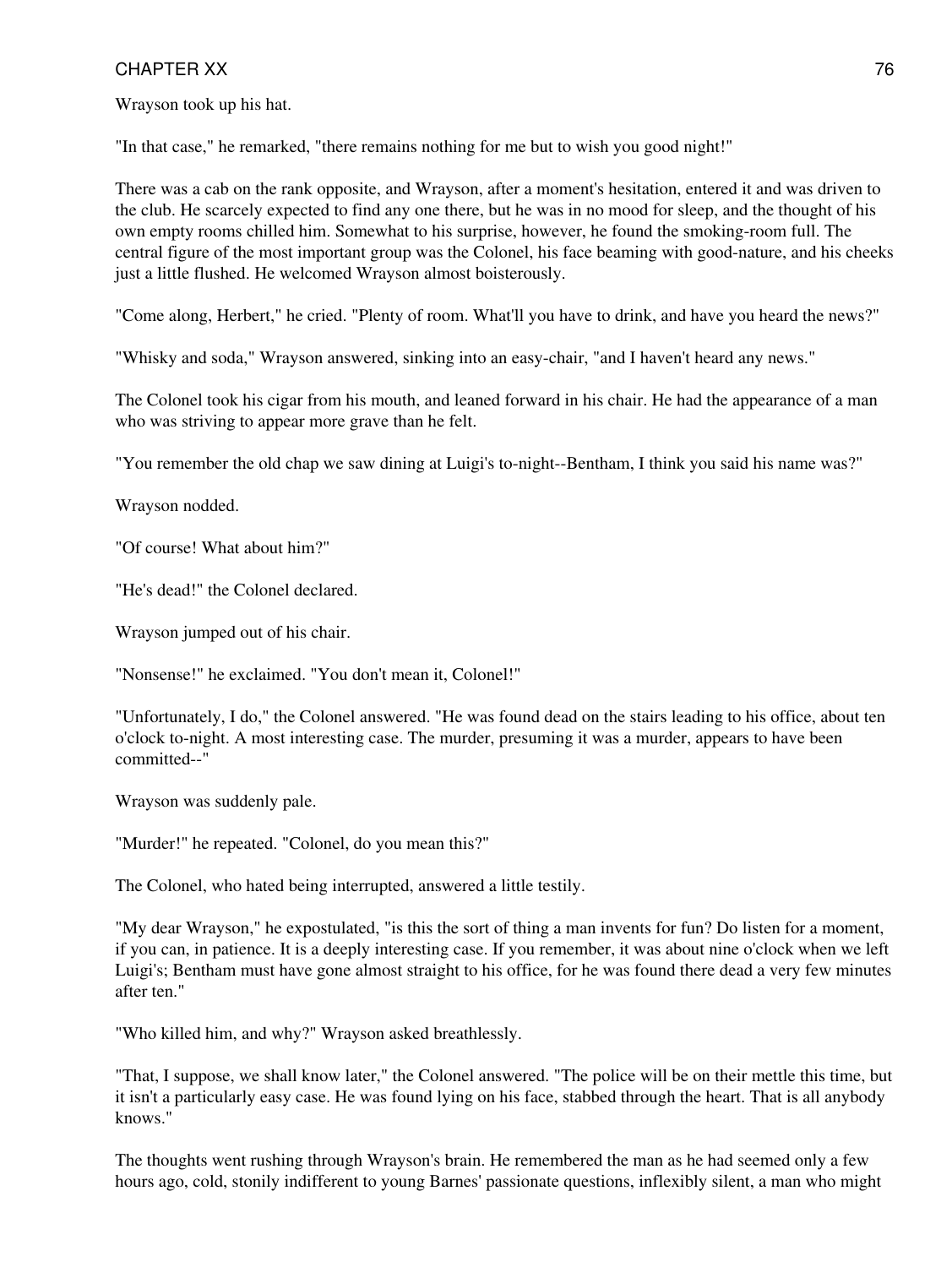easily kindle hatreds, to all appearance without a soft spot or any human feeling. He remembered the close of their interview, and Sydney Barnes' rash threat. The suggested idea clothed itself almost unconsciously with words.

"I have just seen young Barnes," he said. "He has been at the Empire all the evening."

The Colonel lit another cigar.

"It takes a man of nerve and deliberation," he remarked, "to commit a murder. From what I have heard of him, I should not imagine your young friend to be possessed of either. The lady whom he was entertaining, or rather failing to entertain, at dinner--"

"I have seen her since," Wrayson interrupted shortly. "She went straight to the Alhambra."

The Colonel nodded.

"I would have insured her against even suspicion," he remarked. "She was a large, placid woman, of the flabby order of nerves. She will probably faint when she hears what has happened. She might box a man's ears, but her arm would never drive a dagger home into his heart, especially with such beautiful, almost mathematical accuracy. We must look elsewhere, I fancy, for the person who has paid Bentham's debt to society. Heneage, here, has an interesting theory."

Wrayson looked across and found that his eyes met Heneage's. He was sitting a little in the background, with a newspaper in his hand, which he was, however, only affecting to read. He was taking note of every word of the conversation. He was obviously annoyed at the Colonel's reference to him, but he did his best to conceal it.

"Scarcely a theory," he remarked, laying down his paper for a moment. "I can hardly call it that. I only remarked that I happened to know a little about Bentham, and that his clients, if he had any, were mostly foreigners, and their business of a shady nature. As a matter of fact, he was struck off the rolls here some years ago. I forget the case now, but I know that it was a pretty bad one."

"So you see," the Colonel resumed, "he was probably in touch with a loose lot, though what benefit his death could have been to any one it is, of course, a little hard to imagine. Makes one think, somehow, of this Morris Barnes affair, doesn't it? I wonder if there is any connection between the two."

Heneage laid down his paper now, and abandoned his attitude of indifferent listener. He was obviously listening for what Wrayson had to say.

"Connection of some sort between the two men there certainly was," Wrayson admitted. "We know that."

"Exactly," Heneage remarked. "I speak without knowing very much about the matter, but I am thoroughly convinced of one thing. If you can find the murderer of Morris Barnes, you will solve, at the same time, the mystery of Bentham's death. It is the same affair; part and parcel of the same tangle."

The Colonel was silent for a few moments. He seemed to be reflecting on Heneage's words.

"I believe you are right," he said at last. "I should be curious to know, though, how you arrived at this decision."

Heneage looked past him at Wrayson.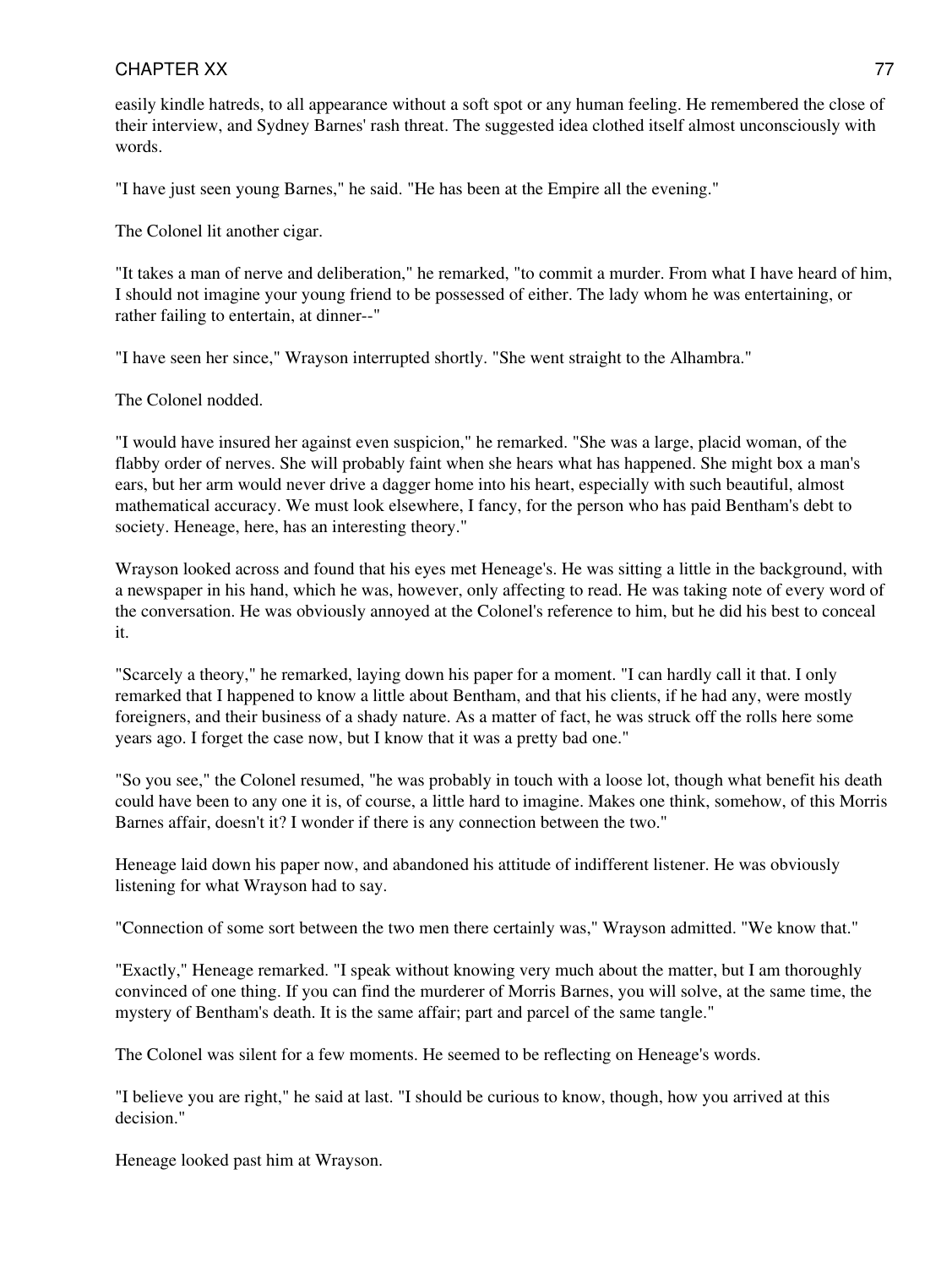"You should ask Wrayson," he said.

But Wrayson had risen, and was sauntering towards the door.

"I'm off," he remarked, looking backwards and nodding his farewells. "If I stay here any longer, I shall have nightmare. Time you fellows were in bed, too. How's the Malleni fund, Colonel?"

The Colonel's face relaxed. A smile of genuine pleasure lit up his features.

"Going strong," he declared triumphantly. "We shall ship him off for Italy next week with a very tidy little cheque in his pocket. Dear old Dobson gave us ten pounds, and the concert fund is turning out well."

Wrayson lit a cigarette and looked back from the open door.

"You're more at home with philanthropy than horrors, Colonel," he remarked. "Good night, everybody!"

## **CHAPTER XXI**

#### THE FLIGHT OF LOUISE

The Baroness was looking her best, and knew it. She had slept well the night before, and her eyes were soft and clear. Her maid had been unusually successful with her hair, and her hat, which had arrived only that morning from Paris, was quite the smartest in the room. She was at her favourite restaurant, and her solitary companion was a good-looking man, added to which the caviar was delightfully fresh, and the toast crisp and thin. Consequently the Baroness was in a particularly good temper.

"I really do wish, my dear friend," she said, smiling across at him, "that I could do what you ask. But it is not so simple, not so simple as you think. You say, 'Give me the address of your friend,' You ask me nicely, and I like you well enough to be glad to do it. But Louise she say to me, 'Give no one my address! Let no one know where I am gone.'"

"I'm sure she didn't mean that to apply to me," Wrayson pleaded.

"Ah! but she even mentioned your name," the Baroness declared. "I say to her, 'Not even Mr. Wrayson?' and she answered, 'No! No! No!'"

"And you promised?" he asked.

"Why, yes! What else could I do?" she replied. "I say to her, 'You are a very foolish girl, Louise. After you have gone you will be sorry. Mr. Wrayson will be angry with you, and I shall make myself very, very agreeable to him, and who knows but he will forget all about you?' But Louise she only shake her head. She knows her own countrymen too well. They are so terribly insularly constant."

"Is that such a very bad quality, Baroness?"

"Ah! I find it so," she admitted. "I do not like the man who can think of only one thing, only one woman at a time. He is so dull, he has no imagination. If he has only one sweetheart, how can he know anything about us? for in a hundred different women there are no two alike."

"That is all very well," Wrayson answered, smiling; "but, you see, if a man cares very much for one particular woman, he hasn't the least curiosity about the rest of her sex."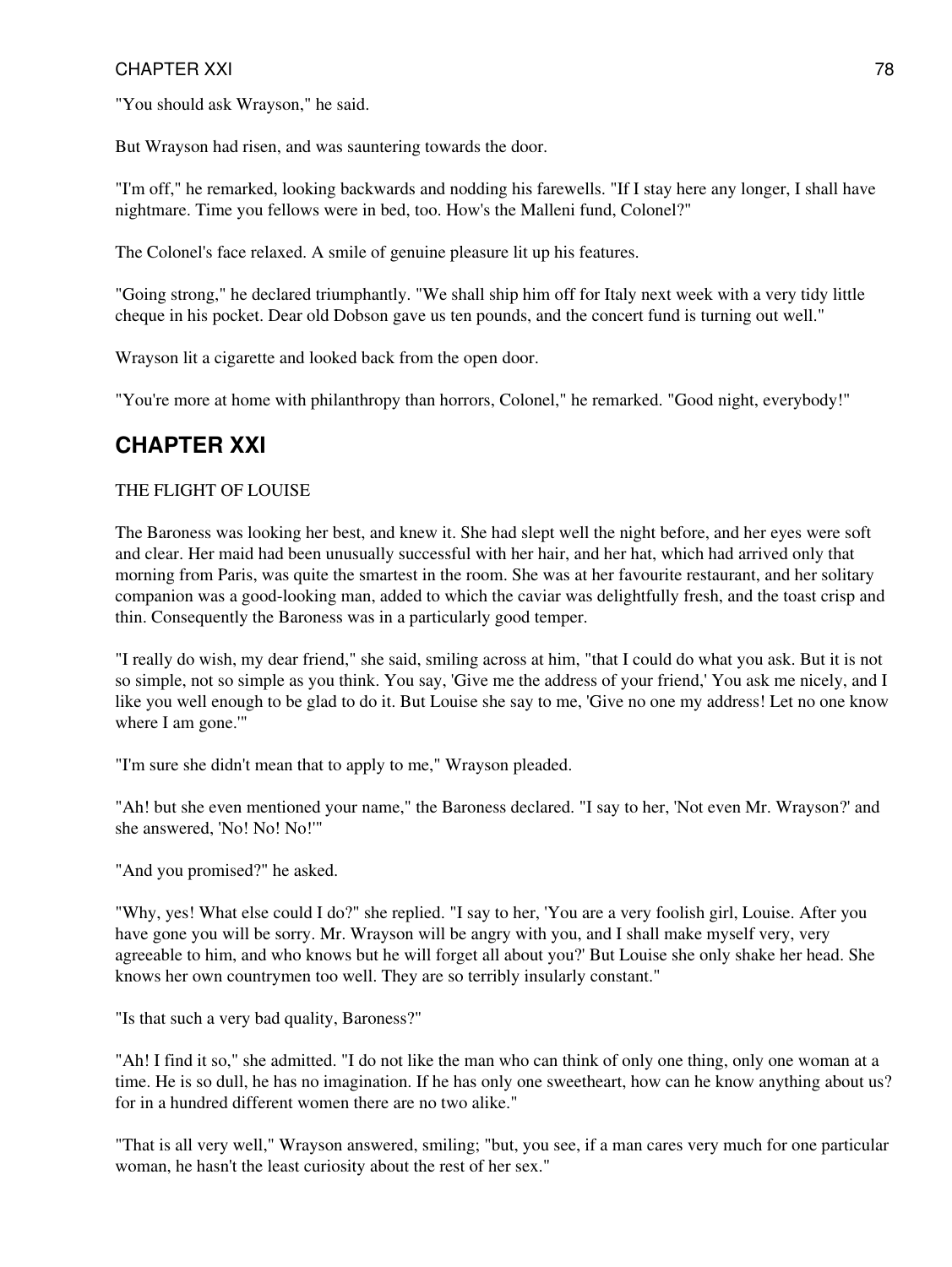She sighed gently, and her eyes flashed her regrets. Very blue eyes they were to-day, almost as blue as the turquoises about her throat.

"They say," she murmured, "that some Englishmen are like that. It is so much a pity--when they are nice!"

"I suppose," he suggested, "that yours is the Continental point of view."

She was silent until the waiter, who was filling her glass with white wine, had departed. Then she leaned over towards him. Her forehead was a little wrinkled, her eyebrows raised. She had the half-plaintive air of a child who is complaining of being unjustly whipped.

"Yes! I think it is," she answered. "The lover, as I know him, is one who could not be unkind to a woman. In his heart he is faithful, perhaps, to one, but for her sake the whole world of beautiful women are objects of interest to him. He will flirt with them when they will. He is always their admirer. In the background there may always be what you call the preference, but that is his secret."

Wrayson smiled across the table.

"This is a very dangerous doctrine, Baroness!" he declared.

"Dangerous?" she murmured.

"For us! Remember that we are a susceptible race."

She flung out her hands and shook her head. Susceptible! She denied it vehemently.

"It is on the contrary," she declared. "You do not lose your heads or your hearts very easily, you Englishmen."

"You do not know us," he protested.

"I know *you*," she answered. "For myself, I admit it. When I am with a man who is nice, I try that I may make him, just a little, no more, but just a little in love with me. It makes things more amusing. It is better for him, and we are not bored. But with you, mon ami, I\_ know very well that I waste my time. And so, I ask you instead this question. Tell me why you have invited me to take luncheon with you."

She flashed her question across at him carelessly enough, but he felt that she expected an answer, and that she was not to be deceived.

"I wanted Miss Fitzmaurice's address," he said.

"Naturally. But what else?"

He sighed.

"I want to know more than you will tell me, I am afraid," he said. "I want to know why you and Miss Fitzmaurice are living together in London and leading such an unusual life, and how in Heaven's name you became concerned in the affairs of Morris Barnes."

"Ah!" she said. "You want to know that? So!"

"I do," he admitted.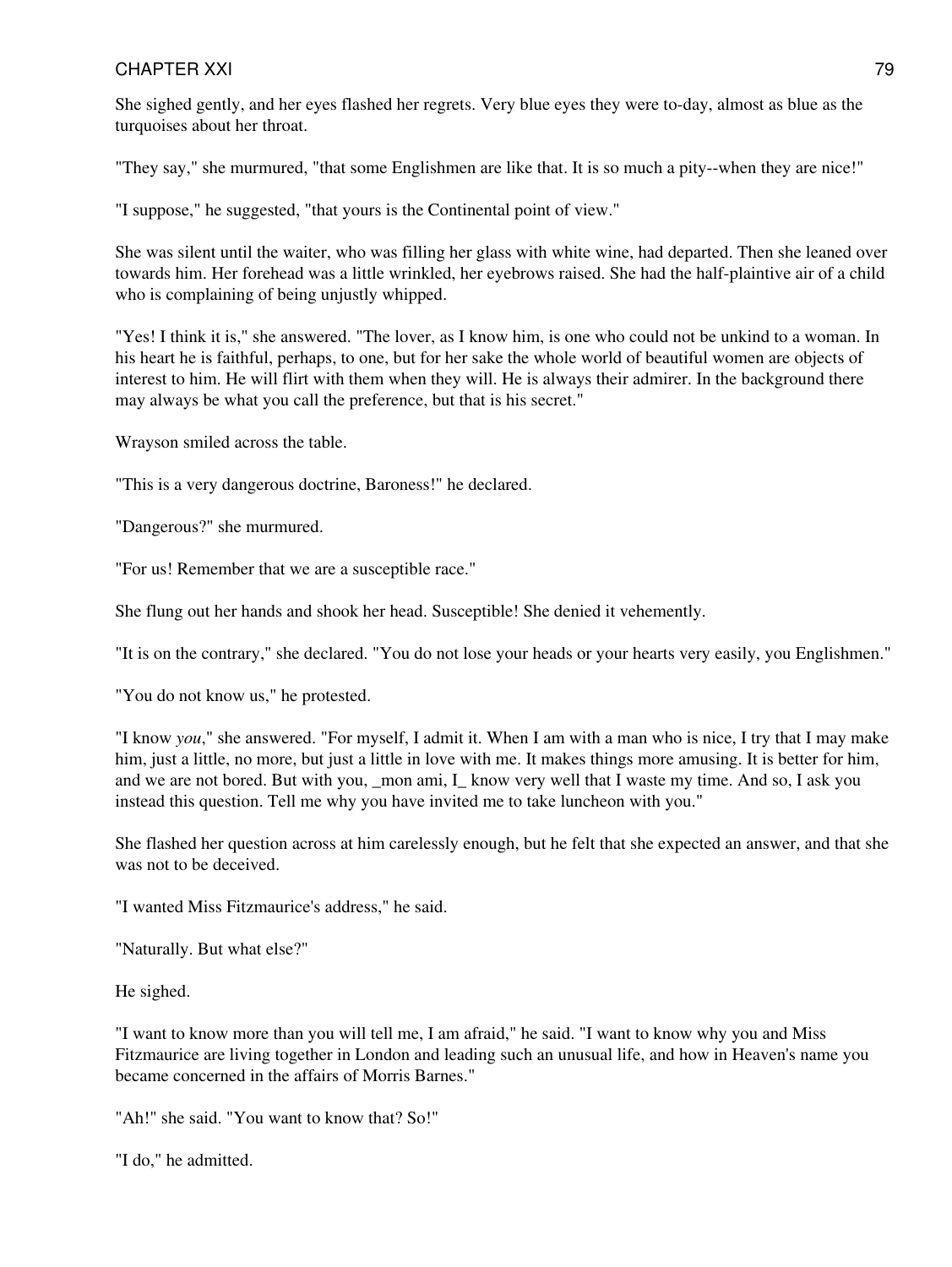"And yet," she remarked, "even for that it was not worth while to make love to me! You ask so much, my friend, and you give so little."

"If you--" he began, a little awkwardly.

Her light laugh stopped him.

"Ah, no! my friend, you must not be foolish," she said. "I will tell you what I can for nothing, and that, I am afraid, is very little more than nothing. But as for offering me a bribe, you must not think of that. It would not be comme-il-faut; not at all *gentil*."

"Tell me what you can, then," he begged.

She shrugged her shoulders.

"It is so little," she declared; "only this. We are not adventuresses, Louise and I. We are living together because we were schoolfellows, and because we are both anxious to succeed in a certain undertaking to which, for different reasons, we have pledged ourselves. To succeed we needed some papers which had come into the hands of Mr. Morris Barnes. That is why I am civil to that little--what you call bounder, his brother."

"It sounds reasonable enough, this," Wrayson said; "but what about the murder of Morris Baines, on the very night, you know, when Louise was there?"

"It is all a very simple matter," the Baroness answered, quietly, "but yet it is a matter where the death of a few such men would count for nothing. A few ages ago it would not have been a matter of a dozen Morris Barnes, no, nor a thousand! Diplomacy is just as cruel, and just as ruthless, as the battlefield, only it works, down there--underground!"

"It is a political matter, then?" Wrayson asked swiftly.

The Baroness smiled. She took a cigarette from her little gold case and lit it.

"Ah!" she exclaimed, "you must not try to, what you say, pump me! You can call it what you will. Only to Louise, as to me, it is very much a personal affair. Shall we talk now, for a little, of other things?"

Wrayson sighed.

"I may not know, then," he begged, "where Louise has gone, or why?"

"It would not be her wish," the Baroness answered, "that I should tell you."

"Very well," Wrayson said, "I will ask you no more questions. Only this. I have told you of this man Bentham."

The Baroness inclined her head. He had told her nothing that was news to her.

"Was he on your side, or opposed to you?"

"You are puzzling me," the Baroness confessed.

"Already," Wrayson explained, "I know as much of the affair as this. Morris Barnes was in possession of something, I do not know whether it was documents, or what possible material shape it had, but it brought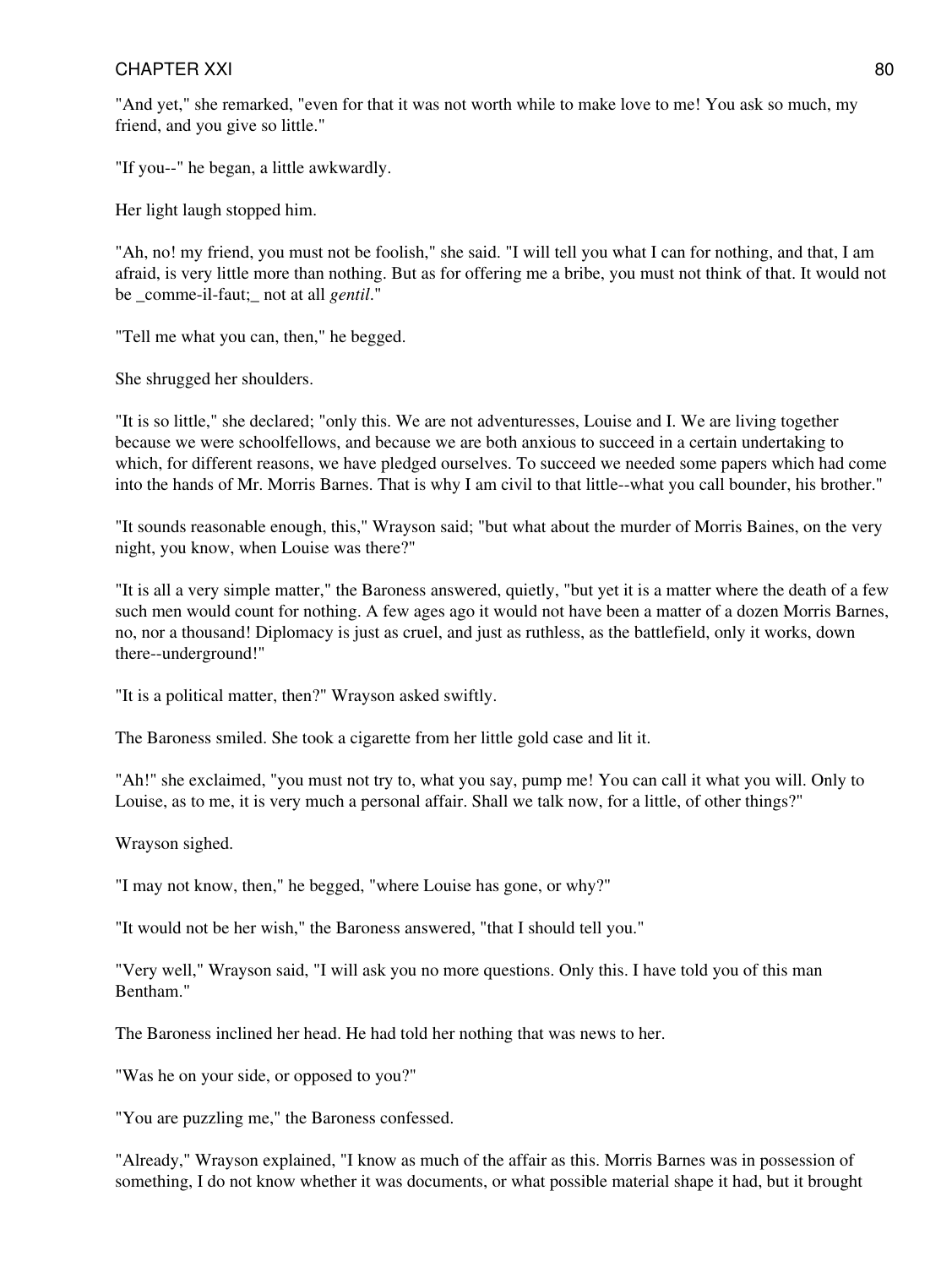him in a considerable income, and both you and some others were endeavouring to obtain possession of it. So far, I believe that neither of you have succeeded. Morris Barnes has been murdered in vain; Bentham the lawyer, who telephoned to me on the night of his death, has shared his fate. To whose account do these two murders go, yours or the others'?"

"I cannot answer that question, Mr. Wrayson," the Baroness said.

"Do you know," Wrayson demanded, dropping his voice a little, "that, but for my moral, if not actual perjury, Louise herself would have been charged with the murder of Morris Barnes?"

"She had a narrow escape," the Baroness admitted.

"She had a narrow escape," Wrayson declared, "but the unfortunate part of the affair is, that she is not even now safe!"

The Baroness looked at him curiously. She was in the act of drawing on her gloves, but her fingers suddenly became rigid.

"What do you mean?" she asked.

"I mean," Wrayson said, "that another person saw her come out of the flats that night. It was a friend of mine, who kept silence at first because he believed that it was a private assignation of my own. Since then events have occurred to make him think differently. He has gone over to the other side. He is spending his time with young Sydney Barnes, and he has set himself to discover the mystery of Morris Barnes' murder. He has even gone so far as to give me warning that I should be better out of England."

"Who is this person?" the Baroness asked calmly.

"His name is Stephen Heneage, and he is a member of my club, the club to which Louise's father also belongs," Wrayson replied.

The Baroness suddenly dropped her veil, but not before Wrayson had seen a sudden change in her face. He remembered suddenly that Heneage was no stranger to her, he remembered the embarrassment of their meeting at the Alhambra.

"You know him, of course," he repeated. "Heneage is not a man to be trifled with. He has had experience in affairs of this sort, he is no ordinary amateur detective."

"Yes! I know Mr. Stephen Heneage," the Baroness said. "Tell me, does Louise know?"

Wrayson shook his head.

"I have had no opportunity of telling her," he answered. "I might not have thought so seriously of it, but this morning I received a note from Heneage."

"Yes! What did he say?"

"It was only a line or two," Wrayson answered. "He reminded me of his previous warning to me to leave England for a time, and he underlined it. Louise ought to know. I want to tell her!"

"I am glad you did not tell me this before," the Baroness said, as they left the room together, "or it would have spoiled my luncheon. I do not like your friend, Mr. Heneage!"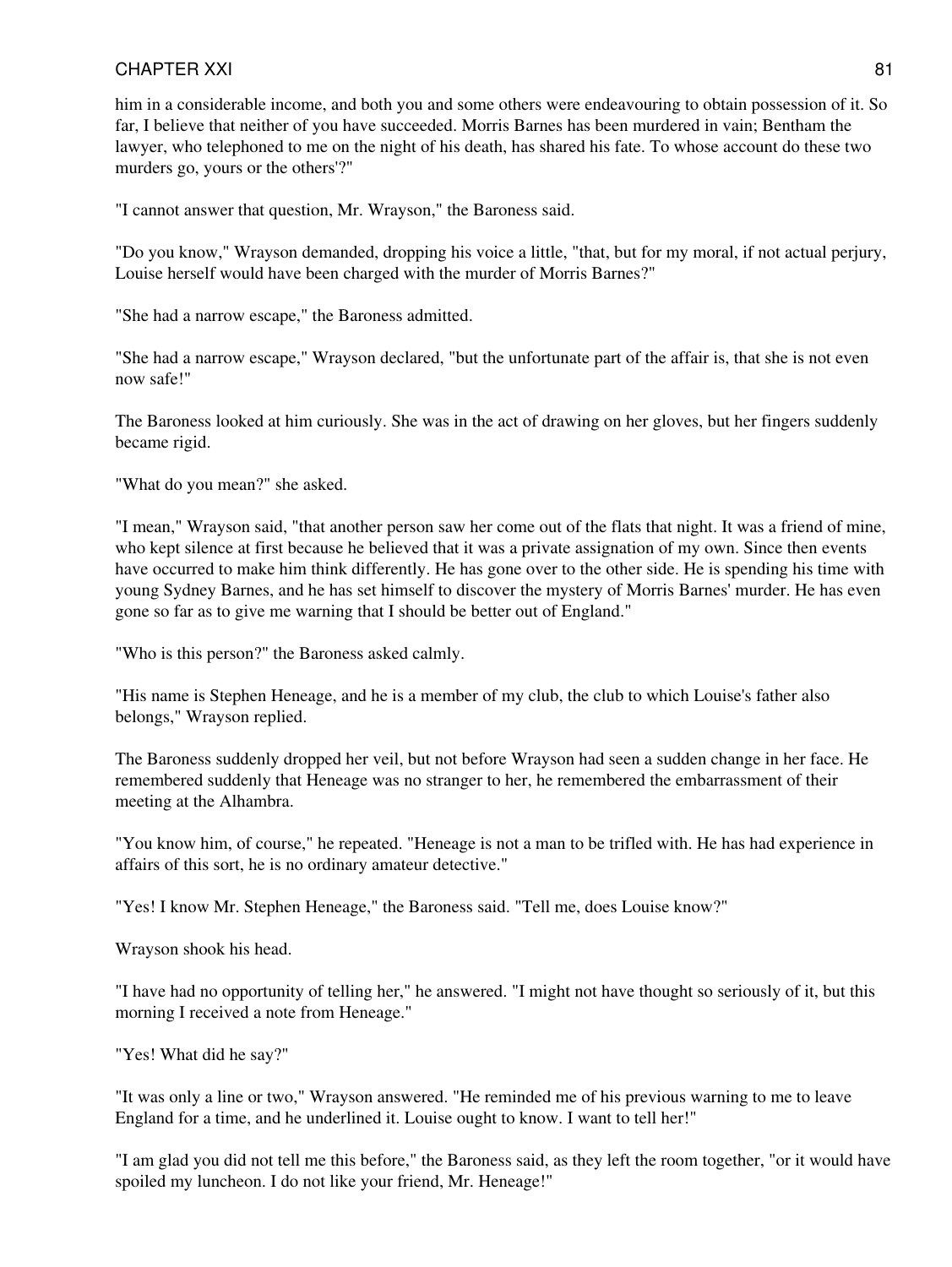"You will give me Louise's address?" he asked. "Some one must see her."

"I will send it you," the Baroness promised, "before the day is out."

## **CHAPTER XXII**

#### THE CHATEAU OF ETARPE

"One would scarcely believe," Wrayson remarked, leaning back in his chair and drawing in a long deep breath, "that we are within three miles of one of the noisiest and most bustling of French watering places."

"It is incredible," his companion admitted.

They were seated in a garden behind the old inn of the \_Lion d'Or\_, in the village of St. Etarpe. Before them was a round table, on whose spotless white cloth still remained dishes of fruit and a bottle of wine--not the *vin ordinaire* which had been served with their repast, but something which Wrayson had ordered specially, and which the landlord himself, all smiles and bows, had uncorked and placed before them. Wrayson produced his cigarette case.

"How did you hear of this place?" he asked, watching the smoke curl upwards into the breathless air. "I fancy that you and I are the only guests here."

Wrayson's companion, tall, broad-shouldered, and heavily bearded, was busy filling a pipe from a pouch by his side. His features were unmistakably Saxon, and his cheeks were tanned, as though by much exposure to all sorts of weathers. He was still apparently on the right side of middle age, but his manners were grave, almost reserved.

"I was in the neighbourhood many years ago," he answered. "I had a fancy to revisit the place. And you?"

"I discovered it entirely by accident," Wrayson admitted. "I walked out from Chourville this morning, stayed here for some luncheon, and was so delighted that I took a room and went straight back for my bag. There isn't an emperor in Europe who has so beautiful a dining-room as this!"

Together they looked across the valley, a wonderful panorama of vine-clad slopes and meadows, starred with many-coloured wild flowers, through which the river wound its way, now hidden, now visible, a thin line of gleaming quicksilver. Tall poplars fringed its banks, and there were white cottages and farmhouses, mostly built in the shelter of the vine-covered cliffs. To the left a rolling mass of woods was pierced by one long green avenue, at the summit of which stretched the grey front and towers of the Chateau de St. Etarpe. Wrayson looked long at the fertile and beautiful country, which seemed to fade so softly away in the horizon; but he looked longest at the chateau amongst the woods.

"I wonder who lives there," he remarked. "I meant to have asked the waiter."

"I can tell you," the stranger said. "The chateau belongs to the Baroness de Sturm."

"A Frenchwoman?" Wrayson asked.

"Half French, half Belgian. She has estates in both countries, I believe," his companion answered. "As a matter of fact, I believe that this chateau is hers in her own right as a daughter of the Etarpes. She married a Belgian nobleman."

"You seem well acquainted with the neighbourhood," Wrayson remarked.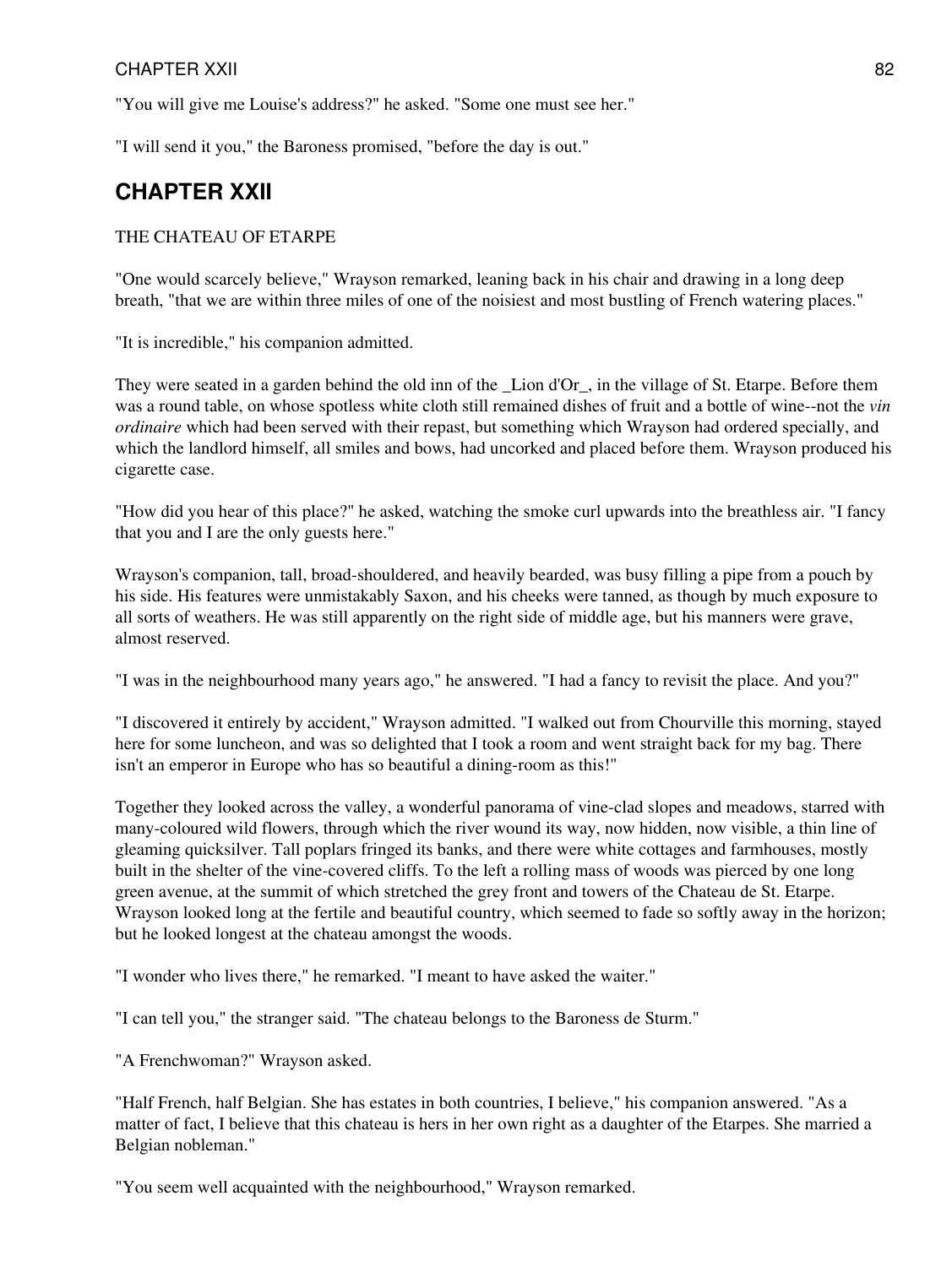"I have been here before," was the somewhat short answer.

Wrayson produced his card-case.

"As we seem likely to see something of one another during the next few days, *nolens volens*," he remarked, "may I introduce myself? My name is Wrayson, Herbert Wrayson, and I come from London."

The stranger took the card a little doubtfully.

"I am much obliged," he said. "I do not carry a card-case, but my name is Duncan."

"An Englishman, of course?" Wrayson remarked smiling.

"I am English," Mr. Duncan answered, "but I have not been in England for many years."

There was something about his manner which forbade any further questioning on Wrayson's part. The two men sat together in silence, and Wrayson, although not of a curious turn of mind, began to feel more than an ordinary interest in his companion. One thing he noticed in particular. Although, as the sun sank lower, the beauties of the landscape below increased, Duncan's eyes scarcely for a moment rested upon them. He had turned his chair a little, and he sat directly facing the chateau. The golden cornfields, the stained-glass windows of the grey church rising like a cathedral, as it were, in the midst of the daffodil-starred meadows, caught now with the flood of the dying sunlight mingled so harmoniously with their own time-mellowed richness, the increasing perfume of the flowers by which they were surrounded,--none of these things seemed for one moment to distract his attention. Steadily and fixedly he gazed up that deep green avenue, empty indeed of any moving object, and yet seemingly not empty to him. For he had the air of one who sees beyond the world of visible objects, of one who sees things dimmed to those of only natural powers. With what figures, Wrayson wondered, idly, was he peopling that empty avenue, what were the fancies which had crept out from his brain and held him spellbound? He had admitted a more or less intimate acquaintance with the place: was he, perhaps, a former lover of the Baroness, when she had been simply Amy de St. Etarpe? Wrayson forgot, for a while, his own affairs, in following out these mild speculations. The soft twilight stole down upon them; here and there little patches of grey mist came curling up the valley. A bat came flying about their heads, and Wrayson at last rose.

"I shall take a stroll." he remarked, "and turn in. Good night, if I don't see you again!"

The man named Duncan turned his head.

"Good night!" he said, mechanically.

Wrayson walked down the garden and passed through a wicket-gate into the broad white road. Setting his back to the village, he came, in a few minutes, to the great entrance gate of the chateau, hung from massive stone pillars of great age, and themselves fashioned of intricate and curiously wrought ironwork. The gates themselves were closed fast, and the smaller ones on either side, intended for pedestrians, were fastened with a padlock. Wrayson stood for a moment looking through the bars into the park. The drive ran for half a mile perfectly straight, and then, taking an abrupt bend, passed upwards into the woods, amongst which was the chateau.

"What do you want?" an abrupt voice demanded.

Wrayson looked round in surprise. A man in gamekeeper's clothes had issued from the lodge, carrying a gun.

"Good evening!" Wrayson said. "Is it permitted for the public to enter the park?"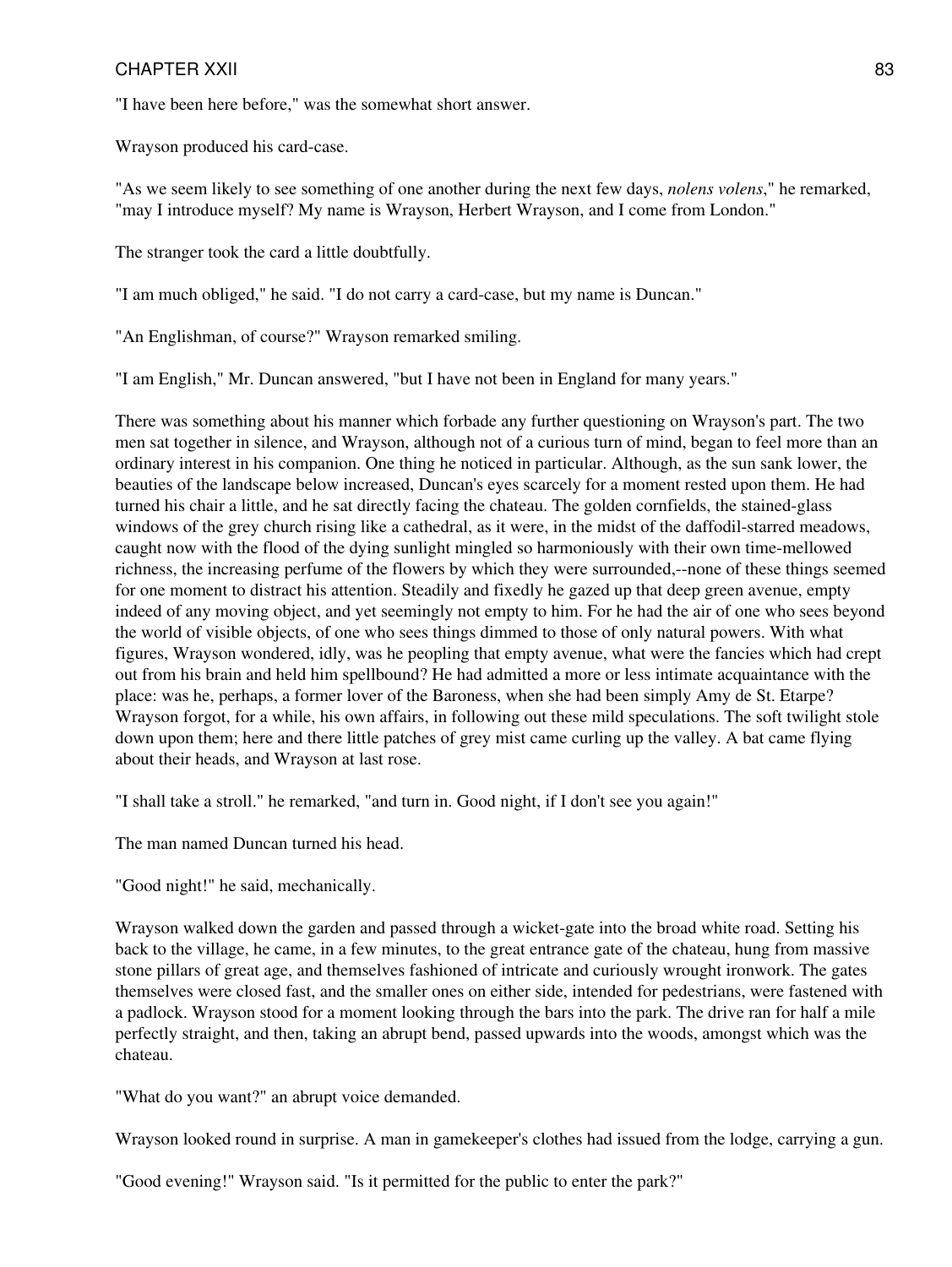"By no means," was the surly answer. "Cannot monsieur see that the gates are locked?"

"I understood from the landlord of the \_Lion d'Or\_" Wrayson said, "that the villagers were allowed the privilege of walking in the park."

The man looked at him suspiciously.

"You are not of the village," he said.

"I am staying there," Wrayson answered.

"It makes nothing. For the present, villagers and every one are forbidden to enter. There are visitors at the chateau."

Wrayson turned away.

"Very well," he said. "Good night!"

The man did not answer him. Wrayson continued to climb the hill which skirted the park. He did not turn round, but he heard the gates open, and he was convinced that he was being watched, if he was not followed. He kept on, however, until he came to some more iron gates, from which stretched the grass avenue which led straight to the gardens of the chateau. Dimly, through the gathering dusk, he caught a view of it, which was little more than an impression; silver grey and quiet with the peace which the centuries can bring, it seemed to him, with its fantastic towers, and imperfectly visible outline, like a palace of dreams rather than a dwelling house, however magnificent, of material stone and brick. An owl flew out from the trees a few yards to the left of him, and drifted slowly over his head, with much flapping of wings, and a weird, soft call, faintly answered in the distance by his mate; from far away down in the valley came the slow ringing of a single evening bell. Save for these things, a silence almost wonderful reigned. Gradually Wrayson began to feel that sense of soothed nerves, of inexpressible relief, which Nature alone dispenses--her one unequalled drug! All the agitation and turmoil of the last few months seemed to fall away from him. He felt that he had been living in a world of false proportions; that the maze of doubts and fears through which he had wandered was, after all, no part of life itself, merely a tissue of irrelevant issues, to which his distorted imagination had affixed a purely fictitious importance. What concern of his was it how Morris Barnes had lived or died? And who was Bentham that his fate should ever disturb him? The secrets of other people were theirs to keep. His own secret was more wonderful by far. Alone, from amidst the tangle of his other emotions, he felt its survival--more than its survival, its absolute conquest of all other feelings and considerations. It was truth, he knew, that men sought after in the quiet places, and it was the truth which he had found. If he could but see her coming down the avenue, coming to him across the daisy-strewn grass, beneath the shadow of the stately poplars! The very thought set his heart beating like a boy's. He felt the blood singing in his veins, the love-music swelling in his heart. He shook the gates. They, too, were padlocked. Then he listened. There was no sound of any footfall in the road. He moved a few steps higher up, and, making use of the pillars of the gate, he climbed on to the wall. It was a six-foot drop, but he came down noiselessly into a bed of moss. Once more he paused to listen. There was no sound save the burring of some night insect over his head. Stealthily, and keeping in the shadow of the trees, he began to climb the grassy avenue towards the chateau.

## **CHAPTER XXIII**

#### A PASSIONATE PILGRIM

It seemed to Wrayson, as by and by he began to make bolder and more rapid progress, that it was an actual fairy world into which he was passing with beating heart and this strange new sense of delicious excitement. As he drew nearer, the round Norman towers and immense grey front of the chateau began to take to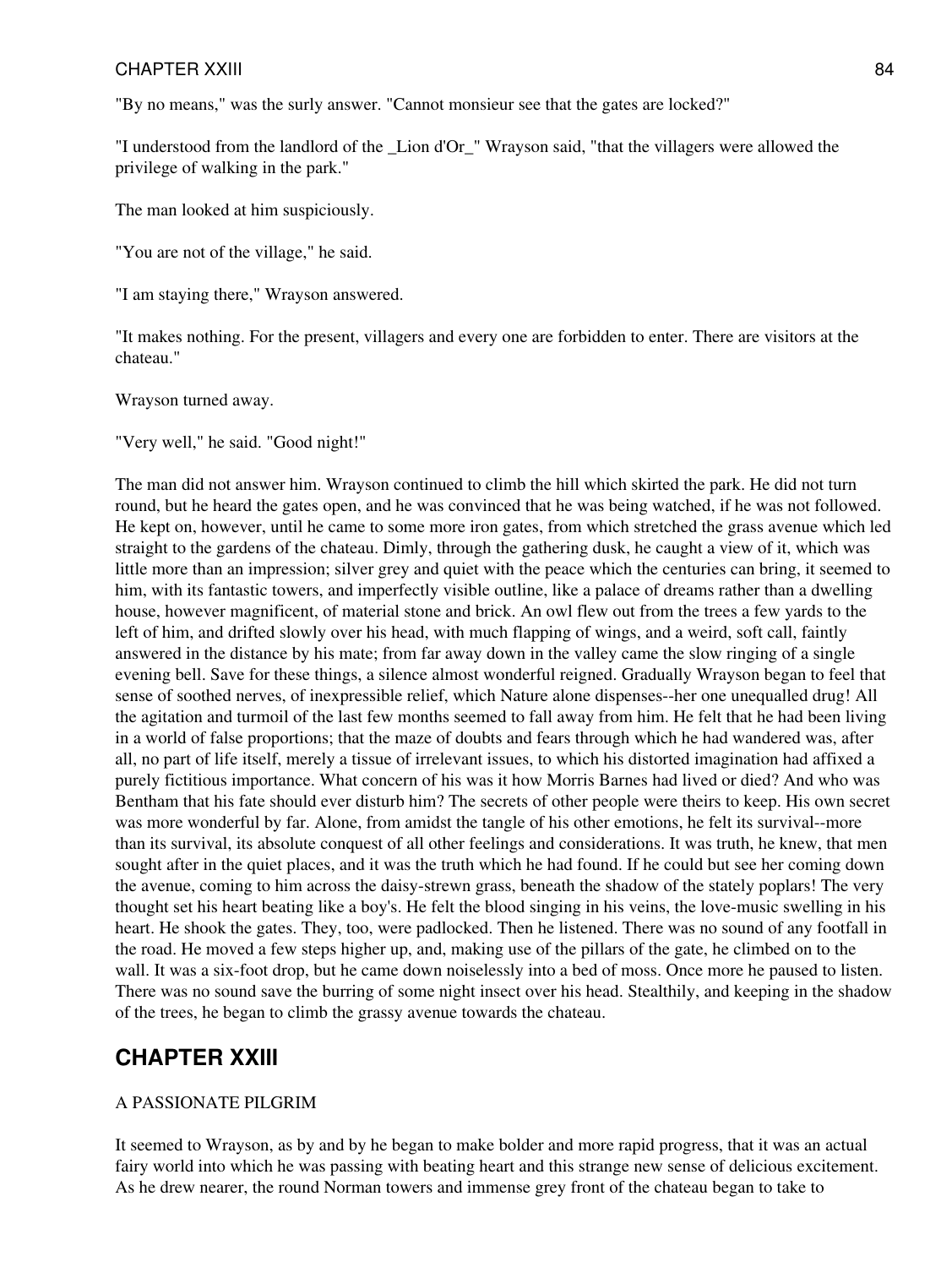themselves more definite shape. The gardens began to spread themselves out; terraced lawns, from whose flower-beds, now a blurred chaos so far as colour was concerned, waves of perfume came stealing down to him; statuary appeared, white and ghostly in the half light, and here and there startlingly lifelike; there were trimmed shrubs, and a long wall of roses trailed down from the high stone balcony. But, as yet, there was no sound or sign of human life! That was to come.

Wrayson came to a pause at last. He had passed from the shelter of the woods into a laurel walk, but further than this he could not go without being plainly visible to any one in the chateau. So he waited and watched. There were lights, he could see now, behind many of the ground floor windows of the chateau, and more than once he fancied that he could catch the sound of music. He tried to fancy in which room she was, to project his passionate will through the twilight, so that she should come to him. But the curtains remained undrawn, and the windows closed. Still Wrayson waited!

Then at last Providence intervened. Above the top of the woods, over on the other side of the chateau, came first a faint lightening in the sky, which gradually deepened into a glow. Slowly the rim of the moon crept up, and very soon the spectral twilight was at an end. The shadowy landscape became real and vivid. It was a new splendour creeping softly into the night. Wrayson moved a little further back into his shelter, and even as he did so one of the lower windows of the chateau was thrown open, and two women, followed by a man, stepped out. Their appearance was so sudden that Wrayson felt his breath almost taken away. He leaned a little forward and watched them eagerly.

The woman, who was foremost of the little group, was a stranger to him, although her features, and a somewhat peculiar headdress which she wore, seemed in a sense familiar. She was tall and dark, and she carried herself with the easy dignity of a woman of rank. Her face was thoughtful and her expression sweet; if she was not actually beautiful, she was at least a woman whom it was impossible to ignore. But Wrayson glanced at her only for a minute. It was Louise who stood by her side!--the music of her voice came floating down to him. Heavens! had he ever realized how beautiful she was? He devoured her with his eyes, he strained his nerves to hear what they were saying. He was ridiculously relieved to see that the man who stood by their side was grey-headed. He was beginning to realize what love was. Jealousy would be intolerable.

They moved about the terrace. He scarcely knew whether he hoped or feared the more that they would descend and come nearer to him. After all, it was cruelly tantalizing. He dared not disobey the Baroness, or he would have stepped boldly from his hiding-place and gone up to them. But that, by the terms of his promise, was impossible. He was to make his presence known to Louise only if he could do so secretly. He was not to accost her in the presence of any other person. It might be days or weeks before the opportunity came--or it might--it might be minutes! For, almost without warning, she was alone. The others had left her, with farewells, if any, of the briefest. She came forward to the grey stone parapet, and, with her head resting upon her hand, looked out towards the woods.

His heart began to beat faster--his brain was confused. Was there any chance that she would descend into the gardens--dare he make a signal to her? Her head and shoulders were bare, and a slight breeze had sprung up during the last few minutes. Perhaps she would feel the cold and go in! Perhaps--

He watched her breathlessly. She had abandoned her thoughtful attitude and was standing upright, looking around her. She looked once at the window. She was apparently undecided whether to go in or not. Wrayson prayed then, if he had never prayed before. He didn't know to whom! He was simply conscious of an intense desire, which seemed somehow formulated into an appeal. Before he was fully conscious of it, she was coming down the steps. She stood on the edge of the lawn for a moment, as though considering; then, carefully raising her skirts in both hands, she picked her way amongst the flower-beds, coming almost directly towards him. Glancing round, he saw her objective--a rustic seat under a dark cedar tree, and he saw, too, that she must pass within a few feet of where he stood. She walked as one dreaming, or whose thoughts are far distant, her head thrown back, her eyes half closed. The awakening, when it came, was sudden enough.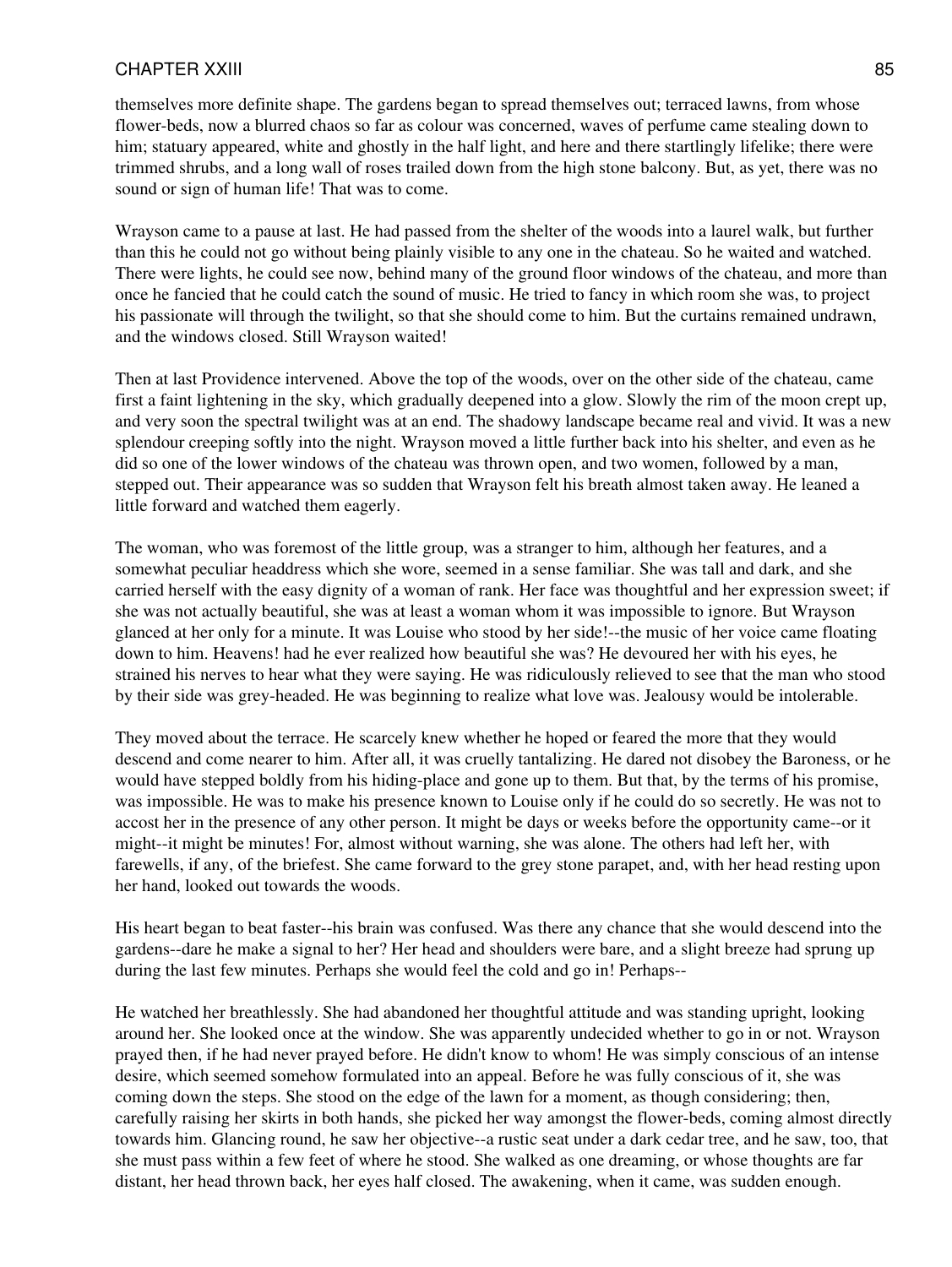"Louise," he called to her softly, "Louise!"

She dropped her skirts. For a moment he feared that she was going to cry out.

"Who is that?" she asked sharply.

"It is I, Herbert Wrayson," he answered. "Don't be afraid. Shall I come out to you, or will you come down the laurel path?"

"You!" she murmured. "You!"

He saw the light in her face, and his voice was hoarse with passion.

"Come," he cried, "or I must fetch you! Louise! Sweetheart!"

She came towards him a little timidly, her eyebrows arched, a divine smile playing about her lips. She stood at the entrance to the laurel grove and peered a little forward.

"Where are you?" she asked. "Is it really you? I think that I am a little afraid! Oh!"

He took her into his arms with a little laugh of happiness. Time and life itself stood still. Her feeble remonstrances were swept away in the tide of his passion. His lips hung burning against hers.

"My sweetheart!" he murmured. "Thank God you came!"...

She disengaged herself presently. A clock from the stables was striking. She counted the hours.

"Eleven o'clock!" she exclaimed. "Herbert, how long have I been here?"

"Don't ask me that," he answered. "Only tell me how long you are going to stay."

"Not another minute, really," she declared. "They will be sending out search parties for me directly. And--Herbert--how did you get here?" she demanded anxiously.

"I climbed over the wall," he answered cheerfully. "There didn't seem to be any other way."

She seemed almost incredulous.

"Didn't you see any watchmen?" she asked.

"There was one at the gates," he answered. "I fancied he followed me up the road, but I gave him the slip all right."

"Be careful how you go back," she begged. "This place is supposed to be closely watched."

"Watched! Why?" he asked. "Are you afraid of robbers?"

"How much did the Baroness tell you?" she asked.

"Nothing, except that I should find you here," he declared. "She made me promise that I would wait for an opportunity of seeing you alone."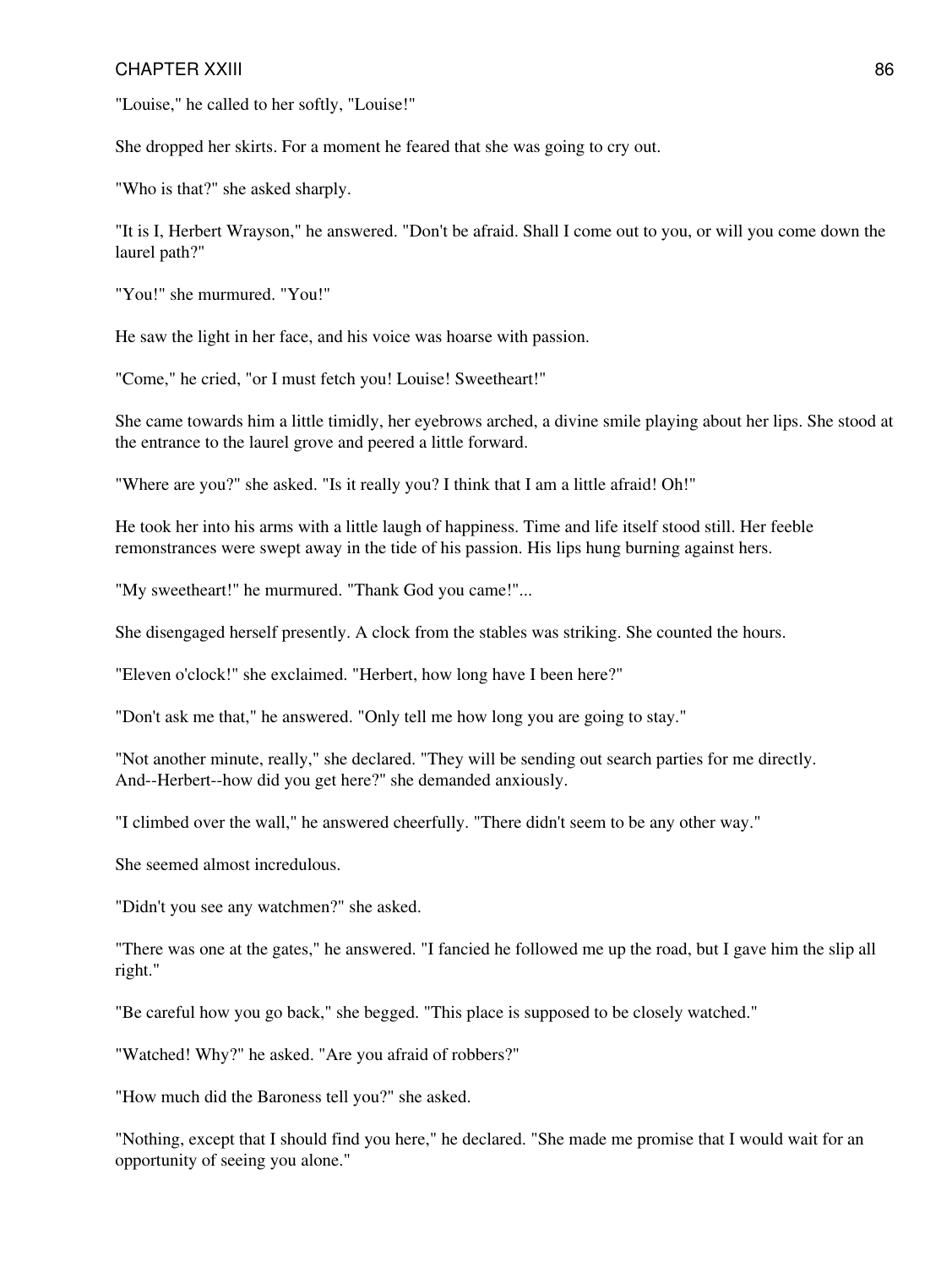"And why," she asked, "have you come?"

He took her into his arms again.

"I have learnt what love is," he murmured, "and I have forgotten the other things."

"That is all very well," she laughed, smoothing out her hair; "but the other things may be very important to me."

"A man named Stephen Heneage has taken up this Barnes affair," he answered. "He saw you leave the flats that night, and he is likely, if he thinks that it might lead to anything, to give the whole show away. He warned me to get away from England and--but you want the truth, don't you? All these are excuses! I came because I wanted you!--because I couldn't live without you, Louise! Couldn't we steal away somewhere and never go back? Why need we? We could go to Paris to-morrow, catch the Orient express the next day--I know a dozen hiding-places where we should be safe enough. We will make our own world and our own life--and forget!"

"Forget!" She drew a little away from him. Her tone chilled him. "Herbert," she said, "whatever happens, I must go now--this moment. Where are you stopping?"

"The Lion d'Or, " he answered, "down in the village."

"I will send a note in the morning," she said eagerly. "Only you must go now, dear. Some one will be out to look for me, and I cannot think--I must have a little time to decide. Be very careful as you go back. If you are stopped, be sure and make them understand that you are an Englishman. Good night!"

He kissed her passionately. She yielded to his embrace, but almost immediately drew herself away. He clutched at her hand, but she eluded him. With swift footsteps she crossed the lawn. Just as she reached the terrace, the windows opened once more and some one called her name.

"I am coming in now," he heard her answer. "It has been such a wonderful night!"

## **CHAPTER XXIV**

## AN INVITATION TO DINNER

The landlord of the Lion d'Or, who had appeared for a moment to chat with his guests while they took their morning coffee, pointed downwards into the valley, where little clouds of mist hung over the lowlands.

"The *messieurs* will find themselves hot to-day," he remarked. "Here, only, there will be a breeze. Eleven hundred feet up, and only three miles from the sea! It is wonderful, eh?"

Wrayson pointed across towards the chateau, whose towers rose from the bosom of the cool green woods.

"There, also," he said, "it will be very pleasant. The chateau is as high as we are, is it not so?"

The landlord shrugged his shoulders.

"There is little difference," he admitted, "and in the woods there is always shade. But who may go there? Never was an estate kept so zealously private, and, does monsieur know? Since yesterday a new order has been issued. The villagers were forbidden even their ancient rights of walking across the park! The head forester has posted a notice in the village."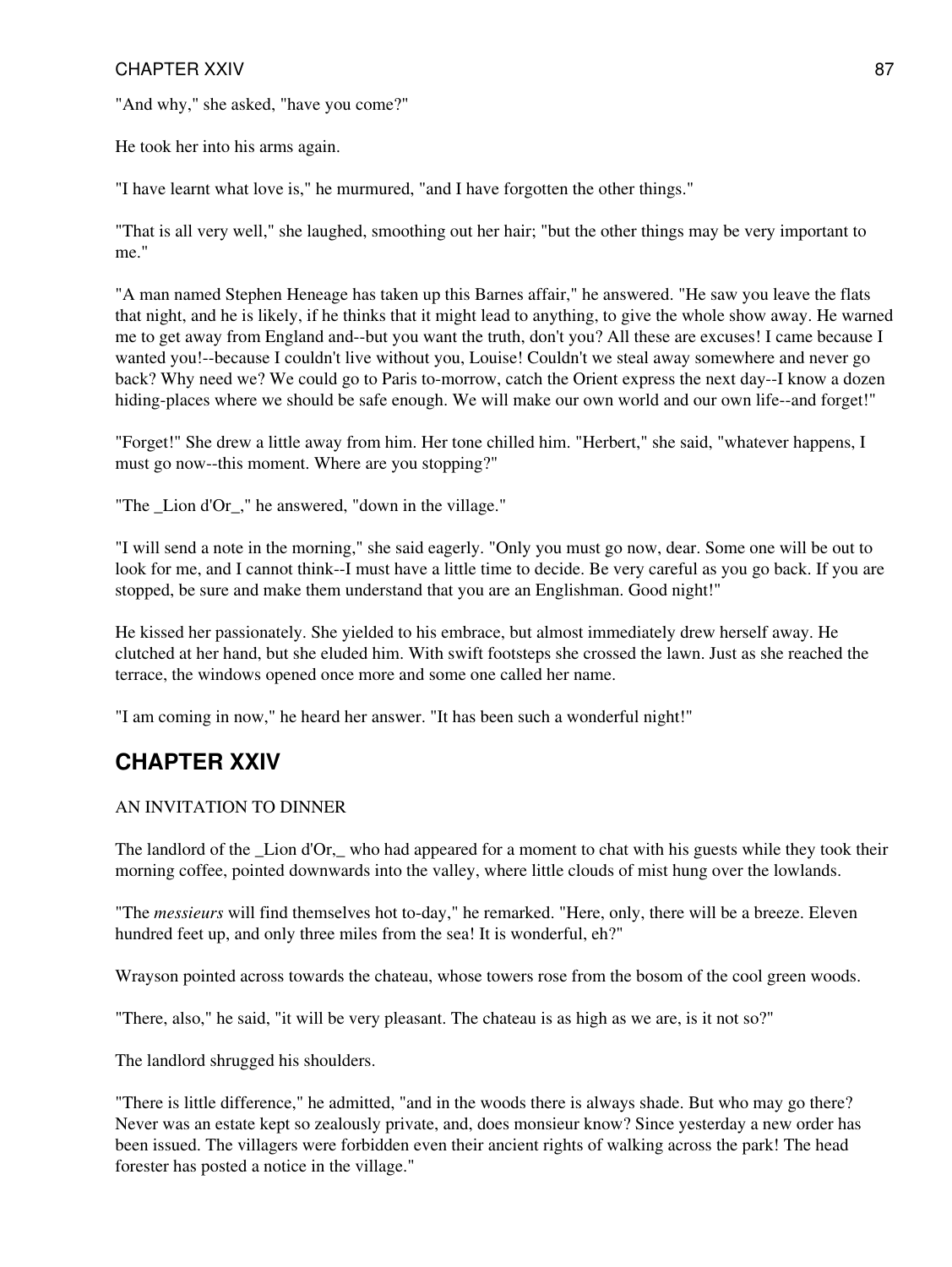"I have heard something of it," Wrayson admitted. "Has any reason been given. Are the family in residence there?"

The landlord shook his head.

"Madame la Baronne was never so exacting," he replied. "One hears that she has lent the chateau to friends. Two ladies are there, and one gentleman. It is all."

"Do you know who they are?" Wrayson asked.

The landlord assumed an air of mystery.

"One," he said, "is a young English lady. The other--well, they call her Madame de Melbain."

"What?"

The exclamation came like a pistol-shot from Wrayson's fellow-guest at the inn, who, up to now, had taken no part in the conversation. He had turned suddenly round, and was facing the startled landlord.

"Madame de Melbain," he repeated. "Monsieur, perhaps, knows the lady?"

There was a moment's silence. Then the man who had called himself Duncan looked away, frowning.

"No!" he said, "I do not know her. The name is familiar, but there is no lady of my acquaintance bearing it at present."

The landlord looked a little disappointed.

"Ah!" he remarked, "I had hoped that monsieur would have been able to give us a little information. There are many people in the village who would like to know who this Madame de Melbain is, for it is since her coming that all has been different. The park has been closed, the peasants and farmers have received orders forbidding them to accept boarders at present, and I myself am asked--for a consideration, I admit--to receive no further guests. Naturally, we ask ourselves, monsieur, what does it mean? One does not wish to gossip, but there is much here to wonder at!"

"What is she like, this Madame de Melbain?" Duncan asked.

"No one has seen her, monsieur," the landlord answered. "She arrived in a close carriage, since when she has not passed the lodge gates. She has her own servants who wait upon her. Without doubt she is a person of some importance! Possibly, though, she is eccentric. They say that every entrance to the chateau is guarded, and that a cordon of men are always watching."

Wrayson laughed.

"A little exaggeration, my friend, there, eh?"

The landlord shrugged his shoulders.

"One cannot tell," he declared. "This, at least, is singular," he continued, bending forward confidentially. "Since the arrival of these two ladies several strangers have been observed about the place, some of whom have endeavoured to procure lodgings. They spoke French, but they were not Frenchmen or Englishmen. True, this may be a coincidence, but one can never tell. Monsieur has any further commands?"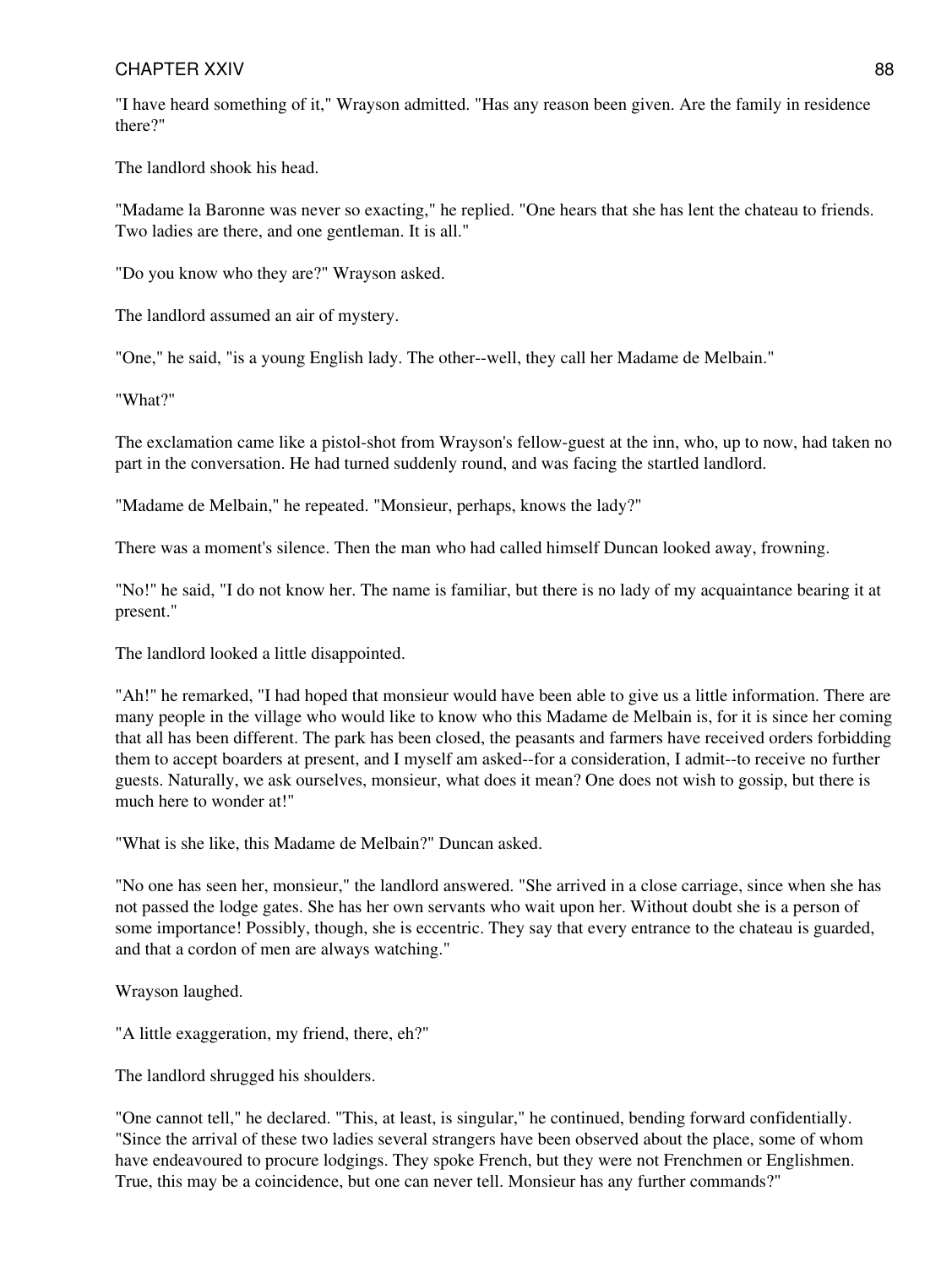Monsieur had none, and the landlord withdrew, smiling and bowing.

Duncan leaned across the table.

"My French," he said deliberately, "is rotten. I couldn't understand half of what that fellow said. Do you mind repeating it to me?"

Wrayson did so, and his companion listened moodily. When he had finished, Duncan was gazing steadfastly over towards the chateau, and knocking the ashes from his pipe.

"Sounds a little feudal, doesn't it?" he remarked, drawing his pouch from his pocket. "However, I don't suppose it is any concern of yours or of mine."

Wrayson made no direct answer. He was fully conscious that his companion was watching him closely, and he affected to be deeply interested in the selection of a cigarette.

"No!" he said at last; "it is no concern of ours, of course. And yet one cannot help feeling a little interested. I noticed myself that the lodge gates of the chateau were rather strictly guarded."

"Very likely," the other answered. "Women of fashion who suffer from nerves take strange fancies nowadays. This Madame de Melbain is probably one of these."

Wrayson nodded.

"Very likely," he admitted. "What are you going to do with yourself all day?"

"Loaf! I am going to lie down in the fields there amongst the wild flowers, in the shade of the woods," Duncan answered; "that is, if one may take so great a liberty with the woods of madame! This sort of country rather fascinates me," he added thoughtfully. "I have lived so long in a land where the vegetation is a jungle and the flowers are exotics. There is a species of exaggeration about it all. I find this restful."

"Africa?" Wrayson asked.

The other nodded silently. He did not seem inclined to continue the conversation.

"You are the second man I have met lately who has come home from Africa," Wrayson remarked, "and you represent the opposite poles of life."

"It is very possible," Duncan admitted. "We are a polyglot lot who come from there."

"You were in the war, of course?" Wrayson asked.

"I was in the war," Duncan answered, "almost to the finish. Afterwards I went into Rhodesia, and incidentally made money. That's all I have to say about Africa. I hate the country, and I don't want to talk about it. See you later, I suppose."

He rose from his chair and stretched himself. Across the lawn the landlord came hurrying, his face perturbed and uneasy. His bow to Wrayson was subtly different. Here was perhaps an aristocrat under an assumed name, a person to be, without doubt, conciliated.

"Monsieur," he announced, with a little flourish of the white serviette which, from habit, he was carrying, "there is outside a young lady from the chateau who is inquiring for you."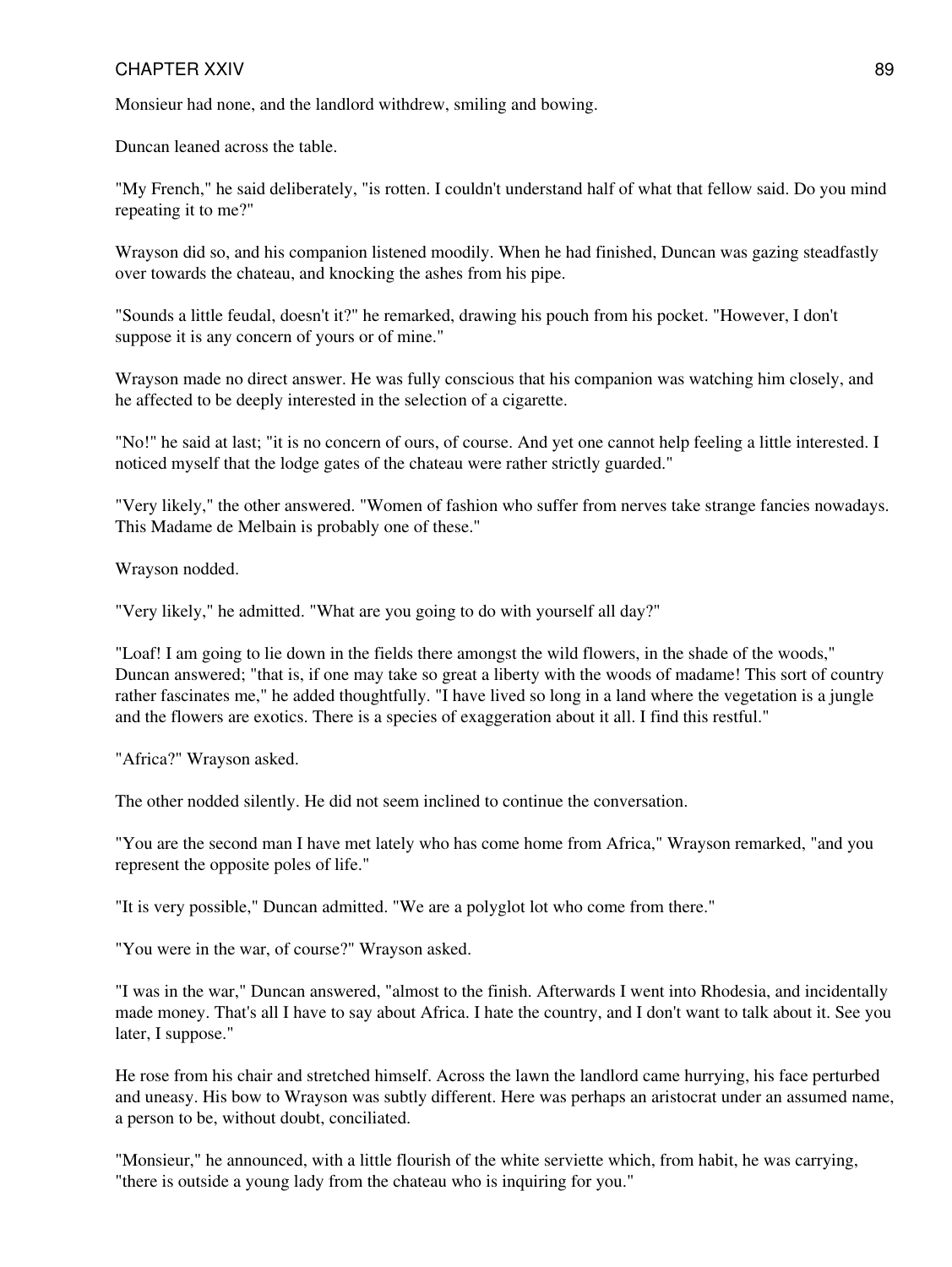"Which way?" Wrayson demanded anxiously.

"Monsieur will be pleased to follow me," the landlord answered.

Louise was alone in a victoria, drawn up before the front door of the inn. Wrayson saw at once that something had happened to disturb her. Even under her white veil he knew that she was pale, and that there were rings under her eyes. She leaned towards him and held out her hand in conventional manner for the benefit of the landlord, who lingered upon the steps.

"Come round to the other side of the carriage, Herbert," she said. "I have something to say to you. The coachman does not understand English. I have tried him."

Wrayson crossed behind the carriage and stood by her side.

"Herbert," she asked, anxiously, "will you do something for me, something I want you to do very much?"

"If I can," he answered simply.

"You can do this," she declared. "It is very easy. I want you to leave this place this morning, go away, anywhere! You can go back to London, or you can travel. Only start this morning."

"Willingly," he answered, "on one condition."

"What is it?" she asked quickly.

"That you go with me," he declared.

She shook her head impatiently.

"You know that is not what I mean," she said reproachfully. "I was mad last night. You took me by surprise and I forgot everything. I was awake all night. This morning I can see things clearly. Nothing--of that sort--is possible between you and me. So I want you to go away!"

He shook his head, gently but firmly.

"It isn't possible, Louise," he said. "You mustn't ask me to do anything of that sort after last night. It's too late you see, dear. You belong to me now. Nothing can alter that."

"It is not too late," she answered passionately. "Last night was just an hour of madness. I shall cut it out of my life. You must cut it out of yours."

He leaned over till his head nearly touched hers, and under the holland dust-sheet which covered her knees he gripped her hand.

"I will not," he answered. "I will not go away. You belong to me, and I will have you!"

She looked at him for a moment without speech. Wrayson's features, more distinguished in a general way by delicacy than strength, had assumed a curiously set and dogged appearance. His eyes met hers kindly but mercilessly. He looked like a man who has spoken his last word.

"Herbert," she murmured, "there are things which you do not know and which I cannot tell you, but they stand between us! They must stand between us forever!"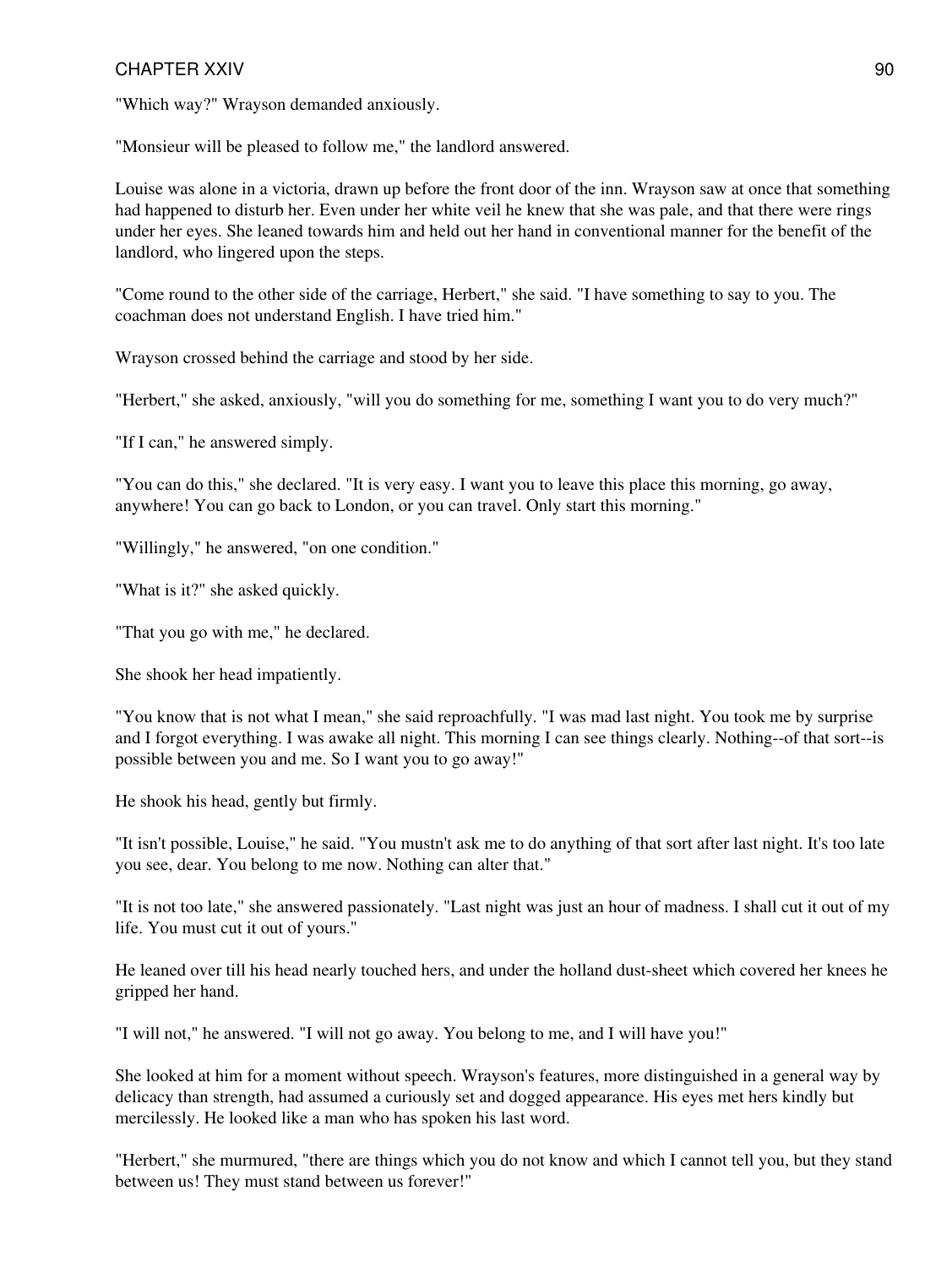"Of that," he said, "I mean to be the judge. And until you tell me what they are, I shall treat them as though they did not exist."

"I came here," she said, "to ask you, to beg you to go away."

"Then I am afraid you must write your mission down a failure," he answered doggedly, "for I refuse to go!"

Her eyes flashed at him from underneath her veil. He felt the pressure of her fingers upon his hand. He heard a little sigh--could it have been of relief?

"If I failed--" she began.

"And you have failed," he said decidedly.

"I was to bring you," she continued, "an invitation to dine to-night at the chateau. It is only a verbal one, but perhaps you will forgive that."

The colour streamed into his cheeks. He could scarcely believe his ears.

"Louise!" he exclaimed, "you mean it?"

"Yes!" she answered softly. "It would be better for you, better, perhaps, for me, if you would do as I ask--if you would go away and forget! But if you will not do that, there is no reason why you should not come to the chateau. A carriage will arrive for you at seven o'clock."

"And you will come with me again into the gardens?" he whispered passionately.

"Perhaps," she murmured.

The horses, teased by the flies, tossed their heads, and the jingling of harness reminded Louise that half the village, from various vantage points, were watching the interview between the young lady from the chateau and the visitor at the inn.

"I must go at once," she said to Wrayson. "About to-night, do not be surprised at anything you see at the chateau. I have no time to say more. If you notice anything that seems to you at all unusual, accept it naturally. I will explain afterwards."

She spoke a word to the immovable man on the box, and waved her hand to Wrayson as the horses started forward. They were round the corner in a moment, and out of sight. Wrayson turned back to the inn, but before he had taken half a dozen paces he stopped short. He had happened to glance towards the upper windows of the small hotel, and he caught a sudden vision of a man's face--a familiar face, transformed, rigid, yet with staring eyes following the departing carriage. Wrayson himself was conscious of a quick shock of surprise, followed by a sense of apprehension. What could there possibly have been in the appearance of Louise to have brought a look like that into the face of his fellow-guest?

# **CHAPTER XXV**

## THE MAN IN THE YELLOW BOOTS

The two men did not meet again until luncheon-time, Anglicized into a one-o'clock meal for their benefit. Already seated at the table they found a short fair man, in the costume of a pedestrian tourist. He wore a tweed knickerbocker suit, and a knapsack lay upon the grass by his side. As Wrayson and his fellow-guest arrived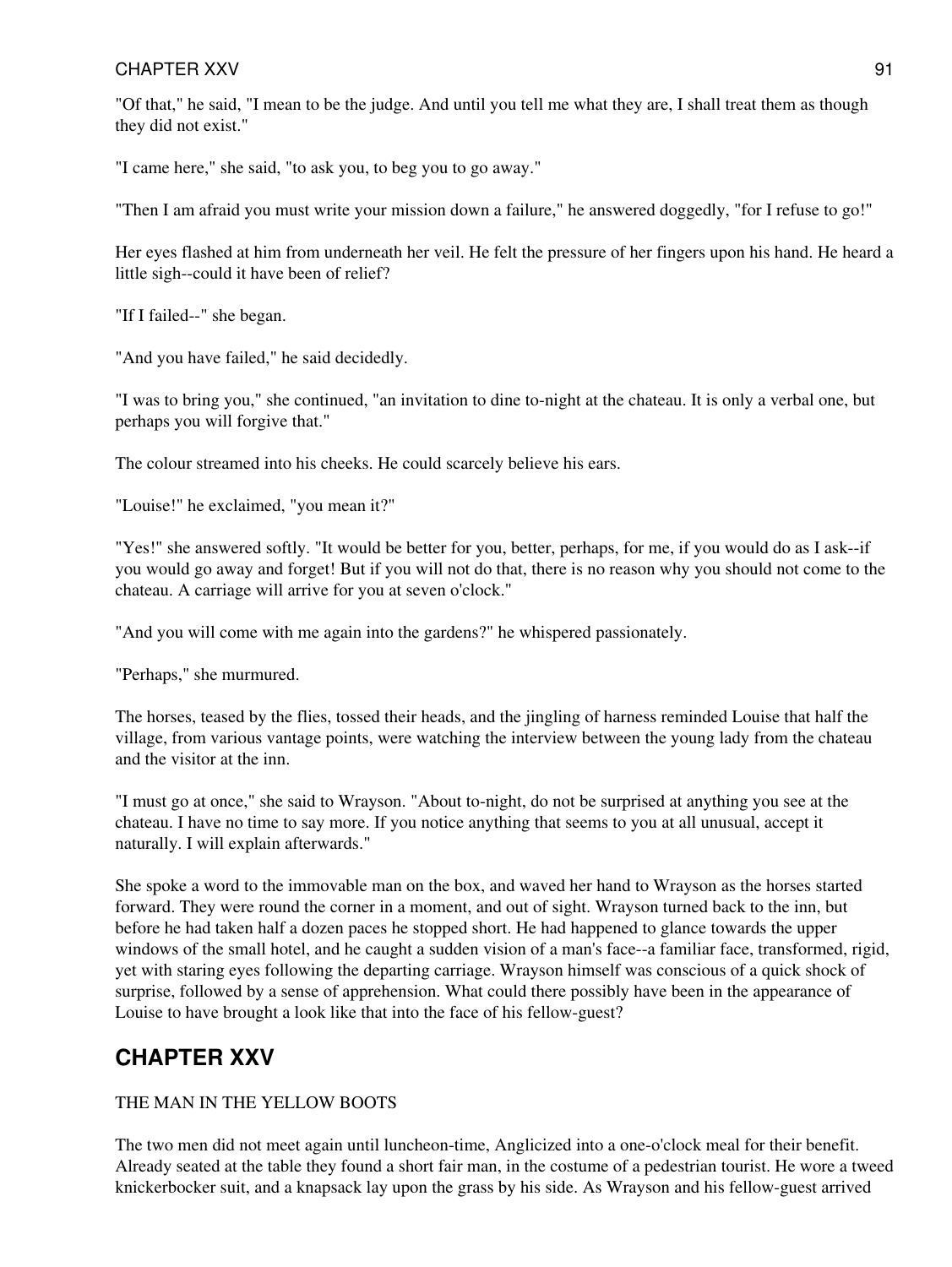almost at the same time, the newcomer rose and bowed.

"Good morning, gentlemen!" he said. "I trust you will permit me a seat at your table. It appears to be the only one."

Duncan contented himself with a nod. Wrayson felt compelled to be a little more civil. The man certainly seemed harmless enough.

"A very delightful spot, gentlemen," he continued, "and a fine, a very fine church that in the valley. I am spending my holiday taking photographs of churches of a certain period in this vicinity. I am looking forward to explore this one."

"I am afraid," Wrayson remarked, "that I do not know much of ecclesiastical architecture, but the aesthetic effect of this one, at least, is very fine."

The newcomer nodded.

"You are an artist perhaps, sir?" he asked innocently.

"I hope so--in some degree," Wrayson answered.

"Every one is fundamentally an artist, I suppose, who is capable of appreciating a work of beauty."

Duncan smiled slightly to himself. So far he had not spoken.

"It is all new country to me," the newcomer continued, "but from what I have seen of it, I should think it a grand place for painters. Not much for the ordinary tourist, eh?"

"That depends," Wrayson answered, "upon the ordinary tourist."

"Exactly! Quite so!" the little man agreed. "Of course, if one wanted a quiet time, what could be better than this? There must be others who think so besides yourselves."

"Who?" Wrayson asked.

"Your fellow-guests here."

"We have no fellow-guests," Wrayson answered, a little incautiously.

The newcomer leaned back in his chair with a disconcerted look.

"Then I wonder why," he exclaimed, "the landlord told me that he had not a single room."

Wrayson bit his lip.

"I fancy," he said, "that he is not in the habit of having people stay here."

"I am afraid," the little fair man said, "that it is not an hospitable village. I tried to get a room elsewhere, but, alas! with no success. They do not seem to want tourists at St. Etarpe."

Wrayson looked at the knapsack, at the camera, and at the little man himself. He spoke English easily, and without any trace of an accent. His clothes, too, had the look of having come from an English ready-made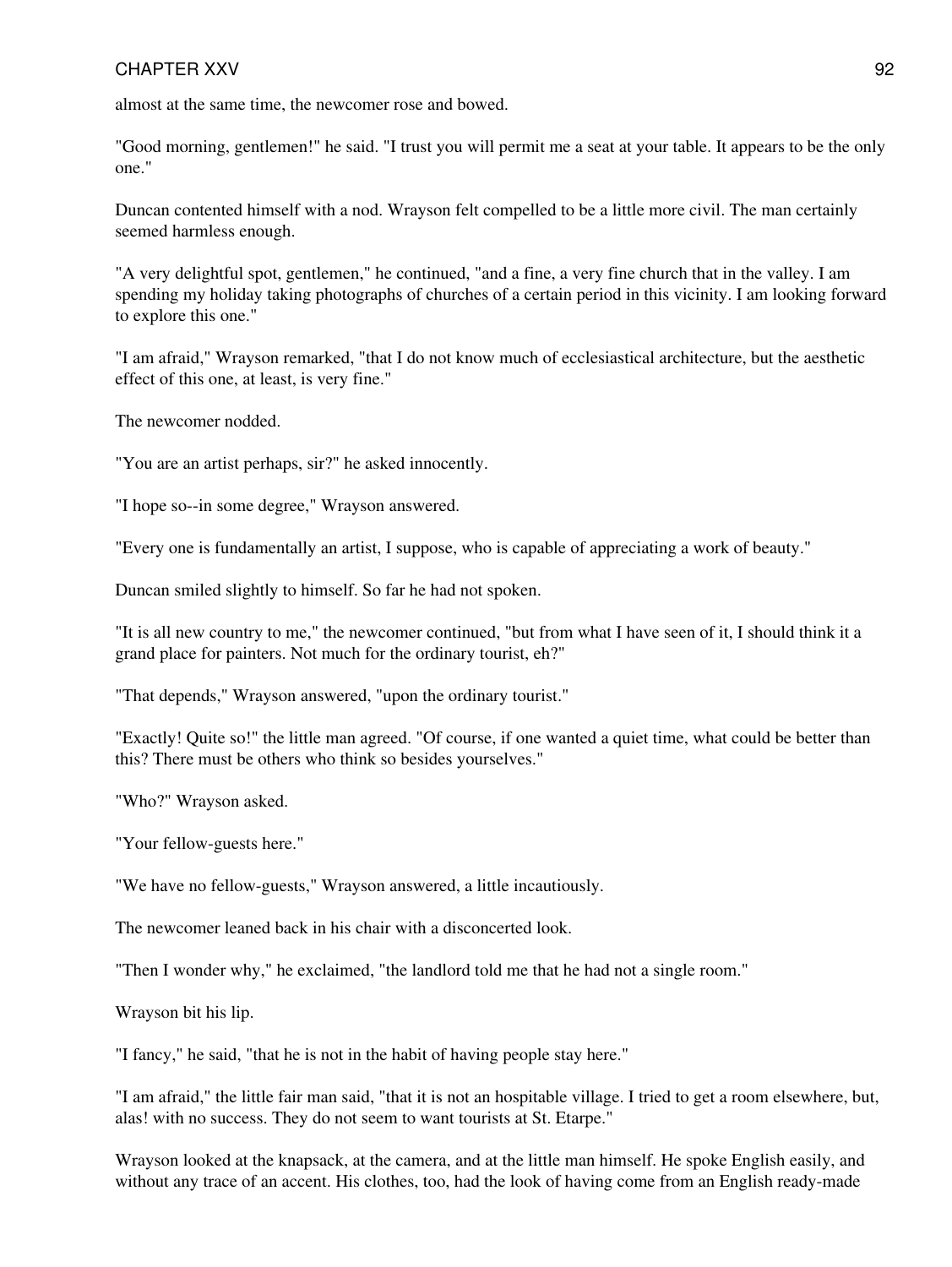shop. Yet there was something about the man himself not altogether British.

"I fancy the people are busy getting ready for the harvest," Wrayson remarked at last. "You will find lots of places as pretty as this along the coast."

"Perhaps so," the visitor admitted, "and yet when one has taken a fancy to a place, it seems a pity to have to leave it so soon. You couldn't speak a word to the landlord for me, sir, I suppose--you or your friend. I don't fancy he understood my French very well."

Wrayson shook his head.

"I'm afraid it wouldn't be any use," he said. "As a matter of fact, I know that he does not intend to take any more visitors. He has not the staff to deal with them."

"It is a pity," the little man said dejectedly. "I think that I must try again in the village. By the by, sir, perhaps you can tell me to whom the chateau there belongs?"

"Madame la Baronne de Sturm," Wrayson answered. "At least, so our host told me yesterday."

"It is a very beautiful place--very beautiful," the tourist said reverently. "I dare say there is a chapel there, too! Can one gain admission there, do you know, sir?"

Wrayson laid down his knife and fork.

"Look here," he said good-humouredly, "I'm not a guide-book, you know, and I only arrived here yesterday myself. You've reached the limit of my information. You had better try the landlord. He will tell you all that you want to know."

Duncan pushed his chair back. He had eaten very little luncheon, but he was filling his pipe preparatory to leaving the table. As soon as it began to draw, he rose and turned to Wrayson. The little tourist he absolutely ignored, as he had done all the time during the meal.

"I should like a word with you before you go out," he said.

Wrayson nodded, and followed him in a few minutes to the summer-house at the end of the lawn. Duncan did not beat about the bush.

"That little brute over there," he said, inclining his head towards the table, "is neither an Englishman nor a tourist. I have seen him before, and I never forget a face."

"What is he then?" Wrayson asked.

"Heaven knows what he is now," Duncan answered. "I saw him last at Colenso, where he narrowly escaped being shot for a spy. He is either a Dutchman or a German, and whatever he may be up to here, I'll swear ecclesiastical architecture is not his game."

There was a moment's silence. Wrayson had turned involuntarily towards the chateau, and Duncan had followed suit. They both looked up the broad green avenue to where the windows of the great building flashed back the sunlight. At the same moment their mutual action was realized by both of them.

Wrayson first turned away and glanced round at the table which they had just quitted. The little man, who was still seated there, had lit a cigar and was talking to the waiter. He looked back again and moved his head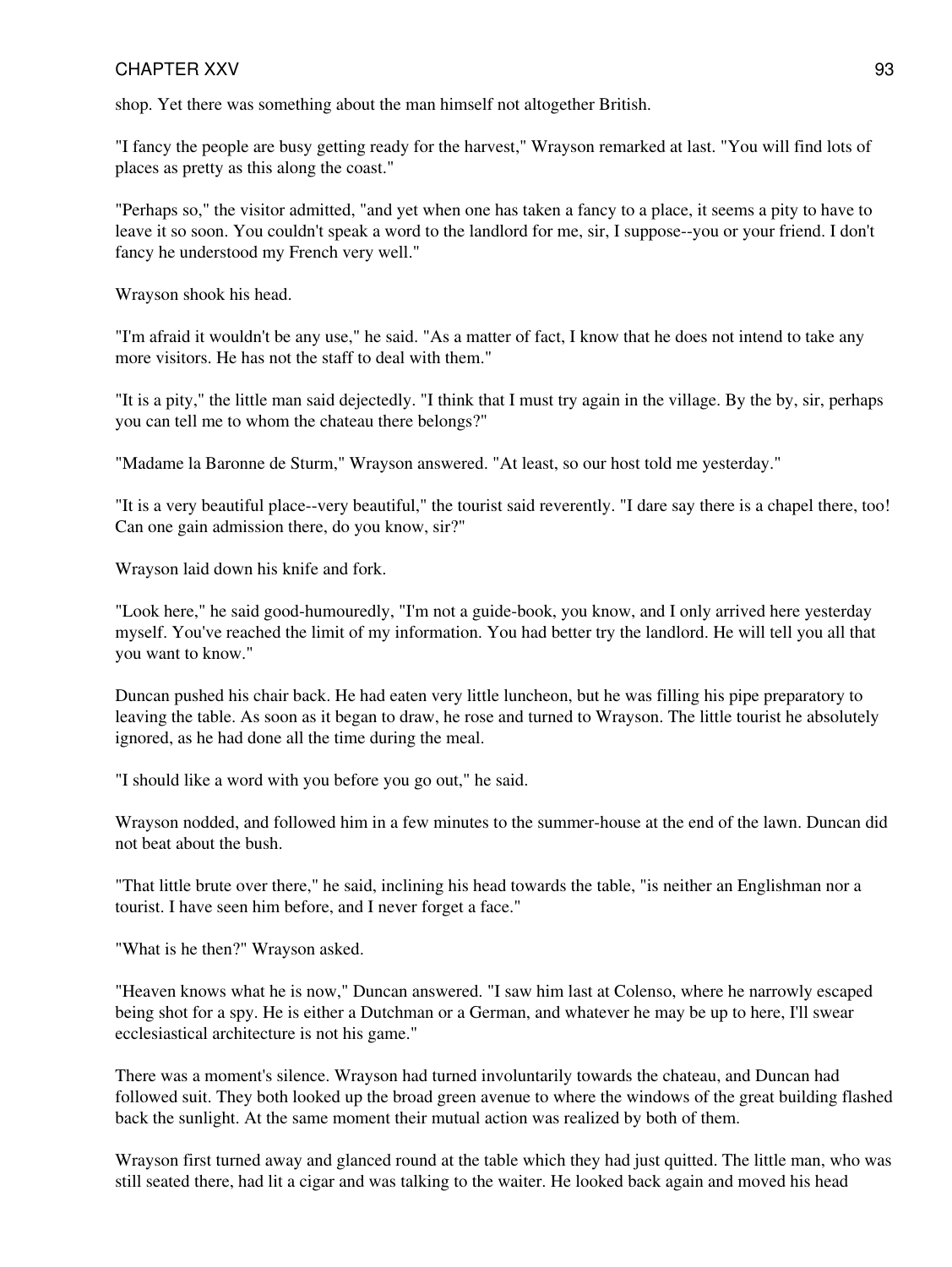thoughtfully in the direction of the chateau.

"He asked questions about the chateau," Wrayson remarked. "Do you suppose that there can be anything going on there to interest him?"

"You should know better than I," Duncan answered. "You received a visit this morning from one of the two ladies who are staying there."

Wrayson turned a little pale. He looked at Duncan steadily for a moment. A giant in height, his features, too, were of a large and resolute type. His eyes were clear and truthful; his expression, notwithstanding a certain gloom which scarcely accorded with his years and apparent health, was unmistakably honest. Wrayson felt instinctively that he was to be trusted.

"Look here," he said, "I should like to tell you the truth--as much of it as is necessary. I happen to know that the young lady with whom you saw me talking this morning, and who is a friend of the Baroness de Sturm's, is suspected in certain quarters of being implicated in a--criminal affair which took place recently in London. I myself, in a lesser degree, am also under suspicion. I came over here to warn her."

Duncan was looking very grave indeed.

"In a criminal affair," he repeated. "That is a little vague."

"I am sorry," Wrayson answered, "but I cannot very well be more explicit. The matter is one in which a good many other people are concerned, and I might add that it is a hopeless mystery to me. All I know is that a crime was committed; that this young lady was present under suspicious circumstances; that I, in certain evidence I had to give, concealed the fact of her presence; and that now a third person turns up, who also knew of the young lady's presence, but who was not called upon to give evidence, who is working on his own account to clear up the whole affair. He happens to be a friend of mine, and he warned me frankly to clear out."

"I am beginning to follow you," Duncan said thoughtfully. "Now what about Madame de Melbain?"

"I know absolutely nothing of her," Wrayson answered. "I found out where the young lady was from the Baroness de Sturm, with whom she was living in London, and I came over to warn her."

"The young lady was living with the Baroness de Sturm?" Duncan repeated. "Is she, then, an orphan?"

"No!" Wrayson answered. "She is, for some reason--I do not know why--estranged from her family. Now the question arises, has this fellow here come over to track her down? Is he an English detective?"

Duncan turned deliberately round and stared at the person whom they were discussing.

"I should doubt it very much," he answered. "For my part, I don't believe for a moment that he is an Englishman at all."

"I am very glad to hear you say so," Wrayson declared. "But the question is, if he is not on this business, what the devil is he doing here?"

"Have you the *entree* to the chateau?" Duncan asked abruptly.

"I am invited to dine there this evening," Wrayson answered.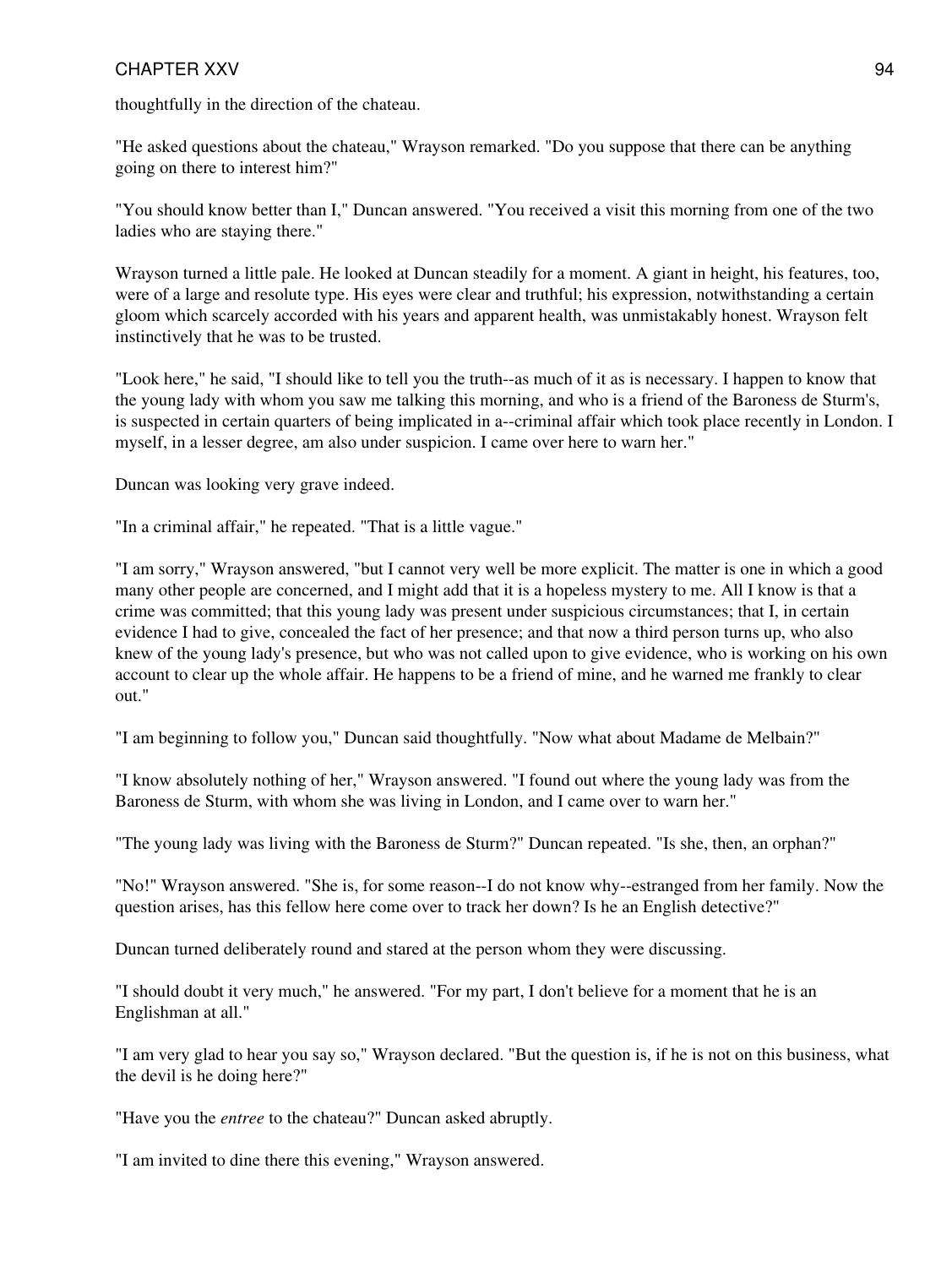"Then, if I were you," Duncan said, "I should make a point of ascertaining, if you can, the personality of this Madame de Melbain."

Wrayson nodded.

"I shall see her, of course," he said, "and I will do so."

"My own idea," Duncan said deliberately, "is that it is in connection with her presence here that the landlord of the inn and the villagers have received these injunctions about strangers. Try and find out what you can about her, and in the meantime I will look after the gentleman over there. He wants to be friendly--I will make a companion of him. When you come back to-night we will have another talk."

"It's awfully good of you," Wrayson said. "And now--I've one thing more to say."

Duncan nodded.

"Go on," he said.

"I have taken you into my confidence so far as was possible," Wrayson said slowly. "I am going to ask you a question now."

"I cannot promise to answer it," Duncan declared, taking up his pipe and carefully refilling it.

"Naturally! But I am going to ask it," Wrayson said. "An hour or so ago I was talking to the young lady in front of the inn, and you were watching us. I saw your face at the window as she was driving off."

"Well?"

The monosyllable was hard and dry.

"You are neither an inquisitive nor an emotional person," Wrayson said. "I am sure of that. I want an explanation."

"Of what?"

"Of your suddenly becoming both!"

Duncan had lit his pipe now, and smoked for a few moments furiously.

"I will not bandy words with you," he said at last. "You want an explanation which I cannot give."

Wrayson looked as he felt, dissatisfied.

"Look here," he said, "I'm not asking for your confidence. I'm simply asking you to explain why the sight of that young lady should be a matter of emotion to you. You know who she is, I am convinced. What else?"

Duncan shook his head.

"I'm sorry," he said. "You may trust me or not, as you like. All I can say about myself is this. I've been up against it hard--very hard. So far as regards the ordinary affairs of life I simply don't count. I'm a negation--a purely subjective personage. I may be able to help you a little here--I shall certainly never be in your way. My interest in the place--there, I will tell you that--is purely of a sentimental nature. My interest in life itself is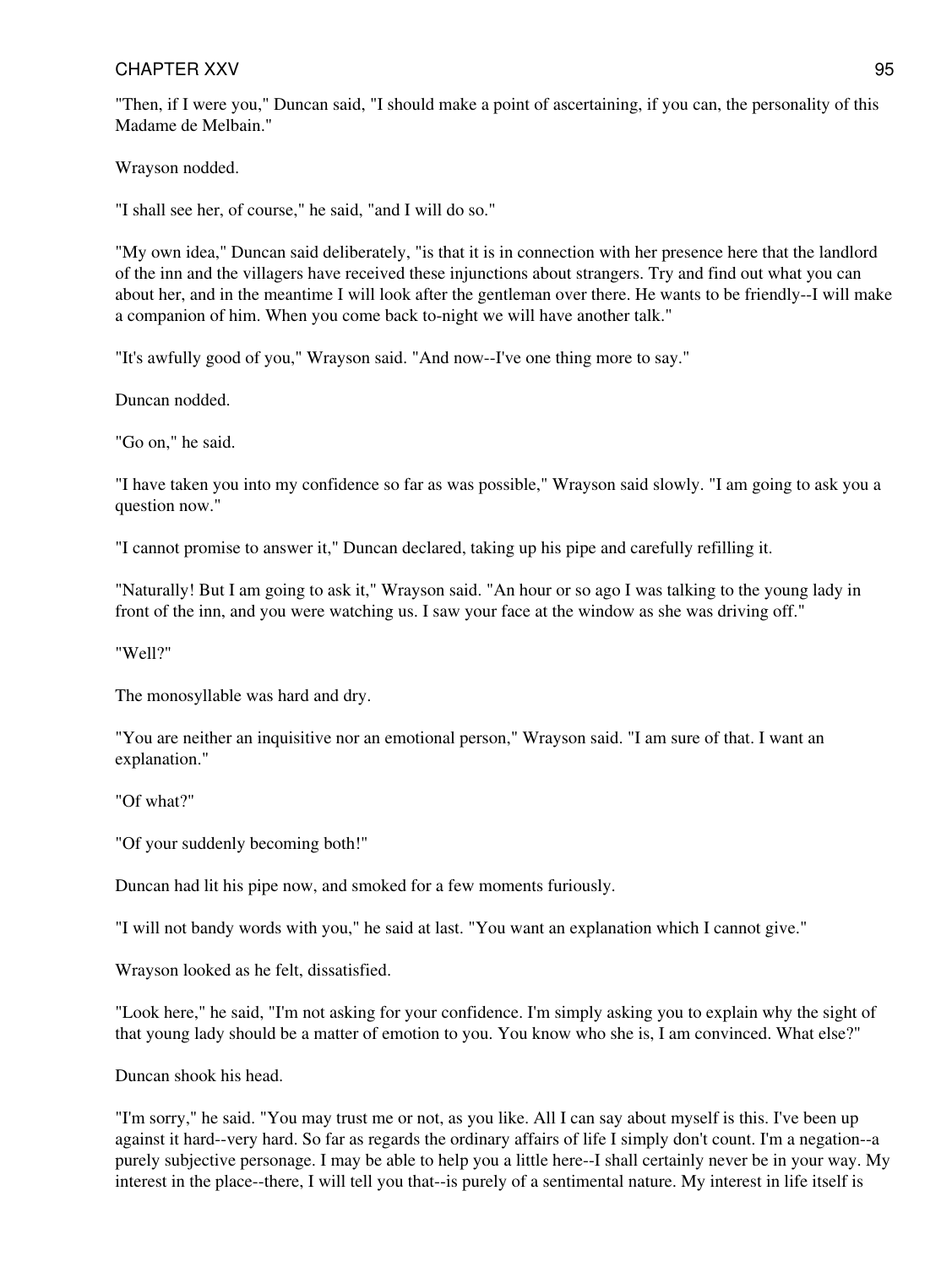something of the same sort. Take my advice. Let it go at that."

"I will," Wrayson declared, with sudden heartiness.

Duncan nodded.

"I'll go and look after our little friend in the yellow boots," he said.

## **CHAPTER XXVI**

#### MADAME DE MELBAIN

Punctually at half-past seven the carriage arrived to take Wrayson to the chateau. A few minutes' drive along a road fragrant with the perfume of hay, and with the pleasant sound of the reaping machines in his ears, and the carriage turned into the park through the great iron gates, which opened this time without demur. By the side of the road was a clear trout stream, a little further away a herd of deer stood watching the carriage pass. The park was uncultivated but picturesque, becoming more wooded as they climbed the hill leading to the chateau. Wrayson smiled to himself as he remembered that this magnificent home and estate belonged to the woman who was his neighbour at Battersea, and whom he himself had been more than half inclined to put down as an adventuress.

A major-domo in quiet black clothes, who seemed to reflect in his tone and manner the subdued splendour of the place, received him at the door, passing him on at once to a footman in powdered hair and resplendent livery. Across a great hall, whose white stone floor, height, and stained-glass windows gave Wrayson the impression that he had found his way by mistake into the nave of a cathedral, he was ushered into a drawing-room, whose modernity and comparatively low ceiling were almost a relief. Here there were books and flowers and music, some exquisite water-colours upon the white walls, newspapers and magazines lying about, which gave the place a habitable air. A great semicircular window commanded a wonderful view of the park, but Wrayson had little time to admire it. A door was opened at the further end of the room, and he heard the soft rustling of a woman's gown upon the carpet. It was Louise who came towards him.

She was dressed in white muslin, unrelieved by ornament or any suggestion of colour. Her cheeks were unusually pale, and the shadows under her eyes seemed to speak of trouble. Yet Wrayson thought that he had never seen her look more beautiful. She gave him her hand with a faint smile of welcome, and permitted him to raise it to his lips.

"This is very, very foolish," she said softly, "and I know that I ought to be ashamed of myself."

"On the contrary," he answered, "I think that it is very natural. But, seriously, I feel a little overpowered. You won't want to live always in a castle, will you, Louise?"

She sighed, and smiled, and sighed again.

"I am afraid that our castle, Herbert," she murmured, "will exist only in the air! But listen. I must speak to you before the others come in."

"I am all attention," he assured her.

"It is about Madame de Melbain," she began, a little hesitatingly.

He waited for her to continue. She seemed to be in some difficulty.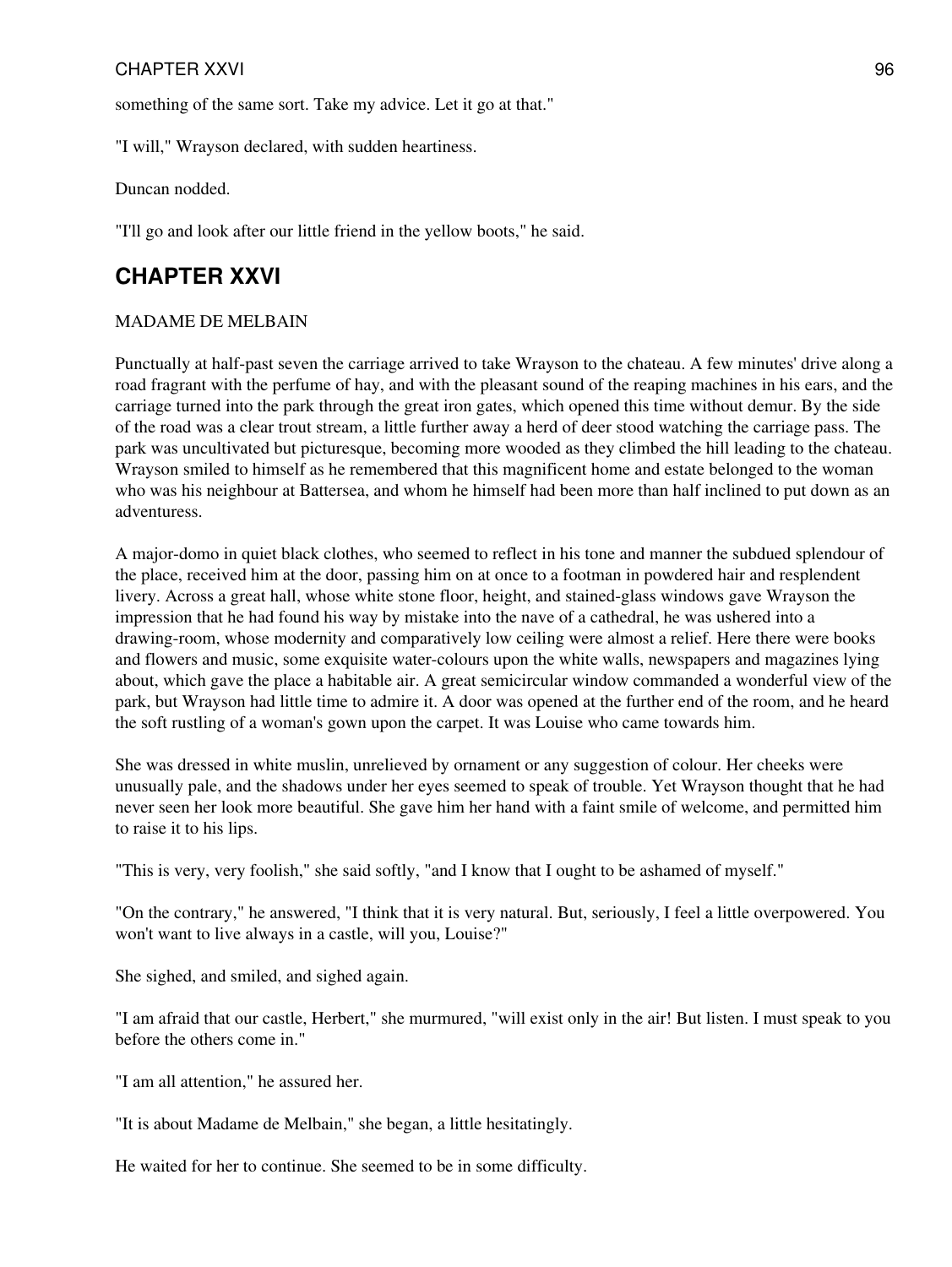"I want you to watch and do just what we others do," she said, "and not to be surprised if some of our arrangements seem a little curious. For instance, although she is the elder, do not give her your arm for dinner. She will go in first alone, and you must take me."

"I can assure you," Wrayson said, smiling, "that I shall make no difficulty about that."

"And she doesn't like to be talked to very much," Louise continued.

"I will humour her in that also," Wrayson promised. "She is a good sort to let me come here at all."

"She is very kind and very considerate," Louise said, "and her life has been a very unhappy one."

Wrayson moved his chair a little nearer.

"Need we talk about her any more?" he asked. "There is so much I want to say to you about ourselves."

She looked at him for a moment, a little sadly, a little wistfully.

"Ah! don't," she murmured. "Don't talk about definite things at all. For to-night--to-night only, let us drift!"

He smiled at her reassuringly.

"Don't be afraid," he said. "I am not going to ask you any questions. I am not going to ask for any explanations. I think that we have passed all that. It is of the future I wanted to speak."

"Don't," she begged softly. "Of the past I dare not think, nor of the future. It is only the present which belongs to us."

"The present and the future," he answered firmly.

She rose suddenly to her feet, and Wrayson instinctively followed her example. They were no longer alone. Two women, who had entered by a door at the further end of the apartment, were slowly approaching them. The foremost was tall and dark, a little slim, perhaps, but with an elegant figure, and a carriage of singular dignity. Her face was youthful, and her brown eyes were soft and clear as the eyes of a girl, but her dark hair was plentifully streaked with grey, and there was about her whole appearance an air of repressed sadness.

"This is Mr. Wrayson, is it not?" she asked, in a very sweet voice, but with a strong foreign accent. "We have so few visitors that one can scarcely make a mistake. You are very welcome."

She did not offer to shake hands, and Wrayson contented himself with a low bow.

"You are very kind," he murmured.

"Monsieur le Baron," she remarked, turning to an elderly gentleman who had just entered, "will doubtless find your coming pleasant. The entertainment of three ladies must have seemed at times a little trying. Let me make you gentlemen known to one another, Monsieur Wrayson, Monsieur le Baron de Courcelles. And Ida," she added, turning to her companion, who had moved a few steps apart, "permit that I present to you, also, Mr. Wrayson--Mademoiselle de Courcelles."

The conversation for a moment or two followed the obvious lines. Madame de Melbain and Louise had drawn a little apart; a few remarks as to the beauty of the chateau and its situation passed between Wrayson and the Baron. The name of its owner was mentioned, and Wrayson indicated his acquaintance with her. At the sound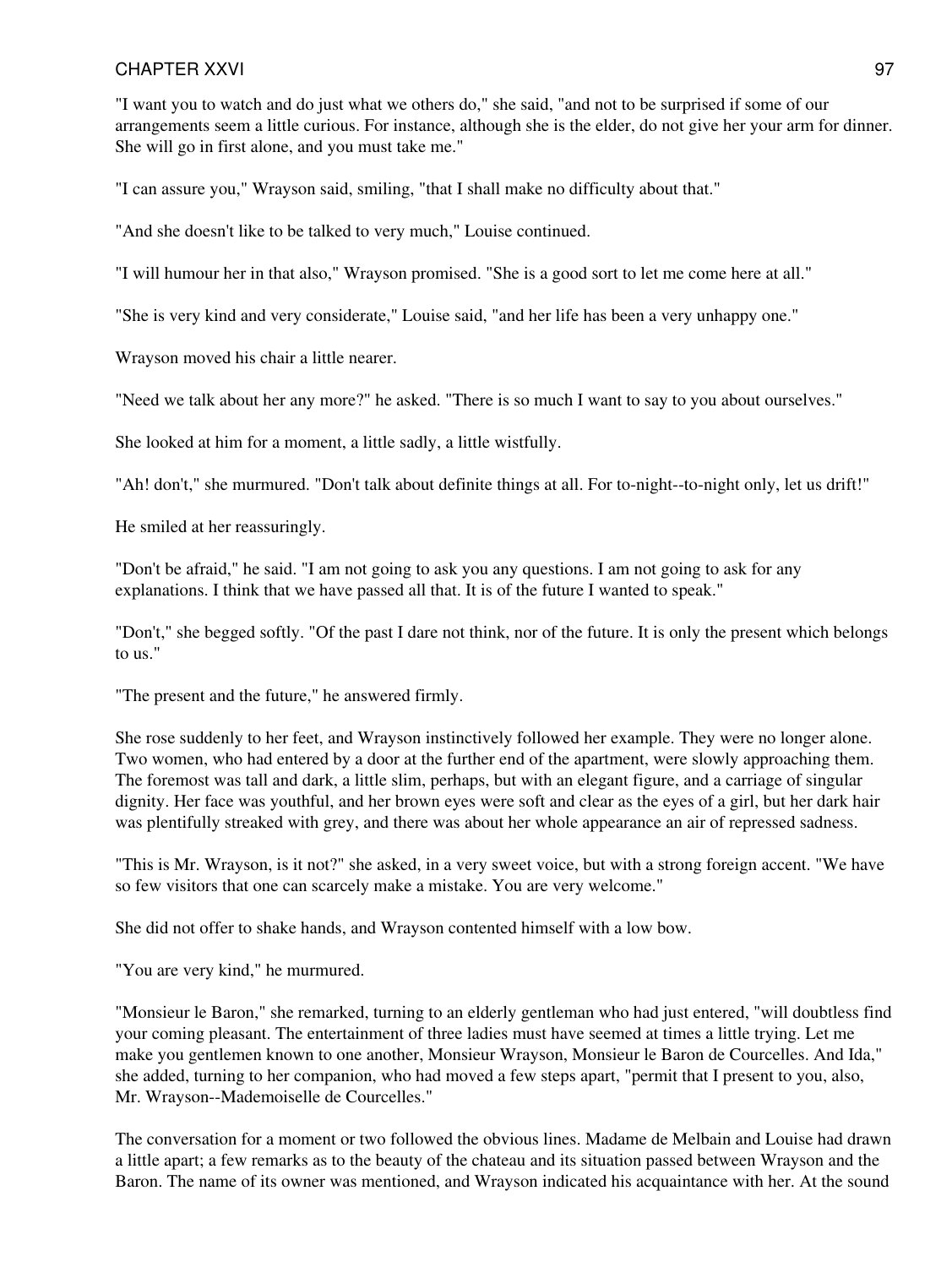of her name, Madame de Melbain turned somewhat abruptly round, and seemed to be listening; but at that moment the door was thrown open, and the major-domo of the household, who had received Wrayson, announced dinner. He directly addressed Madame de Melbain.

"Madame is served," he murmured respectfully.

The little procession arranged itself as Louise had intimated. Madame de Melbain led the way, ushered by the major-domo and followed immediately by the Baron and Mademoiselle de Courcelles. Wrayson, with Louise, brought up the rear. They crossed the white flagged hall and entered an apartment which Wrayson, although his capacity for wonder was diminishing, felt himself compelled to pause and admire. It was of great height, and again the curiously shaped windows were filled with stained glass. The oak-panelled walls, black with age, were hung with portraits, sombre and yet vivid, and upon a marble pedestal at the end of the room, lifelike, and untouched by the centuries, stood a wonderful presentation of Ralph de St. Etarpe, the founder of the house, clad in the armour of his days. The dinner table, with its brilliant and modern appurtenances of flowers and plate, standing in the middle of the floor, seemed like a minute and yet startling anachronism. The brilliant patches of scarlet geranium, the deep blue livery of the two footmen, the glitter of the Venetian glass upon the table, were like notes of alien colour amongst surroundings whose chief characteristic was a magnificent restraint, and yet such dignity as it was possible to impart into the everyday business of eating and drinking was certainly manifest in the meal, which presently took its leisurely course.

Wrayson, although no one could accuse him of a lack of *savoir faire*, found himself scarcely at his ease. Madame de Melbain; erect; dignified, and beautiful, sat at the head of the table, and although she addressed a remark to each of them occasionally, she remained always unapproachable. The Baron made only formal attempts at conversation, and Mademoiselle de Courcelles was absolutely silent. Wrayson was unable to divest himself of the feeling of representing an alien presence amongst a little community drawn closely together by some mysterious tie. Louise was his only link with them, and to Louise he decided to devote himself entirely, regardless of the apparent demands of custom. His position at the table enabled him to do this, and very soon he discovered that it was precisely what was expected of him. The conversation between the others, such as it was, lapsed into German, or some kindred tongue. Wrayson found himself able presently to talk confidentially with Louise.

"Remember," he said, after a slight pause, "that I have finished altogether with the role of investigator. I no longer have any curiosity about anything. Still, I think that there is something which I ought to tell you."

She smiled.

"You may tell me as much as you like," she said, "as long as you don't ask questions."

"Exactly! Well, there is another Englishman staying at the \_Lion d'Or.\_ He appears to be a decent fellow, and a gentleman. I am not going to talk about him. I imagine that he is harmless."

"We have heard of him," Louise murmured. "It certainly appears as though he were only an ordinary tourist. Has any one else arrived?"

"Yes!" Wrayson answered, "some one else has arrived, and I want to tell you about him."

Louise was obviously disturbed. She refused a course a little impatiently, and turned towards Wrayson anxiously.

"But the landlord," she said in a low tone, "has orders to receive no more guests."

"This man arrived to luncheon to-day," Wrayson answered. "The landlord could not refuse him that. He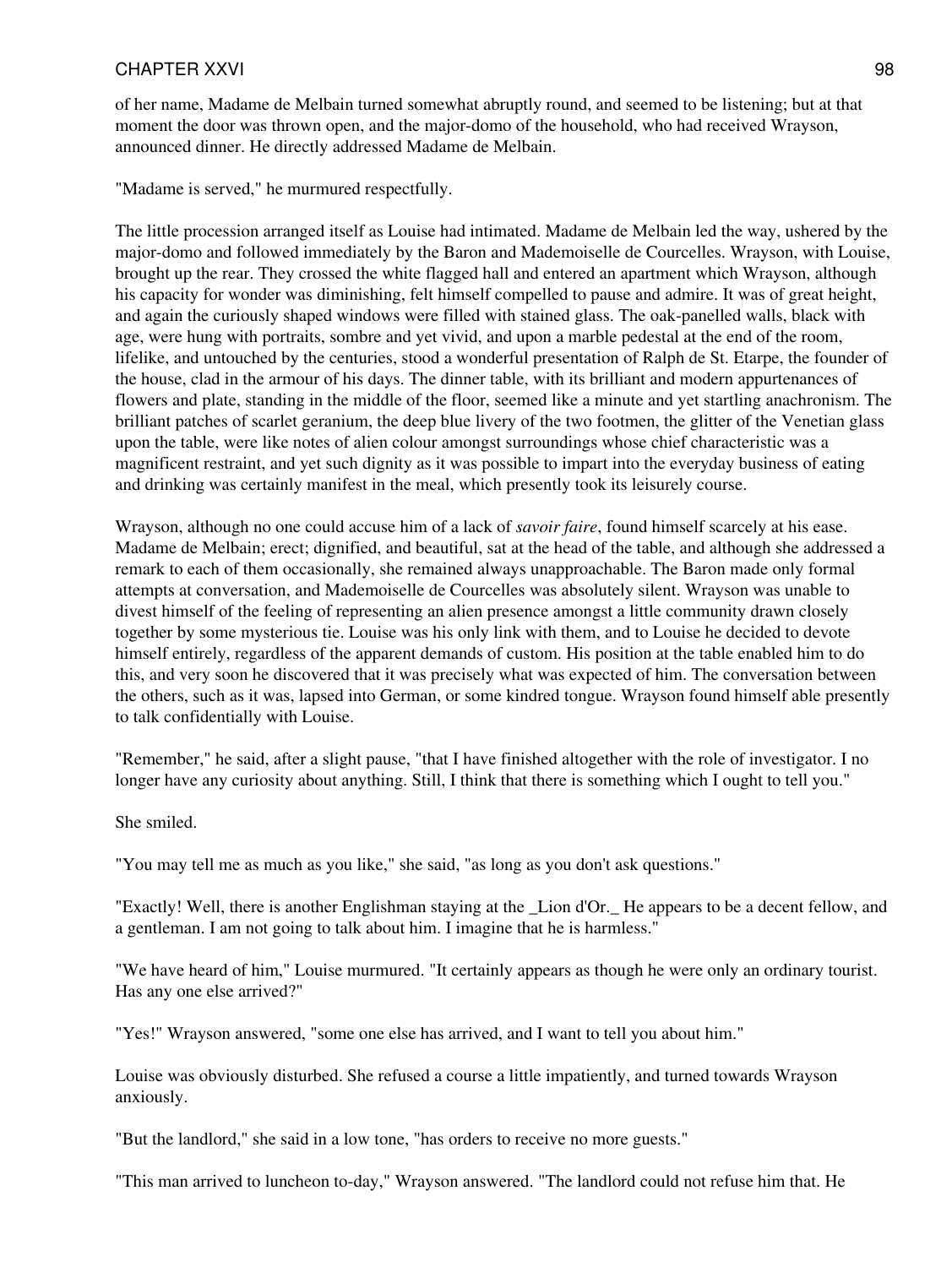wished for a room and was told that he could not be taken in."

"Well, who is he, what is he like?" she demanded.

"He is a miserable sort of bounder--an imitation cockney tourist, with ready-made English clothes, a knapsack, and a camera. I should have felt suspicious about him myself, but the other fellow whom I told you about, who is staying at the inn, recognized him. He had seen him abroad, and what he told me seems decisive. I am afraid that he is a spy."

Wrayson cursed himself for a moment that he had been so outspoken, for the girl by his side seemed almost on the point of collapse. Her eyes were full of fear, and she clutched at the tablecloth as though overcome with a spasm of terror.

"Don't be alarmed," Wrayson whispered in her ear. "I am sure, I am quite sure that he is not here for what you may fear. I don't believe he is an Englishman at all."

The girl recovered herself amazingly.

"I was not thinking of myself," she said quietly; and Wrayson noticed that her eyes were fixed upon the pale, distinguished face of the woman who sat with a certain air of isolation at the head of the table.

# **CHAPTER XXVII**

#### THE SPY

Wrayson found himself a few minutes later alone with the Baron, who, with some solemnity, rose and took the chair opposite to him. Conversation between them, however, languished, for the Baron spoke only in monosyllables, and his attitude gave Wrayson the idea that he viewed his presence at the chateau with disfavour. With stiff punctiliousness, he begged Wrayson to try some wonderful Burgundy, and passed a box of cigarettes. He did not, however, open any topic of conversation, and Wrayson, embarrassed in his choice of subjects by the fact that any remark he could make might sound like an attempt at gratifying his curiosity, remained also silent. In a very few minutes the Baron rose.

"You will take another glass of wine, sir?" he asked.

Wrayson rose too with alacrity, and bowed his refusal. They recrossed the great hall and entered the drawing-room. Louise and Madame de Melbain were talking earnestly together in a corner, and from the look that the latter threw at him as they entered, Wrayson was convinced that in some way he was concerned with the subject of their conversation. It was a look deliberate and scrutinizing, in a sense doubtful, and yet not unkindly. Behind it all, Wrayson felt that there was something which he could not understand, there was something of the mystery in those dark sad eyes which seemed to pervade the whole atmosphere of the place and the lives of these people.

Louise rose as he approached and motioned him to take her vacated place.

"Madame de Melbain would like to talk to you for a few moments," she said quietly. "Afterwards will you come on to the terrace?"

She swept away through the open window, and was at once followed by the Baron. Mademoiselle de Courcelles was playing very softly on a grand piano in an unseen corner of the apartment. Wrayson and his hostess were alone.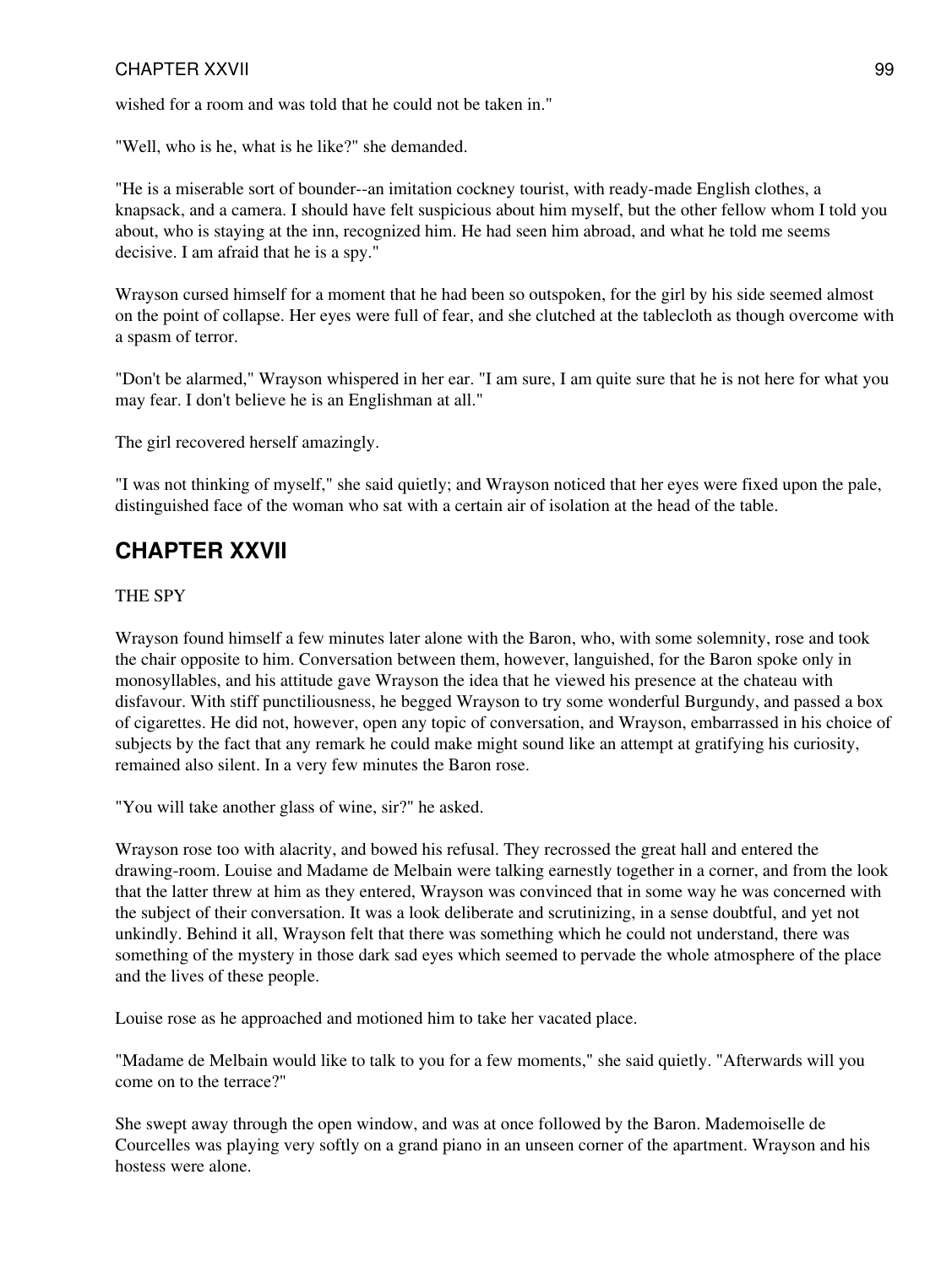She turned towards him with a faint smile. She spoke with great deliberation, but very clearly, and there was in her voice some hidden quality, indefinable in words, yet both musical and singularly attractive.

"I shall not keep you very long, Mr. Wrayson," she said. "Louise has been talking to me about you. She is happy, I think, to have found a friend so chivalrous and so discerning."

Wrayson smiled doubtfully as he answered.

"It is very little that I have been able to do for her," he said. "My complaint is that she will not give me the opportunity of doing more."

"You are too modest," Madame de Melbain said slowly. "Louise has told me a good deal. I think that you have been a very faithful friend."

Wrayson bowed but said nothing. If Madame de Melbain had anything to say to him, he preferred to afford her the opportunity of an attentive silence.

"Louise and I," Madame de Melbain continued, "were school friends. So you see that I have known her all my life. She has had her troubles, as I have! Only mine are a righteous judgment upon me, and hers she has done nothing to deserve. It is the burden of others which she fastens upon her back."

Wrayson felt instinctively that his continued silence was what she most desired. She was speaking to him, but her eyes had travelled far away. It was as though she had come into touch with other and greater things.

"Louise has not told me everything," she continued. "There is much that she will not confess. So it is necessary, Mr. Wrayson, that I ask you a question. Do you care for her?"

"I do!" Wrayson answered simply.

"You wish to marry her?"

"To-morrow, if she would!"

Madame de Melbain leaned a little forward. Her cheeks were still entirely colourless, but some spark of emotion glittered in her full dark eyes.

"You will be alone with her presently. Try and persuade her to marry you at once. There is nothing but an absurd scruple between you! Remember that always."

"It is a scruple which up till now has been too strong for me," Wrayson remarked quietly.

She measured him with her eyes, as though making a deliberate estimate of his powers.

"A man," she said, "should be able to do much with the woman whom he cares for--the woman who cares for him."

"If I could believe that," he murmured.

She shrugged her shoulders slightly. He understood the gesture.

"You are right," he declared, with more confidence. "I will do my best."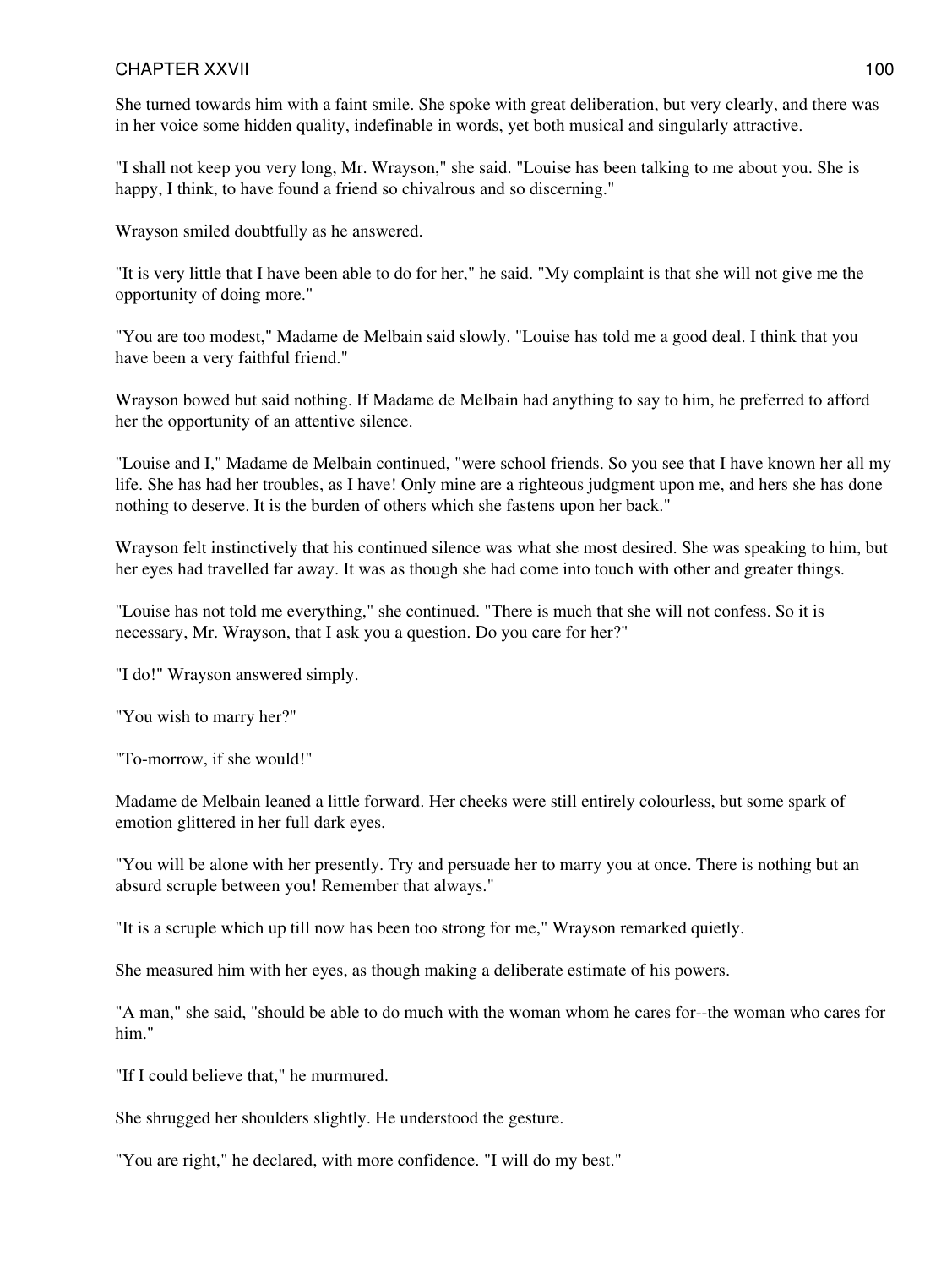She moved her head slowly, a sign of assent, also of dismissal. He rose to his feet.

"Louise is on the terrace," she said. "Will you give me your arm? The Baron is there also. We will join them."

They stepped through the high French windows on to the carpeted terrace. It seemed to Wrayson that they had passed into a veritable land of enchantment. The service of dinner had been a somewhat leisurely affair, and the hour was already late. The moon was slowly rising behind the trees, but the landscape was at present wrapped in the soft doubtful obscurity of a late twilight. The flowers, with whose perfume the air was faintly fragrant, remained unseen, or visible only in blurred outline; the tall trees, whose tops were unstirred by even the slightest breeze, stood out like silent sentinels against the violet sky. Madame de Melbain stopped short upon the threshold of the terrace, with head slightly thrown back, and half-closed eyes.

"Suzanne was right," she murmured, "there is peace here--peace, if only it would last!"

The Baron came hastily forward. He seemed to be eyeing Wrayson a little doubtfully. Madame de Melbain pointed down the avenue.

"I think," she said, "that it would be pleasant to walk for a little way. Give me your arm, Baron. We will go first. Mr. Wrayson will follow with Louise."

They descended the steps, crossed the lawn, and through a gate into the broad grass-grown avenue, cut through the woods to the road. Wrayson at first was silent, and Louise seemed a little nervous. More than once she started at the sound of a rabbit scurrying through the undergrowth. There was something a little mysterious about the otherwise profound silence of the impenetrable woods. Even their footsteps fell noiselessly upon the spongy turf.

Wrayson spoke at last. They had fallen sufficiently far behind the others to be out of earshot.

"Do you know what Madame de Melbain has been saying to me?" he asked.

Louise turned her head a little. There was the faintest flicker of a smile about her lips.

"I cannot imagine", she declared, looking once more straight ahead.

"She has been inciting me to bold deeds," Wrayson said. "How should you like to be carried off in mediaeval fashion--married, willing or unwilling?"

"Is that what Madame de Melbain has been recommending you to do?" she asked.

He nodded.

"Yes! And I am thinking of taking her advice," he said coolly.

She laughed quietly, yet his ears were quick, and he caught the note of sadness which a moment later crept into her eyes.

"It would solve so much that is troublesome, wouldn't it?" she remarked. "May I ask if that has been the sole topic of your conversation?"

"Absolutely! Louise! Dear!"

She turned a little towards him. His voice was compelling. The fingers of her hand closed readily enough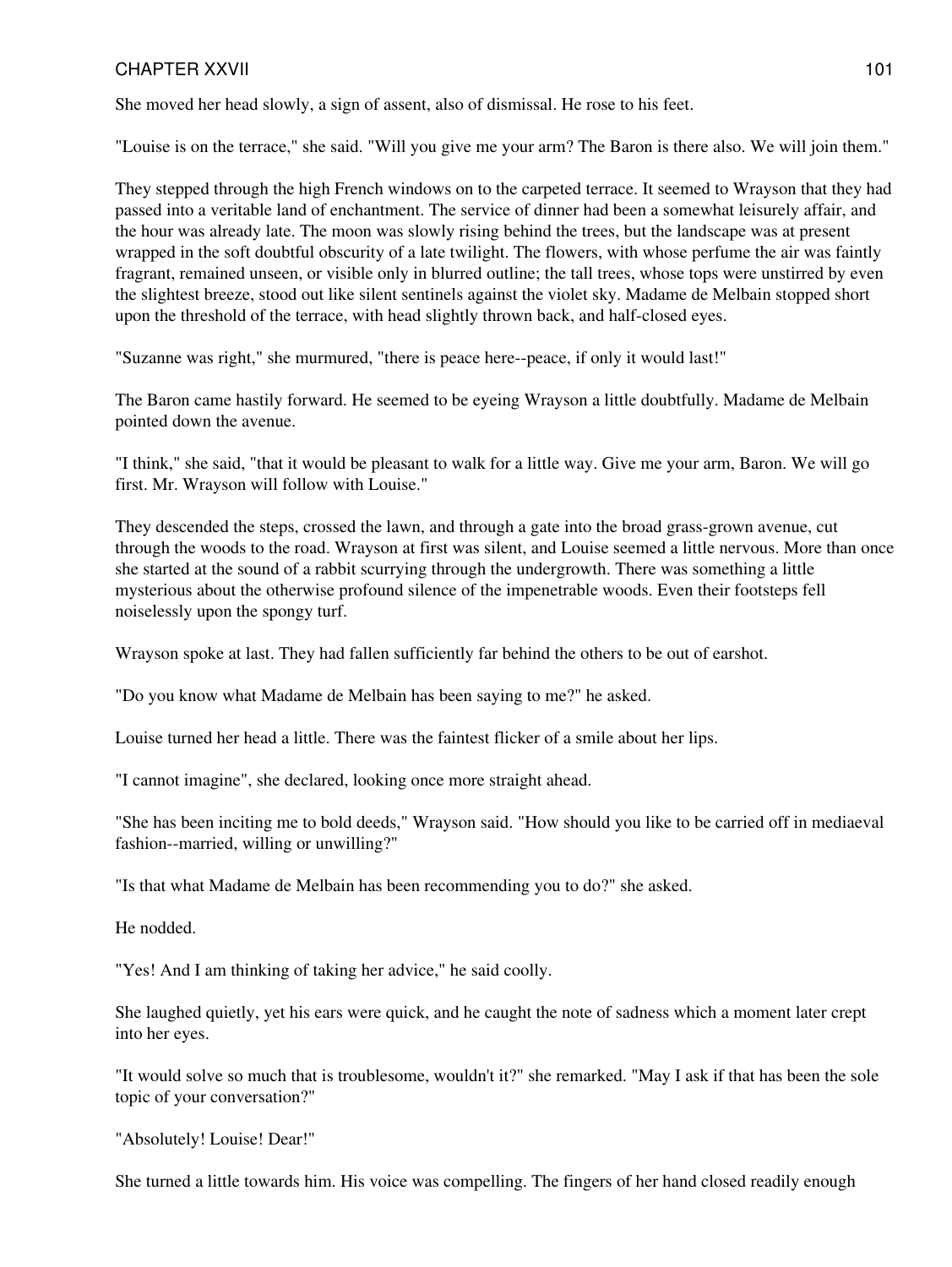## CHAPTER XXVIII 102

upon his, and the soft touch thrilled him.

"You have some fancy in your brain," he said, in a low, passionate whisper. "It is nothing but a fancy, I am assured. You have heard what your own friend has advised. You don't doubt that I love you, Louise, that I want to make you happy."

She leaned a little towards him. A sudden wave of abandonment seemed to have swept over her. He drew her face to his and kissed her with a sudden passion. Her lips met his soft and unresisting. Already he felt the song of triumph in his heart. She was his! She could never be anybody else's now. Very softly she disengaged herself. The other two were still in sight, and already the curve of the moon was creeping over the trees.

"Don't spoil it," she murmured. "Don't talk of to-morrow, or the future! We have to-night."...

There followed minutes of which he took no count, and then of a sudden her hand clutched his arm.

"Listen," she whispered hoarsely.

He came suddenly down to earth. They were walking in the shadow of the trees, close to the side of the wood, and their footsteps upon the soft turf were noiseless. Wrayson almost held his breath as he leaned towards the dark chaos of the thickly planted trees. Only a few yards away he could distinctly hear the dry snapping of twigs. Some one was keeping pace with them inside the wood, now he could see the stooping figure of a man creeping stealthily along. A little exclamation broke from Louise's lips.

"It is a spy after all," she muttered. "They said that every entrance to the place was guarded."

Wrayson had time to take only one quick step towards the wood, when a shrill cry rang out upon the still night. Then there was the trampling under foot of bushes and undergrowth, the sound of men's voices, one English and threatening, the other guttural and terrified. Madame de Melbain and her escort had paused and were looking back. Louise was moving towards them, and Wrayson was on the point of entering the wood. Into the little semicircle formed by these four people there suddenly strode Wrayson's friend from the inn, grasping by the collar a shrinking and protesting figure in a much dishevelled tweed suit.

"We were right, Mr. Wrayson," the former remarked quietly. "This fellow has been spying round all day. You had better ask your friends what they wish done with him."

# **CHAPTER XXVIII**

## THE SCENE IN THE AVENUE

There followed a few minutes of somewhat curious silence. At the first sound of the voice of the man who had made so startling an appearance in their midst, a cry, only half suppressed, had broken from Madame de Melbain's lips. She had moved impulsively a little forward; the moon, visible now from over the tree tops, was shining faintly upon her absolutely colourless face and dilated eyes. For some reason she seemed terror-stricken, both she and Louise, who was clinging now to her arm. Neither of them seemed even to have glanced at the cowering figure of the man, who had relapsed now into a venomous silence. Both of them were gazing at his captor, and upon their faces was the strangest expression which Wrayson had ever seen on any human features. It was as though they stood upon the edge of the world and peered downwards, into the forbidden depths; as though they suddenly found themselves in the presence of a thing so wonderful that thought and speech alike were chained. Wrayson involuntarily followed the direction of their rapt gaze. The stranger certainly presented a somewhat formidable appearance. He was standing upon slightly higher ground, and the massive proportions of his tall, powerful figure stood out with almost startling distinctness against the empty background. His face was half in the shadow, yet it seemed to Wrayson that some touch of the mystery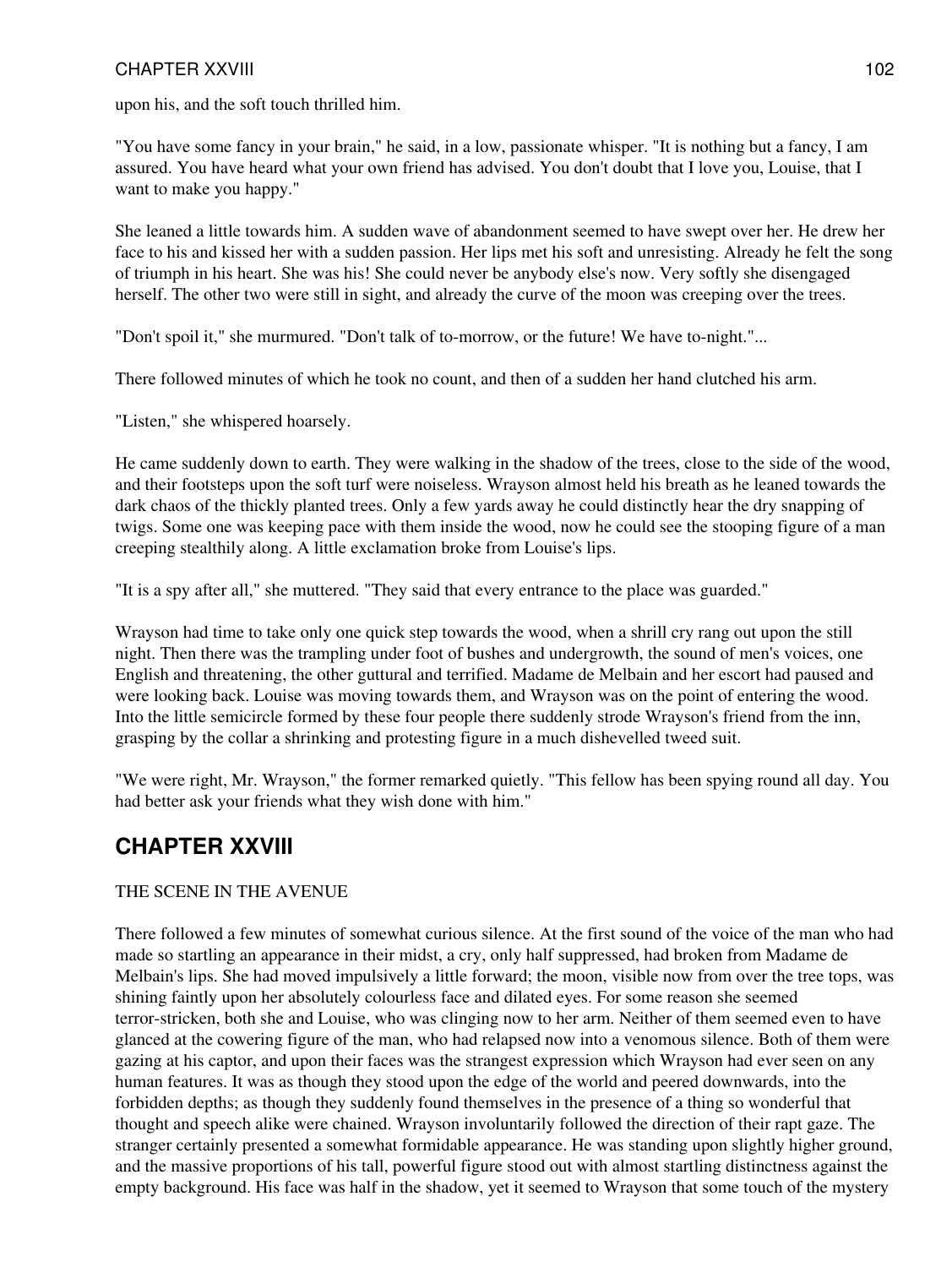## CHAPTER XXVIII 103

which was quivering in the drawn face of the two women was also reflected in his dimly seen features. Something indefinable was in the air, something so mysterious and wonderful, that voices seemed stricken dumb, and life itself suspended. An owl flew slowly out from the wood with ponderous flapping of wings, and sailed over their heads. Every one started: Madame de Melbain gave a half-stifled shriek. The strain was over. Louise and she were half sobbing now in one another's arms.

"I will leave this fellow to be dealt with as the owners of the chateau may direct," the stranger said stiffly, turning to Wrayson. "You can tell them all that we know about him."

He turned on his heel, but the Baron laid his hand upon his shoulder and peered into his face inquisitively.

"*We* should like to know," he said, "whom we have to thank for the capture of this intruder!"

"I am a stranger here, and to all of you," was the quiet answer. "You owe me no thanks. I have seen something of this fellow before," he added, pointing to his captive, who was now standing sullenly in the centre of the group. "I felt sure that he was up to no good, and I watched him."

For the first time the fair-haired little tourist, who had been dragged so submissively into their midst, suffered a gleam of intelligence to appear in his face. He changed his position so that he could see his captor better.

"Ah!" he muttered, "you have seen me before, eh? And I you, perhaps! Let me think! Was it--"

Wrayson's friend leaned a little forwards, and with the careless ease of one flicking away a fly, he struck the speaker with the back of his hand across the face. The blow was not a particularly severe one, but its victim collapsed upon the turf.

"Look here," his assailant said, standing for a moment over him, "you can go on and finish your sentence if you like. I only want to warn you, that if you do, I will break every bone in your body, one by one, the next time we meet. Go on, if you think it worth while."

The man on the ground was dumb, because he was afraid. But the same thought presented itself to all of them. The Baron, who was least of all affected, expressed it.

"Perhaps, sir," he said, "you will not object to telling me--the Baron de Courcelles--whom we have to thank for the discovery of this--intruder!"

Wrayson's friend edged a little away. There was no response in his manner to the courtesy with which the Baron had sought to introduce himself.

"You have nothing to thank me for," he said shortly. "My name would be quite unknown to you, and I am leaving this part of the world at once. Permit me to wish you good evening!"

He had already turned on his heel when Madame de Melbain's voice arrested him. Clear and peremptory, the first words which had passed her lips since the surprise had come to them, seemed somehow to introduce a new note into an atmosphere from which an element of tragedy had never been lacking.

"Please stop!"

He turned and faced her with obvious unwillingness. She stretched out her hand as though forbidding him to go, but addressed at the same time the two men, apparently gamekeepers, who had suddenly emerged from the wood.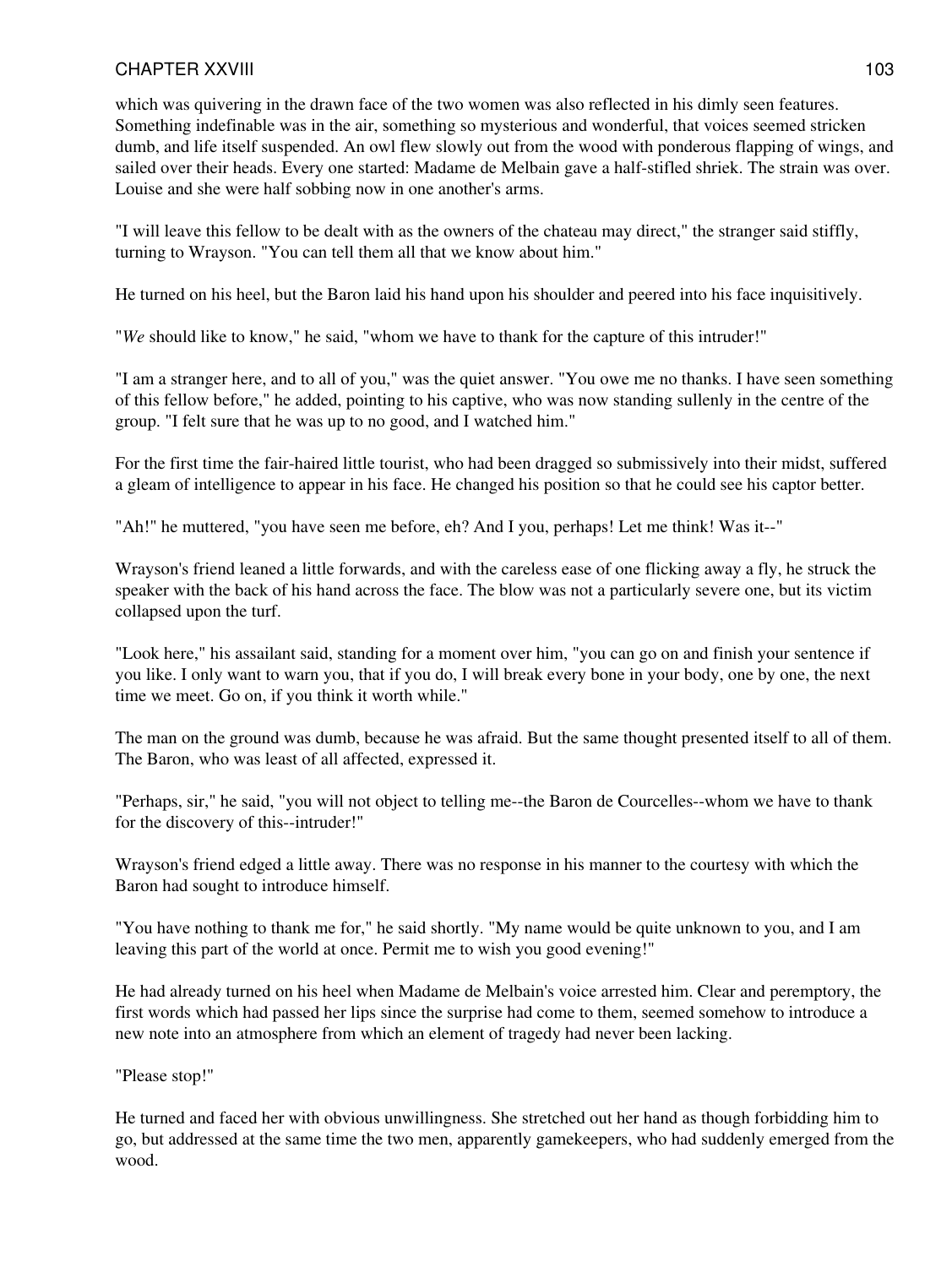### CHAPTER XXVIII 104

"Monsieur Robert," she said, "we have caught this man trespassing in the woods here, notwithstanding the precautions which I understood you had taken. Take him away at once, if you please. I trust that you will be able to hand him over to the gendarmes."

Monsieur Robert, the steward of the estates, an elderly man, whose face was twitching with anxiety, stepped forward with a low bow.

"Madame," he said, "we had word of this intrusion. We were even now upon the track of this ruffian. There was another, also, who climbed the wall--ah! I see him! The Englishman there!"

"He is our friend," Madame de Melbain said. "You must not interfere with him."

"As Madame wills! Come, you rascal," he added, gripping his prisoner by the shoulder. "We will show you what it means to climb over walls and trespass on the estate of Madame la Baronne. Come then!"

The intruder accepted the situation with the most philosophic calm. Only one remark he ventured to make as he was led off.

"It is not hospitable, this! I only wished to see the chateau by moonlight!"

Wrayson's fellow guest at the \_Lion d'Or\_ turned to follow them.

"The fellow might try to escape," he muttered; but again Madame de Melbain called to him.

"You must not go away," she said, "yet!"

Then she moved forward with smooth, deliberate footsteps, yet with something almost supernatural in her white face and set, dilated eyes. It was as though she were looking once more through the windows of the world, as though she could see the figures of dead men playing once more their part in the game of life. And she looked always at the Englishman.

"Listen," she said, "there is something about you, sir, which I do not understand. Who are you, and where do you come from?"

He made no answer. Only he held out his hand as though to keep her away, and drew a little further back.

"You shall not escape," she continued, the words leaving her lips with a sort of staccato incisiveness, crisp and emotional. "No! you are here, and you shall answer. Who are you who come here to mock us all; because it is a dead man who speaks with your voice, and looks with your eyes? You will not dare to say that you are Duncan Fitzmaurice!"

The figure in the shadows seemed to loom larger and larger. He was no longer shrinking away.

"I know nothing of the man of whom you speak!" he declared. "I am a wanderer. I have no name and no home."

Madame de Melbain reeled and would have fallen. Then for a moment events seemed to leap forward. White and fainting, she lay in the arms of the man who had sprung to her succour, yet through her half-opened eyes there flashed a strange and wonderful light--a light of passionate and amazing content. He held her, almost roughly, for several moments, yet his lips were pressed to hers with a tenderness almost indescribable. No one of the little group moved. Wrayson felt simply that events, impossible for him to understand, had marched too quickly for him. He stood like a man in a dream, whose limbs are rigid, whose brain alone is working. And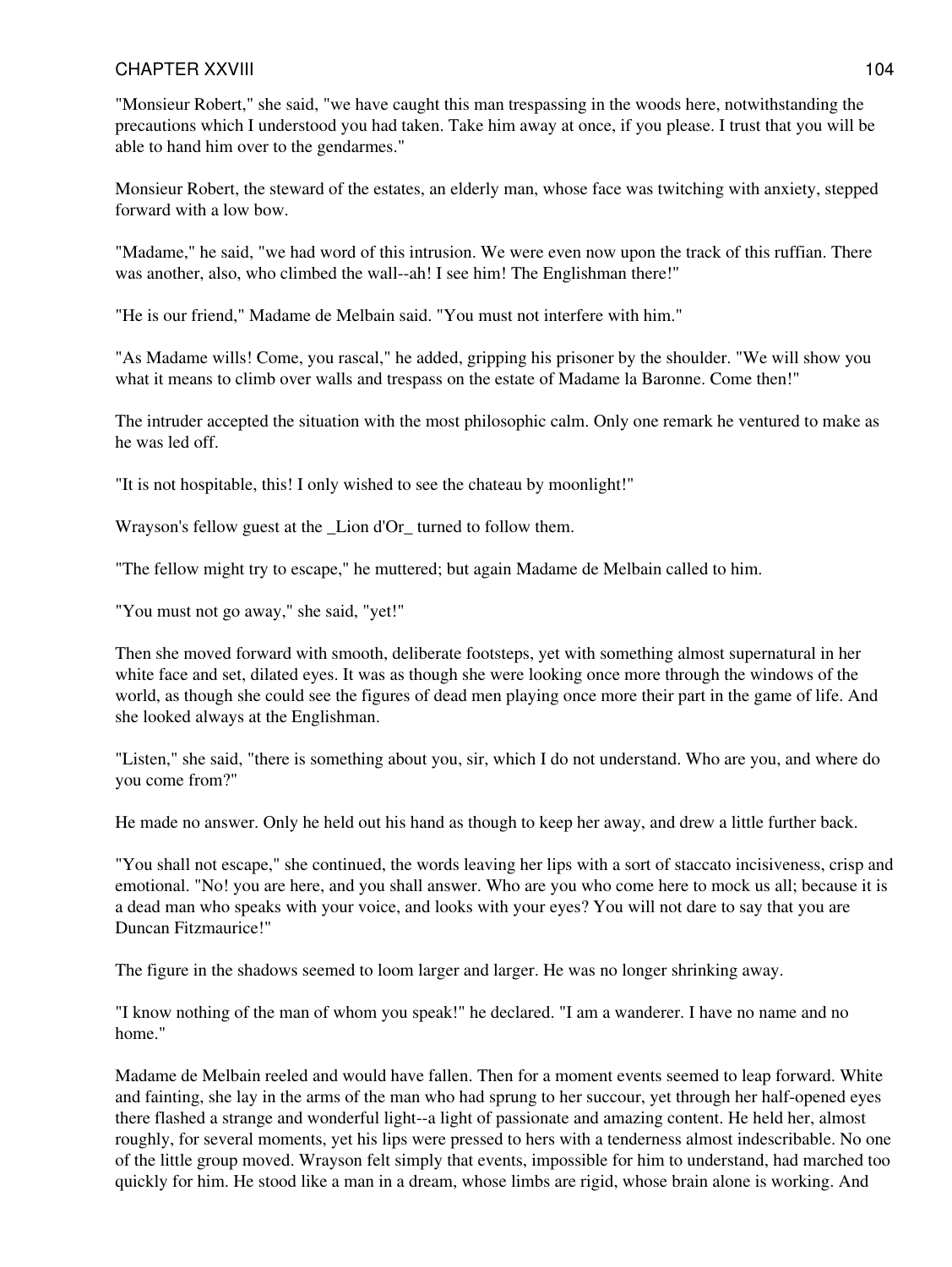the others, too, seemed to have become part of a silent and wonderful tableau. For years after Wrayson carried with him the memory of those few minutes,--the perfume from the woods, faint but penetrating; the shadowy light, the passionate faces of the man and the woman, the woman yielding to a beautiful dream, and the man to a moment of divine madness. Movement, when it came, came from the principal actors in that wonderful scene. Madame de Melbain was alone, supported in Louise's arms, the Englishman's heavy footsteps were already audible, crashing through the undergrowth. Louise pointed to the wood and called out to Wrayson:

"Follow him! Don't let him out of your sight! Quick!"

Wrayson turned and sped down the avenue. When he reached the wall, he stood there and waited. Presently Duncan came crashing through the wood and vaulted the wall. Wrayson met him in the middle of the hard white road.

"We will walk back to the Lion d'Or together," he said calmly, "I have a few things to say to you!"

# **CHAPTER XXIX**

## A SUBSTANTIAL GHOST

Monsieur Jules, of the Lion d'Or, was in a state of excitement bordering upon frenzy. Events were happening indeed with him, this placid August weather. First the occupancy of the chateau by the mysterious lady, and the subsequent edict of the steward against all strangers; then the coming of this tourist yesterday, who had gone for an evening stroll without paying his bill, and was now a prisoner of the law, Heaven only knew on what charge! Added to this--a matter of excitement enough surely--the giant Englishman, who had been his guest for nearly three weeks--a model guest too,--had departed at a minute's notice, though not, the saints be praised, without paying his bill. And now, though the hour was yet scarcely nine o'clock, a carriage with steaming horses was standing at his door, and the beautiful young English lady was herself inside his inn. He was indeed conducting her down the grey stone passage out on to the rose-bordered garden, which was the pride of his heart, and where monsieur, the remaining Englishman, was smoking his morning cigarette.

She barely waited until Monsieur Jules had bowed himself out of hearing distance. She looked at Wrayson, at the table laid for one only, and at the empty garden.

"Where is he--your friend?" she demanded breathlessly.

"Gone," Wrayson answered. "I am sorry, but I did my best. He went away at daylight. I saw him off, but I could not keep him."

"Where to?" she asked. "You know that, at least."

He pointed towards the distant coast line.

"In that direction! That is all I know."

"He told you nothing before he went?" she asked eagerly.

"Nothing at all," he answered. "He refused to discuss what had happened. Sit down, Louise," he added firmly. "I want to talk to you."

He placed a chair for her under the trees. She sank into it a little wearily.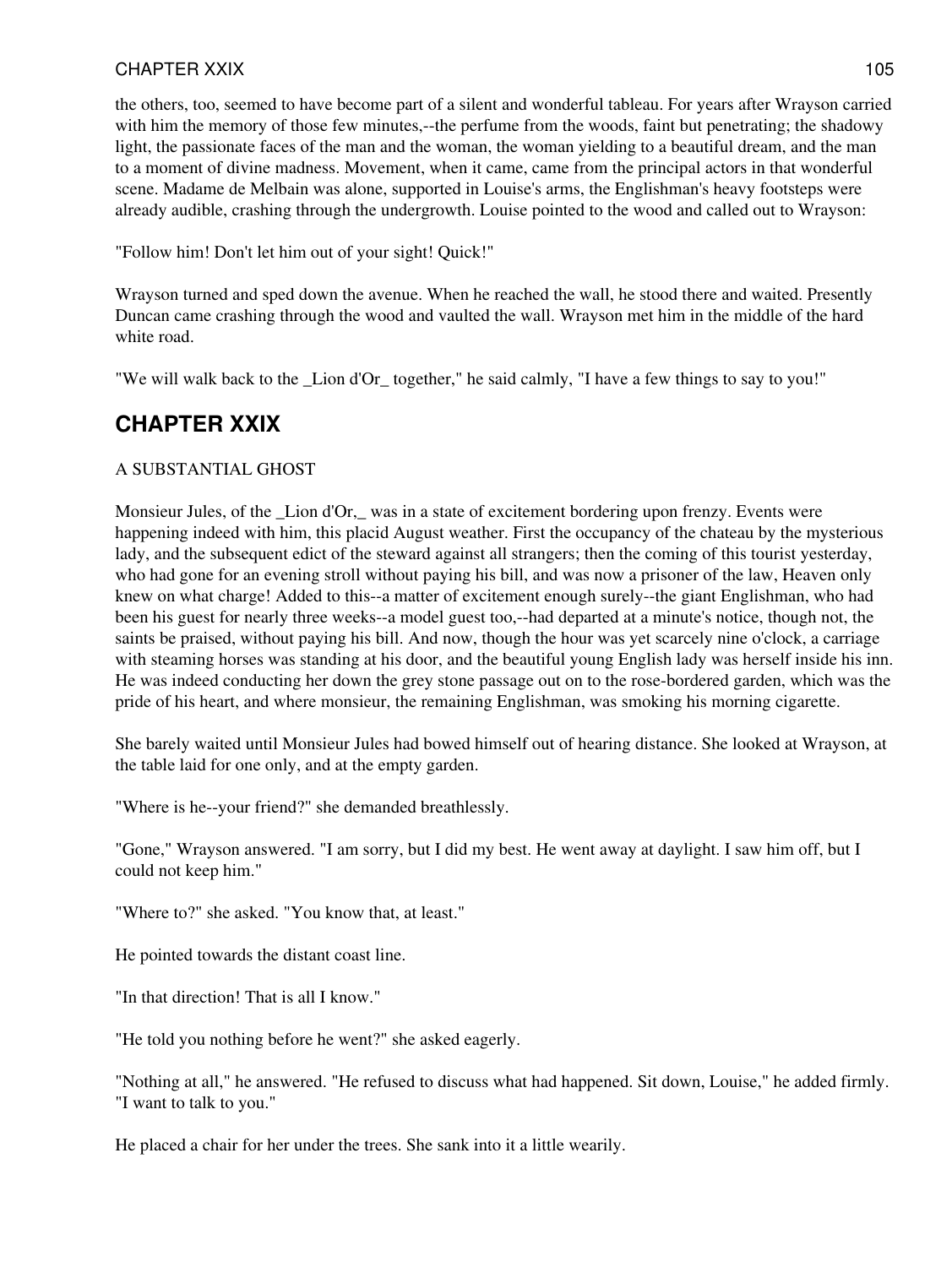"A certain measure of ignorance," he said, "I am willing to put up with, but when you exhibit such extraordinary interest in another man, I really feel that my limit has been reached. Who is he, Louise? You must tell me, please!"

"I wish I could tell you," she answered. "I wish I could say that I knew. Half the night the three of us have talked and wondered. I have heard plenty of theories as to a second life on some imaginary planet, but I never heard of the dead who lived again here, in this world!"

He looked puzzled.

"Do you mean," he asked, "that he was like some one whom you believed to be dead?"

She was silent for a moment. The sun was hot even where they sat, but he fancied that he saw her shiver. She looked into his face, and something of the terror of the night before was in her eyes.

"To us," she said slowly, "to Madame de Melbain and to me, he was a ghost, an actual apparition. He spoke to us with the voice of one whom we know to be dead. He came to us, in his form."

Wrayson looked across at her with a quiet smile.

"There was nothing of the ghost about Duncan!" he remarked. "I should consider him a remarkably substantial person. Don't you think that we were all a little overwrought last night? A strong likeness and a little imagination will often work wonders."

"If it was a likeness only," she said, "why did he leave us so abruptly, why has he left this place at a moment's notice to avoid us?"

Wrayson was silent for a few seconds.

"Look here," he said, "this is a matter of common sense after all. If you were *not* deceived by a likeness, it was the man himself! That goes without saying. What reasons had you for supposing that he was dead?"

"The newspapers, the War Office, even the return of his effects."

"From where?" Wrayson asked.

"From South Africa. He was shot through the lungs in Natal!"

"Men have turned up before, after having been reported dead," he remarked sententiously.

"But he was in the army," she replied. "Don't you see that if he was alive now, he would be a deserter. He has never rejoined. He was certified as having died in the hospital at Ladysmith!"

Wrayson looked steadily into her agitated face.

"Supposing," he said, "that he turned out to be the man whom you have in your mind, what is he to you?"

"My brother," she answered simply.

Wrayson's first impulse was of surprise. Then he drew a long breath of relief. He looked back upon his long hours of anxiety, and cursed himself for a fool.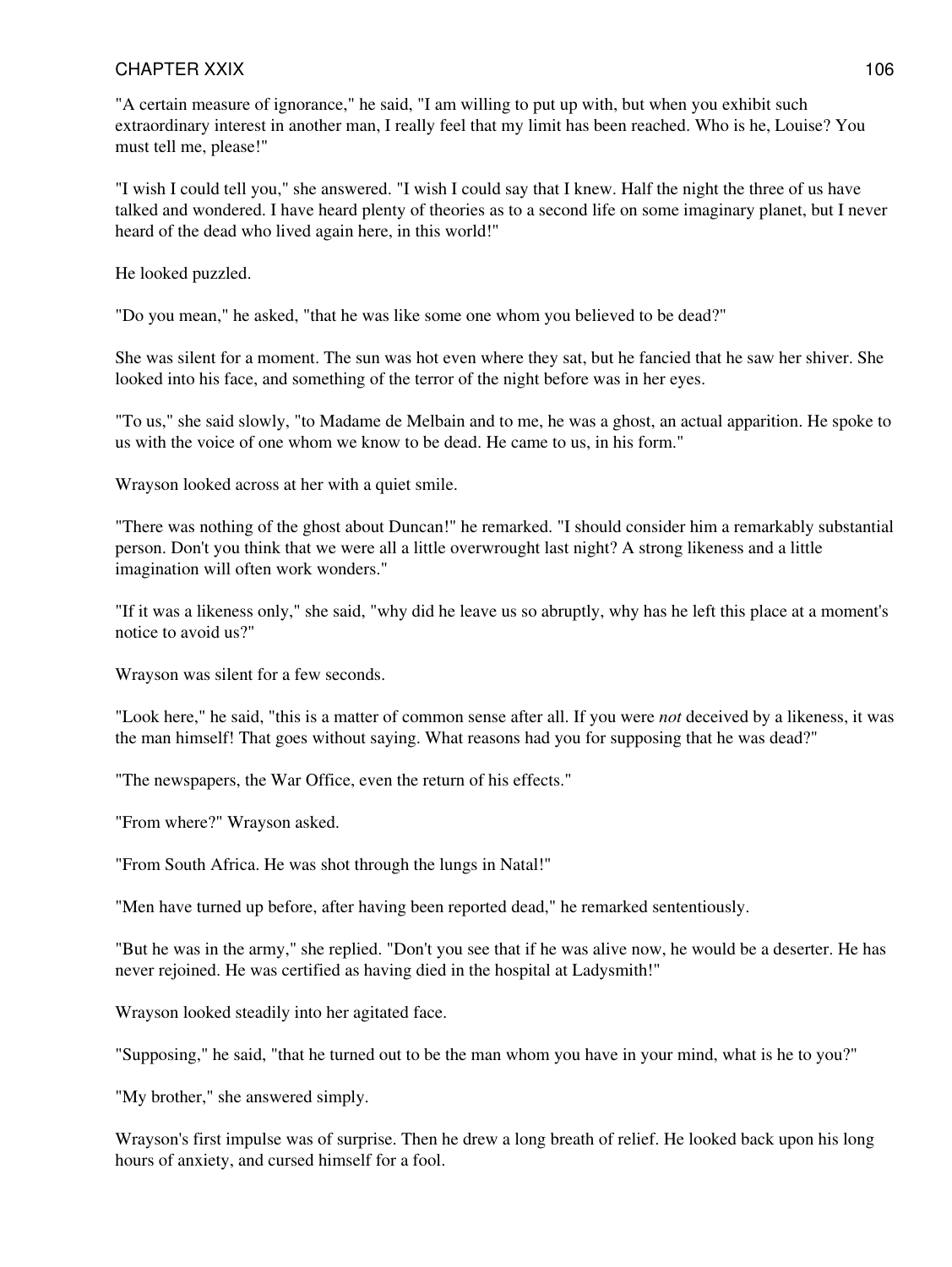"What an idiot I have been!" he declared. "Of course, I know that you lost a brother in South Africa. But--but what about Madame de Melbain?"

"Madame de Melbain and my brother were friends," she said quietly. "There were obstacles or they would have been more than friends."

Wrayson nodded.

"Now supposing," he said, "that, by some miracle, your brother still lived, that this was he, is there any reason why he should avoid you both?"

She thought for a moment.

"Yes!" she said slowly, "there is."

"I suppose," he continued tentatively, "you couldn't tell me all about it?"

"I couldn't," she answered. "It isn't my secret."

Wrayson looked for a moment away from her, across the valley with its flower-spangled meadows, parted by that sinuous poplar-fringed line of silver, the lazy, slow-flowing river stealing through the quiet land to the sea. The full summer heat was scarcely yet in the air, but already a faint blue haze was rising from the lowlands. Up on the plateau, where they were sitting, a slight breeze stirred amongst the trees; Monsieur Jules had indeed some ground for his pride in this tiny sylvan paradise.

"I think," he said, "that for one day we will forget all this tangle of secrets and unaccountable doings. What do you say, Louise?" he whispered, taking her unresisting hand into his. "May I tell Monsieur Jules to serve breakfast for two in the arbour there?"

She laughed softly into his face. There was the look in her eyes which he loved to see, half wistful, half content, almost happy.

"But you are never satisfied," she declared. "If I give you a day, a whole precious day out of my valuable life--"

"They belong to me, all of them," he declared, bending over her till his lips touched her cheek. "Some day I am very sure that I shall take them all into my charge."

She disengaged herself from his embrace with a sudden start. Wrayson turned his head. Within a yard or two of them, Madame de Melbain had paused in the centre of the little plot of grass. She was looking at them from underneath her lace parasol, with faintly uplifted eyebrows, and the dawn of a smile upon her beautiful lips. Louise sprang to her feet, and Wrayson followed her example. Madame de Melbain lowered her parasol as though to shut out the sight of the two.

"May I come on?" she asked. "I want to speak to Louise, although I am afraid I am shockingly de trop. "

Wrayson had an idea, and acted upon it promptly.

"Madame de Melbain," he said, "I believe that you have some influence with Louise, I am sure that you are one of those who sympathize with the unfortunate. Can't I bespeak your good offices?"

She lowered her parasol to the ground, and leaned a little forward upon it. Her eyes were fixed steadily upon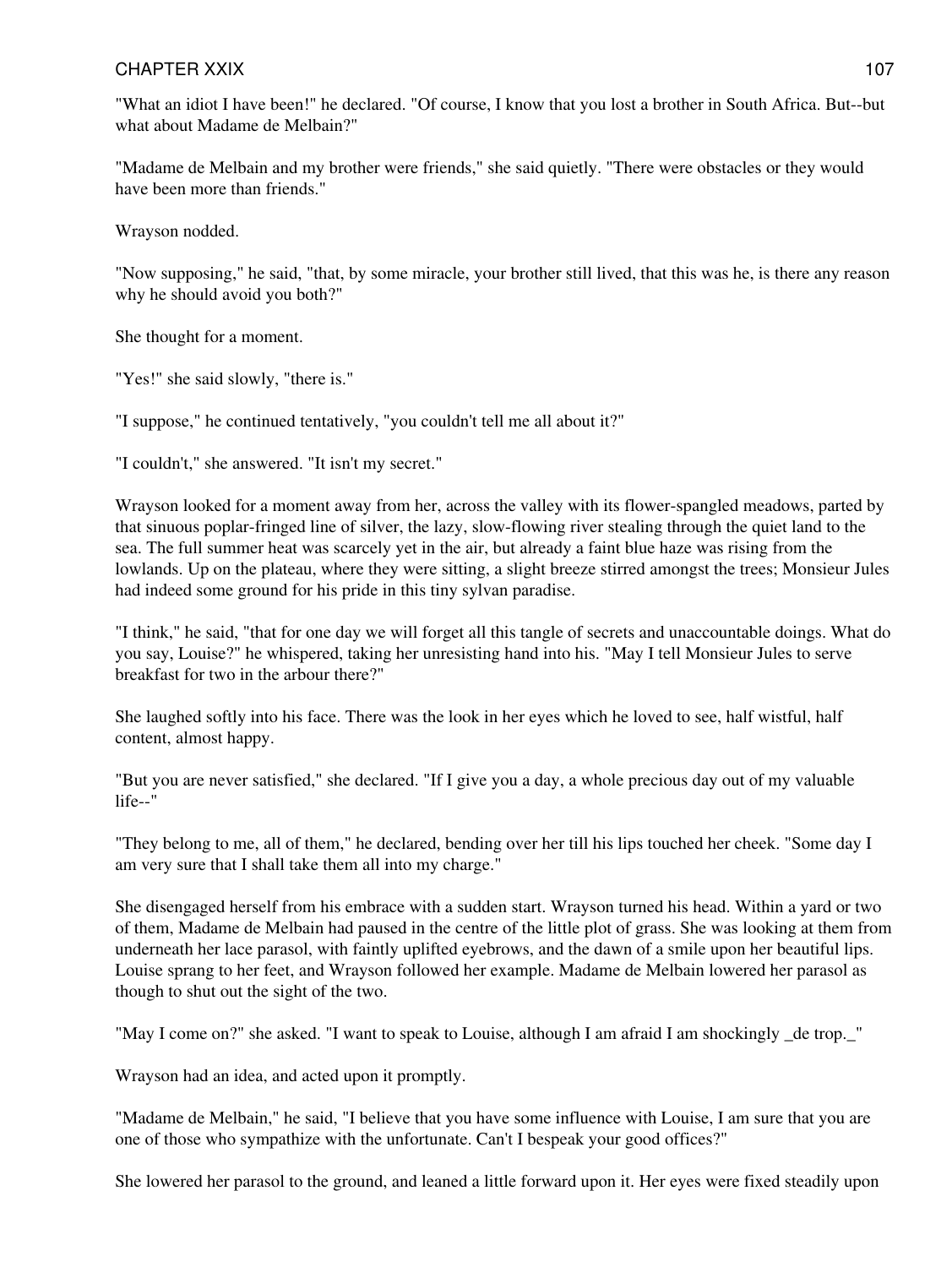## CHAPTER XXX and the state of the state of the state of the state of the state of the state of the state of the state of the state of the state of the state of the state of the state of the state of the state of the state o

Wrayson.

"Go on," she said briefly.

"I love Louise," Wrayson said, "and I believe she cares for me. Nevertheless, she refuses to marry me, and will give no intelligible reason. My first meeting with her was of an extraordinary nature. I assisted her to leave a house in which a murder had been committed, since which time I think we have both run a risk of trouble with the authorities. Louise lives always in the shadow of some mystery, and when I, who surely have the right to know her secrets, beg for her confidence, she refuses it."

"And what is it that you wish me to do?" Madame de Melbain asked softly.

"To use your influence with Louise," Wrayson pleaded. "Let her give me her confidence, and let her accept from me the shelter of my name."

Madame de Melbain was silent for several moments. She seemed to be thinking. Louise's face was expressionless. She had made one attempt to check Wrayson, but recognizing its futility she had at once abandoned it. From below in the valley came the faint whir of the reaping machines, from the rose garden a murmur of bees. But between the two women and the man there was silence--silence which lasted so long that Monsieur Jules, who was watching from a window, called softly upon all the saints of his acquaintance to explain to him of what nature was this mystery, which seemed to be developing, as it were, under his own surveillance.

At last Madame de Melbain appeared to come to a decision. She moved slowly forward, until she stood within a few feet of him. Then she raised her eyes to his and looked him long and earnestly in the face.

"You look," she said, half under her breath, "like a man who might be trusted. I will trust you. I will be kinder to you than Louise, for I will tell you all that you want to know. But when I have told you, you will have in your keeping the honour of an unfortunate woman whose name alone is great."

Wrayson looked her for a moment in the eyes. Then he bowed low.

"Madame," he said, "that trust will be to me my most sacred possession."

She smiled at him faintly, nodding her head as though to keep pace with her thoughts.

"I believe you, Mr. Wrayson," she said. "Yes, I believe you! Let me tell you this, then. I count it amongst my misfortunes that my own troubles have become in so large a manner the troubles of my friends. You will appreciate that the more, perhaps, when I tell you that Madame de Melbain is not the name by which I am generally known. I am that unfortunate woman the Queen of Mexonia!"

## **CHAPTER XXX**

## THE QUEEN OF MEXONIA

Wrayson, who had been prepared for something surprising, was yet startled out of his composure. The affairs of the unhappy Royal House of Mexonia were the property of the world. He half rose to his feet, but Madame de Melbain instantly waved him back again.

"My friends," she said, "deem it advisable that my whereabouts should not be known. I certainly am very anxious that my incognita should be preserved."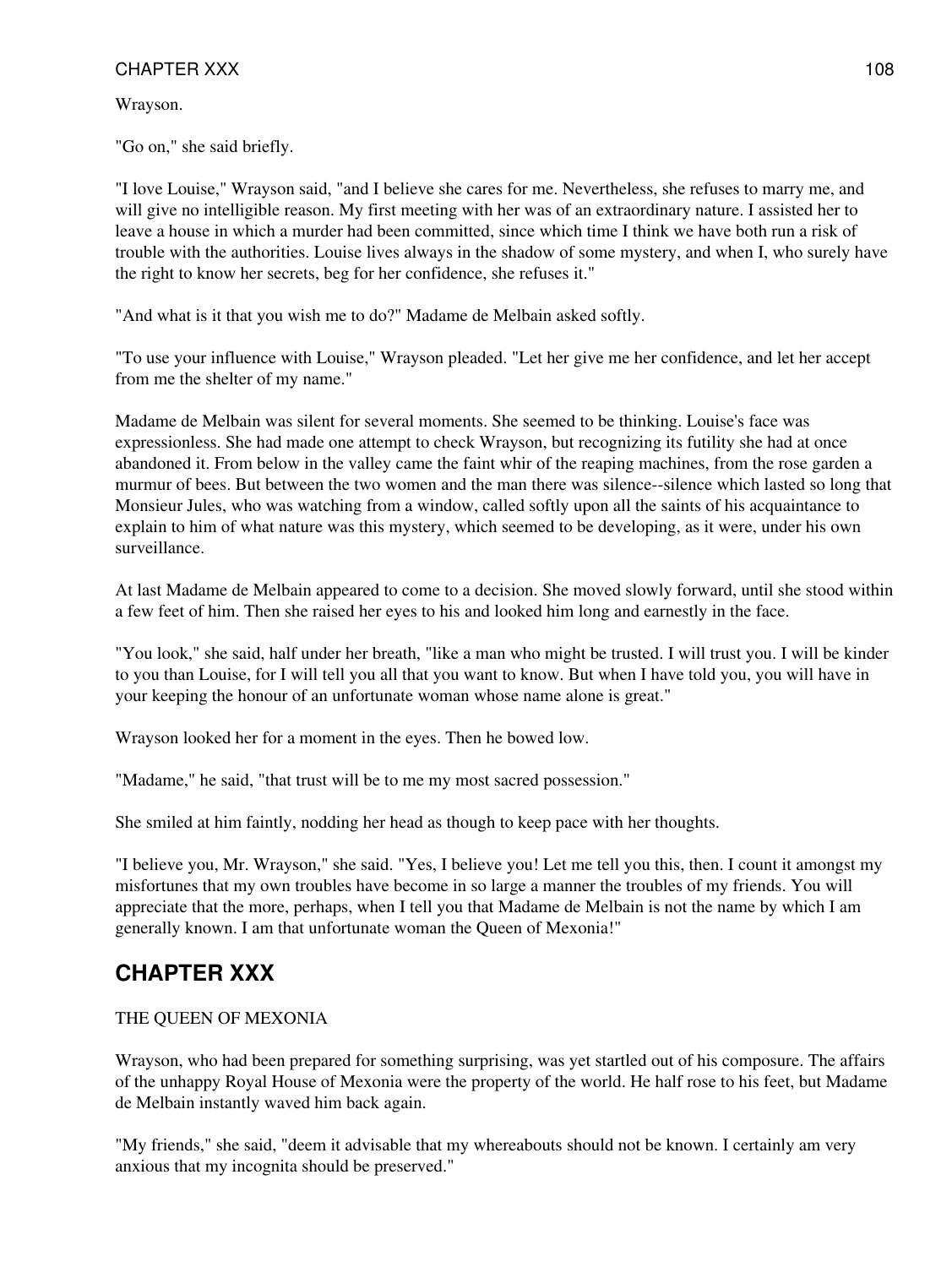She paused, and Wrayson, without hesitation, answered her unspoken question. Unconsciously, too, he found himself using the same manner of address as the others.

"Madame," he said, "whatever you choose to tell me will be sacred."

She bowed her head slightly.

"I am going to tell you a good deal," she said, glancing across at Louise.

Louise opened her lips as though about to intervene. Madame de Melbain continued, however, without a break.

"I am going to tell you more than may seem necessary," she said, "because I believe that I am one of those unfortunate persons whose evil lot it is to bring unhappiness upon their friends. So far as I can avoid this, Mr. Wrayson, I mean to. Further--it is possible that I may ask you--presently--to render me a service."

Wrayson bowed low. He felt that she was already well aware of his willingness.

"First, then, let me tell you," she continued, leaning back in her chair, and looking away across the valley with eyes whose light was wholly reminiscent, "that we three were schoolgirls together, Louise, Amy--whom you know better, perhaps, as the Baroness de Sturm--and myself. We were at a convent near Brussels. There were not many pupils, and we three were friends....

"We had a great deal of liberty--more liberty, perhaps, than our friends would have approved of. We worked, it is true, in the mornings, but in the afternoons we rode or played tennis in the Bois. It was there that I met Prince Frederick, who afterwards became my husband.

"I was only sixteen years old, and just as silly, I suppose, as a girl brought up as I had been brought up was certain to be. I was very much flattered by Prince Frederick's attentions, and quite ready to respond to them. My own family was noble, and the match was not considered a particularly unequal one, for though Frederick was of the Royal House, he was a long way from the succession. Still, there was a good deal of trouble when a messenger from Frederick went to my father. He declared that I was altogether too young; my mother, on the other hand, was just as anxious to conclude the match. Eventually it was arranged that the betrothal should take place in six months--and Frederick went back to Mexonia."

Madame de Melbain paused for a moment. Wrayson felt, from her slightly altered attitude and a significant lowering of her voice, that she was reaching the part of her narrative which she found the most difficult.

"We girls," she continued, "went back to school, and just at that time Louise's brother came over to Brussels. I think that I have already told you that the supervision over us was far from strict. There was nothing to prevent Captain Fitzmaurice being a good deal with us. We had picnics, tennis parties, rides! Long before the six months were up I understood how foolish I had been. I wrote to Prince Frederick and begged him to release me from our uncompleted engagement. His answer was to appear in person. He made a scene. My mother and father were now wholly on his side. Within a few weeks he had lost both a cousin and a brother. His succession to the throne was almost a certainty. His own people were just as anxious to have him married. I did not know why then, but I found out later on. They had their way. I believe that things are different in an English home. In mine, I can assure you that I never had any chance. I entered upon my married life without the least possibility of happiness. Needless to say, I never realized any! For the last four years my husband has been trying for a divorce! Very soon it is possible that he will succeed."

Wrayson leaned a little towards her.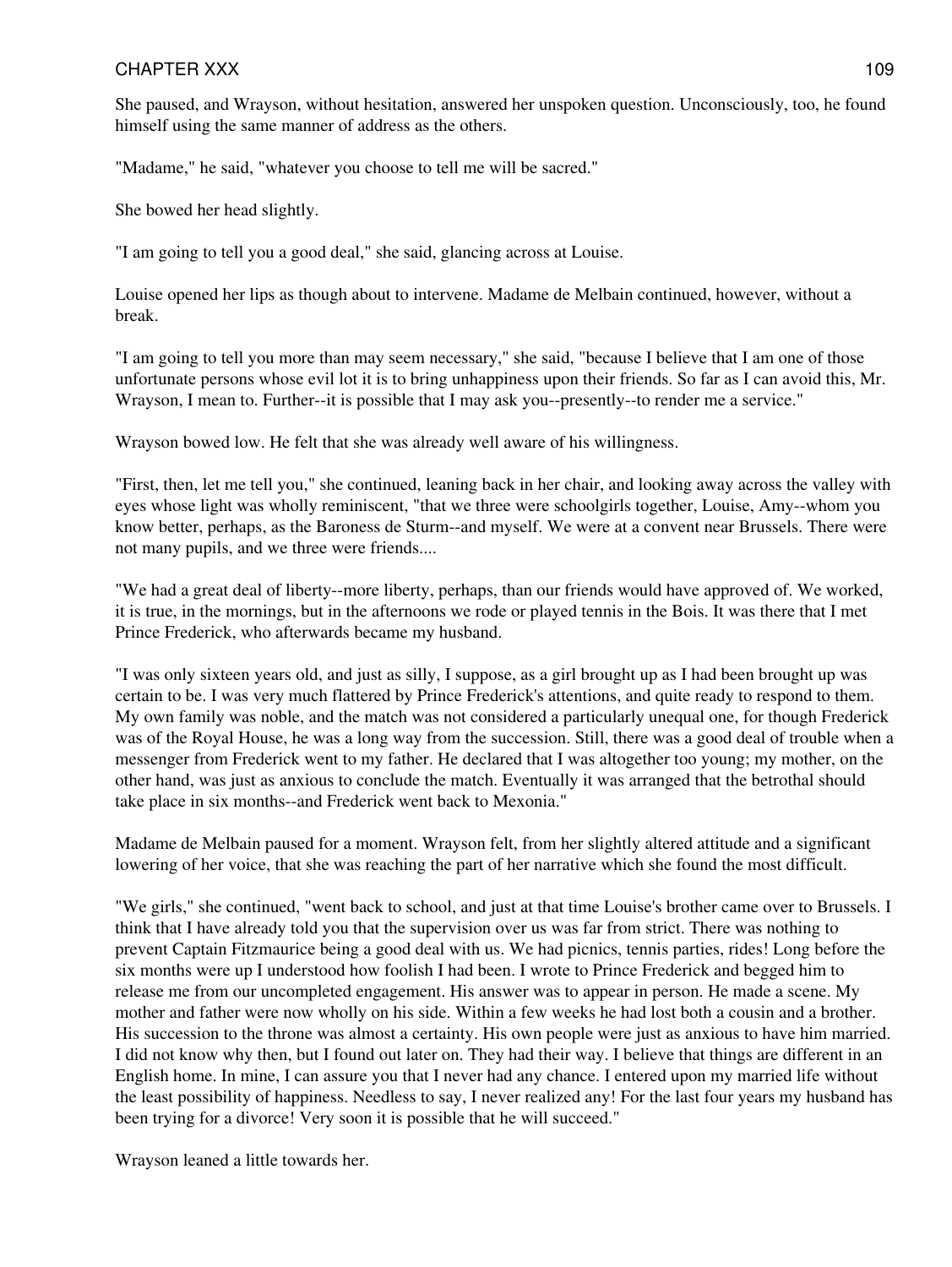"Is it permitted, Madame, to ask a question?"

"Why not?"

"You have fought against this divorce, you and your friends, so zealously. Yet your life has been unhappy. Release could scarcely have been anything but a relief to you!"

Madame de Melbain raised her head slightly. Her brows were a little contracted. From her eyes there flashed the silent fire of a queen's disdain.

"Release! Yes, I would welcome that! If it were death it would be very welcome! But divorce--he to divorce me, he, whose brutality and infidelities are the scandal of every Court in Europe! No! A divorce I never shall accept. Separation I have insisted upon."

Wrayson hesitated for a moment.

"May I be pardoned," he said, "if I repeat to you what I saw in print lately--in a famous English paper? They spoke of this divorce case which has lasted so long; they spoke of it as about to be finally decided. There was some fresh evidence about to be produced, a special court was to be held."

Madame de Melbain turned, if possible, a shade paler.

"Yes!" she said slowly, "I have heard of that. We have all heard of that. I want to tell you, Mr. Wrayson, what that fresh evidence consists of."

Wrayson bowed and waited. Somehow he felt that he was on the eve of a great discovery.

"Both before my marriage and afterwards," Madame de Melbain said quietly, "I wrote to--Captain Fitzmaurice. I was always impulsive--when I was younger, and my letters, especially one written on the eve of my marriage, would no doubt decide the case against me. Captain Fitzmaurice was killed--in Natal, but in a mysterious way news has reached me of the letters since his death."

"In what way?" Wrayson asked.

For the first time, Madame de Melbain glanced a little nervously about her. Against listeners, however, they seemed absolutely secure. There was no hiding-place, nor any one within sight. Upon the land was everywhere the silence of a great heat. Even in the shade where they sat the still air was hot and breathless. Down in the valley the cows stood knee deep in the stream, and a blue haze hung over the vineyards.

"Nearly eighteen months ago," Madame de Melbain continued, "I received a letter signed by the name of Morris Barnes. The writer said that he had just arrived from South Africa, and had picked up on one of the battlefields there a bundle of letters, which he had come to the conclusion must have been written by me. He did not mince matters in the least. He was a blackmailer pure and simple. He had given me the first chance of buying these letters! What was my offer?"

A sharp ejaculation broke from Wrayson's lips. Louise signed to him to be silent.

"Amy was with me when the letters came," Madame de Melbain continued. "She left at once for England to see this man. The sum he demanded was impossible. All that she could do was to ask for time, and to arrange to pay him so much a month whilst we were considering how to raise the money. He accepted this, and promised to keep silence. He kept his word, but for a time only. He made inquiries, and he seems to have come to the conclusion that the money was on the other side. At any rate, he approached the advisers of my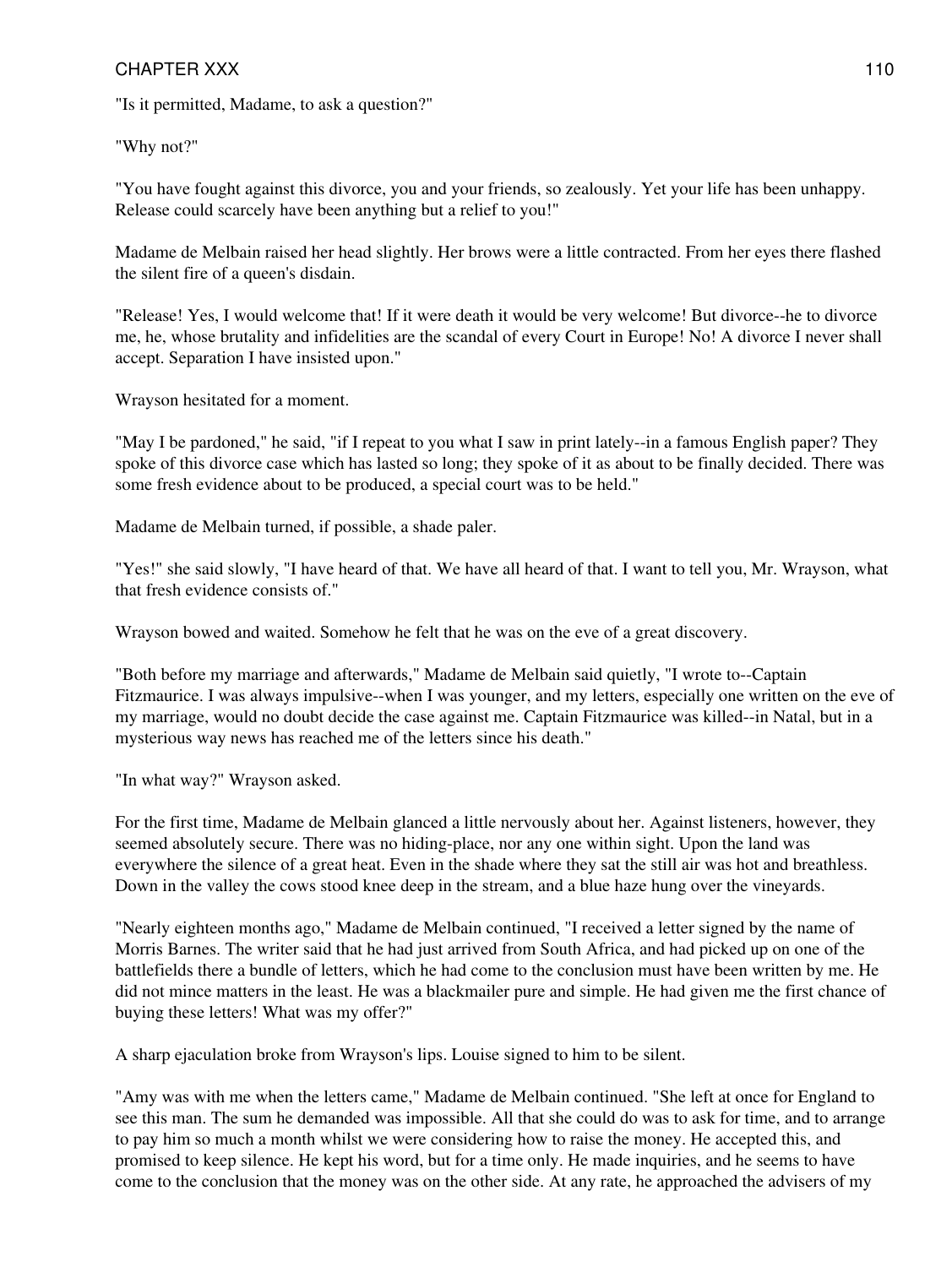husband. He was in treaty with them for the letters--when he--when he met with his death!"

Wrayson had a feeling that the heat was becoming intolerable. He dared not look at Louise. His eyes were fixed upon the still expressionless face of the woman whose story was slowly unfolding its tragic course.

"A rumour of this," Madame de Melbain continued, "reached us in Mexonia! I telegraphed to Amy! She and Louise were at their wits' ends. Louise decided to go and see this man Barnes, to make her way, if she could, into his flat, to search for and, if she could find them, to steal these letters. She carried out her purpose or rather her attempted purpose. The rest you know, for it was you who saved her!"

"The man," Wrayson said hoarsely, "was murdered."

Madame de Melbain inclined her head.

"So I have understood," she remarked.

"He was murdered," Wrayson continued in a harsh, unnatural voice, "on that very night, the night when he was to have made over these letters to your--enemies! The message was telephoned to me! He was to go to the Hotel Francis. He was warned that there was danger. And there was! He was murdered--while the cab waited--to take him there!"

Her eyes held his--she did not flinch.

"The man who telephoned to me--Bentham his name was, the agent of your enemies,--he, too, was murdered!"

"So I have heard," she said calmly.

"The letters!" he faltered. "Where are they?"

"No one knows," she answered. "That is why I live always on the brink of a volcano. Many people are searching for them. No one as yet has succeeded. But that may come at any moment."

"Madame," he said, "can you tell me who killed these men?"

She raised her eyebrows.

"I cannot," she answered coldly.

"Madame," he declared, "the man Barnes was a pitiful blackmailing little Jew! For all I know, he deserved death a dozen times over--ay, and Bentham too! But the law does not look upon it like that. Whoever killed these men will assuredly be hanged if they are caught. Don't you think that your friends are a little too zealous?"

She met his gaze unflinchingly.

"If friends of mine have done these things," she said, "they are at least unknown to me!"

He drew a short choking breath of relief. Yet even now the mystery was deeper than ever! He began to think out loud.

"A friend of yours it must have been," he declared. "Barnes was murdered when in a few hours he would have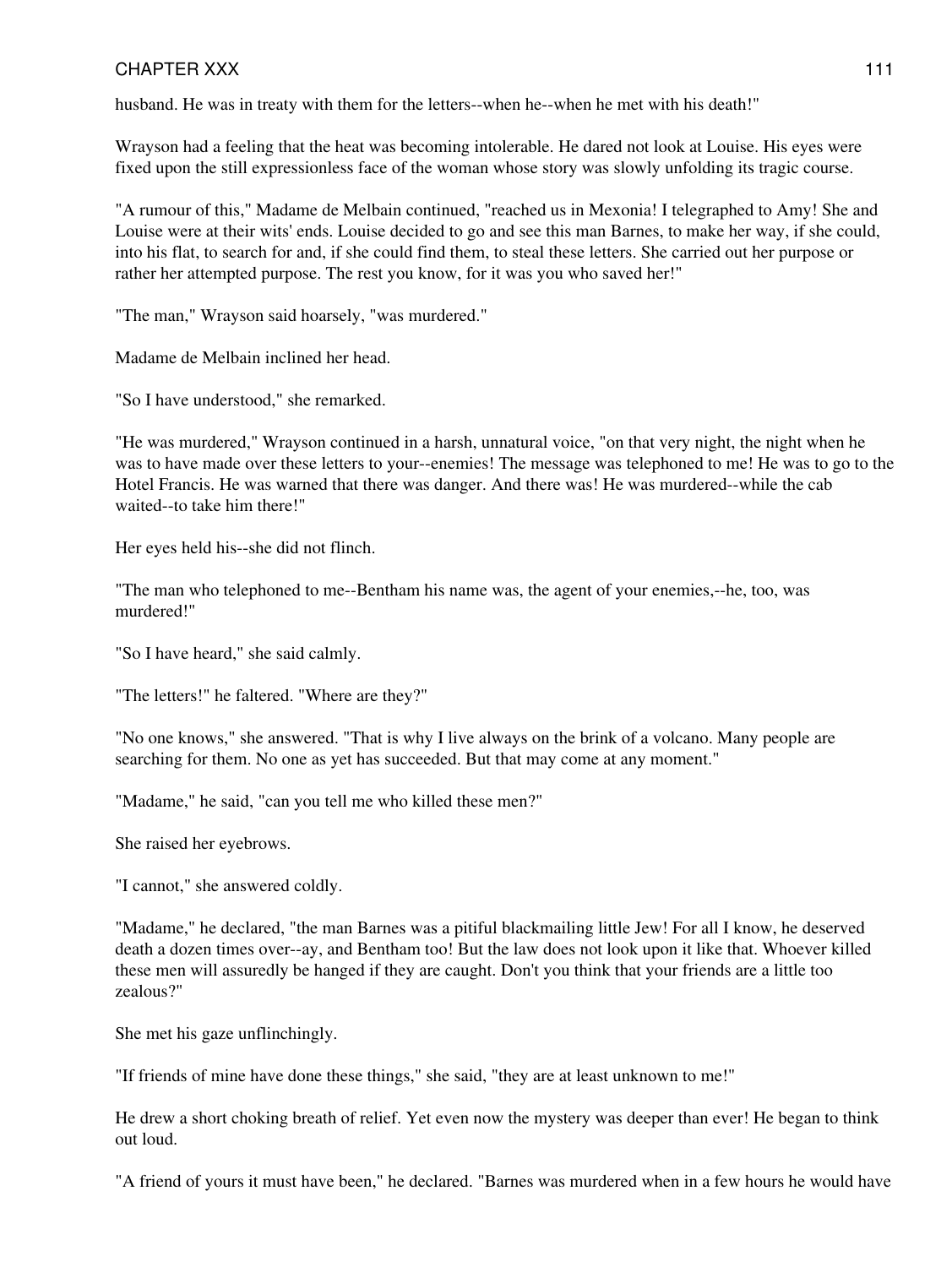parted with those letters to your enemies; Bentham was murdered when he was on the point of discovering them! There is some one working for you, guarding you, who desires to remain unknown. I wonder!"

He stopped short. A sudden illumining idea flashed through his mind. He looked at Madame de Melbain fixedly.

"This man Duncan who has disappeared so suddenly," he said thickly. "Whom did you say--who was it that he reminded you of?"

Madame de Melbain lost at last her composure. She was white to the lips, her eyes seemed suddenly lit with a horrible dread. She pushed out her hands as though to thrust it from her.

"He was killed!" she cried. "It was not he! He is dead! Don't dare to speak of anything so horrible!"

Then, before they could realize that he was actually amongst them, he was there. They heard only a crashing of boughs, the parting of the hedge. He was there on his knees, with his arms around the terrified woman who had sobbed out his name. Louise, too, swayed upon her feet, her fascinated eyes fixed upon the newcomer. Wrayson understood, then, that in some way this man had indeed come back from the dead.

# **CHAPTER XXXI**

#### RETURNED FROM THE TOMB

The intervention which a few seconds later abruptly terminated an emotional crisis was in itself a very commonplace one. Monsieur the proprietor deemed the moment advisable for solving a question which was beginning to distract his better half in the kitchen. He advanced towards them, all smiles and bows and gestures.

"Monsieur would pardon his inquiring--would Monsieur and the ladies be taking \_dejeuner?\_ A fowl of excellence unusual was then being roasted, the salad--Monsieur could see it growing! And Madame had thought of an omelet! There was no cooler place in all France on a day of heat so extraordinary as the table under the trees yonder. And as for strawberries--well, Monsieur could see them grow for himself! or if it was *fraises de Bois* that Madame preferred, the children had brought in baskets full only that morning, fresh and juicy, and of a wonderful size."

Wrayson interrupted him at last.

"Let luncheon be served as you suggest," he directed. "In the meantime--"

Monsieur Jules understood and withdrew with more bows and smiles. The significance of his brief appearance upon the lawn was a thing of which he had not the least idea. Yet after his departure, the strain to a certain extent had passed away. Only Madame de Melbain's eyes seemed scarcely to leave the face of the man who stood still by her chair.

"Alive!" she murmured, grasping his hand in hers. "You alive!"

Louise had taken his other hand. He was imprisoned between the two.

"Yes!" he said, "I made what they called a wonderful recovery. I suppose it was almost a miracle."

"But your death," Louise declared, "was never contradicted."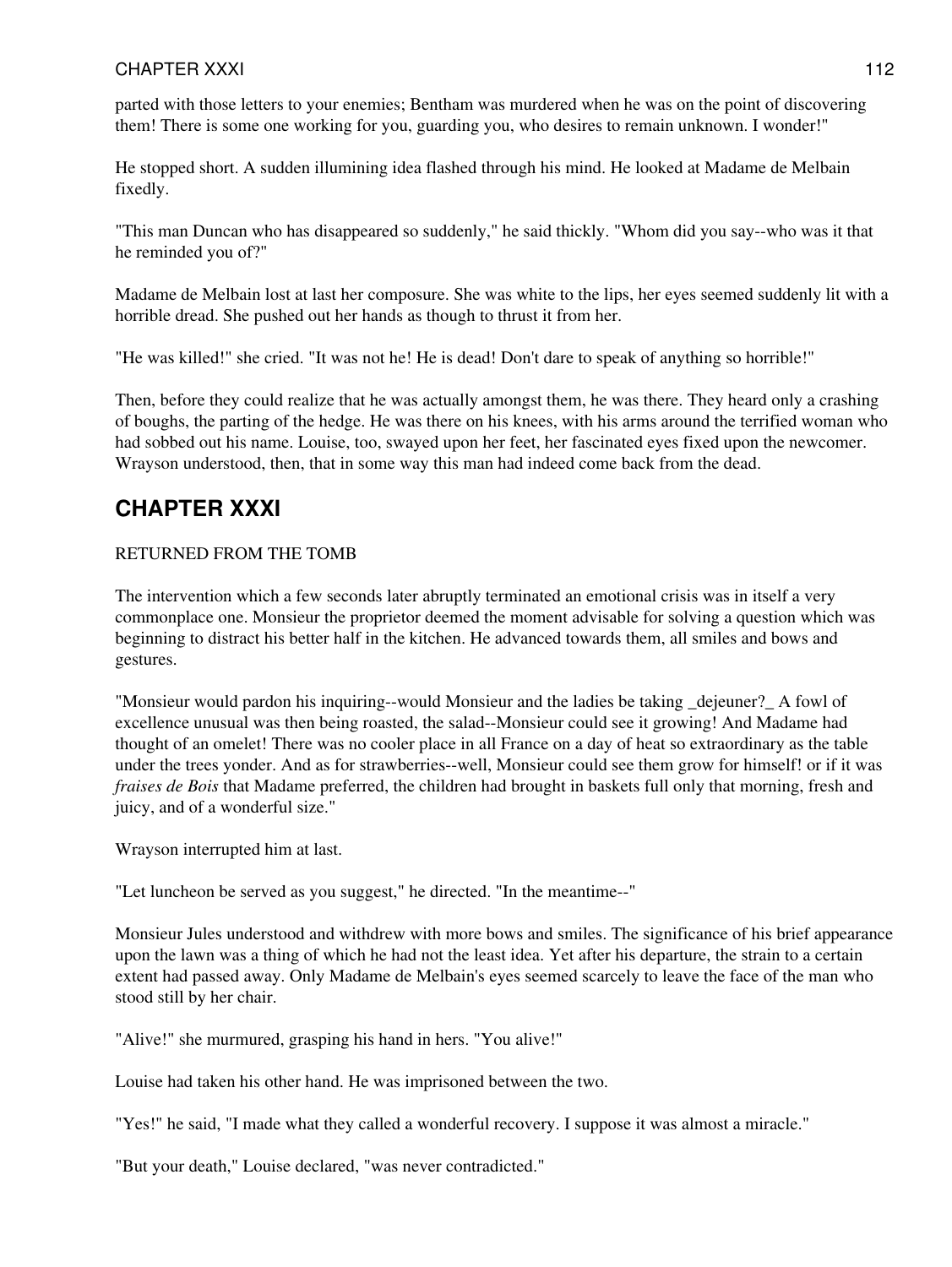"A good deal of news went astray about that time," he remarked grimly. "I was left, and forgotten. When I found what had been done, I let it go. It seemed to me to be better. I went up to Rhodesia, and of course I had the devil's luck. I've come back to Europe simply because I couldn't stand it any longer. I was not coming to England, and I had no idea of seeing you, Emilie! I travelled here on a little pilgrimage."

"It was fate," she murmured.

"But since I am here," he continued, "and since we have met again, I must ask you this. Your husband is trying to divorce you?"

"Yes!" she murmured.

"And why?"

"Because he is a brute," she answered quietly. "We have been separated for more than a year. I think that he wants to marry again."

"And you permit this?" he asked.

"No!" she answered, "I contest it. Up to now, the courts have been in my favour."

"Up to now! They must always be in your favour!" he declared vehemently. "What can they say against a saint like you?"

She smiled up at him tenderly, a little wistfully.

"They would say a good deal," she whispered, "if they could see you here now."

He drew abruptly away.

"I am a thoughtless brute," he declared. "It was for that that I decided to remain dead. I will go away at once."

Her fingers closed over his. She drew him a little nearer with glad recklessness.

"You shall not," she murmured. "It is worth a little risk, this."

Wrayson touched Louise on the arm and they turned away. He found her a seat in a quiet corner of the fruit garden, where a tall row of hollyhocks shielded them from observation. She was very white, and in a semi-hysterical state.

"I can't believe," she said, "that that is really Duncan--Duncan himself. It is too wonderful!"

"There is no doubt about it being your brother," he answered. "What I don't quite understand is why he has kept away so long."

"It is because of her," she answered. "If they had been on the same continent, I believe that nothing could have kept them apart!"

"And now?" he asked.

"I cannot tell," she answered, "I, nor any one else! God made them for one another, I am very sure!"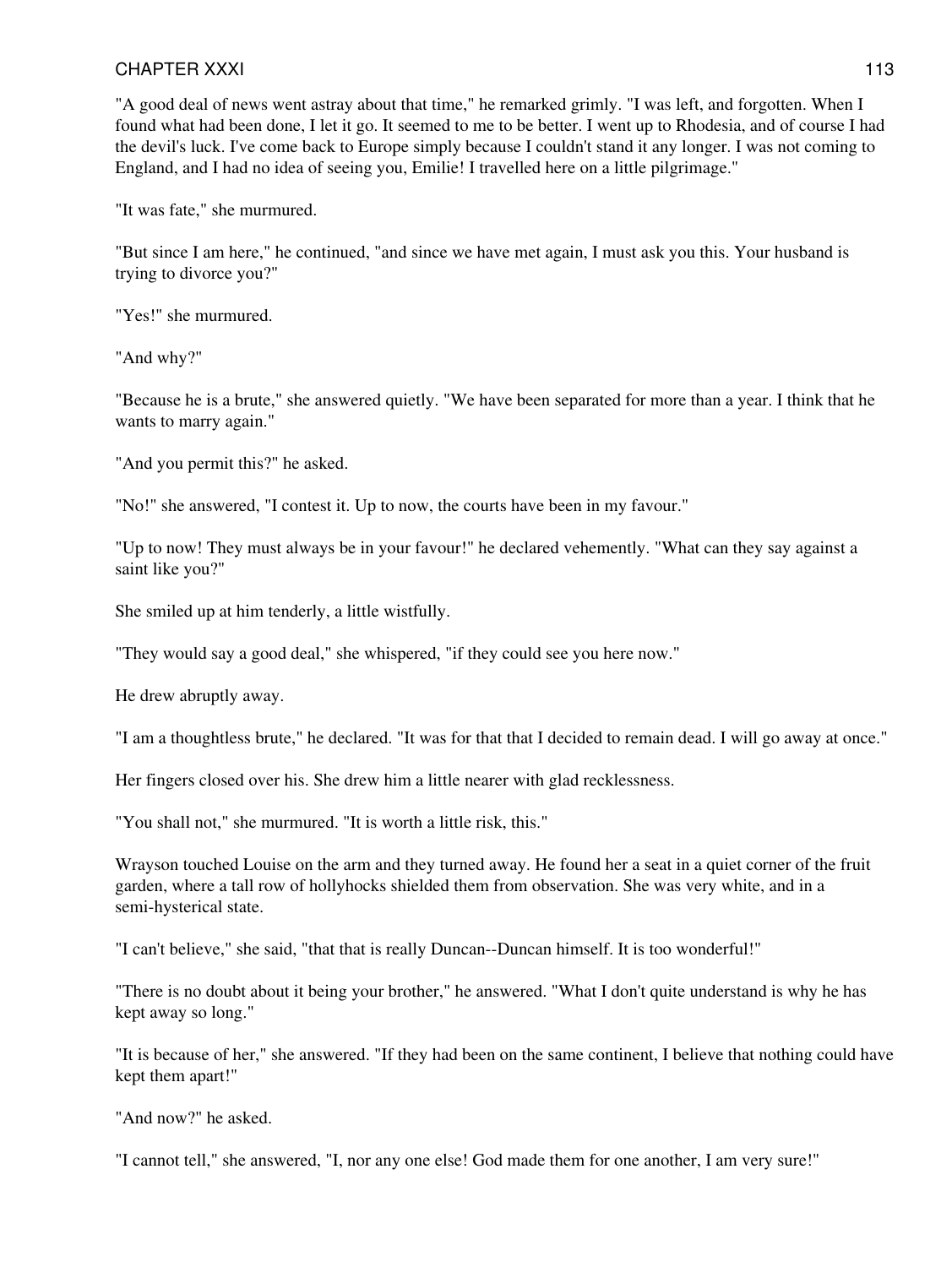He took her hand and held it tightly in his.

"And you for me, dearest," he whispered. "Shall I tell you why I am sure of it?"

She leaned back with half-closed eyes. Endurance has its limits, and the mesmeric influence of the drowsy summer day was in her veins.

"If you like," she murmured, simply....

And only a few yards away, the man from the dead and the woman who had loved him seemed to have drifted into a summer day-dream. The strangeness of this thing held them both--ordinary intercourse seemed impossible. What they spoke about they scarcely knew! There were days, golden days to be whispered about and lived again; treasured minutes to be recalled, looks and words remembered. Of the future, of the actual present, save of their two selves, they scarcely spoke. It was an hour snatched from Paradise for her! She would not let it go lightly. She would not suffer even a cloud to pass across it!

In time, Monsieur Jules found himself constrained to announce that *dejeuner* was served. He found it useless to try to attract the attention of either Madame de Melbain or Duncan, so he went in search of Wrayson.

"Monsieur is served," he announced, looking blandly upwards at a passing cloud. "There remains the wine only."

"Chablis of the best, and ice, and mineral water," Wrayson ordered. "Come, Louise."

She sighed a little as she rose and followed him along the narrow path, where the rose-bushes brushed against her skirt, and the air was fragrant with lavender. It had been an interlude only, after all, though the man whose hand she still held would never have admitted it. But--he did not know! She prayed to Heaven that he never might.

Luncheon, after all, with a waiter within hearing, and Monsieur Jules hovering round, banished in a great measure the curious sense of unreality from which none of them were wholly free. And when coffee came, Madame leaned a little towards Duncan, and with her hand upon his arm whispered a question.

"My letters, Duncan! What became of them?"

He sighed.

"I was a little rash, perhaps," he said, "but--they were all I had left. They were with me at Colenso, in an envelope, sealed and addressed, to be burnt unopened. When I was hit, I got a Red Cross man to cut them out of my coat and destroy them."

Madame de Melbain looked at him for a moment, and her eyes were soft with unshed tears. Then she turned away, though her hand still rested upon his.

"Duncan," she said quietly, "don't think that I mind. You did all that you could, and indeed I would rather that you cared so much. But the letters were not destroyed."

For a moment he failed to realize the import of her words.

"Not destroyed?" he repeated, a little vaguely.

"No!" she answered. "They came into the hands of some one in London. Terrible things have happened in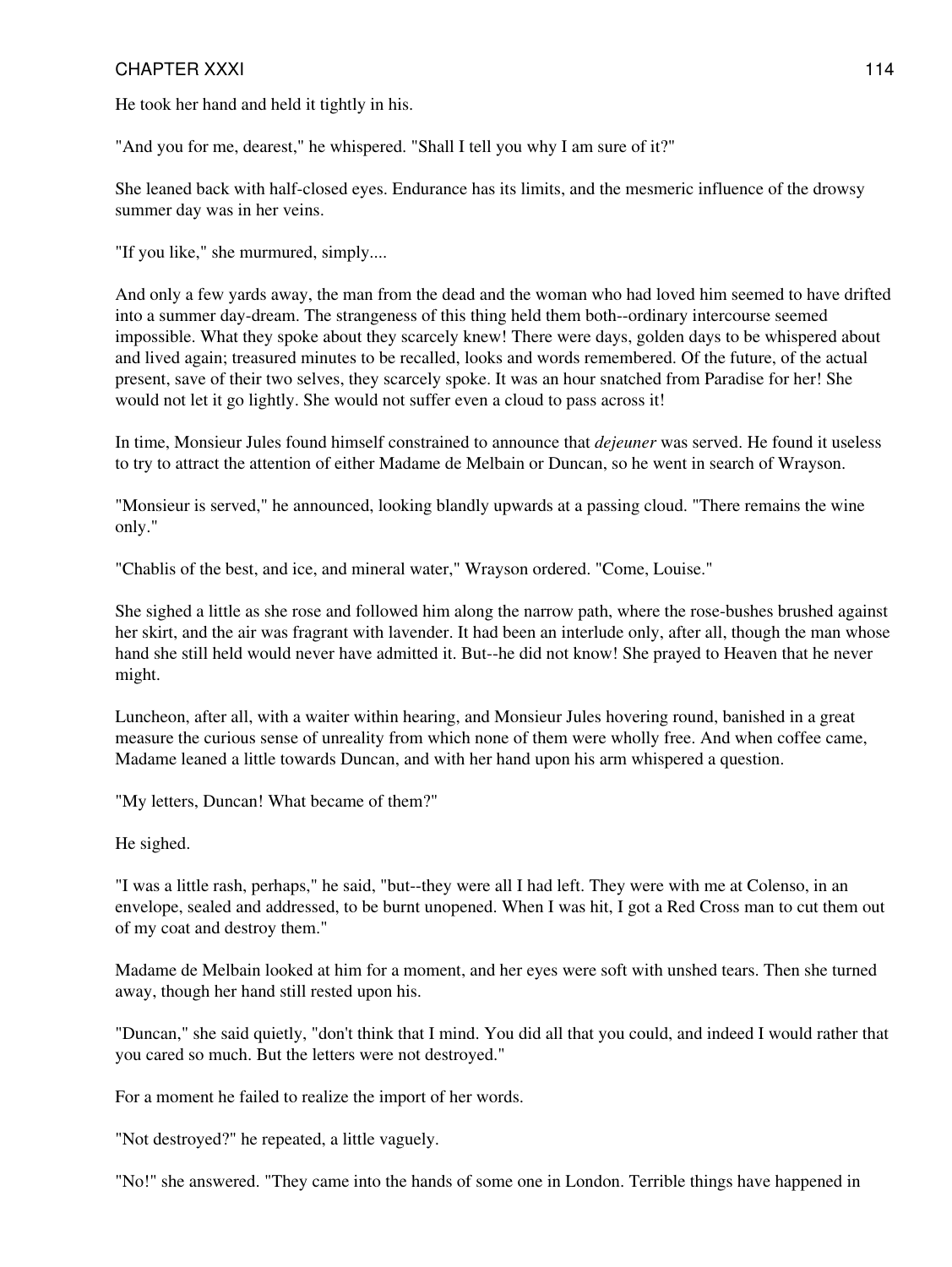connexion with them. Duncan, if you will listen to me quietly, I will tell you about it. Sit down, dear."

She saw the gathering storm. The man's face was black with anger. He was still a little dazed however.

"You mean--that the man to whom I trusted them--"

"He kept them for his own purpose," she said softly.

"Don't look like that, Duncan. He has paid his debt. He is dead!"

"And the letters?"

"We do not know. My husband's advisers are trying to get possession of them. That is why the courts have not yet pronounced their judgment."

He had risen to his feet, but she drew him gently down again.

"Remember, Duncan, that the man is dead! Be calm, and I will tell you all about it."

He looked at her wonderingly.

"You are not angry with me?"

"Angry! Why should I be? I am only happy to know that you never forgot--that you could not bear to destroy the only link that was left between us. Do you know, I am almost sorry that I spoke to you about this! We seem to have snatched an hour or two out of Paradise, and it is I who have stirred up the dark waters. Let us forget it for a few more minutes!"

He drew her away with him towards their seat under the trees. Wrayson looked across at Louise with a smile.

"You, too," he said. "May we not forget a little longer?"

She smiled at him sadly, and shook her head.

"No!" she answered. "With them it is different. I can scarcely yet realize that I have a brother: think what it must be to Emilie to have the man whom she loved come back from the grave. Listen!"

Outside they heard the sound of galloping horses. A moment later the Baron de Courcelles issued from the inn and crossed the lawn towards Madame de Melbain.

"Madame," he said, "the man who was caught in the park last night is, without doubt, a spy from Mexonia! He can be charged with nothing more serious than trespass, and in a few minutes he will be free. Should he return, this"--he glanced towards Duncan--"would be the end. I have a carriage waiting for you."

Madame de Melbain rose at once. With a little gesture of excuse she drew Duncan on one side.

"Wait here," she begged, "until you hear from me. Baron de Courcelles is my one faithful friend at Court. I am going to consult with him."

"I shall see you again?" he asked.

She hesitated.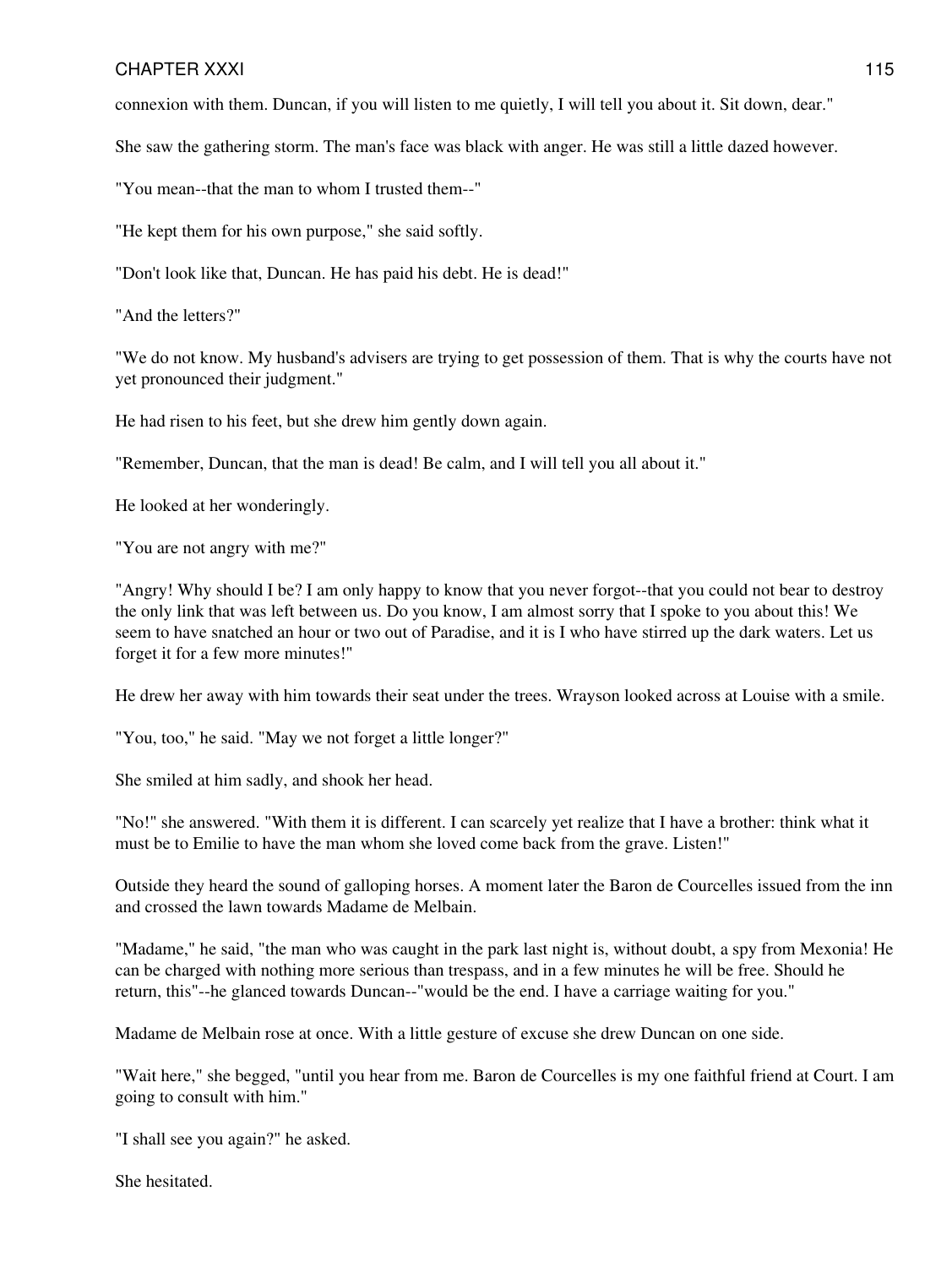#### CHAPTER XXXII 2000 116

"Is it wise?" she murmured. "If my enemies knew that you were alive, that I had seen you here, what chance should I have, do you think, before the courts?"

He bent over her hands.

"I have brought enough trouble upon you," he said simply. "I will wait! Only I hope that there will be work for me to do!"

# **CHAPTER XXXII**

#### AT THE HOTEL SPLENDIDE

"I asked you," the Baron remarked, helping himself to \_hors d'oeuvres,\_ "to dine with me here, because I fancy that the little inn at St. Etarpe is being closely watched. Always when one has private matters to discuss, I believe in a certain amount of publicity. Here we are in a quiet corner, it is true, but we are surrounded by several hundreds of other people. They are far too occupied with their own affairs to watch us. It is the last place, for instance, where our friend from Mexonia would dream of looking for us."

The three men were seated at a small round table in the great dining-room of the *Hotel Splendide* of Dinant-on-Sea. The season was at its height, and the room was full. On every side they were surrounded by chattering groups of English tourists and French holiday makers. Outside on the promenade a band was playing, and a leisurely crowd was passing back and forth.

"The lady whom we will continue, if you please, to call Madame de Melbain," the Baron continued, "has desired me to take you two gentlemen into our entire confidence. You are both aware that for eighteen months the suit for divorce brought by that lady's husband has been before a special court."

"One understands," Wrayson remarked, "that the sympathies of all Europe are with--the lady."

The Baron bowed.

"Entirely. Her cause, too, is the popular one in Mexonia. It is the ministry and the aristocracy who are on the other side. These are anxious for an alliance which will safeguard Mexonia from certain dangers to which she is at present exposed. Madame de Melbain, as you are both aware, comes from one of the oldest families of Europe, but it is a family without any political significance. The betrothal was completed before Frederick stood so near to the throne. If his accession had seemed even a likely thing at the time, it would not have been sanctioned. I speak as the staunch friend of the lady whose cause is so dear to us, but I wish you to grasp the facts."

There was a brief pause whilst a fresh course was served by an apologetic and breathless waiter. The three men spoke together for a while on some chance subject. Then, when they were alone, the Baron continued.

"The court, although powerful influences were at work, found itself unable to pronounce the decree which those in authority so much desired. All that those who were behind the scenes could do was to keep the case open, hoping that while living apart from her husband some trifling indiscretion on the part of Madame would afford them a pretext for giving the desired verdict. I need not say that, up to the present, no such indiscretion has occurred. But all the time we have been on the brink of a volcano!"

"The letters!" Duncan muttered.

The Baron nodded.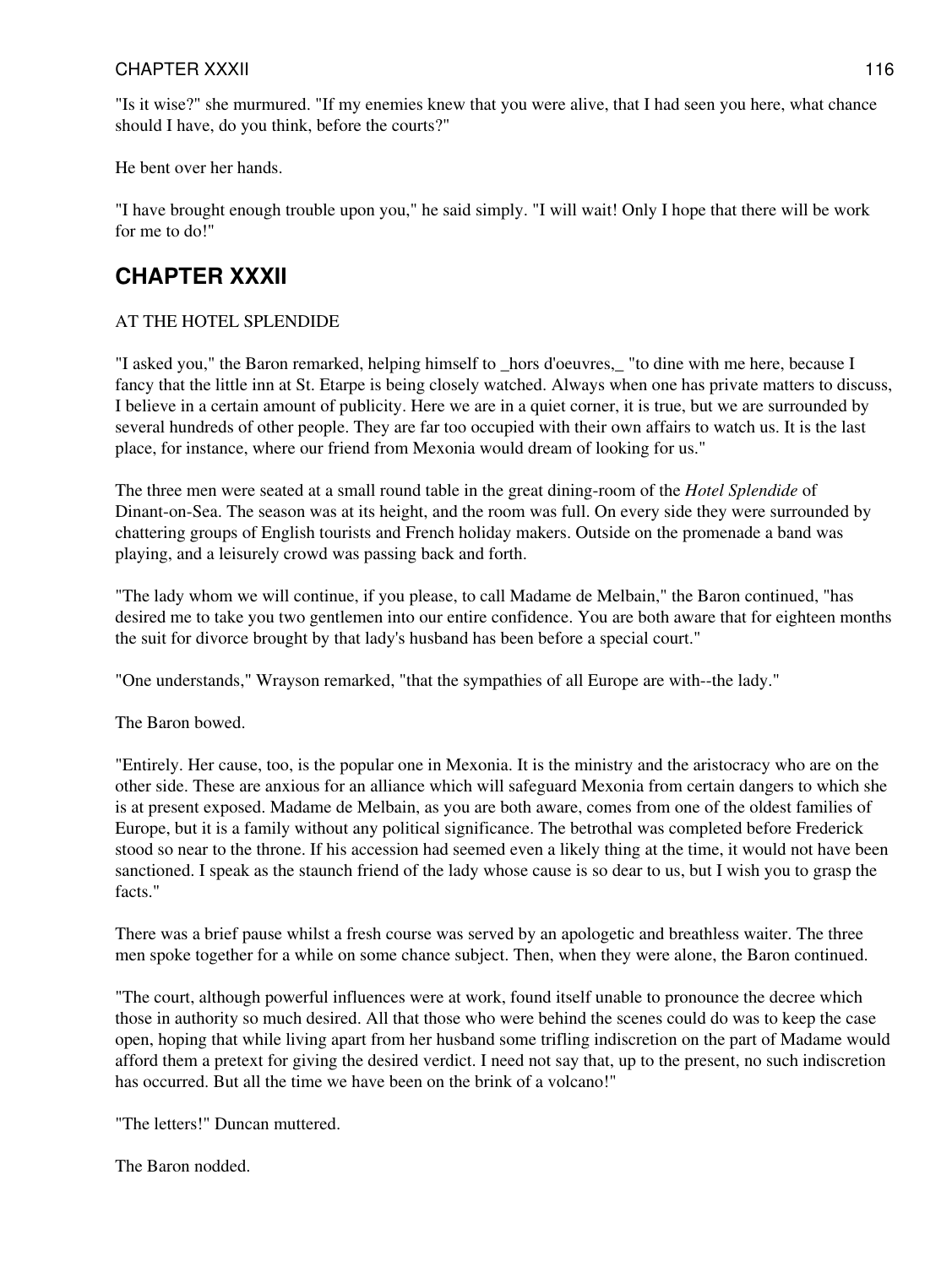"About a year ago," he said, "Madame de Melbain received a terrifying letter from the miscreant into whose hands they had fallen. Madame very wisely made a confidant of me, and, with the Baroness de Sturm, I left at once for London, and saw this man. I very soon persuaded myself that he had the letters and that he knew their value. He asked a sum for them which it was utterly unable for us to pay."

"Did he explain," Duncan asked, "how they came into his hands?"

"He said that they were picked up on the battlefield of Colenso at first," the Baron declared. "Afterwards he was brutally frank. You see your death was gazetted, a fact of which he was no doubt aware. He admitted that they had been given to him to destroy."

Duncan leaned across the table.

"Baron," he said, "who killed that man? He cheated me of my task, but I should like to know who it was."

"So would a great many more of us," the Baron answered. "The fact is, we are in the curious position of having an unknown friend."

"An unknown friend?" Duncan repeated.

The Baron nodded.

"We paid that man two thousand a year," he said, "but he was not satisfied. He communicated secretly with the other side, and they agreed to buy the letters for ten thousand pounds. We knew the very night when he had arranged to hand them over to a man named Bentham in London. But we were powerless. We could not have found the half of ten thousand pounds. One thing only was tried, and that very nearly ended in disaster. An attempt was made to steal the letters. Mr. Wrayson will tell you about that--presently."

A maitre d'hotel paused at their table to hope that messieurs were well served. In a season so busy it was not possible to give the attention to every one they would like! Was there anything he could do? Messieurs were drinking, he noticed, the best wine in the cellars! He trusted that they approved of it. The young lady there with the diamond collar and the wonderful eyes? He bent a little lower over the table. That was Mademoiselle Diane, of the Folies Bergeres! And the gentleman? He had registered under another name, but he was well known as the Baron X----, a great capitalist in Paris!

The \_maitre d'hotel\_ passed on, well satisfied that he had interested the three distinguished looking gentlemen who dined alone. Wrayson, as soon as he was out of hearing, leaned over the table.

"It is on that night," he said to Duncan, "that I come into touch with the affairs of which our friend has spoken. The man Barnes had a flat corresponding to mine on the floor above. I returned home about midnight and found a young lady, who was a complete stranger to me, engaged in searching my desk. I turned up the lights and demanded an explanation. She was apparently quite as much surprised to see me as I was to see her. It appeared that she had imagined herself in Barnes' flat. Whilst I was talking to her, the telephone bell rang. Some unknown person asked me to convey a message to Barnes. When I had finished she was gone. I sat down and tried to make head or tail of the affair. I couldn't. Barnes was a disreputable little bounder! This girl was a lady. What connexion could there be between the two? I fancied what might happen if she were surprised by Barnes, and I determined not to go to bed until I heard her come down. I fell asleep over my fire, and I woke with a start to find her once more upon the threshold of my room. She was fainting--almost on the point of collapse! I gave her some brandy and helped her downstairs. At the door of the flat was a cab, and in it was the man Barnes, dead--murdered!"

The breath came through Duncan's teeth with a little hiss. One could fancy that he was wishing that his had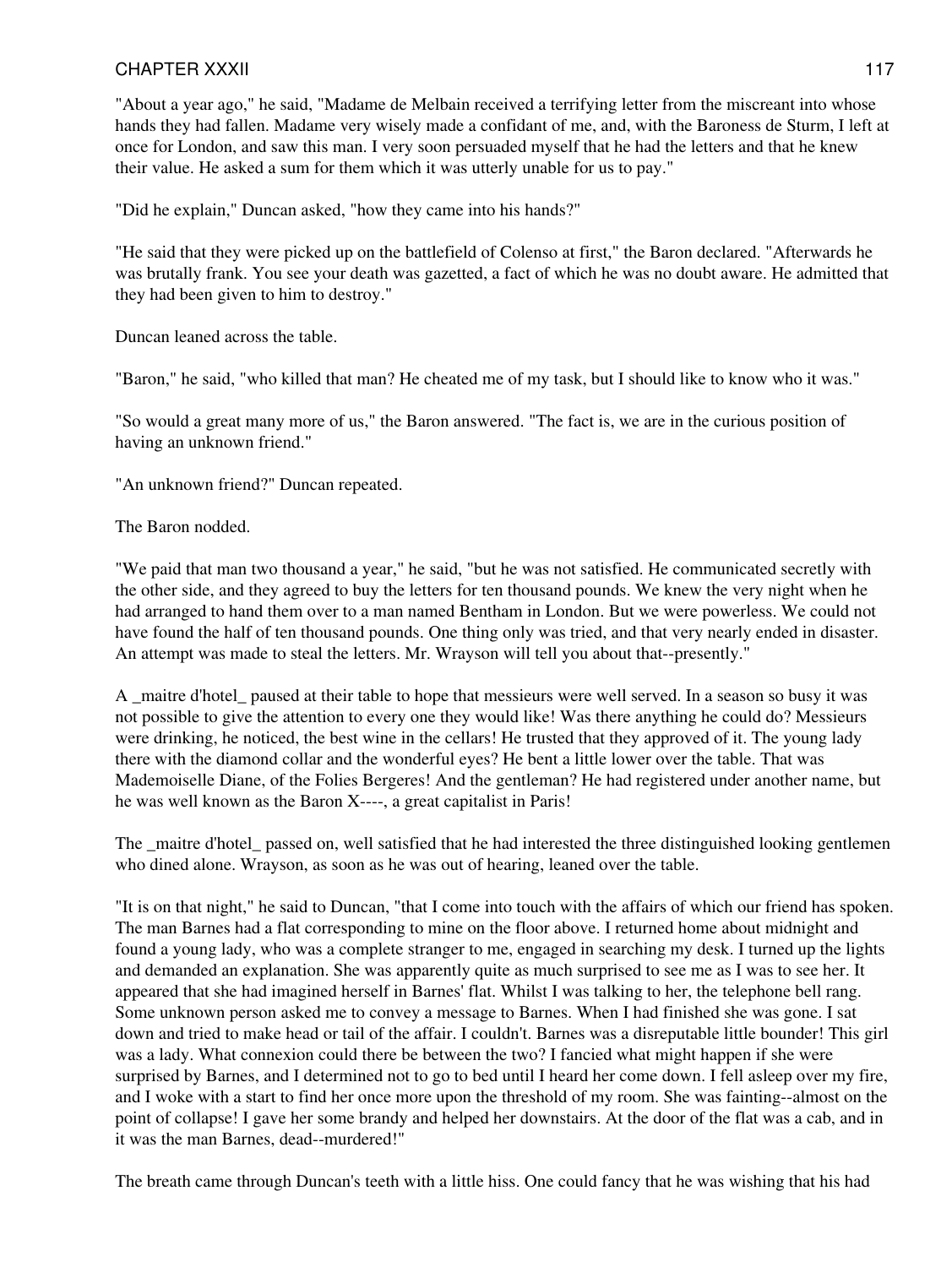been the hand to strike the blow. The Baron glanced round casually. He called a waiter and complained of the slow service, sent for another bottle of wine, and lit a cigarette.

"I think," he said, "that we will pause for a moment or so. Mr. Wrayson's narrative is a little dramatic! Ah! Mademoiselle la danseuse goes! What a toilet!"

Mademoiselle favoured their table with her particular regard as she passed out, and accepted with a delightful smile the fan which she dropped in passing, and which the Baron as speedily restored. He resumed his seat, stroking his grey moustache.

"A very handsome young lady," he remarked. "I think that now we may continue."

"The girl?" Duncan asked quickly.

"Was your sister," Wrayson answered.

There was a moment's intense silence. Duncan was doing his best to look unconcerned, but the hand which played with his wineglass shook.

"How--was he murdered?"

"Strangled with a fine cord," Wrayson answered.

"In the cab?"

"There or inside the building! It is impossible to say."

"And no one was ever tried for the murder?" "No one," Wrayson answered.

Duncan swallowed a glassful of wine.

"But my sister," he said, "was in his rooms--she might have seen him!"

"Your sister's name was never mentioned in the matter," Wrayson said. "I was the only witness who knew anything about her--and--I said nothing."

Duncan drew a little breath.

"Why?" he asked.

"An impulse," Wrayson answered. "I felt that she could not have been concerned in such a deed, and I felt that if I told all that I knew, she would have been suspected. So I said nothing. I saved her a good deal of trouble and anxiety I dare say, and I do not believe that I interfered in any way with the course of justice."

Duncan looked across the table and raised his glass.

"I should like to shake hands with you, Mr. Wrayson," he said, "only the Baron would have fits. You acted like a brick. I only hope that Louise is as grateful as she ought to be."

"My silence," Wrayson said, "was really an impulse. There have been times since when I have wondered whether I was wise. There are people now at work in London trying to solve the mystery of this murder. I acted upon the supposition that no one had seen your sister leave the flat except myself. I found afterwards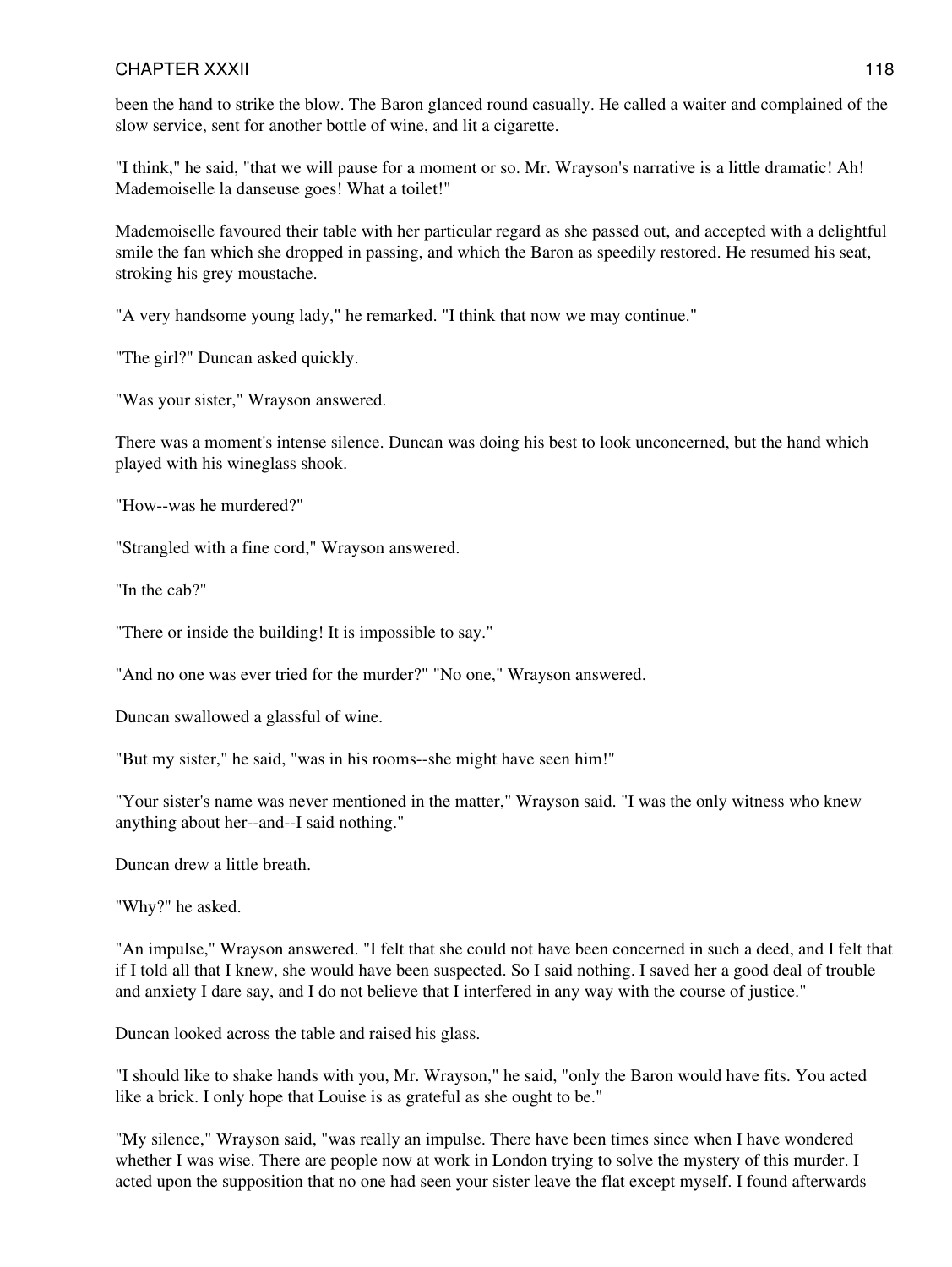that I was mistaken!"

The Baron leaned forward.

"One moment, Mr. Wrayson," he interrupted. "You have said that there are people in London who are trying to solve the mystery of Barnes' death. Who are they?"

"One is the man's brother," Wrayson answered, "if possible, a more contemptible little cur than the man himself was. His only interest is to discover the source of his brother's income. He wants money! Nothing but money. The other is a much more dangerous person. His name is Heneage, and he is an acquaintance of my own, a barrister, and a man of education."

"Why does he interest himself in such an affair?" Duncan asked.

"Because the solution of such matters is a hobby of his," Wrayson answered. "It was he who saw your sister and I come out from the flat that morning. It was he who warned us both to leave England."

The Baron leaned forward in his chair.

"Forgive me, Mr. Wrayson," he said, "but there is a--lady at your right who seems anxious to attract your attention. We are none of us anxious to advertise our presence here. Is she, by any chance, a friend of yours?"

Wrayson looked quickly round. He understood at once the Baron's slight pause. The ladies of the French half-world are skilled enough, when necessary, in concealing their profession: their English sister, if she attempts it at all, attempts a hopeless task. Over-powdered, over-rouged, with hair at least two shades nearer copper coloured than last time he had seen her, badly but showily dressed, it was his friend from the Alhambra whose welcoming smile Wrayson received with a thrill of interest. She was seated at a small table with a slightly less repulsive edition of herself, and her smile changed at once into a gesture of invitation. Wrayson rose to his feet almost eagerly.

"This is a coincidence," he said under his breath. "She, too, holds a hand in the game!"

# **CHAPTER XXXIII**

#### A HAND IN THE GAME

The diners at the *Hotel Splendide* were a little surprised to see the tall, distinguished-looking Englishman leave his seat and accost with quiet deference the elder of the two women, whose entrance a few minutes before had occasioned a good many not very flattering comments. The lady who called herself Blanche meant to make the most of her opportunity.

"Fancy meeting you here," she remarked. "Flo, this is a friend of mine. Mrs. Harrigod! Gentleman's name doesn't matter, does it?" she added, laughing.

Wrayson bowed, and murmured something inaudible. Blanche's friend regarded him with unconcealed and flattering approval.

"Over here for a little flutter, I suppose?" she remarked. "It is so hot in town we had to get away somewhere. Are you alone with your friends?"

"Quite alone," Wrayson answered. "We are only staying for a day or two."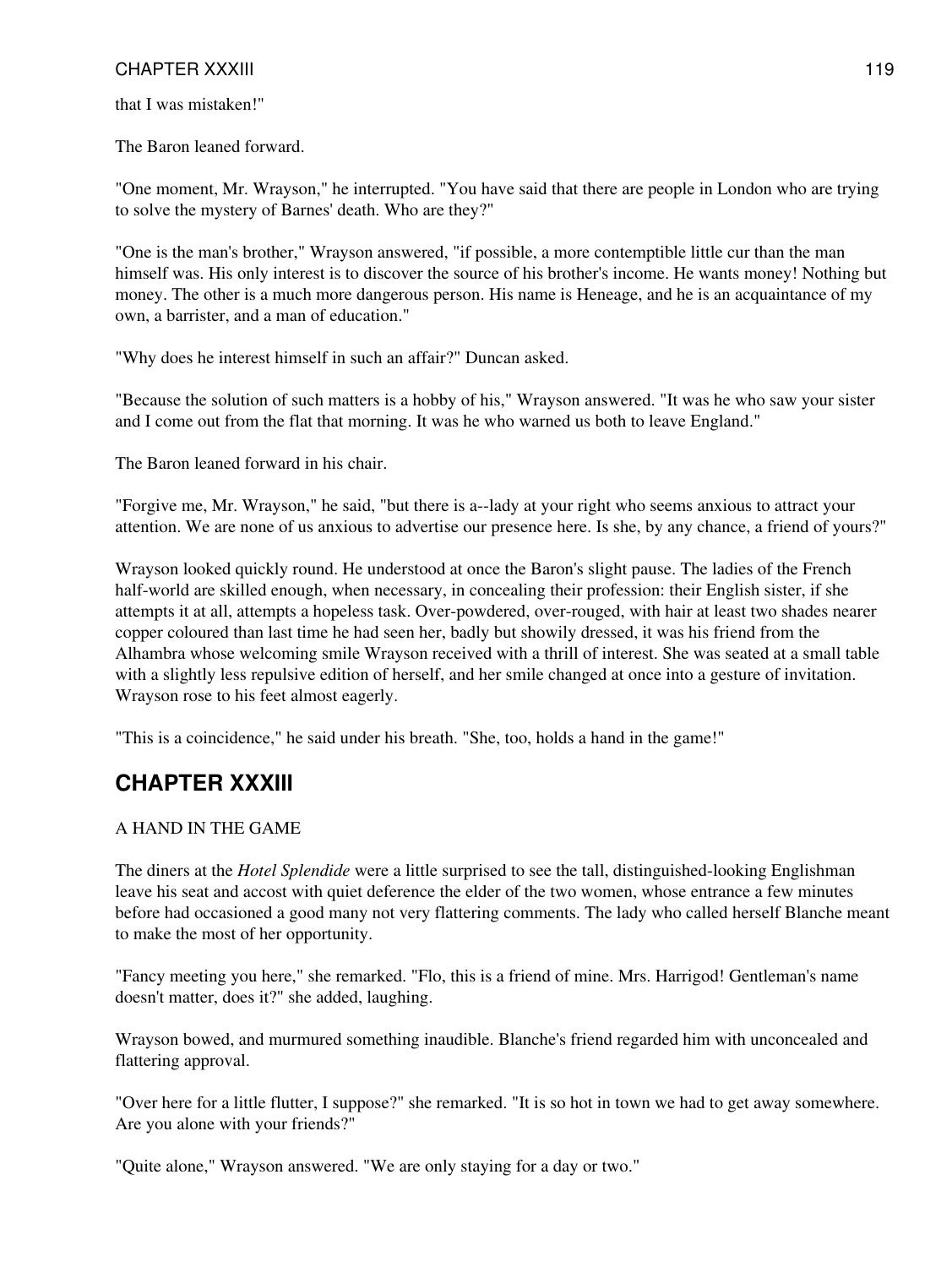The lady nodded.

"We shall stay for a week if we like it," she said. "If not, we shall go on to Dieppe. Did you get my letter?"

"Letter!" Wrayson repeated. "No! Have you written to me?"

She nodded.

"I wrote to you a week ago."

"I have been staying near here" Wrayson said, "and my letters have not been forwarded."

He bent a little lower over the table. The perfume of violet scent was almost unbearable, but he did not flinch.

"You had some news for me?" he asked eagerly.

"Yes!" she answered. "I'm not going to tell you now. We are going to sit outside after dinner. You must come to us there. No good having smart friends unless you make use of them," she added, with a shrill little laugh.

"I shall take some chairs and order coffee," Wrayson said. "In the meantime--?"

"If you like to order us a bottle of champagne and tell the waiter to put it on your bill, we shan't be offended," Blanche declared. "We were just wondering whether we could run to it."

"You must do me the honour of being my guests for dinner also," Wrayson declared, calling a waiter. "It was very good of you to remember to write."

The friend murmured something about it being very kind of the gentleman. Blanche shrugged her shoulders.

"Oh! I remember right enough," she said. "It wasn't that. But there, wait until I've told you about it. It's an odd story, and sometimes I wish I'd never had anything to do with it. I get a cold shiver every time I think of that old man who took me to dine at Luigi's. Outside in three-quarters of an hour, then!"

"I will keep some chairs and order coffee," Wrayson said, turning away.

"And bring one of your friends," Blanche added. "It won't do him any harm. We shan't bite him!"

"I will bring them both," Wrayson promised.

He went back to his own table and people watched him curiously.

"I believe," he said quietly, as he sat down, "that if there is a person in the world who can put us on the track of those letters, it is the lady with whom I have just been talking."

The Baron looked across at the two women with new interest.

"What on earth have they got to do with it, Wrayson?" he asked.

"The fair one was a friend of Barnes'," Wrayson answered. "It was at her flat that he called the night he was murdered."

"You are sure," Duncan asked, "that the letters have not been found yet by the other side?"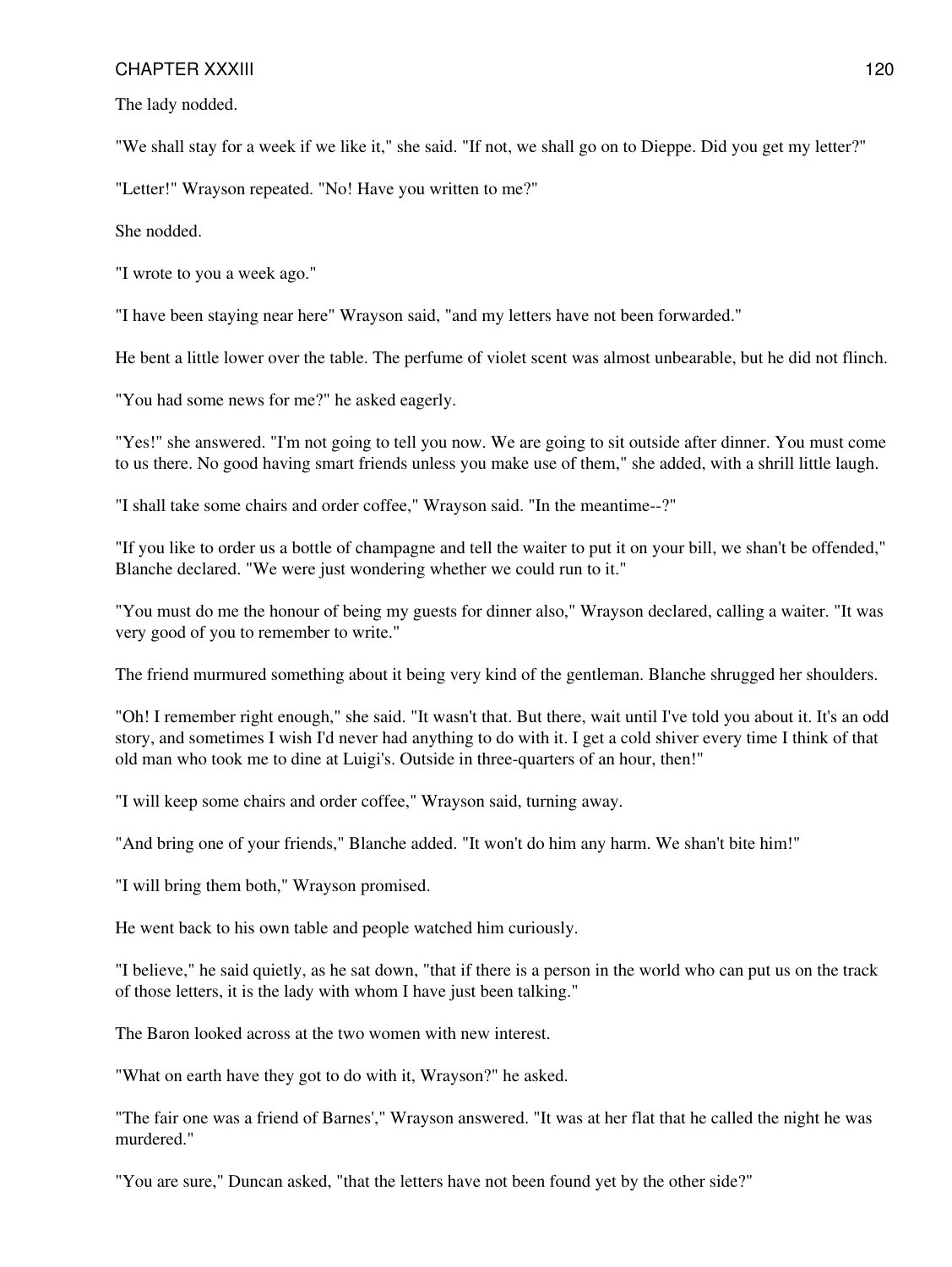"Quite sure," the Baron answered. "We have agents in Mexonia, even about the King's person, and we should hear in an hour if they had the letters."

"Presuming, then," Duncan said thoughtfully, "that Barnes was murdered for the sake of these letters--and as he was murdered on the very night he was going to hand them over to the other side, I don't see what else we can suppose,--the crime would appear to have been committed by some one on our side."

"It certainly does seem so," the Baron admitted.

"And this man Bentham! He was the agent for--the King's people. He too was murdered! Baron!"

"Well?"

"Who killed Barnes? He robbed me of my right, but I want to know."

The Baron shook his head.

"I have no idea," he said gravely. "We have agents in London, of course, but no one who would go to such lengths. I do not know who killed Barnes, nor do I know who killed Bentham."

There was a short silence. The Baron's words were impressively spoken. It was impossible to doubt their veracity. Yet both to Wrayson and to Duncan they had a serious import. The same thought was present in the mind of all three of them--and each avoided the others' eyes. Wrayson, however, was not disposed to let the matter go without one more effort. The corners of his mouth tightened, and he looked the Baron steadily in the face.

"Baron," he said, "I have told you that there is a man in London who has set himself to solve the mystery of Barnes' death. The two people whom he would naturally suspect are Miss Fitzmaurice and myself. There is strong presumptive evidence against us, owing to my silence at the inquest, and at any moment we might either of us have to face this charge. Knowing this, do I understand you to say that, if the necessity arose, you would be absolutely unable to throw any light upon the matter?"

"Absolutely!" the Baron declared. "Both those murders are as complete an enigma to me as to you."

"You have agents in London?"

"Agents, yes!" the Baron declared, "but they are in the nature of detectives only. They would not dream of going to such lengths, either with instructions or without them. Neither, I am sure, would any one who was employed to collect evidence upon the other side."

There was no more to be said. Wrayson rose to his feet a little abruptly.

"The air is stifling here," he said. "Let us go outside and take our coffee."

They found seats on the veranda, looking out upon the promenade. The Baron looked a little dubiously at the stream of people passing backwards and forwards.

"Are we not a little conspicuous?" he remarked.

"Does it really matter?" Wrayson asked. "It is only for this evening. I shall leave for London tomorrow, in any event. Besides, it is part of the bargain that we take coffee with these ladies. Here they are."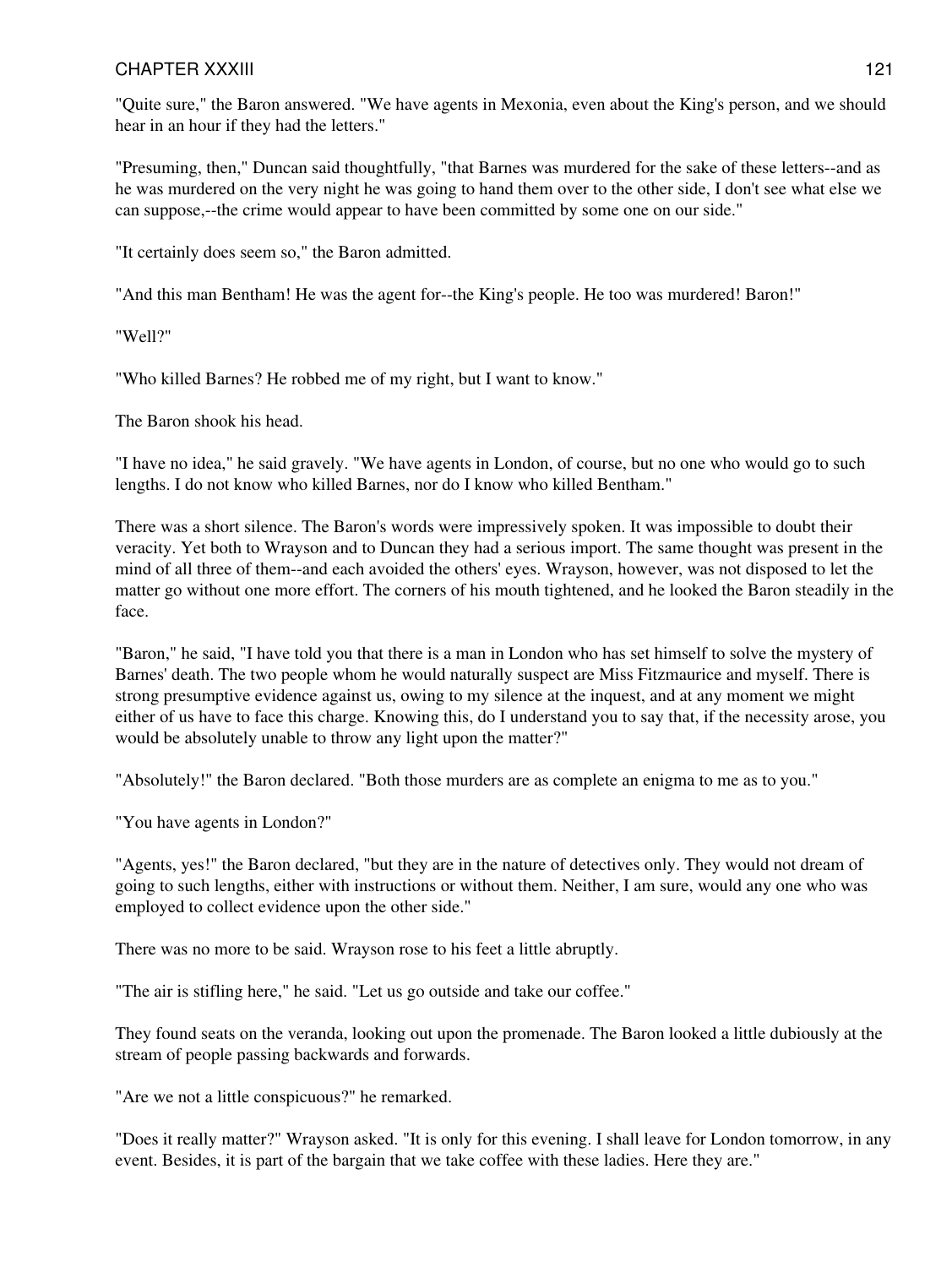Wrayson introduced his friends with perfect gravity. Chairs were found, and coffee and liqueurs ordered. Wrayson contrived to sit on the outside, and next to his copper-haired friend.

"Now for our little talk," he said. "Will you have a cigarette? You'll find these all right."

She threw a sidelong glance at him and sighed. What an exceedingly earnest young man this was!

"Well," she said, "I know you'll give me no peace till I've told you. There may be nothing in it. That's for you to find out. I think myself there is. It was last Thursday night in the promenade at the Alhambra that I saw her!"

"Saw whom?" Wrayson interrupted.

"I'm coming to that," she declared. "Let me tell you my own way. I was talking to a friend, and I overheard all that she said. She was quietly dressed, and she looked frightened; a poor, pale-faced little thing she was anyway, and she was walking up and down like a stage-doll, peering round corners and looking everywhere, as though she'd lost somebody. Presently she went up to one of the attendants, and I heard her ask him if he knew a Mr. Augustus Howard who came there often. The man shook his head, and then she tried to describe him. It was a bit flattering, but an idea jumped into my head all of a sudden that it was Barnes she was looking for."

"By Jove!" Wrayson muttered, under his breath. "Did you speak to her?"

She nodded.

"I waited till she was alone, and then I made her sit down with me and describe him all over again. By the time she'd finished, I was jolly well sure that it was Barnes she was after."

"Did you tell her?" Wrayson asked.

"Not I!" she answered. "I didn't want a scene there, and besides, it's your little show, not mine. I told her that I felt sure I recognized him, and that if she would be in the same place at nine o'clock a week from that night, I could send some one whom I thought would be able to tell her about her friend. That was last Thursday. You want to be just outside the refreshment-room at nine o'clock to-morrow night, and you can't mistake her. She looks as though she'd blown in from an A B C shop."

Wrayson possessed himself of her hand for a moment in an impulse of apparent gallantry. Something which rustled pleasantly was instantly and safely transferred to the metal purse which hung from her waistband.

"You will allow me?" he murmured.

"Rather," she answered, with a little laugh. "What a stroke of luck it was meeting you here! Flo and I were both stony. We hadn't a sovereign between us when we'd paid for our tickets."

"Have you seen anything of Barnes' brother?" he asked.

"Once or twice at the Alhambra," she answered.

"He was wearing his brother's clothes, but he looked pretty dicky."

"You didn't mention this young woman to him, I suppose?" he asked.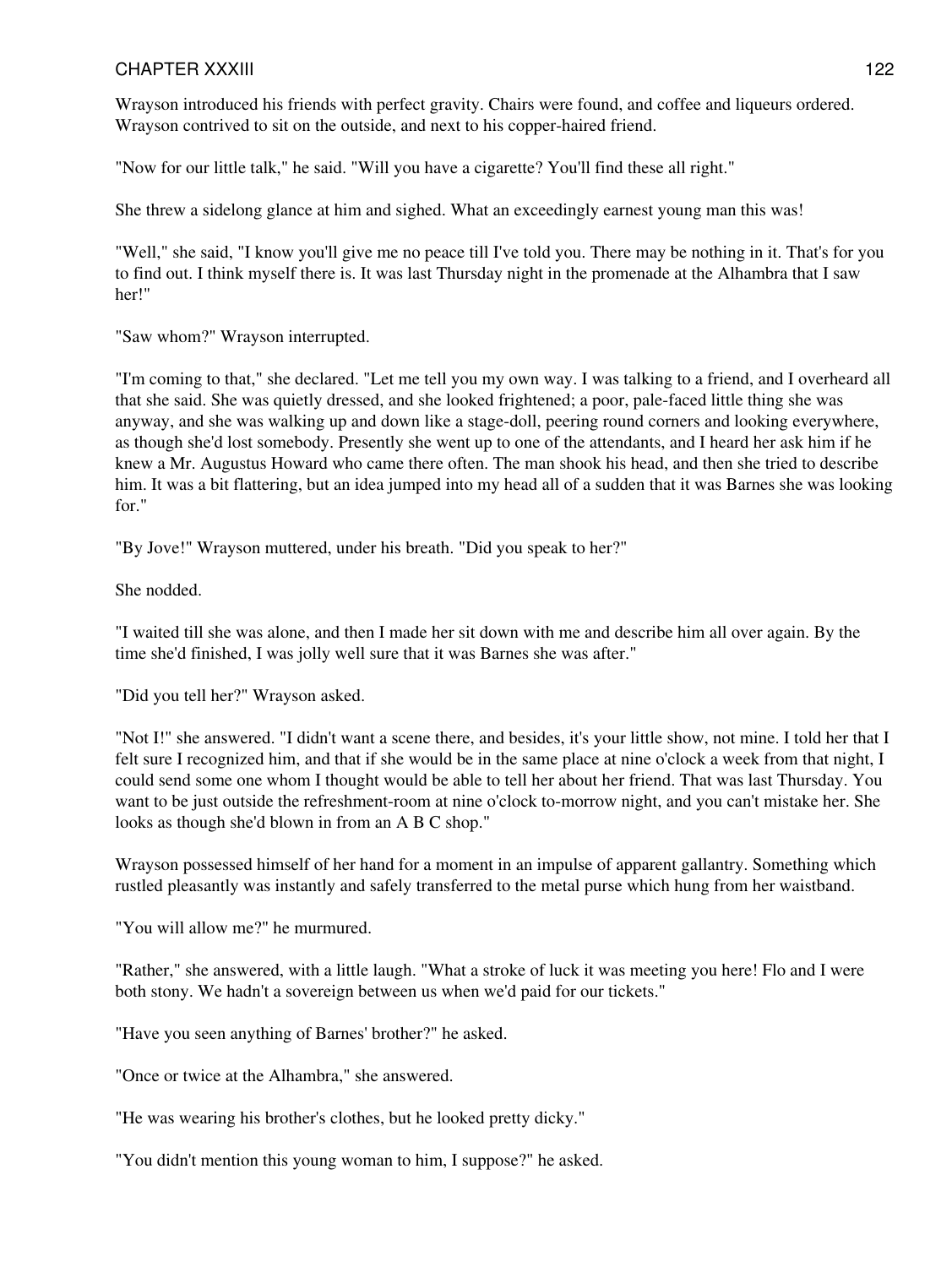She shook her head.

"Not I! You're the only person I've told. Hope it brings you luck."

Wrayson rose to his feet. The Baron and Duncan followed his example. They took leave of the ladies and turned towards the promenade.

"I'm going to London by the morning boat," Wrayson announced. "I believe I'm on the track of those letters."

They walked up and down for a few moments talking. As they passed the front of the hotel, they heard a shrill peal of laughter. Blanche and her friend were talking to a little group of men. The Baron smiled.

"We have broken the ice for them," he said, "but I am afraid that we are already forgotten."

# **CHAPTER XXXIV**

#### AN ILL-ASSORTED COUPLE

Wrayson looked anxiously at his watch. It was already ten minutes past nine, and although he was standing on the precise spot indicated, there was no one about who in the least resembled the young woman of whom he was in search. The overture to the ballet was being played, a good many people were strolling about, or seated at the small round tables, but they were all of the usual class, the ladies ornate and obvious, and all having the air of *habitues*. In vain Wrayson scanned the faces of the passers-by, and even the occupants of the back seats. There was no sign of the young woman of whom he was in search.

Presently he began to stroll somewhat aimlessly about, still taking note of every one amongst the throng, and in a little while he caught sight of a familiar figure, sitting alone at one of the small round tables. He accosted him at once.

"How are you, Heneage?" he said quietly. "What are you doing in town at this time of the year?"

Heneage started when he was addressed, and his manner, when he recognized Wrayson, lacked altogether its usual composure.

"I'm all right," he answered. "Beastly hot in town, though, isn't it? I'm off in a day or two. Where have you been to?"

"North of France," Wrayson answered. "You look as though you wanted a change!"

"I'm going to Scotland directly I can get away."

The two men looked at one another for a moment. Heneage was certainly looking ill. There were dark lines under his eyes, and his face seemed thinner. Then, too, he was still in his morning clothes, his tie was ill arranged, and his linen not unexceptionable. Wrayson was puzzled. Something had gone wrong with the man.

"You see," he said quietly, "I have been forced to disregard your warning. I shall be in England for some little time at any rate. May I ask, am I in any particular danger?"

Heneage shook his head.

"Not from me, at any rate!"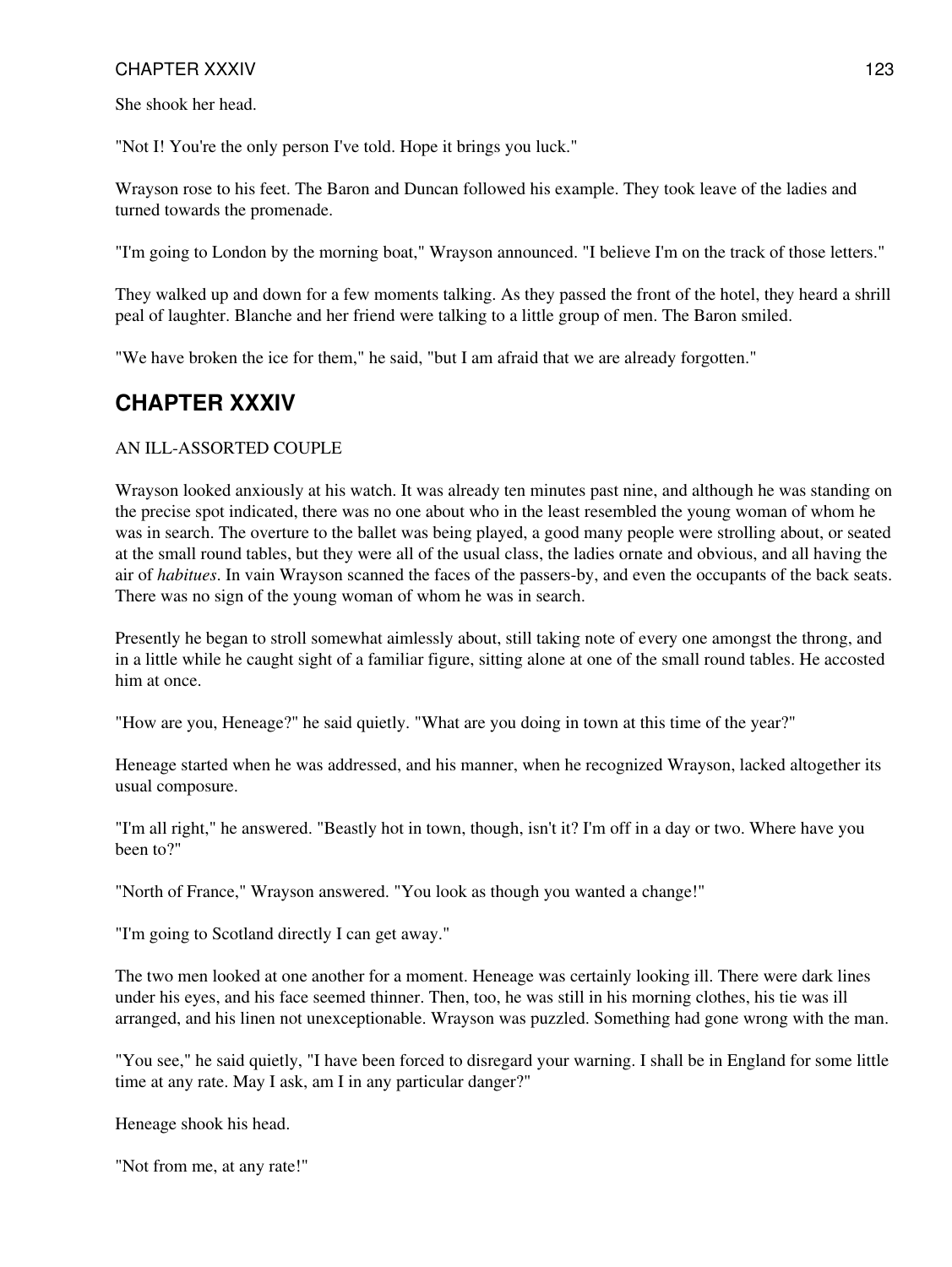#### CHAPTER XXXIV 8 and 24

Wrayson looked at him for a moment steadily.

"Do you mean that, Heneage?" he asked.

"Yes!"

"You are satisfied, then, that neither I nor the young lady had anything to do with the death of Morris Barnes?" Heneage moved in his chair uneasily.

"Yes!" he answered. "Don't talk to me about that damned business," he added, with a little burst of half-suppressed passion. "I've done with it. Come and have a drink."

Wrayson drew a sigh of relief. Perhaps, for the first time, he realized how great a weight this thing had been upon his spirits. He had feared Heneage!--not this man, but the cold, capable Stephen Heneage of his earlier acquaintance; feared him not only for his own sake, but hers. After all, his visit to the Alhambra had brought some good to him.

Heneage had risen to his feet.

"We'll go into the American bar," he said. "Not here. The women fuss round one so. I'm glad you've turned up, Wrayson. I've got the hump!"

The bar was crowded, but they found a quiet corner. Heneage ordered a large brandy and soda, and drunk half of it at a gulp.

"How's every one?" Wrayson asked. "I haven't been in the club yet."

"All right, I believe. I haven't been in myself for a week," Heneage answered.

Wrayson looked at him in surprise.

"Haven't been in the club for a week?" he repeated. "That's rather unusual, isn't it?"

"Damn it all! I'm not obliged to go there, am I?" Heneage exclaimed testily.

Wrayson looked at him in amazement. Heneage, as a rule, was one of the most deliberate and even-tempered of men.

"Of course not," he answered. "You won't mind telling me how the Colonel is, though, will you?"

"I believe he is very well," Heneage answered, more calmly. "He doesn't come up to town so often this hot weather. Forgive me for being a bit impatient, old fellow. I've got a fit of nerves, I think."

"You want a change," Wrayson said earnestly. "There's no doubt about that."

"I am going away very soon," Heneage answered. "As soon as I can get off. I don't mind telling you, Wrayson, that I've had a shock, and it has upset me."

Wrayson nodded sympathetically.

"All right, old chap," he said. "I'm beastly sorry, but if you take my advice, you'll get out of London as soon as you can. Go to Trouville or Dinard, or some place where there's plenty of life. I shouldn't busy myself in the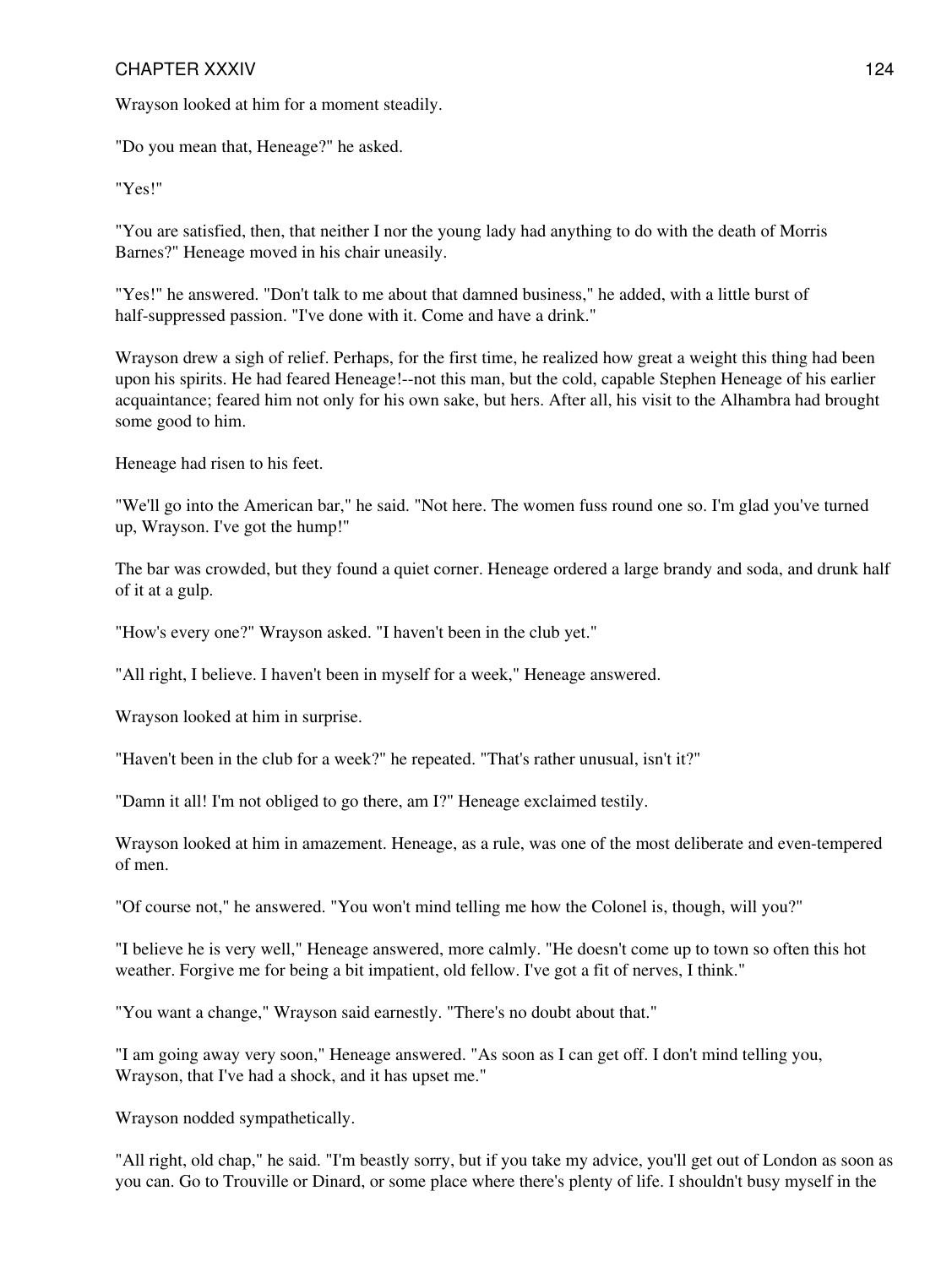country, if I were you. By the bye," he added, "there is one more question I should like to ask you, if you don't mind."

Heneage called a waiter and ordered more drinks. Then he turned to Wrayson.

"Well," he said, "go on!"

"About that little brute, Barnes' brother. Is he about still?"

Heneage's face darkened. He clenched his fist, but recovered himself with a visible effort.

"Yes!" he answered shortly, "he is about. He is everywhere. The little brute haunts me! He dogs my footsteps, Wrayson. Sometimes I wonder that I don't sweep him off the face of the earth."

"But why?" Wrayson asked. "What does he want with you?"

"I will tell you," Heneage answered. "When he first turned up, I was interested in his story, as you know. We commenced working at the thing together. You understand, Wrayson?"

"Perfectly!"

"Well--after a while it suited me--to drop it. Perhaps I told him so a little abruptly. At any rate, he was disappointed. Now he has got an idea in his brain. He believes that I have discovered something which I will not tell him. He follows me about. He pesters me to death. He is a slave to that one idea--a hideous, almost unnatural craving to get his hands on the source of his brother's money. I think that he will very soon be mad. To tell you the truth, I came in here to-night because I thought I should be safe from him. I don't believe he has five shillings to get in the place."

Wrayson lit a cigarette and smoked for a moment in silence. Then he turned towards his companion.

"Heneage," he said, "I don't want to annoy you, but you must remember that this matter means a good deal to me. I am forced to ask you a question, and you must answer it. Have you really found anything out? You don't often give a thing up without a reason."

Heneage answered him with greater composure than he had expected, though perhaps to less satisfactory effect.

"Look here, Wrayson," he said, "you appreciate plain speaking, don't you?"

Wrayson nodded. Heneage continued:

"You can go to hell with your questions! You understand that? It's plain English."

"Admirably simple," Wrayson answered, "and perfectly satisfactory."

"What do you mean?"

"It answers my question," Wrayson declared quietly.

Heneage shrugged his shoulders.

"You can get what satisfaction you like out of it," he said doggedly.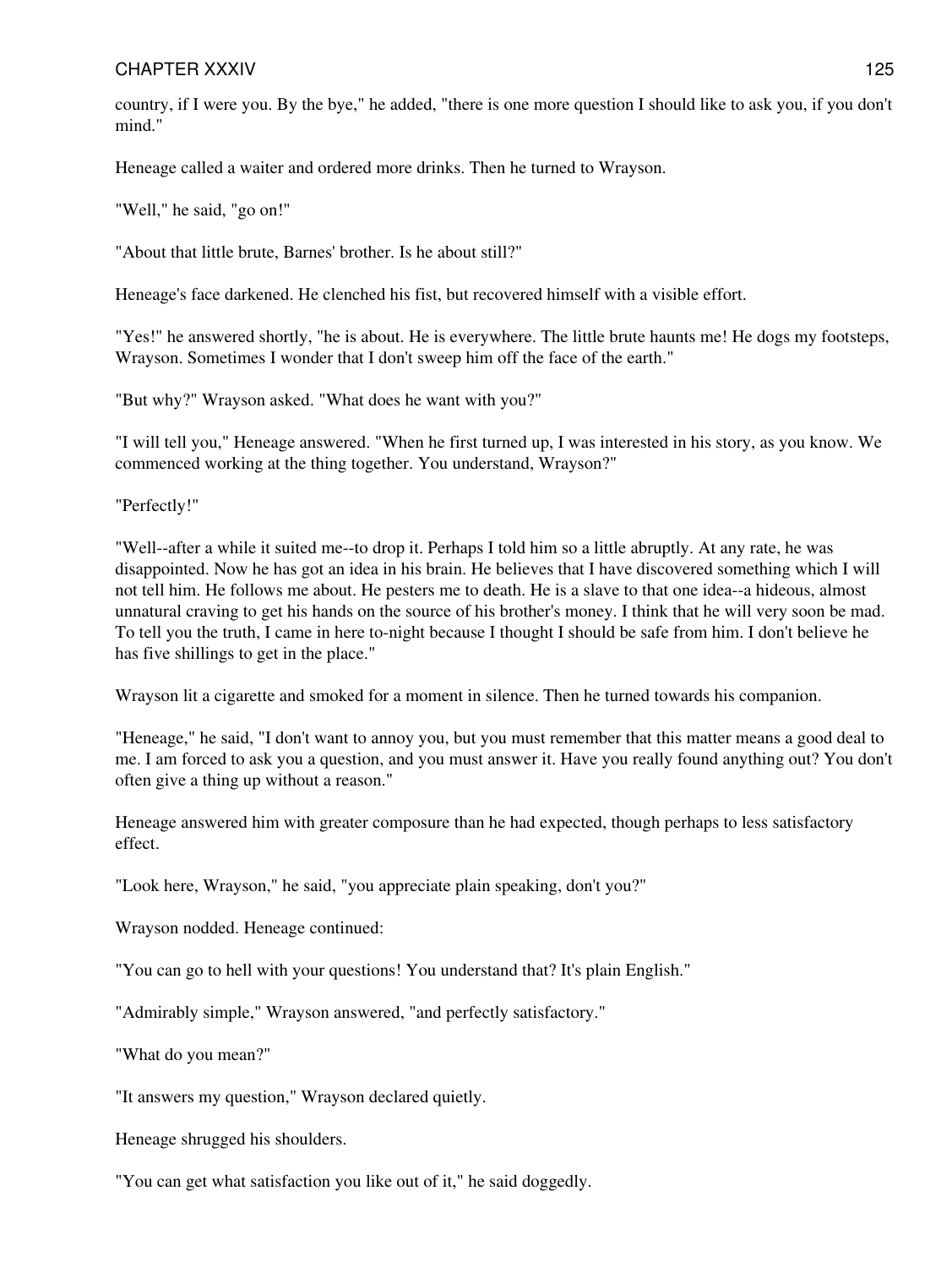"It isn't much," Wrayson admitted. "I wish I could induce you to treat me a little more generously."

Heneage looked at him with a curious gleam in his eyes.

"Look here," he said. "Take my advice. Drop the whole affair. You see what it's made of me. It'll do the same to you. I shan't tell you anything! You can swear to that. I've done with it, Wrayson, done with it! You understand that? Talk about something else, or leave me alone!"

Wrayson looked at the man whom he had once called his friend.

"You're in a queer sort of mood, Heneage," he said.

"Let it go at that," Heneage answered. "Every man has a right to his moods, hasn't he? No right to inflict them upon his friends, you'd say! Perhaps not, but you know I'm a reasonable person as a rule. Don't--don't--"

He broke off abruptly in his sentence. His eyes were fixed upon a distant corner of the room. Their expression was unfathomable, but Wrayson shuddered as he looked away and followed their direction. Then he, too, started. He recognized the miserable little figure whose presence a group just broken up left revealed. Heneage rose softly to his feet.

"Let us go before he sees us," he whispered hurriedly. "Look sharp!"

But they were too late. Already he was on his way towards them, shambling rather than walking down the room, an unwholesome, unattractive, even repulsive figure. He seemed to have shrunken in size since his arrival in England, and his brother's clothes, always too large, hung about him loose and ungraceful. His tie was grimy; his shirt frayed; his trousers turned up, but still falling over his heels; his hat, too large for him, came almost to his ears. In the increased pallor and thinness of his face, his dark eyes seemed to have come nearer together. He would have been a ludicrous object but for the intense earnestness of his expression. He came towards them with rapidly blinking eyes. He took no notice of Heneage, but he insisted upon shaking hands with Wrayson.

"Mr. Wrayson," he said, "I am glad to see you again, sir. You always treated me like a gentleman. Not like him," he added, motioning with his head towards Heneage. "He's a thief, he is!"

"Steady," Wrayson interrupted, "you mustn't call people names like that."

"Why not?" Barnes asked. "He is a thief. He knows it. He knows who robbed me of my money. And he won't tell. That's what I call being a thief."

Wrayson glanced towards Heneage and was amazed at his demeanour. He had shrunk back in his chair, and he was sitting with his hands in his pockets and his eyes fixed upon the table. Of the two, his miserable little accuser was the dominant figure.

"He's very likely spending it now--my money!" Barnes continued. "Here am I living on crusts and four-penny dinners, and begging my way in here, and some one else is spending my money. Never mind! It may be my turn yet! It may be only a matter of hours," he added, leaning over towards them and showing his yellow teeth, "and I may have the laugh on both of you."

Heneage looked up quickly. He was obviously discomposed.

"What do you mean?" he asked.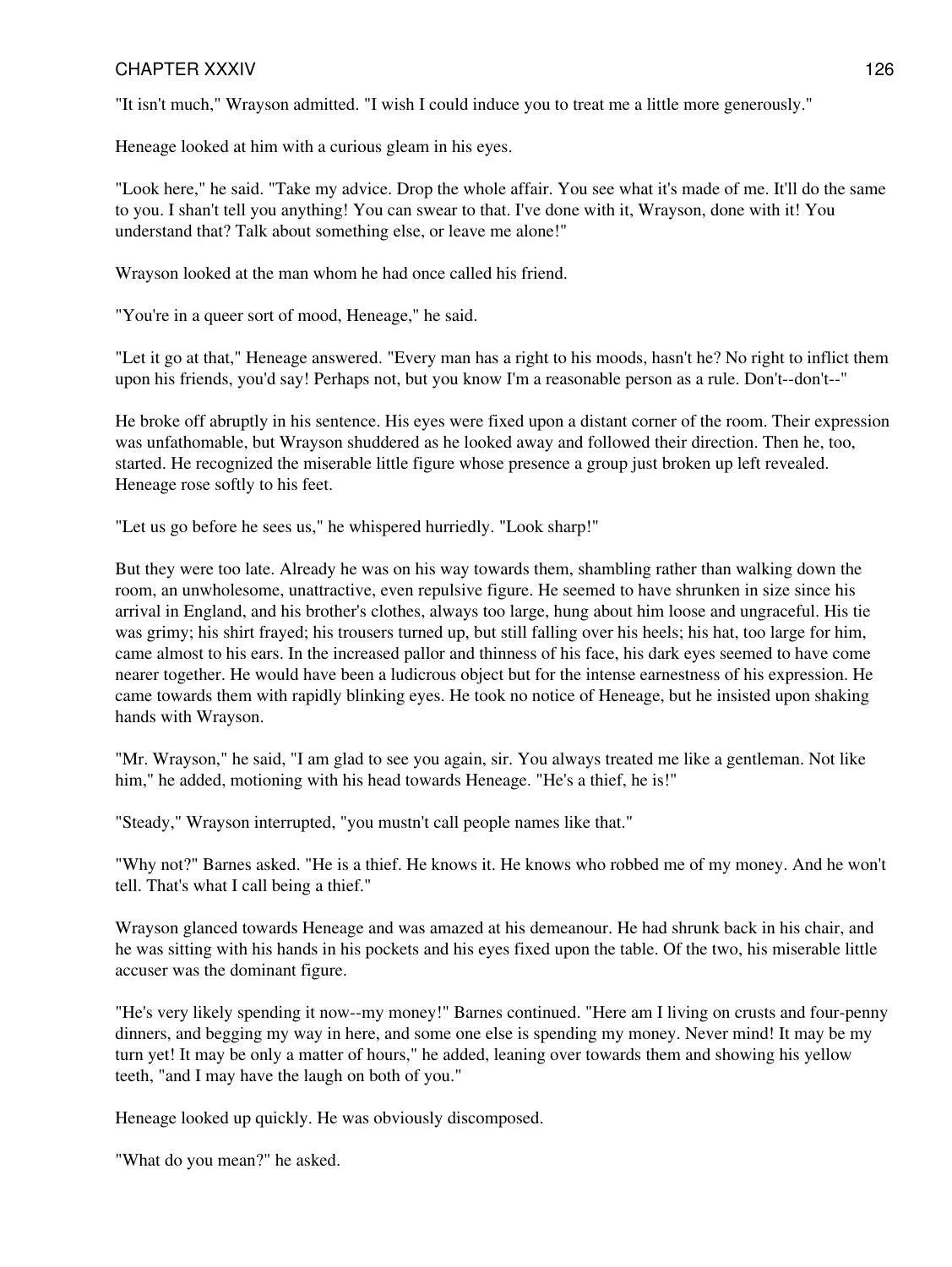Sydney Barnes indulged in the graceless but expressive proceeding of sticking his tongue in his cheek. After which he turned to Wrayson.

"Mr. Wrayson," he said, "lend me a quid. I've got the flat to sleep in for a few more weeks, but I haven't got money enough for a meal. I'll pay you back some day--perhaps before you expect it."

Wrayson produced a sovereign and handed it over silently.

"If I were you," he said, "I'd spend my time looking for a situation, instead of hunting about for this supposed fortune of your brother's."

Barnes took the sovereign with hot, trembling fingers, and deposited it carefully in his waistcoat pocket. Then he smiled in a somewhat mysterious manner.

"Mr. Wrayson," he said, "perhaps I'm not so far off, after all. Other people can find out what he knows," he added, pointing at Heneage. "He ain't the only one who can see through a brick wall. Say, Mr. Wrayson, you've always treated me fair and square," he added, leaning towards him and dropping his voice. "Can you tell me this? Did Morry ever go swaggering about calling himself by any other name--bit more tony, eh?"

Wrayson started. For a moment he did not reply. Thoughts were rushing through his brain. Was he forestalled in his search for this girl? Meanwhile, Barnes watched him with a cunning gleam in his deep-set eyes.

"Such as Augustus Howard, eh? Real tony name that for Morry!"

Wrayson, with a sudden instinctive knowledge, brushed him on one side, and half standing up, gazed across the room at the corner from which his questioner had come. With her back against the wall, her cheap prettiness marred by her red eyes, her ill-arranged hair, and ugly hat, sat, beyond a doubt, the girl for whom he had waited in the promenade.

### **CHAPTER XXXV**

HIS WIFE

Wrayson drew a little breath and looked back at Sydney Barnes.

"You asked me a question," he said. "I believe I have heard of your brother calling himself by some such name."

Barnes grasped him by the arm.

"Look here," he said, "come and repeat that to the young lady over there. She's with me. It won't do you any harm."

Wrayson rose to his feet, but before he could move he felt Heneage's hand fall upon his arm.

"Where are you going, Wrayson?" he asked.

Barnes looked up at him anxiously. His pale face seemed twisted into a scowl.

"Don't you interfere!" he exclaimed. "You've done me enough harm, you have. You let Mr. Wrayson pass. He's coming with me."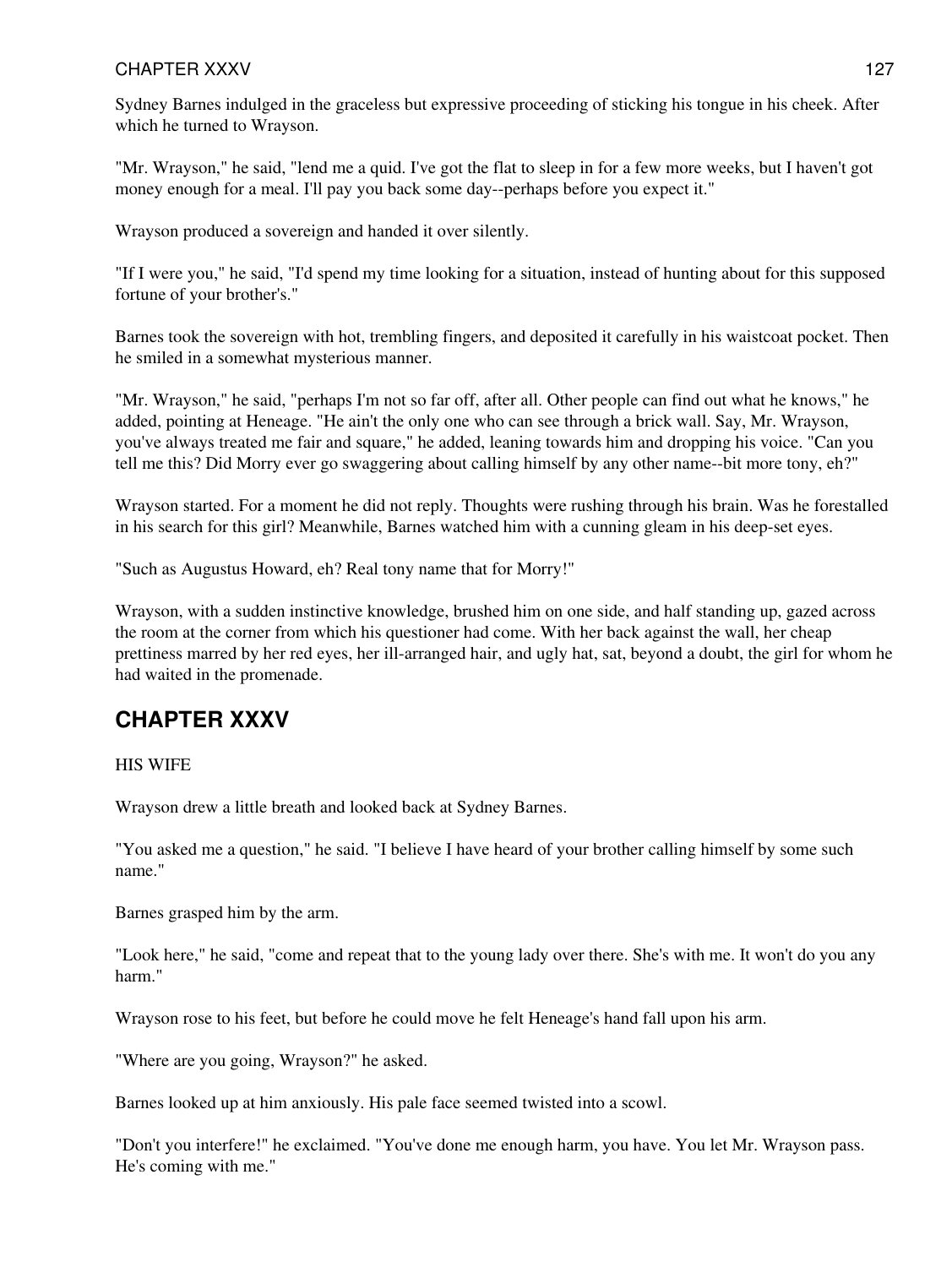Heneage took no more notice of him than he would of a yapping terrier. He looked over his head into Wrayson's eyes.

"Wrayson," he said, "don't have anything more to do with this business. Take my advice. I know more than you do about it. If you go on, I swear to you that there is nothing but misery at the end."

"I know more than you think I do," Wrayson answered quietly. "I know more indeed than you have any idea of. If the end were in hell I should not hold back."

Heneage hesitated for a moment. He stood there with darkening face, an obstinate, almost a threatening figure. Passers-by looked with a gleam of interest at the oddly assorted trio, whose conversation was obviously far removed from the ordinary chatter of the loungers about the place. One or two made an excuse to linger by--it seemed possible that there might be developments. Heneage, however, disappointed them. He turned suddenly upon his heel and left the room. Those who had the curiosity to follow along the corridor saw him, without glancing to the right or to the left, descend the stairs and walk out of the building. He had the air of a man who abandons finally a hopeless task.

The look of relief in Barnes' face as he saw him go was a ludicrous thing. He drew Wrayson at once towards the corner.

"Queer thing about this girl," he whispered in his ear. "She ain't like the others about here. She just comes to make inquiries about a friend who's given her the chuck, and whose name she says was Howard. I believe it's Morry she means. Just like him to take a toff's name!"

"Wait a moment before we speak to her," Wrayson said. "How did you find her out?"

"She spoke to me," Barnes answered. "Asked me if my name was Howard, said I was a bit like the man she was looking for. Then I palled up to her, and I'm pretty certain Morry was her man. I want her to go to the flat with me and see his clothes and picture, but she's scared. Mr. Wrayson, you might do me a good turn. She'll come if you'd go too!"

"Do you know why I am here to-night?" Wrayson asked.

"No! Why?"

"To meet that young woman of yours," Wrayson answered.

Barnes looked at him in amazement.

"What do you mean?" he asked quickly. "You don't know her, do you?"

His sallow cheeks were paler than ever. His narrow eyes, furtively raised to Wrayson's, were full of inquisitive fear.

"No! I don't know her," Wrayson answered, "but I rather fancy, all the same, that she is the young person whom I came here to meet to-night."

Barnes waited breathlessly for an explanation. He did not say a word, but his whole attitude was an insistent interrogation point.

"You remember," Wrayson said, "that when you and I were pursuing these investigations together, I made some inquiries of the woman at whose flat your brother called on the night of his murder. I saw her again at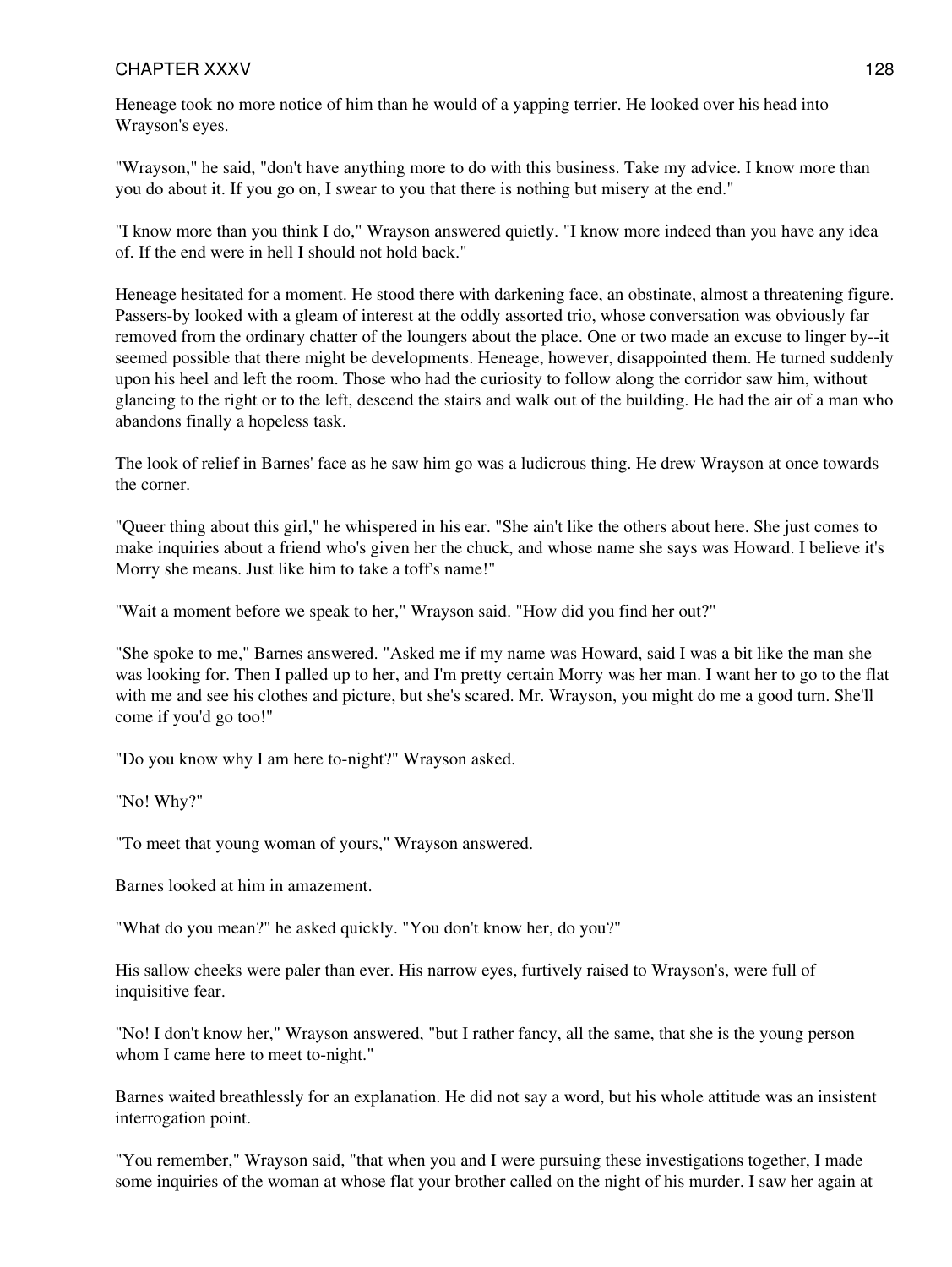Dinant yesterday, and she told me of this young person. She also evidently believed that the man for whom she was inquiring was your brother."

Barnes nodded.

"She told me that she was to have met a gentleman to-night," he said. "Here, we must go and speak to her now, or she'll think that something's up."

He performed something that was meant for an introduction.

"Friend of mine, Miss," he said, indicating Wrayson. "Knew my brother well, lived in the flat just below him, in fact. Perhaps you'd like to ask him a few questions."

"There is only one question I want answered," the girl replied, with straining eyes fixed upon Wrayson's face, and a little break in her tone. "Shall I see him again? If Augustus was really--his brother--where is he? What has happened to him?"

There was a moment's silence. Sydney Barnes had evidently said nothing as to his brother's tragic end. Wrayson could see, too, that the girl was on the brink of hysterics, and needed careful handling.

"We will tell you everything," he said presently. "But first of all we have to decide whether your Augustus Howard and Morris Barnes were the same person. I think that the best way for you to decide this would be to come home to my flat. Mr. Barnes' is just above, and I dare say you can recognize some of his brother's belongings, if he really was--your friend."

She rose at once. She was perfectly willing to go. They left the place together and entered a four-wheeler. During the drive she scarcely opened her lips. She sat in a corner looking absently out of the window, and nervously clasping and unclasping her hands. She answered a remark of Sydney Barnes' without turning her head.

"I always watch the people," she said. "Wherever I am, I always look out of the window. I have always hoped--that I might see Augustus again that way."

Wrayson, from his seat in the opposite corner of the cab, watched her with growing sympathy. In her very conformity to type, she represented so naturally a real and living unit of humanity. Her poor commonplace prettiness was already on the wane, stamped out by the fear and trouble of the last few months. Yet inane though her features, lacking altogether strength or distinction, there was stamped into them something of that dumb, dog-like fidelity to some object which redeemed them from utter insignificance. Wrayson, as he watched her, found himself thinking more kindly of the dead man himself. In his vulgar, selfish way, he had probably been kind to her: he must have done something to have kindled this flame of dogged, persevering affection. Already he scarcely doubted that Morris Barnes and Augustus Howard had been the same person. Within a very few minutes of her entering the flats there remained no doubt at all. With a low moan, like a dumb animal mortally hurt, she sank down upon the nearest chair, clasping the photograph which Sydney Barnes had passed her in her hands.

For a few moments there was silence. Then she looked up--at Wrayson. Her lips moved but no words came. She began again. This time he was able to catch the indistinct whisper.

"Where is he?"

Wrayson took a seat by her side upon the sofa.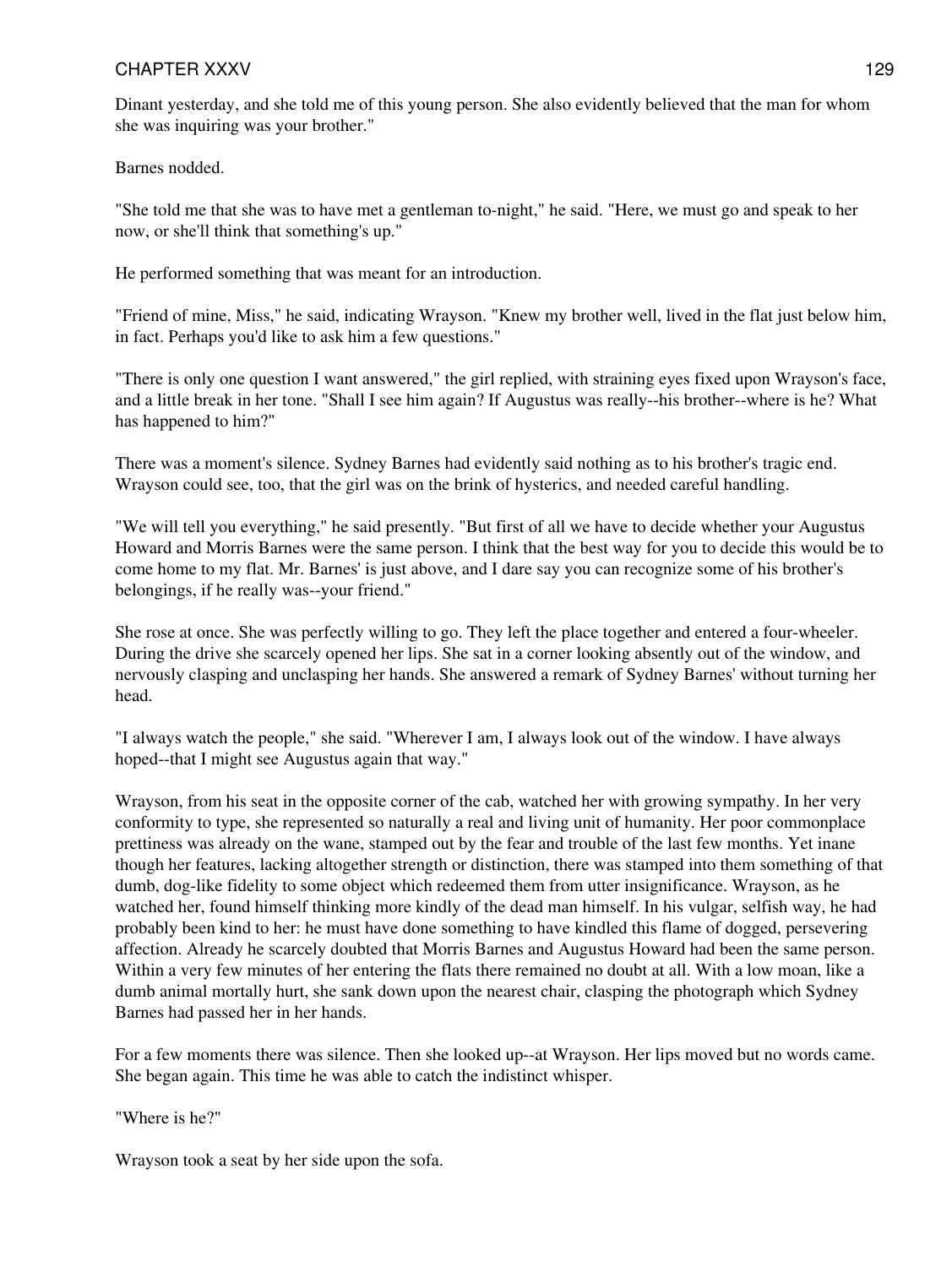"You do not read the newspapers?" he asked.

She shook her head.

"Not much. My eyes are not very good, and it tires me to read."

"I am afraid," he said gently, "that it will be bad news."

A little sob caught in her throat.

"Go on," she faltered.

"He is dead," Wrayson said simply.

She fainted quietly away.

Wrayson hurried downstairs to his own flat for some brandy. When he returned the girl was still unconscious. Her pocket was turned inside out and the front of her dress was disordered. Sydney Barnes was bending close over her. Wrayson pushed him roughly away.

"You can wait, at least, until she is well," he said contemptuously.

Sydney Barnes was wholly unabashed. He watched Wrayson pour brandy between the girl's lips, bathe her temples, and chafe her hands. All the time he stood doggedly waiting close by. No considerations of decency or humanity would weigh with him for one single second. The fever of his great desire still ran like fire through his veins. He did not think of the girl as a human creature at all. Simply there was a pair of lips there which might point out to him the way to his Paradise.

She opened her eyes at last. Sydney Barnes came a step nearer, but Wrayson pushed him once more roughly away.

"You are feeling better?" he asked kindly.

She nodded, and struggled up into a sitting posture.

"Tell me," she said, "how did he die? It must have been quite sudden. Was it an accident?--or--or--"

He saw the terror in her eyes, and he spoke quickly. All the time he found himself wondering how it was that she was guessing at the truth.

"We are afraid," he said "that he was murdered. It is surprising that you did not read about it in the papers."

She shook her head.

"I do not read much," she said, "and the name was different. Who was it--that killed him?"

"No one knows," he answered.

"When was it?" she asked.

He told her the date. She repeated it tearfully.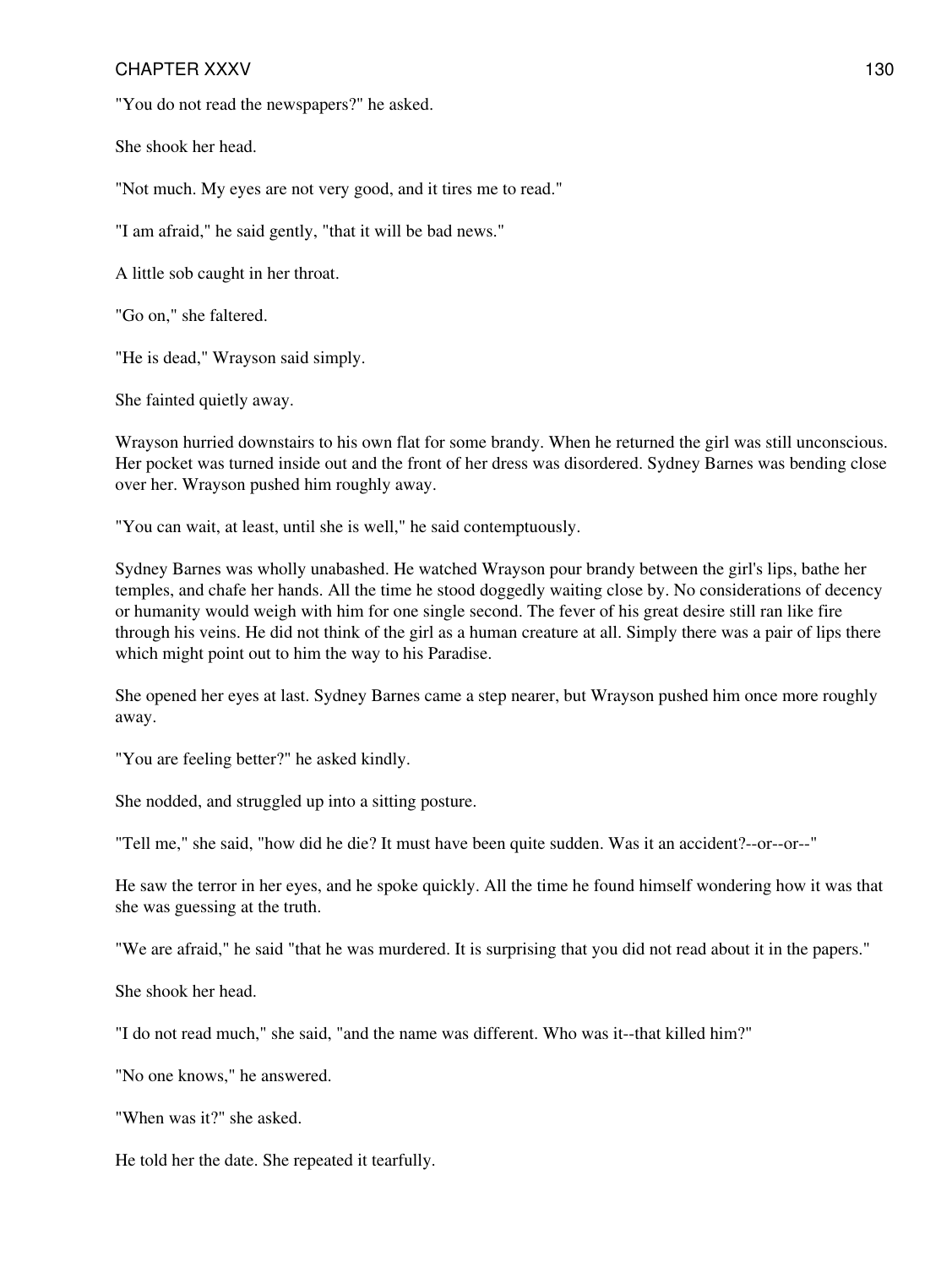"He was down with me the day before," she said. "He was terribly excited all the time, and I know that he was a little afraid of something happening to him. He had been threatened!"

"Do you know by whom?" Wrayson asked.

She shook her head.

"He never told me," she answered. "He didn't tell me much. But he was very, very good to me. I was at the refreshment-room at London Bridge when I first met him. He used to come in and see me every day. Then he began to take me out, and at last he found me a little house down at Putney, and I was so happy. I had been so tired all my life," she added, with a little sigh, "and down there I did nothing but rest and rest and wait for him to come. It was too good to last, of course, but I didn't think it would end like this!"

Quietly but very persistently Sydney Barnes insisted on being heard.

"It's my turn now," he said, standing by Wrayson's side. "Look here, Miss, I'm his brother. You can see that, can't you?"

"You are something like him," she admitted, "only he was much, much nicer to look at than you."

"Never mind that," he continued eagerly. "I'm his brother, his nearest relative. Everything he left behind belongs to me!"

"Not--quite everything," she protested.

"What do you mean?" he asked sharply.

"You may be his brother," she answered, "but I," holding out her left hand a little nervously, "I was his wife!"

# **CHAPTER XXXVI**

#### THE MURDERED MAN'S EFFECTS

Both men had been totally unprepared for the girl's timid avowal. To Wrayson, however, after the first mild shock of surprise, it was of no special import. To Sydney Barnes, although he made a speedy effort to grapple with the situation, it came very much as a thunderclap.

"You have your certificate?" he asked sharply. "You were married properly in a church?"

She nodded. "We were married at Dulwich Parish Church," she answered. "It was nearly a year ago."

"Very well," Sydney Barnes said. "It is lucky that I am here to look after your interests. We divide everything, you know."

She seemed about to cry.

"I want Augustus," she murmured. "He was very good to me."

"Look here," he said, "Augustus always seemed to have plenty of oof, didn't he?"

She nodded.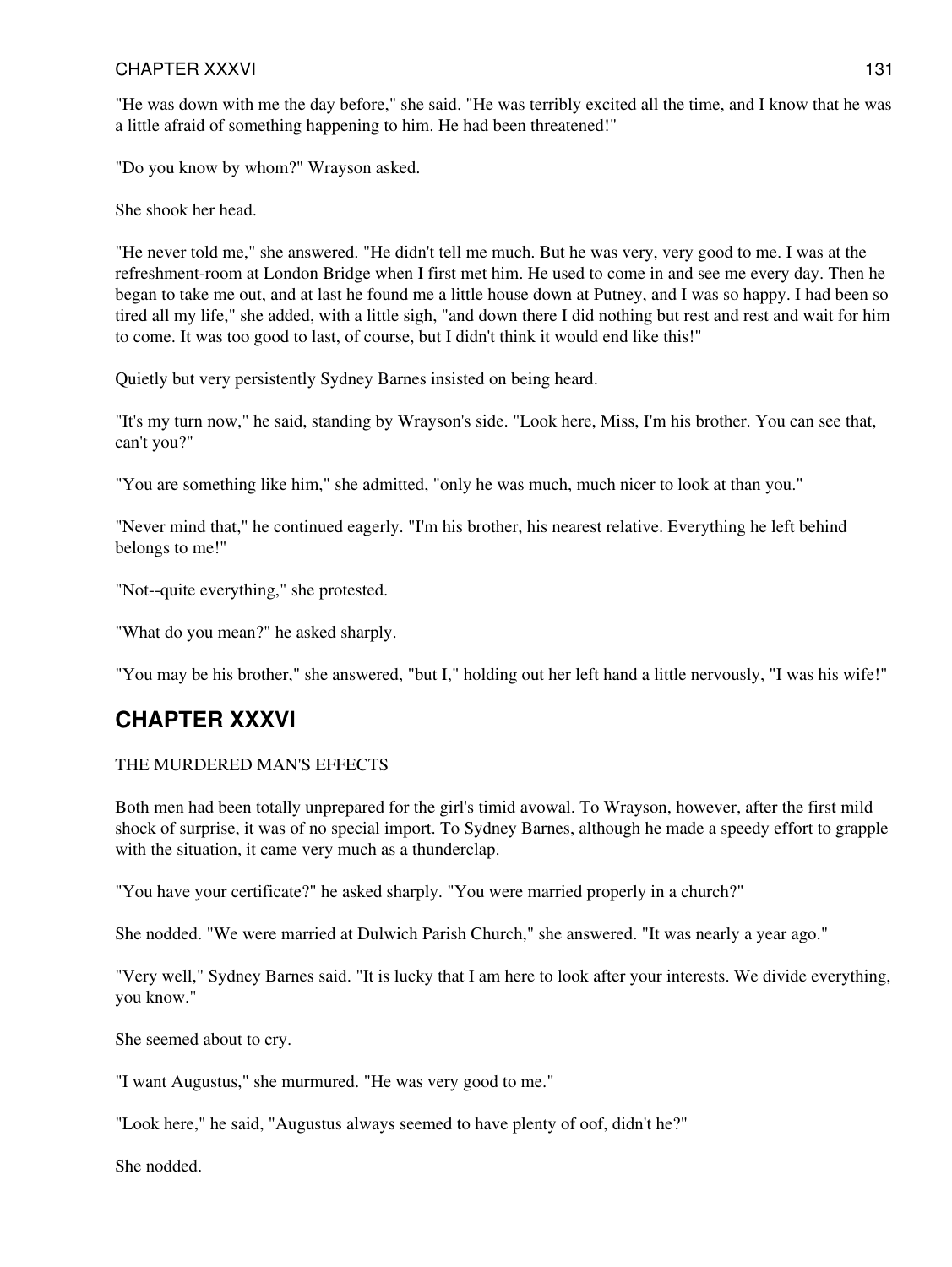"He was very generous with it, too," she declared. "He gave me lots and lots of beautiful things."

His eyes travelled over her hands and neck, destitute of ornaments.

"Where are they?" he asked sharply.

"I've had to sell them," she answered, "to get along at all, I hated to, but I couldn't starve."

The young man's face darkened.

"Come," he said. "We'd better have no secrets from one another. You know how to get at his money, I suppose?"

She shook her head.

"Indeed I don't know anything about it," she declared.

"You must know where it came from," he persisted.

"I don't," she repeated. "Indeed I don't. He never told me and I never asked him. I understood that he had made it in South Africa."

Sydney Barnes wiped the perspiration from his forehead.

"Look here," he said in a voice which, notwithstanding his efforts to control it, trembled a little, "this is a very serious matter for us. You don't want to go back to the refreshment bar again, do you?"

"I don't care what I do," she answered dully. "I hated that, but I shall hate everything now that he is gone."

"It's only for a day or two you'll feel like that," he declared. "We've got a right, you and I, to whatever Morry left behind, and whatever happens I mean to have my share. Look around you!"

It was not an inspiring spectacle. The room was dirty, and almost devoid of furniture.

"All that I've had out of it so far," he declared, "is free quarters here. The rent's paid up to the end of the year. I've had to sell the furniture bit by bit to keep alive. It was a cheap lot, cheap and showy, and it fetched jolly little. Morry always did like to have things that looked worth more than he gave for them. Even his jewellery was sham--every bally bit of it. There wasn't a real pearl or a real diamond amongst the lot. But there's no doubt about the money. I've had the bank-book. He was worth a cool two thousand a year was Morry--that's five hundred each quarter day, you understand, and somewhere or other there must be the bonds or securities from which this money came. He never kept them here. I'll swear to that. Therefore they must be somewhere that you ought to know about."

She nodded wearily.

"Very likely," she said. "I have a parcel he gave me to take care of."

The effect of her simple words on Barnes was almost magical. The dull colour streamed into his sallow cheeks, he shook all over with excitement. His voice, when he spoke, was almost hysterical. He had been so near to despair. This indeed had been almost his last hope.

"A parcel!" he gasped. "A parcel! What sort of a parcel? Did he say that it was important?"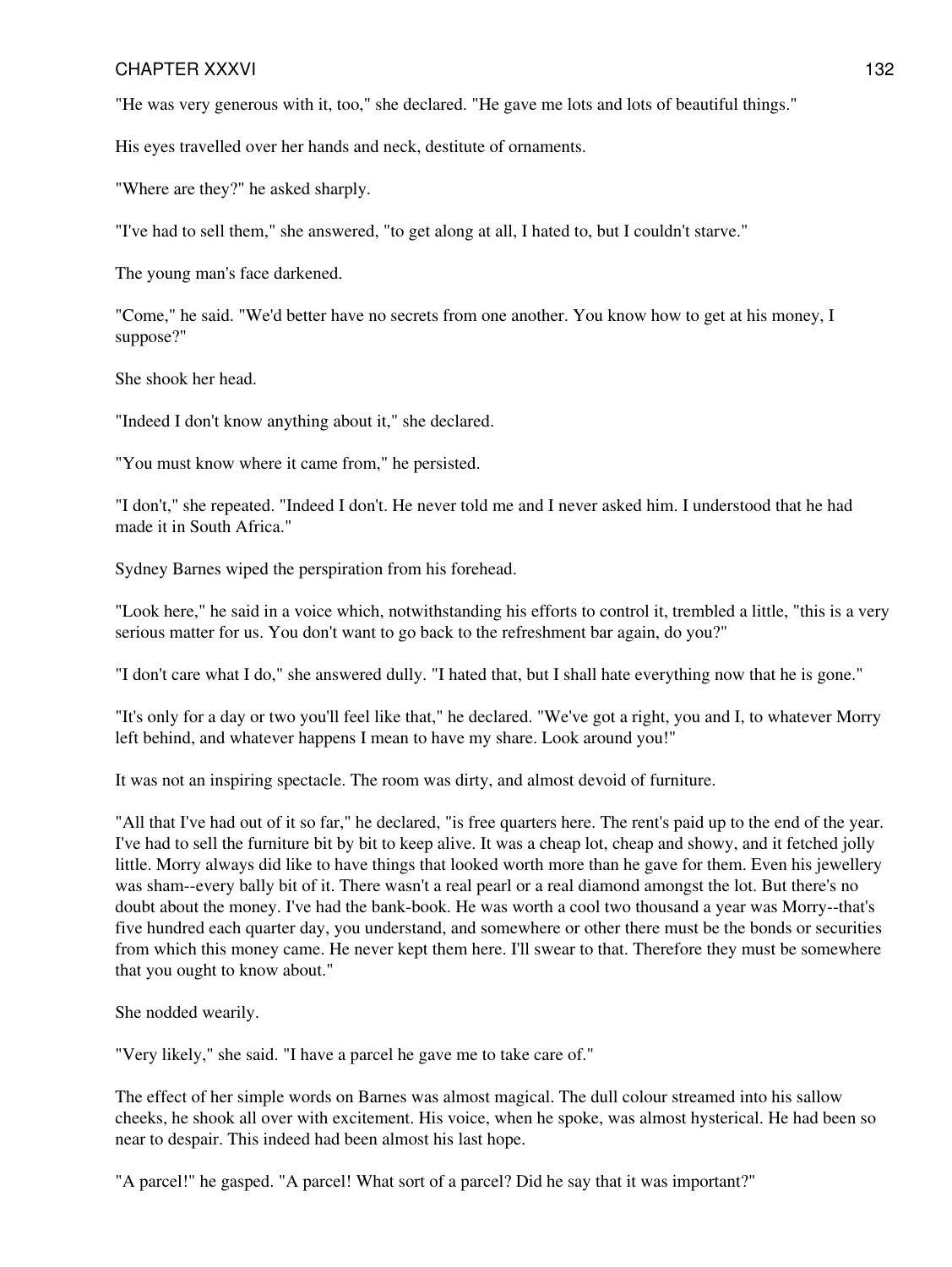"It's just a long envelope tied up with red tape and sealed," she answered. "Yes! he made a great fuss about leaving it with me."

"Tell us all about it," he demanded greedily. "Oh, Lord! Oh, Lord! Be quick!"

"It must have been almost the very day it happened," she said, with a little shudder. "He came down in the afternoon and he seemed a bit queer, as though he had something on his mind. He took out the envelope once or twice and looked at it. Once he said to me, 'Agnes,' he said, 'there are men in London who, if they knew that I carried this with me, would kill me for it. I was frightened, and I begged him to leave it somewhere. I think he said that he had to have it always with him, because he couldn't think of a safe hiding-place for it. Just as he was going, though, he came back and took it out of his pocket once more."

"He left it with you?" Barnes exclaimed. "You have it safe?"

She nodded.

"I was going to tell you. 'Look here, Agnes,' he said, 'I'm nervous to-night. I don't want to carry this about with me. I shall want it to-morrow and I'll come down for it. To-night's a dangerous night for me to be carrying it about.' Those were just about his last words. He gave me the packet and I begged him to be careful. Then he kissed me and off he went, smoking a cigar, and as cheerful as though he were going to a wedding."

She began to cry again, but Barnes broke in upon her grief.

"Didn't he tell you anything more about it?" he demanded.

"He told me--if anything happened to him," she sobbed, "to open it."

"We must do so," he declared. "We must do so at once. There must be a quarter's dividends overdue. We can get the money to-morrow, and then--oh! my God!" he exclaimed, as though the very anticipation made him faint. "Where is the packet?"

"At the bottom of my tin trunk in my rooms," she answered. "I had to leave the house. I couldn't pay the rent any longer."

"Where are the rooms?" he demanded. "We'll go there now."

"In Labrador Street," she answered. "It's a poor part, but I've only a few shillings in the world."

"We'll have a cab," he declared, rising. "Mr. Wrayson will lend us the money, perhaps?"

"I will come with you," Wrayson said quietly.

"We needn't bother you to do that," Sydney Barnes declared, with a suspicious glance.

The young woman looked towards him appealingly. He nodded reassuringly.

"I think," he said, "that it will be better for me to come. I am concerned in this business after all, you know."

"I don't see how," Barnes declared sullenly. "*If* this young lady is my sister-in-law, surely she and I can settle up our own affairs."

Wrayson stood with his back to the door, facing them.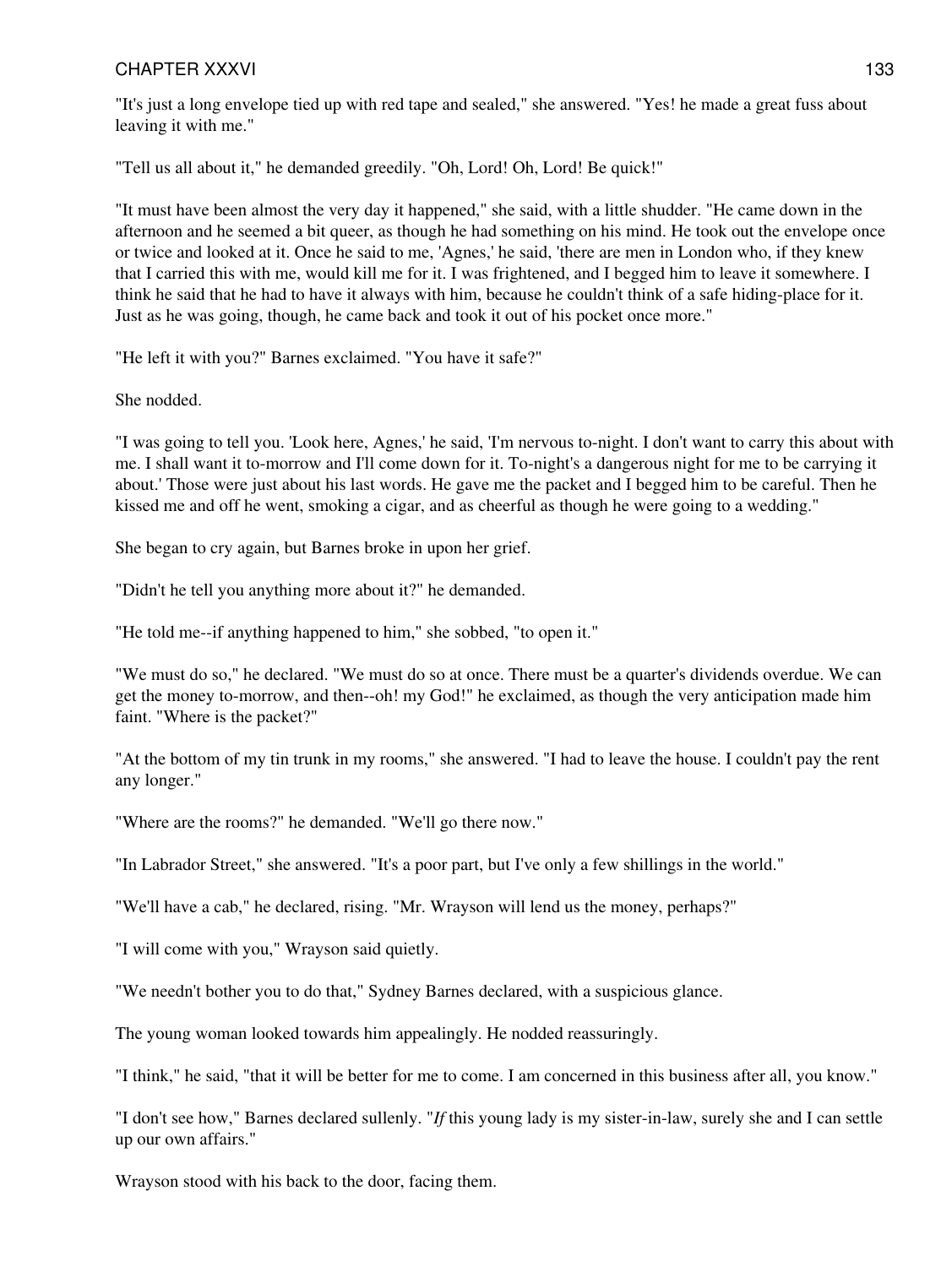"I hope," he said, "that you will not, either of you, be disappointed in what you find in that packet. But I think it is only right to warn you. I have reason to believe that you will not find any securities or bonds there at all! I believe that you will find that packet to consist of merely a bundle of old letters and a photograph!"

Barnes spat upon the floor. He was shaking with fright and anger.

"I don't believe it," he declared. "What can you know about it?"

Wrayson shrugged his shoulders.

"Look here," he said, "the matter is easily settled. We will put this young lady in a cab and she shall bring the packet to my flat below. You and she shall open it, and if you find securities there I have no more to say, except to wish you both luck. If, on the other hand, you find the letters, it will be a different matter."

The girl had risen to her feet.

"I would rather go alone," she said. "If you will pay my cab, I will bring the packet straight back."

Wrayson and Barnes waited in the former's flat. Barnes drank two brandy and sodas, and walked restlessly up and down the room. Wrayson was busy at the telephone, and carried on a conversation for some moments in French. Directly he had finished, Barnes turned upon him.

"Whom were you talking to?" he demanded.

"A friend of yours," he answered. "I have asked her to come round for a few minutes."

"A friend of mine?"

"The Baroness!"

The colour burned once more in his cheeks. He looked down at his attire with dissatisfaction.

"I didn't want to see her again just yet," he muttered. Wrayson smiled.

"She won't look at your clothes," he remarked, "and I rather want her here."

Barnes was suddenly suspicious.

"What for?" he demanded. "What has she got to do with the affair? I won't have strangers present."

"My young friend," Wrayson said, "I may just as well warn you that I think you are going to be disappointed. I am almost certain that I know the contents of that packet. You will find that it consists, as I told you before, not of securities at all, but simply a few old letters."

Barnes' eyes narrowed.

"Whatever they are," he said, "they meant a couple of thousand a year to Morry, and they were worth his life to somebody! How do you account for that, eh?"

"You want the truth?" Wrayson asked.

"Yes!"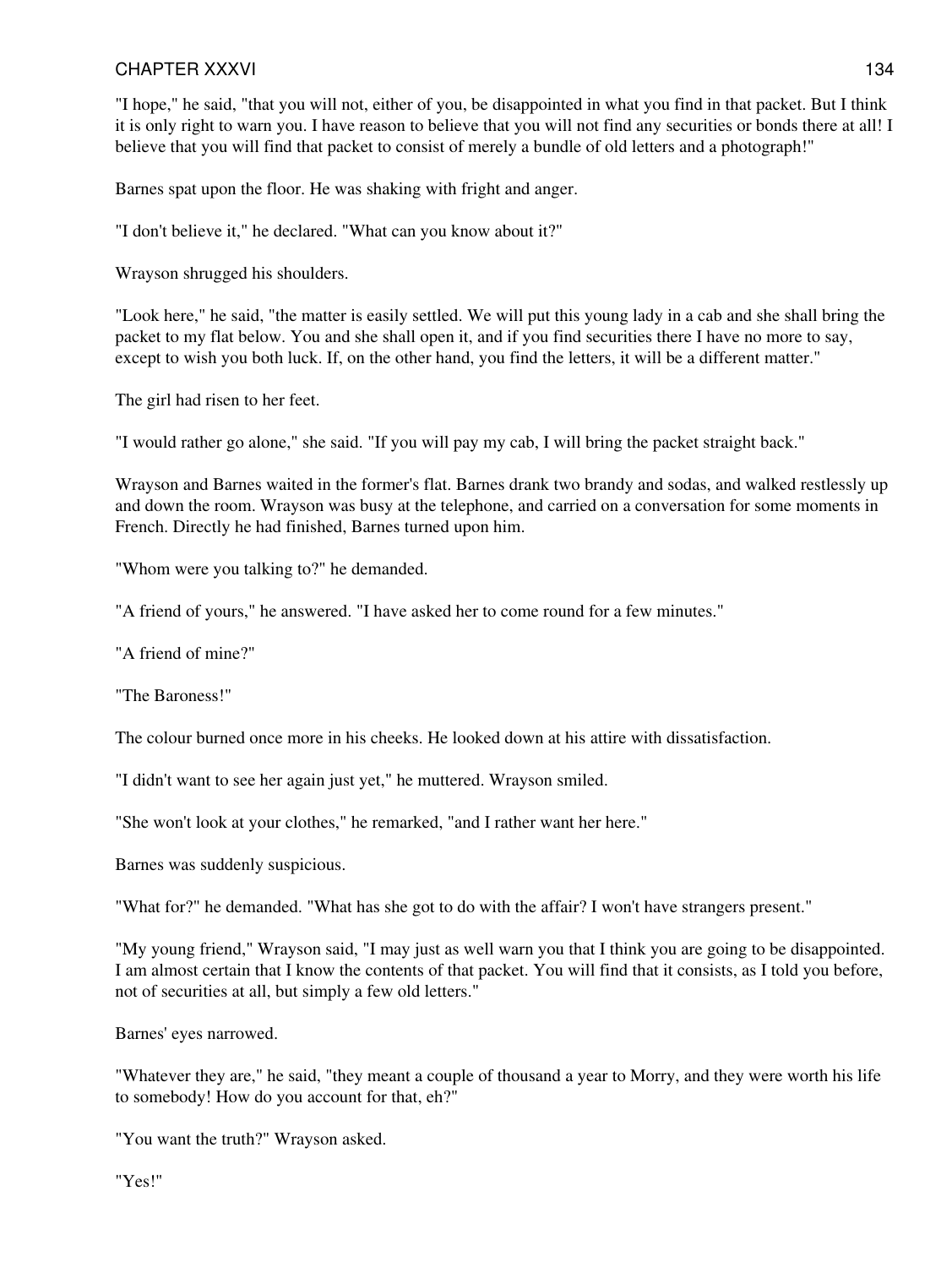"Your brother was a blackmailer!"

The breath came through Barnes' teeth with a little hiss. He realized his position almost at once. He was trapped.

He walked up to Wrayson's side. His voice shook, but he was in deadly earnest.

"Look here," he said, "the contents of that packet, whatever they may be, are mine--mine and hers! You have nothing to do with the matter at all. I will not have you in the room when they are opened."

Wrayson shrugged his shoulders.

"The packet will be opened here," he said, "and I shall certainly be present."

Barnes ground his teeth.

"If you touch one of those papers or letters or whatever they may be, you shall be prosecuted for theft," he declared. "I swear it!"

Wrayson smiled.

"I will run the risk," he declared. "Ah! Baroness, this is kind of you," he added, throwing open the door and ushering her in. "There is a young friend of yours here who is dying to renew his acquaintance with you."

She smiled delightfully at Sydney Barnes, and threw back her cloak. She had just come in from the opera, and diamonds were flashing from her neck and bosom. Her gown was exquisite, the touch of her fingers an enchantment. It was impossible for him to resist the spell of her presence.

"You have been very unkind," she declared. "You have not been to see me for a very long time. I do not think that I shall forgive you. What do you say, Mr. Wrayson? Do you think that he deserves it?"

Wrayson smiled as he threw open the door once more. He felt that the next few minutes might prove interesting.

# **CHAPTER XXXVII**

#### THE WIDOW'S ULTIMATUM

Sydney Barnes stepped quickly forward. If Wrayson had permitted it, he would have snatched the packet from the girl's fingers. Wrayson, however, saw his intent and intervened. He stepped forward and led her to his writing table.

"I want you to sit down here quietly and open the envelope," he said, switching on the electric lamp. "That is what he told you to do, isn't it? There may be a message for you inside."

She looked round a little fearfully. The presence of the Baroness evidently discomposed her.

"I thought," she said, "that we were going to be alone, that there would have been no one here but him and you."

"The lady is a friend of mine," Wrayson said, "and it is very likely that she may be interested in the contents of this envelope."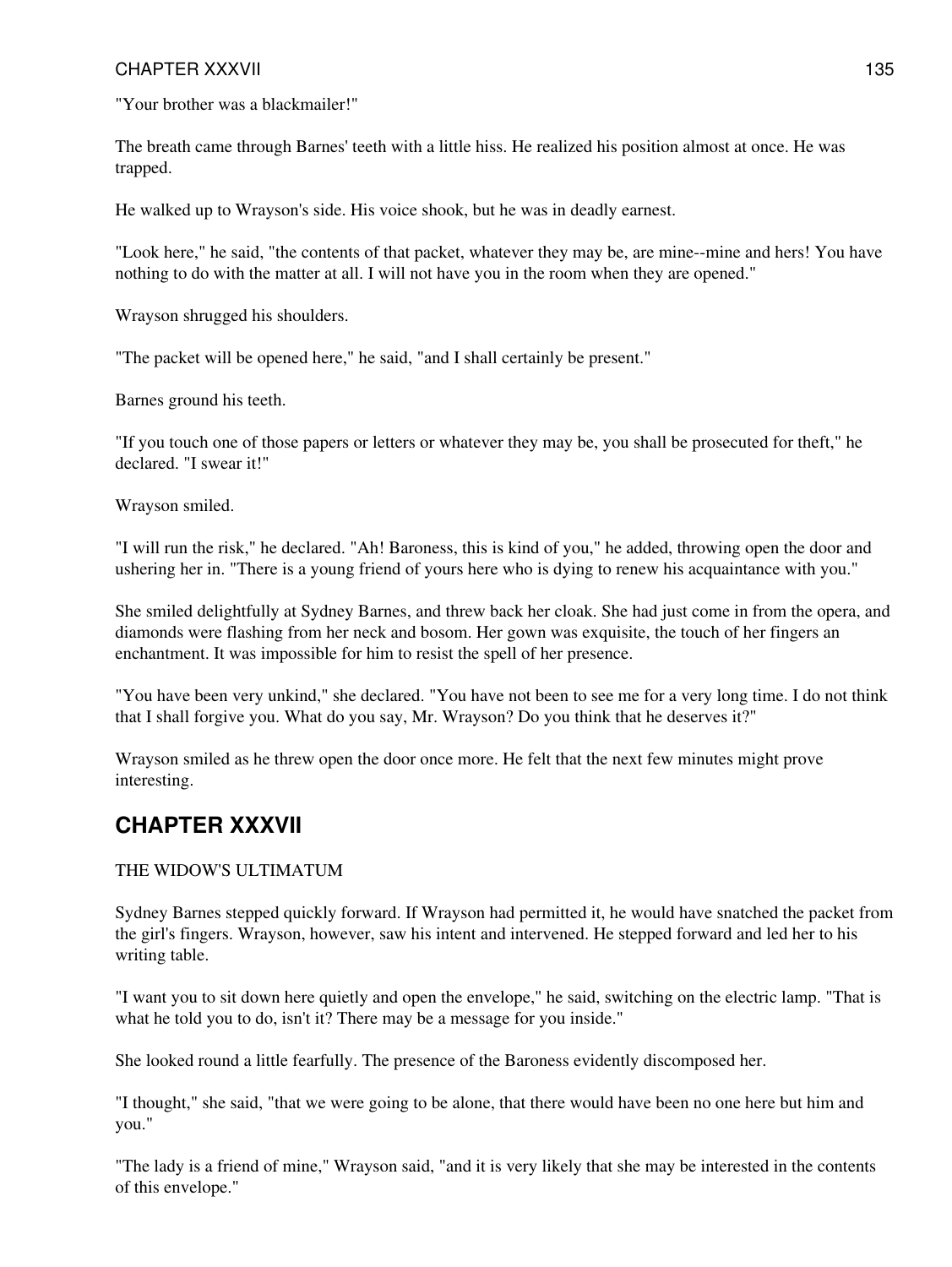She untied the string with trembling fingers. Wrayson handed her a paper-knife and she cut open the top of the envelope. Then she looked up at him appealingly.

"I--I don't want to look inside," she half sobbed.

Wrayson took up the envelope and shook out its contents before her. There was a letter addressed simply to Agnes, and a small packet wrapped in brown oilcloth and secured with dark-green ribbon. Sydney Barnes' hand stole out, but Wrayson was too quick for him. He changed his position, so as to interpose his person between the packet and any one in the room.

"Read the letter," he told the girl. "It is addressed to you."

She handed it to him. Her eyes were blinded with tears.

"Read it for me, please," she said.

He tore open the envelope and read the few lines scrawled upon a half sheet of notepaper. He read them very softly into her ear, but the words were audible enough to all of them.

"MY DEAR AGNES,--I have just discovered that there are some people on my track who mean mischief. I have a secret they want to rob me of. I seem to be followed about everywhere I go. What they want is the little packet in this envelope. I'm leaving it with you because I daren't carry it about with me. I've had two narrow escapes already.

"Now you'll never read this letter unless anything happens to me. I've made up my mind to sell this packet for what I can get for it, and take you with me out of the country. It'll be a matter of ten thousand quid, and I only wish I had my fingers on it now and was well out of the country. But this is where the rub comes in. If anything happens to me before I can bring this off, I'm hanged if I know what to tell you to do with the packet. It's worth its weight in banknotes to more persons than one, but there's a beastly risk in having anything to do with it. I think you'd better burn it! There's money in it, but I don't see how you could handle it. Burn it, Agnes. It's too risky a business for you! I only hope that in a week or so I shall burn this letter myself, and you and I will be on our way to America.

"So long, Nessie,

"from your loving husband.

"P.S.--By the bye, my real name is Morris Barnes!"

There was an instant's pause as Wrayson finished reading. Then there came a long-drawn-out whisper from Sydney Barnes. He was close to the girl, and his eyes were riveted upon the little packet.

"Ten--thousand--pounds! Ah! Five thousand each! Give me the packet, sister-in-law!"

She stretched out her hand as though to obey. Wrayson checked her.

"Remember," he said, "what your husband told you. You were to burn that packet. He was right. Your husband was a blackmailer, Mrs. Barnes, and he paid the penalty of his infamous career with his life. I shall not allow either you or your brother-in-law to follow in his footsteps!"

She flashed an indignant glance upon him.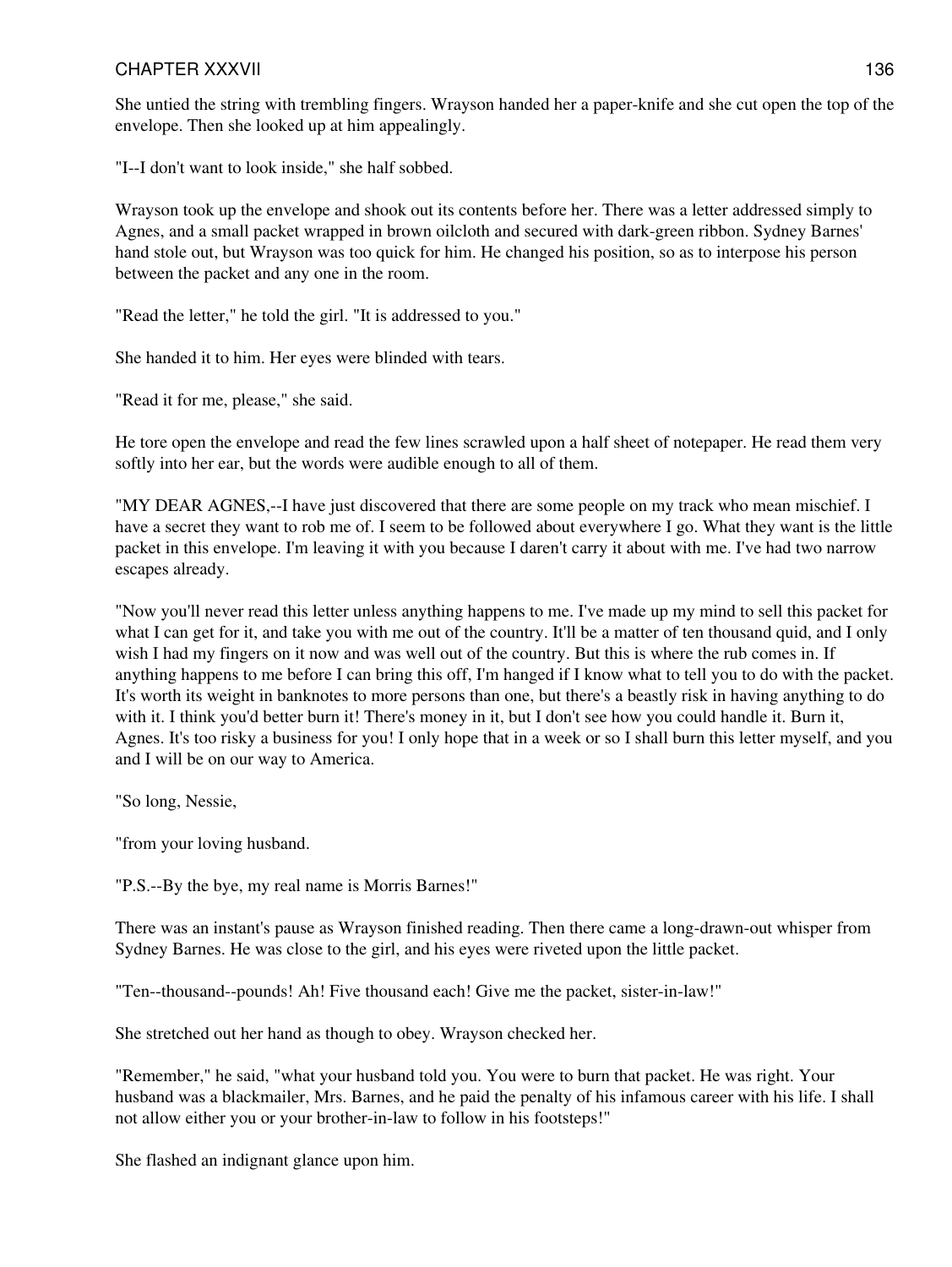"Who are you calling names?" she demanded. "He was my husband and he was good to me!"

"I beg your pardon and his," Wrayson said. "I was wrong to use such a word. But I want you to understand that to attempt to make money by the contents of that packet is a crime! Your husband paid the penalty. He knew what he was doing when he commanded you to burn it."

She looked towards Sydney Barnes.

"What do you say?" she asked.

The words leaped from his mouth. He was half beside himself.

"I say let us open the packet and look it through ourselves before we decide. What the devil business is it of anybody else's. He was my brother and your husband. These people weren't even his friends. They've no right to poke their noses into our affairs. You tell them so; sister-in-law. Give me the packet. Come away with me somewhere where we can look it through quietly. I'm fair and straight. It shall be halves, I swear. I say, sister-in-law Agnes, you don't want to go back to the refreshment bar, do you?"

"No!" she moaned. "No! no!"

"Nor do I want to go back to the gutter," he declared fiercely. "But money isn't to be had for the picking up. Ten thousand pounds Morris expected to get for that packet. It's hard if we can't make half of that."

She looked up at Wrayson as though for advice.

"Mrs. Barnes," he said gravely, "I can tell you what is in that packet. You can see for yourself, then, whether it is anything by means of which you can make money. It consists of the letters of a very famous woman to the man whom she loved. They were stolen from him on the battlefield. I do not wish to pain you, but the thief was Morris Barnes. The friends of the lady who wrote them paid your brother two thousand pounds a year. Her enemies offered him--ten thousand pounds down. There is the secret of Morris Barnes' wealth."

Sydney Barnes leaned over the back of her chair. His hot whisper seemed to burn her cheek.

"Keep the packet, sister-in-law. Don't part!"

"Your brother-in-law," Wrayson remarked, "is evidently disposed to continue your husband's operations. Remember you are not at liberty to do as he asks. Your husband's words are plain. He orders you to burn the packet."

"How do I know that you are telling me the truth?" she asked abruptly.

"Undo the packet," he suggested. "A glance inside should show you."

For some reason or other she seemed dissatisfied. She pointed towards the Baroness.

"What is she doing here?" she asked.

"She is a friend of the woman who wrote those letters," Wrayson answered. "I want her to see them destroyed."

There was silence for several moments. The girl's fingers closed upon the packet. She turned round and faced them all. She faced them all, but she addressed more particularly Wrayson.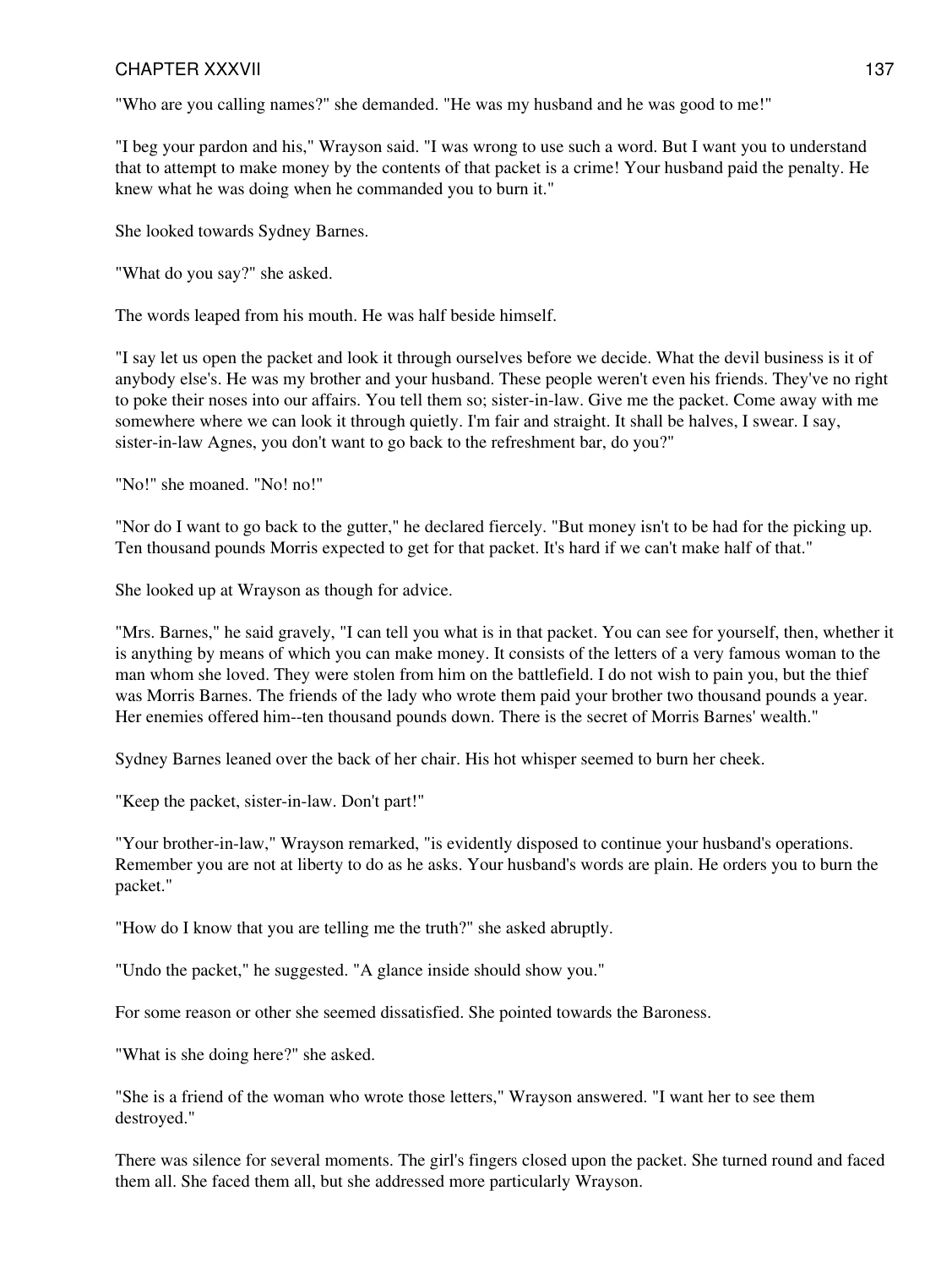"You are wondering why I hesitate," she said slowly. "Augustus said destroy the packet, and I suppose I ought to do it."

"By God, you shan't!" Sydney Barnes broke in fiercely. "Morry didn't know that I should be here to look after things."

She waited until he had finished, but she seemed to take very little, if any, notice of his intervention.

"It isn't," she continued, "that I'm afraid to go back to the bar. I'll have to go to work some where, I suppose, but it isn't that. I want to know," she leaned a little forward,--"I want to know who it is that has robbed me of my husband. I don't care what he was to other people! He was very good to me, and I loved him. I should like to see the person who killed him hanged!"

Wrayson, for a moment, was discomposed.

"But that," he said, "has nothing to do with obeying your husband's directions about that packet."

She looked at him with tired eyes and changeless expression.

"Hasn't it?" she asked. "I am not so sure. You have explained about these letters. It is quite certain that my husband was killed by either the friends or the enemies of the woman who wrote these letters. I think that if I take this packet to the police it will help them to find the murderer!"

Her new attitude was a perplexing one. Wrayson glanced at the Baroness as though for counsel. She stepped forward and laid her hand upon the girl's shoulder.

"There is one thing which you must not forget, Mrs. Barnes," she said quietly. "Your husband knew that he was running a great risk in keeping these letters and making a living out of them. His letter to you shows that he was perfectly aware of it. Of course, it is a very terrible, a very inexcusable thing that he should have been killed. But he knew perfectly well that he was in danger. Can't you sympathize a little with the poor woman whose life he made so miserable? Let her have her letters back. You will not find her ungrateful!"

The girl turned slowly round and faced the Baroness. They might indeed have represented the opposite poles in femininity. From the tips of her perfectly manicured fingers to the crown of her admirably coiffured hair, the Baroness stood for all that was elegant and refined in the innermost circles of her sex. Agnes would have looked more in place behind the refreshment bar from which Morris Barnes had brought her. Her dress of cheap shiny silk was ill fitting and hopeless, her hat with its faded flowers and crushed shape an atrocity, boots and gloves, and brooch of artificial gems--all were shocking. Little was left of her pale-faced prettiness. The tragedy which had stolen into her life had changed all that. Yet she faced the Baroness without flinching. She seemed sustained by the suppressed emotion of the moment.

"He was my man," she said fiercely, "and no one had any right to take him away from me. He was my husband, and he was brutally murdered. You tell me that I must give up the letters for the sake of the woman who wrote them! What do I care about her! Is she as unhappy as I am, I wonder? I will not give up the letters," she added, clasping them in her hand, "except--on one condition."

"If it is a reasonable one," the Baroness said, smiling, "there will be no difficulty."

Agnes faced her a little defiantly.

"It depends upon what you call reasonable," she said. "Find out for me who it was that killed my husband, you or any one of you, and you shall have the letters."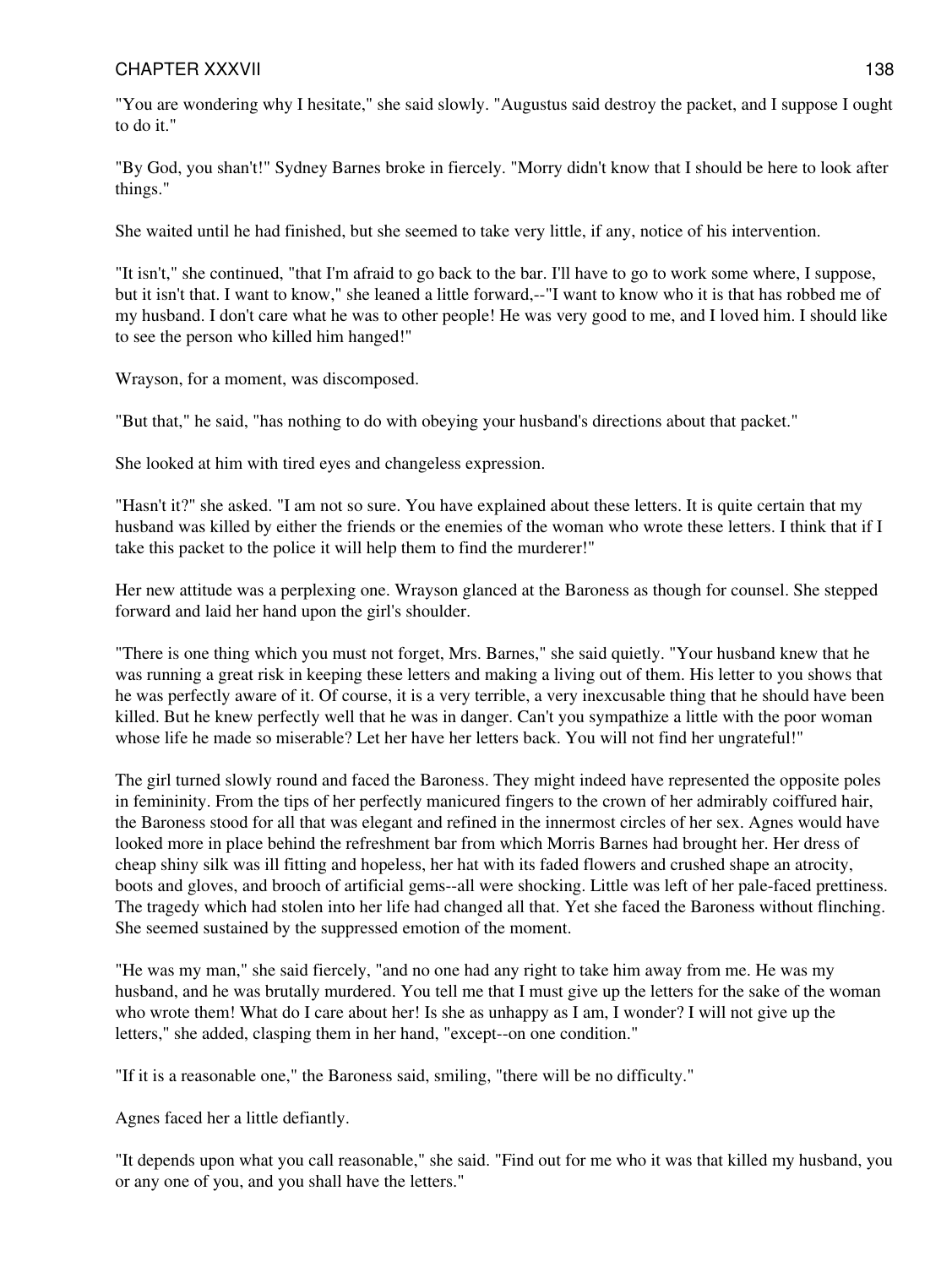Sydney Barnes smiled, and left off nervously tugging at his moustache. If this was not exactly according to his own ideas, it was, at any rate, a step in the right direction. Wrayson was evidently perplexed. The Baroness adopted a persuasive attitude.

"My dear girl," she said, "we don't any of us know who killed your husband. After all, what does it matter? It is terribly sad, of course, but he can't be brought back to life again. You have yourself to think of, and how you are to live in the future. Give me that packet, I will destroy it before your eyes, and I promise you that you shall have no more anxiety about your future."

The girl rose to her feet. The packet was already transferred to the bosom of her dress.

"I have told you my terms," she said. "Some of you know all about it, I dare say! Tell me the truth and you shall have the packet, any one of you."

Wrayson leaned forward.

"The truth is simple," he said earnestly. "We do not know. I can answer for myself. I think that I can answer for the others."

"Then the packet shall help me to find out," she declared.

The Baroness shook her head.

"It will not do, my dear girl," she said quietly. "The packet is not yours."

The girl faced her defiantly.

"Who says that it is not mine?" she demanded.

"I do," the Baroness replied.

"And I!" Wrayson echoed.

"And I say that it is hers--hers and mine," Sydney Barnes declared. "She shall do what she likes with it. She shall not be made to give it up."

"Mrs. Barnes," the Baroness declared briskly, "you must try to be reasonable. We will buy the packet from you."

Sydney Barnes nodded his head approvingly.

"That," he said, "is what I call talking common sense."

"We will give you a thousand pounds for it," the Baroness continued.

"It's not enough, not near enough," Barnes called out hastily. "Don't you listen to them, Agnes."

"I shall not," she answered. "Ten thousand pounds would not buy it. I have said my last word. I am going now. In three days' time I shall return. I will give up the letters then in exchange for the name of my husband's murderer. If I do not get that, I shall go to the police!"

She rose and walked out of the room. They all followed her. The Baroness whispered in Wrayson's ear, but he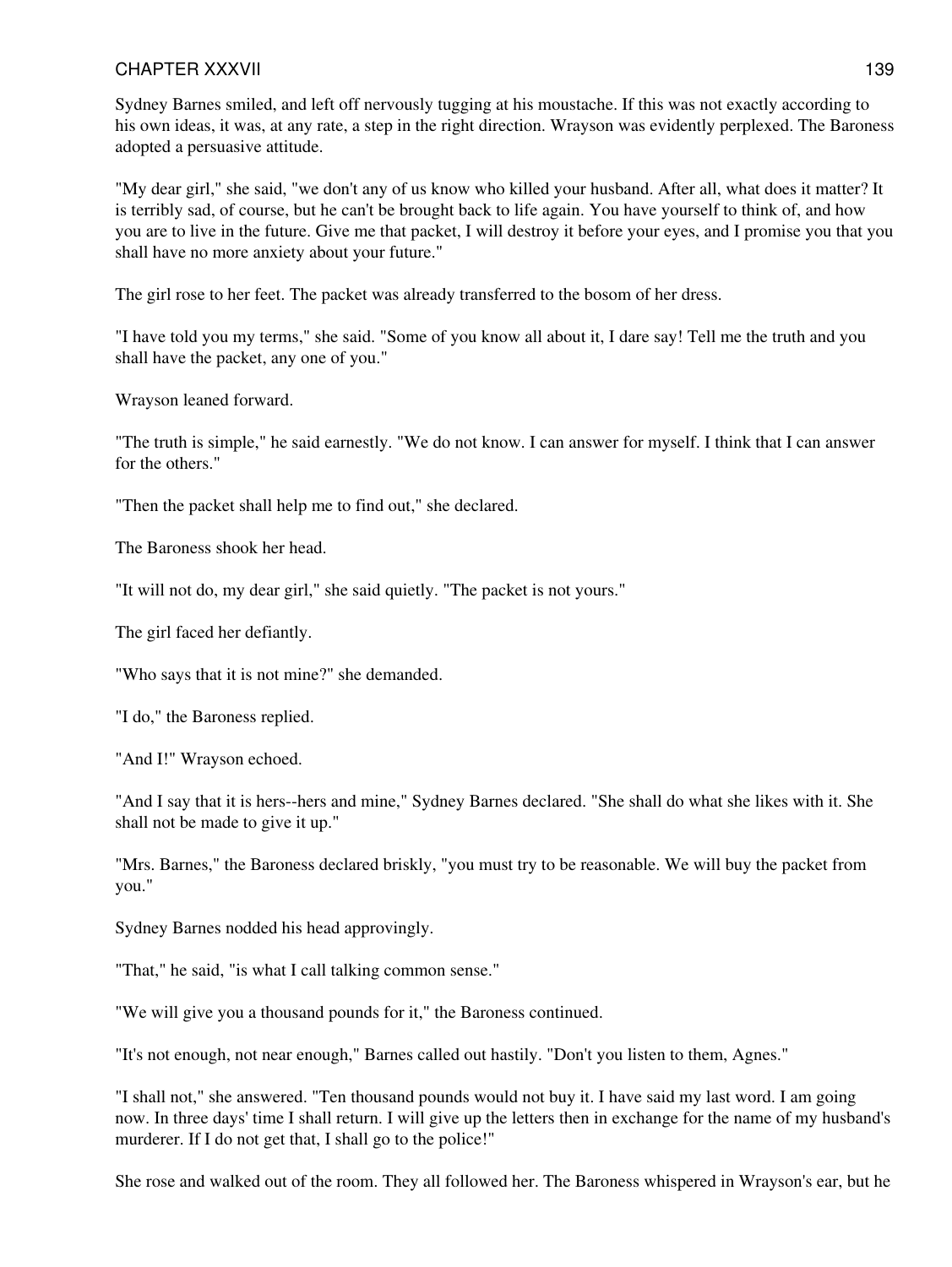shook his head.

"It is impossible," he said firmly. "We cannot take them from her by force."

The Baroness shrugged her shoulders. She caught the girl up upon the stairs and they descended together. Wrayson and Sydney Barnes followed, the latter biting his nails nervously and maintaining a gloomy silence. At the entrance, Wrayson whistled for a cab and handed Agnes in. Sydney Barnes attempted to follow her.

"I will see my sister-in-law home," he declared; but Wrayson's hand fell upon his arm.

"No!" he said. "Mrs. Barnes can take care of herself. She is not to be interfered with."

She nodded back at him from the cab.

"I don't want him," she said. "I don't want any one. In three days' time I will return."

"And until then you will not part with the letters?" Wrayson said.

"Until then," she answered, "I promise."

The cab drove off. Sydney Barnes turned upon Wrayson, white and venomous.

"Where do I come in here?" he demanded fiercely.

"I sincerely trust," Wrayson answered suavely, "that you are not coming in at all. But you, too, can return in three days."

### **CHAPTER XXXVIII**

#### INEFFECTUAL WOOING

"At last!" Wrayson said to himself, almost under his breath. "Shall we have a hansom, Louise, or do you care for a walk?"

"A walk, by all means," she answered hurriedly.

"It is not far, is it?"

"A mile--a little more perhaps," he answered.

"You are sure that you are not tired?"

"Tired only of sitting still," she answered. "We had a delightful crossing. This way, isn't it?"

They left the Grosvenor Hotel, where Louise, with Madame de Melbain, had arrived about an hour ago, and turned towards Battersea. Louise began to talk, nervously, and with a very obvious desire to keep the conversation to indifferent subjects. Wrayson humoured her for some time. They spoke of the journey, suddenly determined upon by Madame de Melbain on receipt of his telegram, of the beauty of St. Etarpe, of the wonderful reappearance of her brother.

"I can scarcely realize even now," she said, "that he is really alive. He is so altered. He seems a different person altogether."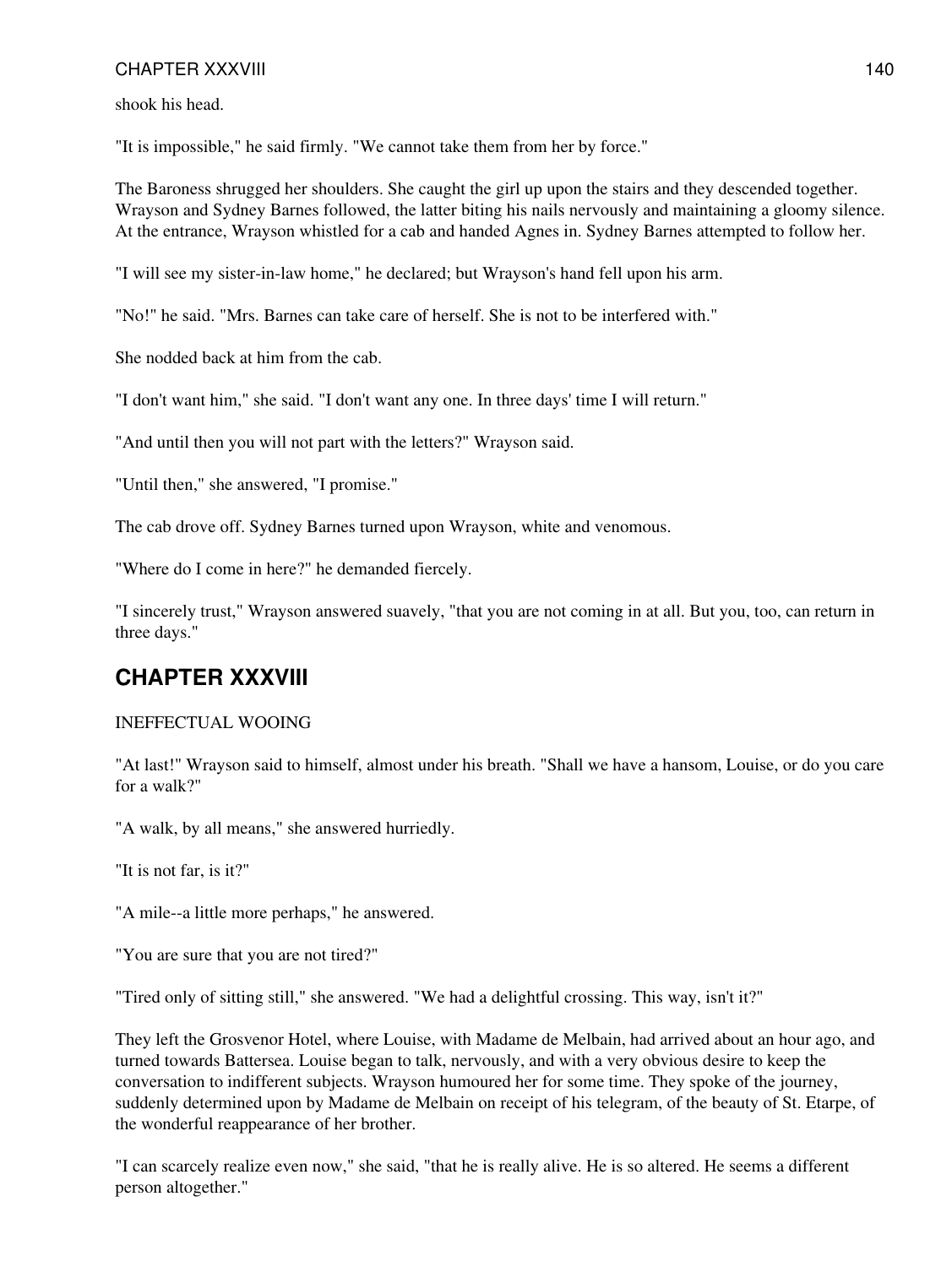"He has gone through a good deal," Wrayson remarked.

She sighed.

"Poor Duncan!" she murmured.

"He is very much to be pitied," Wrayson said seriously. "I, at any rate, can feel for him."

He turned towards her as he spoke, and his words were charged with meaning. She began quickly to speak of something else, but he interrupted her.

"Louise," he said, "is London so far from St. Etarpe?"

"What do you mean?" she asked.

"I think that you know very well," he answered. "I am sure that you do. At St. Etarpe you were content to accept what, believe me, is quite inevitable. Here--well, you have been doing all you can to avoid me, haven't you?"

"Perhaps," she admitted. "St. Etarpe was an interlude. I told you so. You ought to have understood that."

They entered the Park, and Wrayson was silent for a few minutes. He led the way towards an empty seat.

"Let us sit down," he said, "and talk this out."

She hesitated.

"I think--" she began, but he interrupted her ruthlessly.

"If you prefer it, I will come to the Baroness with you," he declared.

She shrugged her shoulders and sat down.

"Very well," she said, "but I warn you that I am in a bad temper. I am hot and tired and dusty. We shall probably quarrel."

He looked at her critically. She was a little pale, perhaps, but there was nothing else to indicate that she had just arrived from a journey. Her dress of dull black glace silk was cool and spotless, her hat and veil were immaculate. Always she had the air of having just come from the hands of an experienced maid. From the tips of her patent shoes to the fall of her veil, she was orderly and correct.

"It takes two," he said, "to quarrel. I shall not quarrel with you. All that I ask from you is a realization of the fact that we are engaged to be married."

She withdrew the hand which he had calmly possessed himself of.

"We are nothing of the sort," she declared.

He looked puzzled.

"Perhaps," he remarked, "I forgot to mention the matter last time I saw you, but I quite thought that you would take it for granted. In case I was forgetful, please let me impress the fact upon you now. We are going to be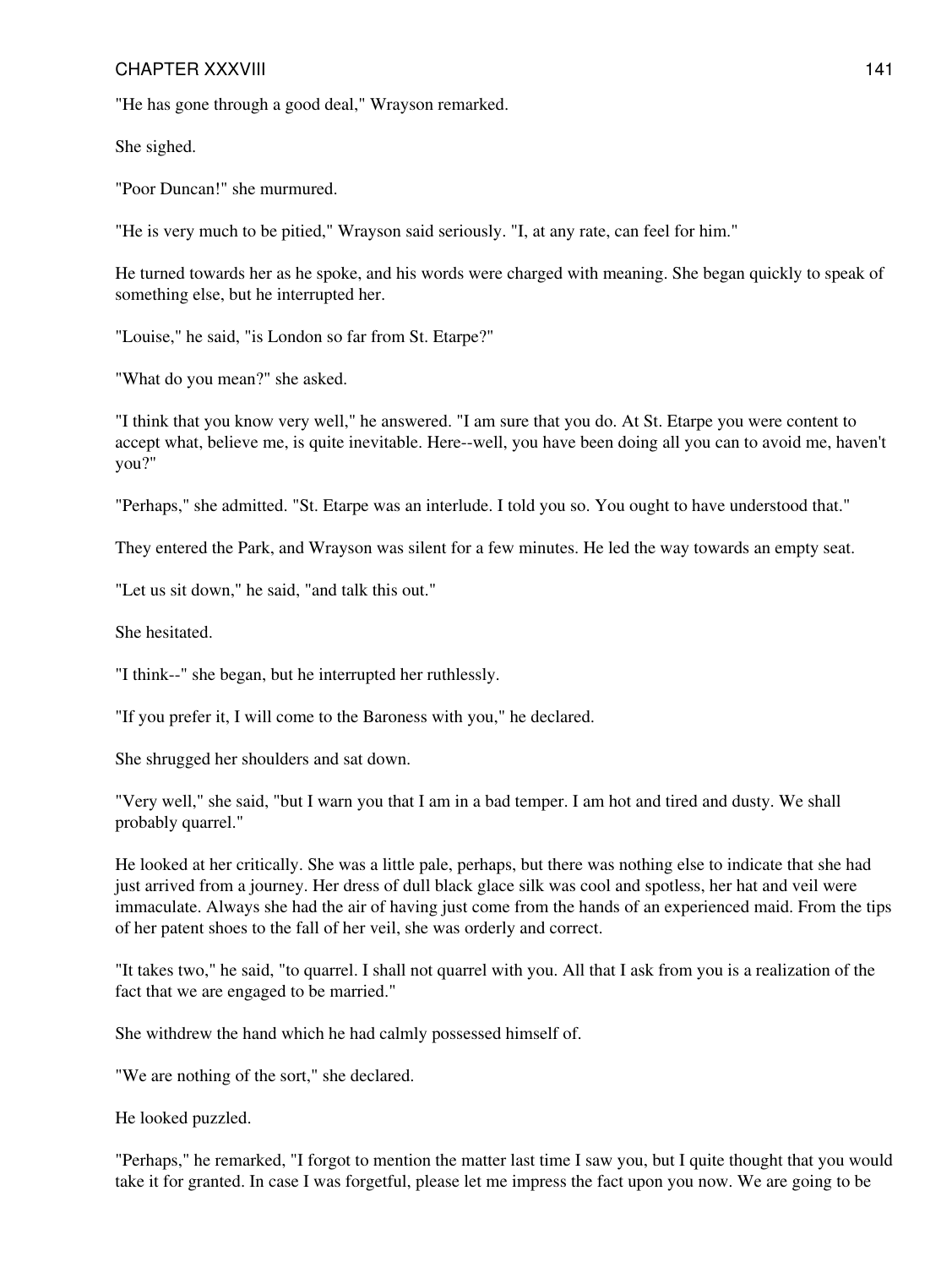married, and very shortly. In fact, the sooner the better."

Of her own free will she laid her hand upon his. He fancied that behind her veil the tears had gathered in her eyes.

"Dear friend," she said softly, "I cannot marry you! I shall never marry any one. Will you please believe that? It will make it so much easier for me."

He was a little taken aback. She had changed her methods suddenly, and he had had no time to adapt himself to them.

"Don't hate me, please," she murmured. "Indeed, it would make me very happy if we could be friends."

He laughed a little unnaturally, and turned in his seat until he was facing her.

"Would you mind lifting your veil for a moment, Louise?" he asked her.

She obeyed him with fingers which trembled a little. He saw then that the tears had indeed been in her eyes. Her lips quivered. She looked at him sadly, but very wistfully.

"Thank you!" he said. "Now would you mind asking yourself whether friendship between us is possible! Remember St. Etarpe, and ask yourself that! Remember our seat amongst the roses--remember what you will of that long golden day."

She covered her face with her hands.

"Ah, no!" he went on. "You know yourself that only one thing is possible. I cannot force you into my arms, Louise. If you care to take up my life and break it in two, you can do it. But think what it means! I am not rich, but I am rich enough to take you where you will, to live with you in any country you desire. I don't know what your scruples are--I shall never ask you again. But, dear, you must not! You must not send me away."

She was silent. She had dropped her veil and her head had sunk a little.

"If I believed that there was anybody else," he continued, "I would go away and leave you alone. If I doubted for a single moment that I could make you happy, I would not trouble you any more. But you belong to me, Louise! You have taken up your place in my life, in my heart! I cannot live without you! I do not think that you can live without me! You mustn't try, dear! You mustn't!"

He held her unresisting hand, but her face was hidden from him.

"What it is that you fancy comes between us I cannot tell," he continued, more gravely. "Only let me tell you this. We are no longer in any danger from Stephen Heneage. He has abandoned his quest altogether. He has told me so with his own lips."

"You are sure of that?" she asked softly.

"Absolutely," he answered.

She hesitated for a moment. He remained purposely silent. He was anxious to try and comprehend the drift of her thoughts.

"Do you know why?" she asked. "Did he find the task too difficult, or did he relinquish it from any other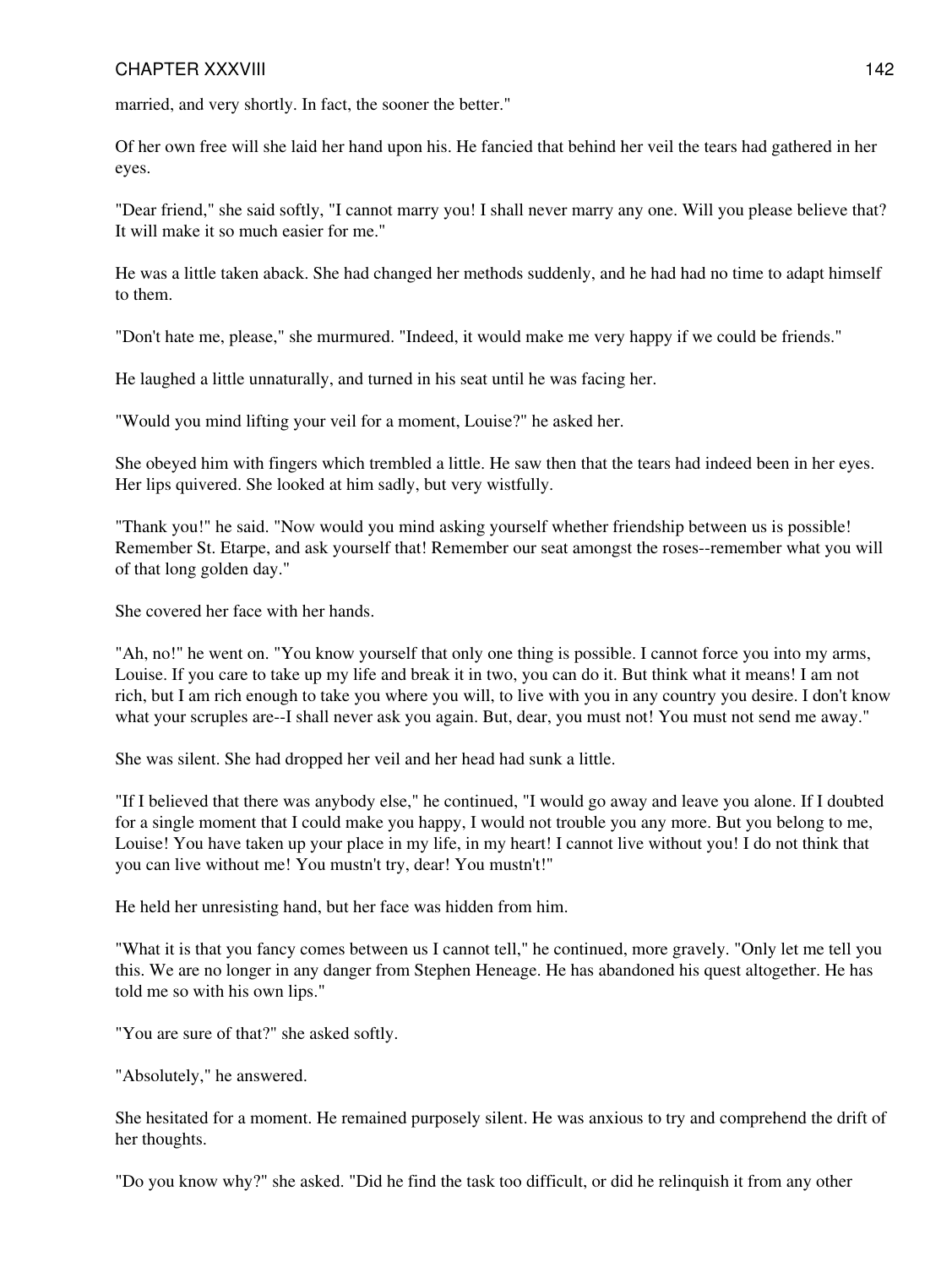motive?"

"I am not sure," Wrayson answered. "I met him the night before last. He was very much altered. He had the appearance of a man altogether unnerved. Perhaps it was my fancy, but I got the idea--"

"Well?" she demanded eagerly.

"That he had come across something in the course of his investigations which had given him a shock," he said. "He seemed all broken up. Of course, it may have been something else altogether. At any rate, I have his word for it. He has ceased his investigations altogether, and broken with Sydney Barnes."

The afternoon was warm, but she shivered as she rose a little abruptly to her feet. He laid his hand upon her arm.

"Not without my answer," he begged.

She shook her head sadly.

"My very dear friend," she said sadly, "you must always be. That is all!"

He took his place by her side.

"Your very dear friend," he repeated. "Well, it is a relationship I don't know much about. I haven't had many friendships amongst your sex. Tell me exactly what my privileges would be."

"You will learn that," she said, "in time."

He shook his head.

"I think not," he declared. "Friendship, to be frank with you, would not satisfy me in the least."

"Then I must lose you altogether," she murmured, in a low tone.

"I don't think so," he affirmed coolly. "I consider that you belong to me already. You are only postponing the time when I shall claim you."

She made no remark, and behind her veil her face told him little. A moment later they issued from the Park and stood on the pavement before the Baroness' flat. She held out her hand without a word.

"I think," he said, "that I should like to come in and see the Baroness."

"Not now," she begged. "We shall meet again at dinner-time."

"Where?" he asked eagerly.

"Madame desired me to ask you to join us at the Grosvenor," she answered, "at half-past eight."

"I shall be delighted," he answered, promptly. "You nearly forgot to tell me."

She shook her head.

"No! I didn't," she said. "I should not have let you go away without giving you her message."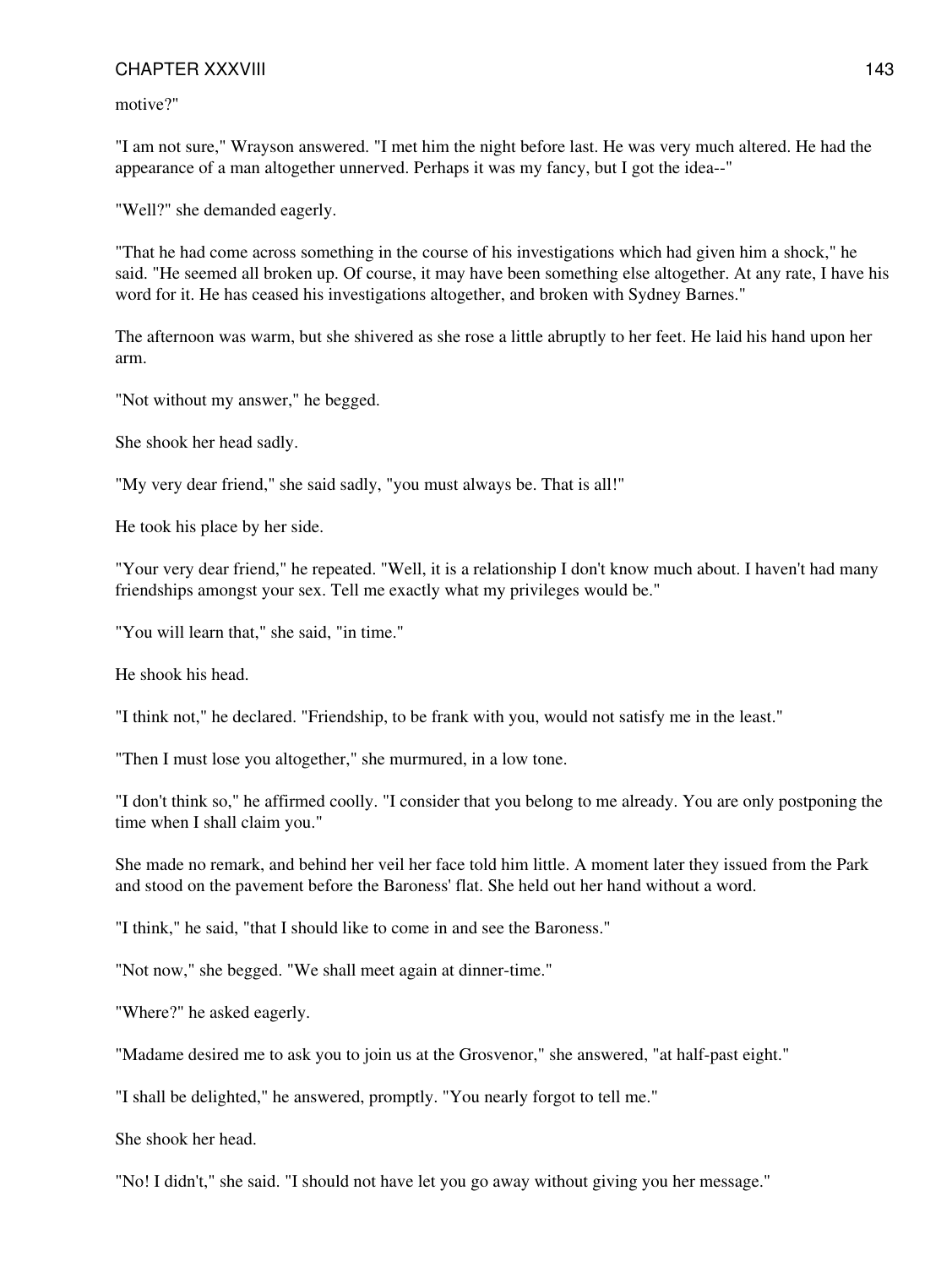"And you will let me bring you home afterwards?"

"We shall be delighted," she answered. "I shall be with Amy, of course."

He smiled as he raised his hat and let her pass in.

"The Baroness," he said, "is always kind."

He stood for a moment on the pavement. Then he glanced at his watch and hailed a cab.

"The Sheridan Club," he told the man. He had decided to appeal to the Colonel.

### **CHAPTER XXXIX**

#### THE COLONEL'S MISSION

Wrayson was greeted enthusiastically, as he entered the club billiard-room, by a little circle of friends, unbroken except for the absence of Stephen Heneage. The Colonel came across and laid his hand affectionately on his arm.

"How goes it, Herbert?" he asked. "The seabreezes haven't tanned you much."

"I'm all right," Wrayson declared. "Had a capital time."

"You'll dine here to-night, Herbert?"

Wrayson shook his head.

"I meant to," he declared, "but another engagement's turned up. No! I don't want to play pool, Mason. Can't stop. Colonel, do me a favour."

The Colonel, who was always ready to do any one a favour, signified his willingness promptly enough. But even then Wrayson hesitated.

"I want to talk to you for a few minutes," he said, "without all these fellows round. Should you mind coming down into the smoking-room?"

The Colonel rose promptly from his seat.

"Not a bit in the world," he declared. "We'll go into the smoking-room. Scarcely a soul there. Much cooler, too. Bring your drink. See you boys later."

They found two easy-chairs in the smoking-room, of which they were the sole occupants. The Colonel cut off the end of his cigar and made himself comfortable.

"Now, my young friend," he said, "proceed."

Wrayson did not beat about the bush.

"It's about your daughter Louise, Colonel," he said. "She won't marry me!"

The Colonel pinched his cigar reflectively.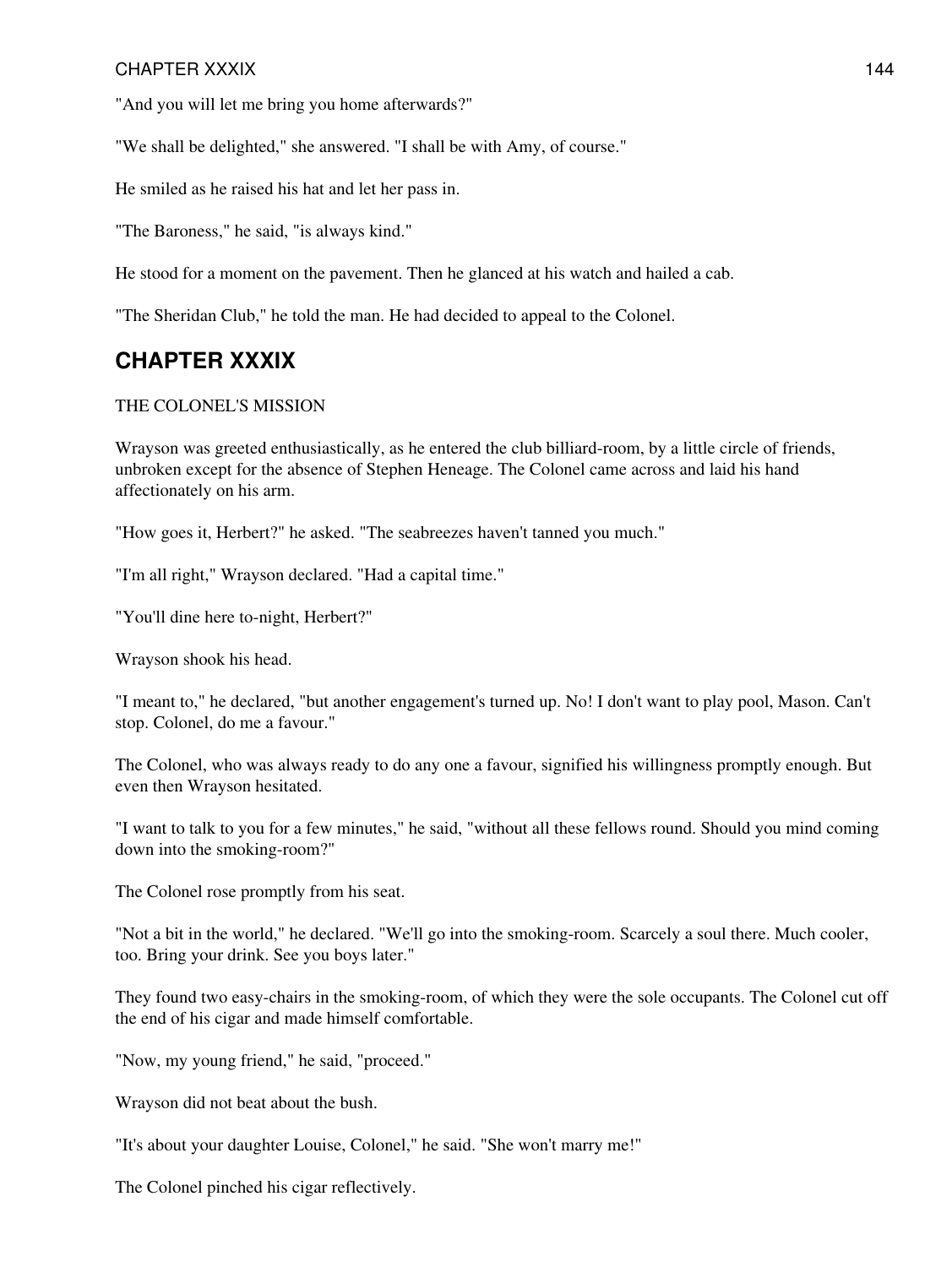#### CHAPTER XXXIX 145

"She always was a most peculiar girl," he affirmed. "Does she give any reasons?"

"That's just what she won't do," Wrayson explained. "That's just why I've come to you. I--I--Colonel, I'm fond of her. I never expected to feel like it about any woman."

The Colonel nodded sympathetically.

"And although it may sound conceited to say so," Wrayson continued, "I believe--no! I'm sure that she's fond of me. She's admitted it. There!"

The Colonel smiled understandingly.

"Well." he said, "then where's the trouble? You don't want my consent. You know that."

"Louise won't marry me," Wrayson repeated. "That's the trouble. She won't explain her attitude. She simply declares that marriage for her is an impossibility."

The Colonel sighed.

"I'm afraid," he murmured, regretfully, "that my daughter is a fool."

"She is anything but that," Wrayson declared. "She has some scruple. What it is I can't imagine. Of course, at first I thought it was because we were, both of us, involved in that Morris Barnes affair. But I know now that it isn't that. Heneage, who threatened me, and indirectly her, has chucked the whole business. Such danger as there was is over. I--"

"Interrupting you for one moment," the Colonel said quietly, "what has become of Heneage?"

"He's in a very queer way," Wrayson answered. "You know he started on hot to solve this Morris Barnes business. He warned us both to get out of the country. Well, I saw him last night, and he was a perfect wreck. He looked like a man just recovering from a bout of dissipation, or something of the sort."

"Did you speak to him?" the Colonel asked.

"I was with him some time," Wrayson answered. "His manner was just as changed as his appearance."

The Colonel was looking, for him, quite grave. His cigar had gone out, and he forgot to relight it.

"Dear me," he said, "I am sorry to hear this. Did he allude to the Morris Barnes affair at all?"

"He did," Wrayson answered. "He gave me to understand, in fact, that he had discovered a little more than he wanted to."

The Colonel stretched out his hand for a match, and relit his cigar.

"You believe, then," he said, "that Heneage has succeeded in solving the mystery of Barnes' murder, and is keeping the knowledge to himself?"

"That was the conclusion I came to," Wrayson admitted.

The Colonel smoked for a moment or two in thoughtful silence.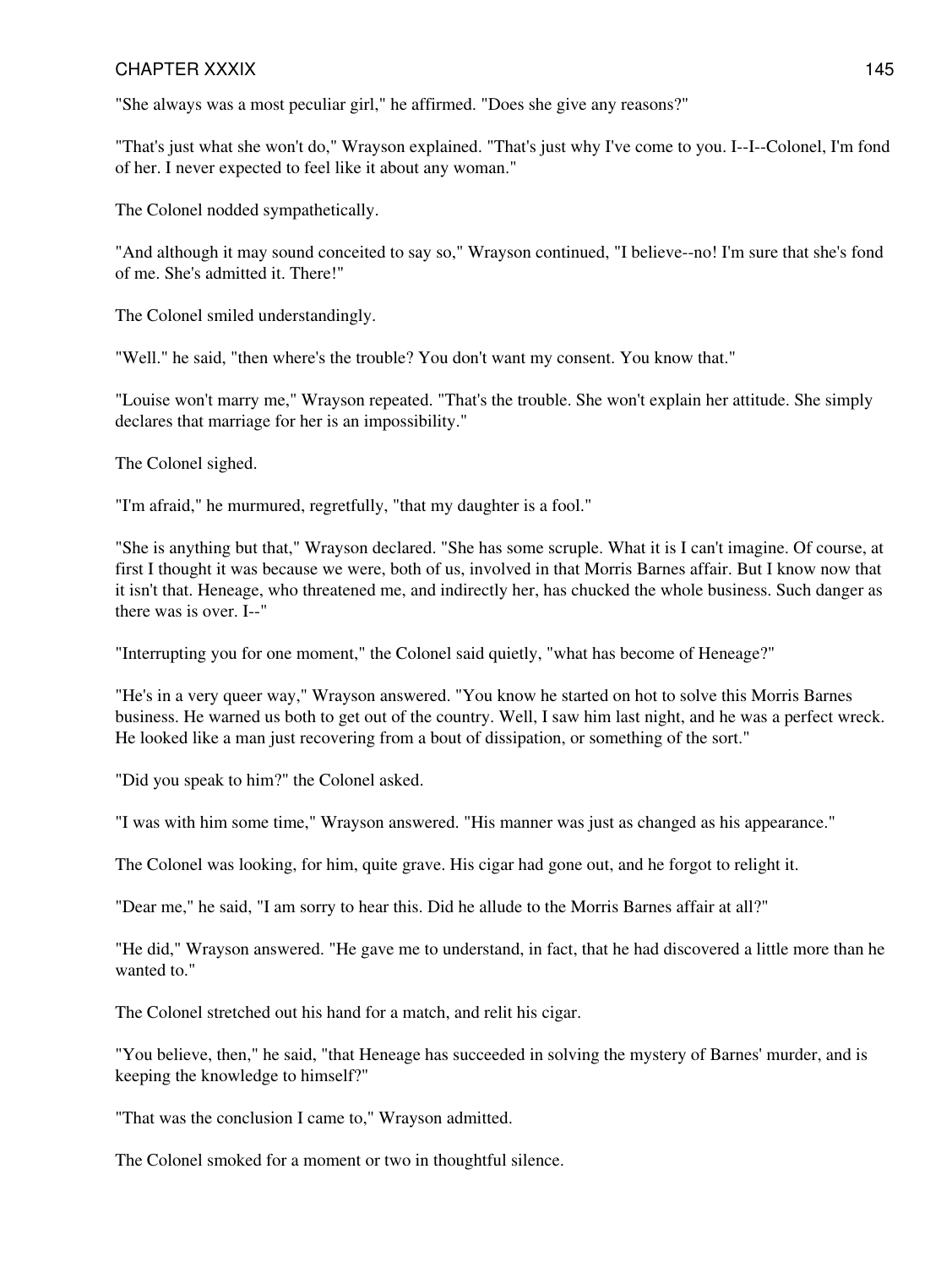#### CHAPTER XXXIX 146

"Well," he said, "it isn't like Heneage. I always looked upon him as a man without nerves, a man who would carry through any purpose he set himself to, without going to pieces about it. Shows how difficult it is to understand the most obvious of us."

Wrayson nodded.

"But after all," he said, "it wasn't to talk about Heneage that I brought you down here. What I want to know, Colonel, is if you can help me at all with Louise."

The Colonel's forehead was furrowed with perplexity.

"My dear Herbert," he declared, "there is no man in the world I would sooner have for a son-in-law. But what can I do? Louise wouldn't listen to me in any case. I haven't any authority or any influence over her. I say it to my sorrow, but it's the truth. If it were my little girl down at home, now, it would be a different matter. But Louise has taken her life into her own hands. She has not spoken to me for years. She certainly would not listen to my advice."

"Then if you cannot help me directly, Colonel," Wrayson continued, "can you help me indirectly? I have asked you a question something like this before, but I want to repeat it. I have told you that Louise refuses to marry me. She has something on her mind, some scruple, some fear. Can you form any idea as to what it may be?"

The Colonel was silent for an unusually long time. He was leaning back in his chair, looking up through the cloud of blue tobacco smoke to the ceiling. In reflection his features seemed to have assumed a graver and somewhat weary expression.

"Yes!" he said at last, "I think that I can."

Wrayson felt his heart jump. His eyes were brighter. An influx of new life seemed to have come to him. He leaned forward eagerly.

"You will tell me what it is, Colonel?" he begged.

The Colonel looked at him with a queer little smile.

"I am not sure that I can do that, Herbert," he said. "I am not sure that it would help you if I did. And you are asking me rather more than you know."

Wrayson felt a little chill of discouragement.

"Colonel," he said, "I am in your hands. But I love your daughter, and I swear that I would make her happy."

The Colonel looked at his watch.

"Do you know where Louise is?" he asked quietly.

"Number 17, Frederic Mansions, Battersea," Wrayson answered.

The Colonel rose to his feet.

"I will go down and see her," he said simply. "You had better wait here for me. I will come straight back."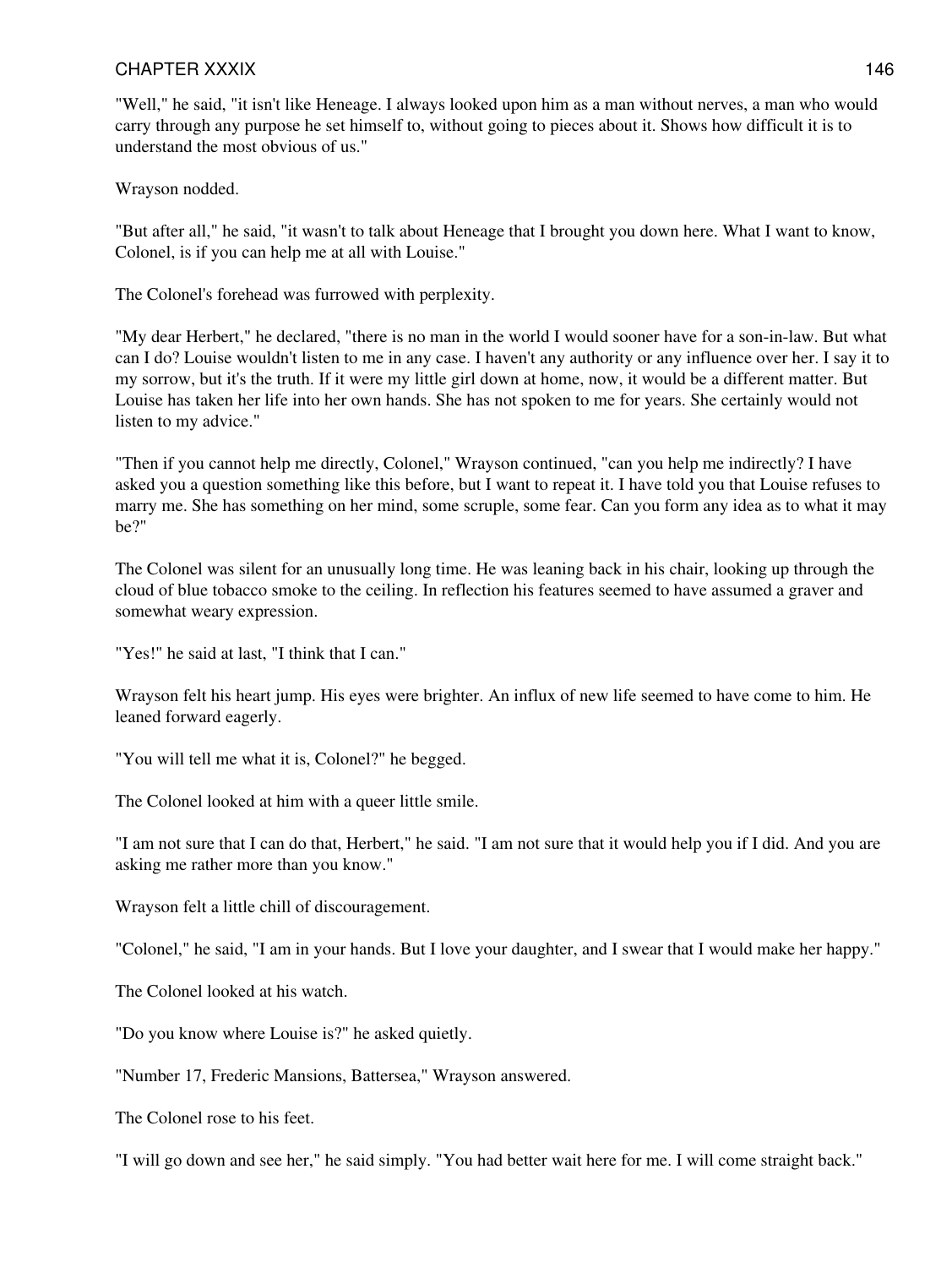#### CHAPTER XXXIX 147

"Colonel, you're a brick," Wrayson declared, walking with him towards the door.

"I'll do my best, Herbert," he answered quietly, "but I can't promise. I can't promise anything."

Wrayson watched him leave the club and step into a hansom. He walked a little more slowly than usual, his head was a little bent, and he passed a club acquaintance in the hall without his customary greeting. Wrayson retraced his steps and ascended towards the billiard-room, with his first enthusiasm a little damped. Was his errand, he wondered, so grievously distasteful to his old friend, or was the Colonel losing at last the magnificent elasticity and vigour which had kept him so long independent of the years?

There were others besides Wrayson who noticed a certain alteration in the Colonel when he re-entered the billiard-room an hour or so later. His usual greeting was unspoken, he sank a little heavily into a chair, and he called for a drink without waiting for some one to share it with him. They gathered round him sympathetically.

"Feeling the heat a bit, Colonel?"

"Anything wrong downstairs?"

The Colonel recovered himself promptly. He beamed upon them all affectionately, and set down an empty tumbler with a little sigh of satisfaction.

"I'm all right, boys," he declared. "I couldn't find a cab--had to walk further than I meant, and I wanted a drink badly. Wrayson, come over here. I want to talk to you."

Wrayson sat down by his side.

"I've done the best I could," the Colonel said. "Things may not come all right for you quite at once, but within a week I fancy it'll be all squared up. I've found out why she refused to marry you, and you can take my word for it that within a week the cause will be removed."

"You're a brick, Colonel," Wrayson declared heartily. "There's only one thing more I'd love to have you to tell me."

"I'm afraid--" the Colonel began.

"That you and Louise were reconciled," Wrayson declared. "Colonel, there can't be anything between you two, of all the people in the world, there can't be anything sufficient to keep you and her, father and daughter, completely apart."

"You are quite right, Wrayson," the Colonel assented, a little more cheerfully. "Well, you may find that all will come right very soon now. By the by, I've been talking to the Baroness. I want you to let me be at your rooms to-morrow night."

Wrayson hesitated for a moment.

"You know how we stand?" he asked.

"Exactly," the Colonel answered. "I only wish that I had known before. You will have no objection to my coming, I suppose?"

"None at all," Wrayson declared. "But, Colonel! there is one more question that I must ask you. Did Louise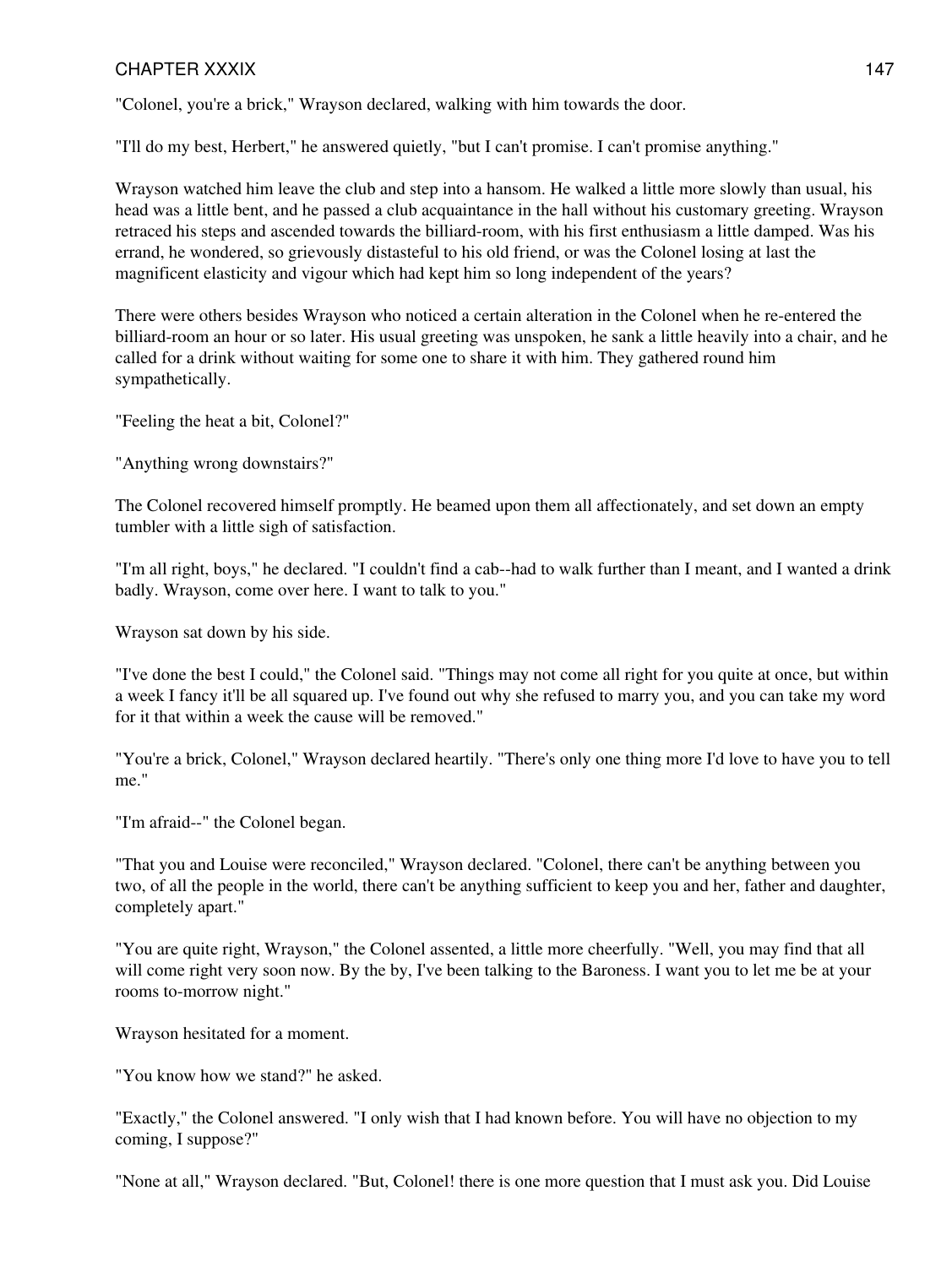speak to you about her brother?"

The Colonel nodded.

"She blamed me, of course," he said slowly, "because I had never told her. It was his own desire, and I think that he was right. I have telegraphed for him to come over. He will be here to-night or to-morrow."

Wrayson left the club, feeling almost light-hearted. It was the old story over again--the Colonel to the rescue!

## **CHAPTER XL**

#### BLACKMAIL

Sydney Barnes staggered into his apartment with a little exclamation of relief which was almost a groan. He slammed the door and sank into an easy-chair. With both his hands he was grasping it so that his fingers were hot and wet with perspiration. At last he had obtained his soul's desire!

He sat there for several minutes without moving. The blinds were close drawn and the room was in darkness. Gradually he began to be afraid. He rose, and with trembling fingers struck a match. On the corner of the table--fortunately he knew exactly where to find it--was a candle. He lit it, and holding it over his head, peered fearfully around. Convinced at last that he was alone, he set it down again, wiped the perspiration from his forehead, and opening a cupboard in the chiffonnier, produced a bottle and a glass.

He poured out some spirits and drank it. Then, after rummaging for several moments in his coat pocket, he produced several crumpled cigarettes of a cheap variety. One of these he proceeded to smoke, whilst, with trembling fingers, he undid the packet which he had been carrying, and began a painstaking study of its contents. A delicate perfume stole out into the room from those closely pressed sheets, so eagerly clutched in his yellow-stained fingers. A little bunch of crushed violets slipped to the floor unheeded. Ghoul-like he bent over the pages of delicate writing, the intimate, passionate cry of a soul seeking for its mate. They were no ordinary love-letters. Mostly they were beyond the comprehension of the creature who spelt them out word for word, seeking all the time to appraise their exact monetary value to himself. But for what he had heard he would have found them disappointing. As it was, he gloated over them. Two thousand pounds a year his clever brother had earned by merely possessing them! He looked at them almost reverently. Then he suddenly remembered what else his brother had earned by their possession, and he shivered. A moment later the electric bell outside pealed, and there came a soft knocking at the door.

A little cry--half stifled--broke from his lips. With numbed and trembling fingers he began tying up the letters. The perspiration had broken out upon his forehead. Some one to see him! Who could it be? He was quite determined not to go to the door. He would let no one in. Again the bell! Soon they would get tired of ringing and go away. He was quite safe so long as he remained quiet. Quite safe, he told himself feverishly. Then his pulses seemed to stop beating. There was a rush of blood to his head. He clutched at the sides of his chair, but to rise was a sheer impossibility.

The thing which was terrifying him was a small thing in itself--the turning of a latch-key in the door. Before him on the table was his own--he knew of no other. Yet some one was opening, had opened his front door! He sprang to his feet at last with something which was almost a shriek. The door of the room in which he was, was slowly being pushed open. By the dim candlelight he could distinguish the figure of his visitor standing upon the threshold and peering into the room.

His impulse was, without doubt, one of relief. The figure was the figure of a complete stranger. Nor was there anything the least threatening about his appearance. He saw a tall, white-haired gentleman, carefully dressed with military exactitude, regarding him with a benevolent and apologetic smile.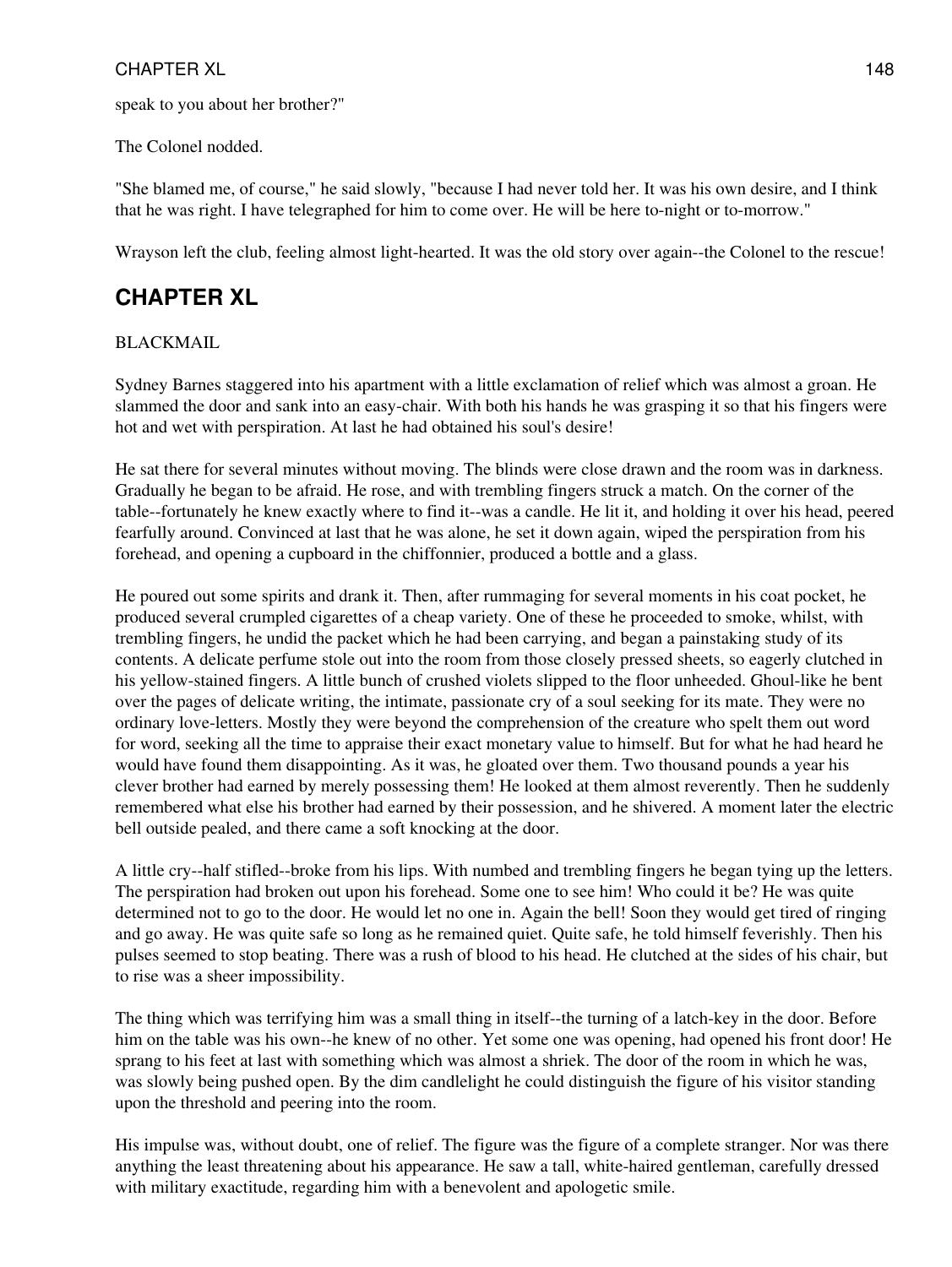"I really must apologize," he said, "for such an unceremonious entrance. I felt sure that you were in, but I am a trifle deaf, and I could not be sure whether or not the bell was ringing. So I ventured to use my own latch-key, with, as you are doubtless observing, complete success."

"Who are you, and what do you want?" Barnes asked, finding his voice at last.

"My name is Colonel Fitzmaurice," was the courteous reply. "You will allow me to sit down? I have the pleasure of conversing, I believe, with Mr. Sydney Barnes?"

"That's my name," Barnes answered. "What do you want with me?"

Despite his visitor's urbanity, he was still a little nervous. The Colonel had a somewhat purposeful air, and he had seated himself directly in front of the door.

"I want," the Colonel said calmly, "that packet which you have just stolen from Mrs. Morris Barnes, and which you have in your pocket there!"

Barnes rose at once, trembling, to his feet. His bead-like eyes were bright and venomous. He was terrified, but he had the courage of despair.

"I have stolen nothing," he declared, "I don't know what you're talking about. I won't listen to you. You have no right to force your way into my flat. Colonel or no colonel, I won't have it. I'll send for the police."

The Colonel smiled.

"No,"' he said, "don't do that. Besides, I know what I'm talking about. I mean the packet which I think I can see sticking out of your coat pocket. You have just stolen that from Mrs. Barnes' tin trunk, you know."

"I have stolen nothing," the young man declared, "nothing at all. I am not a thief. I am not afraid of the police."

The Colonel smiled tolerantly.

"That is good," he said. "I hate cowards. But I am going to make you very much afraid of me--unless you are wise and give me that packet."

Barnes breathed thickly for a moment. Coward he knew that he was to the marrow of his bones, but other of the evil passions were stirring in him then. His narrow eyes were alight with greed. He had the animal courage of vermin hard pressed.

"The packet is mine," he said fiercely. "It's nothing to do with you. Get out of my room."

He rose to his feet. The Colonel awaited him with equable countenance. He made, however, no advance.

"Young man," the Colonel said quietly, "do you know what happened to your brother?"

Sydney Barnes stood still and shivered. He could say nothing. His tongue seemed to cleave to the roof of his mouth.

"Your brother was another of your breed," the Colonel continued. "A blackmailer! A low-living, evil-minded brute. Do you know how he came by those letters?"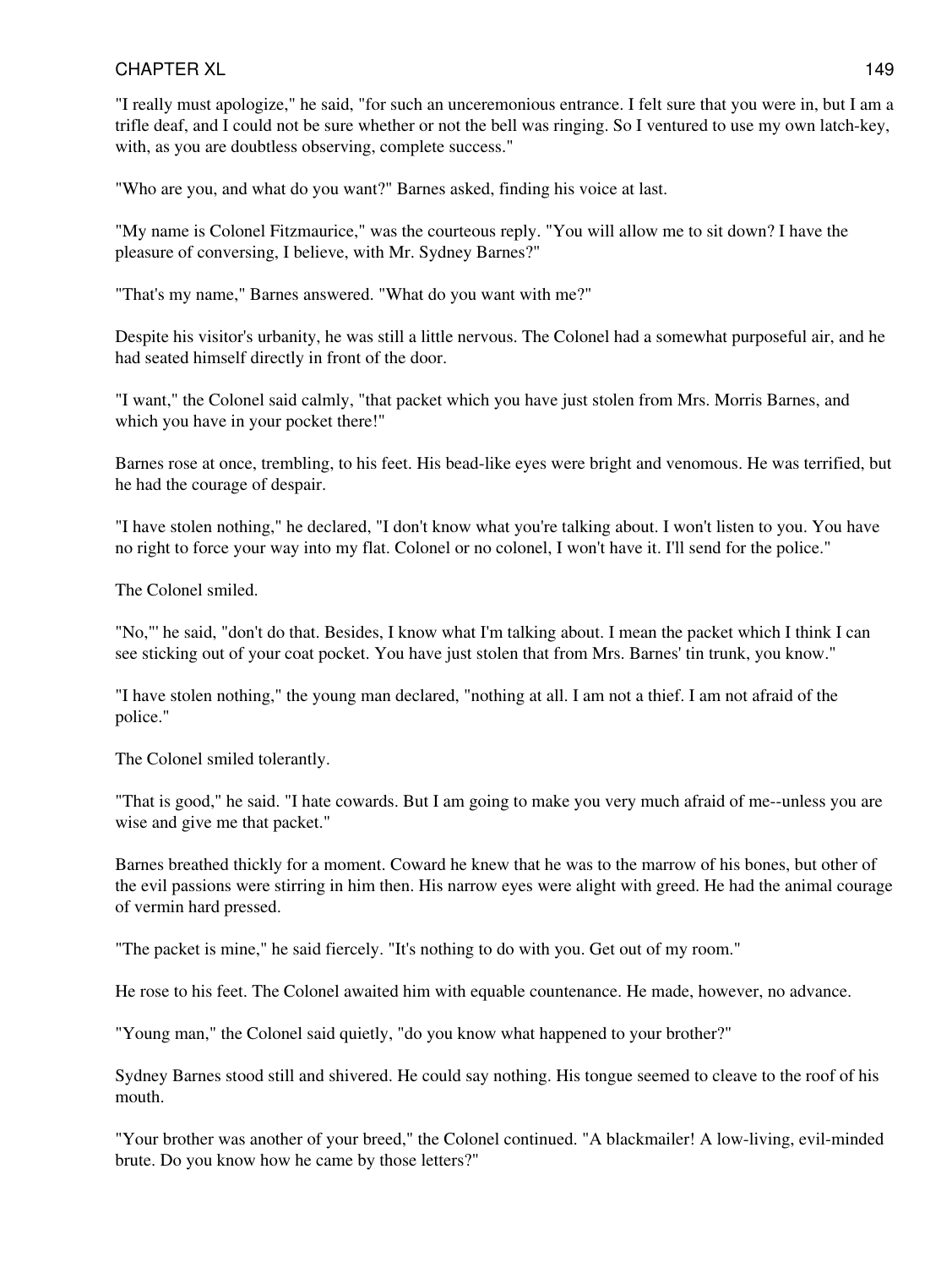"I don't know and I don't care," Barnes answered with a weak attempt at bluster. "They're mine now, and I'm going to stick to them."

The Colonel shook his head.

"He broke his trust to a dying man," he said softly,--"to a man who lay on the veldt at Colenso with three great wounds in his body, and his life's blood staining the ground. He had carried those letters into action with him, because they were precious to him. His last thought was that they should be destroyed. Your brother swore to do this. He broke his word. He turned blackmailer."

"You're very fond of that word," Barnes muttered. "How do you know so much?"

"The soldier was my son," the Colonel answered, "and he did not die. You see I have a right to those letters. Will you give them to me?"

Give them up! Give up all his hopes of affluence, his dreams of an easy life, of the cheap luxuries and riches which formed the Heaven of his desire! No! He was not coward enough for that. He did not believe that this mild-looking old gentleman would use force. Besides, he could not be very strong. He ought to be able to push him over and escape!

"No!" he answered bluntly, "I won't!"

The Colonel looked thoughtful.

"It is a pity," he said quietly. "I am sorry to hear you say that. Your brother, when I asked him, made the same reply."

Barnes felt himself suddenly grow hot and then cold. The perspiration stood out upon his forehead.

"I called upon your brother a few days before his death," the Colonel continued calmly. "I explained my claim to the letters and I asked him for them. He too refused! Do you remember, by the by, what happened to your brother?"

Sydney Barnes did not answer, but his cheeks were like chalk. His mouth was a little open, disclosing his yellow teeth. He stared at the Colonel with frightened, fascinated eyes.

"I can see," the Colonel continued, "that you remember. Young man," he added, with a curious alteration in his tone, "be wiser than your brother! Give me the packet."

"You killed him," the young man gasped. "It was you who killed Morris."

The Colonel nodded gravely.

"He had his chance," he said, "even as you have it."

There was a dead silence. The Colonel was waiting. Sydney Barnes was breathing hard. He was alone, then, with a murderer. He tried to speak, but found a difficulty in using his voice. It was a situation which might have abashed a bolder ruffian.

The Colonel rose to his feet.

"I am sorry to hurry you," he said, "but we are already late for our appointment with Wrayson and his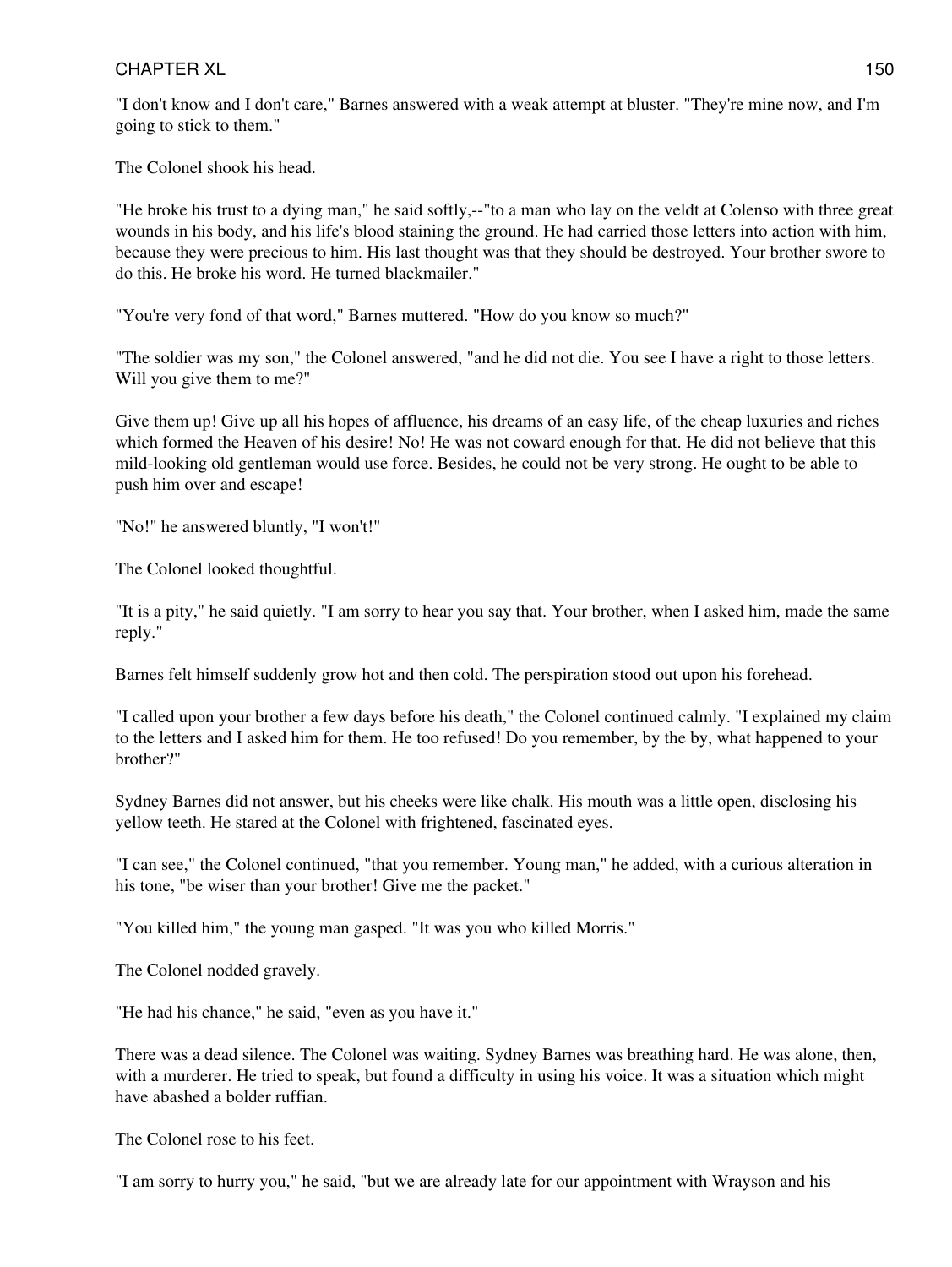friends."

Sydney Barnes snatched up the packet and retreated behind the table. The Colonel leaned forward and blew out the candle.

"I can see better in the dark," he remarked calmly. "You are a very foolish young man!"

### **CHAPTER XLI**

#### THE COLONEL SPEAKS

Wrayson glanced at the clock for the twentieth time.

"I am afraid," he said gravely, "that Mr. Sydney Barnes has been one too many for us."

"Do you think," Louise asked, "that he has persuaded the girl to give him the packet?"

"It looks like it," Wrayson confessed.

Louise frowned.

"Of course," she said, "I think that you were mad to let her go before. She had the letters here in the room. You would have been perfectly justified in taking them from her."

"I suppose so," Wrayson assented, doubtfully. "Somehow she seemed to get the upper hand of us towards the end. I think she suspected that some of us knew more than we cared to tell her about--her husband's death."

Louise shivered a little and remained silent. Wrayson walked to the window and back.

"To tell you the truth," he said, "I expected some one else here to-night who has failed to turn up."

"Who is that?" the Baroness asked.

Wrayson hesitated for a moment and glanced towards Louise.

"Colonel Fitzmaurice," he said.

Louise seemed to turn suddenly rigid. She looked at him steadfastly for a moment without speaking.

"My father," she murmured at last.

Wrayson nodded.

"Yes!" he said.

"But--what has he to do with this?" Louise asked, with her eyes fixed anxiously, almost fearfully, upon his.

"I went to him for advice," Wrayson said quietly. "He has been always very kind, and I thought it possible that he might be able to help us. He promised to be here at the same hour as the others. Listen! There is the bell at last."

The Colonel entered the room. Louise half rose to her feet. Wrayson hastened to meet him.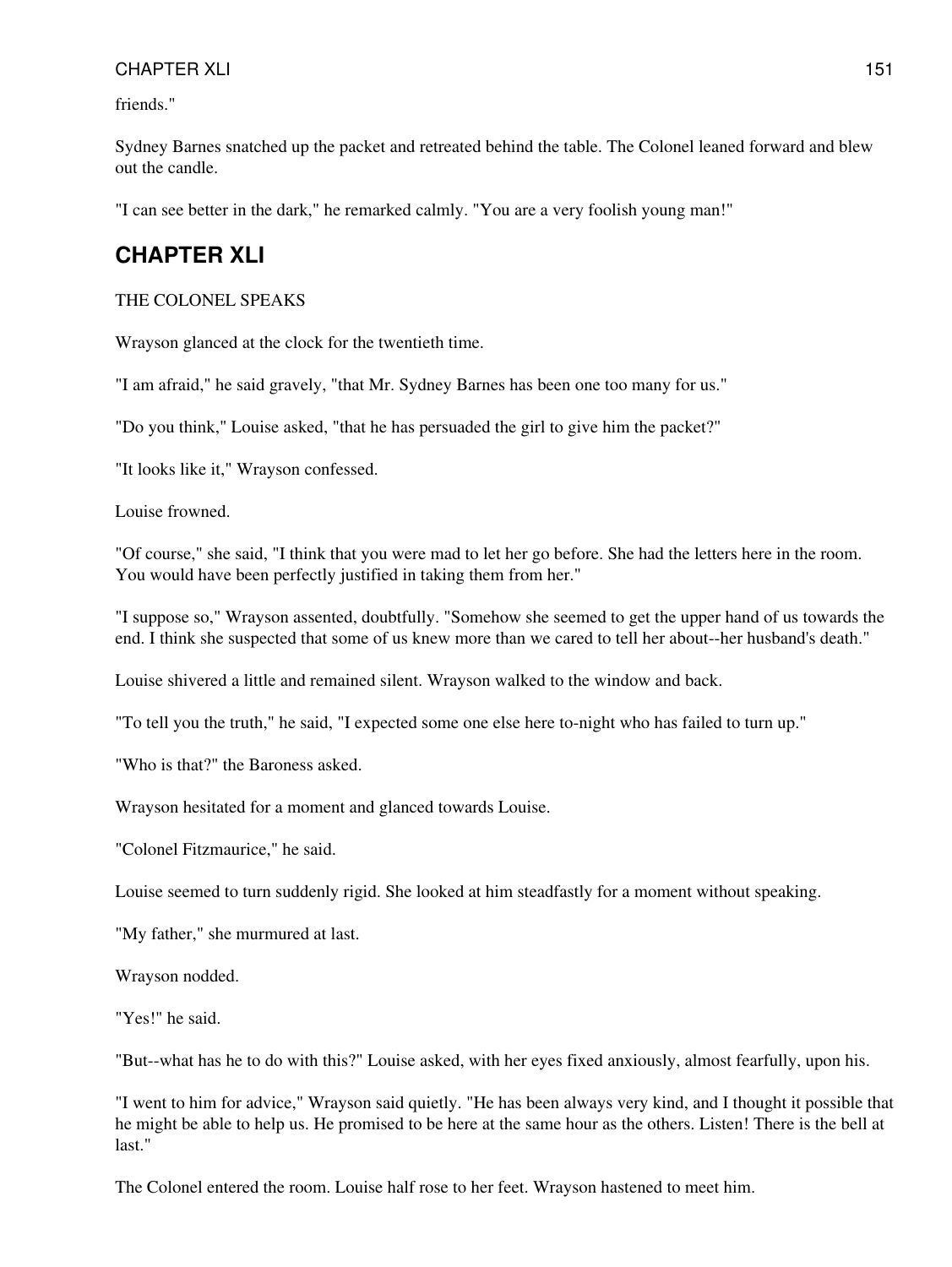"Herbert," he said, with an affectionate smile, "forgive me for being a little late. Baroness, I am delighted to see you--and Louise."

The Baroness held out both her hands, which the Colonel raised gallantly to his lips. Louise he greeted with a fatherly and unembarrassed smile.

"I must apologize to all of you," he said, "but perhaps this will be my best excuse."

He took the packet from his breast pocket and handed it over to the Baroness. The room seemed filled with exclamations. The Colonel beamed upon them all.

"Quite simple," he declared. "I have just taken them from Mr. Sydney Barnes upstairs. He, in his turn, took them from--"

The door was suddenly opened. Mrs. Morris Barnes rushed into the room and gazed wildly around.

"Where is he?" she exclaimed. "He has robbed me. The little beast! He got into my rooms while I was out."

The Colonel led her gallantly to a chair.

"Calm yourself, my dear young lady," he said.

"Where is he?" she cried. "Has he been here?"

The Colonel shook his head.

"He is in his room upstairs, but," he said, "I should not advise you to go to him."

"He has my packet--Augustus' packet," she cried, springing up.

The Colonel laid his hand upon her arm.

"No!" he said, "that packet has been restored to its rightful owner."

She rose to her feet, trembling with anger. The Colonel motioned her to resume her seat.

"Come," he said, "so far as you are concerned, you have nothing to complain of. You offered, I believe, to give it up yourself on one condition."

She looked at him with sudden eagerness.

"Well?" she cried, impatiently.

"That condition," he said, "shall be complied with."

She looked into his face with strange intentness.

"You mean," she said slowly, "that I shall know who it was that killed my husband?"

"Yes!" the Colonel answered.

A sudden cry rang through the room. Louise was on her feet. She came staggering towards them, her hands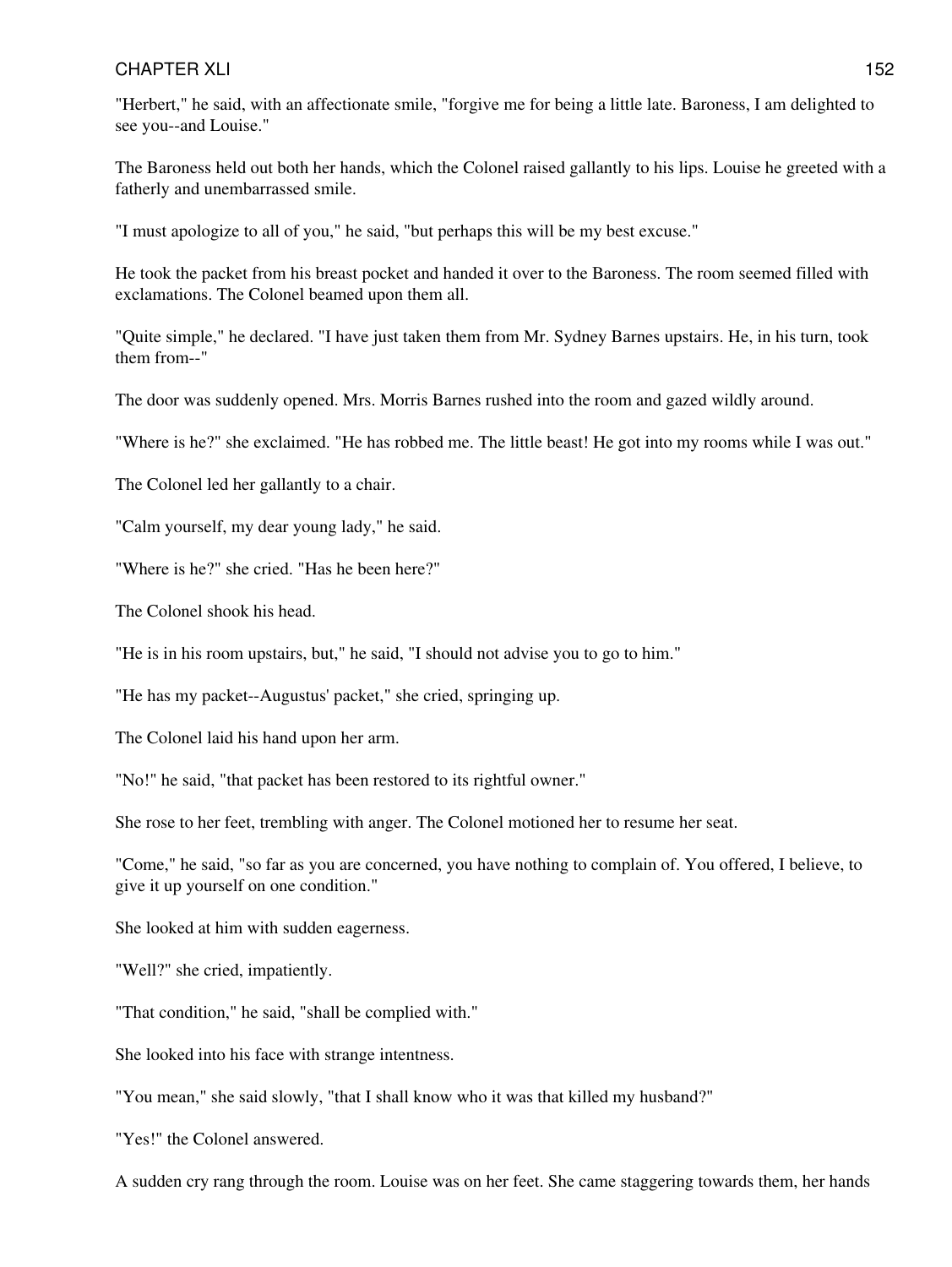outstretched.

"No!" she screamed, "no! Father, you are mad! Send the woman away!"

He smiled at her deprecatingly.

"My dear Louise!" he exclaimed, "our word has been passed to this young woman. Besides," he added, "circumstances which have occurred within the last hour with our young friend upstairs would probably render an explanation imperative! I am sorry for your sake, my dear young lady," he continued, turning to Mrs. Barnes, "to have to tell you this, but if you insist upon knowing, it was I who killed your husband."

Louise fell back into her chair and covered her face with her hands. The Baroness looked shocked but not surprised. Wrayson, dumb and unnerved, had staggered back, and was leaning against the table. Mrs. Barnes had already taken a step towards the door. She was very pale, but her eyes were ablaze. Incredulity struggled with her passionate desire for vengeance.

"You!" she exclaimed. "What should you want to kill him for?"

The Colonel sighed regretfully.

"My dear young lady," he said, "it is very painful for me to have to be so explicit, but the situation demands it. I killed him because he was unfit to live--because he was a blackmailer of women, an unclean liver, a foul thing upon the face of the earth."

"It's a damned lie!" the girl hissed. "He was good to me, and you shall swing for it!"

The Colonel looked genuinely distressed.

"I am afraid," he said, "that you are prejudiced. If he was, as you say, kind to you, it was for his own pleasure. Believe me, I made a careful study of his character before I decided that he must go."

She looked at him with fierce curiosity.

"Are you a god," she demanded, "that you should have power of life or death? Who are you to set yourself up as a judge?"

"Pray do not believe," he begged, "that I arrogate to myself any such position. Only, unfortunately, as regards your late husband's character there could be no mistake, and concerning such men as he I have very strong convictions."

Wrayson, who had recovered himself a little, laid his hand upon the Colonel's shoulder.

"Colonel," he said hoarsely, "you're not serious! You can't be! Be careful. This woman means mischief. She will take you at your word."

"How else should she take me?" the Colonel asked calmly. "I suppose her prejudice in favour of this man was natural, but all I can say is that, under similar circumstances, I should act to-day precisely as I did on the night when I found him about to sell a woman's honour, for money to minister to the degraded pleasures of his life."

The woman leaned towards him, venomous and passionate.

"You're a nice one to preach, you are," she cried hysterically, "you, with a man's blood upon your hands! You,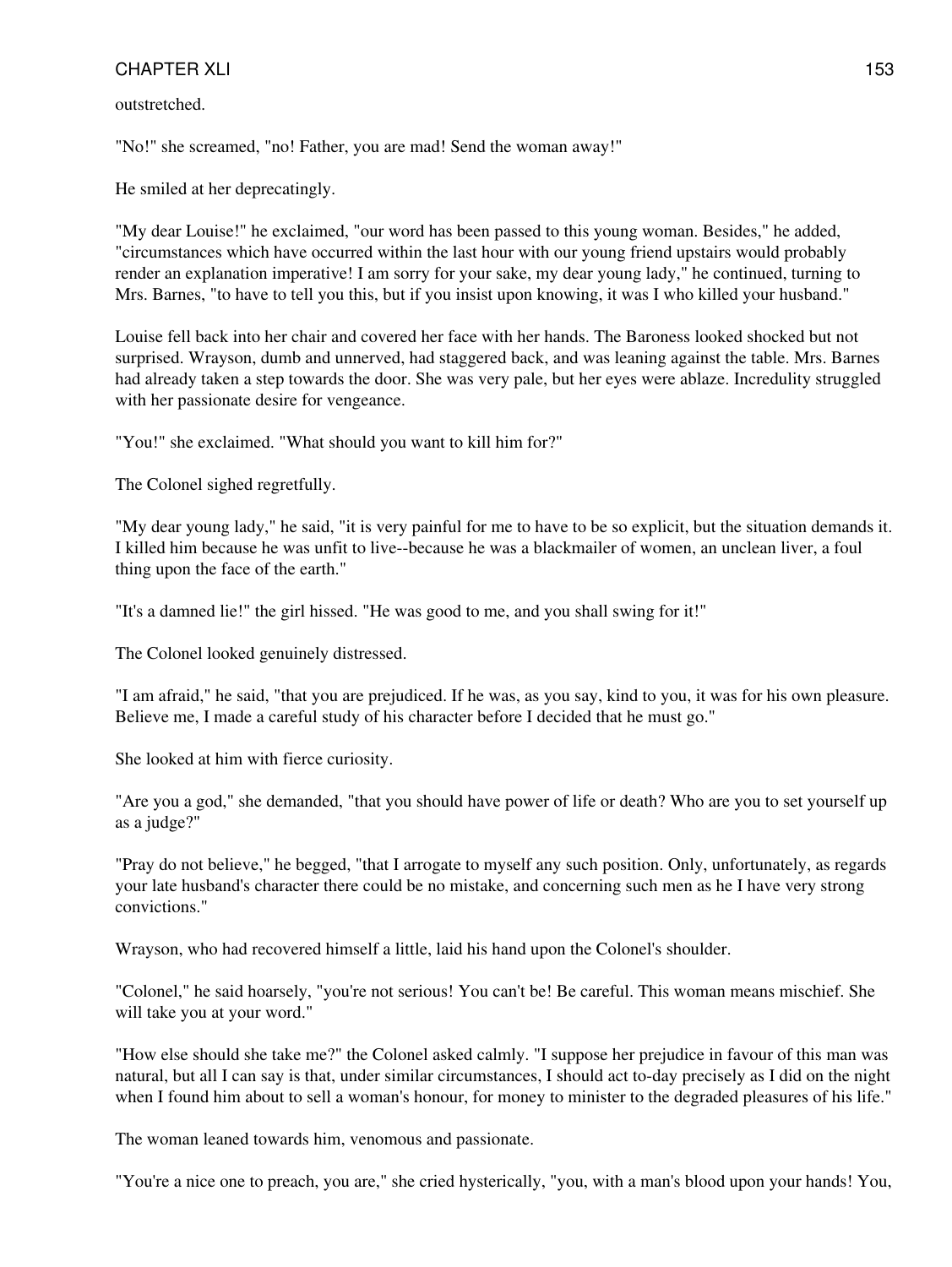a murderer! Degraded indeed! What were his poor sins compared with yours?"

The Colonel shook his head sadly.

"I am afraid, my dear young lady," he said, "that I should never be able to convert you to my point of view. You are naturally prejudiced, and when I consider that I have failed to convince my own daughter"--he glanced towards Louise--"of the soundness of my views, it goes without saying that I should find you also unsympathetic. You are anxious, I see, to leave us. Permit me!"

He held open the door for her with grave courtesy, but Wrayson pushed him aside. He had recovered himself to some extent, but he still felt as though he were moving in some horrible dream.

"Colonel!" he exclaimed hoarsely, "you know what this means! You know where she will go!"

"If he don't, let me tell him," she interrupted. "To the nearest police station! That's where I'm off."

Wrayson glanced quickly at the Colonel, who seemed in no way discomposed.

"Naturally," he assented. "No one, my dear young lady, will interfere with you in your desire to carry out your painfully imperfect sense of justice. Pray pass out!"

She hesitated for a moment. Her poor little brain was struggling, perhaps, for the last time, to adapt itself to his point of view--to understand why, at a moment so critical, he should treat her with the easy composure and tolerant good-nature of one who gives to a spoilt child its own way. Then she saw signs of further interference on Wrayson's part, and she delayed no longer.

The Colonel closed the door after her, and stood for a moment with his back against it, for Wrayson had shown signs of a desire to follow the woman whose egress he had just permitted. He looked into their faces, white with horror--full of dread of what was to come, and he smiled reassuringly.

"Amy," he said, turning to the Baroness, "surely you and Wrayson here are possessed of some grains of common sense. Louise, I know, is too easily swayed by sentiment. But you, Wrayson! Surely I can rely on you!"

"For anything," Wrayson answered, with trembling lips. "But what can I do? What is there to be done?"

The Colonel smiled gently.

"Simply to listen intelligently--sympathetically if you can," he declared. "I want to make my position clear to you if I can. You heard what that poor young woman called me? Probably you would have used the same word yourself. A murderer!"

"Yes!" Wrayson muttered. "I heard!"

"When I came back from the Soudan twelve years ago, I had been instrumental in killing some thousands of brave men, I dare say I had killed a score or so with my own hand. Was I a murderer then?"

"No!" Wrayson answered. "It was a different thing."

"Then killing is not necessarily murder," the Colonel remarked. "Good! Now take the case of a man like Morris Barnes. He belonged to the class of humanity which you can call by no other name than that of vermin. Whatever he touched he defiled. He was without a single good instinct, a single passable quality. Wherever he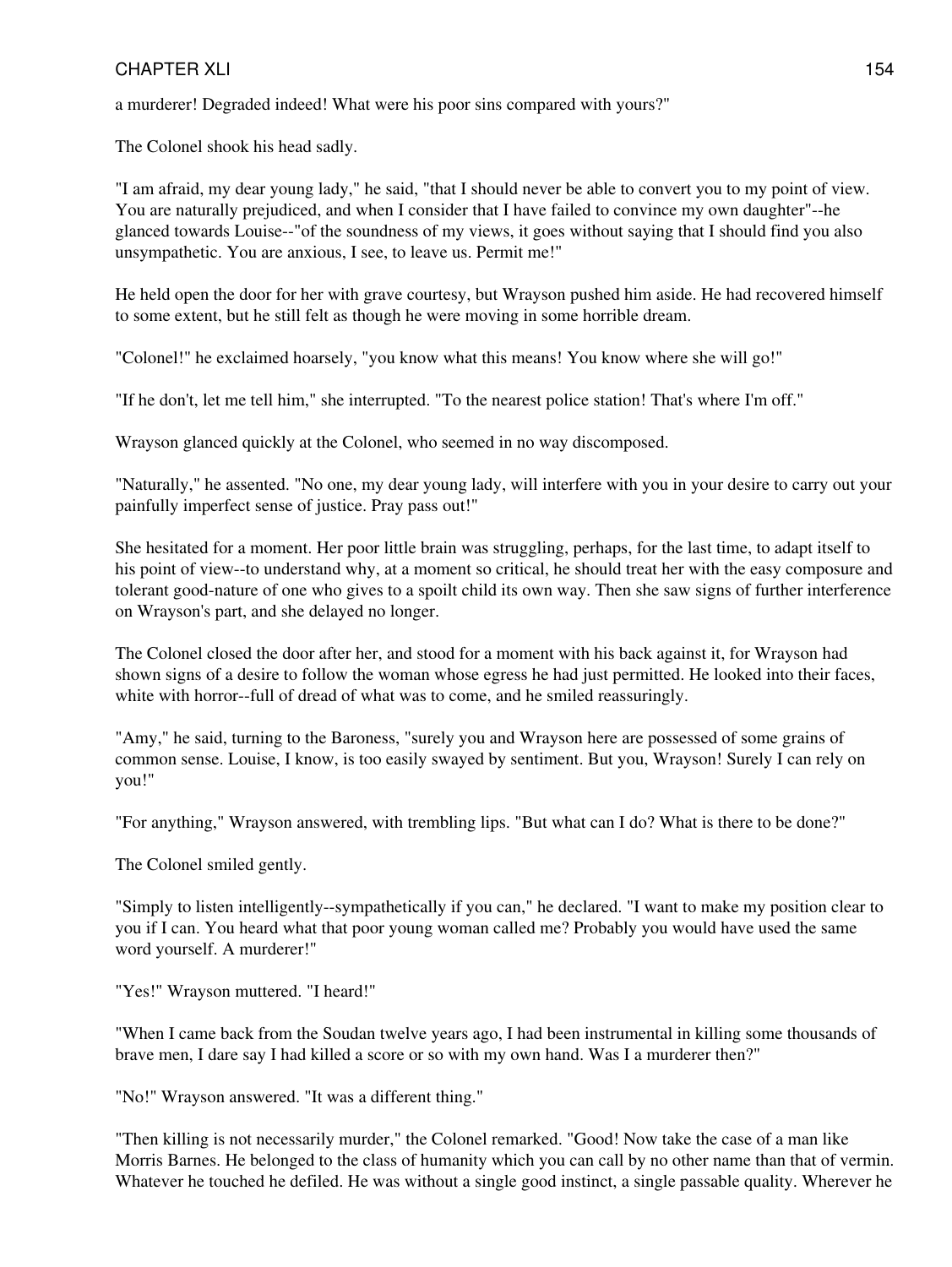lived, he bred contamination. Whoever touched him was the worse for it. His influence upon the world was an unchanging one for evil. Put aside sentiment for one moment, false sentiment I should say, and ask yourself what possible sin can there be in taking the life of such a one. If he had gone on four legs instead of two, his breed would have been exterminated centuries ago."

"We are not the judges," Wrayson began, weakly enough.

"We are, sir," the Colonel thundered. "For what else have we been given brains, the moral sense, the knowledge of good or evil? There are those amongst us who become decadents, whose presence amongst us breeds corruption, whose dirty little lives are like the trail of a foul insect across the page of life. I hold it a just and moral thing to rid the world of such a creature. The sanctity of human life is the canting cry of the falsely sentimental. Human life is sacred or not, according to its achievements. Such a one as Morris Barnes I would brush away like a poisonous fly."

"Bentham!" Wrayson faltered.

"I killed him, sir!" the Colonel answered, "and others of his kidney before him. Louise knew it. I argued with her as I am doing with you, but it was useless. Nevertheless, I have lived as seemed good to me."

"There is the law," Wrayson said, with a horrified glance towards Louise. He understood now.

The Colonel bowed his head.

"I am prepared," the Colonel answered, "to pay the penalty of all reformers."

There was a ring at the bell. Wrayson threw open the door. A small boy stood there. He held a piece of paper in his hand.

"The lidy said," he declared, "that the white-headed gentleman would give me 'arf a crown for this 'ere!"

Wrayson gave him the money, and stepped back into the room. He gave the paper to the Colonel, who read it calmly, first to himself and then aloud.

\* \* \* \* \*

"I leave you to your conshens. He may have been bad, but he was good to me!

"AGNES B."

\* \* \* \* \*

The Colonel's eyes grew very soft.

"Poor little woman," he said to himself. "Wrayson, you'll look after her. You'll see she doesn't come to grief!"

There was the sound of a heavy fall in the room above. The Colonel's face assumed an air of intense irritation.

"It's that infernal window pole," he declared. "I had doubts about it all the time."

Wrayson looked at him in horror.

"What do you mean?" he demanded.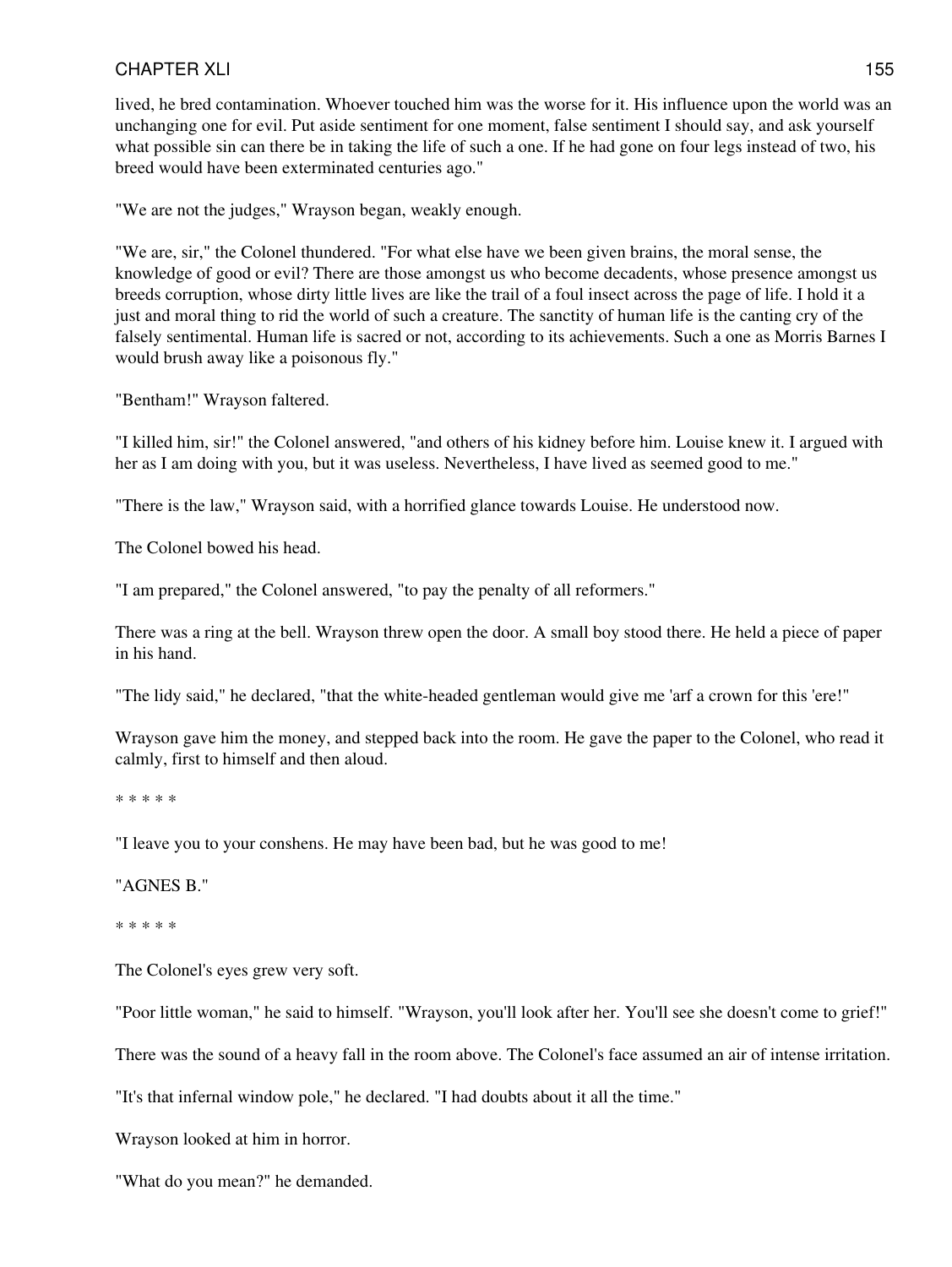"Perhaps you had better go up and see," the Colonel answered, taking up his hat. "A very commonplace tragedy after all! I don't quite see what else he could have done. He was penniless, half mad with disappointment; he'd been smoking too many cigarettes and drinking too much cheap liquor, and he was in danger of arrest for selling the landlord's furniture. No other end for him, I am afraid."

Wrayson threw open the door.

"Don't hurry," the Colonel declared. "You'll probably find that he has hanged himself, but he must have been dead for some time."

Wrayson tore up the stairs. The Colonel watched him for a moment. Then, with a little sigh, he began to descend.

"False sentiment," he murmured to himself sadly. "The world's full of it."

## **CHAPTER XLII**

#### LOVE REMAINS

Wrayson rode slowly up the great avenue, and paused at the bend to see for the first time at close quarters the house, which from the valley below had seemed little more than a speck of white set in a deep bower of green. Seen at close quarters its size amazed him. With its cluster of outbuildings, it occupied nearly the whole of the plateau, which was like a jutting tableland out from the side of the mountain. It was of two stories only, and encircled with a great veranda supported by embowered pillars. Free at last from the densely growing trees, Wrayson, for the first time during his long climb, caught an uninterrupted view of the magnificent panorama below. A land of hills, of black forests and shining rivers; a land uncultivated but rich in promise, magnificent in its primitivism. It was a wonderful dwelling this, of which the owner, springing down from the veranda, was now on his way to meet his guest.

The two men shook hands with unaffected heartiness. Duncan Fitzmaurice, in his white linen riding clothes, seemed taller than ever, a little gaunt and thin, too, from a recent attack of fever. There was no doubt about the pleasure with which he received his guest.

"Where is Louise?" he asked, looking behind down the valley.

"Coming up in the wagons," Wrayson answered. "She has been riding all day and was tired."

A Kaffir boy came out with a tray and glasses. Wrayson helped himself to a whisky and soda, and lit a cigar.

"I'll get my pony and ride back with you to meet them," Duncan said.

Wrayson detained him.

"One moment," he said, "I have something to say to you first."

Duncan glanced at him a little anxiously. Wrayson answered the look.

"Nothing--disturbing," he said. "You learnt the end of everything from my letters?"

"I think so," Duncan answered.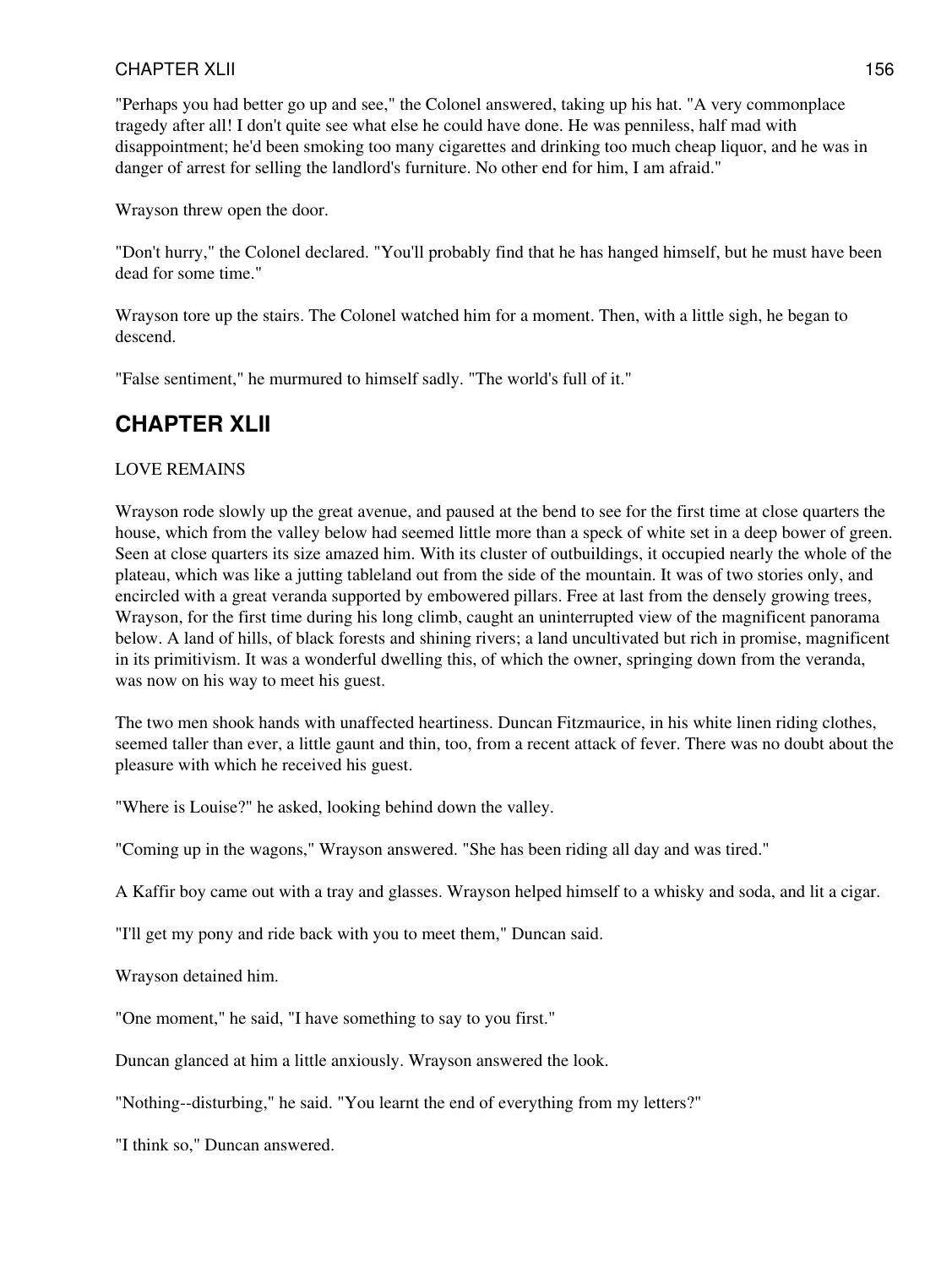"The verdict on your father's death was absolutely unanimous," Wrayson said. "He was seen to stagger on the platform just as the train came in, and he seemed to make every effort to save himself. He was killed quite instantaneously. I do not think that any one had a suspicion that it was not entirely accidental."

Duncan nodded.

"And the other affair?"

"You mean the death of Sydney Barnes? No one has ever doubted that he committed suicide. Everything seemed to point to it. There is only one man who knew about Morris Barnes and probably guesses the rest. His name was Heneage, and he was your father's friend. He did not speak when he was alive, so he is not likely to now. There is the young woman, of course, Mrs. Morris Barnes. She has married again and gone to Canada. Louise looked after her."

Duncan took up his riding-whip from the table.

"Now tell me," he said, "what it is that you have to say to me."

"Do you read the papers?" Wrayson asked abruptly.

"Only so far as they treat of matters connected with this country," Duncan answered.

"You have not read, then, of the Mexonian divorce?"

The man's eyes were lit with fire. The handle of the riding-whip snapped in his hands.

"They have never granted it!" he cried.

"Not in its first form," Wrayson answered hastily. "The whole suit fell to the ground for want of evidence."

"It is abandoned, then?" Duncan demanded.

"On the contrary, the courts have granted the decree," Wrayson answered, "but on political grounds only. Every material charge against the Queen was withdrawn, and the divorce became a matter of arrangement."

"She is free from that brute, then," Duncan said quietly. "I am glad."

Wrayson glanced down towards the valley. A couple of wagons and several Kaffir boys with led horses were just entering the valley.

"Yes!" he said, "she is free!"

Something in his intonation, some change in his face, gripped hold of Duncan. He caught his visitor by the shoulder roughly.

"What the devil do you mean?" he demanded, "What difference does it make? She would never dare--to--"

"You can never tell," Wrayson said, with a little sigh, "what a woman will dare to do. Tell me the truth, Duncan. You care for her still?"

"God knows it!" he answered fiercely. "There has never been another woman. There never could be."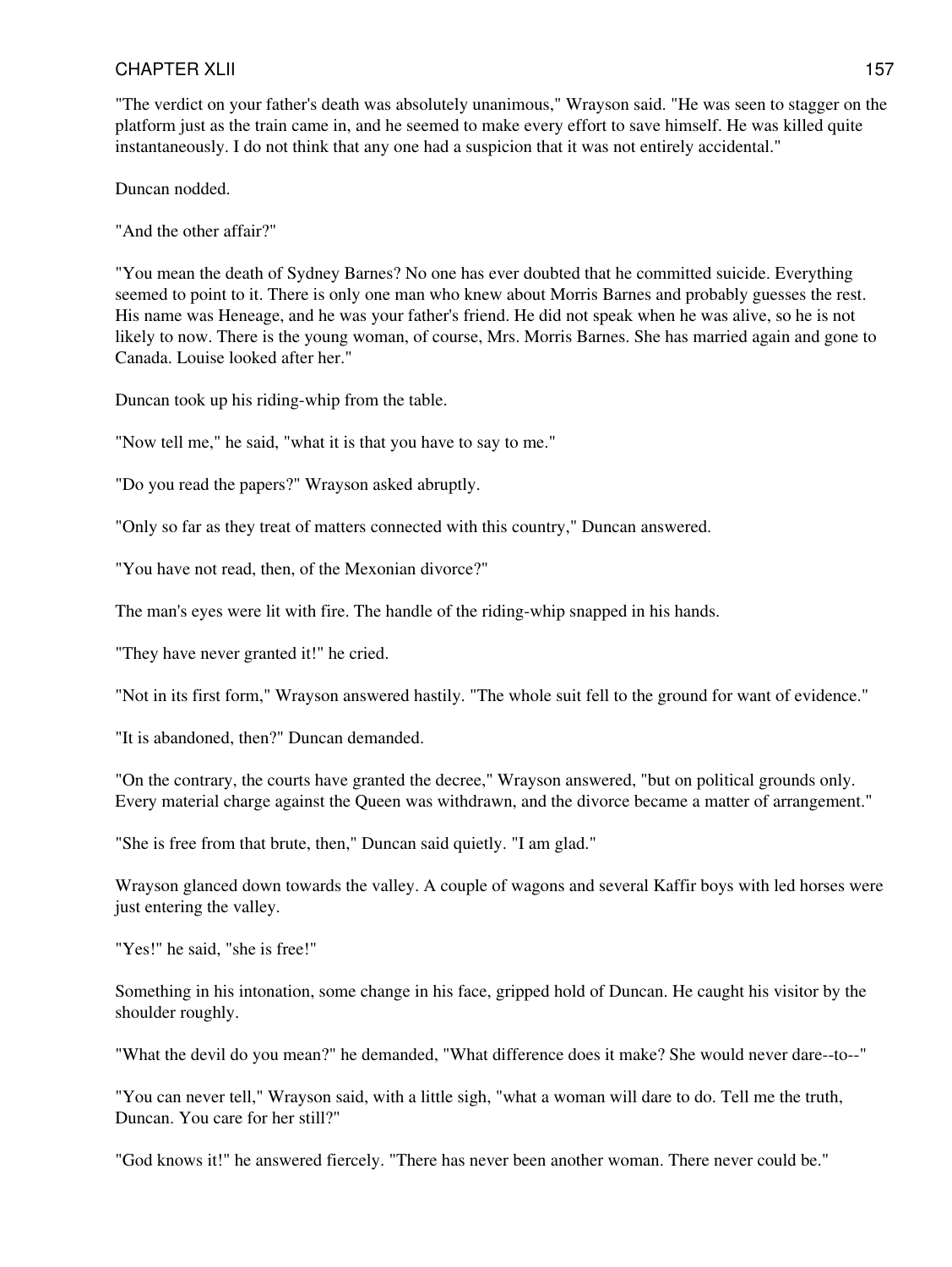"Jump on your pony, then, and ride down and meet them. Gently, man! Don't break your neck." ...

Later on they sat out upon the veranda. The swift darkness was falling already upon the land, the colour was fading fast from the gorgeous fragments of piled-up clouds in the western sky. Almost as they watched, the outline faded away from the distant mountains, the rolling woods lost their shape.

"It's a wonderful country, yours, Duncan," Wrayson said.

"It is God's own country," Duncan answered quietly. "What we shall make of it, He only knows! It is the country of eternal mysteries."

He pointed northwards.

"Think," he said, "beneath those forests are the ruins of cities, magnificent in civilization and art before a stone of Babylon was built, when Nineveh was unknown. What a heritage! What a splendid heritage, if only we can prove ourselves worthy of it!"

"Why not?" Wrayson asked quietly. "Our day of decline is not yet. Even the historians admit that."

"It is the money-grabbers of the world who belittle empire," Duncan answered. "It is from the money-grabbers of the Transvaal that we have most to fear. Only those can know what Africa is, what it might mean to us, who shake the dust of civilization from their feet, and creep a little way into its heart. It is here in the quiet places that one begins to understand. One has the sense of coming into a virgin country, strong, fresh, and wonderful. Think of the race who might be bred here! They would rejuvenate the world!"

"And yet," the woman at his side murmured, the woman who had been a queen, "it is not a virgin country after all. A little further northwards and the forests have in their keeping the secrets of ages. Shall we ever possess them, I wonder!"

In the darkness she felt his arms about her. Louise and her husband had wandered away.

"One thing at least remains, changeless and eternal as history itself," he murmured, as their lips met. "Thank God for it!"

\*\*\* END OF THE PROJECT GUTENBERG EBOOK, THE AVENGER \*\*\*

This file should be named 7vngr10.txt or 7vngr10.zip Corrected EDITIONS of our eBooks get a new NUMBER, 7vngr11.txt VERSIONS based on separate sources get new LETTER, 7vngr10a.txt

Project Gutenberg eBooks are often created from several printed editions, all of which are confirmed as Public Domain in the US unless a copyright notice is included. Thus, we usually do not keep eBooks in compliance with any particular paper edition.

We are now trying to release all our eBooks one year in advance of the official release dates, leaving time for better editing. Please be encouraged to tell us about any error or corrections, even years after the official publication date.

Please note neither this listing nor its contents are final til midnight of the last day of the month of any such announcement. The official release date of all Project Gutenberg eBooks is at Midnight, Central Time, of the last day of the stated month. A preliminary version may often be posted for suggestion, comment and editing by those who wish to do so.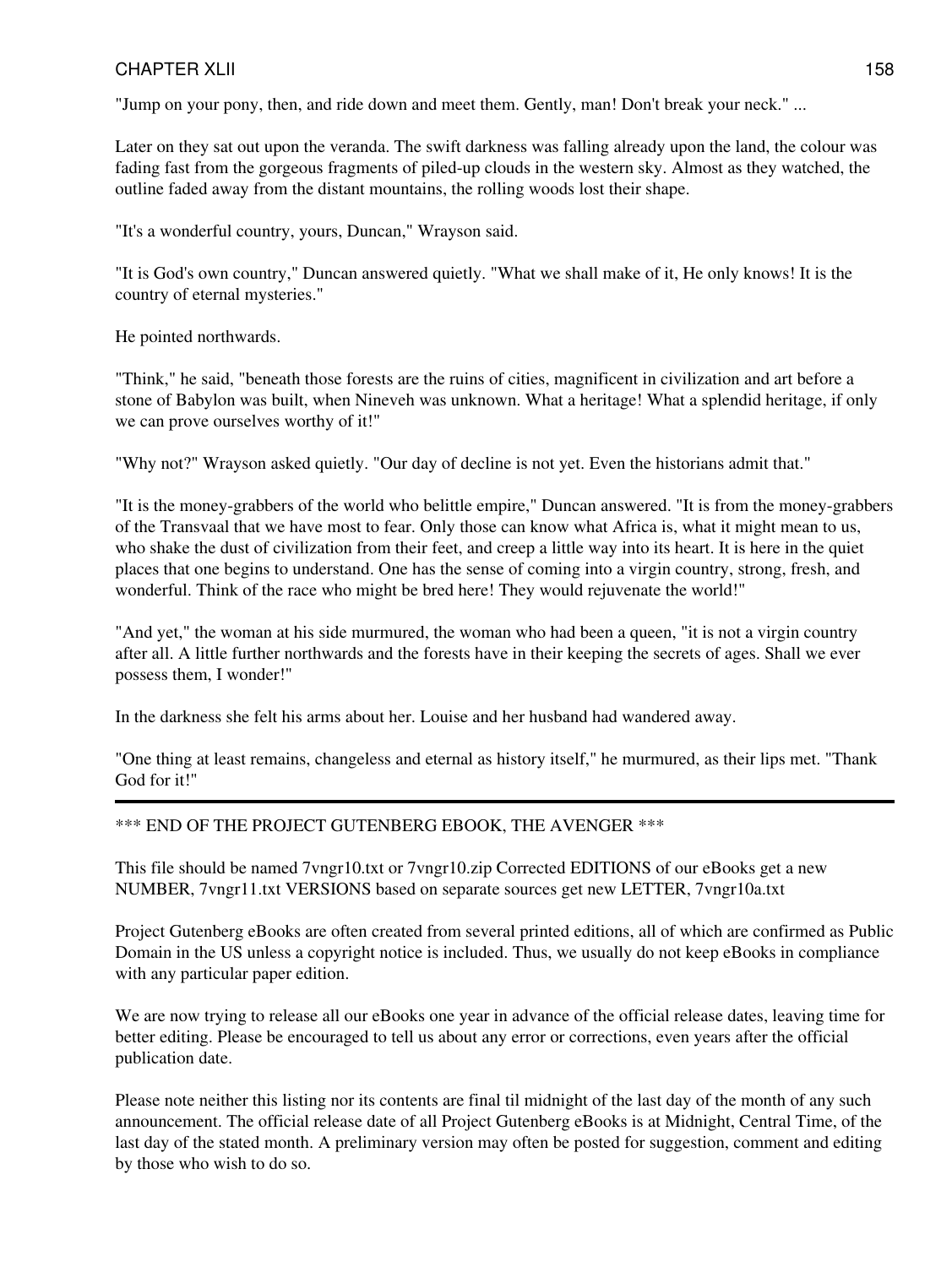#### Information about Project Gutenberg 159

Most people start at our Web sites at: <http://gutenberg.net> or <http://promo.net/pg>

These Web sites include award-winning information about Project Gutenberg, including how to donate, how to help produce our new eBooks, and how to subscribe to our email newsletter (free!).

Those of you who want to download any eBook before announcement can get to them as follows, and just download by date. This is also a good way to get them instantly upon announcement, as the indexes our cataloguers produce obviously take a while after an announcement goes out in the Project Gutenberg Newsletter.

http://www.ibiblio.org/gutenberg/etext05 or ftp://ftp.ibiblio.org/pub/docs/books/gutenberg/etext05

Or /etext04, 03, 02, 01, 00, 99, 98, 97, 96, 95, 94, 93, 92, 92, 91 or 90

Just search by the first five letters of the filename you want, as it appears in our Newsletters.

# **Information about Project Gutenberg**

(one page)

We produce about two million dollars for each hour we work. The time it takes us, a rather conservative estimate, is fifty hours to get any eBook selected, entered, proofread, edited, copyright searched and analyzed, the copyright letters written, etc. Our projected audience is one hundred million readers. If the value per text is nominally estimated at one dollar then we produce \$2 million dollars per hour in 2002 as we release over 100 new text files per month: 1240 more eBooks in 2001 for a total of 4000+ We are already on our way to trying for 2000 more eBooks in 2002 If they reach just 1-2% of the world's population then the total will reach over half a trillion eBooks given away by year's end.

The Goal of Project Gutenberg is to Give Away 1 Trillion eBooks! This is ten thousand titles each to one hundred million readers, which is only about 4% of the present number of computer users.

Here is the briefest record of our progress (\* means estimated):

eBooks Year Month

1 1971 July 10 1991 January 100 1994 January 1000 1997 August 1500 1998 October 2000 1999 December 2500 2000 December 3000 2001 November 4000 2001 October/November 6000 2002 December\* 9000 2003 November\* 10000 2004 January\*

The Project Gutenberg Literary Archive Foundation has been created to secure a future for Project Gutenberg into the next millennium.

#### **We need your donations more than ever!**

As of February, 2002, contributions are being solicited from people and organizations in: Alabama, Alaska, Arkansas, Connecticut, Delaware, District of Columbia, Florida, Georgia, Hawaii, Illinois, Indiana, Iowa, Kansas, Kentucky, Louisiana, Maine, Massachusetts, Michigan, Mississippi, Missouri, Montana, Nebraska, Nevada, New Hampshire, New Jersey, New Mexico, New York, North Carolina, Ohio, Oklahoma, Oregon, Pennsylvania, Rhode Island, South Carolina, South Dakota, Tennessee, Texas, Utah, Vermont, Virginia, Washington, West Virginia, Wisconsin, and Wyoming.

We have filed in all 50 states now, but these are the only ones that have responded.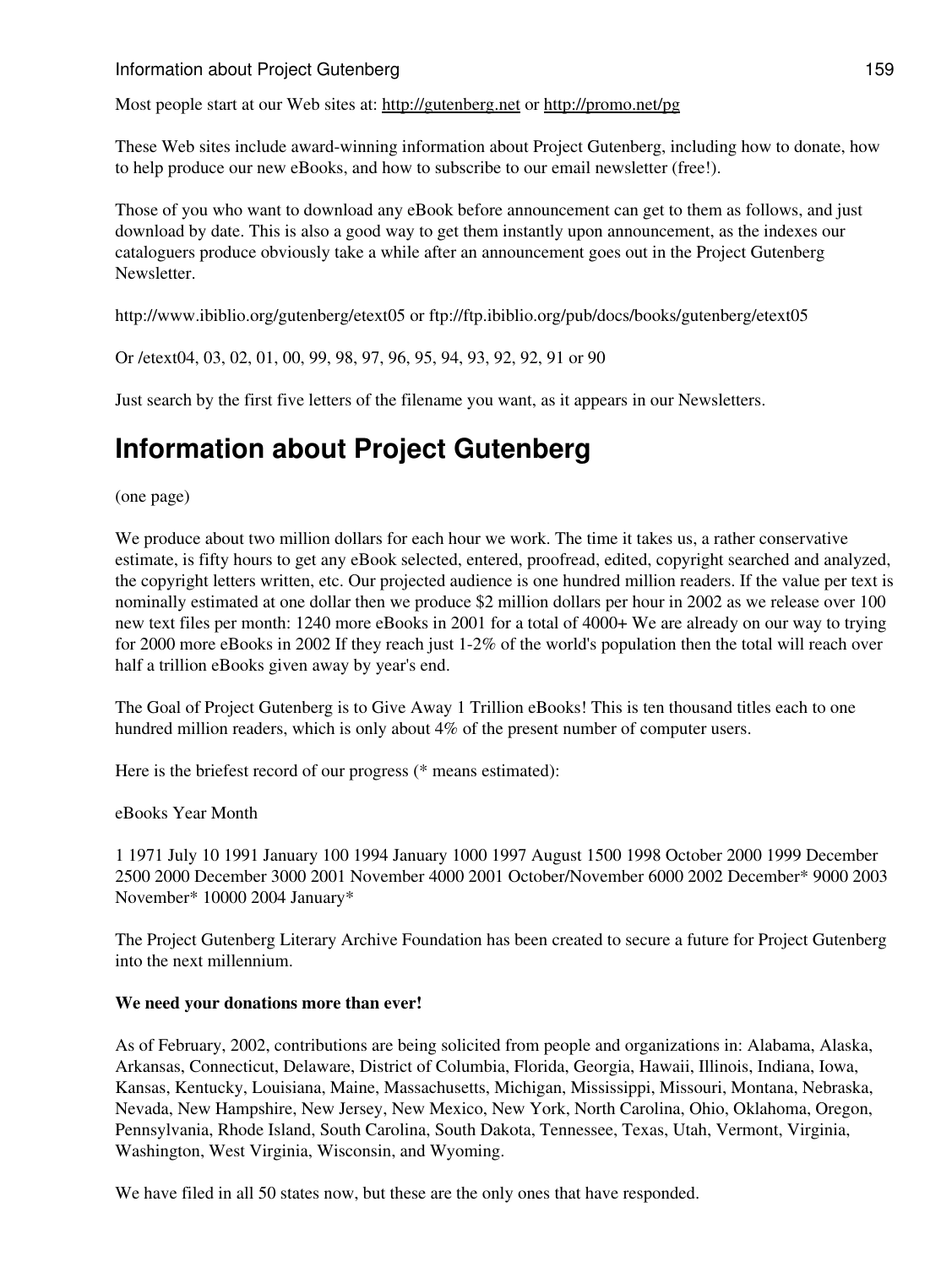As the requirements for other states are met, additions to this list will be made and fund raising will begin in the additional states. Please feel free to ask to check the status of your state.

In answer to various questions we have received on this:

We are constantly working on finishing the paperwork to legally request donations in all 50 states. If your state is not listed and you would like to know if we have added it since the list you have, just ask.

While we cannot solicit donations from people in states where we are not yet registered, we know of no prohibition against accepting donations from donors in these states who approach us with an offer to donate.

International donations are accepted, but we don't know ANYTHING about how to make them tax-deductible, or even if they CAN be made deductible, and don't have the staff to handle it even if there are ways.

Donations by check or money order may be sent to:

PROJECT GUTENBERG LITERARY ARCHIVE FOUNDATION 809 North 1500 West Salt Lake City, UT 84116

Contact us if you want to arrange for a wire transfer or payment method other than by check or money order.

The Project Gutenberg Literary Archive Foundation has been approved by the US Internal Revenue Service as a 501(c)(3) organization with EIN [Employee Identification Number] 64-622154. Donations are tax-deductible to the maximum extent permitted by law. As fund-raising requirements for other states are met, additions to this list will be made and fund-raising will begin in the additional states.

We need your donations more than ever!

You can get up to date donation information online at:

<http://www.gutenberg.net/donation.html>

\*\*\*

If you can't reach Project Gutenberg, you can always email directly to:

Michael S. Hart <hart@pobox.com>

Prof. Hart will answer or forward your message.

We would prefer to send you information by email.

\*\*

# **The Legal Small Print**

\*\*

(Three Pages)

```
***START**THE SMALL PRINT!**FOR PUBLIC DOMAIN EBOOKS**START*** Why is this "Small
Print!" statement here? You know: lawyers. They tell us you might sue us if there is something wrong with
```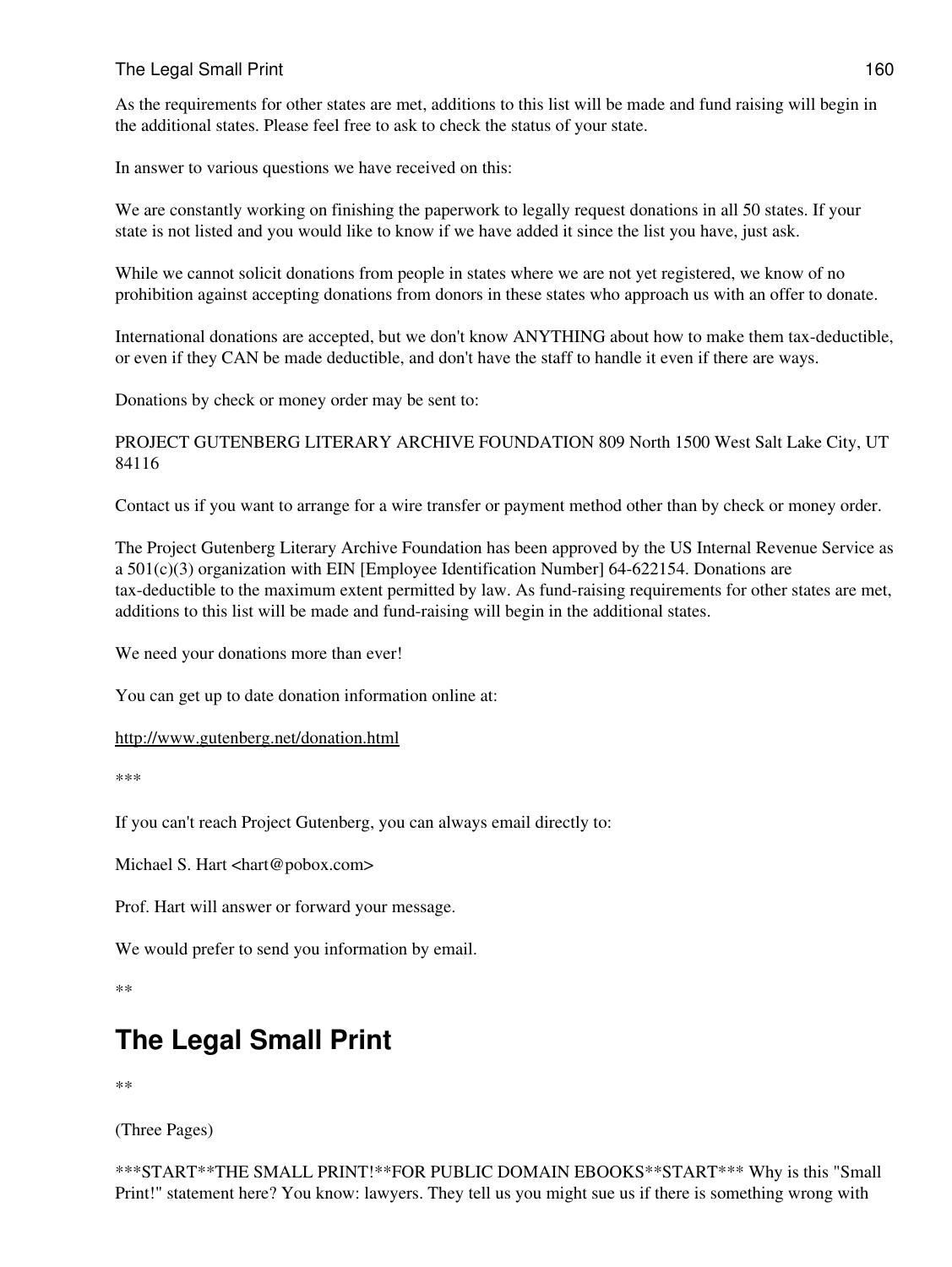your copy of this eBook, even if you got it for free from someone other than us, and even if what's wrong is not our fault. So, among other things, this "Small Print!" statement disclaims most of our liability to you. It also tells you how you may distribute copies of this eBook if you want to.

\*BEFORE!\* YOU USE OR READ THIS EBOOK By using or reading any part of this PROJECT GUTENBERG-tm eBook, you indicate that you understand, agree to and accept this "Small Print!" statement. If you do not, you can receive a refund of the money (if any) you paid for this eBook by sending a request within 30 days of receiving it to the person you got it from. If you received this eBook on a physical medium (such as a disk), you must return it with your request.

ABOUT PROJECT GUTENBERG-TM EBOOKS This PROJECT GUTENBERG-tm eBook, like most PROJECT GUTENBERG-tm eBooks, is a "public domain" work distributed by Professor Michael S. Hart through the Project Gutenberg Association (the "Project"). Among other things, this means that no one owns a United States copyright on or for this work, so the Project (and you!) can copy and distribute it in the United States without permission and without paying copyright royalties. Special rules, set forth below, apply if you wish to copy and distribute this eBook under the "PROJECT GUTENBERG" trademark.

Please do not use the "PROJECT GUTENBERG" trademark to market any commercial products without permission.

To create these eBooks, the Project expends considerable efforts to identify, transcribe and proofread public domain works. Despite these efforts, the Project's eBooks and any medium they may be on may contain "Defects". Among other things, Defects may take the form of incomplete, inaccurate or corrupt data, transcription errors, a copyright or other intellectual property infringement, a defective or damaged disk or other eBook medium, a computer virus, or computer codes that damage or cannot be read by your equipment.

#### **LIMITED WARRANTY; DISCLAIMER OF DAMAGES**

But for the "Right of Replacement or Refund" described below, [1] Michael Hart and the Foundation (and any other party you may receive this eBook from as a PROJECT GUTENBERG-tm eBook) disclaims all liability to you for damages, costs and expenses, including legal fees, and [2] YOU HAVE NO REMEDIES FOR NEGLIGENCE OR UNDER STRICT LIABILITY, OR FOR BREACH OF WARRANTY OR CONTRACT, INCLUDING BUT NOT LIMITED TO INDIRECT, CONSEQUENTIAL, PUNITIVE OR INCIDENTAL DAMAGES, EVEN IF YOU GIVE NOTICE OF THE POSSIBILITY OF SUCH DAMAGES.

If you discover a Defect in this eBook within 90 days of receiving it, you can receive a refund of the money (if any) you paid for it by sending an explanatory note within that time to the person you received it from. If you received it on a physical medium, you must return it with your note, and such person may choose to alternatively give you a replacement copy. If you received it electronically, such person may choose to alternatively give you a second opportunity to receive it electronically.

THIS EBOOK IS OTHERWISE PROVIDED TO YOU "AS-IS". NO OTHER WARRANTIES OF ANY KIND, EXPRESS OR IMPLIED, ARE MADE TO YOU AS TO THE EBOOK OR ANY MEDIUM IT MAY BE ON, INCLUDING BUT NOT LIMITED TO WARRANTIES OF MERCHANTABILITY OR FITNESS FOR A PARTICULAR PURPOSE.

Some states do not allow disclaimers of implied warranties or the exclusion or limitation of consequential damages, so the above disclaimers and exclusions may not apply to you, and you may have other legal rights.

#### **INDEMNITY**

You will indemnify and hold Michael Hart, the Foundation, and its trustees and agents, and any volunteers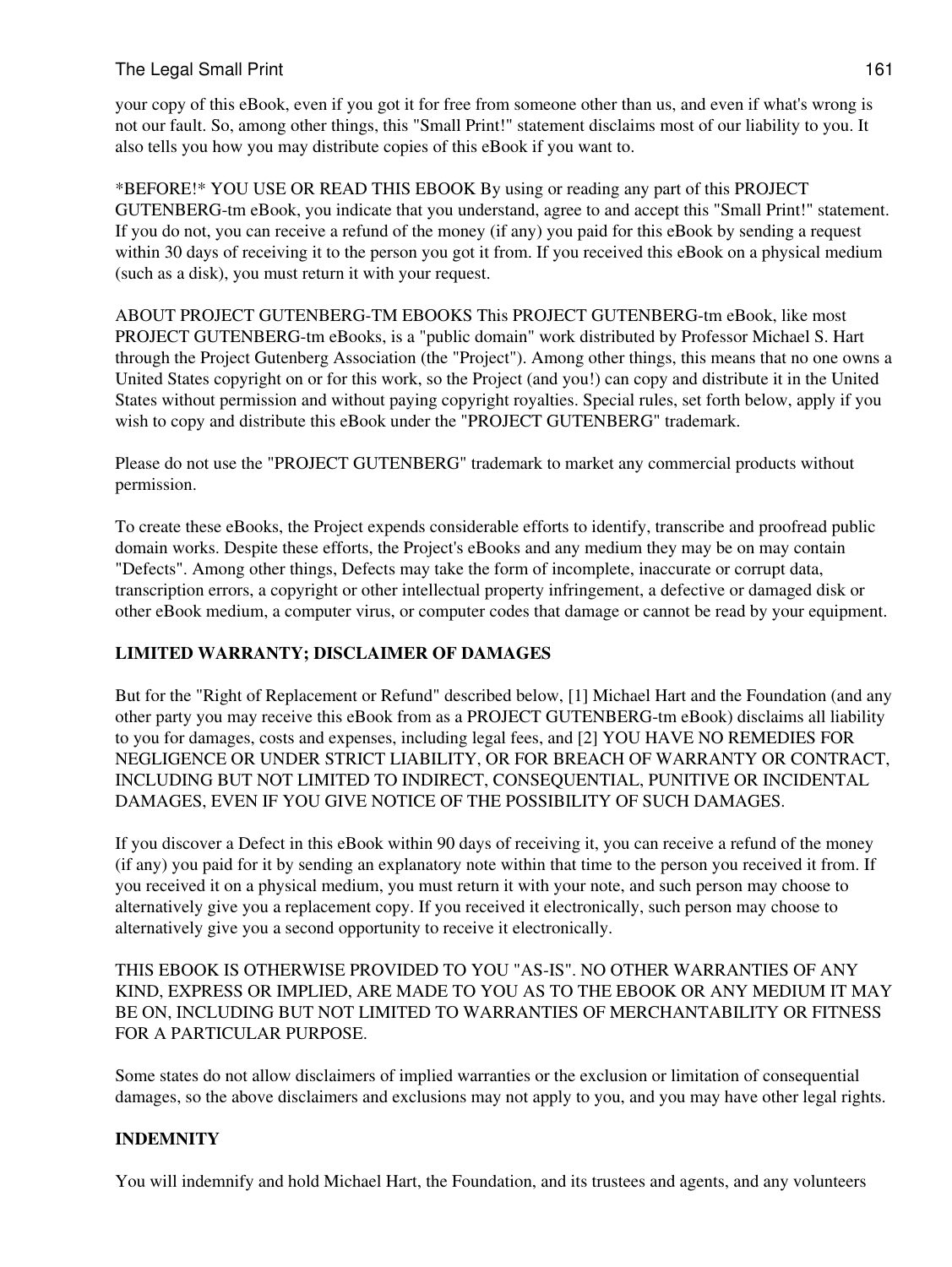associated with the production and distribution of Project Gutenberg-tm texts harmless, from all liability, cost and expense, including legal fees, that arise directly or indirectly from any of the following that you do or cause: [1] distribution of this eBook, [2] alteration, modification, or addition to the eBook, or [3] any Defect.

#### **DISTRIBUTION UNDER "PROJECT GUTENBERG-tm"**

You may distribute copies of this eBook electronically, or by disk, book or any other medium if you either delete this "Small Print!" and all other references to Project Gutenberg, or:

[1] Only give exact copies of it. Among other things, this requires that you do not remove, alter or modify the eBook or this "small print!" statement. You may however, if you wish, distribute this eBook in machine readable binary, compressed, mark-up, or proprietary form, including any form resulting from conversion by word processing or hypertext software, but only so long as \*EITHER\*:

[\*] The eBook, when displayed, is clearly readable, and does \*not\* contain characters other than those intended by the author of the work, although tilde (~), asterisk (\*) and underline (\_) characters may be used to convey punctuation intended by the author, and additional characters may be used to indicate hypertext links; OR

[\*] The eBook may be readily converted by the reader at no expense into plain ASCII, EBCDIC or equivalent form by the program that displays the eBook (as is the case, for instance, with most word processors); OR

[\*] You provide, or agree to also provide on request at no additional cost, fee or expense, a copy of the eBook in its original plain ASCII form (or in EBCDIC or other equivalent proprietary form).

[2] Honor the eBook refund and replacement provisions of this "Small Print!" statement.

[3] Pay a trademark license fee to the Foundation of 20% of the gross profits you derive calculated using the method you already use to calculate your applicable taxes. If you don't derive profits, no royalty is due. Royalties are payable to "Project Gutenberg Literary Archive Foundation" the 60 days following each date you prepare (or were legally required to prepare) your annual (or equivalent periodic) tax return. Please contact us beforehand to let us know your plans and to work out the details.

#### **WHAT IF YOU \*WANT\* TO SEND MONEY EVEN IF YOU DON'T HAVE TO?**

Project Gutenberg is dedicated to increasing the number of public domain and licensed works that can be freely distributed in machine readable form.

The Project gratefully accepts contributions of money, time, public domain materials, or royalty free copyright licenses. Money should be paid to the: "Project Gutenberg Literary Archive Foundation."

If you are interested in contributing scanning equipment or software or other items, please contact Michael Hart at: hart@pobox.com

[Portions of this eBook's header and trailer may be reprinted only when distributed free of all fees. Copyright (C) 2001, 2002 by Michael S. Hart. Project Gutenberg is a TradeMark and may not be used in any sales of Project Gutenberg eBooks or other materials be they hardware or software or any other related product without express permission.]

#### \*END THE SMALL PRINT! FOR PUBLIC DOMAIN EBOOKS\*Ver.02/11/02\*END\*